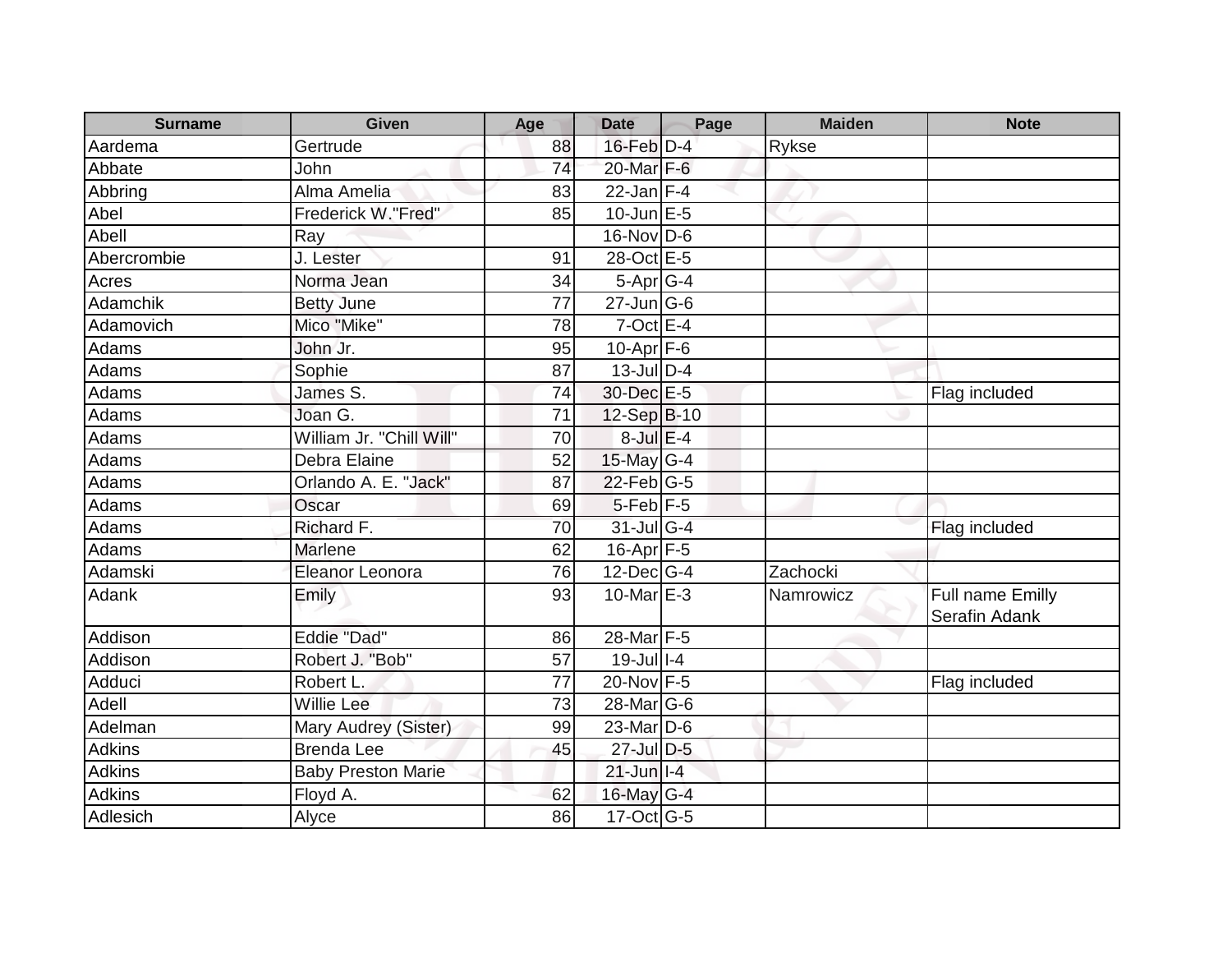| Adzia      | John E.                        | 86              | 14-May $F-5$     |         | Flag included                                   |
|------------|--------------------------------|-----------------|------------------|---------|-------------------------------------------------|
| Aerts      | Esther M.                      | 75              | $13$ -Feb $F-6$  |         |                                                 |
| Aeschliman | Robert E.                      | 62              | $3-Sep$ E-4      |         |                                                 |
| Ahlborn    | Maxine L.                      | 76              | $6$ -Jun $ G-5 $ |         |                                                 |
| Aiello     | <b>Gwendolyn Mae</b>           | $\overline{71}$ | $7$ -Dec $D-4$   | Adams   |                                                 |
| Ailes      | H. Marie                       | 72              | $20$ -Jan $E-4$  |         | Full name H. Marie<br>(Bailey) Ailes            |
| Ailes      | Mildred                        | 83              | $24-Apr$ F-5     |         |                                                 |
| Akdemir    | Hasan (Dr.)                    |                 | 20-Oct E-3       |         |                                                 |
| Aker       | Grace                          | 98              | $20$ -Feb $F-5$  |         | <b>Grace Aker Hall</b>                          |
| Akers      | Robert L.                      | 78              | $14$ -May $F-5$  |         |                                                 |
| Alan       | Evelyn R.                      | 85              | 23-Jul F-5       |         |                                                 |
| Albano     | Mary                           | 67              | 23-Nov D-6       | Sposato |                                                 |
| Alberico   | Martin G.                      | 40              | $19$ -Jun $F-5$  |         |                                                 |
| Albrecht   | Thomas J.                      | 47              | $11$ -Jul G-5    |         | <b>Cross and Picture</b><br>included            |
| Alessi     | Patricia Ann                   | 67              | 8-Oct E-5        |         |                                                 |
| Alexander  | Beverly J.                     | 73              | $13$ -Mar $ G-5$ |         |                                                 |
| Alexander  | John E.                        | 78              | 26-May E-3       |         |                                                 |
| Alexander  | Mable                          | 73              | 19-Mar $F-4$     |         | Cross included                                  |
| Alfono     | Michael "Mike'                 | 49              | $31$ -Jan F-6    |         |                                                 |
| Aliff      | Barbara W.                     | 69              | $28$ -Jan $E$ -5 |         |                                                 |
| Allee      | Ralph Edward                   | 53              | $28-Sep D-4$     |         |                                                 |
| Allegret   | <b>James Alois</b>             | 88              | $16$ -Oct $F-4$  |         |                                                 |
| Allen      | Robert M.                      | 84              | $1-Nov$ G-5      |         | Full name Robert M.<br>Allen / Picture included |
| Allen      | Elaine D.                      | 69              | 15-May $G-4$     |         |                                                 |
| Allen      | Maldrine                       | 79              | 8-Sep E-4        | Eagan   |                                                 |
| Allen      | James Daniel 'Peabody-<br>Ted" |                 | 23-Jun E-4       |         |                                                 |
| Alley      | <b>Gerald Dee</b>              | 74              | $19$ -Jun $F-5$  |         |                                                 |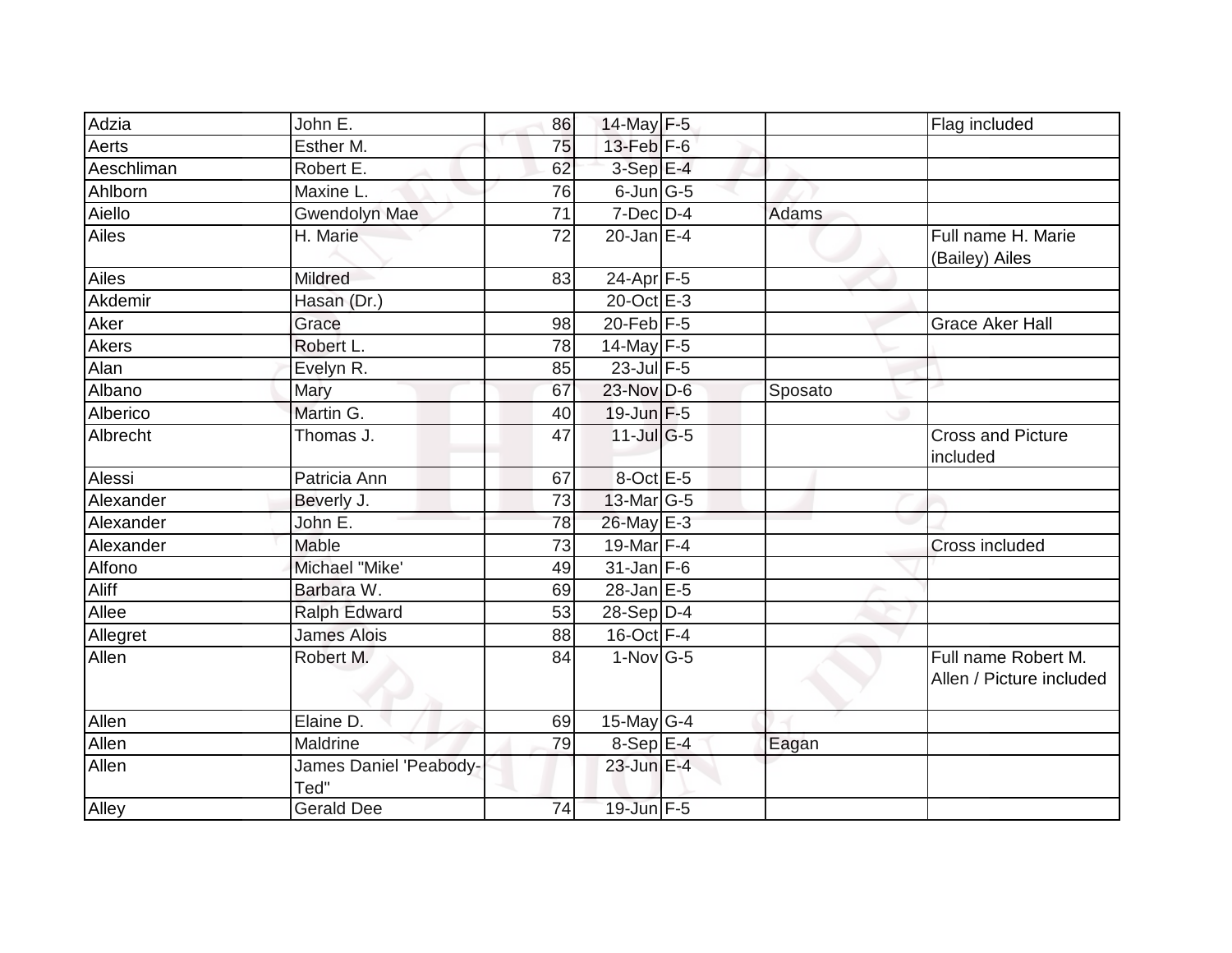| Allison  | James H.              | 80           | $6$ -May $E-4$              |                | Flag included    |
|----------|-----------------------|--------------|-----------------------------|----------------|------------------|
| Allison  | C. Herbert            | 91           | 8-Jul E-4                   |                |                  |
| Allison  | <b>Addie Belle</b>    | 92           | 29-May F-4                  |                |                  |
| Allman   | William E.            | 85           | $5$ -Jan $D-4$              |                | Flag included    |
| Alm      | Michael C.            | 50           | $13-Aug$ $E-5$              |                |                  |
| Almeda   | Jacinto L. "Shorty"   | 87           | $30-Sep \E-4$               |                |                  |
| Alnemri  | Farha                 | 93           | $9 - Apr$ $F - 5$           |                |                  |
| Alper    | Pamela J.             | 48           | $18-Feb$ E-3                | Ciochina       |                  |
| Alva     | Benjamin S. "Ben"     | 86           | $10$ -Jul $F-4$             |                |                  |
| Alvarez  | Lois Ann              | 53           | 18-Mar <sub>E-5</sub>       |                |                  |
| Alvarez  | Alice M."Rospond"     | 85           | $7 - Aug$ F-5               |                |                  |
| Ambrose  | Betty L.              | 80           | 3-Mar E-3                   |                |                  |
| Amescua  | Roy                   | 60           | 10-Sep E-5                  |                |                  |
| Andersen | William W. Sr.        | 94           | 18-Dec F-5                  |                |                  |
| Anderson | Osie B. Sr.           | 81           | $11$ -Jan $ G-5 $           |                | Cross included   |
| Anderson | William Sr. "Bill"    | 60           | 6-Jul D-4                   |                |                  |
| Anderson | William T.            | 75           | 20-Jun G-4                  |                | Picture included |
| Anderson | David V.              | 72           | 16-May G-4                  |                |                  |
| Anderson | Dianne Jane           | 60           | 28-Jul E-2                  |                |                  |
| Anderson | <b>Bette</b>          | 72           | $11-Nov$ E-4                |                |                  |
| Anderson | Donald R.             | 59           | $14$ -Aug F-4               |                |                  |
| Anderson | Joyce                 | 46           | $14$ -Jan E-5               |                |                  |
| Anderson | Lawrence S. Jr. (Rev) | 85           | $1-Oct$ F-4                 |                |                  |
| Anderson | Mary Ann              | 72           | $27 - Dec$ $F-4$            |                |                  |
| Anderson | Jenna Lynn            | $\mathbf{1}$ | 28-Aug F-4                  |                |                  |
| Anderson | Ronald                | 62           | $13$ -Jul $D-4$             |                |                  |
| Anderson | <b>Mark Clifford</b>  | 46           | $31$ -Aug $D-4$             |                |                  |
| Anderson | John J.               | 88           | $22$ -Jun $\overline{D}$ -5 |                | Flag included    |
| Anderson | Jean                  | 66           | 27-Dec F-4                  | <b>Roberts</b> |                  |
| Anderson | Susan E. "Sue"        | 45           | 10-Dec E-5                  |                |                  |
| Anderson | Clyde L.              | 85           | $17$ -Feb $E-2$             |                |                  |
| Anderson | Pamela Marie          | 45           | 13-Nov F-4                  | Ruzbasan       |                  |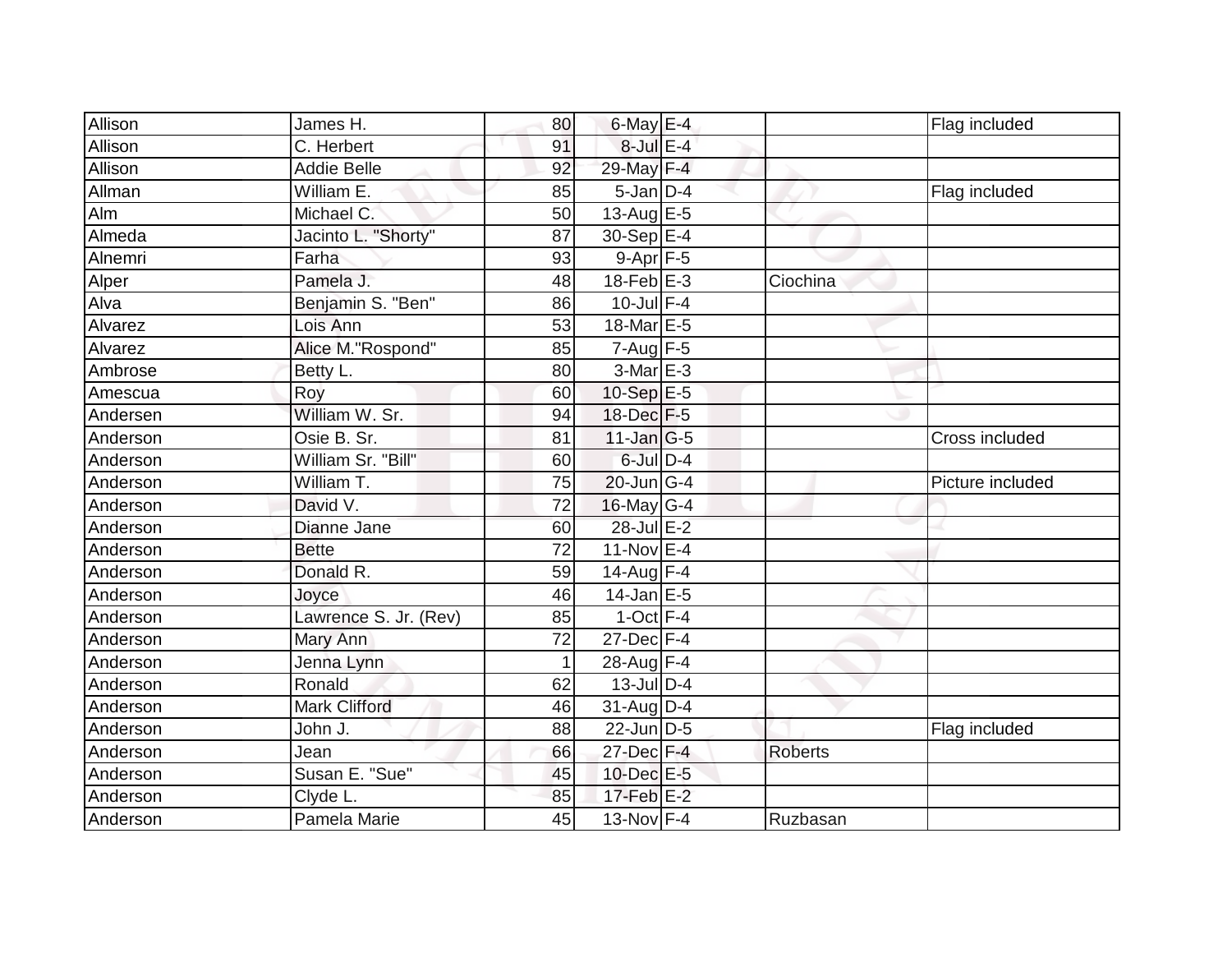| Ando         | Steve J.                     | 38              | 19-Nov E-5                        |               | Picture included                        |
|--------------|------------------------------|-----------------|-----------------------------------|---------------|-----------------------------------------|
| Andreis      | Edith E.                     | 88              | $2$ -Jan $E-3$                    |               |                                         |
| Andrews      | Leonard P.                   | 69              | 17-Jul F-5                        |               |                                         |
| Andrews      | Fred                         | 76              | $23$ -Aug   I-4                   |               |                                         |
| Andric       | Vidosava                     | 88              | 28-Aug F-4                        |               |                                         |
| Angel        | Jean                         | 77              | 29-Dec E-3                        | <b>Benko</b>  |                                         |
| Anjanos      | Jim N.                       | 87              | 19-May $E-2$                      |               |                                         |
| Anthony      | Ethel                        | 88              | $20$ -JulD-4                      | Leiby         | <b>Full name Ethel Grish</b><br>Anthony |
| Antle        | Kenneth "Bill"               | 35              | $23$ -Feb $D-4$                   |               |                                         |
| Antolski     | Maria                        | 77              | 11-Feb $E-4$                      |               |                                         |
| Antonello    | Sylvia                       | 90              | $17$ -Dec $F-4$                   |               |                                         |
| Anuszkiewicz | <b>Romuald Roman</b>         | 74              | 23-Apr <sub>F-5</sub>             |               |                                         |
| Anzur        | Viola                        | 93              | $23-Nov D-6$                      |               |                                         |
| Apostolis    | Michalis G. "Mike"           | 60              | $13$ -Jan $E-3$                   |               |                                         |
| Appleberry   | Rosie                        | 85              | 14-Oct E-5                        |               |                                         |
| Appleman     | <b>Tess</b>                  | 98              | $8-Sep$ E-4                       |               |                                         |
| Arbeiter     | Herbert I. (Dr.)             |                 | $10$ -Jun $E - 5$                 |               | Flag included                           |
| Arbuckle     | Clarence                     | $\overline{71}$ | $6$ -Dec $ I-4 $                  |               |                                         |
| Arce         | Cruzita                      |                 | 30-Oct F-4                        | Lopez-Morales |                                         |
| Archer       | Donald R."Q-Ball"            | 81              | $27$ -Jun $\overline{\text{G-6}}$ |               | Flag included                           |
| Arden        | Glendora S.                  | 78              | $21$ -Dec $D-5$                   |               |                                         |
| Arendt       | Helen                        | 84              | $18$ -JulG-4                      |               |                                         |
| Arendt       | Robert E.                    | 72              | $27$ -Mar $ G-5$                  |               |                                         |
| Arens        | Austin "A.L"                 | 79              | $15$ -Dec $E-3$                   |               | Flag included                           |
| Arias        | Tina Kera                    | 21              | 8-May F-6                         |               |                                         |
| Armenta      | Kenneth A.                   | 49              | $29$ -Jun D-5                     |               |                                         |
| Armstrong    | Bonnita L.                   | 61              | 18-Mar E-5                        | Petry         |                                         |
| Armstrong    | Robert D. "Rob"              | 39              | 18-Oct H-6                        |               |                                         |
| Arndt        | Frank J.                     | 66              | 17-Feb E-2                        |               | Flag included                           |
| Arndt        | John R. "Jack"               | 81              | $10$ -Jan $F-4$                   |               | Flag included                           |
| Arnold       | <b>Edward "King Saladin"</b> | 75              | $21$ -Feb $F-4$                   |               |                                         |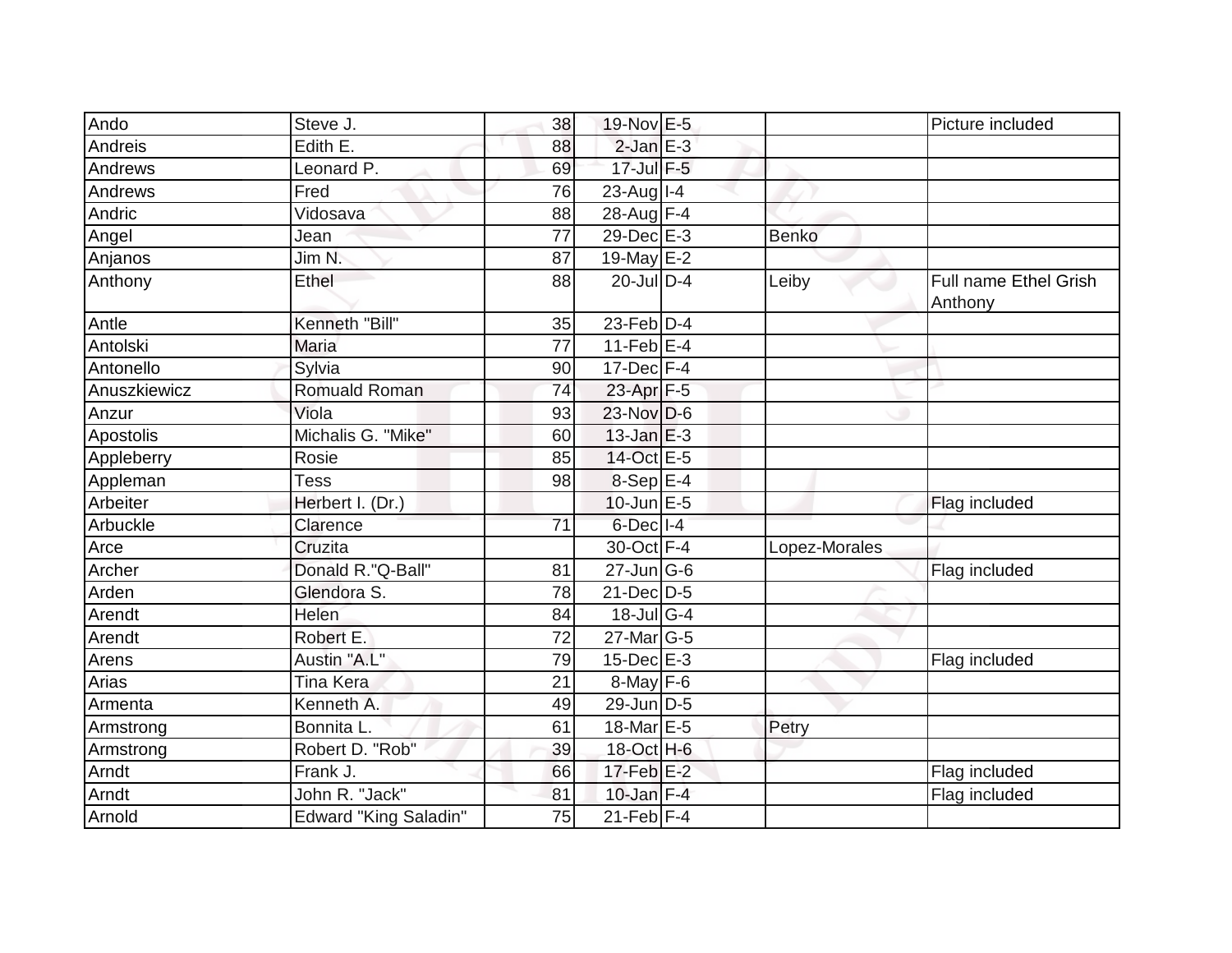| Arnold      | Joette C.                       | 87       | $9$ -Feb $D-4$           |               |                                                 |
|-------------|---------------------------------|----------|--------------------------|---------------|-------------------------------------------------|
| Arnold      | Phillip R. Sr.                  | 72       | $2$ -Aug $G-4$           |               |                                                 |
| Arrowsmith  | Ruth L.                         | 83       | 27-Mar G-5               | Sunde         | Picture included                                |
| Arrowsmith  | Ruth L.                         | 83       | $12$ -Mar F-5            |               | Picture included                                |
| Arthur      | Esther W.                       |          | $14$ -Jan E-5            | Walerowicz    |                                                 |
| Artim       | R. (Rufus) Ralph                | 92       | 13-May E-4               |               |                                                 |
| Arts        | Charles J.                      |          | $23$ -Aug   I-4          |               | Picture included                                |
| Arvia       | James "Shanks"                  | 88       | $9$ -Jun $E-2$           |               |                                                 |
| Ash         | Jonie Lynn                      | 3 months | $11$ -Jun $F-5$          |               |                                                 |
| Ashby       | Leona M.                        | 90       | $9$ -Feb $ D-4$          |               |                                                 |
| Askew       | Marshall "Fat"                  |          | $3-Apr$ F-5              |               |                                                 |
| Aten        | Phyllis J.                      | 83       | $13$ -Apr $D-4$          | <b>Bielak</b> | Flag included                                   |
| Aten        | Phyllis                         | 83       | 30-Mar D-6               |               | Flag included                                   |
| Atkinson    | Edgar C. "Red"                  | 84       | 28-May F-5               |               |                                                 |
| Atkinson    | Virginia V.                     | 84       | 12-Aug $E-4$             |               |                                                 |
| Atwood      | $\overline{\mathsf{El}}$ man R. | 87       | $9-Aug$ <sup>1-4</sup>   |               |                                                 |
| Aubuchon    | Lorretta H.                     | 83       | $3$ -Dec $E$ -5          |               | Full name Lorretta H.<br><b>Bercaw Aubuchon</b> |
| Auerbach    | Roy C.                          | 59       | 30-Apr <sub>F-5</sub>    |               |                                                 |
| Augustian   | Wenzel F. "Augie"               | 83       | $14$ -Jul E-4            |               |                                                 |
| Augustyn    | <b>Stella</b>                   | 86       | 24-Nov E-5               | Padlo         |                                                 |
| Augustyniak | Edward D.                       | 82       | 21-May $F-5$             |               | Flag included                                   |
| Aungst      | Ronald Vigil "Ron"              | 69       | 5-May E-3                |               |                                                 |
| Austgen     | Donald N.                       | 79       | $27$ -Feb $ F-4$         |               | Flag included                                   |
| Austgen     | NyEtta Jeanne                   | 71       | $9$ -Feb $ D-4$          |               |                                                 |
| Austgen     | Slyvester J.                    | 87       | $23$ -Dec $E-4$          |               |                                                 |
| Austgen     | NyEtta Jeanne                   | 71       | $8$ -Jan $E$ -5          |               |                                                 |
| Austin      | Virgil C. "Shorty"              | 75       | 25-Feb E-4               |               |                                                 |
| Austin      | Lillie                          | 47       | $21$ -May F-5            |               |                                                 |
| Austin      | Leona V. "Toots"                | 97       | $14$ -Apr $E-3$          |               |                                                 |
| Austin      | Dorothy L.                      | 74       | 18-Sep F-4               |               |                                                 |
| Auten       | Jewell A.                       | 89       | $\overline{27}$ -Jan E-3 |               |                                                 |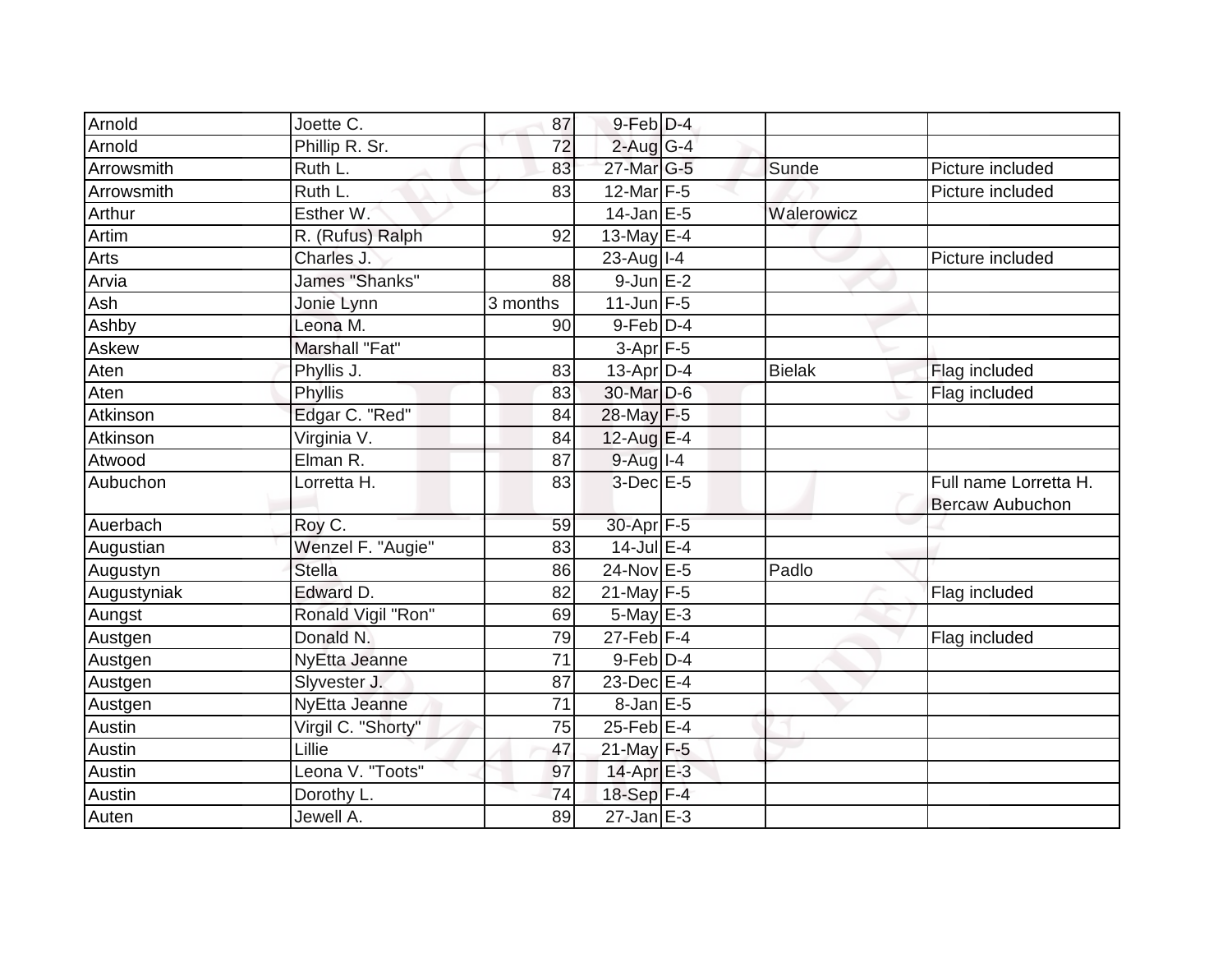| Avalos          | Alfredo J. Sr.        | 72 | $2$ -Mar $D-4$    |         | Flag included                        |
|-----------------|-----------------------|----|-------------------|---------|--------------------------------------|
| Averbeck        | Albert A.             | 84 | 10-Sep E-5        |         | Flag included                        |
| Avila           | Maria Esperanza       | 54 | $15$ -Jun $D-6$   | Tanayo  |                                      |
| Ayers           | Donald S.             | 74 | 19-Oct D-6        |         |                                      |
| Ayersman        | Delores B.            | 72 | $16$ -Jul $F-5$   |         |                                      |
| Ayotte          | Rhea                  | 96 | $10$ -Aug D-4     |         |                                      |
| <b>Babcoke</b>  | Helen L.              | 94 | $8$ -May F-6      | Carmen  |                                      |
| <b>Babic</b>    | Pamela K.             | 54 | 24-Nov E-5        | Shook   |                                      |
| <b>Babic</b>    | Dusan                 | 89 | $7$ -Jul $E-4$    |         | Cross included                       |
| <b>Babusch</b>  | <b>Natalie</b>        | 91 | $4$ -Jun $F-5$    | Segvich |                                      |
| <b>Babuscio</b> | Constance             | 85 | 23-Nov D-6        |         |                                      |
| Bac             | <b>Frank Daniel</b>   | 78 | $3$ -Jun $F-6$    |         | Flag and Picture<br>included         |
| <b>Baccetti</b> | <b>Richard "Dick"</b> | 67 | 18-Jun F-5        |         |                                      |
| <b>Bacha</b>    | Maria                 | 82 | $20$ -Apr $D-4$   |         | Cross included                       |
| <b>Bachman</b>  | Robert F.             | 71 | $1-Feb$ G-5       |         | Flag included                        |
| <b>Backe</b>    | Nicholas J.           | 92 | $1-Mar$ G-4       |         |                                      |
| Baczkowski      | Frank H.              | 77 | 31-May I-4        |         |                                      |
| <b>Badgley</b>  | Clyde J.              | 61 | $12$ -Dec $ G-4 $ |         | Flag included                        |
| <b>Badnar</b>   | Mary A.               | 84 | $22$ -Jun D-5     |         |                                      |
| <b>Badten</b>   | George William        | 87 | $19$ -Jan D-4     |         |                                      |
| Baginski        | Margaret V.           | 93 | $20$ -Apr $D-4$   | Arendt  |                                      |
| <b>Bagley</b>   | <b>Ruth Laverne</b>   |    | $14$ -Feb $G-4$   |         |                                      |
| <b>Bagnal</b>   | Jeannette A.          | 77 | $24$ -Oct $ G-5 $ |         |                                      |
| <b>Bahorich</b> | Anthony R. "Dick"     | 66 | $8$ -Mar $ G-4$   |         | Flag included                        |
| <b>Bailey</b>   | Karon J.              | 60 | $22$ -Jun $D-5$   |         |                                      |
| <b>Bailey</b>   | Carol K.              | 62 | 15-Sep E-5        |         |                                      |
| <b>Bailey</b>   | Tilton                | 88 | $20-Sep$ $I-4$    |         | Cross included                       |
| Bailey          | Carlton D. Jr. "Bill" |    | $17$ -Apr $F-4$   |         |                                      |
| <b>Bailey</b>   | H. Marie              | 72 |                   |         | Full name H. Marie<br>(Bailey) Ailes |
| Bailey          | Evelyn                | 68 | 27-Mar G-5        |         |                                      |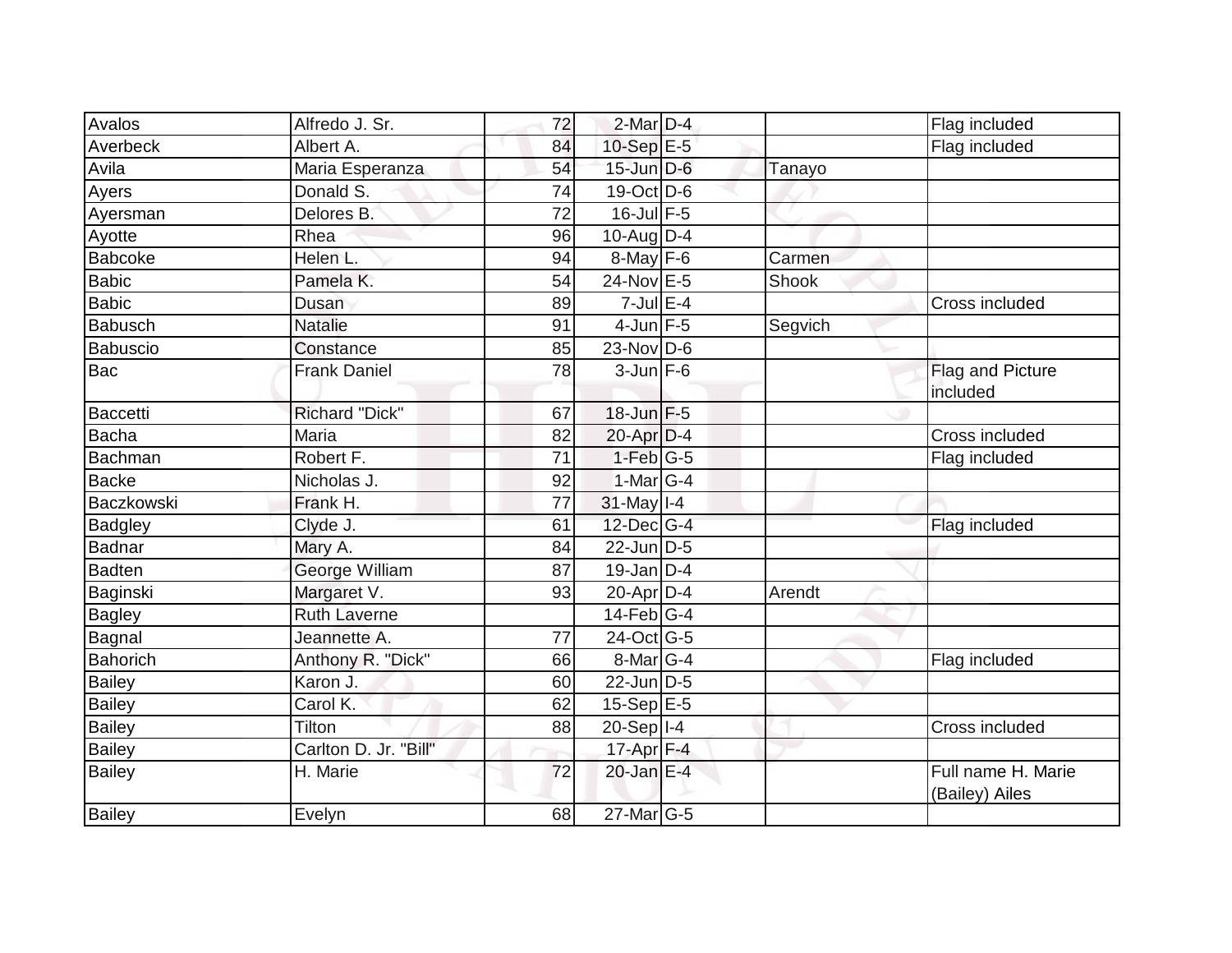| <b>Bailey</b>  | Jason L. "Green Jeans" | 67 | 15-Sep E-5           |                 |                                            |
|----------------|------------------------|----|----------------------|-----------------|--------------------------------------------|
|                |                        |    |                      |                 |                                            |
| Bain           | John "Banjo"           | 76 | 30-Sep E-4           |                 |                                            |
| Bain           | Andy                   | 74 | $28-Sep D-4$         |                 |                                            |
| <b>Bair</b>    | Marjorie I.            | 91 | $31$ -May $I-4$      |                 |                                            |
| <b>Baisa</b>   | Benito B. "Benny"      | 62 | 23-Apr F-5           |                 |                                            |
| Baisden        | Larry G.               | 56 | 14-Oct E-5           |                 |                                            |
| Bajorek        | Mary                   | 85 | 13-May $E-4$         | Jania           |                                            |
| Baker          | Samuel G.              | 74 | $9$ -May G-4         |                 |                                            |
| <b>Baker</b>   | Joan M.                |    | 14-Oct E-5           | <b>Bexfield</b> |                                            |
| <b>Baker</b>   | Fred "Dee"             | 84 | $8$ -Oct $E - 6$     |                 |                                            |
| Baker          | Patricia Louise        | 52 | $3-Apr$ F-6          |                 | Full name Patricia<br>Louise Baker Hopkins |
| <b>Baker</b>   | Fred A.                | 64 | 9-Oct F-5            |                 |                                            |
| <b>Baker</b>   | Margaret               | 78 | $15$ -Aug G-4        |                 |                                            |
| Baker          | <b>Hazel Louise</b>    | 77 | 9-Nov D-6            |                 |                                            |
| Baker          | Robert L.              | 63 | 11-Dec G-6           |                 | Flag included                              |
| <b>Baker</b>   | James T.               | 81 | $19$ -Feb $ F-4 $    |                 | Flag included                              |
| <b>Baker</b>   | Sukran                 | 34 | 26-Apr F-5           |                 |                                            |
| Bakker         | Albert                 | 89 | $6$ -Aug $F-5$       |                 |                                            |
| Bakovich       | Bernice C.             | 83 | 24-Dec F-5           | Raschke         |                                            |
| Baldwin        | Jeannette L. "Jan"     | 73 | $12$ -Apr $G-5$      |                 |                                            |
| <b>Baldwin</b> | Katharina "Kay"        | 82 | 23-Oct F-4           |                 |                                            |
| Baldwin        | Carol J.               | 21 | $12$ -Feb $F-4$      | Shikany         |                                            |
| Baldwin        | Patricia               |    | 5-Dec <sup>G-4</sup> | <b>Nelson</b>   |                                            |
| Balint         | Anna B.                | 92 | 13-Nov F-4           | Toth            |                                            |
| Balio          | Ronald T.              | 52 | $21 - Dec$ $D-5$     |                 |                                            |
| Balka          | John D.                | 82 | 24-Apr F-5           |                 |                                            |
| Ball           | Mildred R.             | 90 | 18-Apr G-4           |                 |                                            |
| Ballantyne     | Alexander D.           | 57 | 29-Aug G-4           |                 |                                            |
| <b>Ballard</b> | Glenn                  |    | 26-Aug E-4           |                 | "Walts" Coach Ballard"<br>"Poppie"         |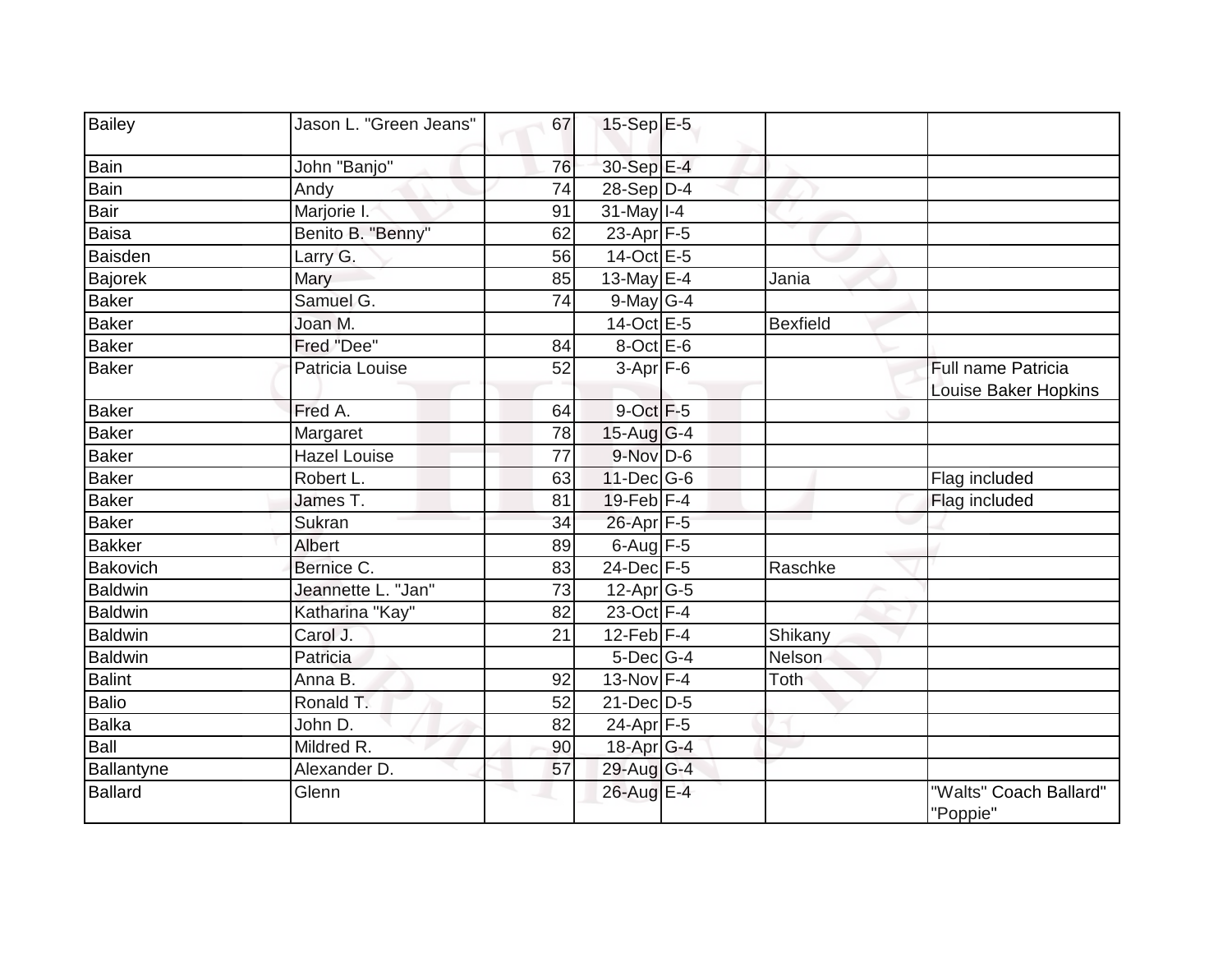| <b>Ballard</b>    | Frances                | 68 | $5$ -Feb $F-5$       |         | Full name Mother<br>Frances (Reed) Ballard   |
|-------------------|------------------------|----|----------------------|---------|----------------------------------------------|
| <b>Ballard</b>    | Doris G.               | 83 | $8$ -May $F-6$       |         |                                              |
| <b>Ballentine</b> | Dorothy                | 82 | $20$ -Feb F-5        | Searcy  |                                              |
| <b>Ballor</b>     | Anthony J. "Tony"      | 60 | $31$ -Jan F-6        |         |                                              |
| Balogh            | Irene <sup>D</sup> .   | 91 | 5-Mar F-4            |         |                                              |
| <b>Balta</b>      | George H.              | 80 | $28$ -Feb F-6        |         |                                              |
| Balutewicz        | Richard J. Sr. "Butch" | 65 | $19-Oct$ D-6         |         |                                              |
| Banach            | Joseph J.              | 54 | $20$ -Jan E-4        |         | Flag included                                |
| Banary            | Raymond Sr.            | 69 | 29-Jan F-5           |         |                                              |
| Banas             | Donald J.              | 75 | $14-Sep$ D-4         |         |                                              |
| Banas             | Joseph A.              | 89 | 5-Feb <sup>F-5</sup> |         | Flag included                                |
| <b>Banas</b>      | John A.                | 86 | $8$ -Jan $F$ -5      |         | Flag included                                |
| Banasiak          | Genevieve              | 83 | $1-Apr$ $E-5$        |         |                                              |
| Bancsi            | William                | 86 | 18-Nov E-5           |         |                                              |
| Bandstra          | Grace                  | 74 | $2$ -Jul $F-6$       | Leo     | Full name Grace<br><b>Bandstra Woodnorth</b> |
| Bane              | <b>Ricky Lee</b>       | 45 | 16-Nov D-6           |         |                                              |
| Bangs             | <b>Gus Benjamin</b>    | 27 | 18-Oct H-6           |         |                                              |
| Banik             | <b>Helen Marie</b>     | 81 | $3-Sep$ E-4          |         |                                              |
| Banka             | Rose M.                | 85 | $26$ -Jan $D-4$      |         | Full name Rose M.<br>(Fletcher) Banka        |
| Bankert           | John R.                | 85 | 8-Apr E-5            |         |                                              |
| <b>Banks</b>      | Ople F.                | 94 | $27$ -Jan $E-3$      |         |                                              |
| Bannister         | Gary W.                | 52 | $4-Nov$ E-4          |         |                                              |
| Bannon            | Mary E.                | 75 | 16-Nov D-6           | Johnson |                                              |
| Banta             | Edward J.              | 66 | 31-Jul F-5           |         | Flag included                                |
| <b>Bapst</b>      | James F.               | 88 | 10-Nov E-2           |         |                                              |
| Baradziej         | Celia                  | 91 | 13-May E-3           | Drwiega |                                              |
| Barajas           | Eleno V.               | 57 | 24-Jul G-4           |         |                                              |
| <b>Barajas</b>    | Jesus                  | 74 | 22-Oct E-4           |         |                                              |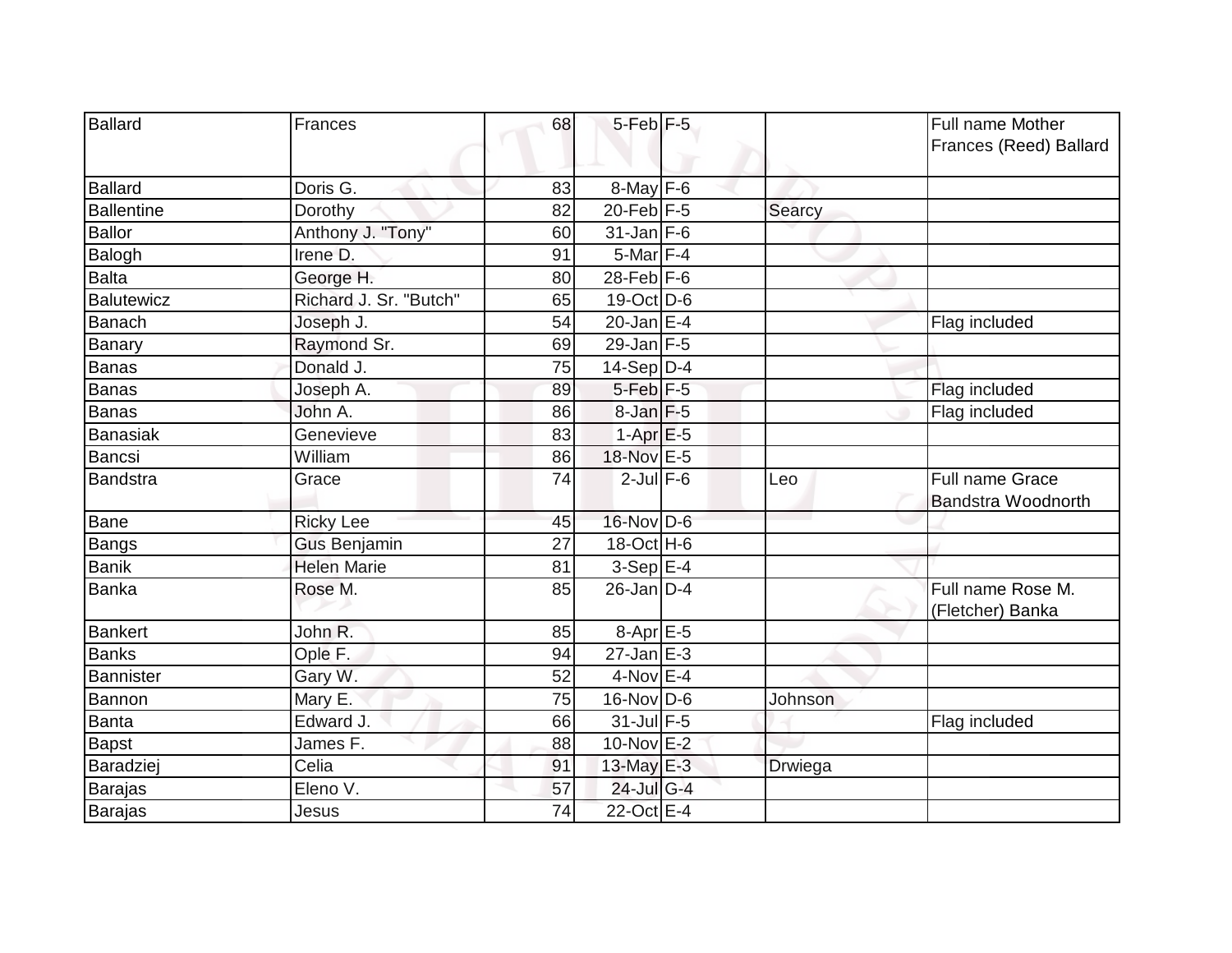| Baran           | Marjorie W.             | 79 | $8$ -Oct $E - 5$                  |         |                  |
|-----------------|-------------------------|----|-----------------------------------|---------|------------------|
| <b>Baranek</b>  | Louis J.                | 85 | $7$ -Oct $E-4$                    |         |                  |
| Barbeauld       | <b>Frances</b>          | 95 | 27-Apr D-4                        |         |                  |
| <b>Barber</b>   | Rebecca Ann             |    | $9$ -Oct $F-5$                    |         |                  |
| Barber          | Margaret H.             | 88 | 11-Mar $E-5$                      |         |                  |
| <b>Barclay</b>  | Richard Jr. "Rick"      | 51 | 19-Aug E-5                        |         |                  |
| Barczak         | Robert D.               | 59 | $12$ -Jull-5                      |         | Flag included    |
| Barick          | Dorothy                 | 82 | $28$ -Feb $F-6$                   |         |                  |
| Barker          | Gloria V.               | 79 | 17-Mar E-3                        |         |                  |
| Barker          | Dolores R.              | 73 | 5-Dec <sup>G-4</sup>              |         |                  |
| Barkman         | William D. II           | 54 | $8$ -Oct $E$ -5                   |         | Picture included |
| <b>Barkow</b>   | Harold $\overline{C}$ . | 91 | $21$ -Jun $ I-4 $                 |         | Flag included    |
| Barlage         | Robert D.               | 61 | 30-Dec E-5                        |         |                  |
| <b>Barloga</b>  | Albert M. "Al"          | 71 | $5-Nov$ E-5                       |         |                  |
| Barlow          | Anne R.                 | 83 | 22-Jun D-5                        |         |                  |
| Barnard         | <b>Stella</b>           | 80 | 1-Mar G-4                         |         |                  |
| Barnard-Lietzan | Ruth A.                 | 98 | $24$ -Jun $E-6$                   | Searls  |                  |
| Barney          | Mirian Jean             | 77 | $4$ -Nov $E - 4$                  |         |                  |
| Baron           | Eleanor F.              | 91 | 30-Jun E-3                        | Rhyan   |                  |
| Baron           | John R. Sr.             | 78 | $22$ -Jan F-4                     |         | Flag included    |
| Baron           | Anne                    | 80 | $14-Sep D-4$                      |         |                  |
| Baron           | Florence                | 87 | $16$ -Feb $D-4$                   |         |                  |
| <b>Barone</b>   | Elena M.                | 83 | $18-Sep$ F-4                      |         |                  |
| <b>Barone</b>   | Raymond S.              |    | 31-Oct G-4                        |         | Flag included    |
| Barov           | Herbert I.              | 80 | 28-Oct E-5                        |         | Flag included    |
| Barrera         | Antonio                 | 69 | $27$ -Dec $F-4$                   |         |                  |
| Barringer       | Lloyd Edwin "Big Ed"    | 80 | $16$ -Jul $F-5$                   |         |                  |
| Barron          | Joan E.                 | 71 | $11$ -Jul $\overline{\text{G-5}}$ |         |                  |
| Barta           | Floryne Mae             | 75 | 22-Oct E-4                        | Fowler  |                  |
| Barthold        | Margaret E.             | 76 | $2$ -Oct G-5                      | Tamburo |                  |
| Bartholomew     | <b>Judith Ann</b>       | 50 | 22-Apr E-4                        |         |                  |
| Bartholomew     | Kenneth R.              | 55 | $10$ -Jan F-4                     |         | Flag included    |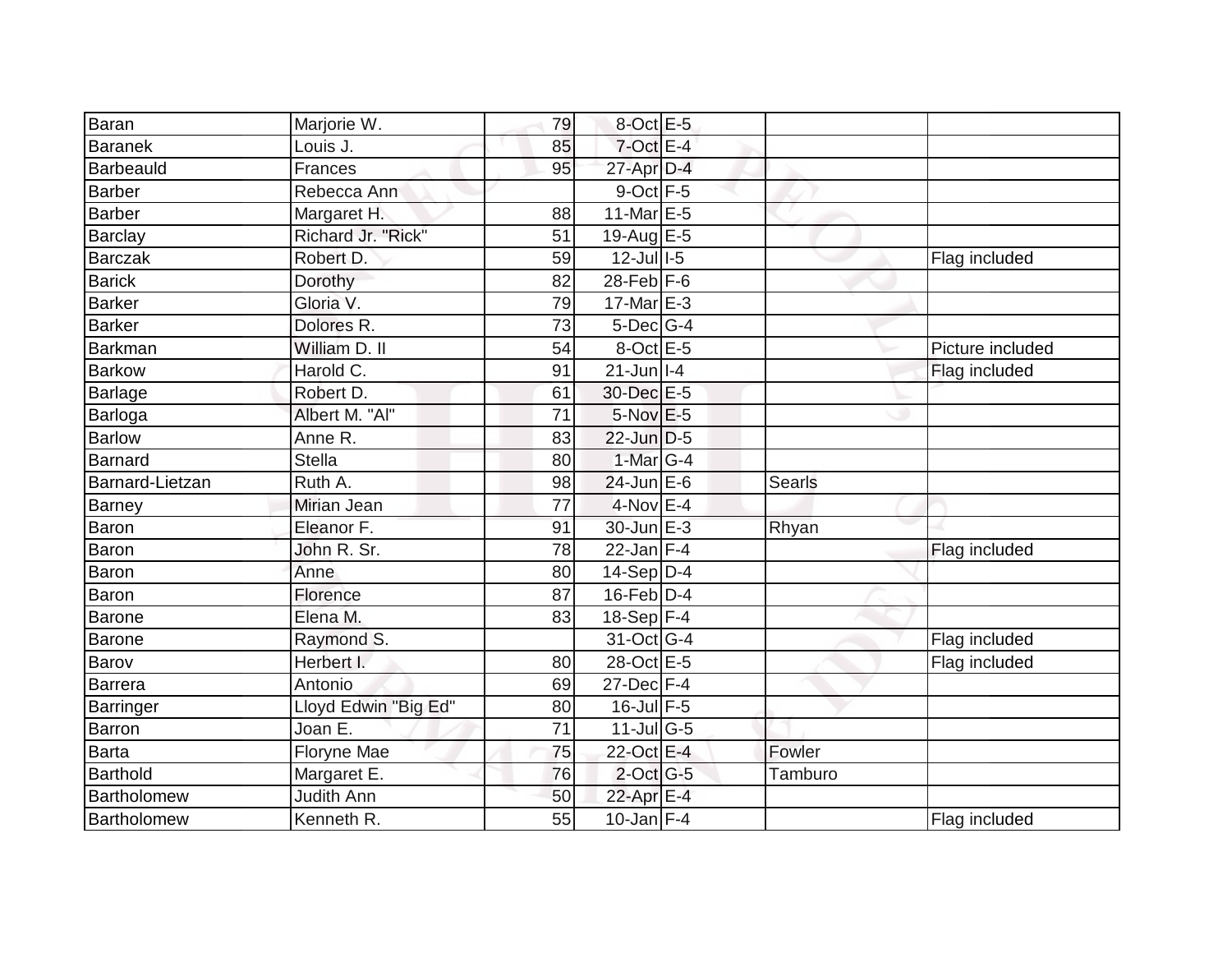| <b>Bartok</b>     | John Jr.           | 81              | 14-Jul E-4                           |              | Flag included           |
|-------------------|--------------------|-----------------|--------------------------------------|--------------|-------------------------|
| <b>Bartolac</b>   | Richard S.         | $\overline{77}$ | 11-Feb $E-4$                         |              | Flag included           |
| <b>Bartolomeo</b> | Isabel             |                 | 15-May G-4                           | Marco        |                         |
| <b>Barton</b>     | Doreen             | 77              | 30-Jul F-4                           |              | Cross of David included |
| <b>Bartos</b>     | Helen G.           | 87              | $7$ -Oct $E-4$                       |              |                         |
| <b>Bascom</b>     | Evelyn J.          | 84              | 28-Jul E-2                           | Minarik      |                         |
| <b>Basel</b>      | Edward J.          | 87              | $3-Mar$ $E-3$                        |              | Flag included           |
| <b>Basham</b>     | Eileen F.          | 65              | 22-Jul E-4                           | <b>Bolek</b> |                         |
| <b>Basham</b>     | <b>Pauline</b>     | 82              | $24$ -Feb $E-2$                      |              |                         |
| <b>Basiger</b>    | Tifnee K.          | 41              | 23-Feb $D-4$                         |              |                         |
| Basile            | Anthony            | 79              | $13$ -Dec $I$ -5                     |              | Flag included           |
| <b>Bass</b>       | Doris M.           | 74              | 25-Aug E-3                           |              |                         |
| <b>Bass</b>       | Mother Augusta     | 94              | $11-Oct$ <sub><math>1-5</math></sub> |              |                         |
| <b>Bates</b>      | John S.            | 93              | 4-Jan G-4                            |              | Flag included           |
| <b>Bates</b>      | Roger P. Sr.       | 73              | 26-Jul I-4                           |              |                         |
| <b>Battleday</b>  | Louise M.          | 74              | 30-Jul F-4                           |              |                         |
| <b>Battles</b>    | Ditto B.           | 77              | 18-Aug E-4                           |              |                         |
| Batur             | Brian S.           | 20              | $22$ -Jan $F-4$                      |              | Picture included        |
| Bauer             | Lillian            | 87              | $27 - Dec$ $F-4$                     | Witkowski    |                         |
| Baumgartner       | Shirley            | 76              | $27$ -Aug E-4                        |              |                         |
| Baumhardt         | Stella C.          | 102             | 30-Jul F-4                           | Sczesniak    |                         |
| <b>Baun</b>       | Ann M.             | 92              | $15$ -Jul E-5                        | Zivich       |                         |
| Bayron            | Thomas W.          | 88              | 12-Mar F-5                           |              |                         |
| Bazan             | Feorl S.           | 93              | $16$ -Jan E-4                        | Goble        |                         |
| <b>Bazarko</b>    | Anthony E.         | 89              | $3-Apr$ F-5                          |              |                         |
| <b>Beach</b>      | Helen W.           | 87              | $5$ -Jul G-2                         |              |                         |
| Beal              | <b>Mark Thomas</b> | 37              | $11$ -Feb $E-4$                      |              |                         |
| Beam              | Scotty W.          | 30              | 30-Jun E-3                           |              |                         |
| <b>Beasley</b>    | Harvey K.          | 78              | $14$ -Jan E-5                        |              | Flag included           |
| <b>Beasley</b>    | Lena Mae           | 82              | 5-Oct D-4                            |              | "Aunt Lena Mae"         |
| Beasy             | Wright A.          | 82              | $11$ -Jun F-5                        |              |                         |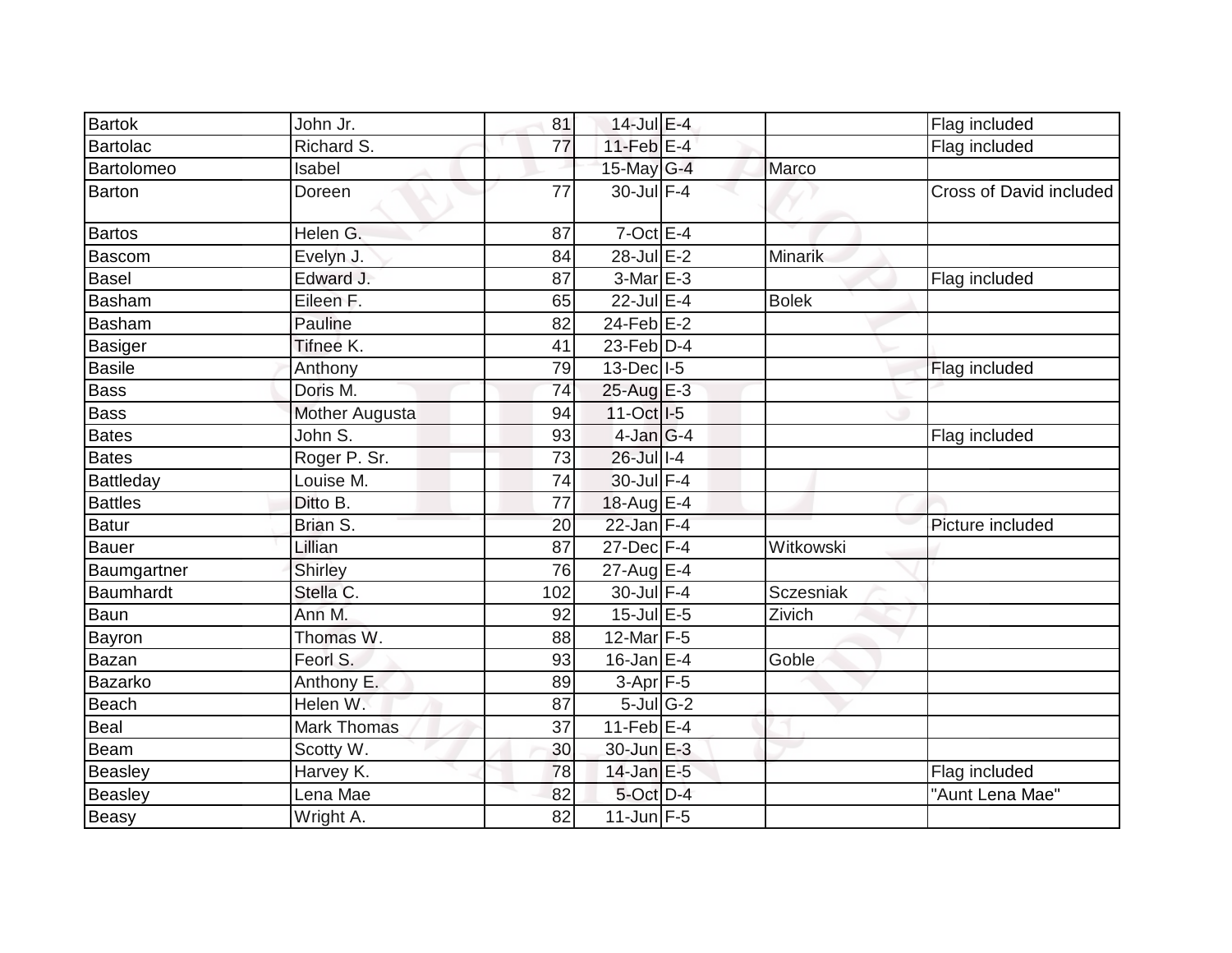| <b>Beatty</b>     | Grover B.                  | 90     | $12$ -Jun F-4    |              |                                     |
|-------------------|----------------------------|--------|------------------|--------------|-------------------------------------|
| Beavers           | Dortha E.                  | 89     | $13$ -Jan $E-3$  | <b>Byers</b> |                                     |
| <b>Becich</b>     | Robert B.                  | 51     | $3-SepE-4$       |              | Flag included                       |
| <b>Becich</b>     | Peter J.                   | 84     | $8$ -Jan E-5     |              |                                     |
| <b>Beck</b>       | <b>Helen Margaret</b>      | 81     | $28$ -Feb $F-6$  | Trainor      | Cross included                      |
| <b>Beck</b>       | Charles A. Sr. M. D.       |        | $18$ -Jul G-4    |              |                                     |
| <b>Beck</b>       | <b>Jacob Aaron</b>         | Infant | 29-Jan $F-5$     |              |                                     |
| <b>Beck</b>       | Thomas A. "Tommy"          | 25     | $5$ -Jun $F$ -5  |              |                                     |
| <b>Beck</b>       | Frances E.                 | 90     | $21$ -Jan $E-3$  |              | Cross included                      |
| <b>Becka</b>      | Roger W.                   | 60     | $31$ -Jul G-4    |              |                                     |
| <b>Beckman</b>    | Joseph k.                  | 82     | 31-Mar E-3       |              |                                     |
| Beda              | Anthony J. Jr.             | 74     | 28-Oct E-5       |              | Flag included                       |
| Bednar            | Judy F.                    | 63     | 28-May F-5       |              |                                     |
| Beecher           | Robert <sub>T.</sub>       | 75     | $8$ -Jan $F-5$   |              | Flag and Masonic<br>emblem included |
| Beedon            | Jeanne Kathryn             |        | 25-Sep F-7       | Raveret      |                                     |
| Beeg              | Emil Paul Jr.              |        | 29-Nov I-4       |              |                                     |
| <b>Behrens</b>    | George                     | 76     | $15$ -Nov I-4    |              | Flag included                       |
| <b>Beier</b>      | Joseph Carl                | 51     | $18-Sep$ F-4     |              |                                     |
| <b>Belcher</b>    | Virginia Ruth              | 75     | 30-Oct F-4       |              |                                     |
| <b>Belcher</b>    | Gene Edward Jr.<br>"Eddie" | 40     | $21$ -May $F-5$  |              | Flag included                       |
| Bell              | Annie Mae Florence         | 73     | $5$ -Jan $D-4$   |              |                                     |
| Bell              | Drummond L. Sr. "Bell"     | 85     | $6$ -Dec $ I-4 $ |              |                                     |
| Bell              | Olian L. "Speedy"          | 87     | $1-Sep$ $E-2$    |              | Picture included                    |
| Bell              | Rose Jean                  | 76     | 26-Apr F-5       |              |                                     |
| Bell              | Mary F.                    | 91     | $20$ -Apr $D-4$  |              |                                     |
| Bell              | Dorothy H. "Dottie"        | 64     | 29-Nov D-6       |              |                                     |
| <b>Bellafiore</b> | Josephine                  | 88     | 12-Aug E-4       |              |                                     |
| Bellamy           | James R.                   | 54     | 13-May E-3       |              |                                     |
| Belleville        | <b>Charles</b>             | 56     | 20-Aug F-5       |              | Picture included                    |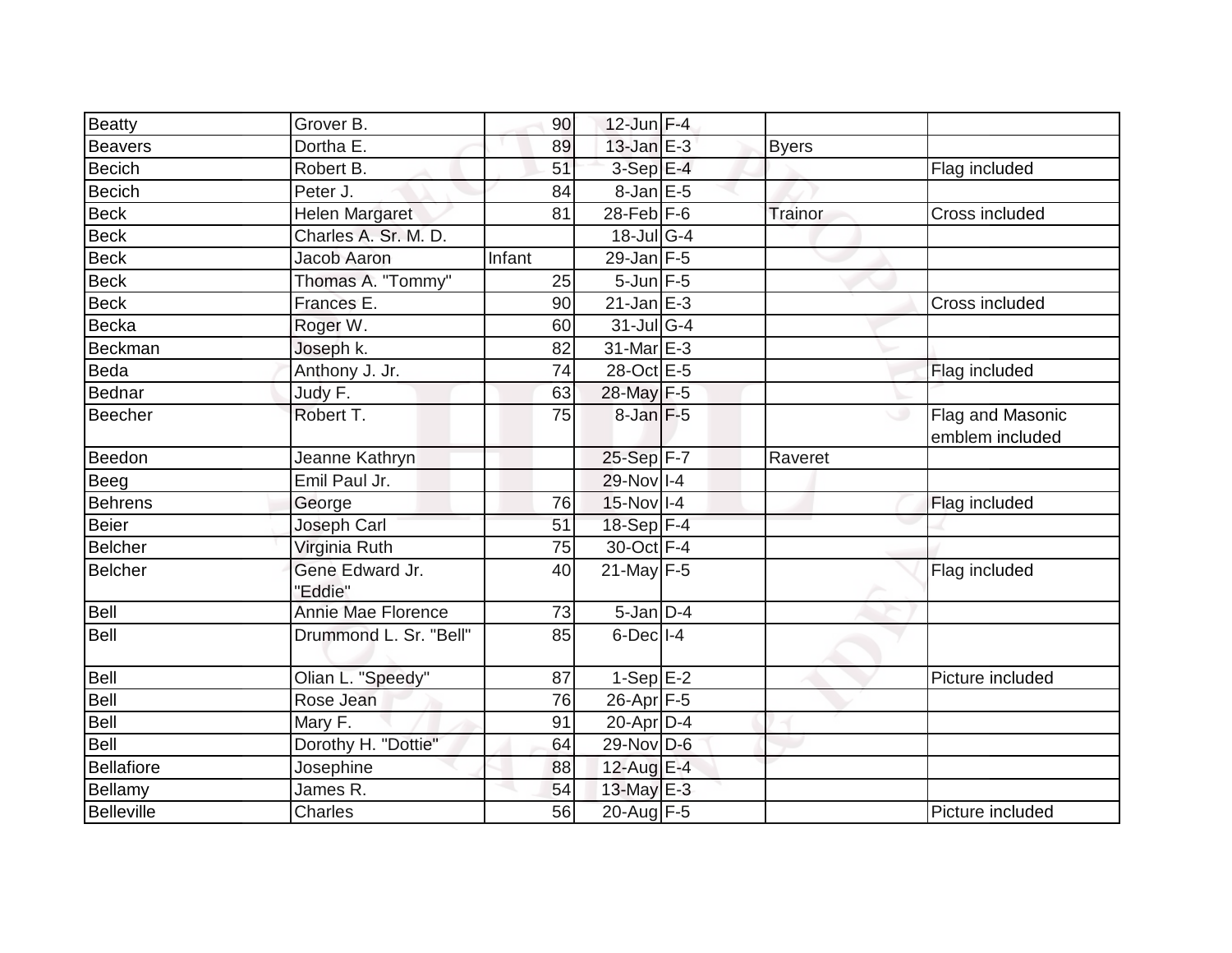| Bellinger      | George A.              | 87 | 7-Sep D-4                  |          | Flag included                |
|----------------|------------------------|----|----------------------------|----------|------------------------------|
| <b>Belmont</b> | Dorthy Alice           | 96 | 9-May G-5                  |          |                              |
| <b>Belote</b>  | Rosiebell              | 90 | 22-Jun D-5                 |          |                              |
| Belovar        | Adolph A.              | 87 | $8$ -May $F$ -6            |          |                              |
| <b>Beltz</b>   | Robert W:              | 87 | $30$ -Jul $F-4$            |          |                              |
| <b>Bemis</b>   | Ruby                   | 84 | 23-May G-4                 |          |                              |
| Ben            | Frank J. Jr.           | 86 | $18$ -Dec $F-5$            |          |                              |
| Benavente      | Quintina A.            | 68 | $17-Sep$ F-6               |          |                              |
| Benco          | Joseph J.              | 89 | $2-Mar$ D-4                |          |                              |
| <b>Bencze</b>  | Barbara T.             | 85 | 29-Mar G-4                 |          |                              |
| Benda          | Mildred L.             |    | $2$ -Feb $D-4$             |          |                              |
| Bender         | <b>Olive Silver</b>    | 94 | $11-Sep$ F-5               | Walker   |                              |
| <b>Benes</b>   | Otto C.                | 83 | $20$ -Feb $F-5$            |          |                              |
| Benesh         | Frank                  | 92 | 6-Apr D-4                  |          |                              |
| Beneventi      | Helen                  | 79 | $4-Apr$ F-5                | Merlo    |                              |
| Benham         | <b>Michael Francis</b> | 51 | 27-Sep I-4                 |          |                              |
| <b>Benich</b>  | Barbara Margaret       | 94 | $27$ -Jan E-3              | Dragozer |                              |
|                | "Grandma Bea"          |    |                            |          |                              |
| Benko          | Josephine              | 85 | 20-Apr D-4                 | Skender  |                              |
| Benkowski      | Joseph J.              | 83 | 30-Oct F-4                 |          |                              |
| <b>Bennett</b> | Mary A.                | 44 | $19$ -Apr $ G-3 $          |          | Full name Mary A.            |
|                |                        |    |                            |          | (Frostick) Bennett           |
| Bennett        | Lucille                | 85 | 27-Nov B-10                |          |                              |
| <b>Bennett</b> | William J.             | 65 | $5$ -Jul $\overline{G}$ -2 |          |                              |
| <b>Bennett</b> | Richard B.             | 78 | $2$ -Dec $E-4$             |          |                              |
| Benninghoff    | <b>Bruce Wayne</b>     | 33 | $15-SepE-5$                |          |                              |
| <b>Benoit</b>  | LaVerne P.             | 87 | 31-Oct G-4                 | Peters   |                              |
| <b>Benoit</b>  | LaVerne P.             | 87 | $2$ -Nov D-6               | Peters   |                              |
| <b>Benoit</b>  | William E.             | 89 | 27-Jul D-5                 |          |                              |
| Benton         | <b>Robert Charles</b>  | 82 | 4-May D-7                  |          | Flag and Picture<br>included |
| Berea          | Bernhard G.            | 48 | 4-Oct I-4                  |          |                              |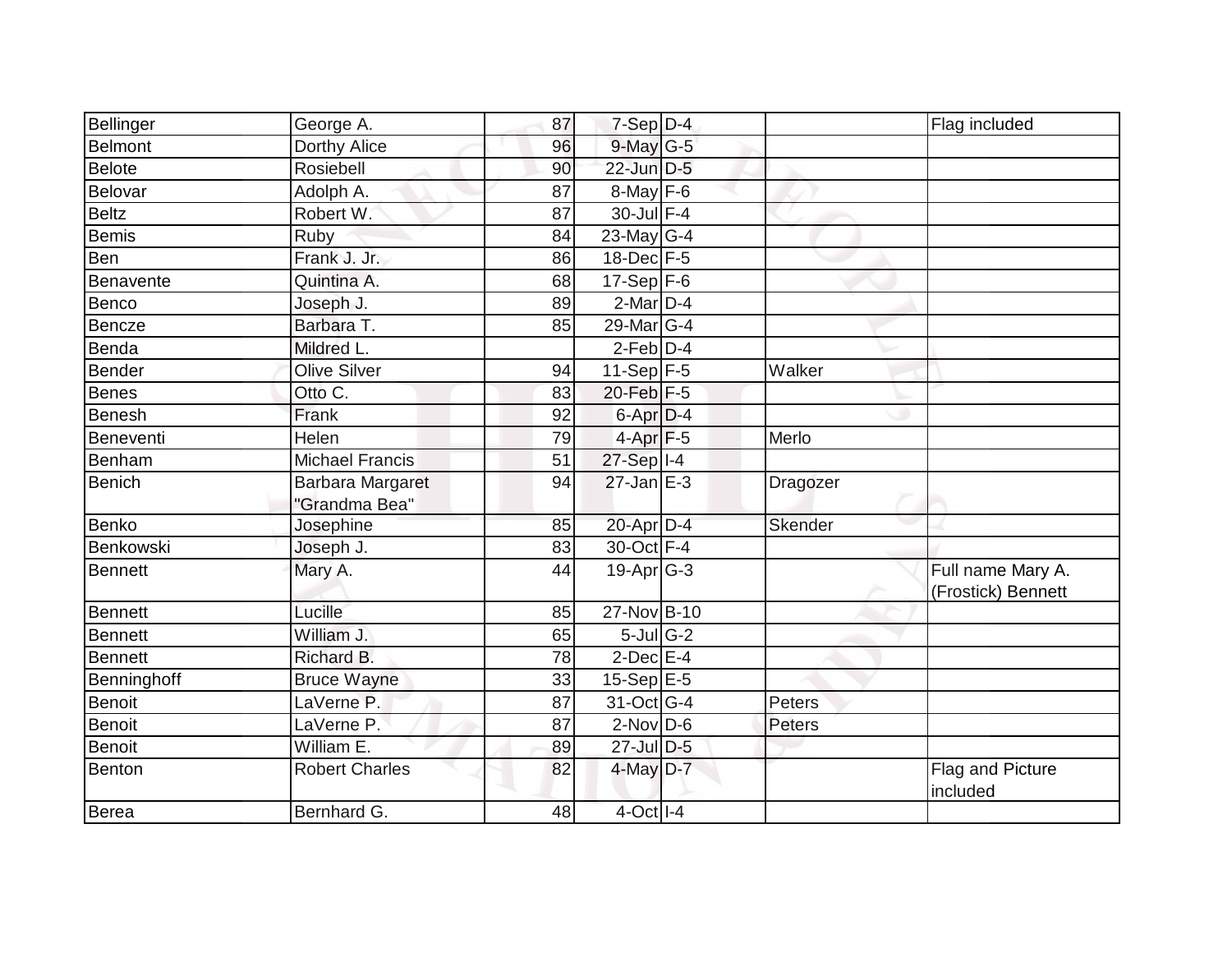| Berei           | Robert Allen "Bob"                    |                 | $15$ -Jun D-6              |         |                                                      |
|-----------------|---------------------------------------|-----------------|----------------------------|---------|------------------------------------------------------|
| <b>Berendt</b>  | Shirley E.                            | 74              | $7$ -Mar $ G-4 $           | Freeman |                                                      |
|                 |                                       |                 | 28-Jan E-5                 |         |                                                      |
| <b>Bereolos</b> | Marion G.                             | 83              |                            |         |                                                      |
| Beres           | Helen A.                              | 86              | $2$ -Jan $E-3$             | Pasztor |                                                      |
| <b>Beres</b>    | Jan Marie                             |                 | 26-Oct D-4                 |         |                                                      |
| <b>Beres</b>    | Michael J.                            | 84              | $8-Aug G-4$                |         | Flag included                                        |
| Berg            | Delward D.                            | 80              | $5$ -May $E - 3$           |         |                                                      |
| Berg            | Lorraine A.                           | 72              | 4-Aug $E-3$                |         |                                                      |
| Berg            | Brian S.                              |                 | $3-Nov$ E-3                |         |                                                      |
| Bergeson        | <b>Rose Marie</b>                     |                 | 28-May F-5                 | Sagert  |                                                      |
| Bergner         | Donna Jean                            | 60              | $15$ -Jan F-5              | Ramsey  |                                                      |
| Berlakovich     | Katherine                             | 76              | 8-Jan F-5                  |         |                                                      |
| Bermingham      | <b>Kevin Dale</b>                     |                 | $9-Nov$ D-6                |         |                                                      |
| Bernacky        | Adam J. 'Hogie"                       | 86              | $25-Sep$ F-6               |         |                                                      |
| Berney          | Anita                                 | 60              | 17-Jul F-5                 | Wojcik  | Picture included                                     |
| <b>Bernsley</b> | Robert R."Bob"                        | 67              | 20-Feb F-5                 |         |                                                      |
| <b>Berrier</b>  | Frances M.                            |                 | $2$ -Aug G-4               |         |                                                      |
| <b>Berry</b>    | Rosetta D.                            | 94              | $10$ -Feb $E - 3$          |         |                                                      |
| Berry           | Jasper O. Jr. (JACK<br><b>BERRY</b> ) |                 | $5$ -Jan $D-4$             |         |                                                      |
| Berry           | James Sr. "Jim"                       | 72              | 22-Apr E-4                 |         |                                                      |
| Berry           | Donald G.                             | 60              | $6$ -May $E-4$             |         |                                                      |
| <b>Berry</b>    | <b>Bobbie Jean</b>                    | 48              | 23-Apr $F-5$               |         |                                                      |
| Berry           | Daniel                                | 80              | $21-Apr \nightharpoonup 2$ |         |                                                      |
| <b>Berstrom</b> | Richard                               | 68              | $21$ -Jun   I-4            |         |                                                      |
| Berverly        | Anna                                  | 87              | 27-Jul D-5                 |         | Full name Anna<br>Charbonneau (Kozubal)<br>(Beverly) |
| Berwanger       | Ellen                                 | 86              | 25-Dec B-7                 |         |                                                      |
| Beschinski      | Valerie Marie                         | 60              | 24-Nov E-5                 |         |                                                      |
| <b>Beshears</b> | Eleanor E. "Ellie"                    | 64              | 13-Nov F-4                 |         |                                                      |
| <b>Beslich</b>  | Frank T.                              | $\overline{72}$ | $2$ -Aug $G-4$             |         |                                                      |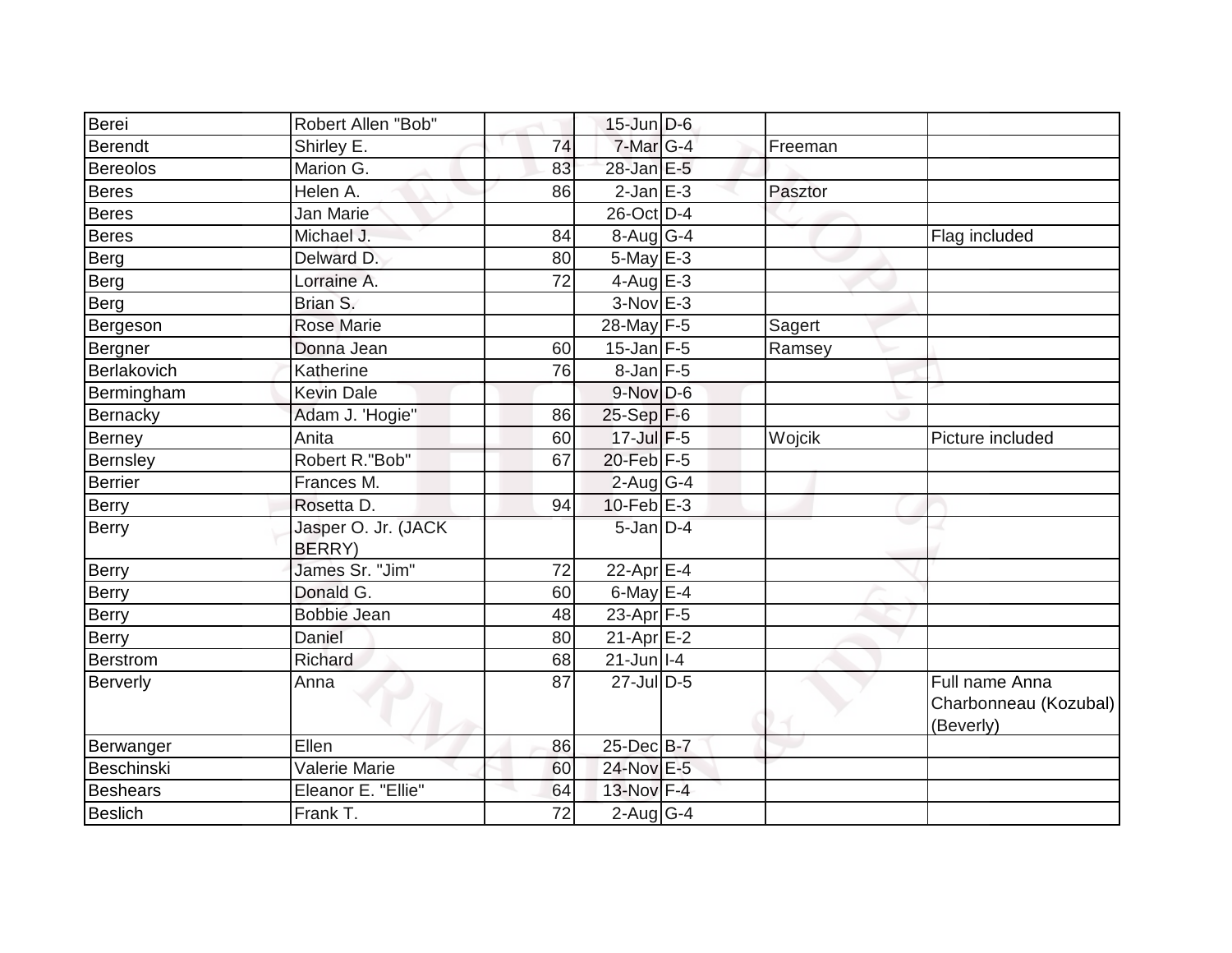| Bessler            | Maxine                        | 85 | 29-Dec E-3                  | Kellenberger | Full name Maxine<br>Seymour Bessler     |
|--------------------|-------------------------------|----|-----------------------------|--------------|-----------------------------------------|
| <b>Bessler</b>     | Alvin E.                      | 88 | $11$ -Jun $F-5$             |              |                                         |
| <b>Best</b>        | Harold E.                     | 87 | $20$ -Jun $\overline{G}$ -4 |              |                                         |
| <b>Bestow</b>      | Harry E.                      | 99 | $26$ -Feb $F-4$             |              |                                         |
| <b>Beswick</b>     | Wilbur A.                     | 80 | $2$ -Nov $D-6$              |              |                                         |
| Betczynski         | Stephen P.                    |    | $27$ -Apr $D-4$             |              | Flag included                           |
| <b>Betustak</b>    | Anthony A. Jr. "Tony"         | 67 | $10$ -Oct $\overline{G}$ -5 |              |                                         |
| <b>Beucus</b>      | Robert R.                     | 87 | $8$ -Jul $E-4$              |              |                                         |
| Biancardi          | Andrew J. Sr.                 | 79 | $11$ -Jun F-5               |              | Flag included                           |
| <b>Bianchi</b>     | Alice M.                      | 92 | $24$ -Jan F-4               |              |                                         |
| <b>Bibzak</b>      | Eugene R.                     | 77 | $7 - Aug$ F-5               |              | Picture included                        |
| <b>Bickell</b>     | Gilbert J.                    | 91 | 19-Oct D-6                  |              |                                         |
| <b>Bickle</b>      | Percelia "Bird"               | 91 | $6-Sep$ I-4                 | Olson        |                                         |
| <b>Biederstadt</b> | Marvin D.                     | 52 | $27$ -Aug E-4               |              |                                         |
| <b>Biegel</b>      | Raymond P.                    | 94 | 27-Oct E-3                  |              |                                         |
| <b>Biehl</b>       | Harriet C.                    | 84 | $22$ -Jun D-5               |              |                                         |
| <b>Biel</b>        | Josephine J.                  | 90 | 4-Nov E-5                   | Angelotti    |                                         |
| <b>Bielawski</b>   | John F.                       | 77 | 11-Jul G-5                  |              |                                         |
| <b>Bielefeld</b>   | Elizabeth R.                  | 97 | 29-Oct E-5                  |              |                                         |
| <b>Biernat</b>     | Bernice E.                    | 73 | $9-Aug$ <sup>1-4</sup>      |              |                                         |
| <b>Biesboer</b>    | Kenith D.                     | 68 | $5$ -Feb $F$ -5             |              | Flag included                           |
| <b>Bieszczat</b>   | Sophie                        | 86 | 23-Apr F-5                  |              |                                         |
| <b>Biggs</b>       | Marshal                       | 85 | $15-Sep$ E-5                |              | Flag included                           |
| <b>Biggs</b>       | Gail E.                       | 59 | $22$ -Jul $E-4$             |              |                                         |
| <b>Bignott</b>     | Chester D.                    | 64 | 30-Dec E-5                  |              | Flag included                           |
| <b>Bigos</b>       | Louis J. Jr. "Uncle<br>Junie" | 66 | $1-Feb G-5$                 |              |                                         |
| <b>Bijak</b>       | Catherine Maureen             |    | 30-Dec E-5                  | Kelly        |                                         |
| Bingiovanni        | Eugenia                       | 92 | 11-Apr $E-6$                |              | Full name Eugenia<br>Bongiovnni-Willard |
| Birchell           | Robert E.                     | 59 | 8-Apr E-5                   |              | Flag included                           |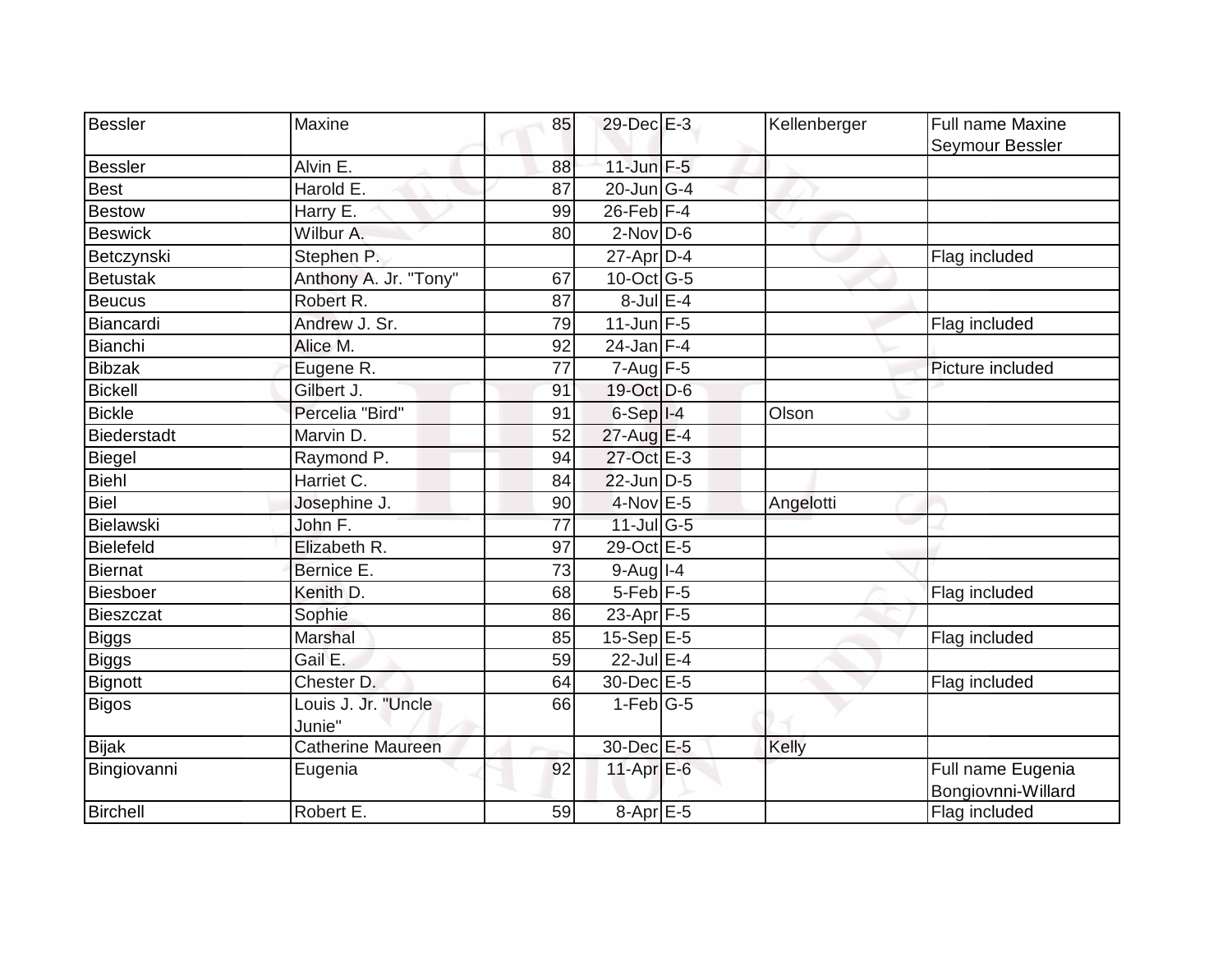| <b>Birky</b>        | Homer H. "Rusty"      | 82             | $27-Sep$ $I-4$          |          |                                                 |
|---------------------|-----------------------|----------------|-------------------------|----------|-------------------------------------------------|
| <b>Biscan</b>       | Jean Arnold           | 77             | $11$ -Jun $F-6$         | Laska    |                                                 |
| <b>Bishop</b>       | Maya Karoline         | $\overline{2}$ | $9$ -Jun $E-2$          |          |                                                 |
| <b>Bisselberg</b>   | Dorothy J.            | 83             | $11$ -Jun F-6           | Holloway | Full name Dorothy J.<br>Cooper Bisselberg       |
| <b>Bittner</b>      | Mark E.               | 40             | 15-Apr E-5              |          |                                                 |
| <b>Bittner</b>      | Bonnie M.             | 44             | 11-May $D-4$            |          |                                                 |
| <b>Bivens</b>       | Colleen R.            | 69             | $18$ -Feb $E-3$         |          |                                                 |
| <b>Blachly</b>      | Jane                  |                | $7$ -Jun $II$ -5        | Hamilton | Full name Jane Moore<br><b>Hamilton Blachly</b> |
| <b>Blachy</b>       | Byron K.              | 88             | $14$ -Nov G-4           |          |                                                 |
| Blachy              | E. Jean               | 85             | 14-Nov G-4              |          |                                                 |
| <b>Black</b>        | Ruth F.               | 97             | $29$ -Jul $E-5$         |          |                                                 |
| <b>Black</b>        | Blair E.              | 79             | $22-Sep$ $E-3$          |          |                                                 |
| <b>Black</b>        | Myron Jack            | 77             | $20-Sep$ <sup>1-4</sup> |          |                                                 |
| <b>Black</b>        | Ann M.                | 76             | $19$ -Oct D-6           |          |                                                 |
| <b>Black</b>        | Mary L.               | 92             | 20-Aug F-5              |          |                                                 |
| <b>Blackburn</b>    | Jack E.               | 69             | $23$ -Feb $D-4$         |          | Flag included                                   |
| <b>Blackman</b>     | Charles H. "Chuck'    | 82             | 8-Oct E-5               |          | Flag included                                   |
| <b>Blackwell</b>    | Gabrielle             | Infant         | $2$ -Nov $D-7$          |          |                                                 |
| <b>Blair</b>        | Roger G.              | 32             | $17$ -Mar $E-3$         |          |                                                 |
| <b>Blake</b>        | Bennie C. "Ben" (Dr.) | 55             | $30$ -Nov D-6           |          |                                                 |
| <b>Blake</b>        | Marjory L.            | 76             | $6$ -Mar $ G-5 $        | McElwain | Full name Marjory L.<br>(Blake) Parker          |
| <b>Blake</b>        | Shirley E.            | 80             | $15$ -Dec $E-3$         |          |                                                 |
| <b>Blakemore</b>    | William T.            | 77             | 30-Dec E-5              |          | Cross included                                  |
| <b>Blanchard</b>    | Elizabeth S.          | 83             | $21$ -Jan $E-3$         |          |                                                 |
| <b>Blando</b>       | Uldarico B. (Dr.)     |                | $5$ -Feb $ F-5 $        |          |                                                 |
| <b>Blankenstein</b> | Carol L.              | 73             | $25$ -Feb $E$ -4        | Michau   |                                                 |
| <b>Blankinship</b>  | Norman G. "Jerry"     | 67             | $15$ -Aug G-4           |          |                                                 |
| <b>Blazak</b>       | Edith F.              | 83             | 17-Dec F-4              |          | Cross included                                  |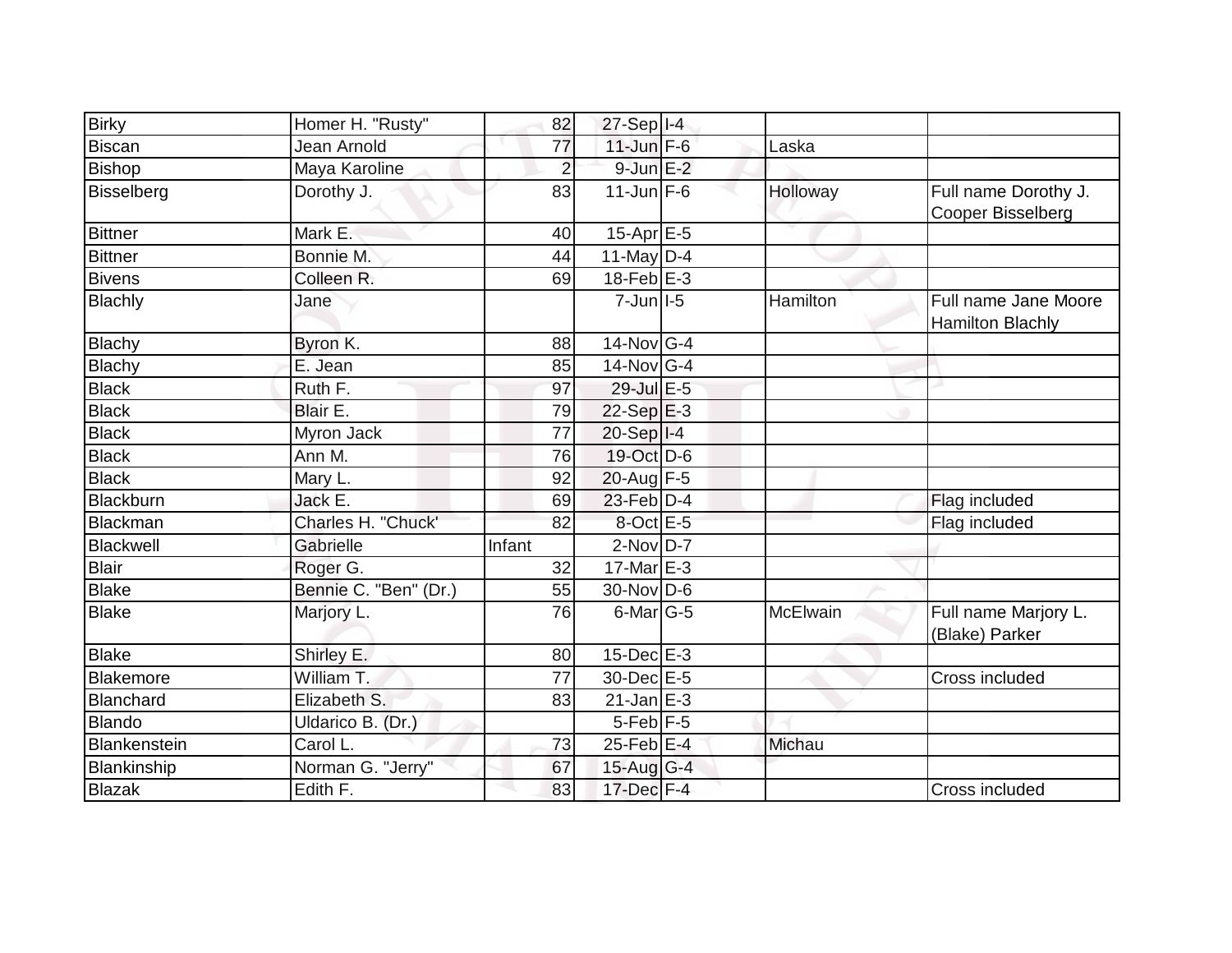| <b>Bline</b>   | James L.             | 62 | $12$ -Dec $ G-5 $ |              | Flag and Masonic<br>emblem included |
|----------------|----------------------|----|-------------------|--------------|-------------------------------------|
| Bliznik        | Stanley M.           | 84 | 8-Mar G-4         |              | Flag included                       |
| <b>Block</b>   | Shirley              | 68 | $25$ -Apr $G$ -5  |              |                                     |
| <b>Blom</b>    | Mary M.              | 65 | $12$ -Aug E-4     |              |                                     |
| <b>Blomily</b> | Margaret "Peggy"     | 53 | $14-Sep$ D-4      | Gartner      |                                     |
| <b>Blondet</b> | Agapito O.           | 81 | $18$ -Feb $E-3$   |              |                                     |
| <b>Blum</b>    | Joseph P.            | 88 | $12$ -Mar $F-5$   |              |                                     |
| <b>Blum</b>    | Doris E.             | 80 | 28-Dec D-4        |              |                                     |
| <b>Bluml</b>   | Mary A.              | 82 | $13$ -May E-3     | Korneta      |                                     |
| <b>Blunk</b>   | Winifred "Tenny"     | 78 | 23-Oct F-4        |              | (Francis)                           |
| <b>Blythe</b>  | Dorothy Maxine       | 76 | $17$ -Mar $E-3$   |              |                                     |
| <b>Board</b>   | Marilyn D.           |    | 11-May D-4        |              |                                     |
| <b>Board</b>   | Clara                | 90 | 19-Mar F-4        |              |                                     |
| <b>Board</b>   | Joan M.              | 70 | $2$ -Oct G-5      |              |                                     |
| Boardway       | Raymond C.           | 61 | 16-Jan E-5        |              |                                     |
| <b>Bobalik</b> | Ann Catherine        | 84 | 13-May $E-3$      |              |                                     |
| <b>Bober</b>   | Leona                | 74 | 8-Jan E-5         | <b>Kulik</b> |                                     |
| <b>Bobin</b>   | Anna Jane            | 87 | 22-Jul E-5        | Quinn        |                                     |
| <b>Bochart</b> | Mary E.              | 79 | $17 - Dec$ $F-4$  |              |                                     |
| <b>Bodie</b>   | Arnold T.            |    | $12$ -Feb F-4     |              |                                     |
| <b>Bodie</b>   | Andrew J. Jr. (Andy) | 86 | 27-Nov B-10       |              |                                     |
| Boe            | Donald Wayne         | 43 | $12$ -Jan D-4     |              |                                     |
| <b>Boehlke</b> | Verna Julia          | 96 | $8$ -Jan $F-5$    | Wilson       |                                     |
| <b>Boehlke</b> | Howard E.            | 70 | $12$ -Jan D-4     |              |                                     |
| Boersma        | Leslie A.            | 52 | $7$ -Jan E-4      |              |                                     |
| Bogan          | Joan D.              | 61 | 13-Nov F-4        |              |                                     |
| Boganski       | Robert               | 62 | 23-Nov D-6        |              |                                     |
| <b>Bogert</b>  | Laura                | 74 | $21$ -Aug F-4     |              |                                     |
| <b>Boggs</b>   | Samuel Davies Jr.    | 84 | $5-Sep G-5$       |              | Cross and Flag<br>included          |
| Bogoioff       | <b>Barbara</b>       | 67 | 29-Nov I-4        |              |                                     |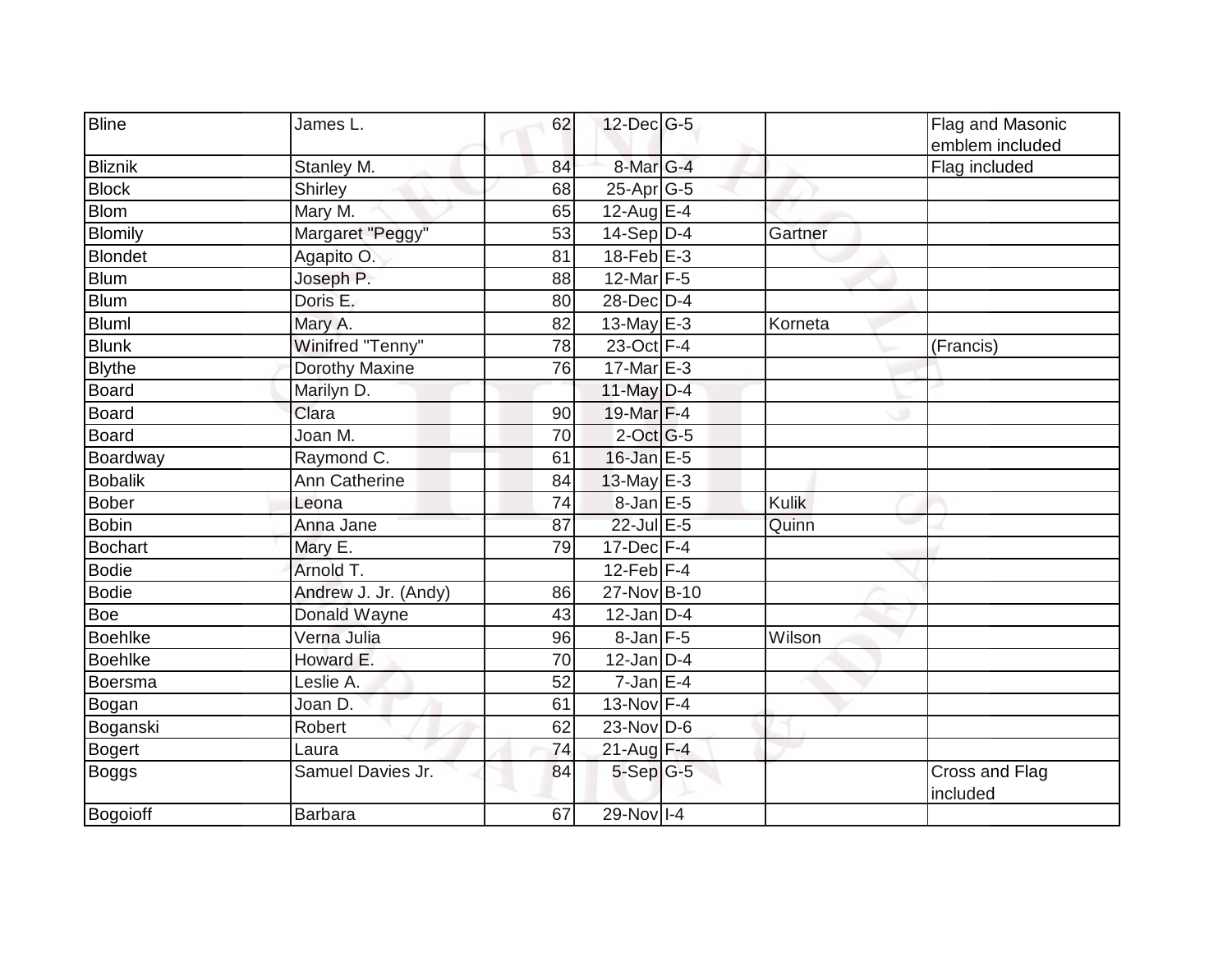| Bogovich          | Barbara           | 76  | 26-Apr F-5              |            |                               |
|-------------------|-------------------|-----|-------------------------|------------|-------------------------------|
| <b>Bogusz</b>     | Stanley J.        | 82  | $21$ -Jan E-3           |            | Flag included                 |
| <b>Bohling</b>    | Laura J.          | 51  | $17$ -Dec $F-4$         | Sun        |                               |
| <b>Bokash</b>     | John              | 90  | $8$ -Jan $F$ -5         |            |                               |
| <b>Bokodi</b>     | William F. "Bill" | 78  | $23$ -Apr $F-5$         |            | Flag included                 |
| <b>Bola</b>       | Theodore          | 90  | $7$ -Jul E-4            |            |                               |
| <b>Boleck</b>     | Elizabeth         | 64  | $10$ -Nov $E-2$         |            |                               |
| <b>Bolek</b>      | Mary M.           | 97  | $16-Sep$ E-5            |            |                               |
| <b>Bolek</b>      | James J.          |     | $12$ -Dec $ G-5 $       |            | Flag included                 |
| <b>Bolek</b>      | Ella              | 100 | $23$ -Nov D-6           |            |                               |
| <b>Bolen</b>      | Joan L.           | 72  | $8$ -May $F - 6$        |            |                               |
| <b>Boling</b>     | Robert A.         | 89  | 8-Oct E-5               |            |                               |
| <b>Bolla</b>      | Tibor             | 69  | 25-May D-4              |            |                               |
| <b>Bollman</b>    | Alice M.          | 90  | $12$ -Aug E-4           |            |                               |
| <b>Bolock</b>     | Michael           | 90  | $10$ -Mar $E-3$         |            | Flag included                 |
| Bonaparte         | Jerry             | 34  | $23$ -Feb $D-4$         |            |                               |
| Bonaventura       | Wanda             | 79  | $23$ -Feb $D-4$         | Kelleher   |                               |
| <b>Bonchik</b>    | Christine S.      | 88  | $9$ -Dec $E$ -5         |            |                               |
| <b>Bonczalski</b> | Mary D.           | 81  | 26-Oct D-4              |            |                               |
| <b>Bond</b>       | Florence G.       | 90  | $18$ -Jun F-5           | Shaffer    |                               |
| <b>Book</b>       | Cynthia M.        | 83  | 26-May E-3              |            |                               |
| <b>Boone</b>      | Grace             | 80  | $16$ -Oct $F-4$         | Van Drunen |                               |
| <b>Boord</b>      | <b>Betty</b>      | 50  | 8-Mar <sub>G-4</sub>    |            |                               |
| <b>Booth</b>      | Marie P.          | 67  | $2$ -Mar $D-4$          |            |                               |
| <b>Booth</b>      | Johnye            | 59  | $3-Feb$ E-3             |            |                               |
| Bordelon          | Florence          | 88  | $30-Sep \overline{E-4}$ | Dembinski  |                               |
| <b>Bordelon</b>   | Leonce            | 75  | $23$ -May G-5           |            |                               |
| <b>Bordelon</b>   | Florence W.       | 88  | $28-Sep D-4$            | Dembinski  |                               |
| <b>Boring</b>     | Eugene Richard    | 76  | $2$ -May G-4            |            | Flag included                 |
| <b>Borneo</b>     | Vicente C.        | 78  | $5-Nov$ E-5             |            | Picture and cross<br>included |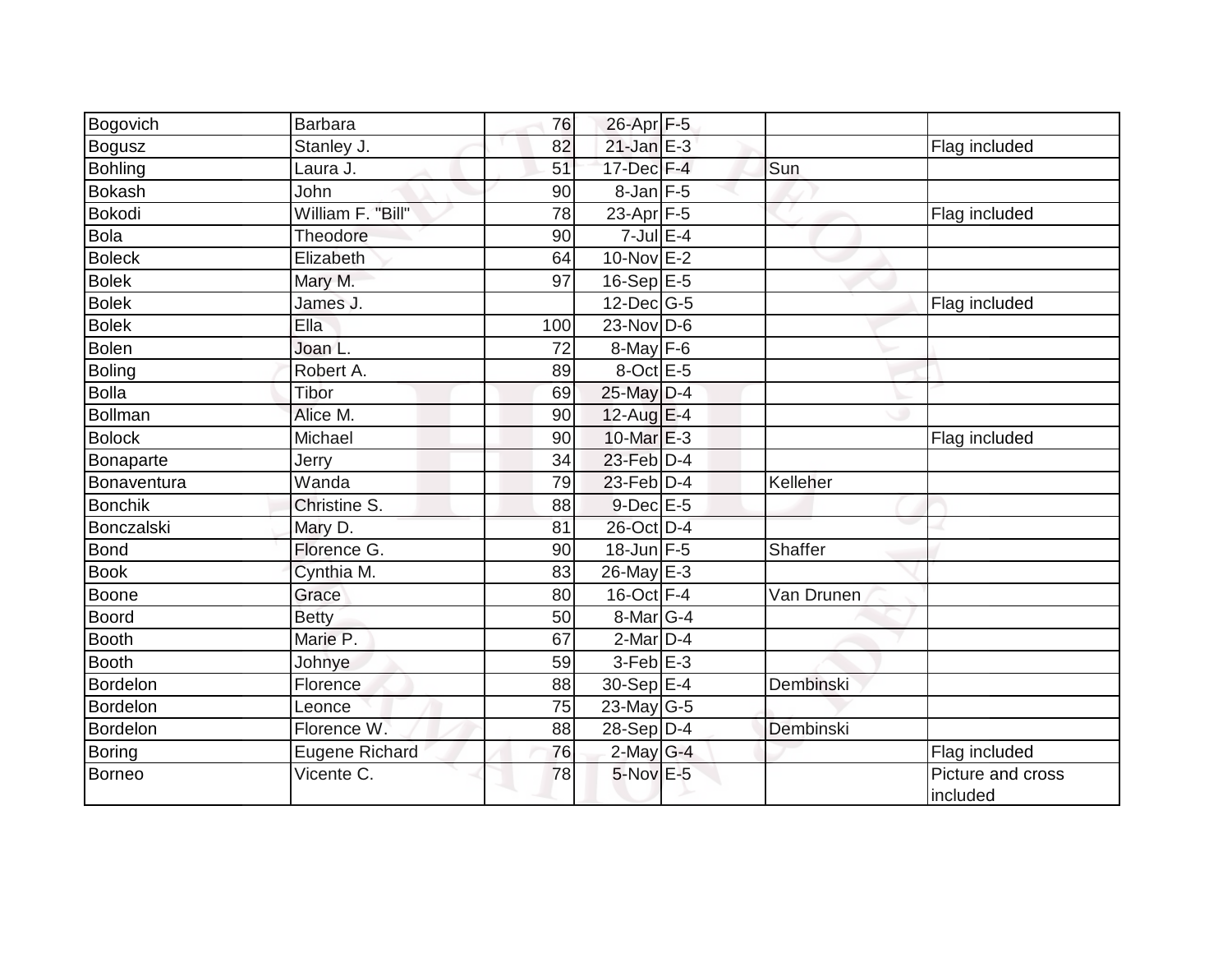| Borneo          | Elena                | 78 | 12-Nov E-5              |              | Elena SP Borneo /<br><b>Cross and Picture</b><br>included |
|-----------------|----------------------|----|-------------------------|--------------|-----------------------------------------------------------|
| <b>Borns</b>    | Thomas J.            | 80 | $25$ -Feb $E$ -4        |              | Flag included                                             |
| Borom           | Lawrence Robert      | 18 | $4-Apr$ F-5             |              |                                                           |
| Borowiec        | Elizabeth A.         | 83 | $26$ -Jun F-4           | Kruto        |                                                           |
| <b>Bos</b>      | Alfred               | 83 | $31$ -JulG-5            |              | Flag included                                             |
| Bosanac         | Dorothy              | 79 | $9$ -Jan $E-7$          |              | Full name Dorothy<br>(Bosanac-Phillips)<br>Zimmer         |
| <b>Bosnich</b>  | <b>Stana</b>         | 84 | 10-Nov E-2              |              |                                                           |
| <b>Bossick</b>  | George K.            | 80 | $24$ -Jan F-4           |              | Flag included                                             |
| <b>Boston</b>   | David Lee            | 46 | $12$ -Jan D-4           |              |                                                           |
| <b>Boswell</b>  | Jacqueline Rae       | 63 | $27-Sep$ <sup>1-5</sup> | <b>Myers</b> |                                                           |
| <b>Boswell</b>  | <b>Thomas</b>        | 87 | 18-Mar E-5              |              | Flag included                                             |
| <b>Botma</b>    | Robert               | 78 | $6-Sep$ $I-4$           |              | Flag included                                             |
| Botnovcan       | <b>Mildred Betty</b> |    | $25$ -Apr $G$ -6        | Vician       |                                                           |
| <b>Botta</b>    | Irene                | 82 | 29-Oct E-5              | Maahs        |                                                           |
| <b>Botts</b>    | Frederick C. Sr.     | 58 | 7-Feb G-4               |              |                                                           |
| <b>Botts</b>    | Gary D. I            | 50 | 28-Jul E-2              |              | Flag included                                             |
| <b>Bouchard</b> | Loretta G.           | 80 | $17$ -Jul F-5           | Urbanski     |                                                           |
| <b>Boucher</b>  | Walter L. "Woody"    | 81 | $9-Sep$ E-4             |              | Flag included                                             |
| <b>Boudi</b>    | George J.            | 93 | $6-Sep$ $I-5$           |              |                                                           |
| Bouque          | Frank                | 85 | 20-May E-5              |              |                                                           |
| <b>Bousies</b>  | Markos G.            | 62 | $28-Sep D-4$            |              |                                                           |
| <b>Bowers</b>   | Donald E.            | 80 | 13-Oct E-4              |              | Flag included                                             |
| <b>Bowie</b>    | Marie                | 84 | $8-Aug$ G-4             | Weaver       |                                                           |
| Bowman          | Dora A.              | 41 | $10-Sep$ E-6            |              | Full name Dora A.<br>Bowman Politano                      |
| Bowman          | Mildred "Midge"      |    | 26-Oct D-4              | Prohl        |                                                           |
| Bowman          | Dorothy              | 70 | 21-May F-5              |              |                                                           |
| Bowman          | John Gillett         | 99 | 15-May G-4              |              |                                                           |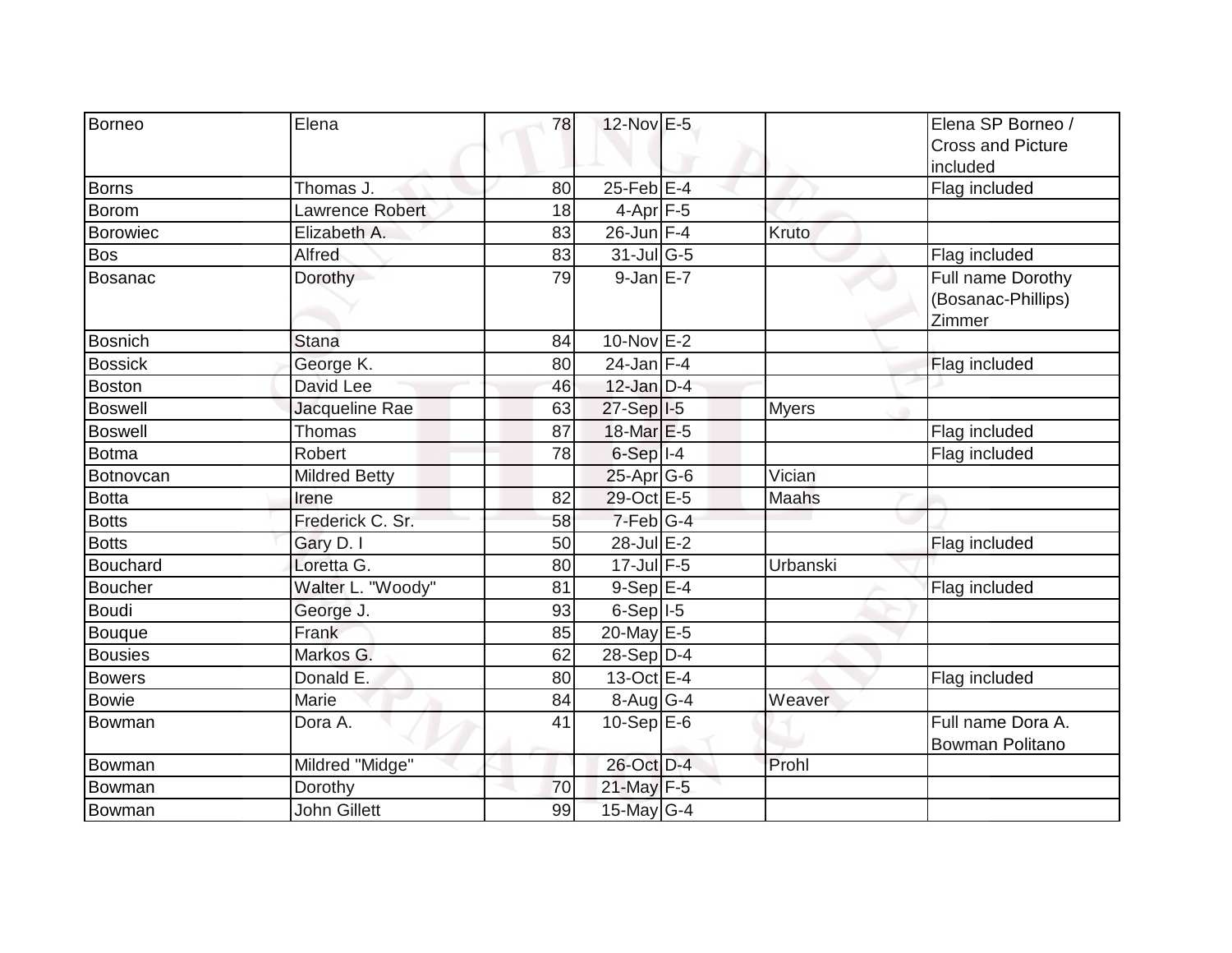| Bowman            | Mary Ellen             | 83              | $11$ -Dec $ G$ -6          |                |                  |
|-------------------|------------------------|-----------------|----------------------------|----------------|------------------|
| Boyd              | Robert J.              | 42              | 20-Dec G-4                 |                | Picture included |
| <b>Bozetarnik</b> | Lillian L.             | 77              | 16-Feb D-4                 |                |                  |
| <b>Bracken</b>    | John William           | 92              | $24-Sep$ F-4               |                |                  |
| <b>Bradach</b>    | Mary A.                | 79              | $1-Dec$ E-4                | <b>Dragich</b> |                  |
| <b>Bradas</b>     | John N.                | 45              | $1$ -May G-5               |                | Cross included   |
| <b>Braden</b>     | Mildred M.             | 82              | $31$ -Jan F-6              |                |                  |
| <b>Bradford</b>   | Johnnie E. Sr.         | 72              | 30-Mar D-6                 |                |                  |
|                   |                        |                 | $8$ -Jul E-4               |                |                  |
| <b>Bradford</b>   | Gerid Johseph Nicholas | 3               |                            |                |                  |
| <b>Bradham</b>    | Catherine S.           | 88              | $1-Nov G-5$                | Naugle         |                  |
| <b>Brading</b>    | Vergil Eugene Jr.      | 72              | $13$ -Apr $ D-4$           |                |                  |
|                   | "Gene"                 |                 |                            |                |                  |
| <b>Bradley</b>    | Marjorie Ellen         | 76              | 20-Dec G-4                 |                |                  |
| <b>Bradshaw</b>   | Edna M.                | 82              | $26$ -Jull-5               |                |                  |
| <b>Bragg</b>      | Donald Rayford         | 68              | 20-Feb F-5                 |                |                  |
| <b>Brahos</b>     | Penny                  | 78              | 29-Jun D-5                 | <b>Darlas</b>  |                  |
| <b>Brahos</b>     | Dean                   | 83              | $2$ -Aug G-5               |                | Flag included    |
| Brajkovich        | Barbara Ann            | 60              | $17-Sep$ F-4               | Yeager         |                  |
| <b>Brakely</b>    | James R.               | $\overline{71}$ | $26$ -Jun $F-4$            |                | Flag included    |
| <b>Brakley</b>    | Nadyne                 | 74              | $7$ -Oct $E - 5$           |                |                  |
| <b>Brand</b>      | Nora J.                | 50              | 15-Mar $ G-4 $             | Ahlquist       |                  |
| <b>Brand</b>      | Joe P.                 | 72              | $14-Apr \nightharpoonup 3$ |                |                  |
| <b>Brands</b>     | Gladys                 | 89              | $15$ -Jun $\overline{D-6}$ |                |                  |
| <b>Brands</b>     | Ida F.                 | 83              | 22-Nov I-4                 |                |                  |
| <b>Brands</b>     | Gregory D. "Greg"      | 51              | $14$ -Aug F-4              |                |                  |
| <b>Brandsma</b>   | Gerald J.              | 76              | $28$ -Jun $ I-4 $          |                |                  |
| <b>Brannock</b>   | Eleanor H.             | 92              | $28$ -Jan $E$ -5           |                |                  |
| <b>Brannock</b>   | Robert J.              | 94              | 12-Mar F-5                 |                |                  |
| Brannon           | <b>Robert Willard</b>  | 74              | 31-Dec F-5                 |                | Flag included    |
| Brasovan          | Eufemija               | 92              | 15-May $G-4$               |                | Cross included   |
| <b>Bratton</b>    | William                | 77              | 3-Oct G-5                  |                | Flag included    |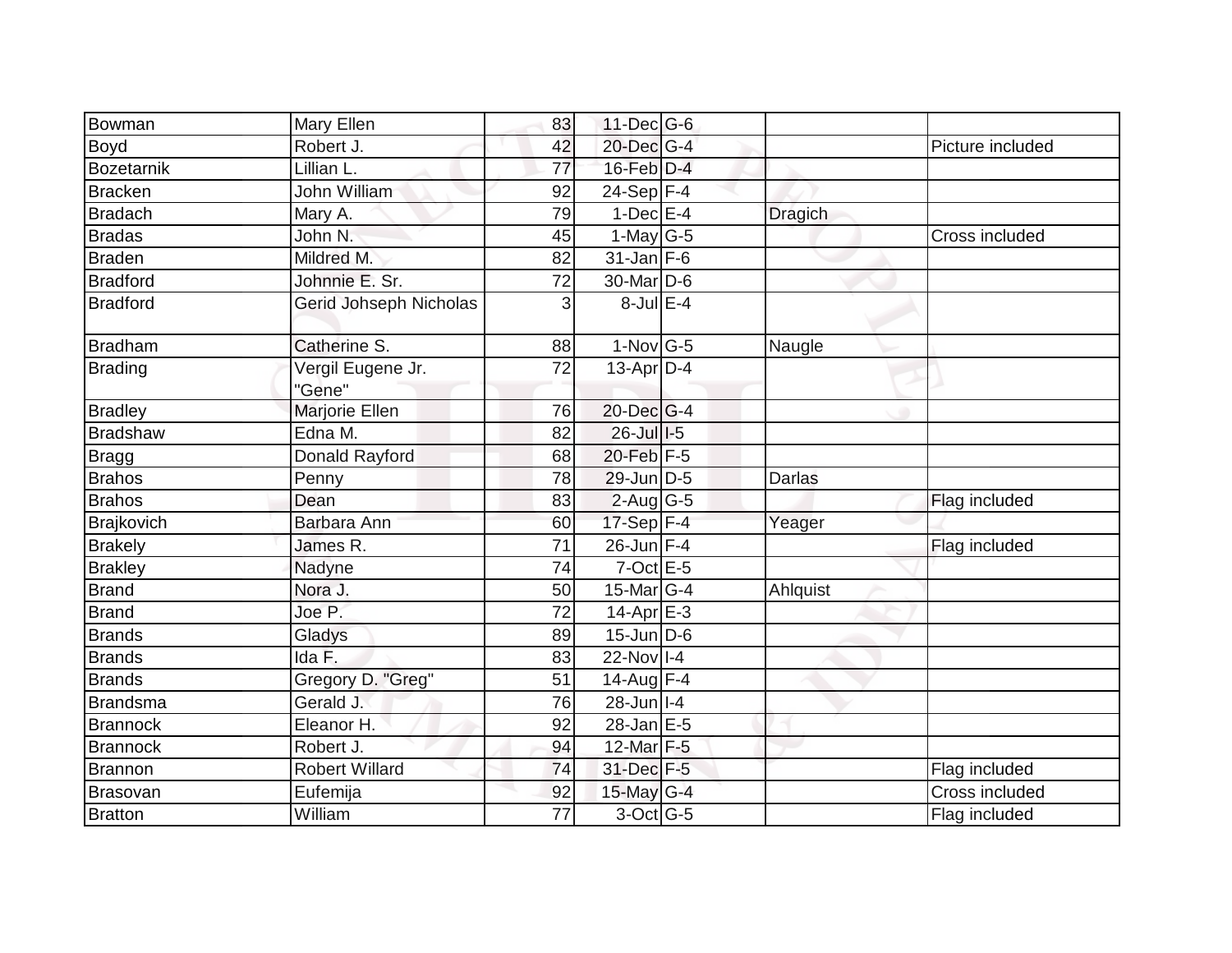| Braun             | Charlene J.            | 63 | $17$ -Jan F-5           |        | Full name Charlene J.                                        |
|-------------------|------------------------|----|-------------------------|--------|--------------------------------------------------------------|
|                   |                        |    |                         |        | Germain Braun                                                |
| Braun             | Walter W.              | 80 | 6-Apr D-4               |        | Flag included                                                |
| <b>Braunlich</b>  | Henry P. Jr. "Hank"    | 48 | 13-Nov F-4              |        | Picture included                                             |
| <b>Brckovich</b>  | Joe                    | 79 | $13-Nov$ F-4            |        |                                                              |
| <b>Breault</b>    | Ann                    |    | $17$ -Apr $ F-6$        | Pink   | Full name Ann Stevens<br>(Breault) / Picture<br>included     |
| <b>Brecaw</b>     | Lorretta <sub>H.</sub> | 83 | $3-Dec$ $E-5$           |        | Full name Lorretta H.<br><b>Bercaw Aubuchon</b>              |
| Brecheisen        | Bernice R.             |    | $22-Sep$ E-3            | Conley | Full name Bernice R.<br>Haldi Brecheisen                     |
| <b>Breclaw</b>    | Robert                 |    | 68 Septmebe F-5<br>r 11 |        |                                                              |
| <b>Bredemeier</b> | Anna F.                |    | $23$ -Mar $D-6$         |        |                                                              |
| <b>Breezley</b>   | Patricia C.            | 67 | 9-Apr F-5               |        |                                                              |
| Breitenbach       | Sylvester J. "Sy"      | 78 | $17$ -May G-5           |        |                                                              |
| Brenman           | Vivian                 | 84 | $24$ -Oct G-5           |        | <b>Star of David included</b>                                |
| Brennan           | Virginia               | 86 | $4$ -Jan $ G-6 $        |        | Full name Virginia<br><b>Brennnan Schubert</b><br>(Schubick) |
| Brennan           | <b>John Chadwick</b>   | 82 | $22$ -Jan F-4           |        |                                                              |
| Brennan           | Charles G.             | 69 | $28$ -Mar $ G-6 $       |        | <b>Retired Detective</b><br>C.P.D./ Flag included            |
| Brennan           | Josephine M.           | 84 | 13-May $E-4$            | Noonan |                                                              |
| <b>Brewer</b>     | Lyndale                | 36 | $8$ -Jan E-5            |        |                                                              |
| <b>Brewer</b>     | Ruth J.                | 81 | $9$ -Feb $D-4$          |        |                                                              |
| <b>Brey</b>       | Arthur G.              | 84 | $24$ -Jun E-5           |        |                                                              |
| <b>Breyfogle</b>  | Charles P.             | 74 | $3-Mar$ $E-3$           |        |                                                              |
| <b>Bridges</b>    | Blanche M. (Dorothy)   | 92 | 25-Nov E-4              |        | Pictue included                                              |
| <b>Brindley</b>   | Eileen E.              | 88 | 26-May E-3              |        |                                                              |
| <b>Brindley</b>   | Jerry                  |    | 3-Apr <sub>F-5</sub>    |        |                                                              |
| <b>Brines</b>     | Wilbur H. "Bill"       | 79 | $27$ -Dec $F-4$         |        | Flag included                                                |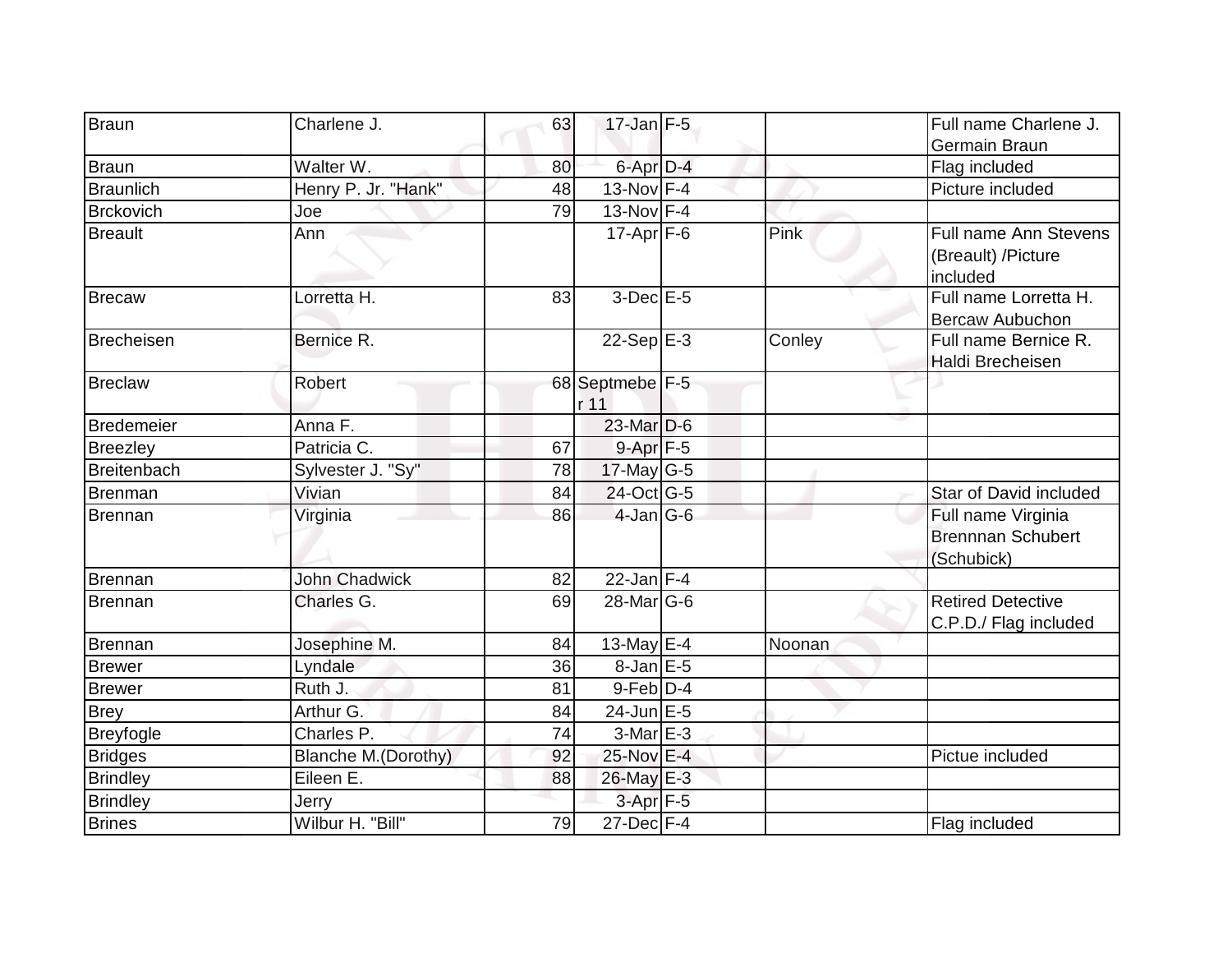| <b>Briney</b>     | Yvonne M.               |     | $4$ -Mar $E - 4$  | Garry        |                |
|-------------------|-------------------------|-----|-------------------|--------------|----------------|
| <b>Britton</b>    | Zethel M.               | 75  | 16-Sep E-5        |              |                |
| <b>Britton</b>    | Theresa H.              | 93  | 26-Aug E-4        |              |                |
| <b>Brkljacich</b> | Ann "Onnie"             | 79  | $5$ -Mar $F-4$    | <b>Maras</b> |                |
| <b>Brock</b>      | Robert F. 'Bob"         | 81  | 22-Apr E-4        |              | Flag included  |
| <b>Bronowski</b>  | Donald                  | 45  | 14-Mar G-4        |              |                |
| <b>Brooks</b>     | Linda June              | 64  | $9$ -Mar $D-4$    |              |                |
| <b>Brooks</b>     | Walter L.               | 69  | 13-Nov F-4        |              |                |
| <b>Brooks</b>     | Eugene R. "Gene"        | 75  | 20-Mar $F-6$      |              |                |
| <b>Brooks</b>     | Aileen                  | 98  | 28-Dec D-4        |              |                |
| <b>Brooks</b>     | Charles                 | 87  | 20-Nov F-5        |              |                |
| <b>Brooks II</b>  | Homer Lee "Sugar        | 44  | $25$ -May D-4     |              |                |
|                   | Lump"                   |     |                   |              |                |
| Broome            | Fragelia "Gigi"         |     | $16$ -Oct $F-4$   |              |                |
| Brose             | <b>Berta</b>            | 99  | $4$ -Mar $E-4$    |              |                |
| Brothers          | Ryan D.                 | 24  | 10-Nov E-2        |              |                |
| Brouwer           | Tyler John              |     | 28-Dec D-4        |              |                |
| <b>Brower</b>     | Sadie                   | 101 | $21$ -Feb F-4     | Heeringa     |                |
| <b>Brower</b>     | Anna J.                 | 86  | 19-Dec F-5        |              |                |
| <b>Brown</b>      | <b>Ruth Elizabeth</b>   | 95  | 31-Mar E-5        | McLaughlin   |                |
| Brown             | Doris M.                | 88  | 29-May F-4        |              |                |
| Brown             | Lisa M.                 | 41  | $2$ -Nov $D-7$    | Cook         |                |
| <b>Brown</b>      | Vernon Sr               | 84  | $12$ -Jan D-4     |              |                |
| Brown             | Larry                   | 55  | $7$ -May $F-5$    |              |                |
| <b>Brown</b>      | <b>Clarence Sheldon</b> | 75  | $23$ -Jan $ G-5 $ |              |                |
| Brown             | Donald G.               | 74  | $1$ -Jan $F-4$    |              |                |
| Brown             | Leo R. (Dr).            | 95  | $5$ -May $E - 3$  |              | Flag included  |
| <b>Brown</b>      | Jack Lee                | 70  | 22-Apr $E$ -4     |              |                |
| Brown             | Klara H.                | 77  | 29-Sep E-3        |              |                |
| Brown             | Harold K.               | 46  | $7$ -Jun $ I-5 $  |              |                |
| Brown             | Walter J.               | 81  | $27$ -Feb $F-4$   |              | Cross included |
| Brown             | Arline H.               | 81  | $11$ -Mar $E-5$   |              |                |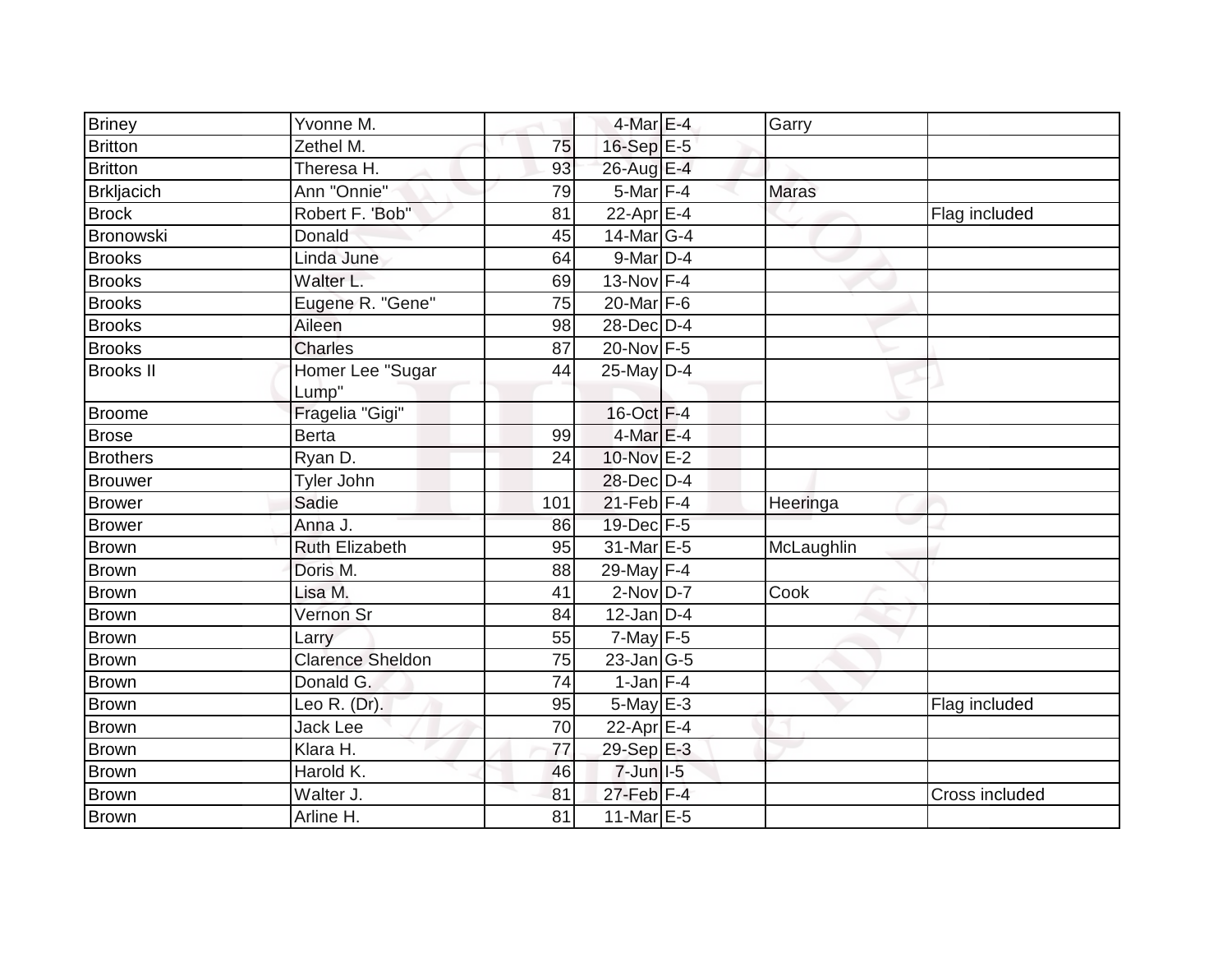| <b>Brown</b>      | Toby                                   | 3  | 15-May $G-4$              |               |                                                    |
|-------------------|----------------------------------------|----|---------------------------|---------------|----------------------------------------------------|
| <b>Brown</b>      | Janet O.                               | 45 | 20-May E-5                | Hartman       |                                                    |
| <b>Brown</b>      | Mamie L.                               | 91 | 26-Oct D-5                |               |                                                    |
| <b>Brown</b>      | Olive H.                               | 94 | $18$ -Feb $E-3$           |               |                                                    |
| <b>Brown</b>      | Sarah "Mae"                            | 69 | 5-May E-3                 | <b>Beal</b>   |                                                    |
| <b>Brown</b>      | Donald Eugene Sr.<br>Major (Ret. USAF) | 68 | $31$ -Jan F-6             |               | Flag included                                      |
| Brown             | Otis Henry "Red"                       | 80 | $16$ -Apr $F - 5$         |               | Flag and Picture and<br>Masonic emblem<br>included |
| <b>Brown</b>      | Robert C.                              | 66 | $7-Nov$ G-4               |               |                                                    |
| <b>Brown</b>      | Hazel                                  | 98 | $12$ -Apr $G-5$           |               |                                                    |
| <b>Bruen</b>      | Charles "Bun"                          | 36 | 11-Mar $E-5$              |               |                                                    |
| <b>Brulls</b>     | Kathryn Foster                         | 96 | $8-Apr$ $E-5$             | $\cup$        | Full name Kathyryn<br><b>Foster Flynn Brulls</b>   |
| <b>Brumfiel</b>   | Estelle R.                             | 68 | 16-Oct F-4                |               |                                                    |
| <b>Brumm</b>      | Mary Lou                               | 69 | $2$ -Aug G-5              | Hopper        |                                                    |
| <b>Bruner</b>     | Floyd R.                               | 75 | $20$ -Apr $D-4$           |               |                                                    |
| <b>Bruner</b>     | Marvin Cleo                            | 81 | $9$ -Mar $D-4$            |               |                                                    |
| <b>Brunk</b>      | Kenneth W.                             | 84 | $16$ -Jan $E-5$           |               |                                                    |
| <b>Brunner</b>    | Eunice I.                              | 68 | $24$ -May I-4             | Messerschmidt |                                                    |
| <b>Bruno</b>      | <b>Dominic David</b>                   | 73 | 23-Mar D-6                |               | Flag included                                      |
| <b>Bruzan</b>     | Raymond M.                             | 57 | $19-Oct$ D-6              |               |                                                    |
| <b>Bryant</b>     | <b>John Russell</b>                    | 72 | $31$ -JulG-5              |               |                                                    |
| <b>Bryant</b>     | David L. Sr.                           | 72 | $16$ -Dec $E$ -5          |               | Picture included                                   |
| <b>Bryant</b>     | Richard W.                             | 50 | $6$ -Aug $F-5$            |               |                                                    |
| <b>Bryant</b>     | Ruth L.                                | 81 | $3-Mar \nightharpoonup 3$ |               |                                                    |
| <b>Bryant</b>     | Henry L.                               | 80 | 30-Jul F-4                |               |                                                    |
| <b>Bryant</b>     | Susie L.                               | 80 | 23-May $G-5$              |               |                                                    |
| <b>Bryd</b>       | Ted L.                                 | 64 | $7$ -Jan $E-4$            |               |                                                    |
| <b>Brydon</b>     | Elizabeth "Aunt Betty"                 | 81 | $8$ -Jul $E-4$            |               |                                                    |
| Bryerton-Rosaschi | Mary Anne                              | 86 | 20-Apr D-5                | Kubiscko      |                                                    |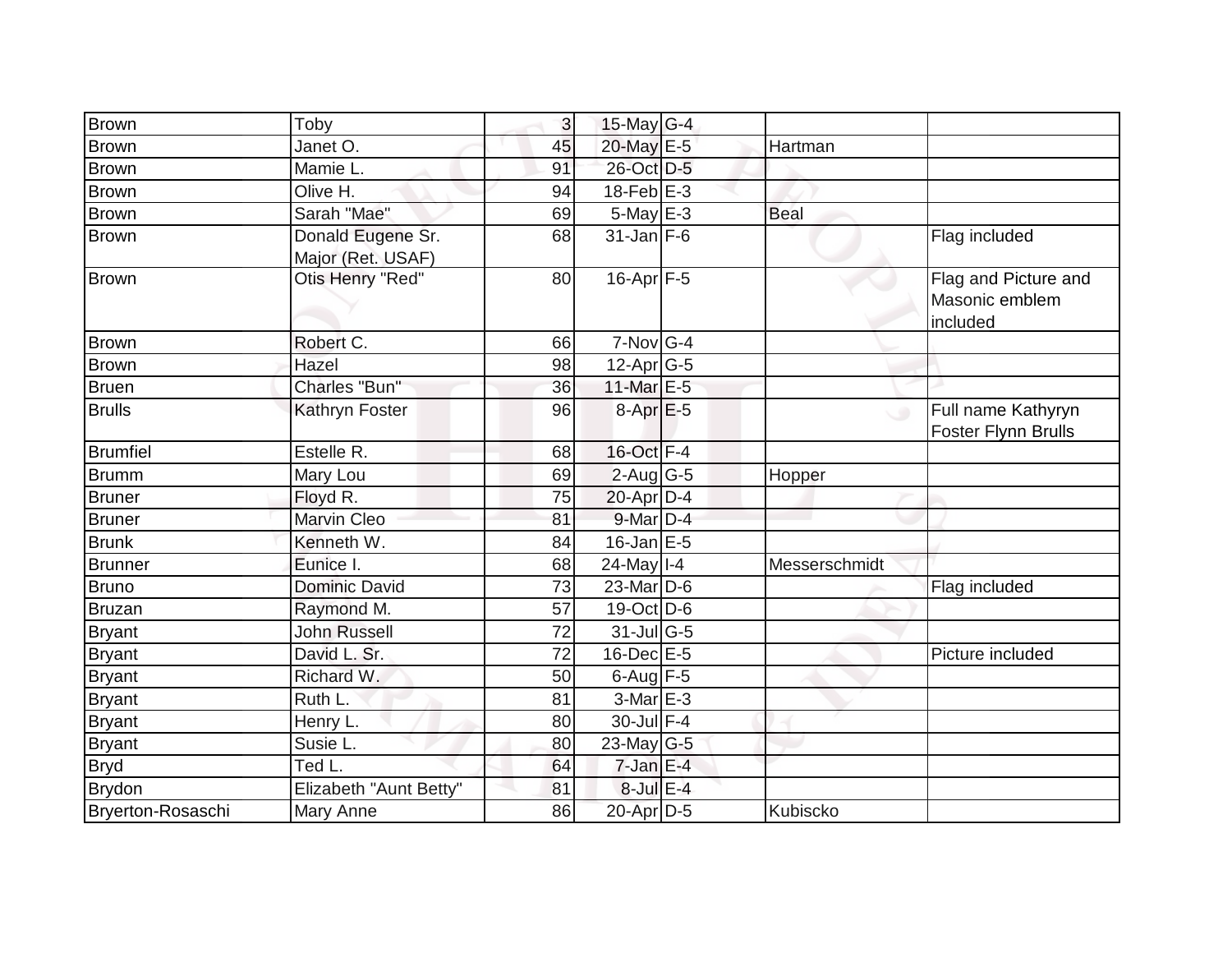| <b>Bryja</b>         | Joseph S.               | 72 | 16-Apr F-5                        |                  | Flag included                    |
|----------------------|-------------------------|----|-----------------------------------|------------------|----------------------------------|
| <b>Bryne</b>         | Ethel Victoria "Vickee" | 85 | 8-Nov I-6                         |                  | Picture included                 |
| <b>Brzeczkiewicz</b> | Sigmund "Siggy"         | 90 | $27$ -Jun $\overline{\text{G-7}}$ |                  |                                  |
| Brzuzan              | Helen C.                | 89 | $11$ -Feb $ E-4$                  | <b>Kozlowski</b> |                                  |
| <b>Bublich</b>       | Romayne S.              |    | $9-Auq$ <sup>1-4</sup>            |                  | Alderman 4th Ward                |
| <b>Bublis</b>        | Anne M.                 | 89 | 18-Jul G-5                        | Nedzevckas       |                                  |
| <b>Bublitz</b>       | Robert H.               | 82 | $7-Apr$ $E-3$                     |                  | Flag included                    |
| <b>Buchko</b>        | Emelia M.               | 89 | $5-AugE-4$                        |                  |                                  |
| Buchnat              | Arlene B.               | 66 | $14$ -Jul E-4                     | Wisniewski       |                                  |
| <b>Buckley</b>       | Roy R. SPC              | 24 | 1-May $G-5$                       |                  | Flag included                    |
| <b>Buckley</b>       | Gertrude Gladys         | 88 | 28-Apr E-3                        |                  |                                  |
| <b>Buda</b>          | Frank F. "Toots"        | 68 | 18-Jul G-5                        |                  | Flag included                    |
| Buder                | <b>Dick</b>             | 61 | $10$ -Jun $E - 5$                 |                  |                                  |
| <b>Budzielek</b>     | Helen                   |    | $10$ -Dec $E-5$                   |                  |                                  |
| <b>Buehler</b>       | <b>Lucille Frances</b>  | 72 | 19-Mar F-5                        | Pearson          |                                  |
| <b>Buehler</b>       | Gwendolyn L.            | 84 | $6$ -May $E-4$                    |                  |                                  |
| <b>Buell</b>         | Andrea M.               | 68 | $26$ -Feb $ F-4 $                 | Hrapchak         |                                  |
| Buelow               | Clarence O.             | 79 | 17-Jul F-5                        |                  |                                  |
| Buergler             | Joseph H.               | 92 | $26$ -Jan D-4                     |                  |                                  |
| <b>Buergler</b>      | Mary K.                 | 80 | $6$ -Oct $E - 3$                  |                  |                                  |
| Bugajski             | Helen T.                | 85 | 28-Dec D-4                        | Kowalczyk        |                                  |
| <b>Buibish</b>       | Theodore                | 71 | $1$ -Jan $F-4$                    |                  |                                  |
| <b>Buist</b>         | Helen                   | 95 | $19$ -Feb $F-6$                   |                  | Full name Helen Buist<br>Shelton |
| <b>Bujwit</b>        | Harold A.               | 85 | $6$ -May $E$ -5                   |                  |                                  |
| Bukata               | Elizabeth               | 89 | $3-MarE-3$                        | Fritz            |                                  |
| <b>Bukur</b>         | George                  | 89 | $16$ -Oct $F-4$                   |                  | Flag included                    |
| Bulan                | Clayton A. Sr.          | 81 | $9$ -Oct $F-5$                    |                  | Flag included                    |
| <b>Bulla</b>         | Evelyn                  | 75 | $26-Sep$ G-4                      |                  |                                  |
| <b>Bulla</b>         | Patricia A.             |    | 30-Jun E-3                        | Muldoon          |                                  |
| <b>Bullock</b>       | Wallace Bradley (Rev.)  | 81 | 17-Nov E-4                        |                  | Cross and Flag<br>included       |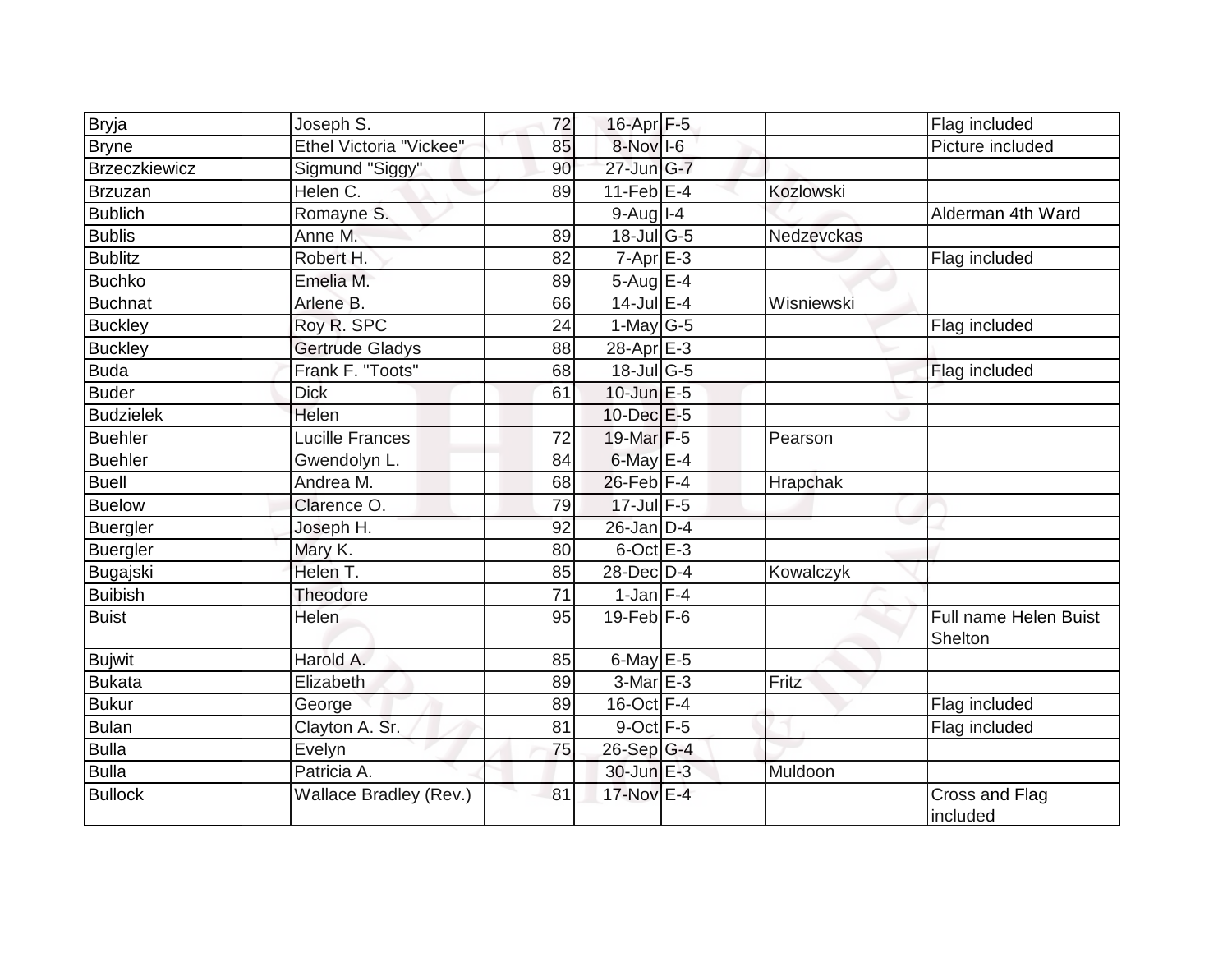| Bumbales         | Stanley L.                  | 88              | $21$ -Jun $I$ -5 |              |               |
|------------------|-----------------------------|-----------------|------------------|--------------|---------------|
| Bunda            | Gayle Ann                   | 56              | $19$ -Apr $G-3$  | Maus         |               |
| <b>Bunge</b>     | Alfed W. "Al"               | 82              | 24-Jul F-4       |              | Flag included |
| Bunger           | Mable                       |                 | $17$ -Jul F-5    | Greco        |               |
| <b>Buono</b>     | Joseph Ernest               | 62              | 24-Aug D-4       |              | Flag included |
| Burbage          | <b>Mike</b>                 | 55              | $6$ -Jun $G$ -5  |              |               |
| <b>Burch</b>     | <b>John William</b>         | 40              | $1$ -Jun $D-4$   |              |               |
| Burcham          | <b>Ernest Lever "Ernie"</b> | 82              | $31$ -May $1-5$  |              |               |
| Burden           | Debra                       | 47              | $4$ -Nov $E - 5$ | <b>Clark</b> |               |
| Burditt          | Howard D.                   | 72              | 19-Jul 1-5       |              | Flag included |
| <b>Bures</b>     | Carolyn F.                  | 66              | $1-Sep$ E-2      | Glover       |               |
| <b>Burgan</b>    | Carolyn J.                  | 43              | $1$ -Oct $F-5$   |              |               |
| Burge            | Wilma I.                    | 98              | 28-Apr E-3       |              |               |
| <b>Burger</b>    | Connie D.                   | 52              | 26-Aug E-4       | Haluska      |               |
| Burgess          | Willie D.                   | 69              | 30-Nov D-6       |              |               |
| Burke            | Patrick J.                  | 42              | 19-May E-2       |              |               |
| <b>Burke</b>     | Helen A.                    | 92              | $5$ -Mar $ F-4 $ |              |               |
| Burkhalter       | James G.                    | 68              | $15$ -May G-4    |              | Flag included |
| <b>Burkhardt</b> | Debra A.                    | 45              | 19-May E-2       | Bogash       |               |
| <b>Burnett</b>   | <b>Christine</b>            | 91              | $5-Apr$ G-4      |              |               |
| <b>Burnett</b>   | Dorothy Mae                 | 77              | $21$ -Mar $ G-4$ |              |               |
| Burnham          | Lois C.                     | $\overline{71}$ | $1-Feb$ G-5      |              |               |
| Burns            | Hubert M.                   | 80              | $12$ -Dec $G-5$  |              | Flag included |
| <b>Burns</b>     | Billy Sr. "Joe"             |                 | $27$ -Aug $E-4$  |              |               |
| Burns            | Wendy M.                    | 52              | $10$ -Jan $F-4$  | Hodges       |               |
| Burns            | <b>Martha Alice</b>         | 70              | $26$ -Jun $F-4$  |              |               |
| <b>Burrell</b>   | Robert D.                   | 80              | $3-Sep$ $E-4$    |              |               |
| Burton           | <b>Corbett Sherald Sr.</b>  | 77              | 20-Apr D-4       |              |               |
| Burton           | <b>Esther Jane</b>          | 87              | 19-Aug E-5       |              |               |
| <b>Burton</b>    | Earl R.                     | 80              | 21-Mar G-4       |              | Flag included |
| <b>Busch</b>     | Molly                       | 87              | $31$ -Jan F-6    |              |               |
| Busch            | Lillian G.                  | 77              | $22-Nov$ I-4     |              |               |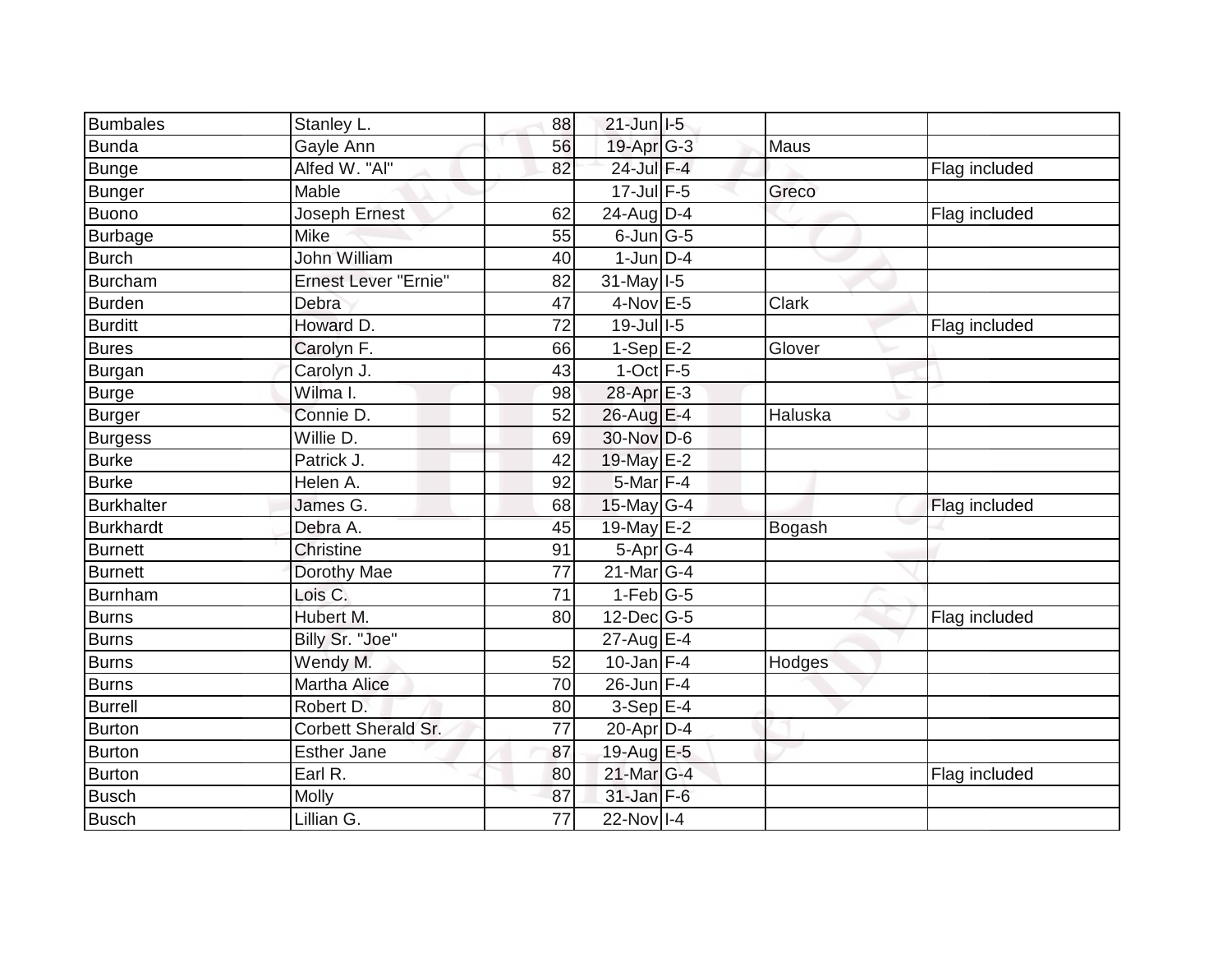| <b>Bush</b>        | Clarence P. "Paul"    | 90              | 18-Dec F-5                        |             |                  |
|--------------------|-----------------------|-----------------|-----------------------------------|-------------|------------------|
| <b>Bushing</b>     | Raymond F.            | 93              | $14$ -Jan E-5                     |             |                  |
| <b>Busick</b>      | <b>Charles Lester</b> | $\overline{71}$ | 9-Oct F-5                         |             |                  |
| <b>Busse</b>       | George A. Jr.         | 77              | $1$ -Jun $D-4$                    |             | Flag included    |
| <b>Buth</b>        | Robert C.             | 80              | $22$ -Feb $G-5$                   |             |                  |
| <b>Butkus</b>      | Janet D.              | 55              | $20$ -Mar $F-6$                   |             |                  |
| <b>Butler</b>      | John Raymond          | 37              | $10$ -Dec $E$ -5                  |             |                  |
| Butler             | Jilliann M.           | 19              | $6$ -Dec $ $ I-5                  |             |                  |
| <b>Butrym</b>      | Mikolaj               | 70              | $27$ -Jun $\overline{\text{G-7}}$ |             |                  |
| <b>Butterfield</b> | Jospeh F.             | 38              | $3$ -Dec $E - 5$                  |             |                  |
| Butterworth        | Lena Gloria           | 70              | $26$ -May $E-3$                   |             |                  |
| Butterworth        | Harry A.              | 82              | 26-Oct D-5                        |             |                  |
| <b>Buzinski</b>    | Sylvia                | 95              | $11$ -Jun F-5                     |             |                  |
| Bystrzycki         | Louis Roman           | 35              | 20-Jul D-4                        |             |                  |
| Cabe               | Jason Lee             | 30              | 10-Oct G-5                        |             |                  |
| Cabrera            | Eladia                | 64              | 6-Feb <sup>F-5</sup>              |             | Cross included   |
| Caddell            | Ada Theresa           | 73              | $5-Aug$ $E-4$                     | Karlowicz   |                  |
| Cadena             | Manuel G.             | 70              | 11-Oct   I-5                      |             |                  |
| Cadoree            | Cherry E.             | 53              | 9-Mar D-4                         | Williamson  | Picture included |
| Cain               | Charles T.            | 92              | $5$ -Feb $F$ -5                   |             |                  |
| Caldwell           | Paul A.               | 91              | 30-Apr F-5                        |             |                  |
| Cales              | Melvin V.             | 55              | 11-Mar E-5                        |             | Flag included    |
| Calgaro            | Emma E.               |                 | $2$ -Mar $D-4$                    | Tatgenhorst |                  |
| Calhoon            | Ida B.                | 81              | $25$ -Aug $E-3$                   |             |                  |
| Calinski           | Lorraine C.           | 59              | 30-Apr F-5                        | Longawa     |                  |
| Callahan           | Donald G.             | 75              | 16-Dec E-5                        |             |                  |
| Callahan           | John L. Jr.           | 81              | 28-Nov E-5                        |             | Flag included    |
| Callard            | Carolyn               | 39              | $17$ -Nov $E-3$                   |             |                  |
| Callaway III       | Paul E.               | 26              | $5$ -Jan $D-4$                    |             |                  |
| Camalick           | John G.               | 78              | $6-Sep$ $I-5$                     |             |                  |
| Camarena           | Antoinette D.         | 89              | 30-Mar D-6                        |             |                  |
| Camerena           | Linda "Sue"           | 55              | 18-Mar E-5                        | Milton      |                  |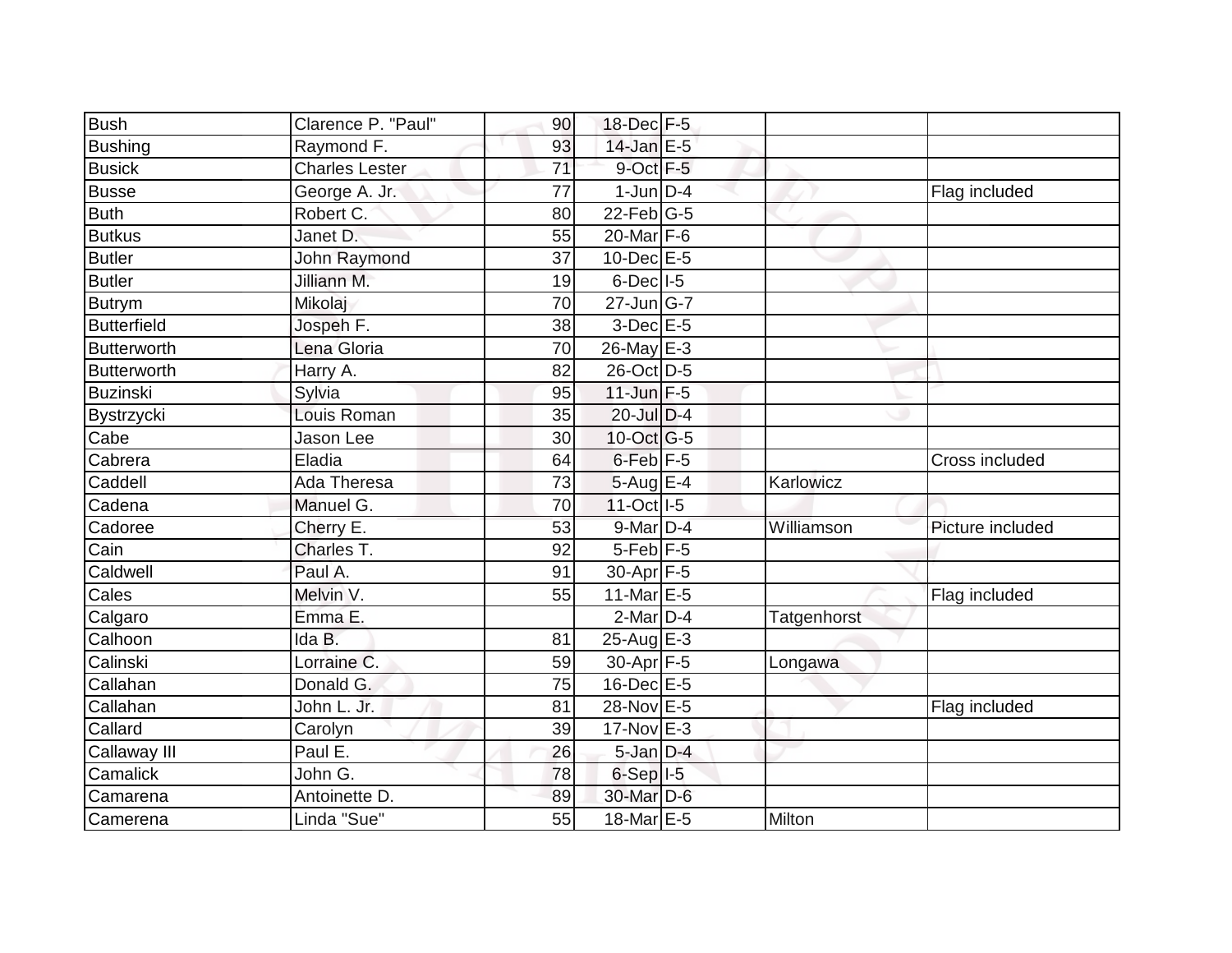| Campbell     | <b>Lillian Louise</b>  | 94 | 30-Sep E-4        | Warner             |                                         |
|--------------|------------------------|----|-------------------|--------------------|-----------------------------------------|
| Campbell     | <b>Shirley Anne</b>    | 70 | 17-Sep F-4        |                    |                                         |
| Campbell     | Patricia J.            | 52 | $21$ -Feb $F-4$   | Devine             |                                         |
| Campbell     | F. Wayne               | 74 | $28$ -Jun $ I-4 $ |                    | Flag included                           |
| Campbell     | George R.              | 68 | $7-Sep$ D-5       |                    |                                         |
| Campbell     | Donald J.              | 73 | $13$ -Mar $ G-5$  |                    |                                         |
| Campbell     | <b>Robert James</b>    |    | $8$ -Oct $E$ -6   |                    |                                         |
| Campbell     | Jacqueline "Jackie"    | 72 | $20$ -Apr $D-4$   |                    | Full name Jacqueline<br>(Puza) Campbell |
| Campbell     | Mary H. "Granny"       | 92 | 21-Dec D-5        |                    |                                         |
| Campbell     | Robert E.              | 61 | $27$ -Jan $E-3$   |                    | Flag included                           |
| Campbell     | Richard L.             | 63 | $13$ -Jan E-3     |                    |                                         |
| Campolattara | Irene                  | 86 | $7$ -Dec $D-4$    |                    |                                         |
| Campolattara | Michael P.             | 61 | 27-Oct E-3        |                    |                                         |
| Campos       | Guadalupe "Elida"      | 72 | $3-SepE-4$        |                    |                                         |
| Canaday      | Henry R.               | 79 | $23$ -Jul $F-5$   |                    | Flag included                           |
| Canaday      | Gary L. Sr.            | 52 | $21$ -Jun   I-5   |                    | Flag included                           |
| Canavan      | Lawrence "Larry"       | 86 | $17$ -Dec $F-4$   |                    | Picture included                        |
| Canchola     | <b>Nieves</b>          | 88 | $1$ -Oct $F - 5$  |                    |                                         |
| Canfield     | Madeline "Jane"        | 85 | $19$ -Jan D-4     |                    |                                         |
| Canham       | <b>Pauline Dolores</b> | 85 | $9-Nov$ D-6       |                    |                                         |
| Canner       | Edward J.              | 81 | $8$ -Feb $ G-4$   |                    | Flag included                           |
| Cannon       | John B.                | 87 | $24$ -Feb $E-2$   |                    |                                         |
| Cannon       | Patricia A.            | 56 | 27-Nov B-10       |                    |                                         |
| Cannon       | Helen R.               | 86 | $1$ -JulD-5       | Armbruster         |                                         |
| Cano         | Maria Consuelo         |    | 30-Mar D-6        | Chelo              |                                         |
| Cano         | Ann H.                 | 79 | $18$ -Dec $F-5$   |                    | Full name Ann H.<br>(Osborn) Cano       |
| Cantrell     | Thelma L.              | 75 | 16-May G-5        |                    |                                         |
| Cantwell     | <b>Jack Dennis</b>     | 78 | 17-Feb E-2        |                    |                                         |
| Capodagli    | Joseph Louis Jr. PFC   | 22 | $31$ -Jan $F-6$   |                    | Picture included                        |
| Caposey      | Mary "MiMi"            |    | $15$ -Jun D-8     | <b>DeLaurentis</b> |                                         |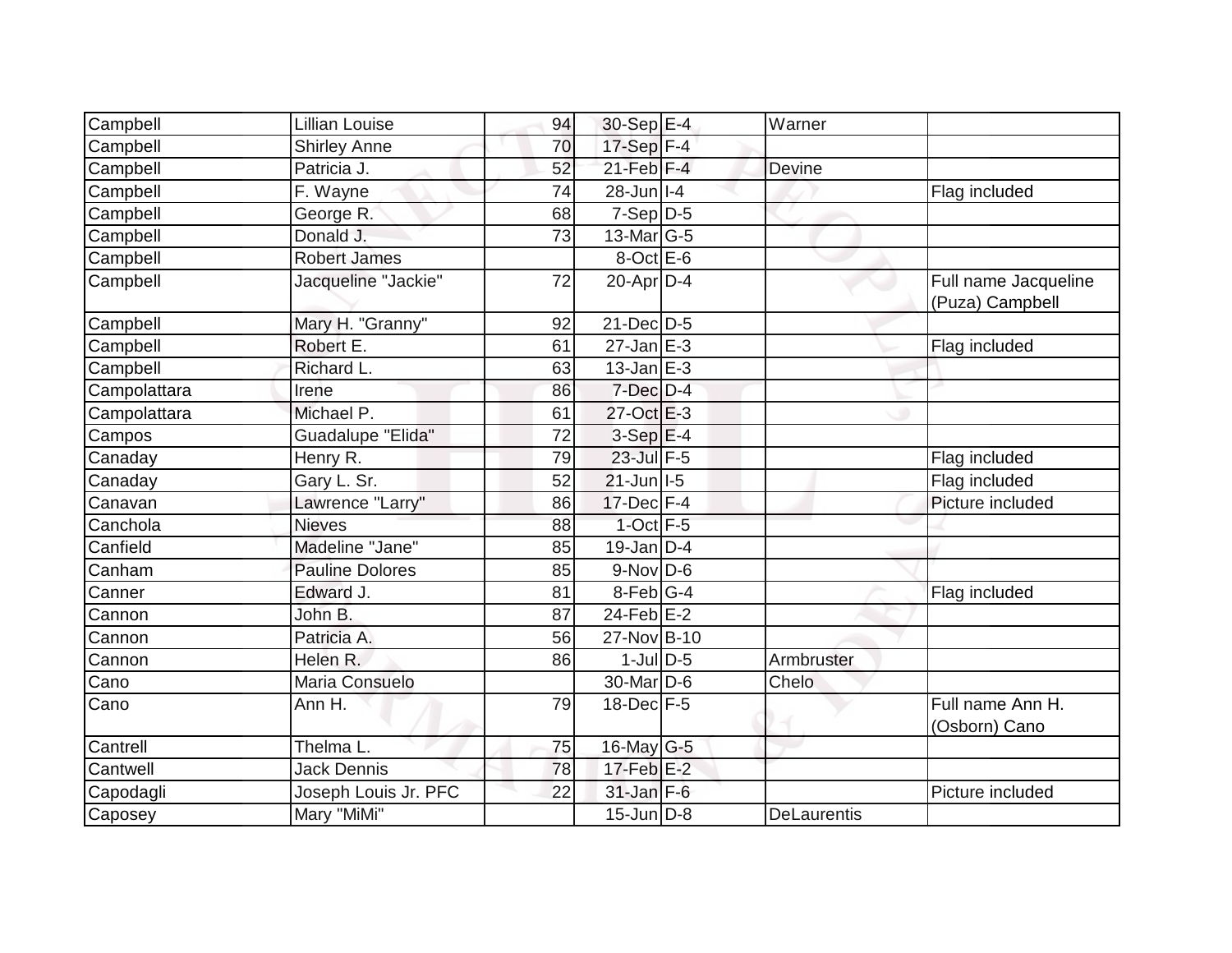| Capps      | Earl Edwin "Pop"       | 85 | $6$ -Jan $E-4$   |        |                                       |
|------------|------------------------|----|------------------|--------|---------------------------------------|
| Cardenas   | <b>Trinidad</b>        | 94 | $7$ -Oct E-4     |        |                                       |
| Cardona    | Anibal                 | 72 | $26$ -Jan $D-4$  |        |                                       |
| Caretta    | Ulda                   | 95 | $3-Dec$ E-5      | Scopel | Full name Ulda Faoro<br>Caretta       |
| Carey      | Donald L. "Don"        | 74 | 28-Oct E-5       |        | Flag included                         |
| Cargal     | Pauline                | 86 | 28-Aug F-4       |        |                                       |
| Cargile    | <b>David Nathaniel</b> | 82 | $16$ -Nov D-6    |        |                                       |
| Carli      | Bruno J.               | 83 | 5-Dec G-5        |        | Flag included                         |
| Carlile    | Mona J.                | 69 | 12-Dec G-5       |        |                                       |
| Carlin     | Hugh                   | 70 | $25$ -Feb $ E-4$ |        | Flag included                         |
| Carlin     | Christina Jean         | 33 | 15-Oct F-5       |        |                                       |
| Carlisle   | Lourien Mae            | 92 | 7-Nov G-4        |        |                                       |
| Carlisle   | Vera Ellen             | 79 | 28-Dec D-4       |        |                                       |
| Carlomango | Antonia                | 89 | $19-Oct$ D-6     |        |                                       |
| Carlson    | Viola                  | 82 | 25-Feb E-4       |        | Full name Viola<br>(Giancola) Carlson |
| Carlson    | Lydia B.               | 78 | 8-Jan E-5        |        |                                       |
| Carmin     | <b>Julia Dolores</b>   | 98 | $5$ -Dec $ G$ -5 |        |                                       |
| Carnaham   | <b>Timothy Charles</b> | 23 | $17$ -Jul $F-5$  |        |                                       |
| Carney     | Helen M.               | 95 | 23-Oct F-5       |        |                                       |
| Carney     | Bobette J.             | 76 | $4-Sep$ E-5      |        |                                       |
| Carney     | Raymond A.             | 77 | $20$ -Mar $F-6$  |        |                                       |
| Carpenter  | Elizabeth B.           | 83 | $2$ -Oct E-4     |        |                                       |
| Carpenter  | Joyce Elaine           | 67 | 20-Mar $F-6$     | Adams  |                                       |
| Carpenter  | Lloyd D. Sr. "Boompa"  | 76 | 25-May D-4       |        | Flag included                         |
| Carr       | Helen E.               | 90 | $16-Sep$ E-5     |        | Marcus                                |
| Carr       | <b>Edwin Patrick</b>   | 45 | $15$ -Jun D-6    |        |                                       |
| Carr       | Justin W.              | 23 | 12-Oct D-6       |        |                                       |
| Carrano    | Lillian E.             | 74 | 8-Jun E-5        |        |                                       |
| Carrara    | Mario M.               | 82 | $9-Nov$ D-6      |        | Flag included                         |
| Carrell    | Ronnie Lee "Cowboy"    | 54 | 21-Oct E-5       |        |                                       |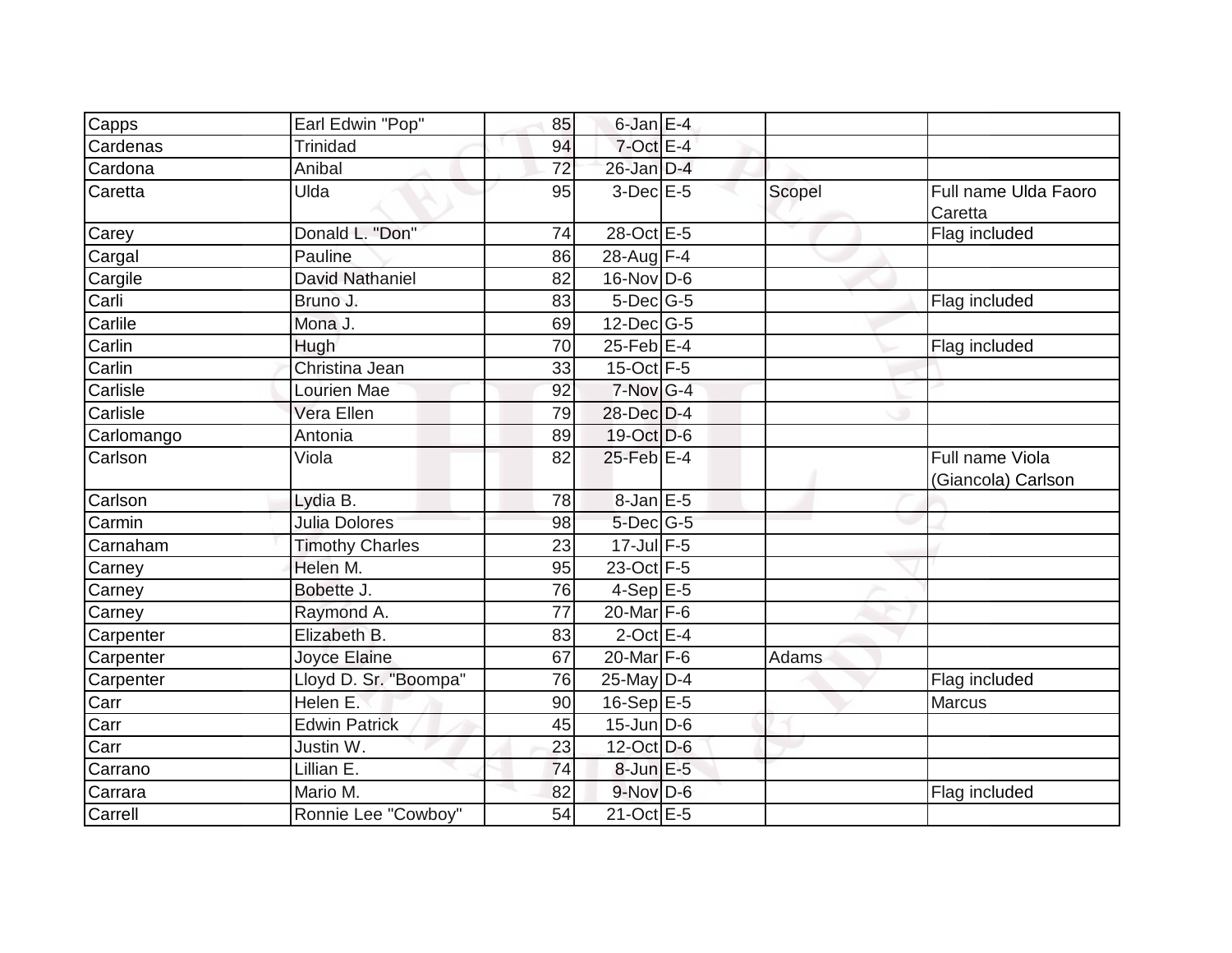| Carrier     | <b>Charles Loren "Charlie"</b> | 55     | $25$ -Feb $E-4$        |            |                                                |
|-------------|--------------------------------|--------|------------------------|------------|------------------------------------------------|
| Carrillo    | Bernardina "Gladys"            | 75     | 17-Aug D-4             |            |                                                |
| Carroll     | Patricia L.                    | 73     | 20-Aug F-5             |            |                                                |
| Carroll     | Helen Ruth "Memo"              | 74     | $19$ -Feb $ F-4$       |            | Full name Helen Ruth<br><b>Hundley Carroll</b> |
| Cartagena   | Julio I. Sr.                   | 26     | 19-May E-2             |            |                                                |
| Carter      | <b>Timothy Ivan</b>            | 48     | $17$ -Jan F-5          |            |                                                |
| Carter      | Eloise                         | 81     | $5-AugE-4$             |            |                                                |
| Carter      | Dorothea Jean                  | 77     | $4$ -Mar $E - 5$       |            |                                                |
| Carter      | Robert O.                      | 43     | $17$ -Jul F-5          |            |                                                |
| Caruso      | Helen R.                       | 72     | $6$ -JulD-4            | Wisinski   |                                                |
| Casaday     | Mary E.                        | 90     | 13-Dec I-5             |            |                                                |
| Casale      | Mary Lynn                      | 54     | $25-Sep$ F-6           | Grecco     |                                                |
| Casas       | Carlos L.                      | 64     | 20-May E-7             |            |                                                |
| Case        | Virginia M.                    | 74     | $5-Apr$ G-4            | Keilman    |                                                |
| Casey       | Priscilla Irene                | 69     | $8$ -May F-6           | Quattrocki |                                                |
| Cashman     | Magdeline "Madge"              | 90     | 3-Aug D-5              | Yokovich   |                                                |
| Caskey      | Arthur D. Jr.                  | 70     | $5$ -Jun $F - 5$       |            | Picture included                               |
| Casmus      | John J.                        | 83     | $20$ -Apr $ D-4$       |            |                                                |
| Caso        | <b>Kathy Lee</b>               | 43     | $27$ -Jun $ G-7 $      |            |                                                |
| Cassady     | Henry L.                       | 94     | $21-Oct$ E-5           |            |                                                |
| Cassell     | <b>Violet Ann</b>              |        | 76 Novmeber B-10<br>27 | Kiraly     |                                                |
| Cassini     | Vilma                          | 78     | $14$ -Nov $ G-6$       | Petroff    |                                                |
| Cassoday    | Paul E. Sr.                    | 77     | $13$ -Jul D-4          |            |                                                |
| Casteel     | Albert J.                      | 74     | 19-Oct D-6             |            | Flag included                                  |
| Castellanos | Edwardo D. Sr.                 | 58     | $17$ -Jul F-5          |            |                                                |
| Castellanos | Ruben V.                       | 54     | 28-Jun   I-5           |            |                                                |
| Castelo     | Libby                          | 91     | 10-Dec E-5             |            |                                                |
| Castillo    | Minerva <sub>P.</sub>          | 72     | $2$ -Feb $D-5$         |            |                                                |
| Castro      | <b>Nicolas</b>                 | Infant | $1-Apr$ E-5            |            |                                                |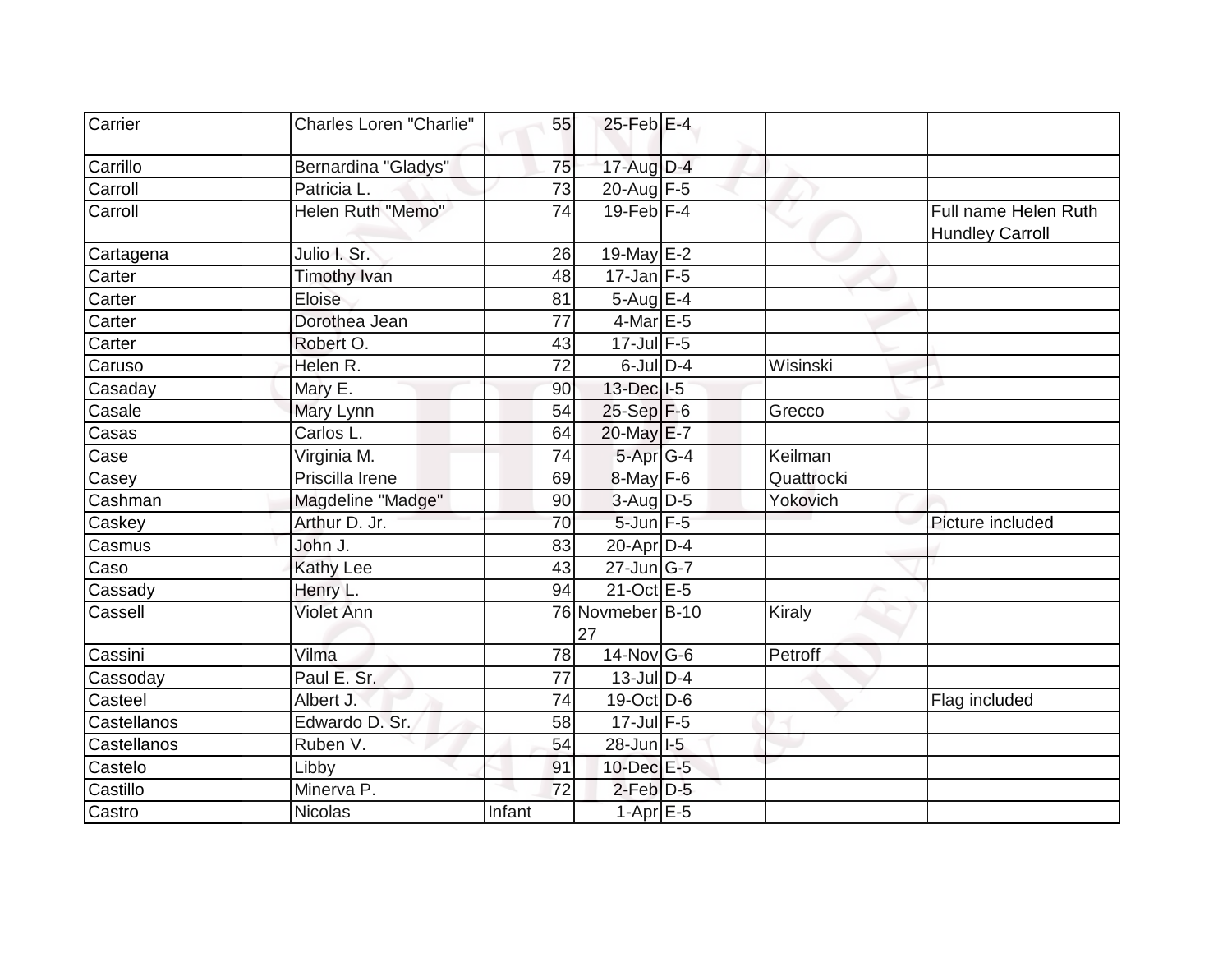| Cataldi          | Catherine             |    | $2-Sep$ $E-4$     |          |                                                    |
|------------------|-----------------------|----|-------------------|----------|----------------------------------------------------|
| Cattenhead       | Charles E.            | 60 | 28-Dec D-4        |          |                                                    |
| Cauley           | Josephine Delores     |    | $9-$ Sep $E-4$    |          |                                                    |
| Cavanaugh        | Thelma R.             | 89 | $13$ -Mar $ G-5 $ |          |                                                    |
| Cawley           | James E. "Jim"        | 47 | $6$ -Jul $D-4$    |          |                                                    |
| Cefali           | Louise A.             | 78 | 17-Sep $F-4$      | Van Dyke |                                                    |
| Ceperich         | Henry M.              | 73 | $17-Sep$ F-4      |          | Flag included                                      |
| Cervantes        | Reymundo Jr.          | 28 | 10-Mar $E-3$      |          |                                                    |
| Cervik           | Christopher P.        | 45 | 10-Mar $E-3$      |          |                                                    |
| Chadd            | Dolores A.            | 78 | 30-Mar D-6        | Lechner  |                                                    |
| Chadek           | Irene                 | 83 | $21$ -Aug F-4     |          | Full name Irene<br>Chmurynski Chadek               |
| Chael            | Kenneth W.            | 81 | 25-Nov E-4        |          |                                                    |
| Chaja            | <b>Andrew Roman</b>   | 56 | $9$ -Oct $F-5$    |          | "Jock" "Drew"                                      |
| Chambers         | William E. "Bill"     | 61 | $31$ -Jul F-5     |          |                                                    |
| Chambers         | Rusell W. "Rusty"     | 40 | $9$ -Jun $E-2$    |          |                                                    |
| Chambers         | B. Beatrice Dr.       |    | $30$ -Jun $E-3$   |          |                                                    |
| Chambers         | <b>Marvin Darnell</b> |    | $31$ -Jul F-5     |          | Full name Marvin<br>Darnell (Anderson)<br>Chambers |
| <b>Chambliss</b> | Kent                  | 38 | 27-Mar G-5        |          |                                                    |
| Chamnik          | John Paul Jr.         | 68 | $8$ -Jul $E-4$    |          |                                                    |
| Champion         | William G. Sr.        | 62 | 24-Dec F-5        |          |                                                    |
| Chandler         | George W. Sr.         | 76 | $3-Nov$ E-4       |          |                                                    |
| Chandler         | Joseph E.             | 92 | $14-Oct$ E-5      |          |                                                    |
| Chaniel          | Andrew F.             | 88 | $12$ -Dec $ G-5 $ |          |                                                    |
| Chapa            | Elizabeth Ann "Liz"   | 19 | $23$ -Nov D-6     |          |                                                    |
| Chapin           | Neil McKay            | 66 | $26-Sep G-5$      |          |                                                    |
| Chapman          | Jeffery A.            | 38 | 24-Nov E-4        |          |                                                    |
| Chapman          | Woodrow S.            | 85 | 12-Oct D-6        |          |                                                    |
| Chappa           | Maria Cristina        | 71 | 16-Dec E-5        |          | Picture included                                   |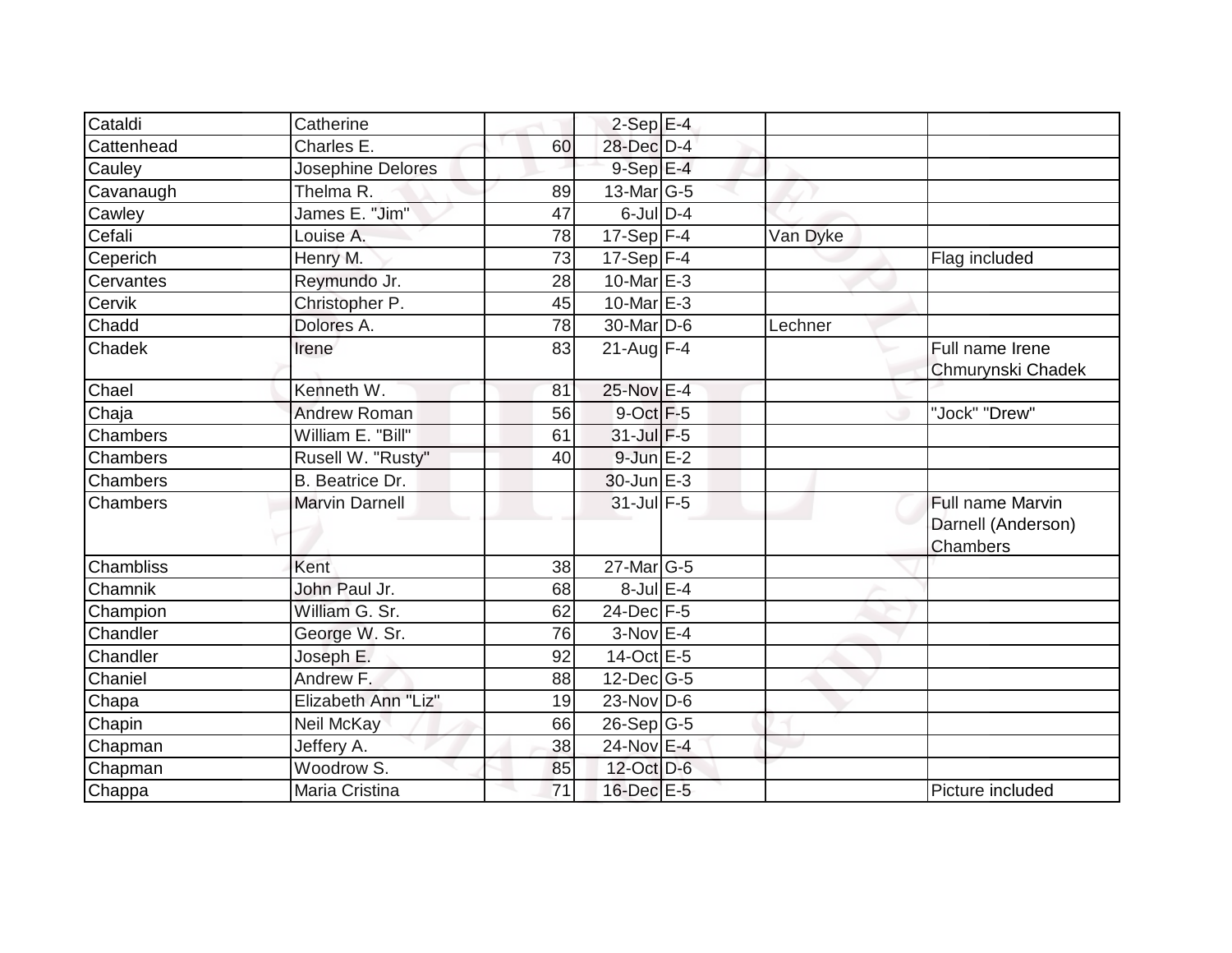| Charbonneau      | Anna                  | 87     | 27-Jul D-5                  |             | Full name Anna<br>Charbonneau (Kozubal)<br>(Beverly) |
|------------------|-----------------------|--------|-----------------------------|-------------|------------------------------------------------------|
| Charbonneau      | Erma E.               | 83     | $12$ -Feb $ F-4 $           | Darr        |                                                      |
| Chariton         | Florence L.           | 80     | 26-May E-4                  | Czerwinski  |                                                      |
| Charles          | Dorothy V. "Jean"     | 68     | 25-Nov E-4                  |             |                                                      |
| Charlson         | Cheryl L. "Cherry"    | 59     | 30-Jun E-4                  |             |                                                      |
| Charnas          | Nicki Jr.             | 47     | $6-Sep$  -5                 |             |                                                      |
| Chatfield        | Steven A.             | 44     | 30-Sep E-5                  |             | Cross included                                       |
| Cheek            | Gerald A.             | 67     | $27$ -Apr $D-4$             |             | Flag included                                        |
| Chelich          | Anna (Ann-Ena)        | 77     | $23$ -Feb $\overline{D}$ -4 |             |                                                      |
| Chelovich        | Ray                   | 80     | $4-Apr$ F-5                 |             | Flag included                                        |
| Chengary         | David Mark            | 55     | 30-Mar D-6                  |             |                                                      |
| Chenore          | Delmer Sherman "Pops" | 75     | $25$ -Nov $E-4$             |             | Flag included<br>ی                                   |
| Cherbak          | Emery J.              | 84     | $27-Sep$ <sup>1-4</sup>     |             | Flag included                                        |
| Chernek          | Mabel A.              | 68     | $4$ -Aug E-4                | Wilhelm     |                                                      |
| Cherry           | Charles E.            | 66     | 16-Apr F-5                  |             |                                                      |
| Cherry           | Ben II                | 73     | $30-Sep$ <sup>E-5</sup>     |             | Flag included                                        |
| Chester          | Mary J.               | 86     | $22-Sep$ E-3                |             |                                                      |
| Chiako           | Alice                 | 81     | $14-Sep D-6$                |             |                                                      |
| Chick            | Patricia G.           |        | 21-Mar G-5                  | Lauber      |                                                      |
| <b>Childers</b>  | Angel                 | Infant | $26$ -Jan D-4               |             |                                                      |
| <b>Childress</b> | <b>Blake Douglas</b>  | Infant | $23$ -Dec $E-4$             |             | Angel included                                       |
| Childs           | Rose "Cecil"          | 80     | 14-May F-5                  |             |                                                      |
| Chizmar          | Gertrude              | 89     | 14-May $F-5$                |             |                                                      |
| Chmiel           | Andrew                | 88     | $10$ -Dec $E - 5$           |             |                                                      |
| Chmurynski       | Irene                 | 83     | $21$ -Aug F-4               |             | Full name Irene<br>Chmurynski Chadek                 |
| Chobanov         | Lovey D.              | 98     | 12-Nov E-4                  | Stepanovich |                                                      |
| Chomo            | Evelyn                | 76     | $21$ -Jun $ I-5 $           |             |                                                      |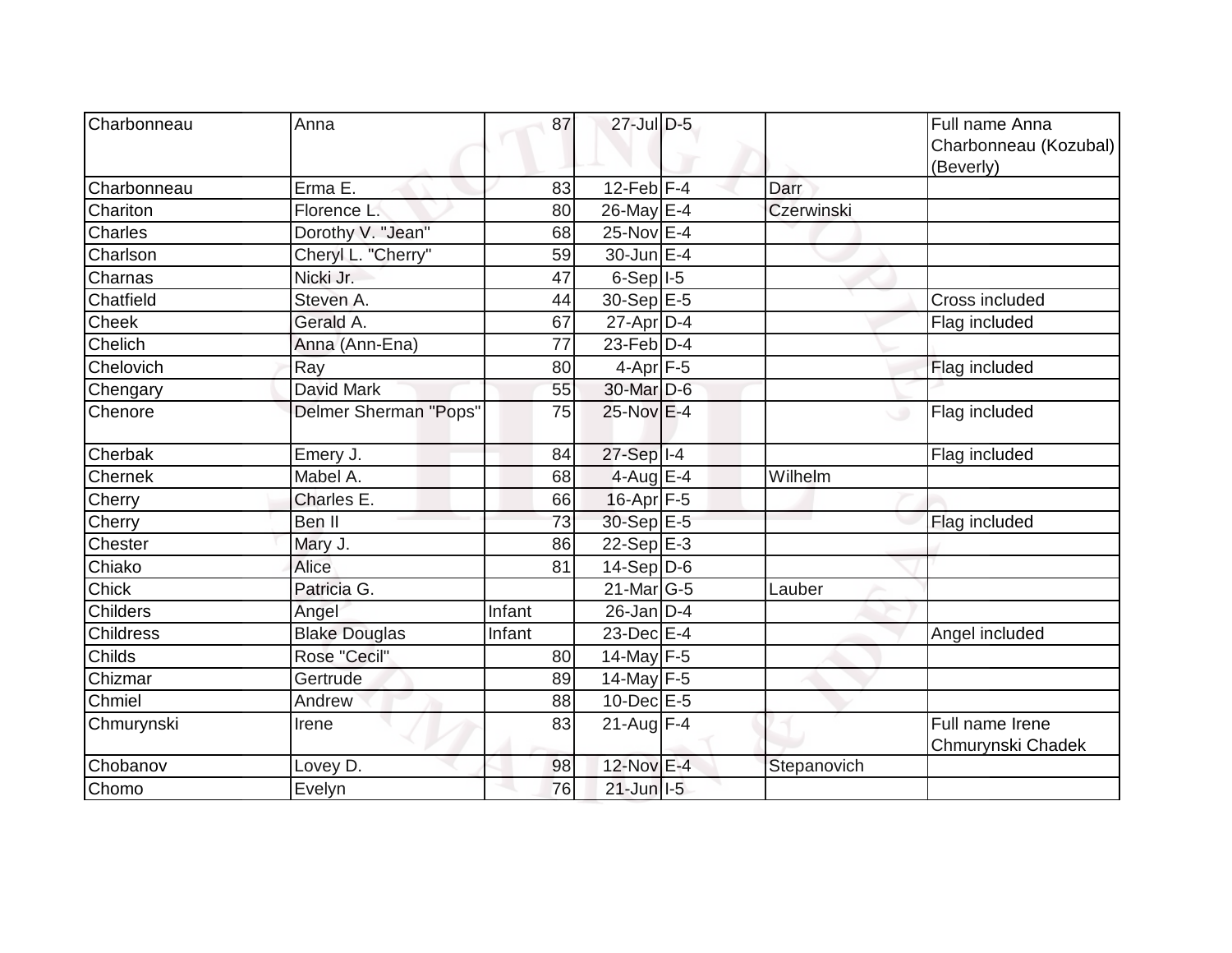| Choncoff     | Chris                 | 76     | $12$ -Dec $ G-5 $          |             | Flag and Picture                        |
|--------------|-----------------------|--------|----------------------------|-------------|-----------------------------------------|
|              |                       |        |                            |             | included                                |
| Chonos       | Peggy                 | 62     | 5-Apr G-5                  |             |                                         |
| Christian    | George S.             | 72     | 18-Mar E-5                 |             | Flag included                           |
| Christian    | Anastasia             | 85     | $12$ -Jul $1-5$            |             |                                         |
| Christian    | William               | 68     | 25-Mar E-5                 |             |                                         |
| Christianson | Emma J.               | 94     | $18$ -Jul G-5              |             |                                         |
| Christoff    | Frank W.              | 87     | 24-Oct G-6                 |             | Flag included                           |
| Christoff    | James                 | 75     | $26$ -Jul $1-5$            |             | Cross included                          |
| Christopher  | Kathryn               | 96     | $16$ -Feb $D-4$            | <b>Dick</b> |                                         |
| Christopher  | Thomas B.             | 74     | 30-Jul F-5                 |             |                                         |
| Christopher  | Corine                | 79     | $22-SepE-3$                |             | Full name Corine                        |
|              |                       |        |                            |             | Christopher (Hightower)                 |
| Chumbly      | <b>Thomas Charles</b> | 48     | 18-Apr G-4                 |             |                                         |
| Churilla     | George                | 90     | 16-Oct F-4                 |             |                                         |
| Churilla     | Irene $R$ .           | 80     | $25-Sep$ F-6               |             |                                         |
| Ciakas       | Emilija "Mocuite"     | 100    | 23-Sep $E-4$               |             |                                         |
| Cibak-Murphy | Lianna "Lea"          | 57     | $1$ -Jul $D$ -6            |             |                                         |
| Ciciora      | Edwin F.              |        | $8-Feb$ <sub>G-4</sub>     |             | Flag included                           |
| Ciesielski   | John                  | 84     | $22$ -Nov $\overline{1-4}$ |             | Flag included                           |
| Cieskiewicz  | Wallace "Bill"        | 72     | $9$ -Feb $ D-4$            |             | Flag included                           |
| Cieslak      | Ann M.                | 84     | $15$ -Jul $E$ -5           | Adam        |                                         |
| <b>Cilek</b> | Anna                  | 83     | $4$ -Mar $E - 5$           | Sabau       |                                         |
| Cipich       | Andrew A.             | 95     | $5$ -Jan $D-4$             |             |                                         |
| Cipowski     | Sharon D.             | 58     | $10$ -Jun $E - 5$          | Wolan       |                                         |
| Cisneros     | Angelina C.           | Infant | 29-Sep $E-3$               |             | "Infant" Angelina<br>C.(Ortiz) Cisneros |
| Claiborne    | <b>Quincy Terrell</b> | 32     | 24-Apr F-5                 |             |                                         |
| <b>Clark</b> | Jeffrey S.            | 34     | 26-Aug E-4                 |             |                                         |
| Clark        | Penny Sue             | 39     | 22-Aug G-4                 |             | Picture included                        |
| Clark        | Pearl P.              | 70     | 22-Jul E-4                 |             |                                         |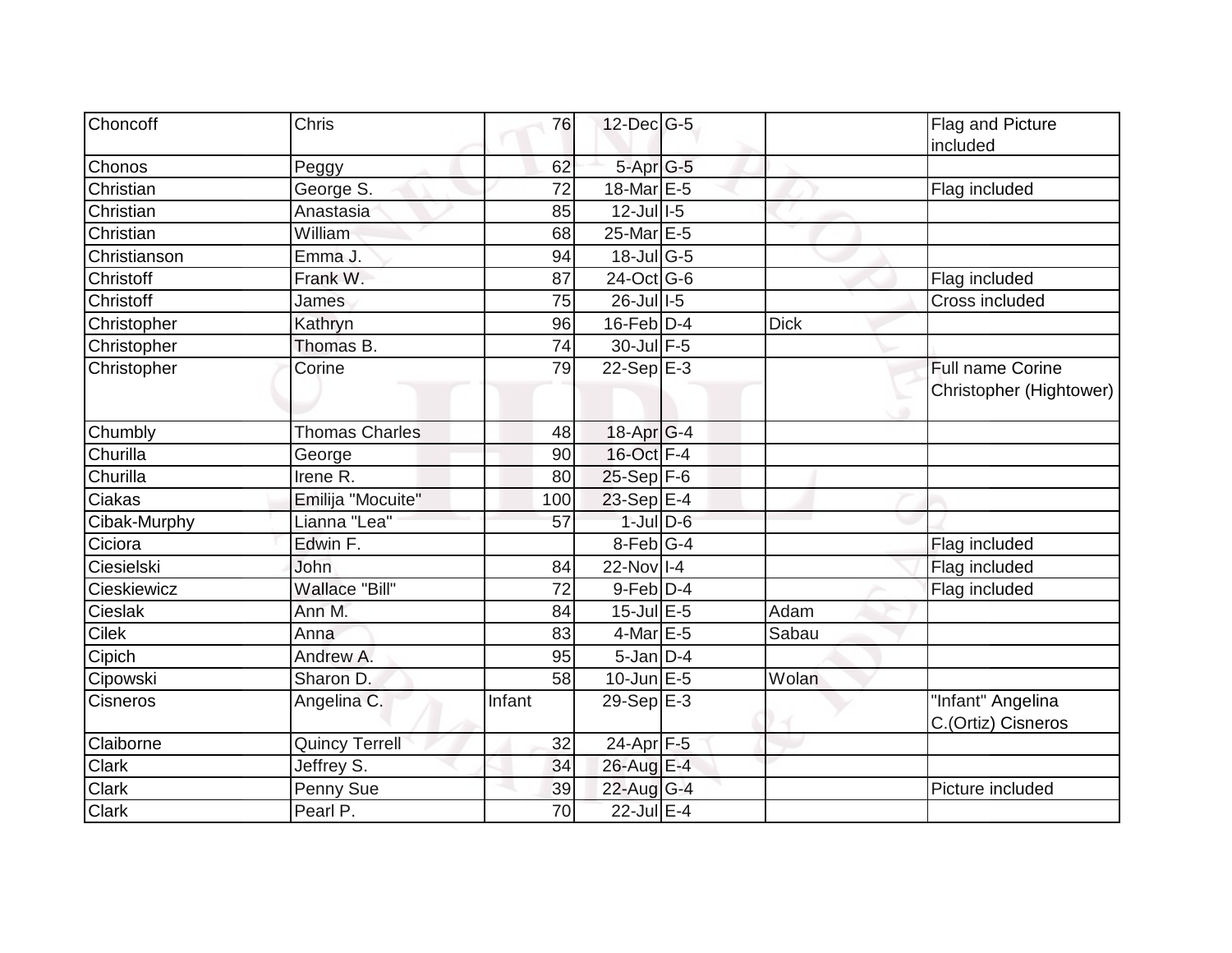| Clark              | Paul D.                        | 68 | 15-Mar G-4                  |           | Flag included                                        |
|--------------------|--------------------------------|----|-----------------------------|-----------|------------------------------------------------------|
| Clark              | Harry K.                       | 75 | 9-Oct F-5                   |           |                                                      |
| Clark              | John J. Jr. "Hank"<br>"Hammer" | 62 | 27-Mar G-5                  |           |                                                      |
| <b>Clark</b>       | Harold B. "Pat"                | 74 | $4$ -Nov $E - 5$            |           | Flag and Picture<br>included                         |
| <b>Clark</b>       | Helen A.                       | 97 | $16$ -Oct $F-4$             |           |                                                      |
| Clark              | Robert W.                      | 90 | $18$ -Dec $F-5$             |           |                                                      |
| Clark              | Juanita                        | 68 | $7-Feb$ <sup>G-4</sup>      | Sutton    |                                                      |
| Clark              | Hal E.                         | 89 | $12$ -Jul $1-5$             |           |                                                      |
| Clark              | Louis Leanna                   | 86 | $4$ -Aug E-4                |           |                                                      |
| Clark              | Dorothy M.                     | 81 | $13$ -Jun $\overline{G}$ -5 |           |                                                      |
| Clarke             | <b>Kevine James</b>            | 42 | 8-Jun E-5                   |           |                                                      |
| <b>Clark-Scott</b> | Alice "Jean"                   | 79 | $14-Sep D-5$                |           |                                                      |
| Claudy             | Mary Caroline                  | 81 | $11-Apr$ E-4                | Phillippe |                                                      |
| Clauser            | Mary Ellen                     |    | 5-Mar F-5                   |           |                                                      |
| Claussen           | Louise E.                      | 75 | $20$ -Dec $ G-5 $           |           |                                                      |
| Claussen           | Edeltraut H.                   | 80 | $15-Nov$ I-4                |           |                                                      |
| Clawson            | Bernice M.                     | 83 | 26-Aug E-4                  |           |                                                      |
| Clawson            | Frederick W.                   | 59 | 11-Mar $E-5$                |           |                                                      |
| Cleland            | <b>Collette Ann</b>            | 39 | 12-Oct D-6                  |           |                                                      |
| Clemens            | Charles R. "Burr"              | 66 | $13$ -Apr $ D-4$            |           |                                                      |
| <b>Clemmons</b>    | <b>Christine</b>               | 80 | 27-Jul D-5                  |           | <b>Full name Christine</b><br><b>Marler Clemmons</b> |
| Clevland           | Mack "Big Mack"                | 43 | $21$ -Jul $E-2$             |           |                                                      |
| <b>Click</b>       | Corrine                        | 93 | $7$ -Dec $D-4$              |           |                                                      |
| Clifford           | Marjorie E.                    | 88 | $17$ -Jun $E - 5$           |           |                                                      |
| Clingan            | Mary                           | 86 | $11$ -Jan $ G-5 $           |           |                                                      |
| Cloud              | Robert E.                      | 86 | $12$ -Dec $ G-5 $           |           |                                                      |
| Clouse             | Katherine J.                   | 82 | $9-Nov$ $D-6$               | Foreman   |                                                      |
| Coapstick          | Dorothy Evelyn                 | 70 | $11$ -Feb $E$ -4            |           |                                                      |
| Cobb               | Billie T.                      | 83 | $6$ -Jan $E-4$              | Thrasher  |                                                      |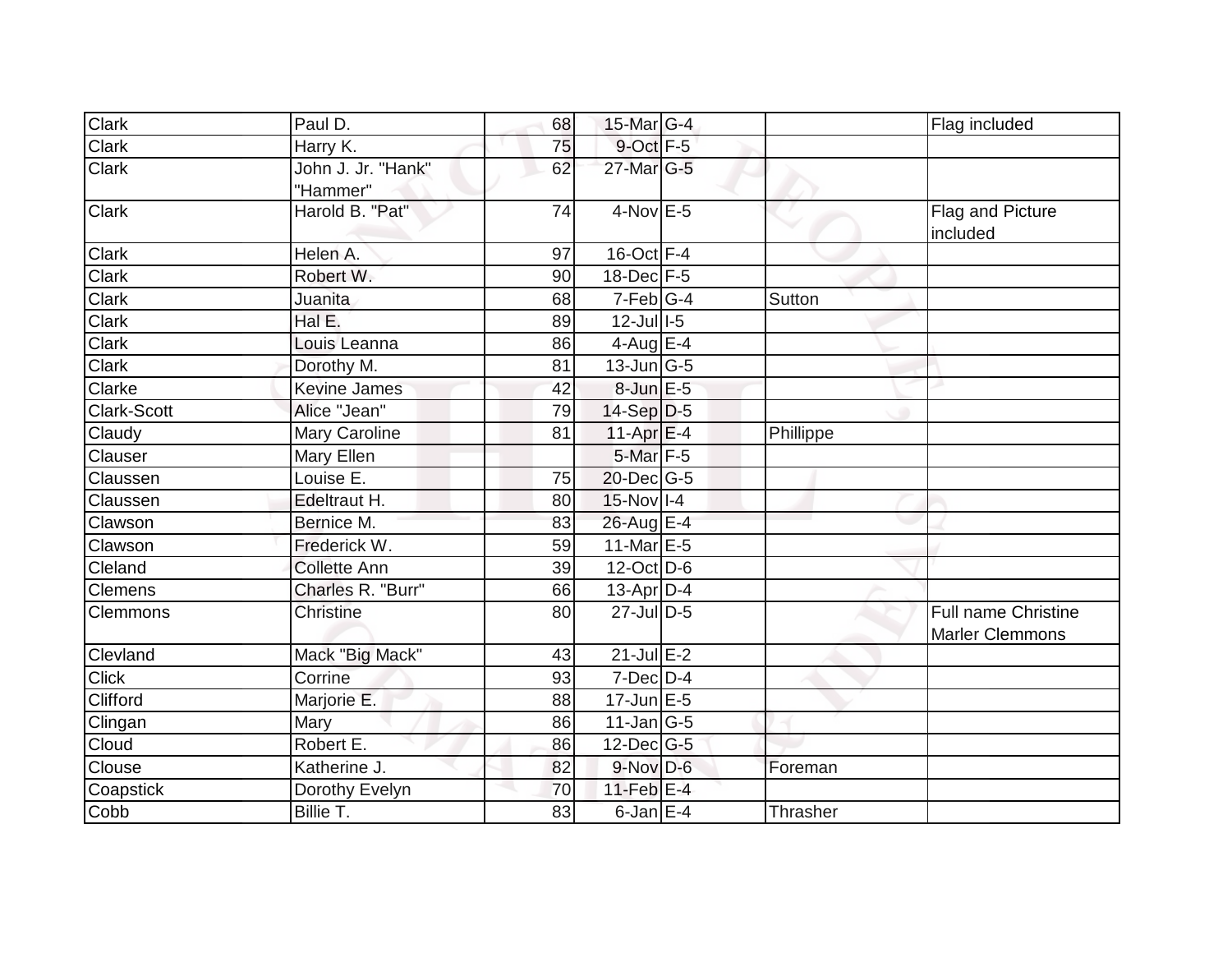| Cochran        | Thomas W.             | 89     | $4$ -Dec $F-4$              |         |                                               |
|----------------|-----------------------|--------|-----------------------------|---------|-----------------------------------------------|
| Cockrell       | Helen M.              | 88     | 25-Mar E-6                  |         | Full name Helen M.<br><b>Cockrell Reasons</b> |
| Coduti         | Betty A.              | 80     | $15$ -Jun D-6               | Falusi  |                                               |
| Coffee         | Robert E.             | 85     | $3$ -Jan $F-5$              |         |                                               |
| Cogdill        | Katherine             | 87     | $4-SepE-4$                  |         | Picture included                              |
| Coggins        | Gertrude M.           | 81     | $21$ -Jul $E-2$             |         |                                               |
| Coglianese     | William I.            | 58     | $1$ -Oct $F-5$              |         |                                               |
| Coit           | Edward E. Sr.         | 63     | $19$ -Dec $F-6$             |         | Flag included                                 |
| Colantuono     | Julius F. "Juice"     | 67     | $6$ -Jul $D-4$              |         |                                               |
| Colbert        | Hugh "Romeo"          | 81     | $1$ -Jun $D-4$              |         |                                               |
| Colby          | Averill Clayton Jr.   | 87     | $7$ -Jan $ E-4$             |         | Picture included                              |
| Colclasure     | <b>Beluah Blanche</b> | 87     | 28-Jul E-2                  | Smith   |                                               |
| Coldie         | David A.              | 43     | $21$ -Feb F-5               |         |                                               |
| Cole           | Ronald W.             | 67     | 13-May E-5                  |         |                                               |
| Cole           | <b>Bertha</b>         | 75     | $8$ -Jun $E - 5$            | Nyman   | Full name Bertha<br>(Regula) Cole             |
| Cole           | Bennie Jr.            | 60     | $20$ -Mar $F-6$             |         |                                               |
| Coleman        | <b>Alice Marie</b>    | 56     | 13-May $E-5$                | Gregory |                                               |
| Coleman        | Sallie M.             | 67     | $16$ -May G-5               |         |                                               |
| Coleman        | <b>Allana Emilly</b>  | 69     | 29-Jun D-5                  |         | Full name Emilly Powell-<br>Coleman           |
| Coleman        | Georgory Paul Jr.     | Infant | $22$ -Feb $ G-5 $           |         |                                               |
| Coleman        | Anne M.               | 85     | $18$ -Feb $E - 3$           |         |                                               |
| Collazo        | Eustaquia Roman       | 75     | $5-Nov$ E-5                 |         |                                               |
| Collins        | Alice K.              | 94     | $17$ -Aug $D-4$             | Hendron |                                               |
| Collins        | Raymond E.            | 80     | $15$ -Aug $\overline{G}$ -4 |         | Flag included                                 |
| Collins        | Steve L.              |        | $26$ -Jan D-4               |         | Picture included                              |
| Collins        | Sylvia J.             |        | $3$ -May G-4                |         |                                               |
| Collins        | Leonard               | 78     | $5$ -Aug E-4                |         |                                               |
| <b>Collins</b> | <b>Betty</b>          | 79     | 25-Mar E-5                  |         | Full name Betty<br><b>Cogswell Collins</b>    |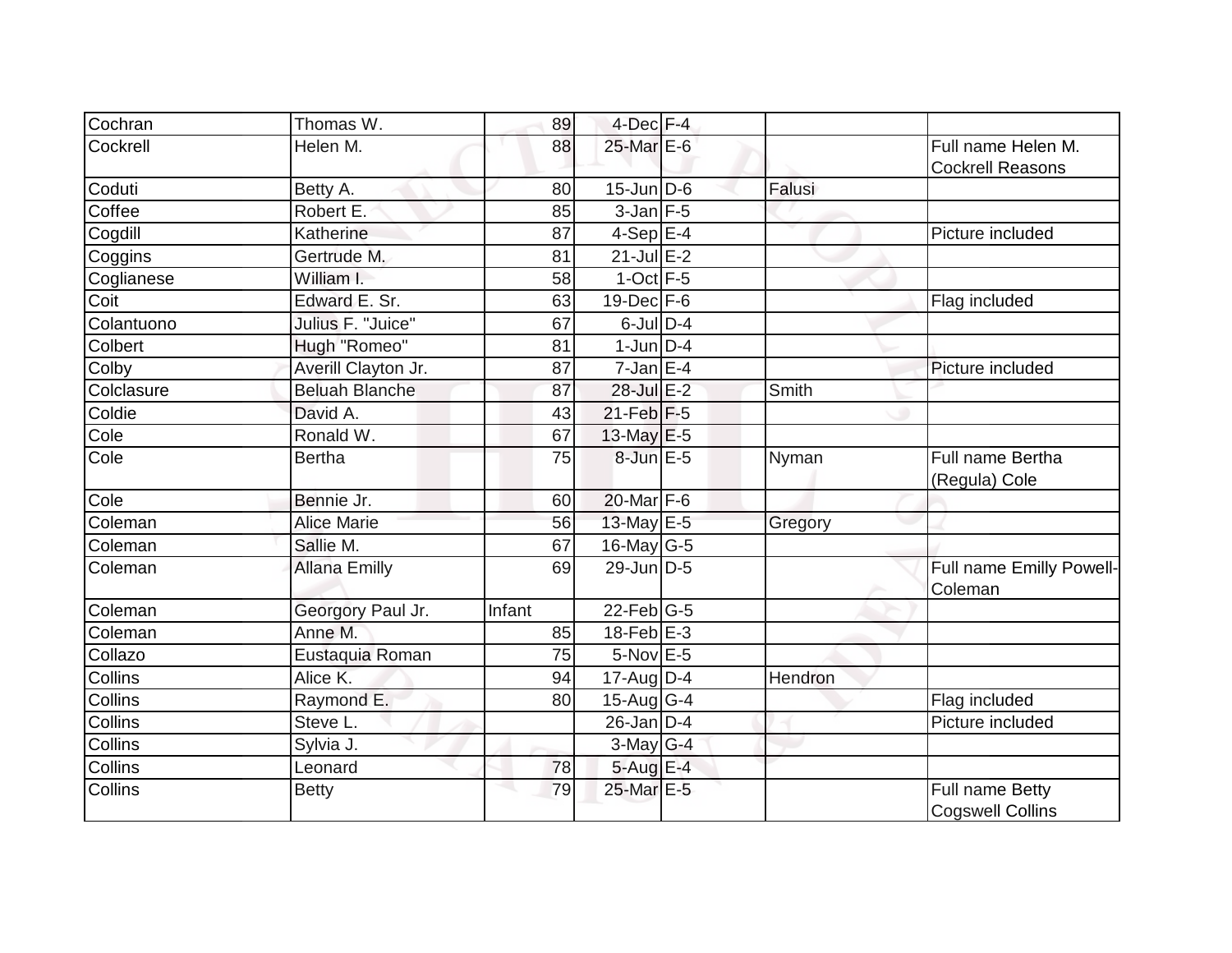| Collins   | John L.                | 67              | 16-Apr F-5        |                  | Flag included      |
|-----------|------------------------|-----------------|-------------------|------------------|--------------------|
| Collins   | Marie A.               | 91              | 16-Apr F-5        |                  |                    |
| Collins   | Gabrielle Marie        | Infant          | $6$ -Dec $ $ I-5  |                  |                    |
| Collins   | Marjorie Florence      | 83              | 29-Oct E-5        |                  |                    |
| Collins   | Maria                  | $\overline{78}$ | 14-Dec D-5        | Gorecki          | Full name Maria    |
|           |                        |                 |                   |                  | Potapowicz-Collins |
| Colllins  | Thomas C.              | 69              | $23$ -Jan $ G-5 $ |                  |                    |
| Collyard  | Lucille M.             | 79              | $8$ -Mar $ G-4 $  |                  |                    |
| Colucci   | <b>Dino</b>            | 71              | $11$ -Jun $F-6$   |                  |                    |
| Colvin    | Dorothy Bertha         | 75              | 18-Aug E-4        |                  |                    |
| Colvin    | Donna R.               | 41              | 23-Oct F-5        |                  |                    |
| Colvin    | Forrest Eugene "Gene"  | 87              | $2$ -Dec $E-4$    |                  | Flag included      |
|           |                        |                 |                   |                  |                    |
| Combs     | Toby Terrell Sr. "Law" | 28              | 8-Oct E-7         |                  |                    |
| Comnenos  | <b>Barbara</b>         | 92              | 22-Mar G-5        | <b>Mazarakis</b> |                    |
| Compateso | Christina B.           | 52              | 20-Aug F-5        | Pavichevich      |                    |
| Comstock  | C. J.                  | 60              | $18$ -Dec $F-5$   |                  |                    |
| Condrey   | Laura                  | 70              | $17$ -Dec $F-5$   |                  |                    |
| Coner     | Joseph Franklin "Joe"  | 46              | $2$ -Aug G-5      |                  | Picture included   |
| Conn      | Joseph H. Jr. "Joe"    | 41              | $1-Mar$ G-4       |                  |                    |
| Conner    | <b>Jack</b>            |                 | 17-Mar E-3        |                  | Flag included      |
| Conner    | Florence M.            | 97              | $26$ -Jan D-4     |                  |                    |
| Conner    | Rolland H. "Ron"       | 60              | $5$ -Feb $ F-5 $  |                  | Flag included      |
| Conner    | Mary M.                | 85              | 19-Oct D-6        |                  |                    |
| Conner    | Charles R. Sr.         | 74              | $4$ -Feb $E$ -4   |                  |                    |
| Conners   | John F. Sr.            | 74              | $10$ -May G-4     |                  |                    |
| Connolly  | Patrick J. (Father)    | 60              | $1$ -Jan $F-4$    |                  | Picture included   |
| Connor    | George G.              |                 | $22$ -Jun D-6     |                  |                    |
| Connors   | John F.                | 91              | $15$ -Jan F-5     |                  |                    |
| Conover   | Phillip Odin           | 62              | 24-Apr F-5        |                  |                    |
| Conquest  | Catharine Louise       | 83              | 23-Nov D-6        | Porter           |                    |
| Conrad    | Ruth A.                | 84              | $2-Sep$ E-4       | Duggar           |                    |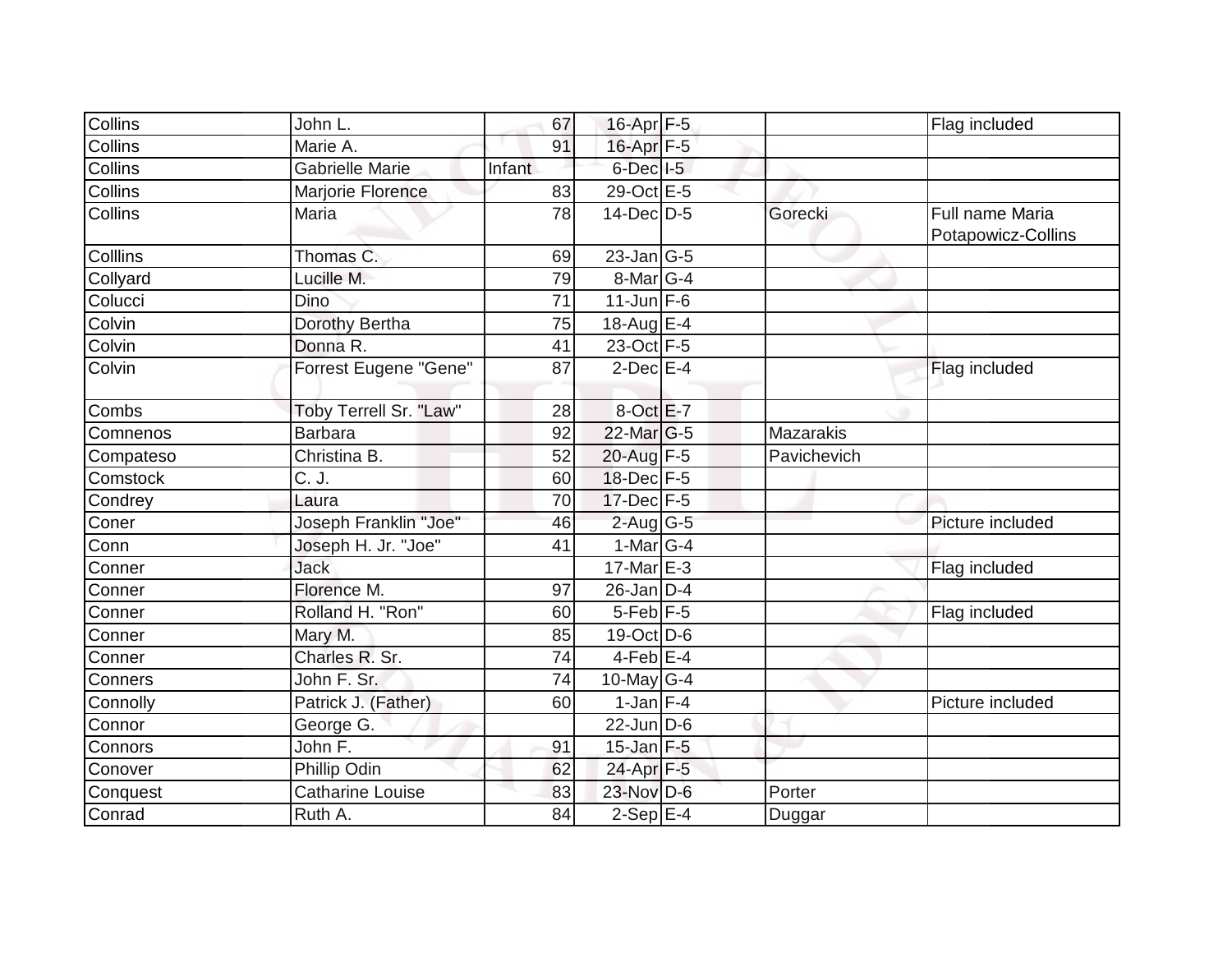| Conteras  | Reyes                 | 29 | 24-Jul G-5              |                | Cross included                                   |
|-----------|-----------------------|----|-------------------------|----------------|--------------------------------------------------|
| Conti     | Beatrice M. "Bea"     | 85 | 11-Feb $E-5$            | Fisher         |                                                  |
| Contreraz | Janet S.              | 36 | $7$ -May $F-5$          | <b>Newlin</b>  |                                                  |
| Conway    | Mary                  | 91 | $27-Sep$ <sup>1-5</sup> |                | Cross included                                   |
| Conway    | JoAnn                 |    | $12$ -Feb $F-5$         |                | Picture included                                 |
| Cook      | Edna May              | 88 | $18$ -JulG-6            | Rettig         | Full name Edna May<br><b>Holland Cook</b>        |
| Cook      | Sylven S.             | 97 | $12$ -Aug E-5           |                |                                                  |
| Cook      | <b>Harvey George</b>  | 55 | $24$ -Jan F-4           |                | Flag included                                    |
| Cook      | Joanne                | 67 | $11-NovEE-4$            |                | Full name Joanne<br>(Cook) (Hines)<br>Hendrich   |
| Cook      | Henry J.              | 90 | 28-Mar F-5              |                |                                                  |
| Cook      | Charles W. "Chuck"    | 51 | $7 - Aug$ $F-5$         |                |                                                  |
| Cook      | Arthur                | 84 | $12$ -Jun $F-5$         |                |                                                  |
| Cook      | Danny Lee             | 45 | $2$ -Feb $D-4$          |                |                                                  |
| Cook      | Dorothy D.            | 84 | $2$ -Mar $D-4$          |                |                                                  |
| Cook      | <b>Robert Luther</b>  | 70 | $18-Sep$ F-5            |                |                                                  |
| Cooley    | John W. Jr.           | 76 | 18-Dec F-5              |                |                                                  |
| Coombes   | Virginia R.           | 74 | $15$ -Dec $E-3$         |                |                                                  |
| Coombs    | Harriet               | 93 | 28-Nov E-5              | Schultz        |                                                  |
| Cooner    | Claudia Gail          |    | $2$ -Jul $F-5$          |                | Full name Claudia Gail<br><b>Harrison Cooner</b> |
| Cooper    | Sclean                | 82 | $23$ -Feb $D-4$         | Moore          |                                                  |
| Cooper    | Kenneth C.            | 75 | $19-Oct$ D-6            |                |                                                  |
| Cooper    | Esther J.             | 63 | $25$ -Jun F-5           |                |                                                  |
| Cooper    | Charles William D. O. |    | 16-May $G-5$            |                |                                                  |
| Cooper    | Pearl                 | 72 | $5$ -Jun $F - 5$        | <b>Britton</b> |                                                  |
| Cooper    | Stacy M.              | 22 | $15$ -Jan $F-5$         |                |                                                  |
| Cooper    | Dorothy J.            | 83 | $11$ -Jun $F-6$         | Holloway       | Full name Dorothy J.<br>Cooper Bisselberg        |
| Cope      | Mynette               | 89 | 26-Jul I-5              | Olson          |                                                  |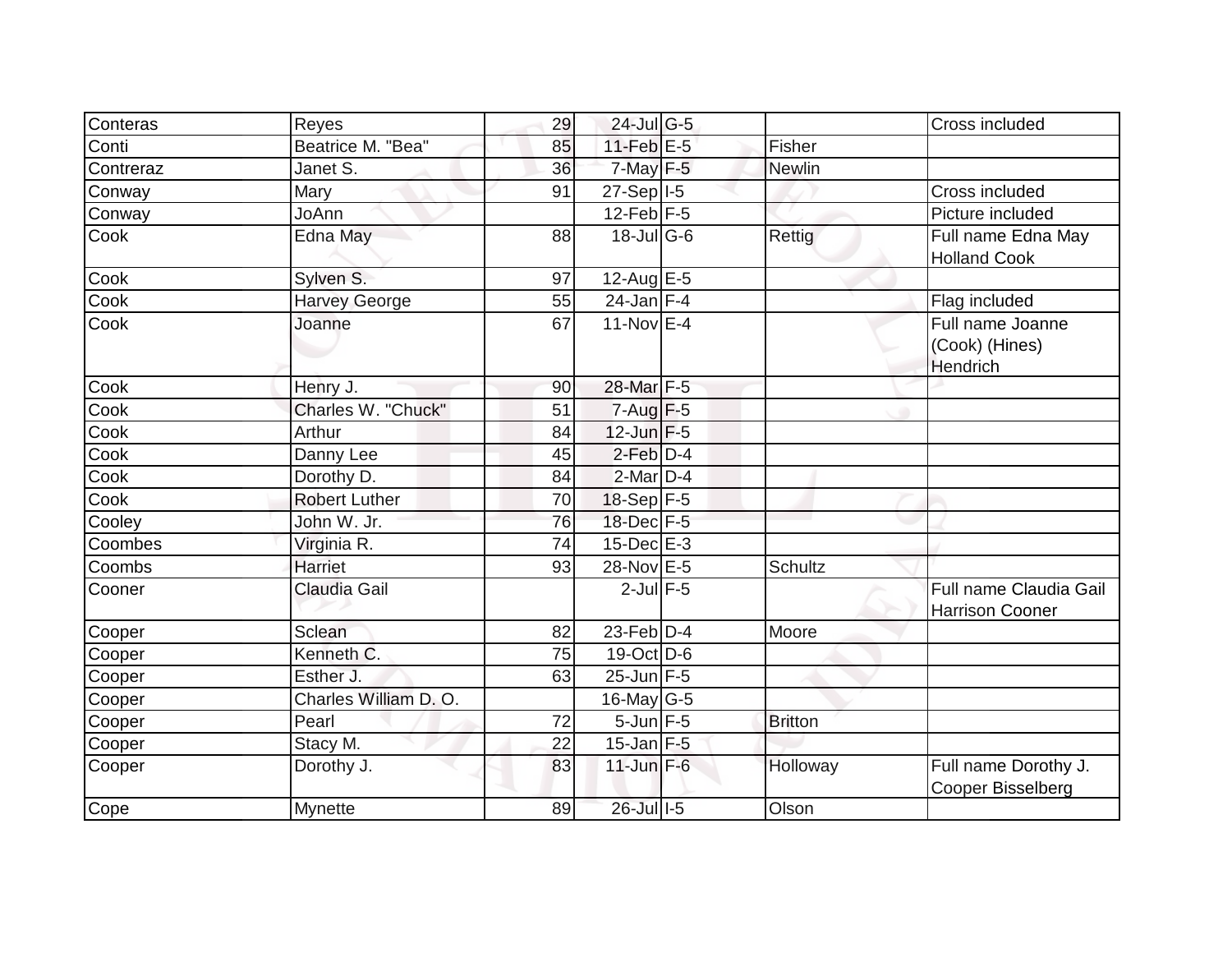| Copeland   | Margaret "Betty"      | 87     | 19-Dec F-6        | <b>Mills</b> |                  |
|------------|-----------------------|--------|-------------------|--------------|------------------|
| Coppage    | Harold                | 87     | $22$ -Jan F-5     |              |                  |
| Coppock    | Jacquelyn             |        | $3-Aug$ $D-5$     | Maloney      |                  |
| Copsy      | George A.             | 67     | $27$ -Aug $E - 5$ |              | Flag included    |
| Corbett    | Lynne M."'Miss Lynne" | 29     | 5-Mar F-5         |              | Picture included |
|            | 'Aunt Sissy"          |        |                   |              |                  |
| Corbin     | Wendell R.            | 72     | 25-Apr G-5        |              |                  |
| Cordero    | Natividad             | 75     | 20-May E-5        |              |                  |
| Corey      | Carl A.               | 77     | $3-Nov$ E-3       |              |                  |
| Corie      | <b>Betty Joan</b>     | 73     | $13$ -Mar $ G-5$  |              |                  |
| Corley     | <b>Willie Lou</b>     | 72     | $8-Aug G-4$       |              |                  |
| Corneiller | Judy Lynn             | 44     | $6$ -Jun $G$ -5   |              |                  |
| Cornejo    | Olga M.               | 74     | $21$ -May $F-5$   |              |                  |
| Cornell    | Duana Lee "Jackie"    | 63     | $3-Nov$ $E-3$     |              |                  |
| Cornett    | Shelly J.             | 45     | $10$ -Apr $F-6$   |              |                  |
| Cornett    | <b>Braden Xavier</b>  | Infant | 5-Apr G-5         |              |                  |
| Cornier    | William O.            | 69     | 23-Jan G-5        |              | Flag included    |
| Cornwell   | Wayne                 | 63     | $11$ -Jun F-6     |              |                  |
| Corsette   | <b>Harold Wallace</b> |        | 20-Apr D-4        |              | Flag included    |
| Corzan     | Jeffrey B. "Hoss"     | 51     | $4$ -Jun $F-5$    |              |                  |
| Cosner     | Phyllis G.            | 78     | $5-Apr$ G-5       |              |                  |
| Costa      | Connie J.             | 56     | $4$ -May $D-7$    |              |                  |
| Cota       | Winifred C. "Winnie"  | 79     | 28-May F-5        |              |                  |
| Cottrell   | Augusta               | 69     | $4$ -Mar $E - 5$  |              | Cross included   |
| Coty       | Ruby                  | 68     | $27$ -Apr $D-4$   |              |                  |
| Counihan   | John T. "Jack"        | 86     | $2-Sep$ E-4       |              | Flag included    |
| Cowgill    | Abbiegale T.          | 94     | 31-Oct G-4        |              |                  |
| Cowley     | Grace "MaMa"          | 89     | $24$ -Jul G-5     | <b>Brown</b> |                  |
| Cox        | Irene A.              | 82     | $7$ -Jan E-4      | Trandel      |                  |
| Cox        | <b>Donald Richard</b> | 60     | $12$ -Jan $D-4$   |              | Flag included    |
| Cox        | Beverly J.            | 71     | 28-Jan E-6        |              |                  |
| Crabb      | Dolores U.            | 68     | $6$ -Aug $F-5$    |              |                  |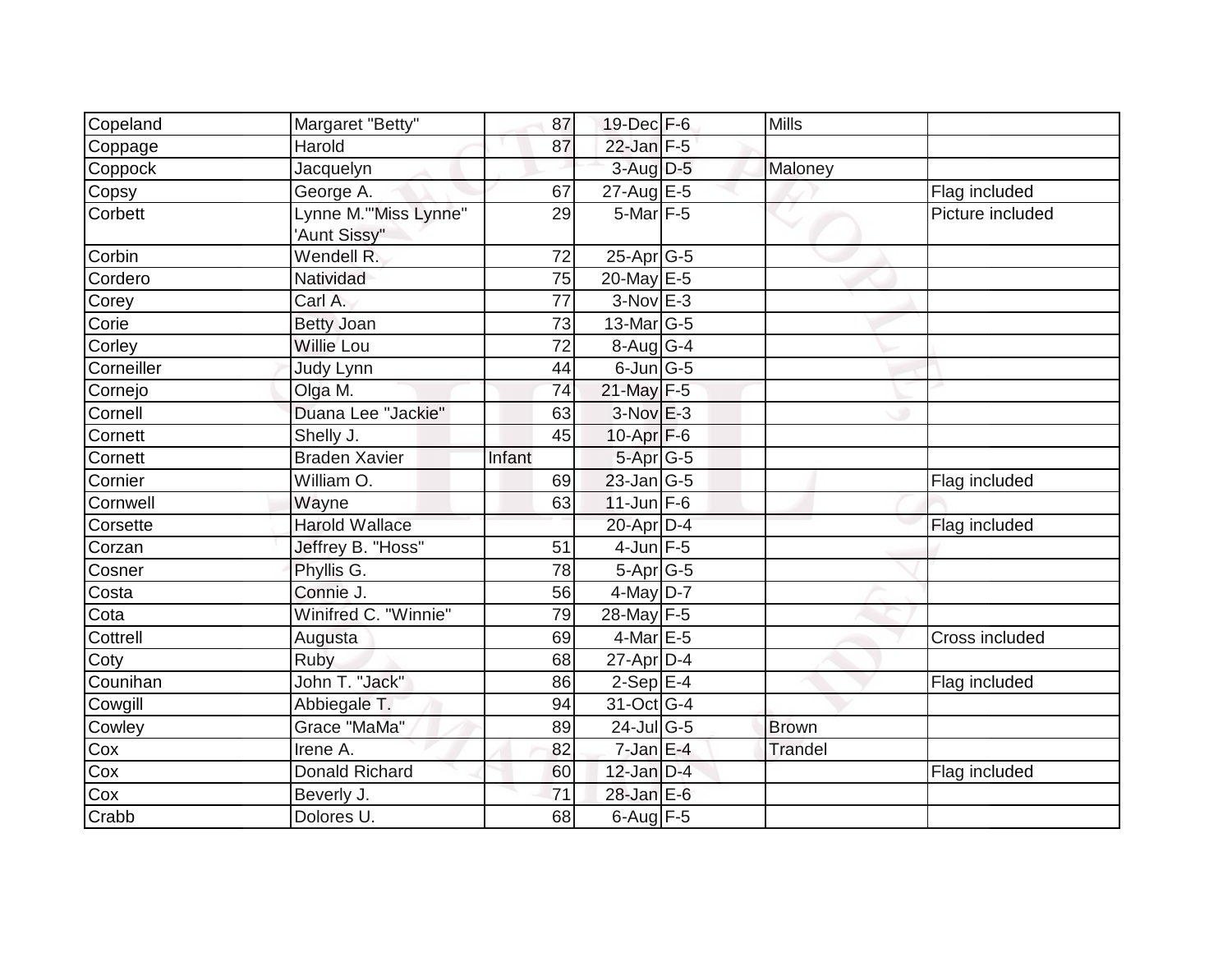| Crabtree     | <b>Ruth Helen</b>        | 77             | $25$ -May D-5    |           |                |
|--------------|--------------------------|----------------|------------------|-----------|----------------|
| Crachy       | Bernard G. "Bernie"      | 42             | $1$ -Jun $D-4$   |           |                |
| Crafton      | William F.               | 74             | $25-Sep$ F-6     |           | Flag included  |
| Cranford     | William H.               | 86             | $19$ -May E-3    |           | Flag included  |
| Crary        | Frances                  | 73             | 14-Dec D-5       |           |                |
| Craven       | Margaret B.              | 87             | $17-Nov$ E-4     |           |                |
| Crawford     | James L.                 | 59             | 30-Dec E-5       |           |                |
| Crawford     | Evelyn L.                | 89             | $20$ -Jan $E-4$  | Sims      |                |
| Crawford     | Therese J.               | 78             | 20-May E-5       |           |                |
| Crepeau      | <b>Christopher Paul</b>  | 52             | 14-Aug $F-4$     |           |                |
| Crescenzi    | Edna M.                  | 82             | $30$ -Jan F-5    | Gruhlke   |                |
| Crespo       | Felipe II                | 75             | $10$ -Apr $F$ -6 |           |                |
| Crider       | Linda M.                 | 56             | 14-Aug F-4       |           |                |
| Crilly       | Eleanore L.              |                | $22$ -Jun $D-6$  |           |                |
| Cripe        | John (Jack) Jr.          | 75             | $17$ -Jul $F-5$  |           | Flag included  |
| Crisman      | Louis G. "Louie"         | 60             | $6-Sep$ $I-5$    |           | Flag included  |
| Crist        | May M.                   | 84             | $17$ -Feb $E-3$  |           |                |
| Cristea      | Rose                     | 82             | 16-Jul F-5       |           |                |
| Crizer       | Vivian V.                | 83             | 29-Jul E-5       |           |                |
| Crnoevich    | Mary                     | 98             | $20$ -Dec $G-5$  |           | Cross included |
| Crnokrak     | Mary                     | 86             | $7$ -Jan $E-4$   | Dragovich |                |
| Crnovich     | George                   | 79             | $3-May$ G-4      |           | Cross included |
| Cronenworth  | George A                 | 57             | $27$ -Feb $ F-5$ |           | Flag included  |
| <b>Cross</b> | Louise S.                | 82             | $17$ -Apr $F-5$  |           |                |
| Crosslin     | <b>Edward Lee "Dick"</b> | $\overline{7}$ | $27$ -Jan $E-3$  |           |                |
| Crosthwait   | Ruby Lily "CYD"          | 77             | 19-Mar $F-4$     | Schori    |                |
| Crouch       | Lorraine                 | 85             | $9$ -Feb $D-4$   |           |                |
| Crow         | Robert "Bob" "Whitey"    | 78             | $2$ -Dec $E$ -5  |           |                |
| Crowley      | Edwin T. Sr.             | 68             | 16-Dec E-5       |           |                |
| Crutchfield  | Bonnie E.                | 70             | $3$ -May G-4     |           |                |
| Cruz         | Antonio D.               | 83             | $6$ -May $E$ -5  |           |                |
| Cruz         | Francisco Jr."Papi"      | 47             | 24-Feb $E-3$     |           |                |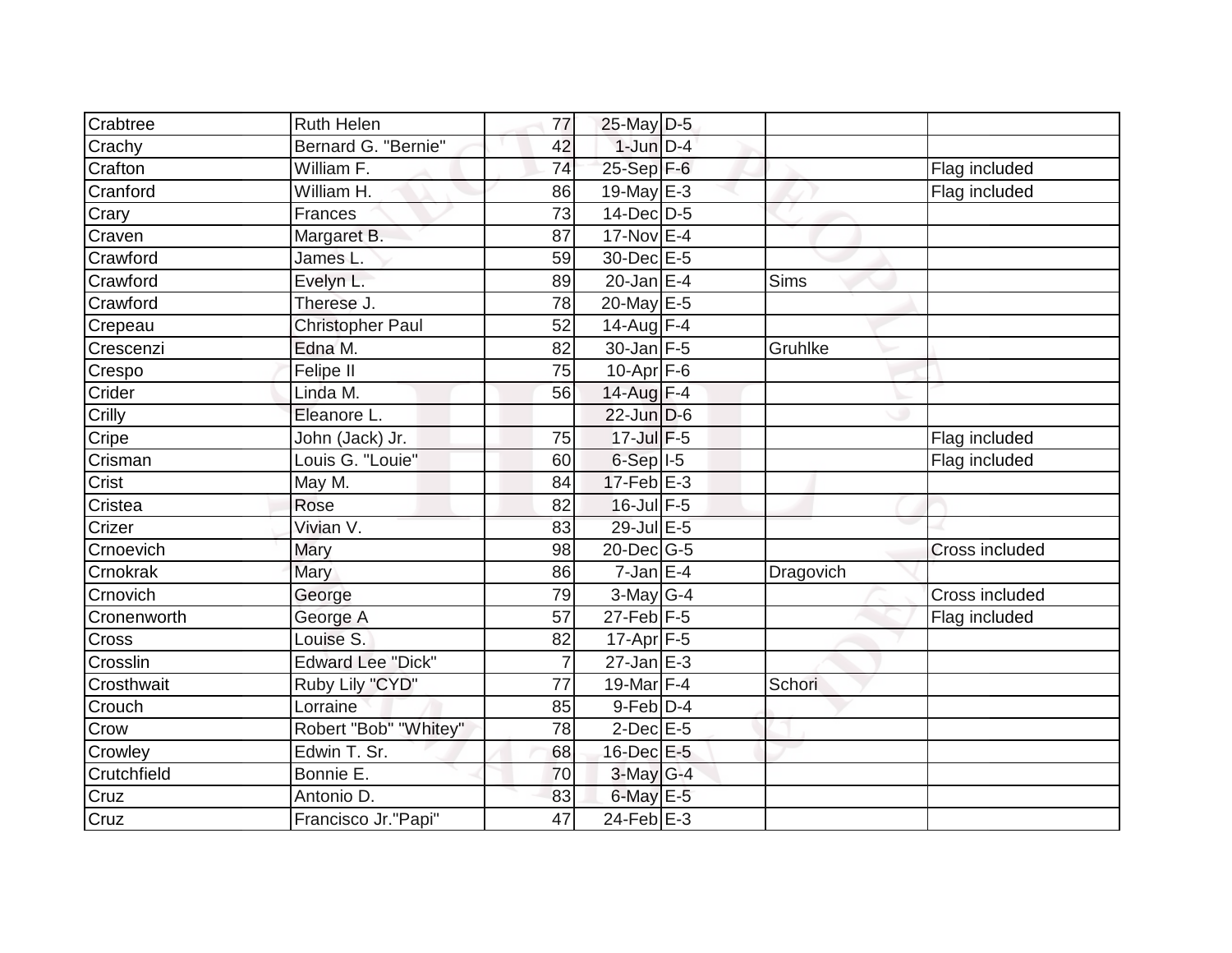| Csvercsko   | Mary                               | 80 | 19-Mar F-4        |          | Cross included                               |
|-------------|------------------------------------|----|-------------------|----------|----------------------------------------------|
| Cudak       | Irene                              | 78 | 31-May I-4        |          |                                              |
| Cudek       | Rose Marie                         | 94 | 23-Mar D-6        | Kielbasa |                                              |
| Cuellar     | <b>Trinidad</b>                    | 75 | $3$ -May G-4      |          | Flag included                                |
| Cuevas      | Mercedes 'Mercy"                   | 42 | $4$ -Jan $ G-4 $  |          | Full name Mercedes<br><b>Gonzalez Cuevas</b> |
| Culberson   | Ruth Ann                           | 60 | 19-Nov E-5        |          |                                              |
| Culp        | James Anthony "Tony"               | 69 | $15$ -Aug $ G-5 $ |          | Flag included                                |
| Cunningham  | Ida M.                             | 93 | 27-Oct E-3        |          |                                              |
| Cunningham  | Dephia D. "Pee Wee"                | 58 | 26-Jun F-5        |          |                                              |
| Cunningham  | Ronald E.                          | 62 | $22$ -Jan F-6     |          |                                              |
| Cunningham  | Paricia R.                         | 73 | $10-Sep$ E-5      | Reeves   |                                              |
| Curatolo    | Josephine                          | 83 | $24$ -Jan F-5     | Chimino  |                                              |
| Curcio      | Thomas                             | 95 | $12$ -Nov $E-4$   |          |                                              |
| Curnutt     | Sharyn E.                          | 56 | $11-Apr$ $E-5$    |          |                                              |
| Curry       | Rolly G.                           | 72 | $31$ -Jul F-5     |          |                                              |
| Curtis      | Pamela M.                          |    | $27$ -Dec $F-4$   | Foale    |                                              |
| Cutean      | Theodora "Teddy"                   | 92 | $10$ -Dec $E - 5$ |          |                                              |
| Cyganiewicz | Walter J. "Wimpy"<br>"Uncle Wally" | 81 | $12$ -Apr $ G-5 $ |          | Flag included                                |
| Czapala     | Sophie M.                          | 82 | $23$ -Mar $ D-6$  | Vanco    |                                              |
| Czapla      | Michael J.                         | 85 | 28-Apr E-3        |          |                                              |
| Czarnecki   | Sophie M.                          | 85 | 25-Nov E-4        |          |                                              |
| Czarny      | Louise                             | 92 | 19-Aug $E-6$      |          |                                              |
| Czarny      | John C. "Jack"                     | 64 | $8$ -Feb $ G-5 $  |          |                                              |
| Czechanski  | Theodore S. "Ted"                  | 86 | $25 - Sep$ F-6    |          |                                              |
| Czernia     | Sophie                             | 85 | 12-Mar $F-5$      | Kapera   |                                              |
| Czerwinski  | Pearl                              | 86 | $27$ -Jul $D-5$   |          |                                              |
| Czerwonka   | Joanne C. "Joey"                   | 74 | $16$ -Jul $F-5$   |          |                                              |
| Czolgosz    | Stanley "Stash"                    | 88 | 20-Dec G-5        |          |                                              |
| Czuba       | Henry E.                           | 83 | $16$ -Jan $E-5$   |          | Flag included                                |
| Czyszczon   | Peter M.                           | 88 | $24$ -Jul F-5     |          |                                              |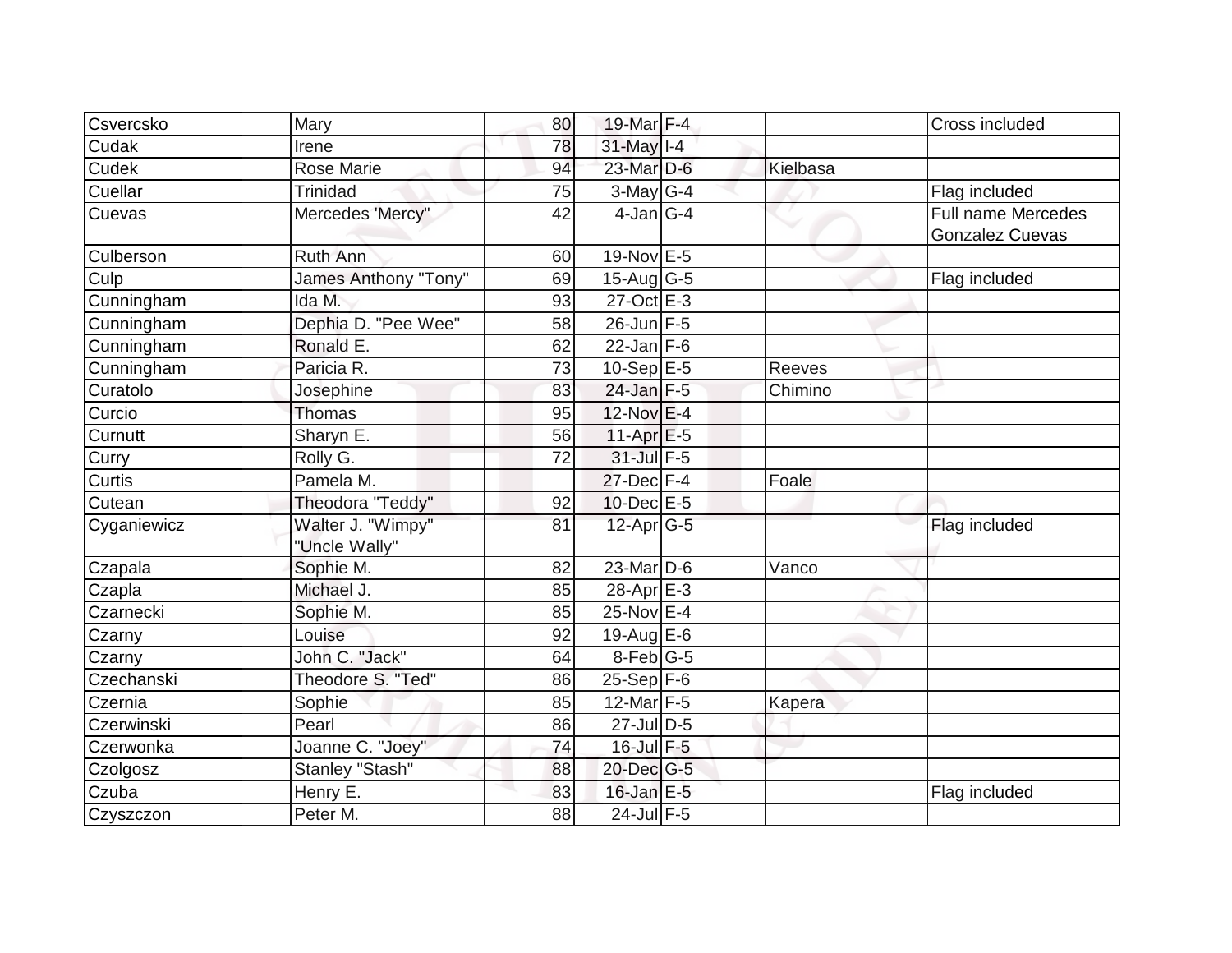| Dabrowski       | Stanley F. "Mousie"  | 89  | $3$ -Dec $E-5$   |               |                                                        |
|-----------------|----------------------|-----|------------------|---------------|--------------------------------------------------------|
| Dabrowski       | Sophie               | 80  | 28-Sep D-4       | <b>Szary</b>  |                                                        |
| Daciow          | Adolph               | 87  | $15$ -Jun $D-6$  |               | Flag included                                          |
| Dagenais        | Roxann               |     | $1$ -Jun $D-5$   |               | Full name Roxann<br>Straub Dagenais                    |
| Dagenais        | Roxann               |     | 18-May D-7       |               | Full name Roxann<br><b>Straub Dagenais</b>             |
| Daggett         | Jane H.              | 84  | 17-Aug D-4       |               |                                                        |
| Daghy           | James J.             | 74  | $15$ -May G-5    |               | Flag included                                          |
| Dahl            | Vera Mae             | 77  | $30$ -Jan F-5    |               | Picture included                                       |
| Dahl            | Dennis "Ducky"       | 88  | 18-Oct H-6       |               |                                                        |
| Dahlin          | Warren M. Sr.        | 95  | $17 - Dec$ F-4   |               |                                                        |
| Dahlman         | <b>Ake Reinhold</b>  | 81  | 28-Mar F-5       |               |                                                        |
| Dahlmann        | Marha W.             | 100 | $6$ -Oct $E-3$   |               |                                                        |
| Dailey          | Barbara E.           | 34  | 7-Dec D-4        | Hoecker       |                                                        |
| Daily           | <b>Thomas Earle</b>  | 72  | $7$ -Dec $D-4$   |               |                                                        |
| Dakin           | Jean M.              | 38  | $22$ -Feb G-5    | Hill          |                                                        |
| <b>D'Albert</b> | Marlvin A. (Dr.)     |     | $27$ -Mar $ G-6$ |               |                                                        |
| Dalenberg       | <b>James Milton</b>  | 84  | $28$ -Jan $E$ -6 |               | Flag included                                          |
| <b>Daley</b>    | Leonard H.           | 89  | 13-Nov F-4       |               |                                                        |
| <b>Dalke</b>    | Leslie "Les"         | 75  | 8-Aug G-4        |               |                                                        |
| Daly            | Thomas J.            | 41  | $2$ -Oct $E - 5$ |               |                                                        |
| Daly            | John F.              | 80  | $21$ -Dec $D-5$  |               | Picture included                                       |
| Daly            | Sue                  | 58  | $21$ -Feb $F-6$  | <b>Davies</b> | Full name Sue Von<br>Almen (Daly)/ Picture<br>included |
| Damianick       | Dorothy C.           | 90  | $2-SepE-4$       | Krapf         |                                                        |
| Dancisak        | Ethel G.             | 87  | 29-May F-4       |               |                                                        |
| Dancy           | Major                | 84  | $19$ -Feb $ F-4$ |               |                                                        |
| Danforth        | Clarence E. Reverend | 82  | 28-Jun I-5       |               | Picture included                                       |
| Danfoth         | Viola                | 84  | 20-Sep I-4       |               |                                                        |
| Daniel          | <b>Mildred Alice</b> | 84  | $6$ -Dec $ $ I-5 |               |                                                        |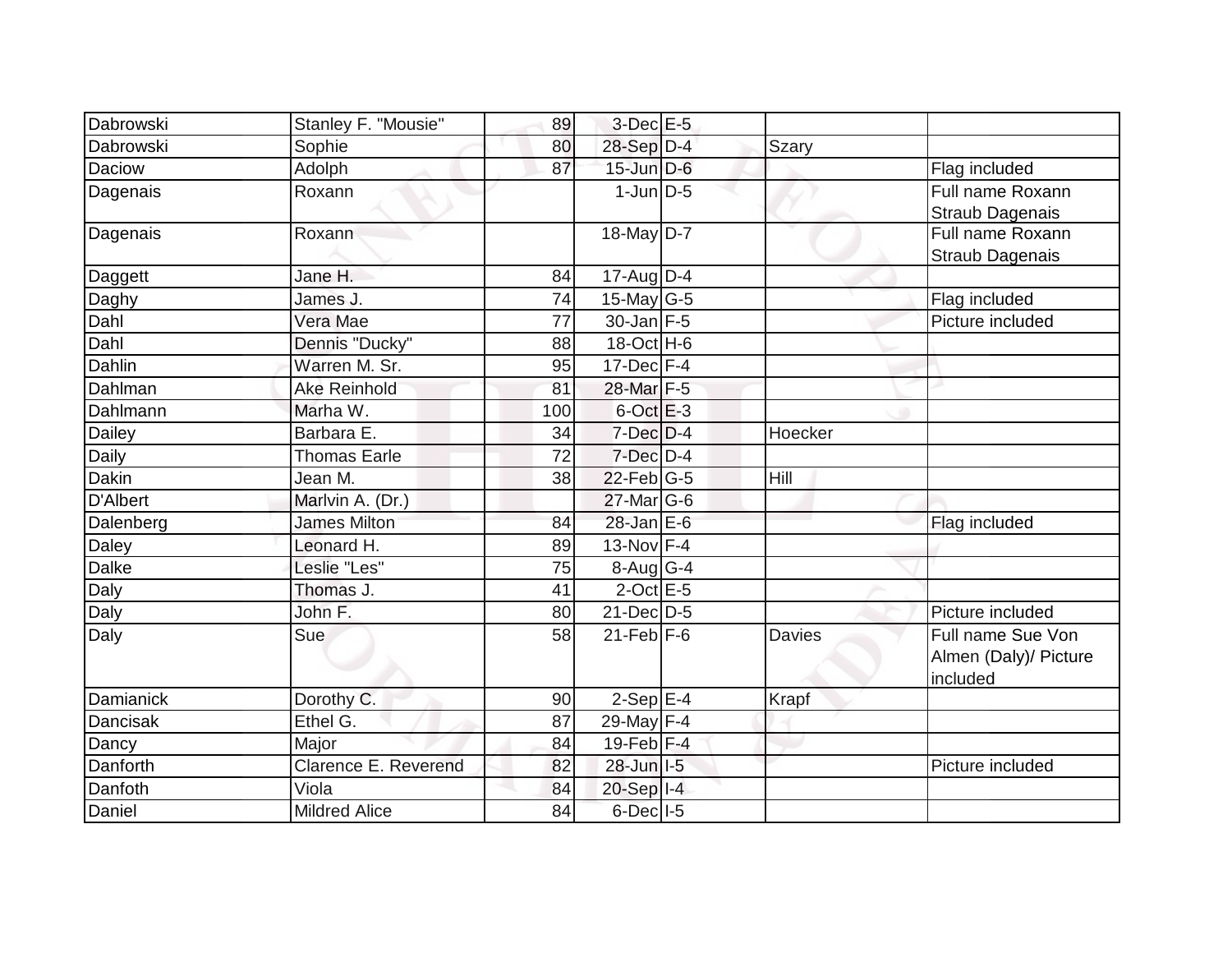| Daniel         | Ronald G.            | 70 | $4$ -Nov $E - 5$          |                | Flag included                           |
|----------------|----------------------|----|---------------------------|----------------|-----------------------------------------|
| Daniel         | Nancy                | 59 | 3-Nov E-3                 |                |                                         |
| Daniels        | Ruth B.              | 90 | 18-Mar E-5                | <b>Bristow</b> |                                         |
| <b>Daniels</b> | Marjorie Gail        | 80 | 17-Nov E-4                |                |                                         |
| <b>Daniels</b> | Barbara A.           | 43 | $10$ -Jul $F-4$           |                |                                         |
| Dansforth      | Antoine R.           | 25 | $1-Feb$ G-5               |                |                                         |
| Darragh        | Virginia S.          | 67 | 28-May F-5                | Truby          |                                         |
| Dash           | Loren                | 90 | 25-Nov E-4                |                |                                         |
| Daugherty      | Elizabeth T."Betty"  | 75 | 18-Apr G-4                | Pieczul        |                                         |
| Dault          | Robert William "Bob" | 86 | 18-Sep F-5                |                | Flag included                           |
| Daumer         | Arthur G.            | 85 | $17$ -Jun $E$ -5          |                |                                         |
| Davenport      | Leona J.             | 71 | $1-Apr \nightharpoonup 5$ | Plys           |                                         |
| David          | Donald D.            | 67 | 16-Mar D-4                |                |                                         |
| David          | John C.              | 43 | $18-Oct$ H-6              |                |                                         |
| David          | <b>John Charles</b>  | 42 | 20-Oct E-4                |                |                                         |
| David          | Ernestina "Demetria" | 76 | 17-Mar E-3                |                |                                         |
| David          | Thomas I.            | 77 | $15$ -Feb $ G-5 $         |                |                                         |
| Davidson       | Mary Jean            | 74 | 9-Mar D-4                 |                |                                         |
| <b>Davies</b>  | Norma A.             | 67 | $2$ -May G-4              | <b>Husk</b>    |                                         |
| Davis          | Jean E.              | 79 | 16-Apr F-5                |                |                                         |
| Davis          | <b>Paul Peter</b>    |    | 16-Apr F-5                |                | Flag included                           |
| Davis          | David Roy            | 53 | $29$ -Jul E-5             |                |                                         |
| Davis          | Marcella             |    | 18-Aug E-4                |                |                                         |
| Davis          | Grace                | 58 | $14$ -Jul E-4             |                |                                         |
| Davis          | Mary                 | 51 | $7$ -Jun $E-2$            |                |                                         |
| <b>Davis</b>   | Sharon               | 67 | 24-May 1-5                |                | Cross included                          |
| Davis          | Joe                  | 43 | $4$ -Feb $E$ -4           |                |                                         |
| <b>Davis</b>   | Tom                  | 41 | $19-Oct$ D-6              |                |                                         |
| Davis          | John W. Jr.          | 86 | 29-Jun D-6                |                | Pictue included                         |
| Davis          | Phyllis              | 85 | 13-Jul D-5                |                | Full name Phyllis<br><b>McCoy Davis</b> |
| <b>Davis</b>   | James K.             |    | 19-Oct D-6                |                |                                         |
|                |                      |    |                           |                |                                         |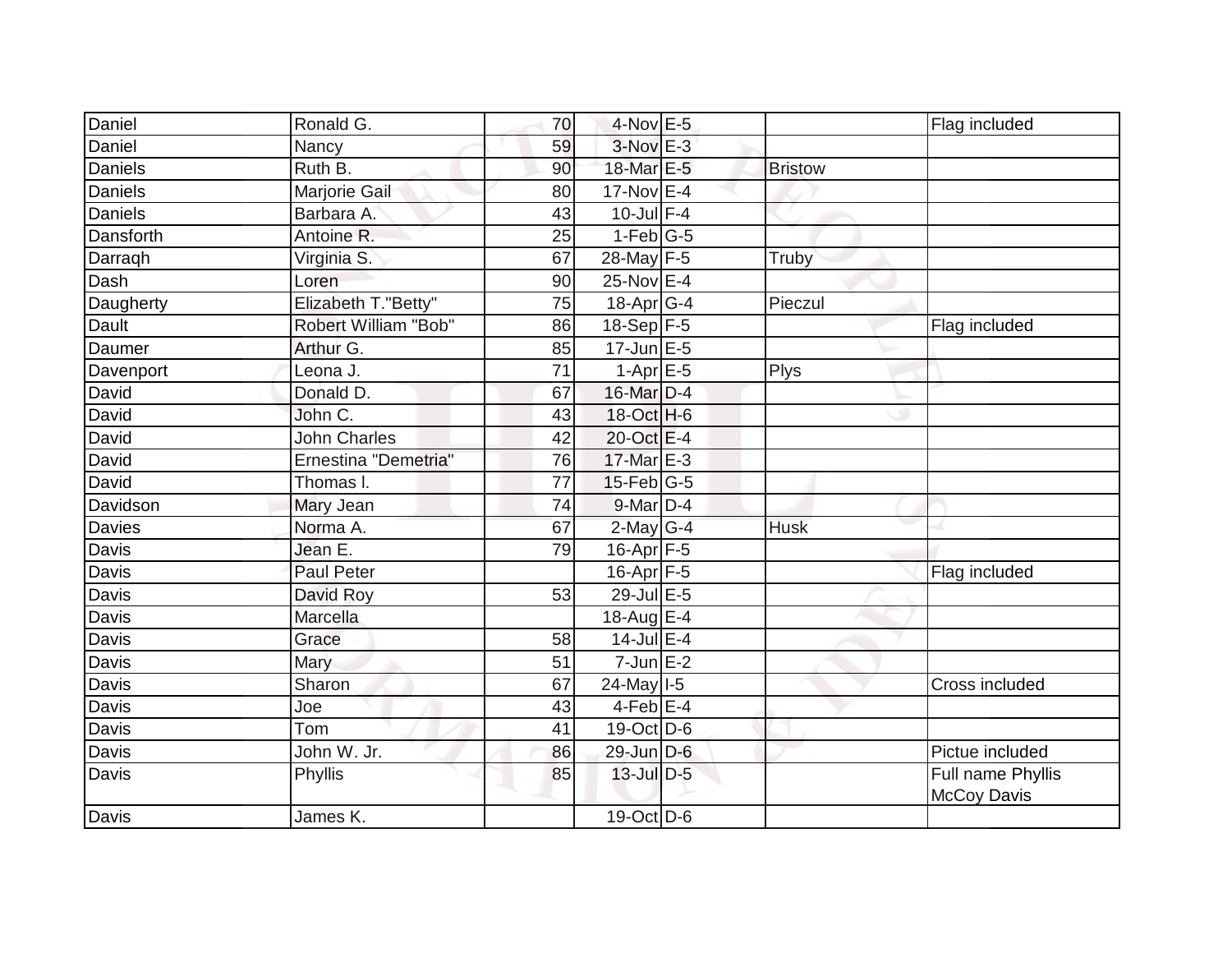| Davis           | Mary B.                | 78 | $2$ -Jan $E-3$             |             |                              |
|-----------------|------------------------|----|----------------------------|-------------|------------------------------|
| <b>Davis</b>    | Clifford Andrew Jr.    | 39 | 27-Jul D-5                 |             |                              |
| Davy            | Stephen                | 77 | $14-Sep$ D-4               |             | Flag included                |
| Dawson          | Vernon J.              | 79 | 25-May D-5                 |             | Flag included                |
| Day             | Catherine M.           | 83 | $21$ -Mar $G-5$            |             |                              |
| Day             | Gladys D.              | 88 | 25-May D-5                 |             |                              |
| Day             | Jack F.                | 83 | $5$ -Jan $D-4$             |             | Flag and Picture<br>included |
| D'Azzenna       | Virginia <sub>F.</sub> | 78 | $7 - Jan$ E-4              |             |                              |
| De Barge        | <b>Pearl Elizabeth</b> | 90 | $1-Mar$ G-4                |             |                              |
| De La Rosa      | <b>Delfina</b>         |    | 23-Dec E-5                 | Elizondo    |                              |
| De Mick         | <b>Frances</b>         | 78 | $28$ -Feb $F-6$            | Haak        |                              |
| De Rolf         | Ronald Allen "Bear"    | 58 | 14-May F-5                 |             |                              |
| De St. Jean     | Kevin D.               | 37 | 23-Jul F-5                 |             |                              |
| De Young        | Jeanette               | 77 | 22-Mar G-5                 |             |                              |
| Deacon          | Allie Lyntine "Teena"  | 83 | 15-Dec E-3                 |             |                              |
| Dean            | <b>Blanche</b>         | 96 | 29-Jul E-5                 |             |                              |
| Dean            | Helen                  |    | 18-May D-7                 | Perry       |                              |
| <b>DeArce</b>   | David S.               | 64 | 25-Sep F-6                 |             |                              |
| Deardorff       | Margaret J.            | 64 | $23-Sep$ E-5               | Bogolia     |                              |
| Dearduff        | <b>Arron Lee</b>       | 23 | 13-May $E-3$               |             |                              |
| DeBoard         | Radford C.             | 86 | $8$ -Dec $E-4$             |             |                              |
| Deboer          | Marvel F.              | 53 | $27$ -May $E-4$            |             |                              |
| <b>DeBoer</b>   | Henry R. (Dr.) "Doc"   | 73 | $16$ -Oct $\overline{F-4}$ |             |                              |
| Dec             | Anthony L.             | 82 | $24$ -Feb $E-3$            |             | Flag included                |
| DeCero          | William L              | 74 | 28-Aug F-4                 |             | Flag included                |
| Dechon          | Frederick P.           | 76 | $16$ -Feb $D-4$            |             |                              |
| DeCrescenzo     | Patsy Colleen          | 74 | $1-Mar$ G-5                | <b>Bell</b> |                              |
| Dedina          | Stella E.              | 76 | 23-Sep E-5                 | Malocha     |                              |
| DeEspinosa      | Imelda Ann             | 77 | 11-Oct I-5                 |             |                              |
| <b>DeFrance</b> | Donald Sr.             | 79 | 5-Feb <sup>F-5</sup>       |             |                              |
| Degarie         | Albert L.              | 52 | $19$ -Dec $F-6$            |             |                              |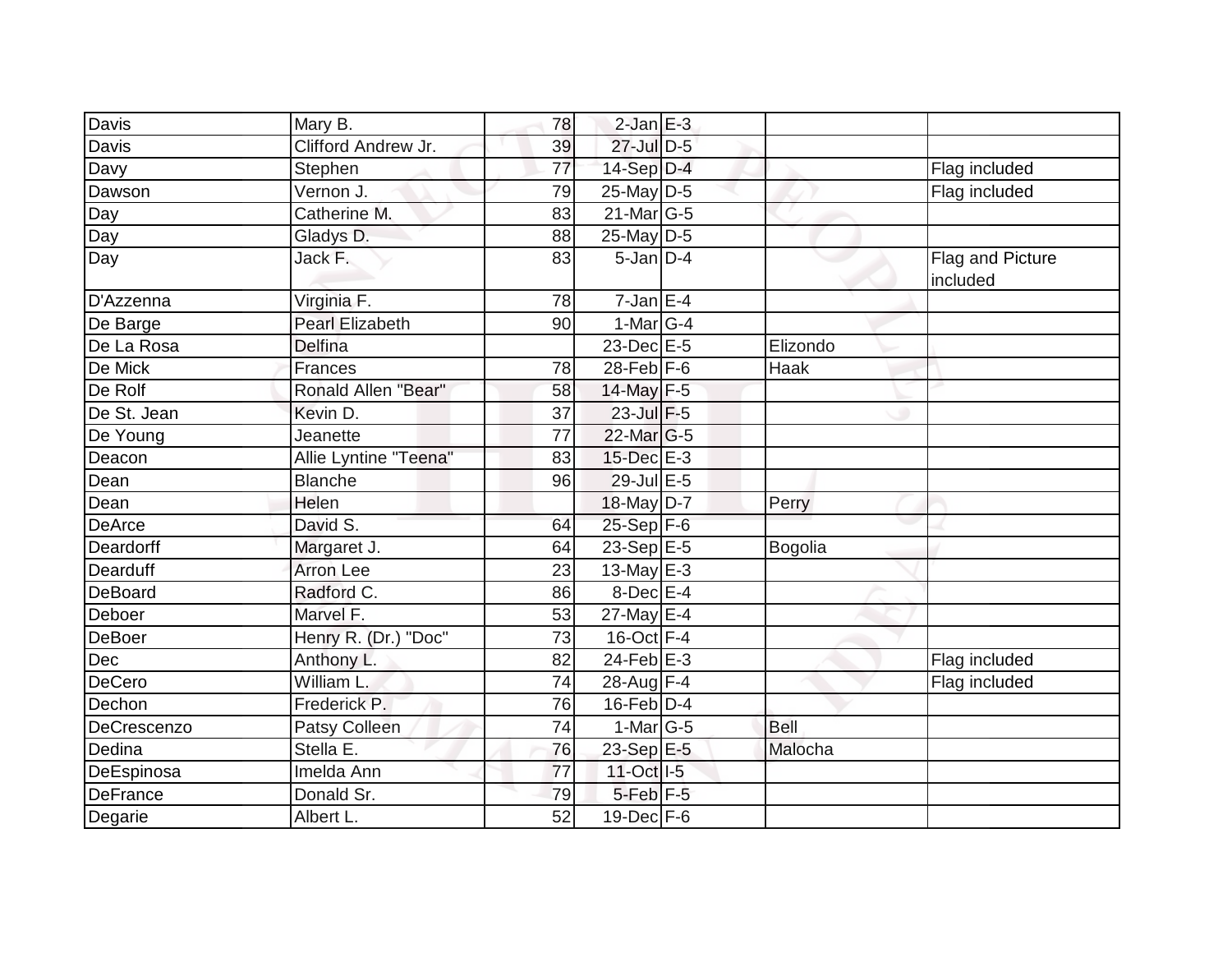| DeGoey<br><b>DeGraaf</b> | James P. Sr.<br>Sadie L. | 64              | 24-Aug D-4<br>17-Mar E-3          |                        | Flag included                                 |
|--------------------------|--------------------------|-----------------|-----------------------------------|------------------------|-----------------------------------------------|
|                          |                          | 88              |                                   | _<br>Loklema           |                                               |
| <b>DeGraff</b>           | Chester M.               | 80              | $24$ -Jun $E-5$                   |                        | Flag included                                 |
| DeGrazia                 | Lorraine B.              | 76              | $11$ -Jul $\overline{\text{G-5}}$ |                        | Full name Lorraine B.<br>Nightingale-DeGarzia |
| <b>DeHart</b>            | Barbara R.               | 66              | $27 - Dec$ $\boxed{F-4}$          |                        |                                               |
| Dekker                   | Arnold                   | $\overline{77}$ | 10-Dec E-5                        |                        | Flag included                                 |
| <b>Dekker</b>            | James                    | 86              | $3-Sep$ $E-5$                     |                        |                                               |
| DeLa Torre               | James M.                 | 53              | $8$ -May $F-6$                    |                        |                                               |
| <b>DeLaCruz</b>          | Juanita                  | 52              | 28-May F-5                        |                        |                                               |
| DeLaney                  | Louise Patricia          | 93              | 11-May $D-4$                      |                        |                                               |
| <b>DeLaurentis</b>       | Julia                    |                 | $8-Apr$ E-5                       | $\overline{P}$ allotto |                                               |
| Delay                    | Sadie (Harrington)       | 101             | 10-Nov E-2                        |                        |                                               |
| Delgado                  | Dora                     | 79              | $8-AprE-5$                        |                        |                                               |
| Delgado                  | Rosenberg A.             | 34              | 25-Mar E-5                        |                        |                                               |
| Delli Colli              | Ruth M.                  | 82              | 3-Mar E-4                         |                        |                                               |
| Demko                    | Margaret Anglin          | 98              | 20-Aug F-5                        |                        | Picture included                              |
| Demorotski               | Leonard J.               | 77              | $26$ -Aug E-4                     |                        |                                               |
| Demps                    | Frank J.                 | 92              | 6-Jun G-5                         |                        |                                               |
| Demps                    | Nancy J.                 | 63              | 22-Apr E-5                        | Ewing                  |                                               |
| Dempsey                  | Ruth                     | 83              | $31$ -Aug $D-4$                   | Sibley                 |                                               |
| Denesuk                  | Angeline                 | 89              | $27$ -Feb $F-5$                   |                        | Cross included                                |
| Denhart                  | Lowell Jean              | 75              | $14$ -Feb $G-4$                   |                        |                                               |
| Denney                   | Darrell                  | 55              | $1-Oct$ F-5                       |                        | Flag included                                 |
| Dent                     | Grover D.                | 86              | $22$ -Feb $ G-5 $                 |                        |                                               |
| Denvit                   | <b>Michael Edward</b>    | 25              | $7-Sep$ D-5                       |                        | Cross included                                |
| Derflinger               | Joseph                   | 81              | 25-Nov E-5                        |                        |                                               |
| Dering                   | Thomas E.                | 66              | $12$ -Jull-5                      |                        |                                               |
| Dermody                  | Richard L. "Dick"        | 80              | 6-Feb <sup>F-6</sup>              |                        | Flag included                                 |
| Dernulc                  | Anna M.                  | 92              | 29-Dec E-4                        |                        | Cross included                                |
| <b>DeRolf</b>            | Donald A.                | 72              | $4$ -Jul G-5                      |                        | Flag included                                 |
| <b>DeRolf</b>            | Gradie Lee               | $\overline{77}$ | 27-Nov B-10                       |                        |                                               |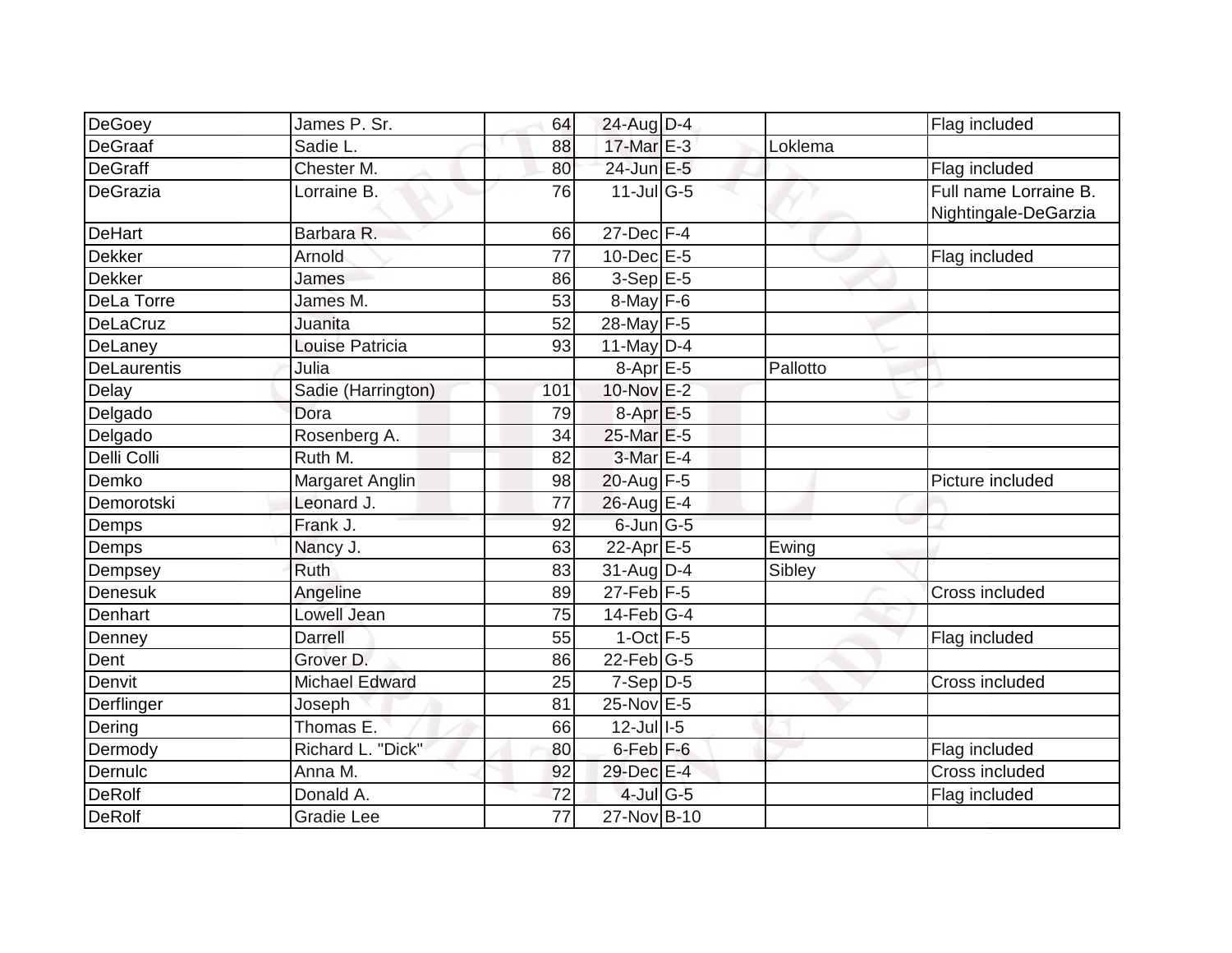| Derouck           | Kathaleen U.            | 83              | 24-Nov E-4       | <b>Dock</b>   |                                        |
|-------------------|-------------------------|-----------------|------------------|---------------|----------------------------------------|
| Derr              | Charles W.              | 77              | 22-Oct E-4       |               |                                        |
| Derybowski        | Barney F.               | 94              | 14-Oct E-5       |               | Flag included                          |
| DeSanto           | Raymond "Big Daddy"     | 79              | $19$ -Jull-4     |               |                                        |
| Desotell          | Lloyd M. Sr.            | 82              | $1-Dec$ E-4      |               | Flag included                          |
| <b>DesRosiers</b> | Raymond J. Jr. "Butter" | 46              | 5-Oct D-4        |               |                                        |
| <b>Dessuit</b>    | Dorothy M. "Dottie"     | 49              | $28-Apr \E-3$    |               |                                        |
| D'Este            | Mary H. "Granny"        | 92              | $21$ -Dec $D-5$  |               | Full name Mary H.<br>D'Este (Campbell) |
| <b>Detloff</b>    | Ryan A.                 | 28              | $8$ -May $F-6$   |               |                                        |
| Detterline        | Reginald "Reg"          | 51              | $18-Sep$ F-5     |               |                                        |
| <b>Detterline</b> | Ralph E.                | 78              | 5-Oct D-4        |               |                                        |
| Deutsch           | Adolph H.               | 92              | $20$ -Dec $G-5$  |               |                                        |
| DeVault           | James L.                | 45              | 31-Mar E-4       |               |                                        |
| Devine            | <b>Frances Louise</b>   | 78              | 27-Mar G-6       |               |                                        |
| Devine            | <b>Bessie</b>           | 82              | $2-Apr$ F-5      |               |                                        |
| Devine            | Thomas C.               | 66              | 24-Jul G-5       |               |                                        |
| <b>Devitt</b>     | Carole                  | 57              | $16$ -Nov D-6    |               | Full name Carole<br>(Hedrick) Devitt   |
| <b>DeVries</b>    | Mina                    | 85              | $15$ -Oct F-5    | Uittenbogaard |                                        |
| <b>DeVries</b>    | <b>Richard G.</b>       | 72              | $26$ -Jan $D-5$  |               | Flag included                          |
| DeVries           | Daniel J.               | 46              | $27$ -Jan $E-3$  |               |                                        |
| DeVries           | Walter M.               | $\overline{77}$ | $24$ -Jul F-5    |               | Flag included                          |
| DeYoung           | Cora                    | 106             | $5-Apr$ G-5      |               |                                        |
| DeYoung           | Samuel                  | 74              | $16$ -Aug $I$ -5 |               |                                        |
| DeYoung           | Siebrand                | 72              | $3-Mar$ $E-4$    |               |                                        |
| Di Santo          | Joseph                  | 88              | 19-Feb $F-4$     |               | Flag included                          |
| <b>Diaz</b>       | Judith M.               | 54              | 30-Oct F-4       |               |                                        |
| Dibbern           | Kenneth E.              | 88              | 22-Oct E-5       |               |                                        |
| <b>Dibkey</b>     | Wilbur Roger            | 78              | 15-Apr E-5       |               |                                        |
| <b>Dickens</b>    | John D. "Don"           | 68              | 30-Oct F-4       |               |                                        |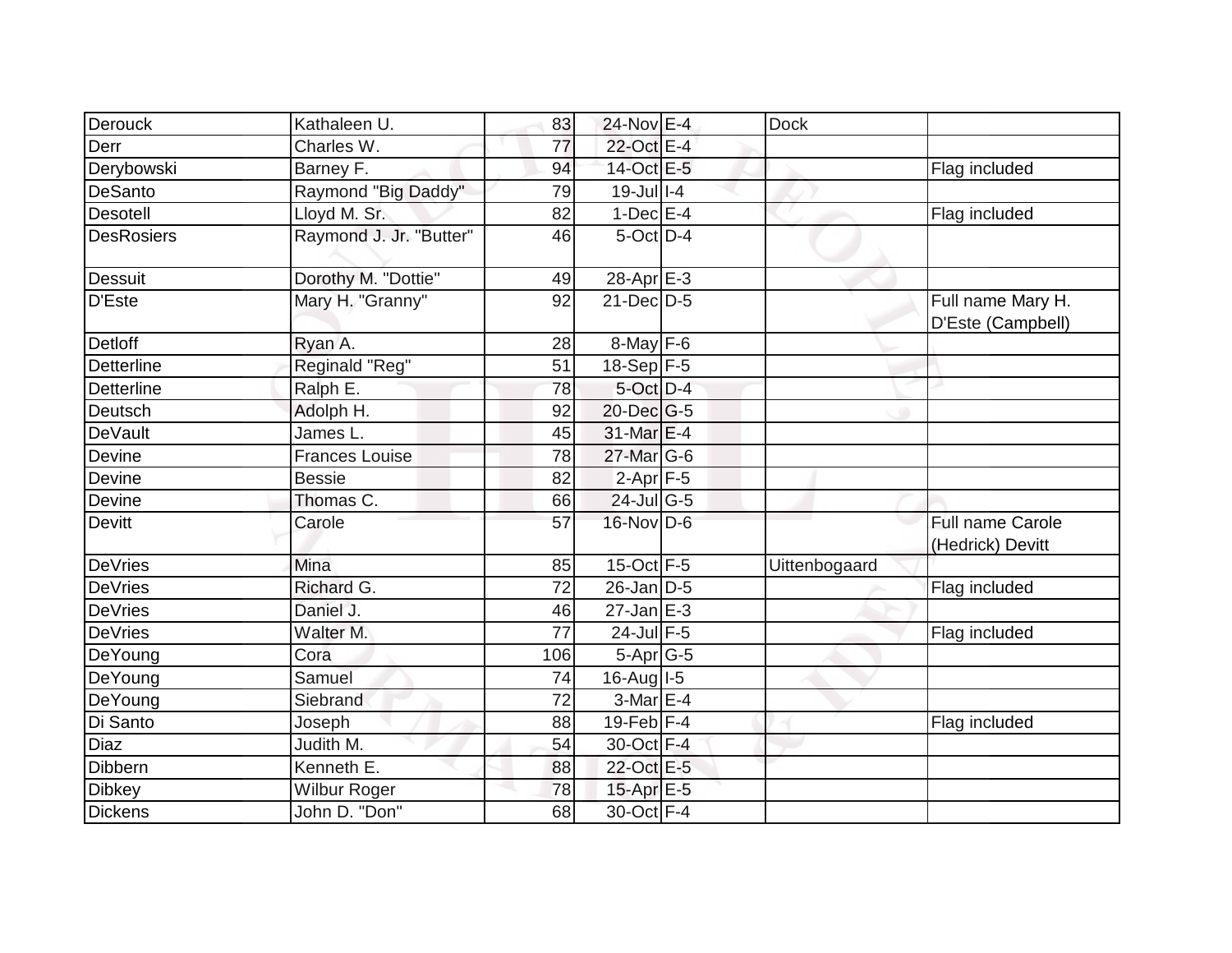| Dickens          | Grace M.              | 76              | 25-Mar E-5        |         |                                               |
|------------------|-----------------------|-----------------|-------------------|---------|-----------------------------------------------|
|                  |                       |                 |                   |         | Grace M. (Dickens)<br>Theiss / Cross included |
|                  |                       |                 |                   |         |                                               |
| Dickerson        | Danny "Joe" (Joe Bob) |                 | $5$ -Feb $F$ -5   |         |                                               |
| <b>Dickus</b>    | Rose B.               | 75              | $7 - Apr$ $E - 3$ |         |                                               |
| <b>Diederich</b> | Norma M.              | 77              | 23-Dec E-5        |         | Flag included                                 |
| Dieffenbach      | Peggy L.              | 73              | 8-Apr E-5         |         |                                               |
| Diekelmann       | <b>Bruce Richard</b>  |                 | 30-May $G-4$      |         |                                               |
| <b>Dienes</b>    | Vernie A.             | 96              | 26-Apr F-5        |         |                                               |
| <b>Dieterich</b> | Mary L. (Marilee)     |                 | $21-Apr$ $E-2$    | Macleod |                                               |
| Dietmeier        | Lois F.               | 78              | 27-Jul D-5        |         |                                               |
| <b>Dietrich</b>  | Eugene O.             | 86              | $16$ -Feb $D-4$   |         |                                               |
| <b>DiFiore</b>   | James F.              | 78              | 30-Jan F-5        |         | Flag included                                 |
| Dill             | Lucille               | 66              | $11 - Dec$ G-7    |         |                                               |
| Dillman          | Julie Ann             | 32              | $15$ -Jun $D-8$   |         |                                               |
| Dillman          | Rose                  | 90              | 19-Mar F-4        |         |                                               |
| <b>Dillon</b>    | Helen L.              | 23              | $14-Sep D-5$      |         |                                               |
| <b>Dillon</b>    | Sylvester "S.A."      | 79              | $15$ -Jul $E$ -5  |         | Flag included                                 |
| <b>Dillon</b>    | Lucille M.            | 83              | $19-Sep$ $F-4$    |         |                                               |
| <b>Dillow</b>    | James L.              | 83              | $15$ -Dec $E-3$   |         | Flag included                                 |
| <b>Dills</b>     | David A. "Spacy"      | 55              | 1-May $G-6$       |         |                                               |
| <b>Dilts</b>     | Moses A.              | 76              | $3$ -Jan $F-5$    |         |                                               |
| <b>DiMarco</b>   | Elmer F.              | 82              | 26-Aug E-4        |         | Flag included                                 |
| Dinnocenzo       | Cecelia               | 87              | 28-May F-5        | Rodman  |                                               |
| <b>DiSanto</b>   | Salvatore "Sam"       | 72              | $23$ -Jun $E-4$   |         |                                               |
| <b>Disney</b>    | Dorothy J.            | 75              | 18-Jul G-5        |         |                                               |
| Dixon            | Joseph                | $\overline{71}$ | 6-Apr $D-4$       |         |                                               |
| Dixon            | Jesse D. III "Jay"    | 50              | $25$ -Aug $E-3$   |         |                                               |
| Djordjevich      | Ljubisav "DP Louie"   | 64              | $15$ -Jun D-6     |         |                                               |
| Djurovic         | Nikola                | 96              | 23-Dec E-5        |         |                                               |
| Dobos            | Albert "Al"           | 73              | 27-May E-4        |         | Flag included                                 |
| Dobrinich        | George                | 82              | 26-Nov E-4        |         |                                               |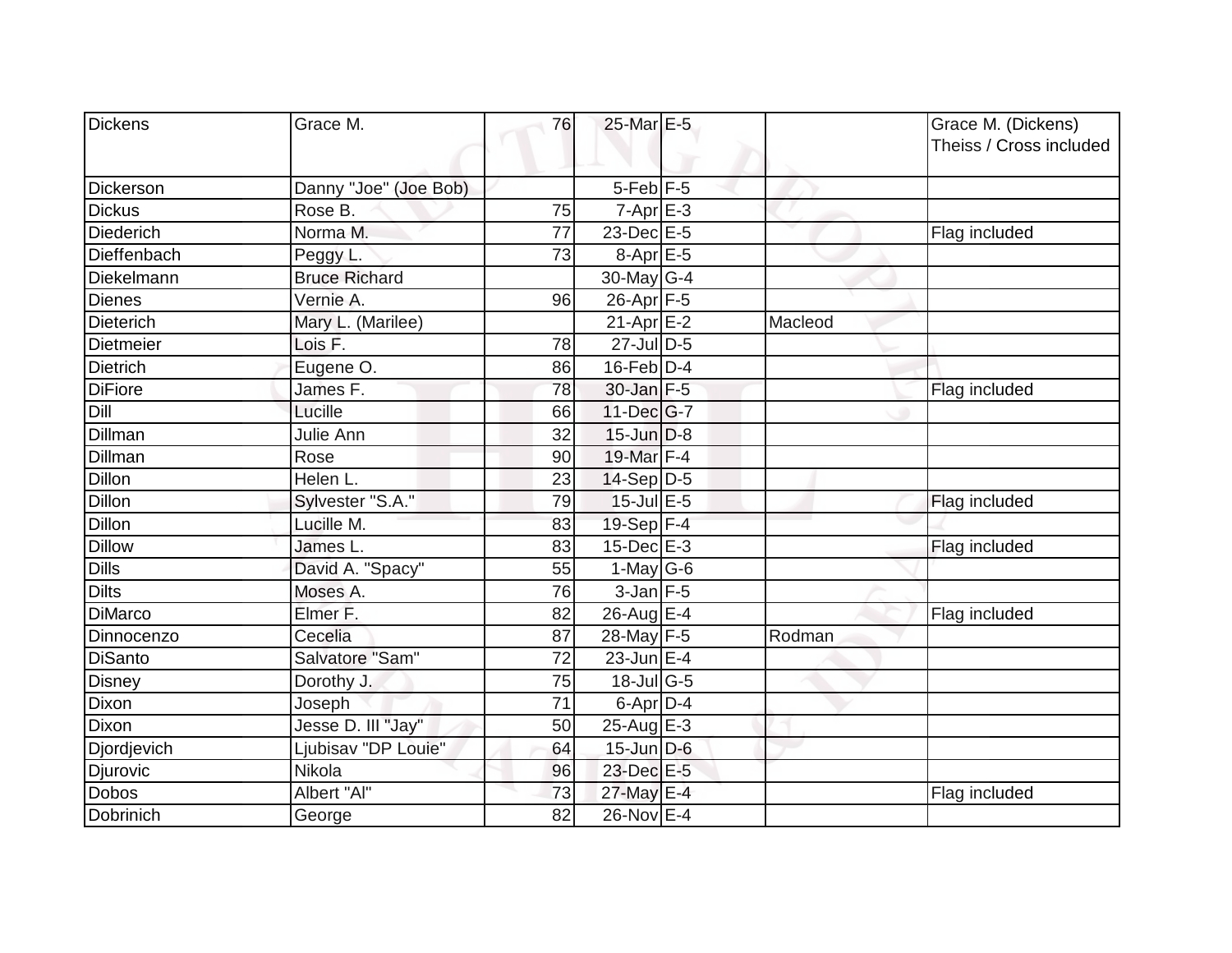| Dobrowski       | Charles J.            | 71        | $16$ -Jan $E-5$             |         | Flag included                                 |
|-----------------|-----------------------|-----------|-----------------------------|---------|-----------------------------------------------|
| Doby            | Margaret Rose         |           | $17$ -Jul $F-5$             |         |                                               |
| <b>Doches</b>   | Anna L."Bobby Dean"   | 92        | $9$ -Oct $F-6$              |         | Flag included                                 |
| Dockweiler      | Karen M.              | 44        | $10$ -Oct $\overline{G}$ -5 |         |                                               |
| Dodge           | Edward A.             | 30        | $25-Sep$ $F-6$              |         |                                               |
| Dodson          | Norma <sub>D</sub> .  | 68        | $13$ -Feb $ F-6$            |         |                                               |
| Doesburg        | Annechina "Ann"       |           | $8$ -Jul $E$ -5             | DeJonge |                                               |
| <b>Doffin</b>   | Sylvia                | 90        | $16$ -Jul $F-5$             |         |                                               |
| Dolatowski      | Florence P.           | 87        | $6$ -Jan $E-4$              | Doncer  |                                               |
| Doll            | Ayldene J.            | 87        | 30-Oct F-4                  |         | Ayldene J. (Johnson)<br>Doll / Cross included |
| Doloszycki      | Irene "Babe"          | 80        | $20$ -Jan $E-4$             | Sweeko  | Flag included                                 |
| Domanski        | Theodore E.           | 88        | 23-Dec E-4                  |         | Flag included                                 |
| Dombrowski      | Robert J.             | 64        | $11$ -Mar $E-5$             |         |                                               |
| Dombrowski      | Joseph A.             | 72        | $12$ -Jan $D-5$             |         | Flag included                                 |
| Dombrowski      | Sigmund               | 85        | 31-Aug D-4                  |         | Flag included                                 |
| Domelle         | Raymond L.            | 56        | $16-Sep$ E-6                |         |                                               |
| <b>Dominick</b> | Andrew D.             | 83        | 30-Dec E-5                  |         | Flag and K of C<br>emblem included            |
| Domke           | <b>Timothy Lee</b>    | 48        | $25-Sep$ F-6                |         |                                               |
| Dommer          | <b>Alice Evelyn</b>   | 71        | 16-Apr F-5                  |         |                                               |
| <b>Domnick</b>  | Leona A.              | 93        | 31-Oct G-5                  |         |                                               |
| Donaldson       | Imgard M."Ima"        | 76        | 5-Mar F-5                   |         |                                               |
| D'Onofrio       | Cynthia G.            | 44        | 26-Nov E-4                  |         |                                               |
| Dooley          | Sandralee E.          | 65        | $2-Sep$ E-4                 | Schmidt |                                               |
| Dooley          | Mary L.               | 72        | 25-Nov E-5                  | Millsap |                                               |
| Doolin          | Garner                | 86        | $2$ -Dec $E-4$              |         |                                               |
| Doolin          | Catherine M.          | 92        | 26-Oct D-5                  |         |                                               |
| Dopiriak        | Wilma L. "Billie"     | 49        | 10-Nov E-2                  |         |                                               |
| Doppler         | <b>Austin Anthony</b> | one month | 17-Jun E-5                  |         |                                               |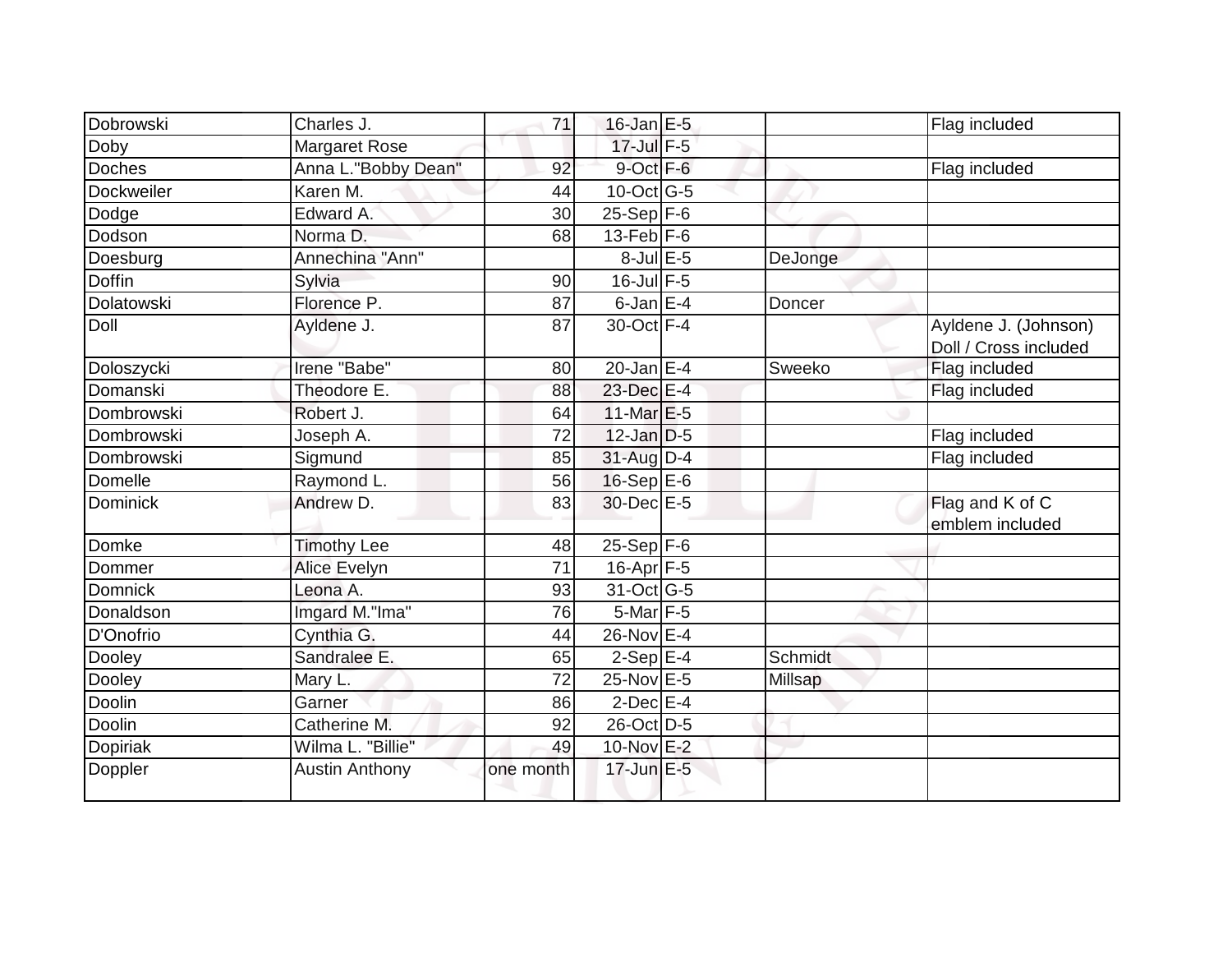| Doran         | Dorothy E.           | 83     | $4$ -Jun $F-5$             |           | Full name Dorothy E.<br>Doran (Woodburn) |
|---------------|----------------------|--------|----------------------------|-----------|------------------------------------------|
| Doreski       | Bogoja "Bob"         | 58     | 6-Apr D-4                  |           | Cross included                           |
| Dorin         | Matthew B. "Butch"   | 62     | 8-Dec E-4                  |           |                                          |
| Dority        | Alonzo               | 88     | $12$ -Feb F-5              |           |                                          |
| Dorosz        | Joanna K.            | 86     | $21-Sep\overline{D-5}$     |           |                                          |
| Dorroll       | JoAnn J.             | 72     | $29$ -Dec $E-4$            |           | Cross included                           |
| Dorsey        | Walter Kelly L.      | 93     | 29-Sep $E-3$               |           | Cross included                           |
| Dorsey        | Joanne A.            | 57     | $5$ -Jul $\overline{G}$ -2 | Kaminsky  |                                          |
| Dorton        | Harry L.             | 73     | $12$ -Feb F-5              |           | Flag included                            |
| Dostatni      | Sylvia A. "Silver"   | 83     | 16-Mar D-4                 | Jalovecky |                                          |
| Dotson        | Stanley Sr.          |        | $21$ -Jul E-2              |           |                                          |
| <b>Dotter</b> | Robert Sr.           | 64     | $6-Sep$ $I-5$              |           |                                          |
| Dougherty     | John "Jack:          | 78     | $24$ -Aug D-4              |           |                                          |
| Dowdy         | James A.             |        | 23-Jul F-5                 |           |                                          |
| Dowling       | Wilma M.             | 76     | $6$ -Aug $F - 5$           |           |                                          |
| Downing       | Gladys A.            | 89     | 21-Aug F-4                 |           |                                          |
| Doxas         | Steve G. (Stylianos) |        | $10$ -Dec $E - 5$          |           | Cross and Flag<br>included               |
| <b>Drabik</b> | John A.              | 85     | 9-Mar D-4                  |           | Flag included                            |
| <b>Drach</b>  | Paulette             | 52     | $2$ -Dec $E-4$             |           |                                          |
| Drachenberg   | Rudolph E.           | 83     | $17$ -Apr $F$ -5           |           | Flag included                            |
| Dragomer      | Andrei S. M. D.      | 66     | $7$ -Jul $E$ -5            |           | Flag included                            |
| <b>Dragos</b> | Matilda              |        | $3$ -Jan $F-5$             |           |                                          |
| <b>Draia</b>  | Helen H.             | 82     | $22-Sep$ E-3               | Gustin    |                                          |
| <b>Drake</b>  | Heidi Kristiina      | 32     | $4$ -Aug E-4               |           |                                          |
| <b>Drake</b>  | <b>Alexis Nevaeh</b> | Infant | $12$ -Oct D-6              |           |                                          |
| <b>Drake</b>  | Marjorie F.          | 87     | $27 - Dec$ F-4             |           |                                          |
| Drangmeister  | James                | 62     | $6$ -Oct $E-4$             |           | Flag included                            |
| Drca          | Dusan                | 83     | $6$ -Aug $F - 5$           |           | Cross included                           |
| <b>Dreas</b>  | Charles A. Sr.       | 90     | 10-Mar E-3                 |           |                                          |
| Drewenski     | Darlene A.           | 67     | $4$ -Mar $E$ -5            | Ulrich    |                                          |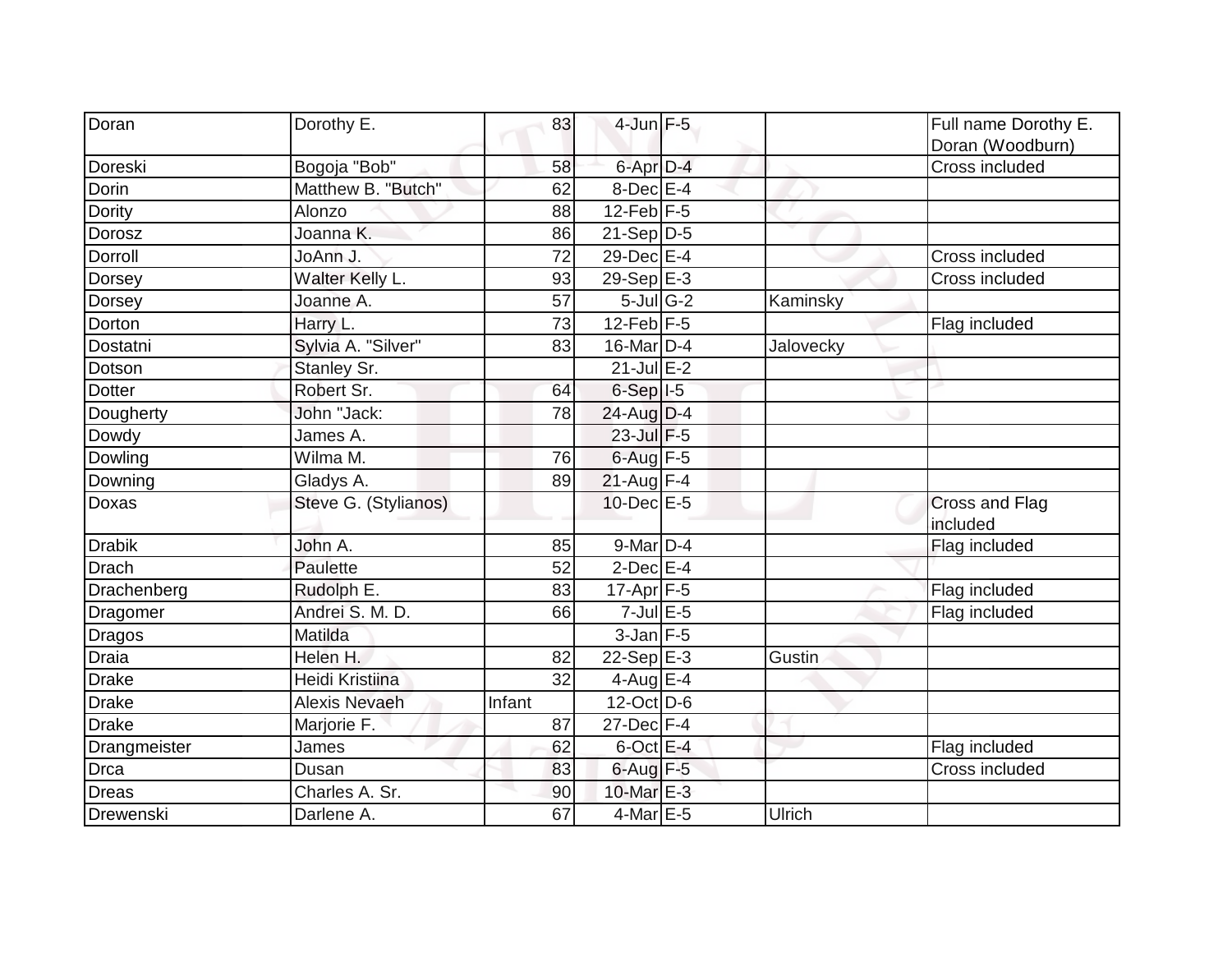| Drewno         | Veronica A.                           |          | 23-May G-5                 |           |                                      |
|----------------|---------------------------------------|----------|----------------------------|-----------|--------------------------------------|
| <b>Drexler</b> | Joseph A.                             | 84<br>91 | 25-Mar E-5                 | Papciak   | Flag included                        |
| <b>Drinski</b> |                                       | 60       | 13-May E-3                 |           |                                      |
|                | Ralph R."Butch"                       |          | $24$ -Jun $E-5$            |           |                                      |
| <b>Drisner</b> | Mary Ann                              | 62       | $10$ -Feb $E-3$            |           |                                      |
| Drop           | Katherine 1.                          | 72       |                            |           |                                      |
| Drozda         | Marie E.                              | 84       | 27-Sep   I-5               |           |                                      |
| Drummond       | Henry C. Jr. "Coach"                  | 57       | $27$ -Jul $D-5$            |           | <b>Cross and Picture</b><br>included |
| Dryjankski     | Raymond R.                            |          | 18-Jul G-5                 |           |                                      |
| Drzewiecki     | Jeff "Simon"                          | 66       | $14$ -Jan E-5              |           | Flag included                        |
| <b>Dubczak</b> | Milton "Matt"                         | 80       | $10$ -Nov $E-3$            |           | Flag included                        |
| Dubich         | John G. "Ace"                         | 87       | $6$ -Jul $D-4$             |           | Flag included                        |
| <b>Dubow</b>   | Edward A.                             | 66       | $14-Sep$ D-4               |           |                                      |
| <b>Dubrock</b> | Linda L.                              | 66       | $22$ -May $I - 4$          | Martin    |                                      |
| Duda           | Michael A.                            | 27       | $4$ -Dec $F-4$             |           | Picture included                     |
| <b>Dudas</b>   | Milan A.                              | 82       | 22-Oct E-5                 |           | Flag and Picture<br>included         |
| <b>Dudek</b>   | Donna M.                              | 34       | 6-Apr $D-4$                |           |                                      |
| <b>Dudzik</b>  | Lottie A.                             | 82       | $12$ -Jul $1-5$            | Wicenciak |                                      |
| <b>Dudzik</b>  | Matthew A.                            | 87       | $11-Apr \nightharpoonup 4$ |           |                                      |
| Duer           | Debra Dixon                           | 54       | $3$ -Jun $F-5$             |           | Picture included                     |
| <b>Duerr</b>   | John E.                               |          | $8$ -Jul $E$ -5            |           | Flag included                        |
| <b>Duerr</b>   | <b>Geraldine Elizabeth</b><br>"Betty" | 84       | $10$ -Jun $E - 5$          |           |                                      |
| Duff           | <b>James Clifford</b>                 | 95       | $10$ -Jan F-4              |           |                                      |
| Duk            | Ki Cho                                |          | 14-May $F-5$               |           |                                      |
| <b>Dukes</b>   | <b>Billy Darrell</b>                  | 63       | $4$ -Mar E-5               |           |                                      |
| <b>Dukes</b>   | Gracie                                | 87       | $21$ -Feb F-5              |           |                                      |
| Dunajski       | $\overline{\text{Clara}}$             | 93       | 13-Nov F-4                 |           |                                      |
| Duncan         | Bert E.                               | 75       | 23-Dec E-5                 |           |                                      |
| Duncan         | Joseph Bernard                        | 60       | 6-Mar G-4                  |           |                                      |
| Duncan         | Arline S.                             | 77       | 24-Aug D-4                 | Edner     |                                      |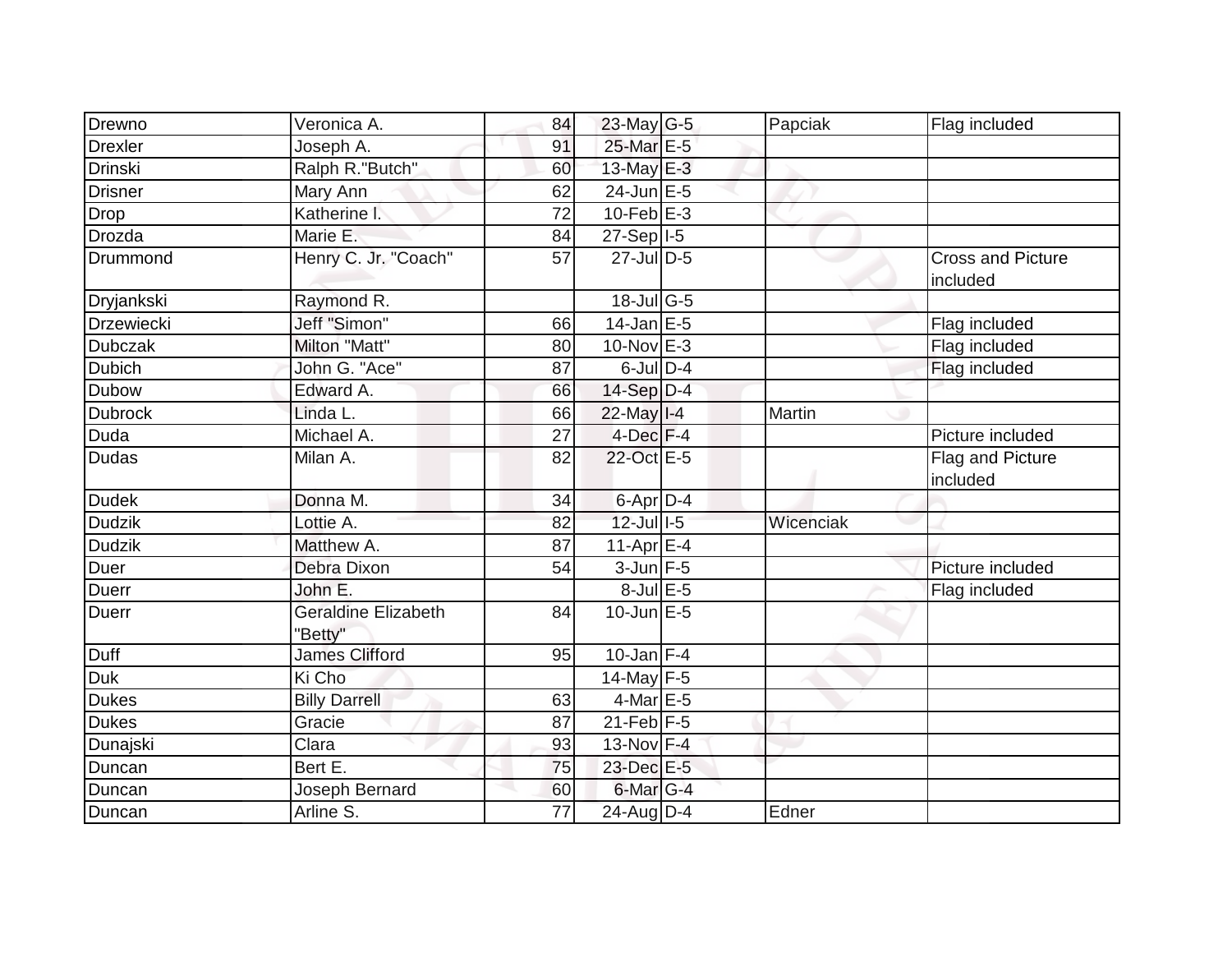| Duncan          | Buddy K."Poppy"               | 74              | 28-Jan E-6                          |                |                                         |
|-----------------|-------------------------------|-----------------|-------------------------------------|----------------|-----------------------------------------|
| Duncan          | Wayne Alan                    | 64              | 17-May G-5                          |                |                                         |
| Duncan          | Roberta N."Kitty"             | 61              | $10$ -Jun $E - 5$                   |                |                                         |
| Duncanson       | Leo C.                        | 79              | 13-Aug $E-5$                        |                | Flag included                           |
| Duncanson       | Robert M. Jr. "Rocky"         | 45              | $24$ -Jul F-5                       |                |                                         |
| Dunfee          | David R.                      | 37              | $27-Sep$ <sup>1-5</sup>             |                |                                         |
| Dunham          | Floyd G. "Bud"                | 75              | 26-Apr F-5                          |                |                                         |
| Dunlap          | Roberta                       | 63              | 25-Mar E-5                          |                |                                         |
| Dunlap          | Betty Joyce "Sista"           | 68              | 19-Oct D-7                          |                |                                         |
| Dunleavy        | Frankie L.                    |                 | $1$ -Jul $D-5$                      | Connors        |                                         |
| Dunn            | Betty B.                      | 82              | $22$ -Aug G-5                       | Bailey         | Full name Betty B.<br>(Dunn) McCathern  |
| Dunne           | <b>Peter Paul</b>             | 47              | $17$ -Feb $E-3$                     |                | Flag included                           |
| Durkin          | William J.                    | 65              | $4-Oct$ <sub><math>1-4</math></sub> |                |                                         |
| Durkin          | Elizabeth M. "Lisa"           | 82              | $10$ -Feb $E-3$                     |                |                                         |
| <b>Durnell</b>  | <b>Bradley Lewis "Shaggy"</b> | 57              | 10-May G-4                          |                |                                         |
| <b>Dusich</b>   | Ann V.                        | 87              | $16-Sep$ E-6                        |                | Flag included                           |
| Dust            | Betty J.                      | 71              | 23-May G-5                          |                | Picture included                        |
| Dutko           | Bernard J.                    | 83              | 28-Oct E-5                          |                | Flag included                           |
| Duvall          | Rebecca                       | 91              | $14-Sep D-5$                        | <b>Robbins</b> | Full name Rebecca<br><b>Duvall Maus</b> |
| <b>DuVall</b>   | Ruth E.                       | 77              | 17-Apr F-5                          |                |                                         |
| <b>Dvorak</b>   | Robert F. Sr.                 | 79              | 14-May F-5                          |                | Flag included                           |
| <b>Dvorscak</b> | Richard P.                    | $\overline{71}$ | $22-Sep$ E-3                        |                |                                         |
| Dworniczek      | Marie                         | 80              | $10-Apr$ F-6                        |                |                                         |
| Dwyer           | Richard L.                    | 67              | $2$ -Jun $F-3$                      |                | Flag included                           |
| Dwyer           | Emma Lou                      |                 | $11$ -Dec $ G-7$                    | Wilson         |                                         |
| <b>Dycus</b>    | <b>Robert Carroll "Bill"</b>  | 81              | $25-Sep$ F-6                        |                | Flag included                           |
| Dye             | Clifford $\overline{C}$ .     | 80              | 15-Sep E-5                          |                |                                         |
| Dye             | C. Clifford                   | 80              | 16-Sep E-6                          |                | Flag included                           |
| <b>Dykema</b>   | Kenneth E.                    | 56              | $12$ -Oct D-6                       |                | Flag included                           |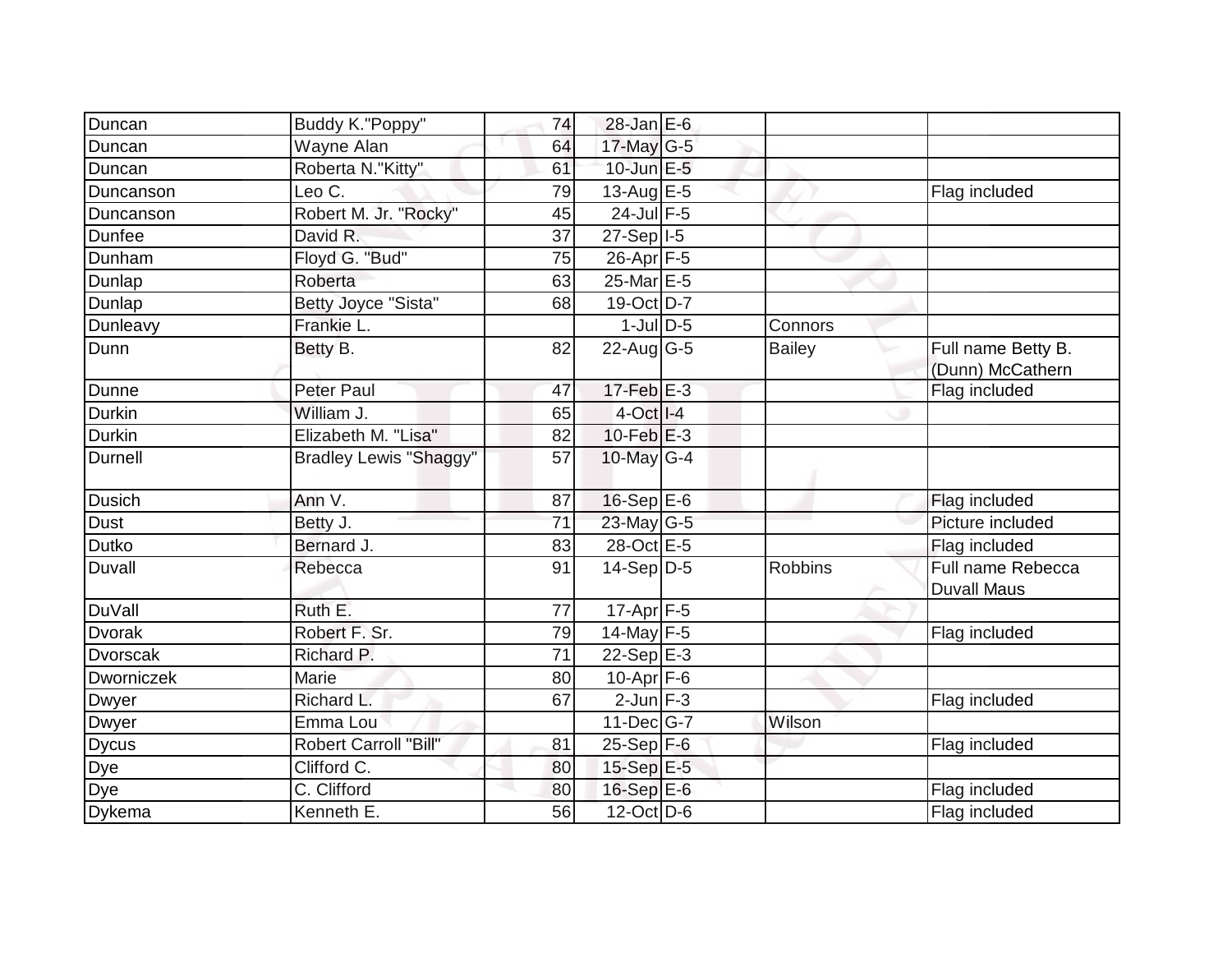| Dykstra        | Henry J. "Bud"       | 73     | $7$ -Jul $E$ -5           |           | Flag included                                |
|----------------|----------------------|--------|---------------------------|-----------|----------------------------------------------|
| <b>Dykstra</b> | Jack R.              | 75     | 20-Apr D-4                |           | Flag included                                |
| <b>Dykstra</b> | Lorraine G.          | 83     | $1$ -Jan $F-4$            |           |                                              |
| <b>Dykstra</b> | Joan M.              | 68     | $6$ -Mar $ G-5 $          |           |                                              |
| Dywan          | Margaret Jean        | 57     | 13-Mar G-5                | Mayercik  | Picture included                             |
| <b>Dziadus</b> | Agnes K.             | 89     | 16-Aug   I-5              |           |                                              |
| Dzurovcak      | Robert A.            | 61     | 11-May $D-4$              |           |                                              |
|                | Vernon R. "Vern"     |        | $19$ -Jul $1$ -5          |           |                                              |
| Eagan          |                      | 72     |                           |           |                                              |
| Earl           | Betty L.             | 90     | $10$ -Jun $E - 5$         |           | Full name Betty L. Earl<br>(Olson)           |
| Earnest        | David J.             | 79     | 20-Apr D-4                |           | Flag included                                |
| Eason          | Christine L.         | 73     | $19$ -Jul $1$ -5          |           |                                              |
| East           | Richard M. "Dick"    | 72     | 4-Jul G-5                 |           | Flag included                                |
| Easter         | Amy N.               | 17     | $15$ -Jan $F-5$           |           |                                              |
| Eaton          | Duane T.             | 56     | 14-Aug F-5                |           | Flag included                                |
| Eaton          | Edith L.             | 92     | $4$ -Mar $E - 5$          |           |                                              |
| Eaton          | Anne                 | 94     | 8-Mar <sub>G-5</sub>      | Prokocki  |                                              |
| Eaton          | <b>Albert George</b> | 67     | $29$ -Aug G-5             |           |                                              |
| Echevarria     | Jose Emiliano        | Infant | $1-Apr \nightharpoonup 5$ |           | Cross included                               |
| Eckert         | William D.           | 80     | $13$ -Feb $F-6$           |           |                                              |
| Edelmaier      | Wolfram J. "John"    | 73     | 19-Aug E-5                |           | Flag included                                |
| Edenfield      | Carl Ret.CPD         | 72     | $11$ -Jan $ G-5 $         |           | Flag included                                |
| Eder           | Marie                | 83     | $9-Sep$ E-4               | Calvey    |                                              |
| Edinger        | Grace M.             |        | $5$ -Oct $D-4$            |           |                                              |
| Edmonds        | Caroline A.          | 66     | 3-Dec E-5                 | Kleinaman |                                              |
| Edstrom        | William M. Sr.       | 87     | $4$ -Dec $F-5$            |           |                                              |
| Edwards        | Margaret             | 80     | $30$ -Jan F-5             |           | Full name Margarert<br><b>Ruffin-Edwards</b> |
| Edwards        | Julie E.             | 87     | $9-Sep$ E-5               |           |                                              |
| Edwards        | Robert J.            | 73     | $9-SepE-5$                |           | Flag included                                |
| Edwards        | Douglas J. "Shorty"  | 90     | 15-May $G-5$              |           |                                              |
| Edwards        | Eugene "Gene"        | 61     | $4$ -Jan $ G-5 $          |           |                                              |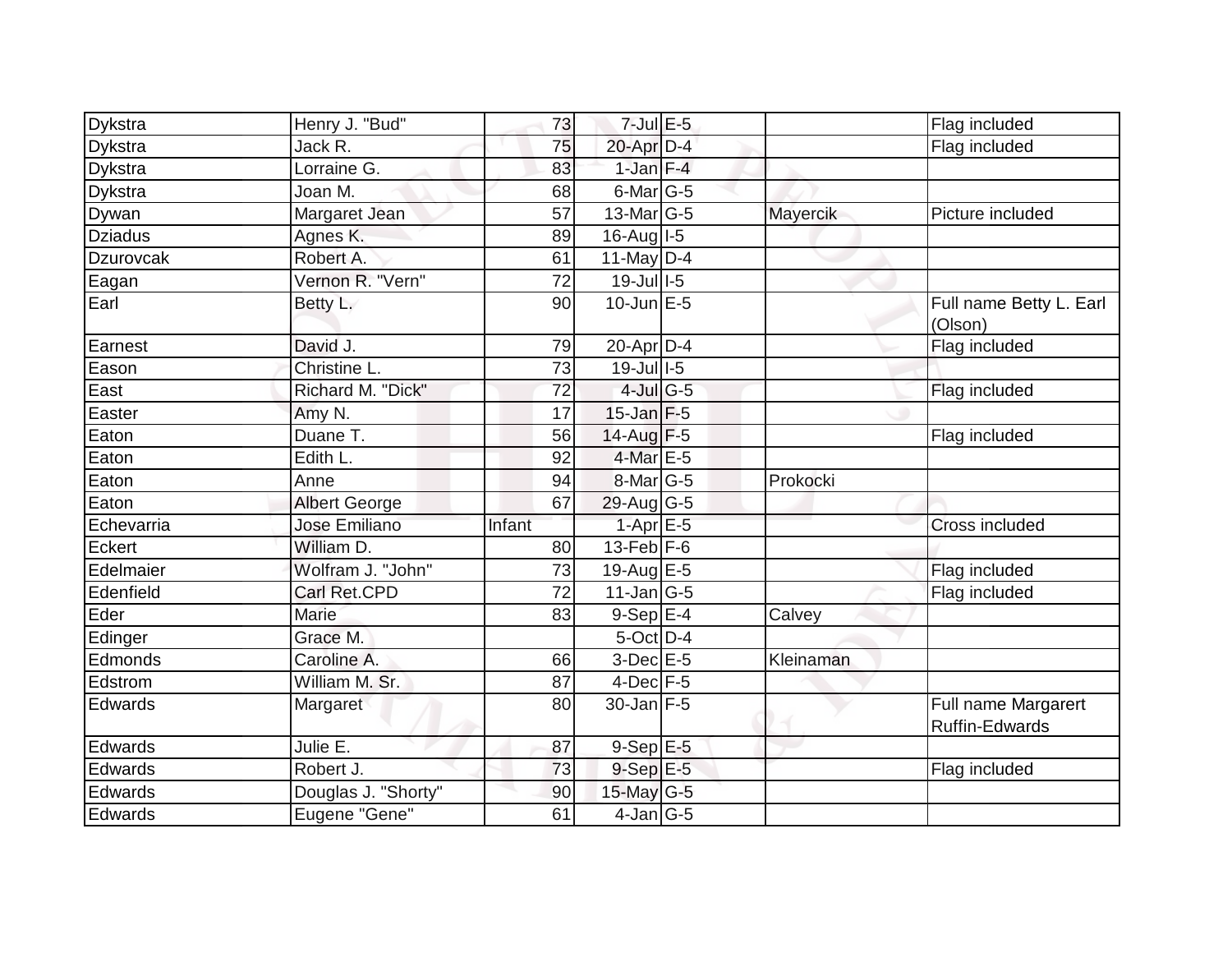| Edwards        | James Larkin Sr.    | 89              | 25-Sep F-6      |            |                                       |
|----------------|---------------------|-----------------|-----------------|------------|---------------------------------------|
| Edwards        | Mary E.             | 76              | 12-Jun F-5      |            |                                       |
| Eenigenburg    | Douglas             | 48              | $19$ -Jun $F-5$ |            |                                       |
| Egbert         | George A.           | 73              | 24-Apr F-5      |            |                                       |
| Ehrlich        | Louis R.            | 68              | $19$ -Feb $F-5$ |            | Flag included                         |
| Eich           | Kristen             | 10              | $14$ -Feb $G-4$ |            |                                       |
| Eichelberger   | Lorene <sub>L</sub> | 88              | 30-Dec E-6      |            |                                       |
| Eikenbary      | Alice               | 89              | $4$ -Dec $F-5$  |            |                                       |
| Eisenstein     | Izydor Dr.          | 89              | $17$ -Jul $F-5$ |            | <b>Star of David</b>                  |
| <b>Ekaitis</b> | Joseph A.           | 81              | $20$ -Apr $D-4$ |            | Flag included                         |
| Ekamp          | John                | $\overline{79}$ | $15$ -Feb $G-5$ |            | Masonic emblem<br>included            |
| Elder          | Mary E.             | 82              | $1$ -May G-5    |            |                                       |
| Elibasich      | <b>Millie</b>       | 89              | $3-Nov$ $E-3$   | Sarafin    | Cross included                        |
| Elinkowski     | Ann                 | 93              | 18-Oct H-7      | Wasiak     | Full name Ann<br>Elinkowski Trzcinski |
| Elisha         | Marianne            | 72              | 29-May F-5      |            |                                       |
| Elisha         | Richard P.          | 69              | $10-Apr$ F-6    |            |                                       |
| Ellingson      | Lester I.           | $\overline{72}$ | 13-Nov F-5      |            |                                       |
| Elliot         | Arthur L.           | 54              | 14-Aug F-4      |            |                                       |
| Elliott        | <b>Mildred</b>      | 76              | $8$ -Jan $F-5$  |            |                                       |
| Elliott        | Margaret            | 84              | $3$ -Jun $F-6$  | Andusky    |                                       |
| Elliott        | Sandra L.           |                 | $21$ -Aug F-5   | Sutherland |                                       |
| Ellis          | Fredrick A. Jr.     | 54              | $22$ -Jun D-6   |            | Flag included                         |
| <b>Ellis</b>   | Lucille E.          | 94              | 16-Feb D-4      |            |                                       |
| <b>Ellis</b>   | Kevin D. Sr.        | 38              | $25-Sep$ F-6    |            |                                       |
| Ellis          | Lisa H.             | 41              | 25-Nov E-5      |            |                                       |
| Ellison        | <b>Brian Kelly</b>  | 35              | $22$ -Jun D-6   |            |                                       |
| Elsten         | Marjorie K.         | 83              | $6$ -Jan $E$ -5 |            |                                       |
| Emery          | Michael L.          | 61              | 7-Dec D-5       |            | Flag included                         |
| Emig           | Kurt                | 80              | 27-Feb F-5      |            | Flag included                         |
| Emslander      | <b>Cheryl Ann</b>   | 46              | $24$ -Jul G-5   | Page       |                                       |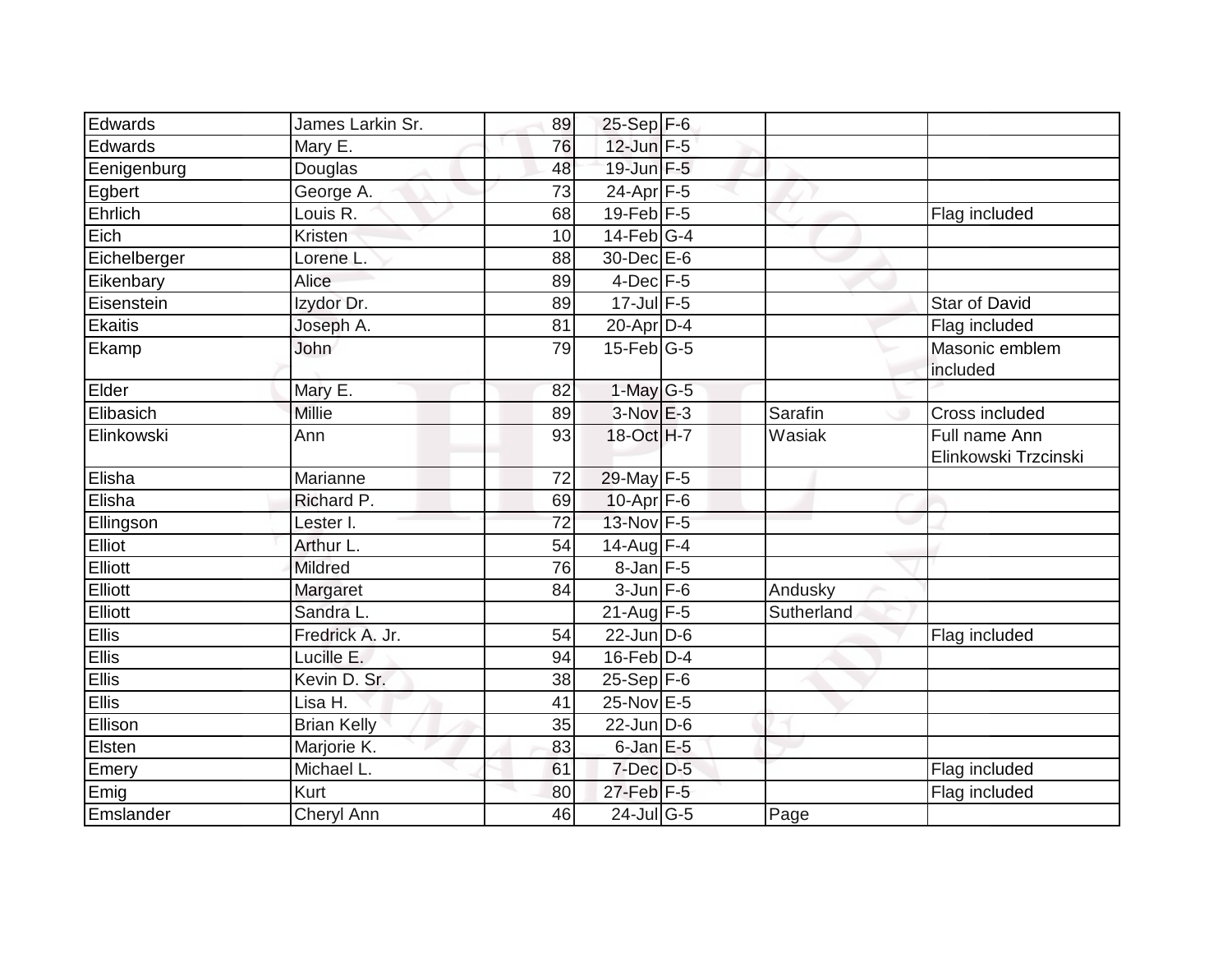| Engle           | Robert J.             | 80              | 28-Nov E-5             |           | Flag included                                    |
|-----------------|-----------------------|-----------------|------------------------|-----------|--------------------------------------------------|
| Enigh           | Eugene V. "Bob"       | 67              | $15$ -Jul E-5          |           | Flag included                                    |
| Enrico          | William D.            | 82              | 7-Nov G-5              |           | Flag included                                    |
| Ensign          | David D.              | 45              | $26$ -Jun F-5          |           |                                                  |
| Enzian          | David B. Sr.          | 53              | $30 - Jan$ $F-5$       |           | Cross included                                   |
| Eppl            | John R.               | 68              | 24-Nov                 |           |                                                  |
| Eppl            | Janice B              | 67              | $27$ -Feb $F-5$        |           |                                                  |
| Erbe            | Joann E.              | 66              | $17 - Dec$ $F-5$       |           |                                                  |
| Erdelac         | Matthew D.            | 91              | $21$ -Dec $D-5$        |           | 4th Degree Abraham<br>Lincoln emblem<br>included |
| Erickson        | Robert E. "Bob"       |                 | $7-Sep\overline{D-5}$  |           | Flag included                                    |
| Erickson        | Fannie                | 82              | 28-Feb F-7             | Wiesemann |                                                  |
| Erickson        | Virginia Lee          | 85              | 23-Apr F-5             |           |                                                  |
| Eriks           | Evelyn R.             | 71              | $26$ -Aug E-4          |           |                                                  |
| Erler           | Sandra L.             | 33              | 8-Apr E-5              |           |                                                  |
| Ernst           | James Jennings        | 74              | $2$ -Dec $E-4$         |           |                                                  |
| Ervin           | Dorothy L. "Bonnie"   | 89              | $31$ -Aug D-4          |           |                                                  |
| Erwin           | Clarence H. "Bill"    | $\overline{72}$ | 18-May D-7             |           |                                                  |
| Escamilla       | <b>Alice</b>          | 28              | $9-Aug$ <sup>1-4</sup> |           |                                                  |
| <b>Eskew</b>    | Winifred Joy "Winnie" | 78              | 10-Feb $E-3$           |           |                                                  |
| Esparza         | Manuela "Melitha"     | 97              | 29-Oct E-5             |           |                                                  |
| Espitia         | Marcelo               | 75              | 30-Mar D-6             |           | Flag included                                    |
| <b>Esposito</b> | Richard F. Sr.        | 66              | $3-Nov$ E-3            |           |                                                  |
| Esquivel        | Coralee J.            | 38              | $16$ -Jan E-5          |           |                                                  |
| Esquivel        | Yazmin A. "Alie"      | 18              | $5-Sep G-5$            |           |                                                  |
| Esserman        | Fred L.               | 82              | $5$ -Jan $D-4$         |           |                                                  |
| <b>Estes</b>    | Lillian               | 93              | 26-May E-4             | Chupik    |                                                  |
| Evanoff         | Lillian               | 103             | $1$ -Jun $D-5$         |           |                                                  |
| Evanovich       | Sally                 | 38              | 5-Aug E-5              |           | <b>Cross and Picture</b><br>included             |
| Evans           | Arlene "Aunt Eenie"   | 66              | $8$ -Jul $E$ -5        |           |                                                  |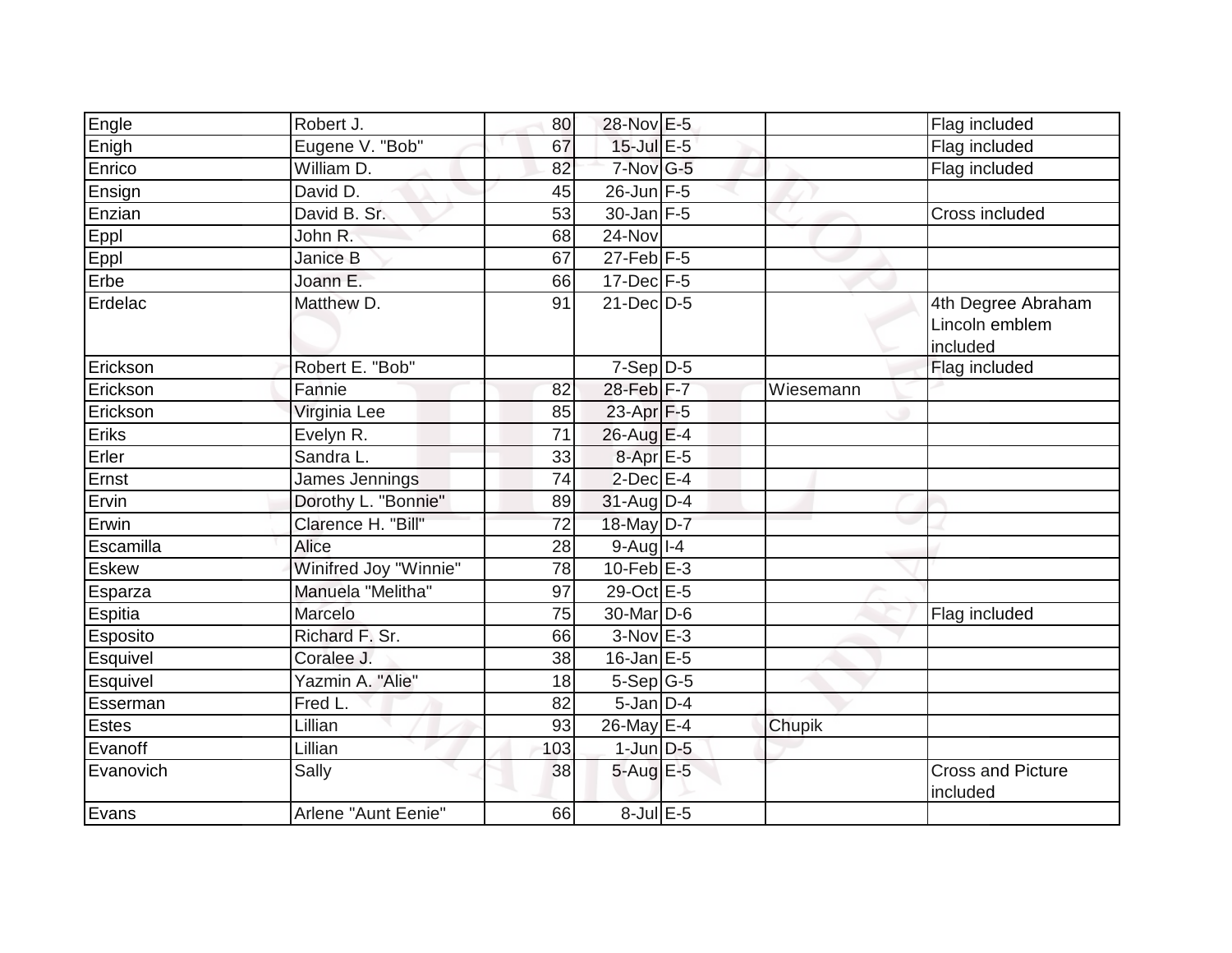| Evans        | James D.              | 89             | 16-Dec E-5                 |              |                                        |
|--------------|-----------------------|----------------|----------------------------|--------------|----------------------------------------|
| Evans        | Elsie L.              | 87             | 23-Feb D-4                 |              |                                        |
| Evans        | Shirley R.            | 68             | $1$ -Jan $F-4$             |              |                                        |
| Evans        | Parthenia             |                | $31$ -Jul F-5              |              |                                        |
| Evans        | <b>Earl Richard</b>   | 69             | $27$ -Feb $F-5$            |              |                                        |
| Evans-Taylor | Clemmie               | 82             | 28-Mar <sub>G-8</sub>      |              |                                        |
| Everett      | Rebecca A.            |                | $26$ -Aug $E-5$            |              | Full name Rebecca A.<br>Ross (Everett) |
| Everett      | Lorraine E.           | 84             | $21$ -Jun $ I-5 $          |              |                                        |
| Ewers        | Donna J.              | 72             | 23-Oct F-5                 | Lawrence     |                                        |
| Fabbri       | Anita                 | 93             | 30-May G-4                 |              |                                        |
| Fabian       | Jennie M.             | 90             | $14$ -Apr $E$ -5           |              | Full name Jennie M.<br>(Fabian) Yadon  |
| Facio        | Flora P.              | 77             | $19-Sep$ F-4               |              |                                        |
| Fain         | Othello Durward Jr.   |                | 28-Apr E-3                 |              |                                        |
| Falk         | George R. Sr.         | 75             | $10$ -Jan F-4              |              | Flag included                          |
| Falk         | Darrell P.            | 37             | $18$ -Feb $ E-3$           |              |                                        |
| Fallen       | Donald                | 36             | 8-Oct E-5                  |              |                                        |
| Fandrei      | Ruth E.               | 77             | $27-Sep$ <sup>1-5</sup>    |              |                                        |
| Fandrei      | Jeanne C.             | 70             | $5$ -Jul G-2               | Vanderbilt   |                                        |
| Faoro        | Ulda                  | 95             | $3$ -Dec $E$ -5            |              |                                        |
| Farabaugh    | Margaret Ann          | 77             | $5-Nov$ E-6                | <b>Borns</b> |                                        |
| Faris        | Jessie F.             | 94             | $15$ -Jan F-5              |              |                                        |
| Faris        | <b>Leonard Andrew</b> | 74             | 11-Feb $E-5$               |              | Picture included                       |
| Farkas       | Rose                  | 93             | $1-Oct$ F-5                |              |                                        |
| Farkas       | Joseph A.             | 73             | $1$ -Oct $F-5$             |              |                                        |
| Farkas       | Mary A.               | 89             | $4$ -Dec $F-5$             |              |                                        |
| Farkos       | Florence Lillian      | 80             | $2$ -Feb $\overline{D}$ -5 |              | Flag included                          |
| Farmer       | <b>Holden James</b>   | 41/2<br>months | 30-Jun E-4                 |              |                                        |
| Farmer       | Cecil R. Sr.          | 74             | $9-SepE-5$                 |              |                                        |
| Farr         | Joseph David          | Infant         | 18-Apr <sub>G-4</sub>      |              |                                        |
|              |                       |                |                            |              |                                        |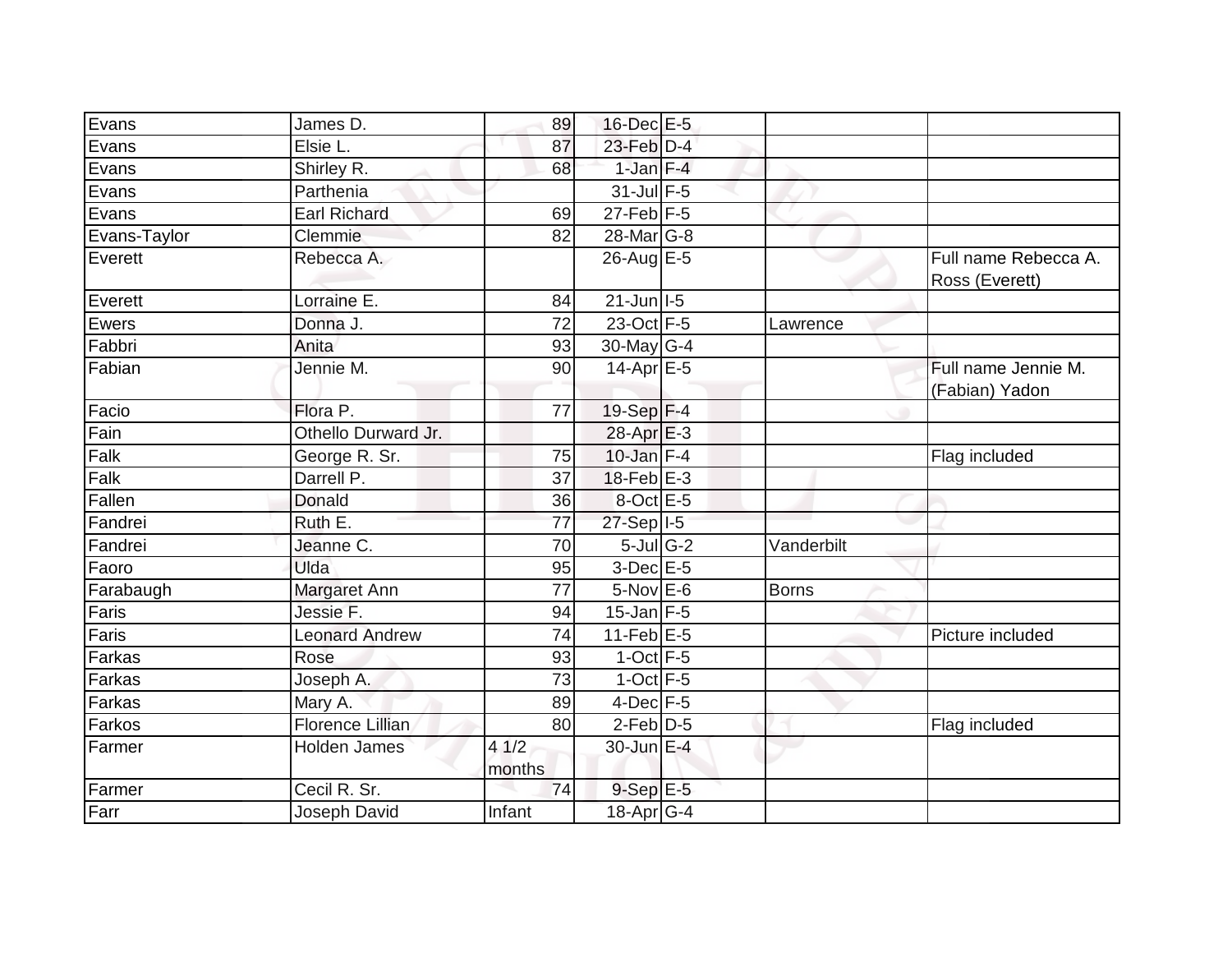| Farrell    | <b>Edward Charles</b> | 78              | $2$ -Jun $F-3$   |          |                        |
|------------|-----------------------|-----------------|------------------|----------|------------------------|
| Fath       | Melville C. Sr.       | 96              | 20-May E-5       |          |                        |
| Faurot     | Eleanor "Mom"         | 81              | $16$ -Feb $D-4$  | Raak     |                        |
| Faust      | Robert "Bobby"        | 34              | 20-May E-5       |          |                        |
| Fea        | <b>Mary Catherine</b> | 84              | $12$ -Feb $F-5$  |          |                        |
| Fear       | Dorothy L.            | 79              | 29-Sep E-3       | Foreman  |                        |
| Federowski | James A.              | 50              | 30-Apr F-5       |          |                        |
| Fedor      | Jane Helen            | 82              | $9$ -Oct $F - 5$ |          |                        |
| Feeney     | <b>John Martin</b>    | 91              | $4-SepE-5$       |          |                        |
| Feliciano  | Edeliz                | 75              | $31$ -AugD-4     |          |                        |
| Feliciano  | Eifanio Sr.           | 81              | 27-Nov B-11      |          |                        |
| Felicichia | Margaret              | 97              | 29-May F-5       |          |                        |
| Fellers    | Helen L.              | 84              | 8-Mar G-4        |          |                        |
| Felty      | Judith A.             | 66              | $9$ -Mar $D-4$   |          |                        |
| Felus      | Edward S.             | 78              | 28-Aug F-4       |          | Flag included          |
| Fengya     | Katherine M. "Katie"  | 82              | $26$ -Jan $D-5$  |          |                        |
|            | "Abba"                |                 |                  |          |                        |
| Ferdi      | Allan W.              | 44              | 7-Jun I-5        |          |                        |
| Ferguson   | Clara D.              | 77              | 22-May I-4       |          |                        |
| Ferguson   | <b>Donald Henry</b>   |                 | 19-Jul 1-5       |          | Flag and Picture       |
|            |                       |                 |                  |          | included               |
| Ferhat     | Frances E.            | 87              | $5-Aug$ $E-4$    |          |                        |
| Ferhat     | Richard J.            | 89              | 8-Nov I-5        |          | Flag included          |
| Ferman     | Irene L.              | 96              | $11-Nov$ E-4     | Schrodel |                        |
| Fernandez  | Celia                 | 87              | $11-Sep$ F-6     | Falcon   |                        |
| Ferraro    | Jeanne Marie          | 37              | 30-Mar D-6       |          | Picture included       |
| Ferrero    | Ann "Nana"            | 94              | 31-Dec F-5       |          |                        |
| Ferro      | Darlene Batzek        | 51              | 13-Aug $E-6$     |          |                        |
| Fetters    | Vera G.               |                 | 13-Apr $D-4$     |          |                        |
| Feulner    | Robert U.             | $\overline{77}$ | $7-Nov$ G-5      |          |                        |
| Fiacabile  | Alphonso J.           | 87              | $5$ -Feb $F$ -6  |          | K of C symbol included |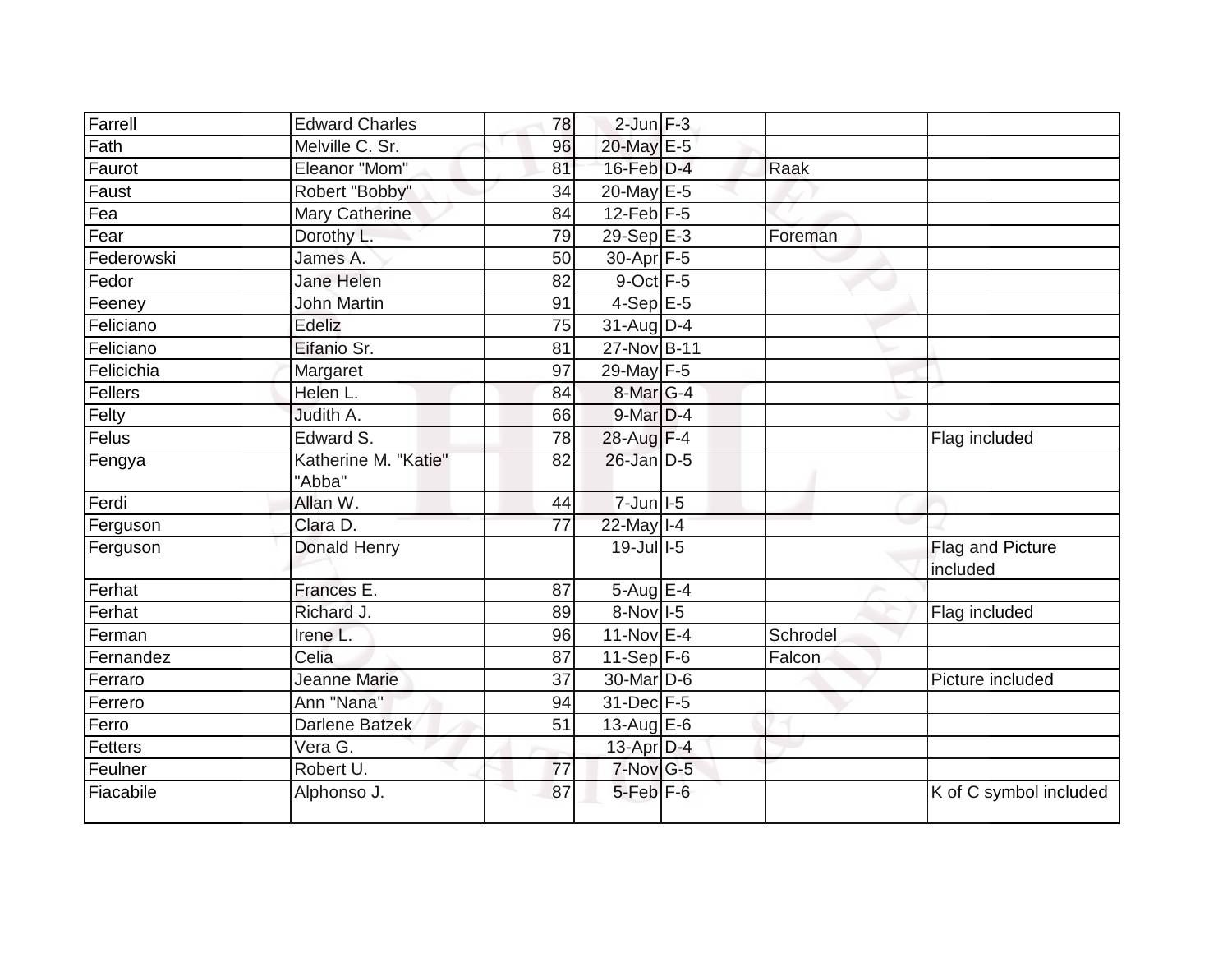| Ficht       | <b>Thersa</b>                | 96 | 24-Jul G-5                  | Zuchowski      |                                      |
|-------------|------------------------------|----|-----------------------------|----------------|--------------------------------------|
| Fiebelkorn  | <b>Elsie</b>                 | 93 | 7-Dec D-5                   |                |                                      |
| Fiedorowicz | Ervin L.                     | 75 | $3-Nov$ E-4                 |                |                                      |
| Field       | Robert L.                    | 69 | $7$ -Jul $E$ -5             |                | Flag included                        |
| Fields      | <b>William Kenneth</b>       |    | $11-Apr \boxed{E-5}$        |                |                                      |
| Fields      | Kevin A.                     |    | 31 Decmeber E-5<br>23       |                |                                      |
| Fier        | Karry E.                     | 48 | 27-Oct E-4                  |                |                                      |
| Fier        | Dorothy Lee "Lee"            | 65 | 4-Nov E-5                   |                |                                      |
| Figlio      | Mary Loretta                 | 99 | 11-Aug $E-3$                | Broccoli       |                                      |
| Fiksdal     | Donald R.                    | 77 | $25-Sep$ F-6                |                | Flag included                        |
| Filimonov   | Samuel B.                    | 49 | $1-Feb$ G-5                 |                |                                      |
| Fillippo    | Jonathan D.                  | 22 | 30-Nov D-6                  |                |                                      |
| Finch       | Helen G.                     | 89 | 24-Dec F-5                  |                |                                      |
| Finchum     | Alla "Mae"                   | 75 | $8$ -Feb $ G-5 $            |                | Full name Alla "Mae"<br>Finchum Kemp |
| Findley     | George H.                    | 74 | 30-Sep E-5                  |                |                                      |
| Finger      | Martin L.                    | 38 | $3-Feb$ E-3                 |                |                                      |
| Fink        | Albert M. Jr.                | 65 | 15-Mar G-4                  |                |                                      |
| Fink        | <b>Esther</b>                | 85 | $28$ -Jul $E-2$             |                | <b>Star of David included</b>        |
| Finnearty   | Joseph R.                    | 44 | $16$ -Nov D-6               |                |                                      |
| Finnearty   | Barbara M.                   | 56 | $25$ -Jan G-4               |                |                                      |
| Firpo       | <b>Charles Louis "Chuck'</b> | 65 | $5$ -Jan $D-4$              |                |                                      |
| Fisch       | Ethel A.                     | 90 | $20$ -Jun $\overline{G}$ -5 |                |                                      |
| Fisher      | Carl E.                      | 84 | 29-May F-5                  |                | Flag included                        |
| Fisher      | Dawn                         | 44 | $12$ -Jun F-5               |                |                                      |
| Fisher      | Hazel A.                     | 93 | 5-Apr G-5                   | Enslen         |                                      |
| Fistrovich  | Joseph P.                    | 75 | $6$ -JulD-4                 |                |                                      |
| Fitch       | Virgedale "Virgie"           | 84 | 28-May F-5                  |                |                                      |
| Fitch       | Alice Jane                   | 80 | $4$ -Jun $F-5$              | <b>Skinkle</b> | Picture included                     |
| Fitzgerald  | Joseph F.                    | 78 | 20-Jan E-4                  |                |                                      |
| Fitzgerald  | Alice Jean                   | 79 | $19-Sep$ F-5                |                |                                      |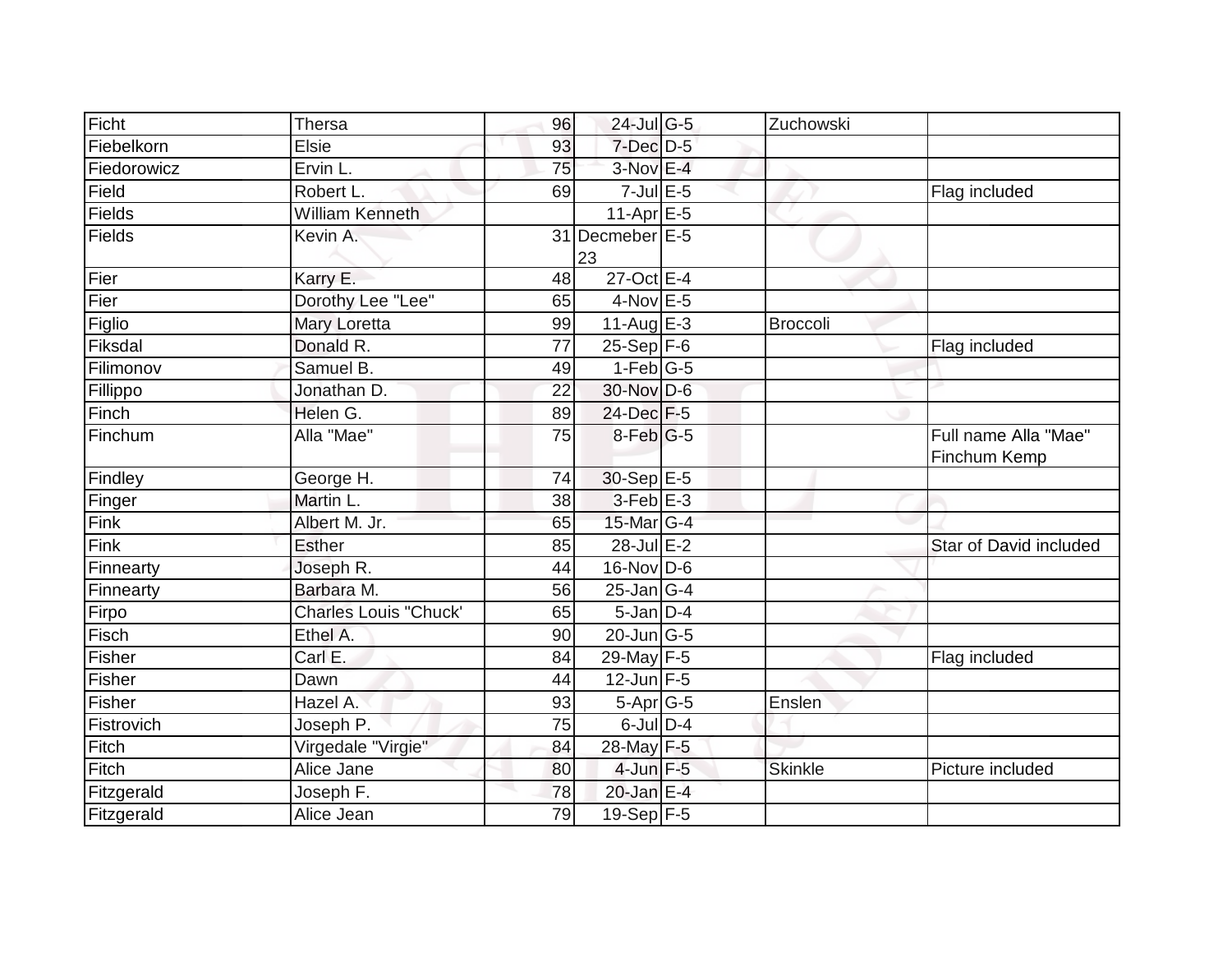| Fitzgerald    | Ruth                  | 79              | $2$ -Jun $F-4$    |            | Full name Ruth                        |
|---------------|-----------------------|-----------------|-------------------|------------|---------------------------------------|
|               |                       |                 |                   |            | (Fitzgerald) Orich                    |
| Flahive       | Helen M.              | 95              | $8-Sep$ E-5       | Emde       |                                       |
| Flanagin      | Franklyn G.           | 90              | $9$ -Jul $F$ -5   |            | Masonic emblem<br>included            |
| Flatter       | Altha H.              | 82              | $5-Sep G-5$       | Huff       |                                       |
| Fleming       | Mildred "Millie"      |                 | $1-Dec$ E-4       | Levrich    | Cross included                        |
| Fleming       | Carl Gordan "Red"     | 95              | $21$ -May $F-5$   |            |                                       |
| Fleming       | Leslie Otto           | $\overline{78}$ | 30-Oct F-4        |            | Flag and Picture<br>included          |
| Fleming       | Wayne "Missle Man"    | 58              | $28$ -Jan $E$ -6  |            |                                       |
| Fleming       | <b>Albert Raymond</b> | 63              | $29$ -Jan F-5     |            |                                       |
| Fleming       | Mae L.                | 91              | $3$ -Oct G-5      |            |                                       |
| Fleming       | Georgiana             | 80              | $9-Nov$ D-6       |            |                                       |
| <b>Flens</b>  | Wanda M.              | 89              | $16-Sep$ E-6      | Pieczynski |                                       |
| Flesvig       | Gwendolyn O.          | 90              | $3$ -Jun $F-6$    | Borden     |                                       |
| Fletcher      | Rose M.               | 85              | $26$ -Jan $D-4$   |            | Full name Rose M.<br>(Fletcher) Banka |
| Fletcher      | Jesse S.              | 63              | $17$ -May G-5     |            | Flag and Picture<br>included          |
| Fletcher      | Timothy A.            | 51              | $2$ -Mar $D-4$    |            |                                       |
| Flint         | John E. "Jack"        | 93              | 11-Apr $E-5$      |            | Flag inlcuded                         |
| Flitter       | Felix R.              | 90              | $18$ -Jun $F-5$   |            |                                       |
| Flora         | James J. Sr.          | 91              | $13$ -Apr $ D-4$  |            | Flag included                         |
| Florczak      | Walter F. M.D.        | 61              | $21$ -Dec $D-6$   |            | Flag included                         |
| Florek        | Ann T.                | 73              | $8$ -Jul $E$ -5   |            |                                       |
| Flores        | Virginia              | 75              | $20$ -Jan E-4     |            |                                       |
| Flores        | Rolando S. Sr.        | 66              | $13$ -Mar $ G-5 $ |            |                                       |
| Flores        | Robert Jr.            | 53              | $4$ -Dec $F-5$    |            | Flag and Picture<br>included          |
| Flores        | Josefina              | 93              | 12-Oct D-6        |            |                                       |
| <b>Flores</b> | Jose M.S.             | 77              | 5-Apr G-5         |            | Picture included                      |
| Flores        | Martha                | 84              | $5$ -May $E-3$    | Lopez      |                                       |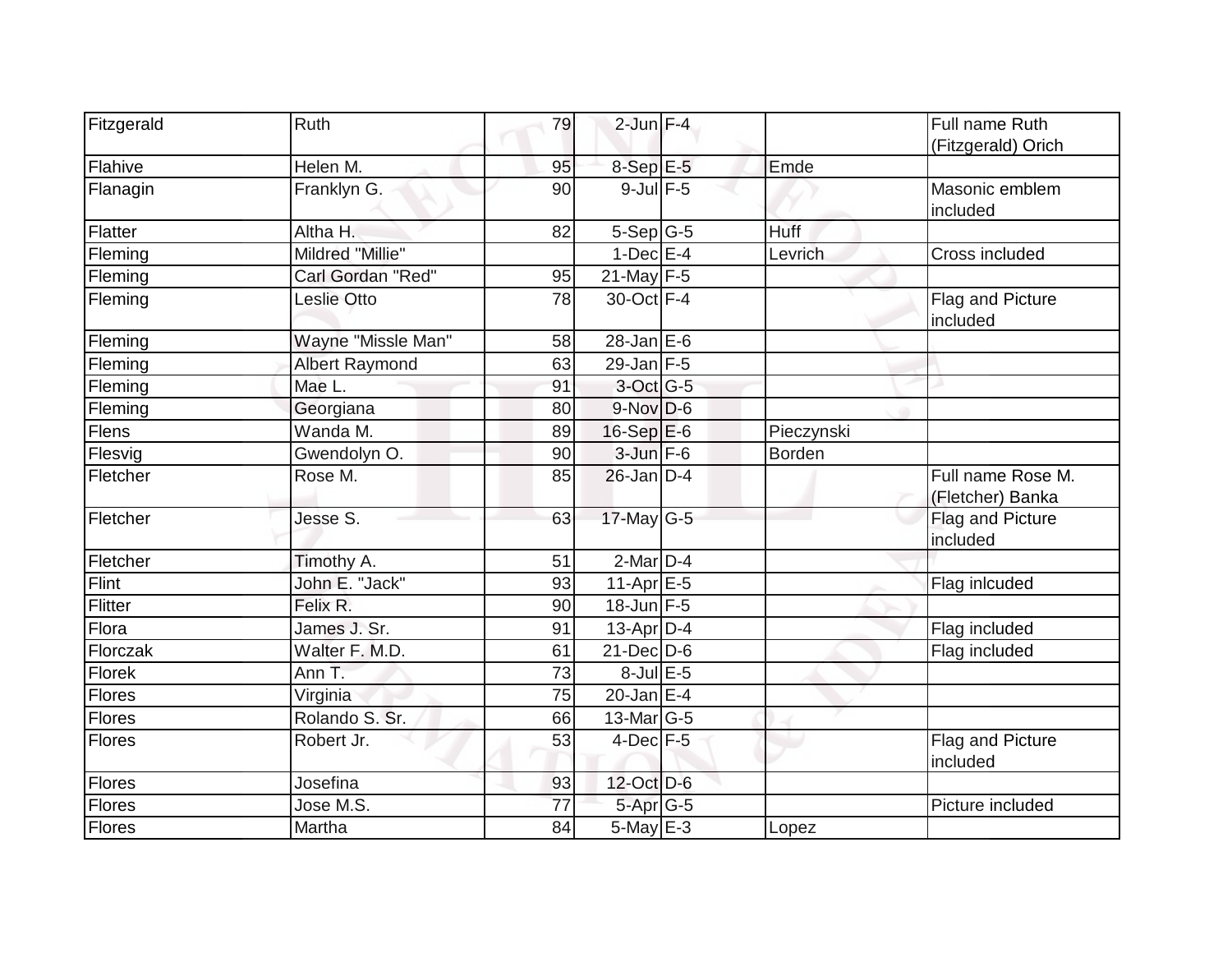| <b>Flores</b>  | Adelaide E.         | 86 | $19-Sep$ F-5      |                 |                                                 |
|----------------|---------------------|----|-------------------|-----------------|-------------------------------------------------|
| Flores         | Manuel              | 80 | 6-Nov F-7         |                 |                                                 |
| <b>Flores</b>  | Robert              | 77 | 14-Aug $F-5$      |                 | Flag and Picture<br>included                    |
| <b>Flowers</b> | Ralph J. "A.J."     | 77 | $12$ -Mar F-5     |                 | Flag included                                   |
| Floyd          | Lois O.             | 82 | 29-Oct E-5        |                 | Flag included                                   |
| Flynn          | Kathryn Foster      | 96 | $8-Apr$ E-5       |                 | Full name Kathyrn<br><b>Foster Flynn Brulls</b> |
| Fogle          | Julia               | 43 | $12$ -Feb $ F-5 $ |                 |                                                 |
| Fogle          | Michael "Mike"      | 53 | $5$ -Jan $D$ -5   |                 |                                                 |
| Follmar        | Elva Elizabeth      | 93 | $4-Apr$ F-5       |                 |                                                 |
| Follmer        | Josephine           | 82 | $2$ -May G-5      | <b>Ulaszek</b>  |                                                 |
| Follow         | Patricia Lucille    | 70 | $24$ -Jan F-5     | Guinn           |                                                 |
| Folson         | Devere Elwood "Dee" | 86 | 27-Jul D-5        |                 | Picture included                                |
| Foltz          | Jess J.             | 76 | $30$ -Jan $F-5$   |                 | Picture included                                |
| Ford           | Naudine             | 75 | $9-Auq$ $I-4$     | <b>Childers</b> |                                                 |
| Ford           | Cleo Mae            |    | $8$ -May F-6      |                 |                                                 |
| Ford           | <b>Hazel Mae</b>    | 94 | 4-Mar E-5         |                 |                                                 |
| Ford           | Dennis R.           | 59 | 27-Sep I-5        |                 |                                                 |
| Ford           | Reba                | 91 | 18-Mar E-5        |                 |                                                 |
| Forsythe       | Harry A.            | 70 | $21-Oct$ E-5      |                 | Cross included                                  |
| Forsythe       | Richard J.          | 78 | $20$ -Jul $D-4$   |                 |                                                 |
| Forszt         | Joseph J. "J.J."    | 92 | $9-Feb$ $D-4$     |                 | Flag included                                   |
| Fort           | Gary J.             | 61 | 8-Jan E-5         |                 |                                                 |
| Fort           | Daniel M.           | 82 | $2$ -Dec $E - 5$  |                 | Flag included                                   |
| Fortuna        | Joseph S.           | 84 | $4$ -Dec $F-5$    |                 | Flag included                                   |
| Forystek       | Josephine P.        |    | 10-Apr $F-6$      | Augustyn        |                                                 |
| Fossey         | William G."Willie"  | 76 | $9$ -Jan $E$ -5   |                 | Picture included                                |
| Foss-Ford      | Helen Mary          | 92 | $2$ -Jun $F-3$    | Taylor          |                                                 |
| Foster         | Myra "Jo"           | 80 | 16-May G-5        |                 |                                                 |
| Foster         | John N. Sr.         | 28 | $17$ -Jan F-5     |                 | Cross included                                  |
| Foster         | Eleanor M.          | 80 | $13-Oct$ E-4      |                 |                                                 |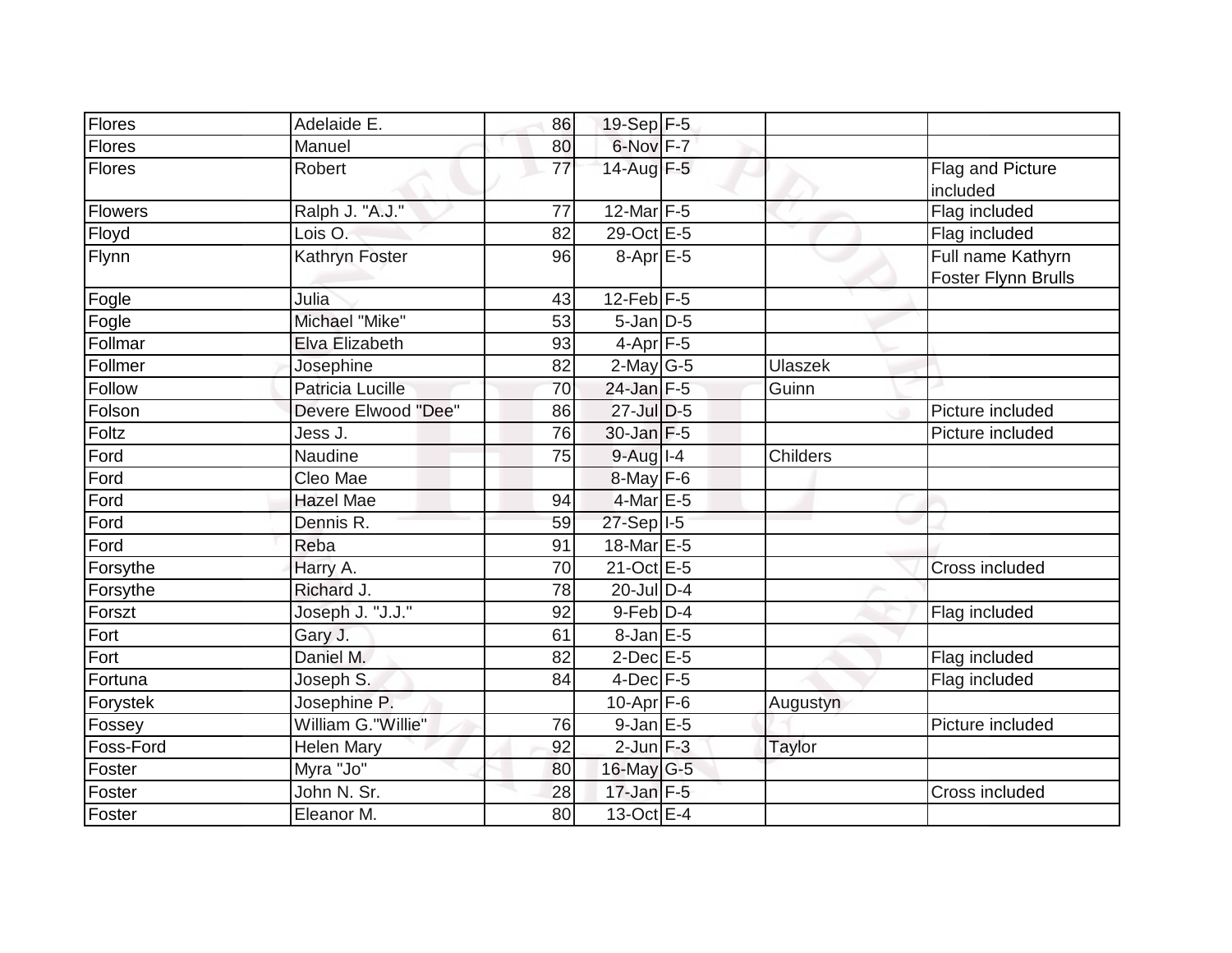| Fotopoulos | James                            | 76              | $9$ -Oct $F-6$             |                 |                                    |
|------------|----------------------------------|-----------------|----------------------------|-----------------|------------------------------------|
| Fountain   | Georgia M.                       | 84              | $11$ -May $D-4$            |                 |                                    |
| Fowler     | Dorothy L.                       | 87              | $9$ -Jul $F$ -5            |                 |                                    |
| Fowler     | Margaret L.                      | 82              | $4$ -Jul G-5               |                 |                                    |
| Fox        | Sarah Elizabeth "Sarah-<br>Mama" | 86              | 12-Mar $F-5$               |                 |                                    |
| Fox        | Cora Lee                         | 95              | $1$ -Jan $F-6$             |                 | Full name Cora Lee<br>Fox Woodward |
| Fox        | Claude "Bud"                     | 87              | 13-Nov F-5                 |                 | Flag included                      |
| Fox        | Jennifer J.                      | 31              | 24-Dec F-5                 |                 |                                    |
| Fox        | Joseph Jr.                       | 83              | 10-Mar $E-3$               |                 | Flag included                      |
| Fozkos     | Loretta E.                       | 87              | $23$ -Feb $D-4$            |                 |                                    |
| Fraker     | Deloris Mae                      | 70              | $7$ -Jun $ $ -5            |                 |                                    |
| Fraley     | Doris J.                         | 67              | 8-Jan F-5                  | <b>Tribbett</b> |                                    |
| Fraley     | Charles G.                       | 68              | $1-Nov$ G-5                |                 | Picture included                   |
| Frame      | Thomas A.                        | 75              | 24-Jul F-5                 |                 | Masonic emblem                     |
| Frame      | Phyllis J.                       | 53              | $14$ -Aug F-5              |                 |                                    |
| Frame      | Eleanor A.                       | 100             | $7 - Apr$ E-3              |                 |                                    |
| Francis    | Clara T.                         | 74              | 16-Oct F-4                 | <b>Sulek</b>    |                                    |
| Franco     | Dominga T.                       | $\overline{77}$ | $8$ -May $F-7$             |                 |                                    |
| Francus    | Helen V.                         | 89              | 10-Sep $E-5$               | Sukta           |                                    |
| Franczek   | Steven W.                        | 85              | $10-Sep \, \overline{E-5}$ |                 |                                    |
| Franek     | Mary                             | 83              | $31$ -Aug $D$ -4           |                 |                                    |
| Frank      | lan P.                           | 6               | $6$ -Oct $E - 3$           |                 |                                    |
| Frank      | Robert John "Bob"                |                 | 18-Oct H-6                 |                 |                                    |
| Franklin   | Patricia Ann                     | 64              | $23$ -Apr $F-5$            |                 |                                    |
| Franklin   | Willie "Big Wil"                 | 59              | 30-Jul F-5                 |                 |                                    |
| Franko     | <b>Mike</b>                      | 98              | 23-Jul F-5                 |                 |                                    |
| Franko     | William G.                       | 74              | $8$ -Jan $F$ -5            |                 |                                    |
| Frankovich | Zora                             | 89              | 23-Dec E-5                 |                 |                                    |
| Franks     | Iris D. "Ike"                    | 77              | 15-Mar G-4                 |                 | Flag included                      |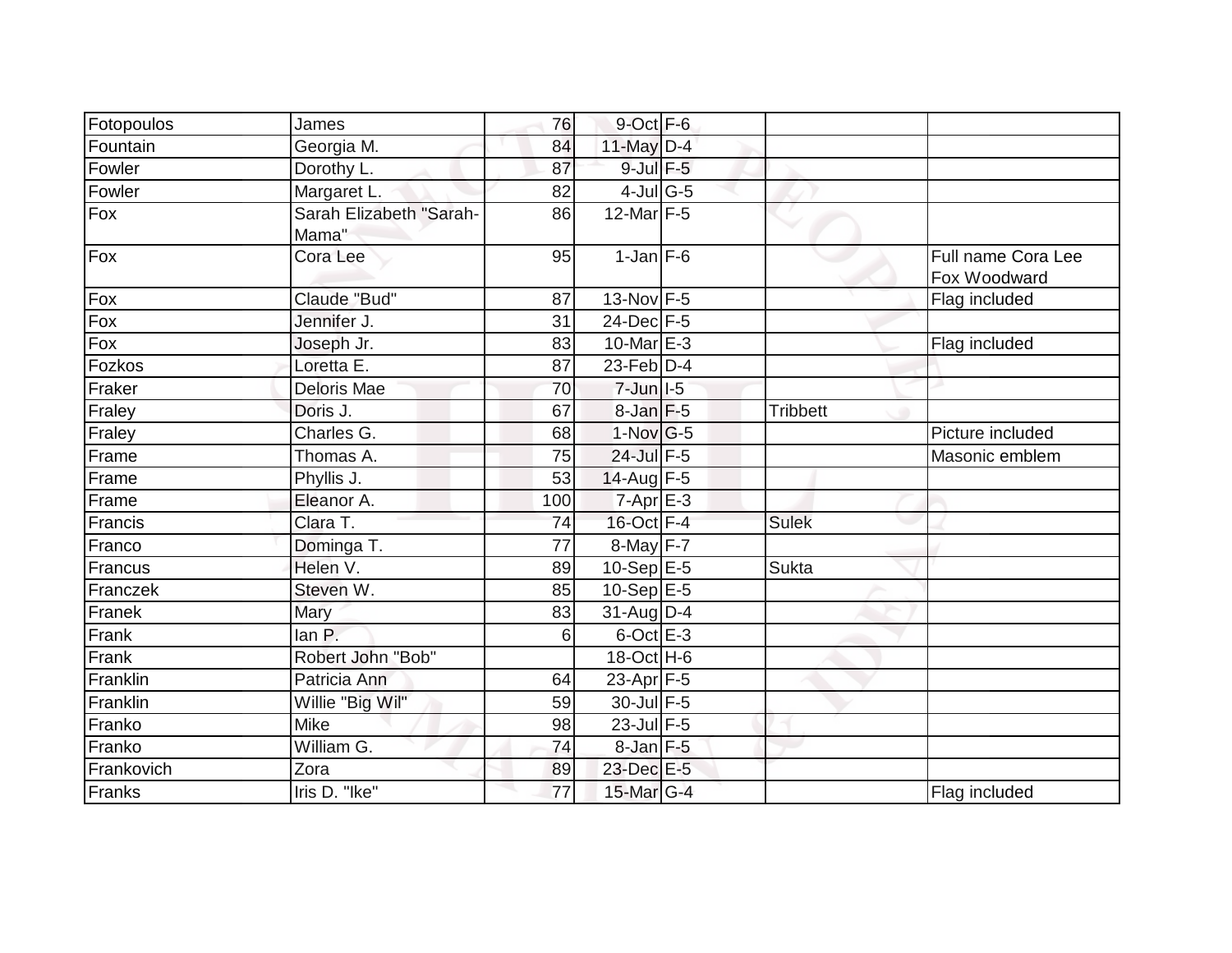| Franz        | Anne Theresa          | 91              | 14-Mar G-6                       |             | Full name Anne<br><b>Theresa Franz</b> |
|--------------|-----------------------|-----------------|----------------------------------|-------------|----------------------------------------|
|              |                       |                 |                                  |             | Rouhselange                            |
| Franzen      | Erwin F.              | 84              | 27-May E-4                       |             |                                        |
| Fraser       | Marie                 | 85              | $4-Apr$ F-5                      |             |                                        |
| Frazier      | <b>Carolynn Sue</b>   | 63              | $3$ -Jan $F-5$                   |             |                                        |
| Frazier      | Barbara J.            | 63              | $2-Sep$ E-4                      |             |                                        |
| Frazin       | Florence              | 84              | $8-Sep$ $E-5$                    |             |                                        |
| Fredianelli  | Loretta H.            | 90              | 13-May $E-3$                     | Dorsey      |                                        |
| Fredrick     | James W.              | 51              | $4$ -Jul $\overline{\text{G-5}}$ |             |                                        |
| Freeman      | <b>Roy Otis</b>       | 92              | 25-May D-5                       |             |                                        |
| Freeman      | Jessie James "Grenda" |                 | $10$ -AugD-4                     |             |                                        |
|              |                       |                 |                                  |             |                                        |
| Freeman      | Mark J.               | 45              | $4$ -Jul G-5                     |             |                                        |
| Freiwald     | William C. Jr.        | 81              | $18$ -May D-8                    |             | Flag included                          |
| Freville     | Auguste L.            | $\overline{75}$ | 17-Jun E-5                       |             | Picture included                       |
| Friant       | Lavonne               | 70              | $5$ -Oct $D-4$                   | Kaiser      |                                        |
| Friant       | Catherine A. "Cindy"  | 61              | $10$ -Jun $E - 5$                | Dado        |                                        |
| Frieden      | Amy Rose              | 31              | 5-Jun F-5                        | Riley       |                                        |
| Friedlund    | Virginia Louise       | 87              | $1$ -Oct $F-5$                   | Wilson      |                                        |
| Friedman     | Sylvia                | 82              | $25$ -Aug $E-3$                  |             | <b>Star of David included</b>          |
| Friedricksen | Theresa "Nanny"       | 95              | $21$ -Jun $ I-5 $                | Werderitich |                                        |
| Friend       | Charlotte E.          | 90              | $6$ -Mar $ G-5$                  | Ullstam     |                                        |
| Frigo        | Mable D.              |                 | 11-Sep $F-6$                     |             |                                        |
| Frisby       | Joe Alan              | 47              | $14$ -May F-5                    |             |                                        |
| Froberg      | <b>Ruth Louise</b>    | 83              | $8$ -Jan $F$ -6                  | Lindner     |                                        |
| Frohock      | William D.            | 76              | 5-Nov E-6                        |             |                                        |
| Fronek       | Mildred F.            | 92              | $26$ -Jull-5                     |             |                                        |
| Froom        | Mary Lou              | 44              | 27-Nov B-10                      |             |                                        |
| Frost        | Donna L.              | 56              | $3-SepE-5$                       | Pierce      |                                        |
| Frump        | <b>Mary Marie</b>     |                 | 29-Jun D-6                       | Schaap      |                                        |
| Frye         | Joseph Autie Jr.      | 78              | $8$ -Jul $E$ -5                  |             | Picture included                       |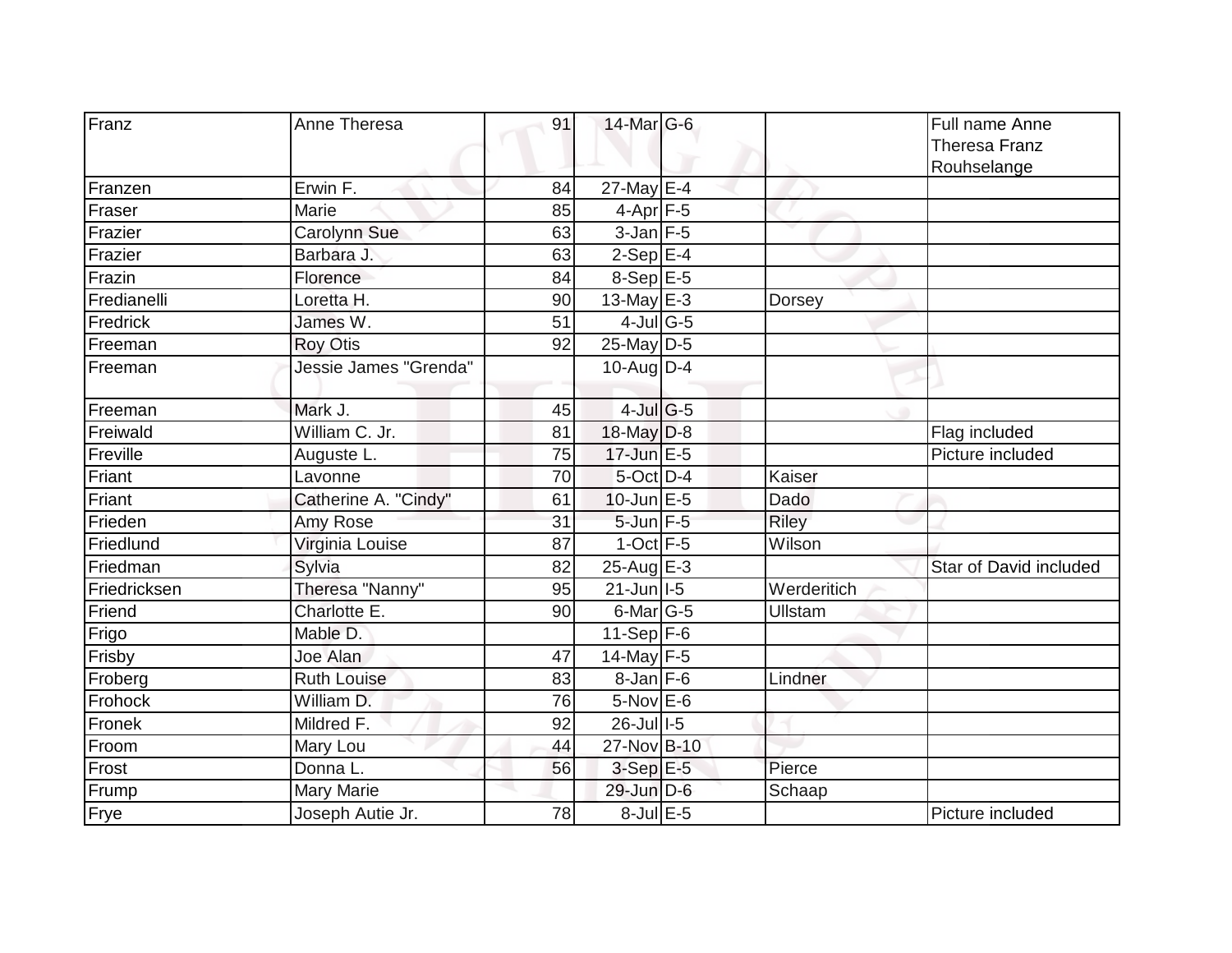| Frye          | Wilma Fern               | 39 | 8-Jul E-5               | Gerber       | Picture included                                |
|---------------|--------------------------|----|-------------------------|--------------|-------------------------------------------------|
| Fryer         | Gordon L. (Major)        | 85 | $9-SepE-5$              |              | Flag included                                   |
| Fryza         | Charlotte                | 80 | $21$ -Feb $F-4$         | Wrona        |                                                 |
| Fuentes       | Christine T.             | 79 | 6-May $E-5$             |              |                                                 |
| Fuentes       | Ygnacio                  | 79 | $25$ -Feb $E-4$         |              |                                                 |
| Fugate        | Ann R.                   | 86 | 11-Oct I-5              | Seljan       | Picture included                                |
| Fugiel        | Anna                     | 88 | $4-Apr$ F-5             | Przybysz     |                                                 |
| Fulkerson     | Guy W. Sr.               | 59 | $22$ -JunD-6            |              | Flag included                                   |
| Fuller        | <b>Gwendoyln Pauline</b> | 86 | $4$ -Oct $1$ -5         | Phillips     |                                                 |
| Fuller        | Harold R.                | 80 | $29-Sep$ <sup>E-3</sup> |              | Flag included                                   |
| Fuller        | Wanda Jeanette           | 77 | $15-Sep \E-5$           |              |                                                 |
| Fuller        | <b>Harriet Doyle</b>     |    | $13-Nov$ F-6            |              | <b>Full name Harriet Fuller</b><br>Doyle Turner |
| Funcik        | Laura G.                 | 94 | $3$ -Feb $E-3$          | Bastasich    | Full name Laura G.<br>C 9<br>Hanchar-Funcik     |
| Fundich       | George                   | 79 | $27$ -Feb $F-5$         |              | Flag included                                   |
| Furlong       | Dale Lawrence            | 55 | 13-Oct E-4              |              | Flag included                                   |
| Furman        | Joseph J.                | 75 | $10$ -Jan $F-4$         |              | Flag included                                   |
| Furmankiewicz | Sally                    | 86 | $31-Aug$ D-4            | Wadas        |                                                 |
| Furry         | <b>Hallie Evadine</b>    |    | $27$ -Mar $ G-7 $       | Hoover       | Full name Hallie<br>Evadine Furry Wood          |
| Furst         | <b>Robert Terry</b>      | 49 | $25-Sep$ F-7            |              |                                                 |
| Furtek        | Robert J.                | 63 | 30-Apr F-5              |              |                                                 |
| Furticella    | Edward P.                | 89 | 27-May E-4              |              |                                                 |
| Furto         | Matilda T. "Carol"       | 82 | $4-Sep$ E-5             |              |                                                 |
| Fus           | Frances J.               | 91 | $31$ -May $I-5$         | <b>Brach</b> |                                                 |
| Fusko         | Joseph P. Sr.            | 66 | $16$ -Mar $ D-4 $       |              | Flag included                                   |
| Fyte          | Linda Sue                | 52 | 11-Apr $E-5$            |              |                                                 |
| Gabor         | John                     | 87 | $19$ -Jul $1$ -5        |              |                                                 |
| Gabrielson    | Kathryn                  | 94 | $7$ -Oct $E$ -5         | Polonge      |                                                 |
| Gaddis        | Evelyn R.                | 86 | 30-Jan F-5              |              |                                                 |
| Gadus         | Andrew E.                | 85 | 29-Jan F-5              |              |                                                 |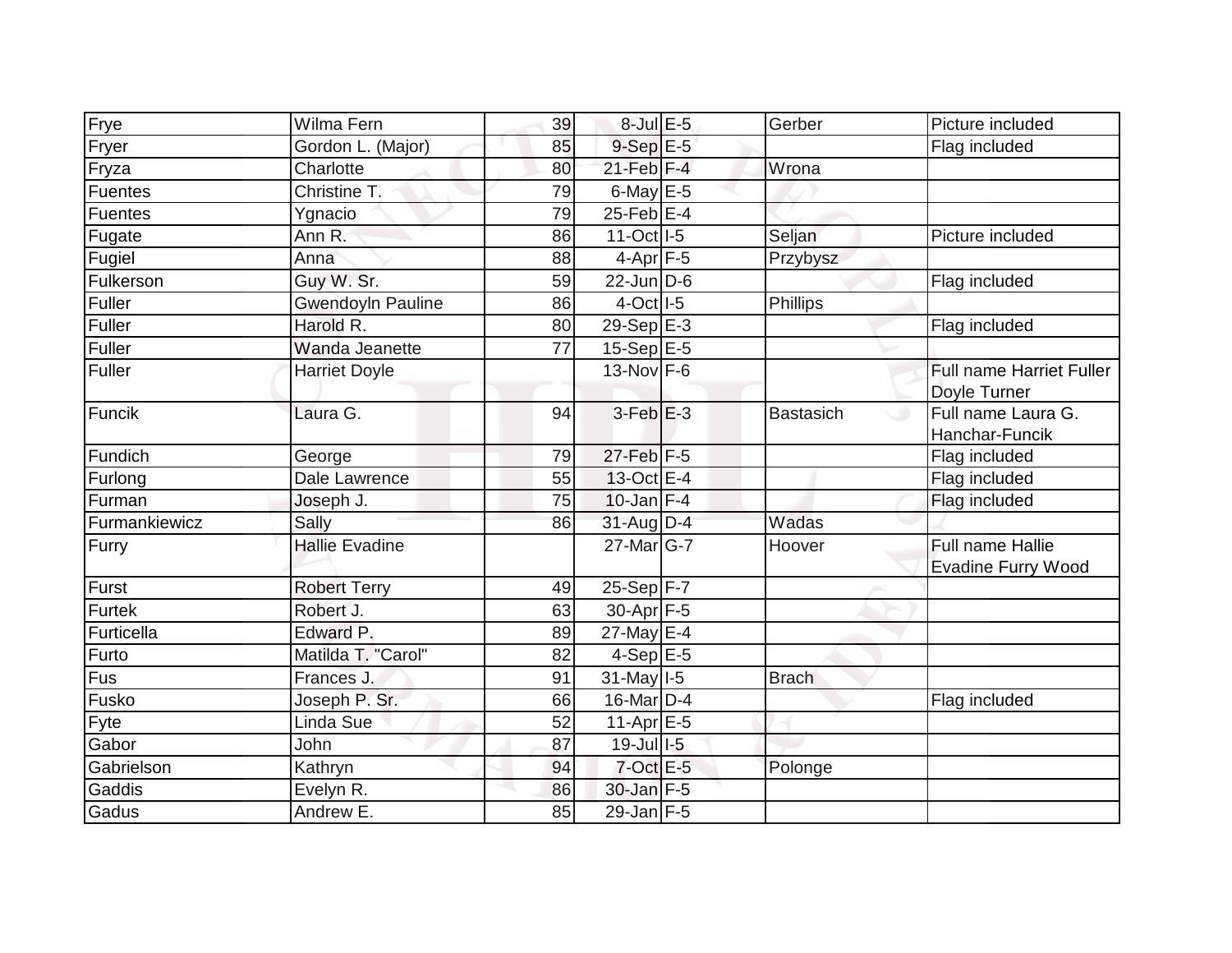| Gadus     | Martin J.                | 80 | $7-Feb$ <sub>G-5</sub>     |         | Flag included  |
|-----------|--------------------------|----|----------------------------|---------|----------------|
| Gadzala   | Francis M.               | 90 | 8-Oct E-7                  |         |                |
| Galanis   | Cleo                     | 85 | 16-Oct F-4                 |         |                |
| Galgan    | Raymond (Ret. CPD)       | 79 | $8$ -May F-7               |         | Flag included  |
| Galic     | Andjelka                 | 50 | $2-NovD-7$                 | Tica    |                |
| Galich    | Milena                   | 91 | $17-Sep$ F-5               |         | Cross included |
| Galindo   | June L.                  | 75 | 19-Mar F-4                 |         |                |
| Galison   | Julia                    | 82 | $1-Mar$ G-5                |         |                |
| Gall      | James                    | 77 | 23-Sep $E-5$               |         | Flag included  |
| Gall      | Hattie T.                | 89 | $21-Apr \nightharpoonup 3$ | Kumiega |                |
| Gallagher | Lee Olivieri             |    | 30-Jan F-5                 |         |                |
| Gallegos  | Josefina M.              | 57 | $2-Feb$ $D-5$              |         |                |
| Gallimore | Joan E.                  | 85 | 27-Dec F-4                 |         |                |
| Gallop    | Margaret T.              | 81 | $27$ -Jan $E-3$            |         |                |
| Galloway  | Bruce T.                 | 65 | 6-Nov F-7                  |         | Flag included  |
| Galloway  | Bruce T.                 | 65 | 31-Oct G-4                 |         |                |
| Galloway  | Justine                  | 75 | 30-Oct F-5                 |         |                |
| Galos     | Frank                    |    | 66 Novmeber G-5            |         |                |
|           |                          |    |                            |         |                |
| Ganser    | Charles T. "Chuck"       | 77 | $12$ -Oct $\overline{D-6}$ |         |                |
| Garbett   | Thomas G. Jr.            | 59 | $5$ -Jun $F - 5$           |         | Flag included  |
| Garbison  | <b>Gregory Phillip</b>   | 22 | $16$ -Mar $ D-4$           |         |                |
| Garcia    | Jessie S.                | 73 | 23-Mar D-6                 |         |                |
| Garcia    | Frank C.                 | 57 | 28-May F-6                 |         | Flag included  |
| Garcia    | Zargoza Jr. "Gocha"      | 82 | 13-Apr $D-4$               |         | Cross included |
| Garcia    | Alejandro                | 88 | $12 - \overline{Jun}$ F-5  |         |                |
| Garcia    | Jose                     | 70 | $24$ -Aug D-5              |         |                |
| Garcia    | Ernest D                 | 47 | $24-Sep$ F-4               |         |                |
| Garcia    | <b>Guadalupe Esteban</b> | 88 | 26-Jun F-5                 |         |                |
|           | "Lupe"                   |    |                            |         |                |
| Garcia    | Jose M.                  | 62 | 18-Sep F-5                 |         |                |
| Gard      | Bettie E.                | 82 | $18-Feb$ E-3               |         |                |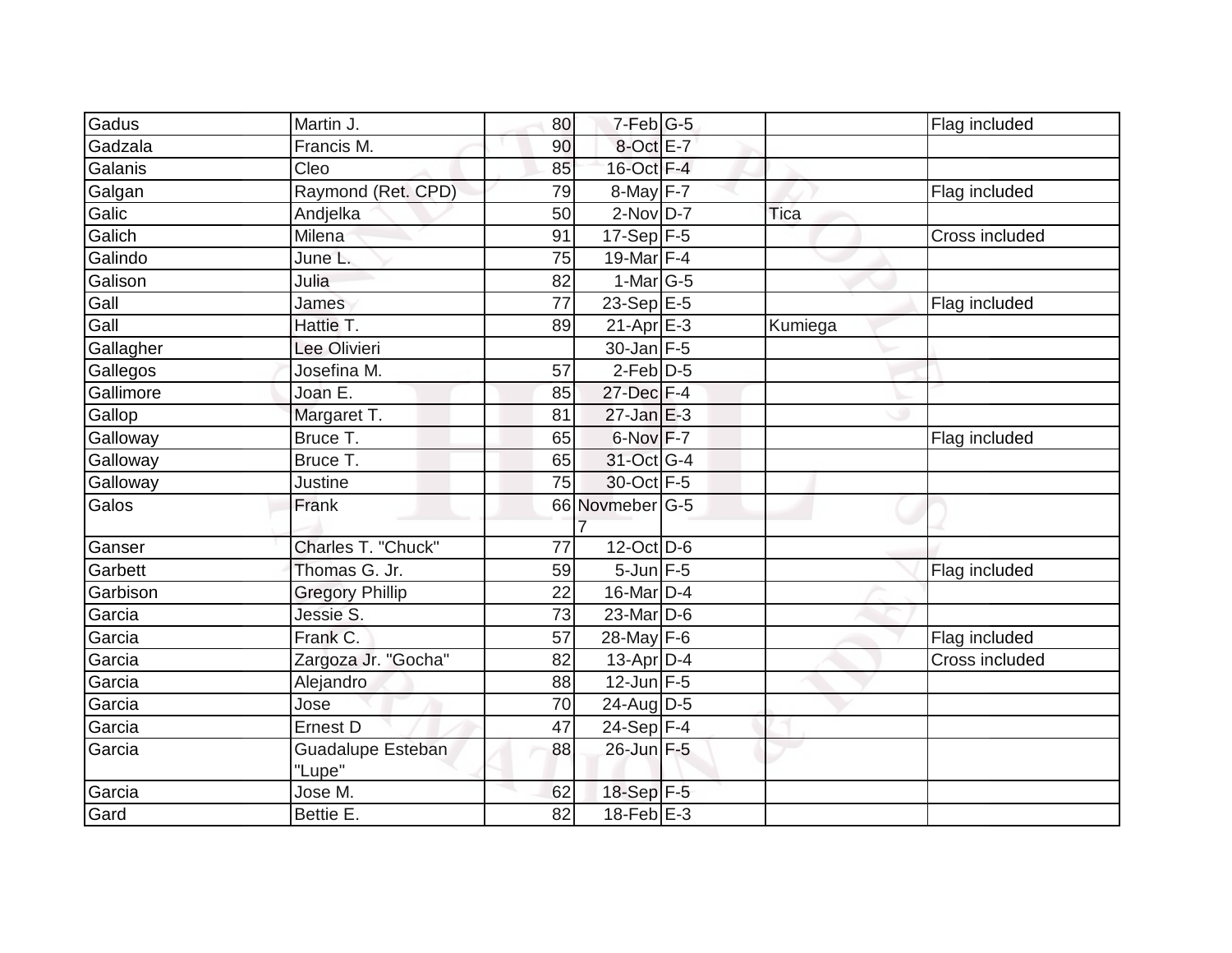| Gard        | Robert Dale Sr.               | 66 | 20-Nov F-5        |                   |                                                 |
|-------------|-------------------------------|----|-------------------|-------------------|-------------------------------------------------|
| Gardner     | Charles D.                    | 64 | 31-Jul F-5        |                   | Flag included                                   |
| Gardner     | Steve D.                      | 50 | $16$ -Jan $E-5$   |                   |                                                 |
| Gardner     | Shirley Marie "Elaine"        |    | 14-Oct E-7        | <b>Straessley</b> | Full name Shirley Marie<br><b>Gardner Smith</b> |
| Gargano     | Joseph John Dominic           | 22 | $7$ -Jul $E$ -5   |                   |                                                 |
| Gargas      | Konstanty "Konny"             | 80 | 13-May E-5        |                   |                                                 |
| Garner      | Lulla Belle                   | 68 | $14$ -Nov $ G-5 $ |                   |                                                 |
| Garrett     | Rodney D.                     | 37 | $12$ -Jun $F-5$   |                   |                                                 |
| Garriock    | Leola May                     | 88 | $3$ -Jun $F-6$    |                   | Full name Leola May<br>Kinsella Garriock        |
| Garrison    | <b>Rose Genevieve</b>         | 97 | $5$ -Dec $ G-5 $  | Lindquist         |                                                 |
| Garvin      | William V. Dr.                | 74 | $3-SepE-5$        |                   |                                                 |
| Garza       | David T.                      | 30 | $13$ -Aug E-5     |                   |                                                 |
| Garza       | Miguel                        | 81 | $24$ -Jun $E-5$   |                   | Picture included                                |
| Garzella    | June P.                       | 79 | $13$ -Apr $D-4$   |                   |                                                 |
| Gasaway     | <b>Robert Dean</b>            | 65 | 8-Oct E-7         |                   | Flag included                                   |
| Gasiecki    | Helen                         | 83 | 28-Feb F-7        | Cap               |                                                 |
| Gaspadarek  | Mary R.                       | 93 | 18-Sep F-5        | Porento           |                                                 |
| Gasparovic  | Mary                          | 90 | 23-Feb $D-4$      | Chernota          |                                                 |
| Gasper      | Randy Thomas Michael<br>(Dr.) | 49 | $21$ -Mar $ G-5 $ |                   |                                                 |
| Gast        | James E. "Bubba"              | 65 | 31-Dec F-5        |                   |                                                 |
| Gatch       | Donald D.                     | 54 | 21-May $F-5$      |                   |                                                 |
| Gately      | Donna Mae                     | 68 | $14$ -Jan E-5     | Mueller           |                                                 |
| Gates       | Richard L.                    | 66 | $1-Dec$ $E-4$     |                   |                                                 |
| Gatlin      | James A. Sr. "Jim"            | 65 | $8$ -Jan $E$ -6   |                   |                                                 |
| Gauer       | Mary E.                       | 80 | $26-Sep G-5$      |                   |                                                 |
| Gaul        | <b>Stanley</b>                | 79 | 17-Apr F-5        |                   | Flag included                                   |
| Gauthier    | Robert                        | 80 | $4$ -Dec $F-5$    |                   | Flag included                                   |
| Gawlikowski | Adam                          | 88 | 9-Feb D-4         |                   |                                                 |
| Gaylord     | Diana L.                      | 37 | $12$ -Oct D-6     |                   |                                                 |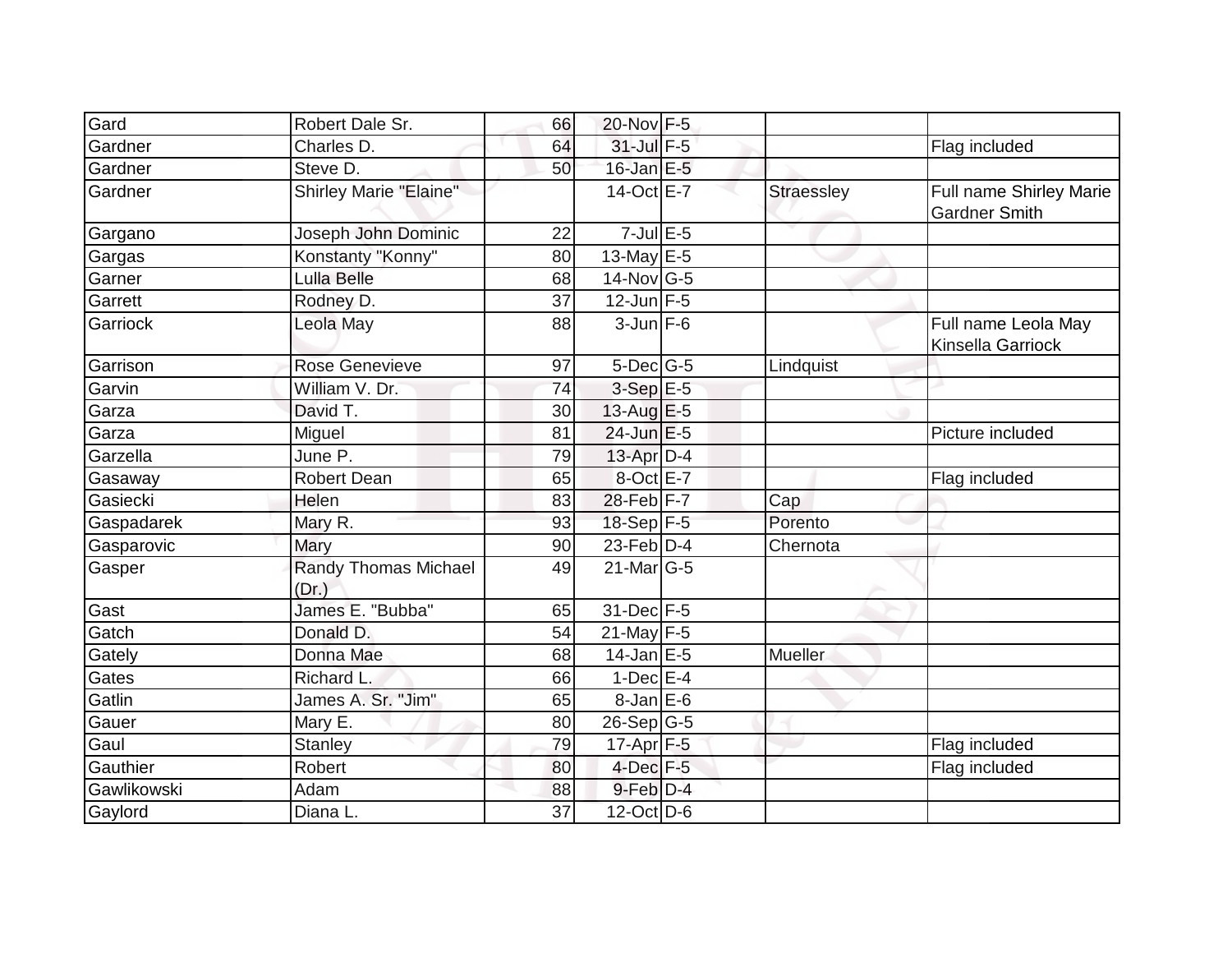| Gazler     | Jerome "Jerry"                     | 79 | $9$ -Feb $ D-5$       |                 | Flag included                              |
|------------|------------------------------------|----|-----------------------|-----------------|--------------------------------------------|
| Gediga     | John L.                            | 79 | 10-Nov E-3            |                 | Flag included                              |
| Gediga     | Joseph A.                          | 69 | 28-Aug F-5            |                 |                                            |
| Gee        | Elmer W. "Buzzy"                   | 84 | $20$ -Feb $ F-5 $     |                 |                                            |
| Geiselman  | Earl P.                            | 85 | $22$ -May I-4         |                 |                                            |
| Geller     | Evelyn H.                          | 91 | $22$ -Jan F-5         | Larson          |                                            |
| Gembala    | Robert Emanuel Sr.<br>"Paddlefoot" | 61 | 30-Mar <sub>D-6</sub> |                 |                                            |
| Genduso    | Mary L.                            | 88 | $4$ -May D-7          |                 |                                            |
| Gengo      | Anthony John "Tony"                | 85 | 11-May $D-4$          |                 |                                            |
| George     | Lillian                            | 95 | $16$ -Mar $ D-5$      |                 |                                            |
| George     | George H.                          | 88 | $7-Apr$ $E-3$         |                 |                                            |
| George     | Genie                              | 58 | 28-Jul E-2            | Werner          |                                            |
| Gereg      | Stephen F.                         | 76 | 7-Dec D-5             |                 |                                            |
| Gerid      | Joseph                             | 3  | $7$ -Jul $E$ -6       |                 | Full name Gerid Joseph<br>Nicholas Perrine |
| Gerling    | <b>Florence M</b>                  | 63 | $24$ -Jul $F-5$       |                 |                                            |
| Germaine   | Charlene J.                        | 63 | $17$ -Jan F-5         |                 | Full name Charlene J.<br>Germain Braun     |
| Gerold     | Eileen                             | 82 | $7$ -Oct $E$ -5       | Krohn           |                                            |
| Gerold     | Richard A.                         | 82 | $22-Apr \tE-5$        |                 | Flag included                              |
| Gertsmeier | Marilyn                            | 69 | $30 - Nov$ D-6        |                 |                                            |
| Geske      | Helen B.                           | 88 | $23$ -Feb $D-6$       | Wielgosz        | Full name Helen B.<br>Swatts (Geske)       |
| Geyer      | Harold E. Jr.                      | 79 | $16$ -Jan $E$ -5      |                 |                                            |
| Gianocola  | Viola                              | 82 | $25$ -Feb $E-4$       |                 | Full name Viola<br>(Giancola) Carlson      |
| Gibbon     | William J. "Just Plane<br>Bill"    | 69 | 22-Mar G-5            |                 | Flag and Picture<br>included               |
| Gibbs      | Shirley V.                         | 77 | $15$ -Jul $E$ -5      | <b>Criswell</b> |                                            |
| Gibson     | Elena "Lanie"                      | 53 | $22$ -Jan F-5         |                 | Full name Elena<br>Lunsford-Gibson         |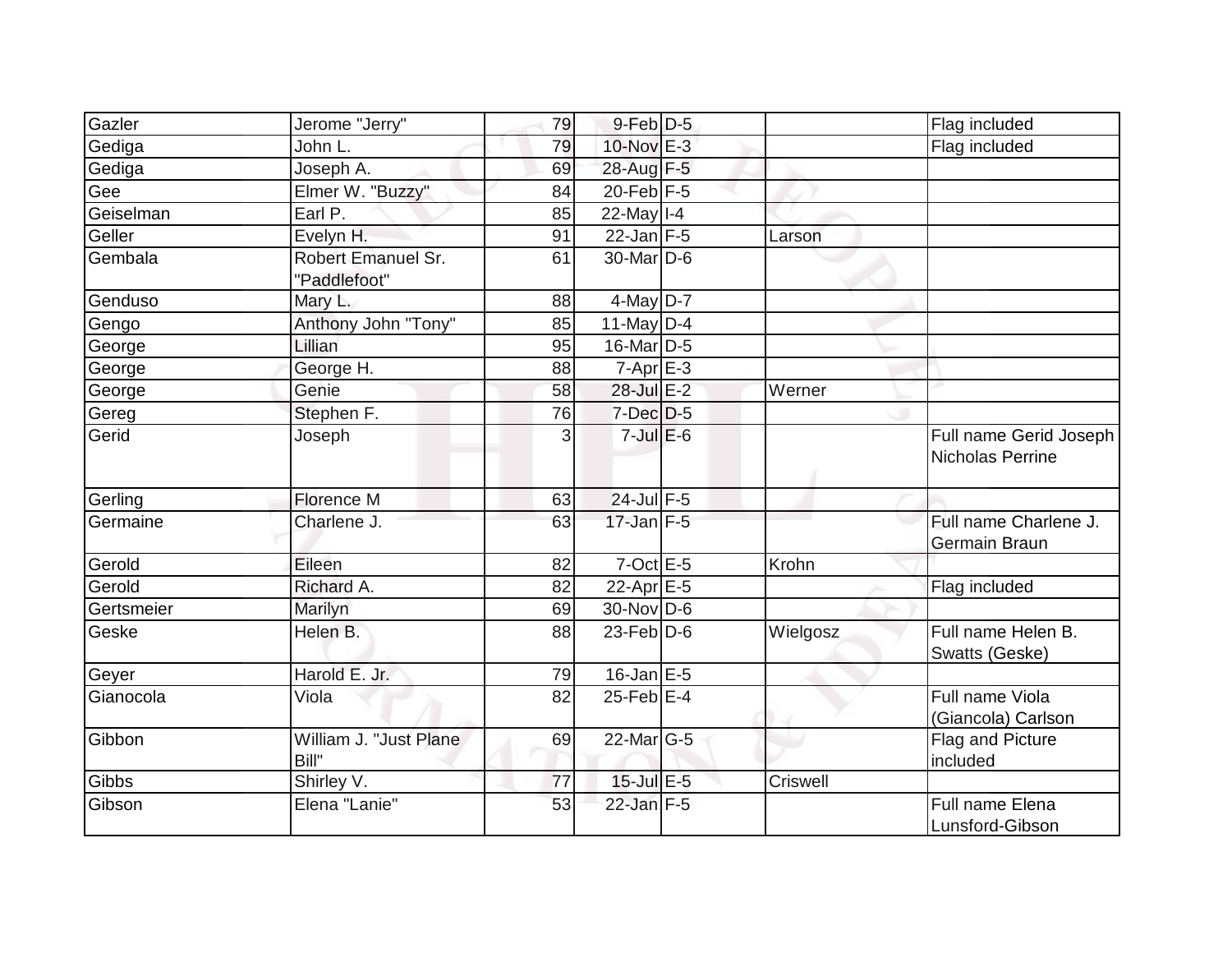| Gibson         | <b>Mildred Emily</b>        | 85 | 22-May I-5                                   | Chestovich   |                                                    |
|----------------|-----------------------------|----|----------------------------------------------|--------------|----------------------------------------------------|
| Gibson         | Lena D. "Peggy"             | 72 | 25-Jan G-4                                   |              |                                                    |
| Gibson         | Daniel J. Sr.               | 50 | 20-Jul D-5                                   |              |                                                    |
| Gidcumb        | Cheryl J.                   | 44 | $2$ -May G-5                                 |              |                                                    |
| Gidney         | Geraldine                   | 89 | $27$ -Jul D-6                                |              |                                                    |
| Giertz         | Glenn P.                    | 90 | $11-Sep$ F-6                                 |              |                                                    |
| Gifford        | Harold E. Jr.               | 80 | $27$ -Feb $ F-5$                             |              | Flag included                                      |
| Giglio         | James J.                    | 80 | $1$ -Jan $F-4$                               |              |                                                    |
| Gilbert        | James E. II "Jim"           | 22 | 11-Sep $F-6$                                 |              |                                                    |
| Gilbert        | Norma S.                    | 65 | $2$ -Oct $E - 5$                             |              |                                                    |
| Gilfillan      | Carol                       | 75 | 14-Oct E-5                                   | <b>Nomes</b> |                                                    |
| Gill           | Dolores A.                  |    | 23-Dec E-5                                   | Moyer        |                                                    |
| Gill           | Terrence J. "Terry"         | 65 | 28-Jul E-2                                   |              |                                                    |
| Gilland        | <b>Elizabeth Natalie</b>    | 82 | 30-Mar D-6                                   | Jean         | Full name Elizabeth<br>ت<br>Natalie Sweeny-Gilland |
| Gillard        | <b>Sallie</b>               | 95 | 9-Feb D-5                                    |              | Cross included                                     |
| Gillian        | William F.                  | 75 | $31$ -Jan F-7                                |              |                                                    |
| Gillian        | Joe Earl                    | 88 | 28-Jul E-3                                   |              |                                                    |
| Gilliana       | Henry Sr. "Hot Dog<br>Hank" |    | $3-Sep$ E-5                                  |              |                                                    |
| Gilliana       | <b>Henry Marshal</b>        | 75 | $14-Sep D-4$                                 |              |                                                    |
| Gillins        | Mardelle F.                 | 82 | $16$ -Feb $D-4$                              |              |                                                    |
| Gillis         | Delores I.                  | 83 | $5$ -Jan $D$ -5                              |              |                                                    |
| Gilmer         | Frank S.                    | 37 | 12-Nov E-5                                   |              |                                                    |
| Ginter         | Joyce                       | 72 | $6$ -Jun $G$ -5                              |              | Picture included                                   |
| Giovingo       | Larry D.                    | 65 | 19-Nov E-5                                   |              |                                                    |
| Giovingo       | Joseph B.                   | 73 | $3$ -Feb $E-3$                               |              |                                                    |
| Giovingo-Mazur | Audrey M.                   | 65 | $4-SepE-6$                                   | Lentz        |                                                    |
| Giraldi        | Rose                        | 94 | 23-Feb D-4                                   |              |                                                    |
| Gizowski       | Peter                       | 88 | 28-Dec D-4                                   |              |                                                    |
| Gizynski       | Veronica "Irene"            | 82 | $\overline{20}$ -Jun $\overline{\text{G-5}}$ |              |                                                    |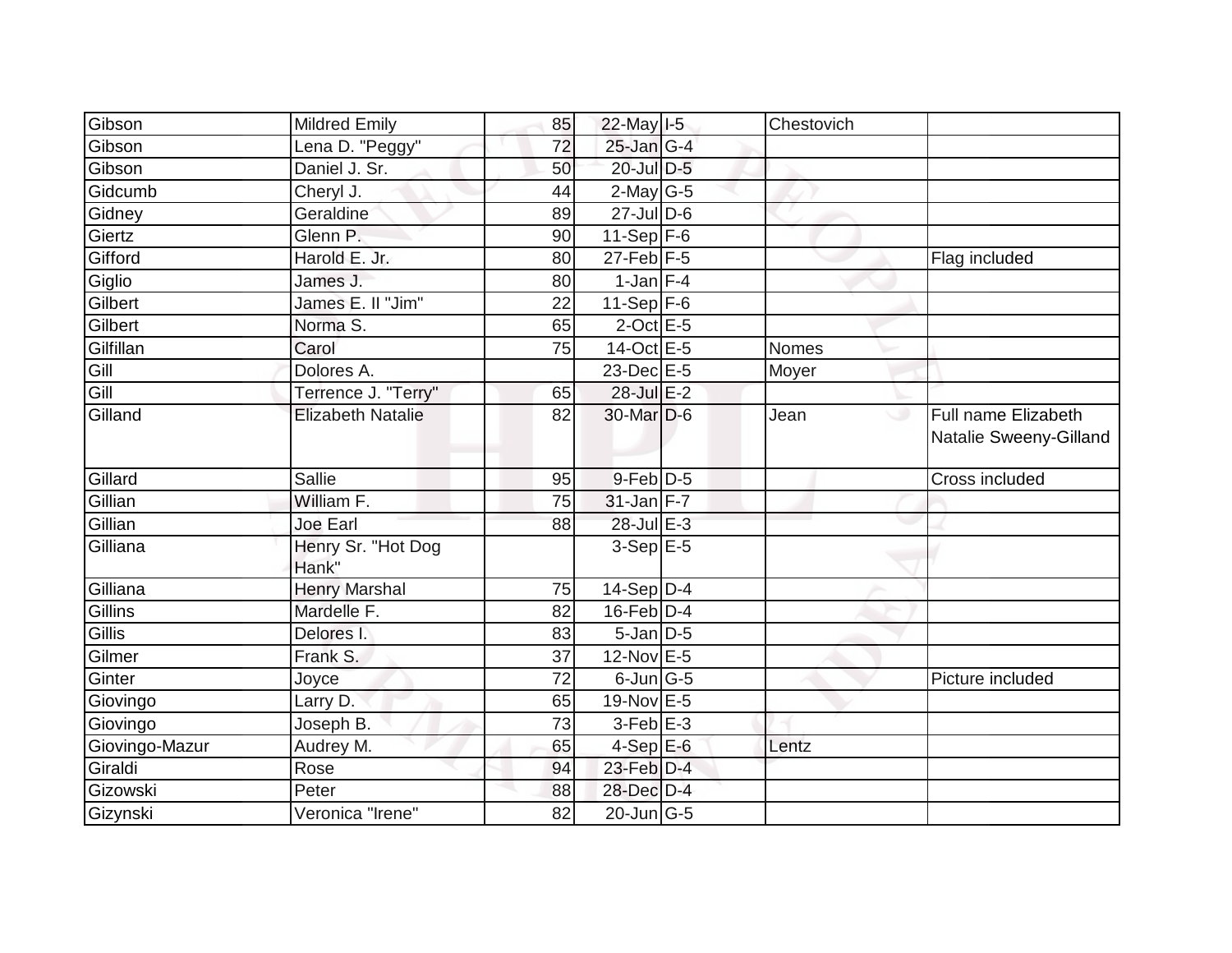|                  | Patricia J.         | 56 | 4-Aug E-4                         | Delancy      |               |
|------------------|---------------------|----|-----------------------------------|--------------|---------------|
| Gjebre           | John J.             | 55 | 15-Mar G-5                        |              | Flag included |
| Gjeldum          | William "Winky"     | 52 | 25-Sep F-7                        |              |               |
| Gladney          |                     |    | $24$ -Dec $F-5$                   |              |               |
| Glawe<br>Glennie | Dorothy Ella        | 99 | $29$ -Jun D-6                     | Lamport      |               |
|                  | Evelyn S.           | 78 |                                   |              |               |
| Glennon          | Marybelle "Kim"     |    | $25$ -Feb $E-4$                   | Kimmel       |               |
| Glennon          | Anne J.             | 81 | $14$ -Mar $ G-5$                  | Pivarnik     |               |
| Glines           | Russell A.          | 69 | $9$ -Dec $E$ -5                   |              |               |
| Glodkowski       | Alexander "Tunney"  | 82 | $10$ -Jan F-4                     |              | Flag included |
| Glotzbach        | John C. 'Grandpa"   | 75 | $7$ -Jan $E$ -5                   |              |               |
| Glover           | Chester D.          | 80 | $8$ -Oct $E$ -6                   |              |               |
| Glover           | Lennell L.          | 25 | $6$ -Jul $D-4$                    |              |               |
| Glowacki         | Thomas M.           | 39 | $2$ -Apr $F-5$                    |              |               |
| Gloyeske         | Marie S.            | 81 | $14$ -Jan E-5                     |              |               |
| Gluth            | Daniel Sr.          | 52 | $2$ -Dec $E - 5$                  |              |               |
| Gniffke          | Walter              | 74 | 13-Apr D-4                        |              |               |
| Goatley          | Darlene Sue "Candy" | 53 | 5-Mar F-5                         |              |               |
| Goddard          | Frederick C.        | 79 | $17$ -Jul $F-6$                   |              |               |
| Godfrey          | Shirley M.          | 74 | 30-Nov D-6                        |              |               |
| Godlewski        | Rosemarie           | 73 | $30$ -Oct $F-4$                   |              |               |
| Godlewski        | Sophie M.           | 82 | $21$ -Mar $ G-5 $                 |              |               |
| Godstein         | Sylvia linn         |    | 17-Aug D-4                        |              |               |
| Goede            | Harold B.           | 91 | 10-Nov E-3                        |              |               |
| Goetz            | Thomas A.           | 77 | $27$ -Mar $ G-6$                  |              |               |
| Gohus            | Tony                | 91 | $22$ -Jun D-6                     |              |               |
| Golat            | Walter              | 80 | $21$ -Jul $E-2$                   |              |               |
| Goldberg         | Linda Jean          |    | $13$ -Jan $E-3$                   | <b>Dywer</b> |               |
| Golden           | Tom                 | 65 | $1$ -Jul $E-7$                    |              |               |
| Goldfinger       | <b>Judith Nagy</b>  | 80 | 14-Dec D-5                        |              |               |
| Goldman          | Maurice A. "Goldie" | 84 | 11-Sep F-6                        |              |               |
| Goldsmith        | Arthur S.           |    | 29-Jul E-5                        |              |               |
| Goldstein        | Norma               | 89 | $10$ -Oct $\overline{\text{G-5}}$ |              |               |
|                  |                     |    |                                   |              |               |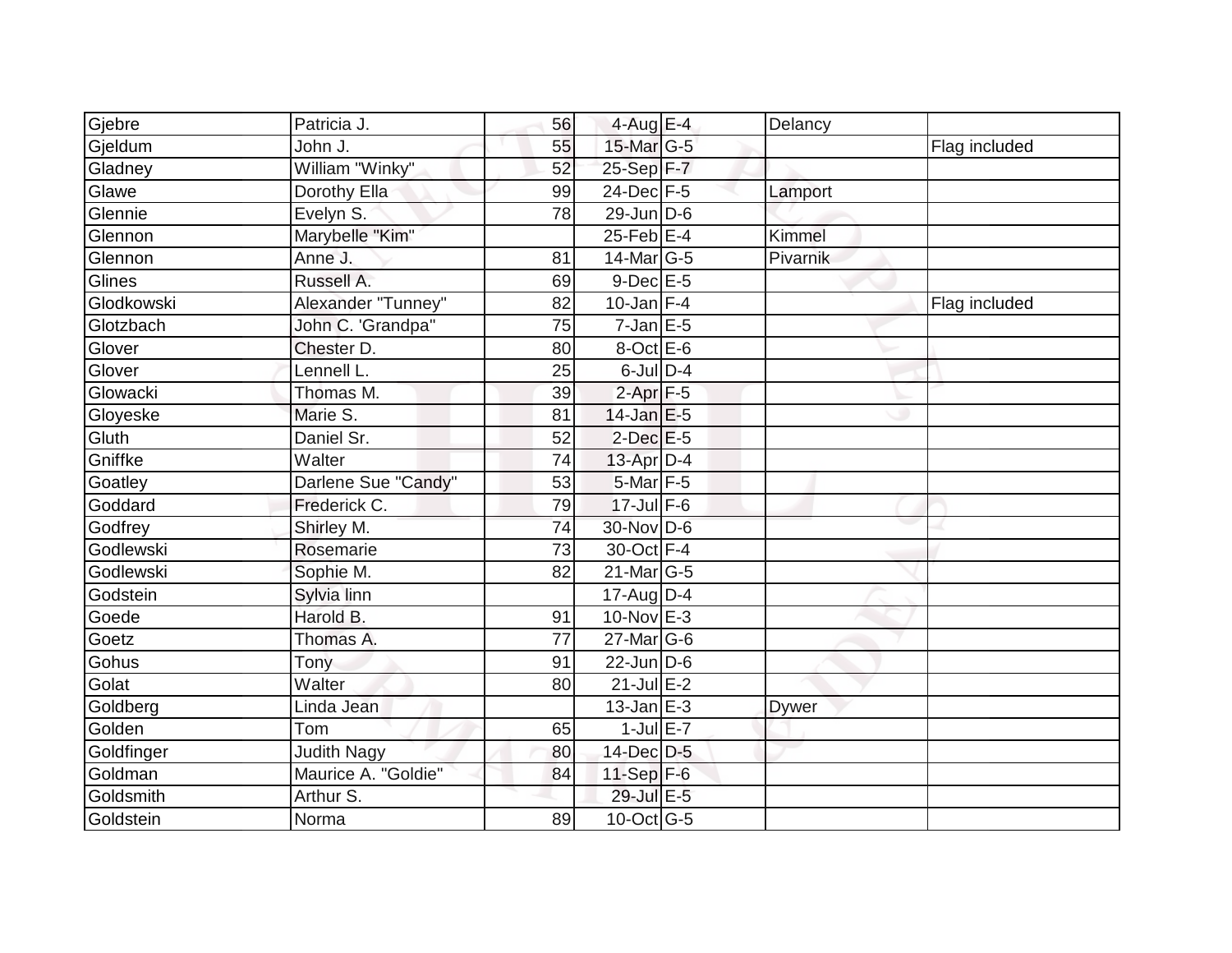|                        | 78                                                                                                                             |                |                                                                                                                                                                                                                                                                                                                                                                                                                                                                                                                |                        |
|------------------------|--------------------------------------------------------------------------------------------------------------------------------|----------------|----------------------------------------------------------------------------------------------------------------------------------------------------------------------------------------------------------------------------------------------------------------------------------------------------------------------------------------------------------------------------------------------------------------------------------------------------------------------------------------------------------------|------------------------|
|                        | 81                                                                                                                             |                |                                                                                                                                                                                                                                                                                                                                                                                                                                                                                                                |                        |
| Celia L.               | 82                                                                                                                             |                |                                                                                                                                                                                                                                                                                                                                                                                                                                                                                                                |                        |
| John J.                | 51                                                                                                                             |                |                                                                                                                                                                                                                                                                                                                                                                                                                                                                                                                |                        |
| <b>Kathleen Anne</b>   | 57                                                                                                                             |                |                                                                                                                                                                                                                                                                                                                                                                                                                                                                                                                |                        |
| Mary A.                | 64                                                                                                                             |                |                                                                                                                                                                                                                                                                                                                                                                                                                                                                                                                |                        |
| Ethel M.               | 80                                                                                                                             |                |                                                                                                                                                                                                                                                                                                                                                                                                                                                                                                                |                        |
| Shawn C.               | 24                                                                                                                             |                |                                                                                                                                                                                                                                                                                                                                                                                                                                                                                                                |                        |
| Marcella M.            | 71                                                                                                                             |                | Ibarra                                                                                                                                                                                                                                                                                                                                                                                                                                                                                                         |                        |
| Miguel A.              | 25                                                                                                                             |                |                                                                                                                                                                                                                                                                                                                                                                                                                                                                                                                |                        |
| Gerardo "Jerry"        | 83                                                                                                                             |                |                                                                                                                                                                                                                                                                                                                                                                                                                                                                                                                |                        |
| <b>Beatrice "Nena"</b> | 73                                                                                                                             |                |                                                                                                                                                                                                                                                                                                                                                                                                                                                                                                                |                        |
| Edelmiro Raymundo Sr.  | 77                                                                                                                             |                |                                                                                                                                                                                                                                                                                                                                                                                                                                                                                                                |                        |
|                        |                                                                                                                                |                |                                                                                                                                                                                                                                                                                                                                                                                                                                                                                                                |                        |
|                        |                                                                                                                                |                |                                                                                                                                                                                                                                                                                                                                                                                                                                                                                                                |                        |
|                        |                                                                                                                                |                |                                                                                                                                                                                                                                                                                                                                                                                                                                                                                                                |                        |
| Juanita O.             | 84                                                                                                                             |                |                                                                                                                                                                                                                                                                                                                                                                                                                                                                                                                |                        |
|                        | 66                                                                                                                             |                | Veldman                                                                                                                                                                                                                                                                                                                                                                                                                                                                                                        |                        |
|                        | 61                                                                                                                             |                |                                                                                                                                                                                                                                                                                                                                                                                                                                                                                                                | Flag included          |
| Fred M.                | 80                                                                                                                             |                |                                                                                                                                                                                                                                                                                                                                                                                                                                                                                                                | Flag included          |
|                        | 87                                                                                                                             |                |                                                                                                                                                                                                                                                                                                                                                                                                                                                                                                                | Star of David included |
| Leanner                | 90                                                                                                                             |                |                                                                                                                                                                                                                                                                                                                                                                                                                                                                                                                |                        |
| Mildred I.             | 84                                                                                                                             |                |                                                                                                                                                                                                                                                                                                                                                                                                                                                                                                                |                        |
| Wayne E.               | 69                                                                                                                             |                |                                                                                                                                                                                                                                                                                                                                                                                                                                                                                                                |                        |
| Gladys J. (Rev.)       |                                                                                                                                |                |                                                                                                                                                                                                                                                                                                                                                                                                                                                                                                                |                        |
| Stephen Sr.            | 78                                                                                                                             |                |                                                                                                                                                                                                                                                                                                                                                                                                                                                                                                                |                        |
| Betty P.               | 80                                                                                                                             |                |                                                                                                                                                                                                                                                                                                                                                                                                                                                                                                                |                        |
| <b>John Charles</b>    | 66                                                                                                                             |                |                                                                                                                                                                                                                                                                                                                                                                                                                                                                                                                |                        |
| Michael D.             | 23                                                                                                                             |                |                                                                                                                                                                                                                                                                                                                                                                                                                                                                                                                |                        |
| Amy H.                 | 89                                                                                                                             |                |                                                                                                                                                                                                                                                                                                                                                                                                                                                                                                                |                        |
| Anna A.                | 84                                                                                                                             |                |                                                                                                                                                                                                                                                                                                                                                                                                                                                                                                                |                        |
|                        | Stella F.<br>Josephine "Josie"<br>"Monterrey"<br>Irineo<br>Ernest<br>Pamela A.<br><b>Betty</b><br>Gary<br>Jay $\overline{S}$ . | 77<br>65<br>45 | 30-Nov D-6<br>18-Sep F-5<br>$14$ -Apr $E-4$<br>$1$ -Jan $ F-4 $<br>$18$ -Feb $E - 3$<br>26-Oct D-5<br>$20$ -Jan E-4<br>$1$ -Dec $E-4$<br>16-Mar D-5<br>$6$ -Aug $F - 5$<br>$3$ -Feb $E-3$<br>16-Sep E-6<br>26-May E-4<br>$1-AprE-5$<br>28-Nov E-5<br>26-Apr F-5<br>$5-Aug$ $E-5$<br>8-Nov I-5<br>22-Apr E-5<br>$16$ -Apr $F$ -6<br>23-Sep $E-5$<br>$4$ -Jul G-5<br>$20$ -Nov $F-5$<br>$23$ -Aug   I-4<br>29-May F-5<br>28-Apr E-3<br>$15$ -Oct F-5<br>5-Oct D-4<br>22-Apr E-5<br>$8$ -Jan $E$ -6<br>26-Jun F-5 | <b>Byrum</b>           |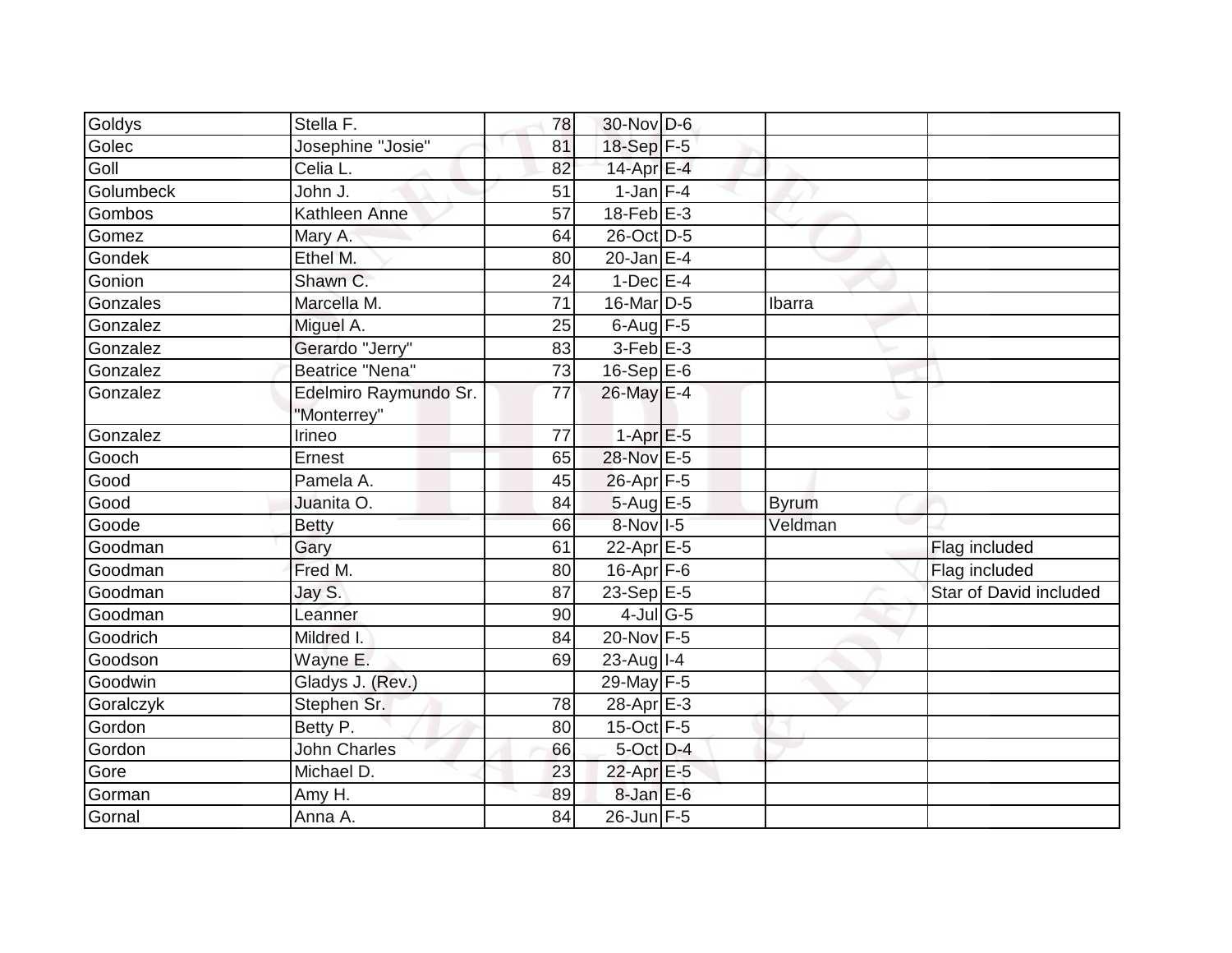| Gorski     | Jean L.                  | 87  | 18-Feb E-4              |         |                    |
|------------|--------------------------|-----|-------------------------|---------|--------------------|
| Gorski     | Katherine                | 86  | 6-May E-5               |         |                    |
| Gott       | <b>Estelle "Essie"</b>   | 81  | 20-Jun G-5              |         |                    |
| Gott       | <b>Estelle "Essie"</b>   | 81  | $27$ -Apr $D-4$         |         | Flag included      |
| Gottlieb   | Sandra J.                | 47  | $24-Sep$ F-5            |         |                    |
| Gottschall | Robert V.                | 90  | 8-Dec E-4               |         |                    |
| Gould      | <b>Rick Allan</b>        |     | $13$ -Mar $ G-5 $       |         |                    |
| Gouwens    | Dorothy "Dot"            | 82  | 18-Oct H-6              | Fennema |                    |
| Gouwens    | Vera                     | 82  | 19-May $E-2$            |         |                    |
| Gouwens    | Elizabeth W.             | 98  | $19$ -Feb $F-5$         | Wognum  |                    |
| Gouwens    | Cornelia D. "Cora"       | 95  | $29$ -Mar $ G-5$        |         |                    |
| Govert     | Tom                      | 64  | 8-Jan E-6               |         |                    |
| Grabara    | Harry                    |     | $6$ -Aug $F-5$          |         |                    |
| Grabarek   | Joseph I. "Joe"          | 82  | $1-SepE-3$              |         | Flag included      |
| Grabarek   | Donna M.                 | 39  | 20-Jul D-5              |         |                    |
| Grabinski  | <b>Irene Lottie</b>      |     | 8-Apr E-5               |         |                    |
| Gradek     | Walter S.                | 90  | $5-Nov$ E-6             |         |                    |
| Gradek     | Georgia Lee R. N. "Jill" | 61  | $11-Sep$ F-6            | Zacny   |                    |
| Gradisher  | Nancy                    |     | 29-Jun D-6              |         |                    |
| Grafton    | George D.                | 54  | $21$ -Feb $F-5$         |         |                    |
| Gragido    | <b>Carol Sue</b>         | 60  | $12$ -Jull-5            |         |                    |
| Graham     | William O.               | 79  | $9$ -May G-5            |         | Flag included      |
| Graham     | Edna M.                  | 87  | $4-SepE-5$              | Lute    |                    |
| Graham     | Irene J.                 | 82  | 20-Nov F-5              |         | Full name Irene J. |
|            |                          |     |                         |         | Phillips Graham    |
| Grahm      | Holly A.                 | 51  | $11-Apr \overline{E-5}$ |         | Cross included     |
| Grahm      | <b>Ebony Monique</b>     | 22  | 28-Mar G-6              |         |                    |
| Grambo     | Irene B.                 | 102 | $7$ -Oct $E - 5$        | Strunce |                    |
| Gramhofer  | Mary L.                  | 58  | 31-Jul F-5              | Sifford |                    |
| Grams      | <b>Gordon James</b>      | 84  | 6-Mar G-5               |         |                    |
| Grandfield | Keith George             | 78  | $18$ -Dec $F - 5$       |         |                    |
| Grandy     | Shirlee C.               | 79  | $15$ -Jun D-6           |         |                    |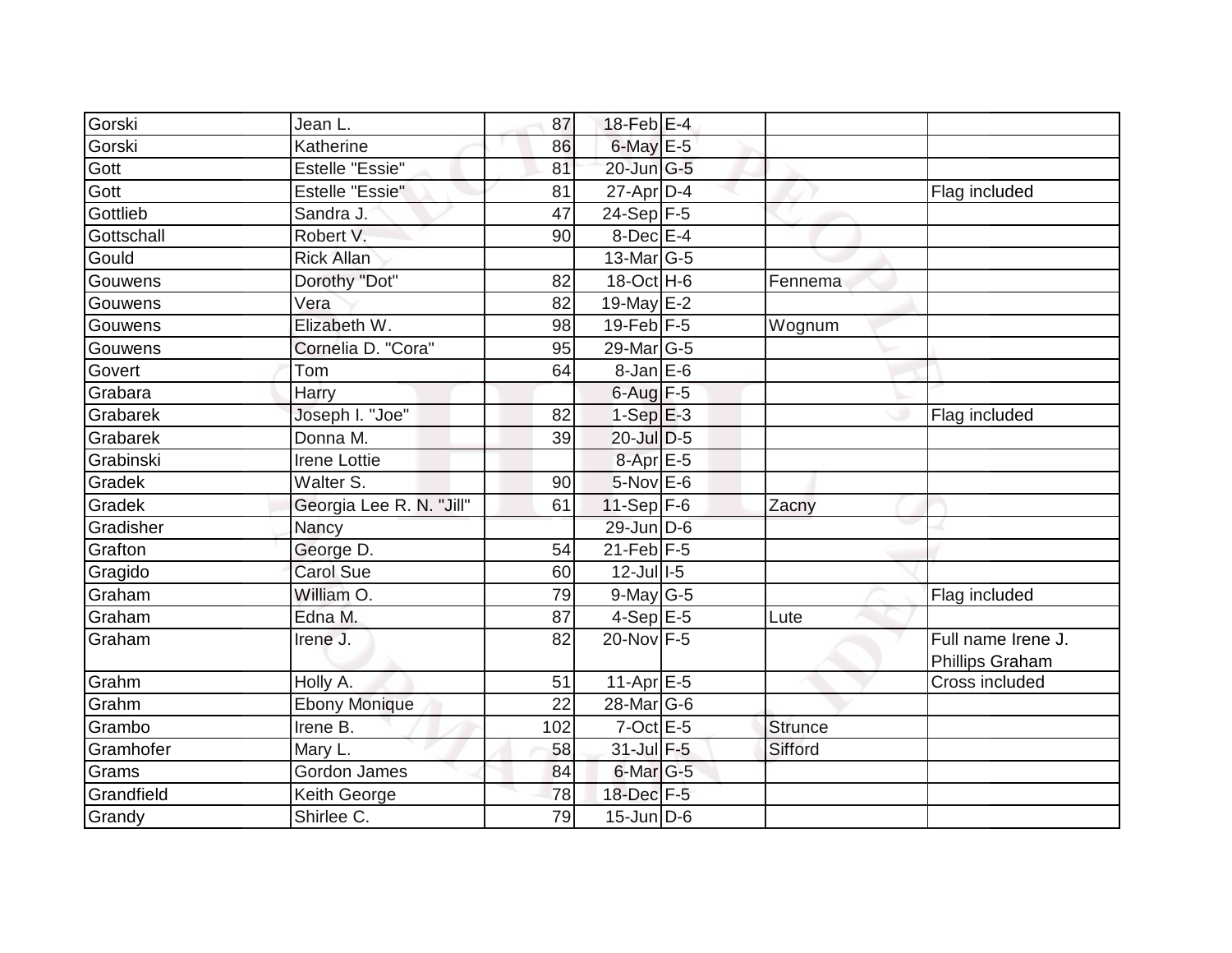| Grankowski | Raymond               | 76              | 14-Jul E-4              |       |                                               |
|------------|-----------------------|-----------------|-------------------------|-------|-----------------------------------------------|
| Grant      | Susie A.              | 87              | $13$ -Jan $E-3$         |       |                                               |
| Grant      | Josephine D.          | 86              | $27$ -Jan $E-3$         | Trela |                                               |
| Grant      | Elsie M.              | 90              | $17$ -Jul F-6           |       |                                               |
| Grass      | Marjorie H.           | $\overline{78}$ | $22$ -Jun $D-6$         |       |                                               |
| Graves     | Otis                  | 85              | 10-Dec E-5              |       |                                               |
| Graves     | Otis                  | 85              | $11 - Dec$ G-7          |       |                                               |
| Gray       | Eleanor               | 81              | $1$ -Jan $F-4$          |       | <b>Full name Eleanor</b><br><b>Kaser Gray</b> |
| Gray       | Evelyn M.             | 75              | 14-May $F-5$            |       |                                               |
| Gray       | <b>Richard Lee</b>    | 43              | $22$ -Jan F-5           |       |                                               |
| Greathouse | Beulah S.             | 98              | $2$ -Jan E-4            |       |                                               |
| Green      | Leroy Jr.             |                 | $1$ -Oct $F-5$          |       |                                               |
| Green      | Lyda Mary             | 94              | 23-Dec E-5              |       |                                               |
| Greenaae   | Eve E.                | 90              | $9-Nov$ $D-6$           |       |                                               |
| Greene     | Carl "T.C."           | 90              | 24-Oct G-6              |       |                                               |
| Greener    | Francis E. "Fran"     | 85              | $27-Sep$ <sup>1-5</sup> |       | Flag included                                 |
| Greenlee   | Kenneth W.            | 87              | $3-Dec$ $E-5$           |       |                                               |
| Greenway   | Robert                | 75              | 25-Mar E-6              |       | Flag included                                 |
| Greenwell  | Albert J.             | 92              | 22-May 1-5              |       |                                               |
| Greeya     | Margaret C.           | 82              | $23-Sep$ E-5            |       |                                               |
| Gregg      | Lewis Depue           | 77              | 6-May $E-5$             |       |                                               |
| Gregory    | Lonnie W. Sr.         | 66              | 10-Aug $D-4$            |       |                                               |
| Gregory    | Leonard W.            | 89              | 24-May I-5              |       |                                               |
| Gregory    | George E. Jr.         | 73              | $1$ -Jun $D-5$          |       | Flag included                                 |
| Greiner    | Robert G.             | 69              | $22$ -May $I-5$         |       |                                               |
| Grenawalt  | John J.               | 60              | 19-Nov E-5              |       |                                               |
| Grenzer    | Dorothy J.            | $\overline{77}$ | $13$ -Mar $ G-6$        |       |                                               |
| Gresser    | <b>Florence Helen</b> | 88              | 28-Aug F-5              |       |                                               |
| Grieder    | James E. DDS          | 104             | 14-May F-6              |       | Picture included                              |
| Grieseler  | Mildred D.            | 96              | 26-Nov E-5              |       |                                               |
| Griffith   | Jeffrey G.            | 46              | $1$ -Jul $E$ -5         |       |                                               |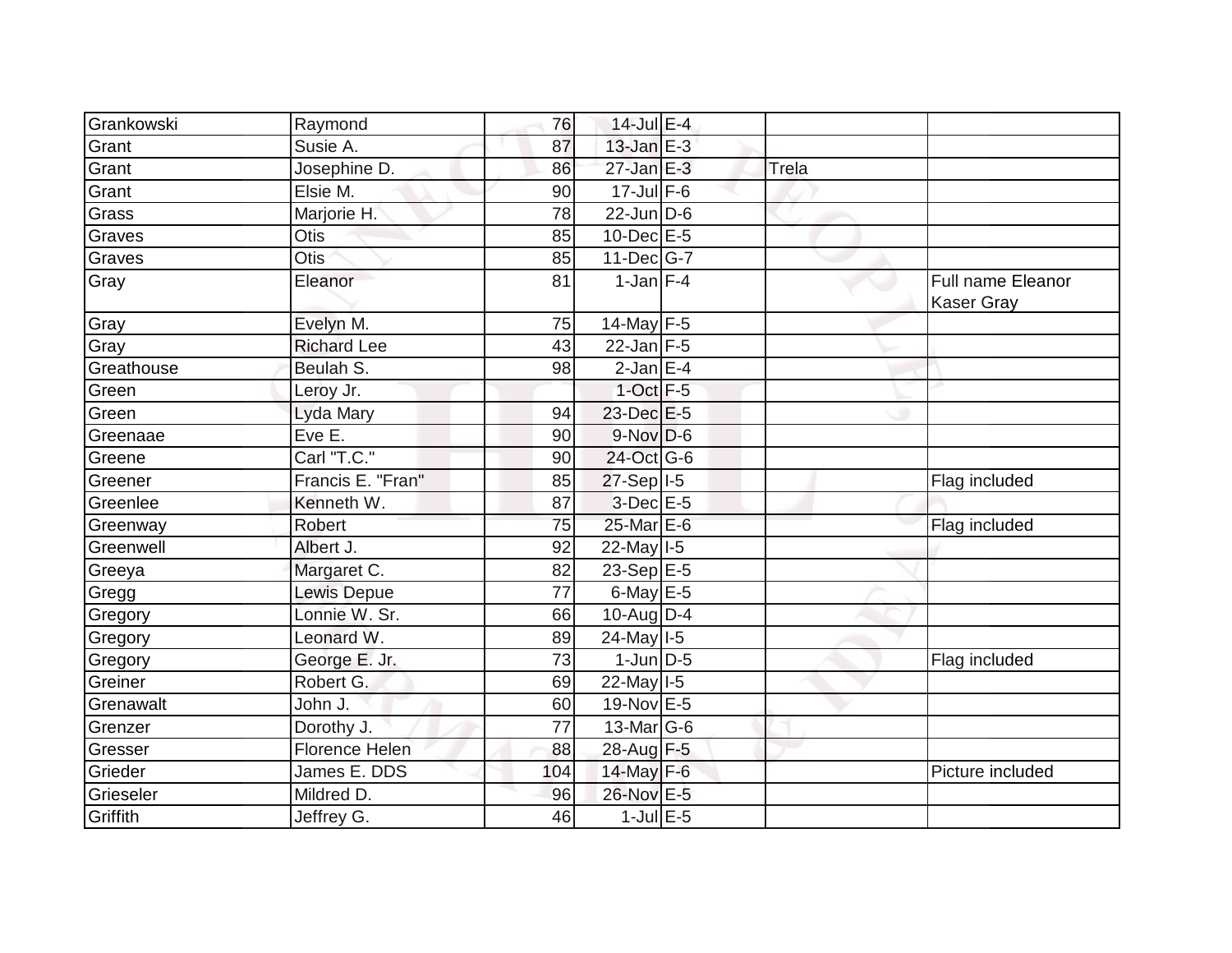| Grigson         | Elizabeth T. "Betty" | 80     | 14-Apr E-4           |                  |                                         |
|-----------------|----------------------|--------|----------------------|------------------|-----------------------------------------|
| Grillion        | August L.            | 76     | $5$ -Feb $F$ -6      |                  |                                         |
| Grimler         | Amanda F.            |        | 17-May G-5           | Daehn            |                                         |
| Grimmer         | Martin J.            | 72     | $15$ -Feb $ G-5$     |                  |                                         |
| Grise           | Pearl                | 62     | $8-Apr$ E-6          |                  |                                         |
| Grish           | Ethel                | 88     | 20-Jul D-4           | Leiby            | <b>Full name Ethel Grish</b><br>Anthony |
| Grish           | Sophie M.            | 83     | $5$ -Oct $D-4$       |                  |                                         |
| Groat           | Louise A.            | 76     | $14-Sep D-4$         |                  |                                         |
| Gromala         | Helen                | 94     | 9-Mar D-4            | Drwiega          |                                         |
| Gronek          | Bennie "Kaye"        | 90     | $11$ -Dec $ G-7 $    |                  |                                         |
| Grose           | Robert C. III        | 7 days | $6$ -Jul $D$ -5      |                  |                                         |
| Gross           | Anna M.              | 87     | 18-Dec F-5           | MacKay           |                                         |
| Gross           | Wilbur L.            | 89     | $27$ -Feb $F-5$      |                  |                                         |
| Grotte          | Katherine L. "Katie" | 97     | $3-Sep$ $E-5$        | <b>Busker</b>    |                                         |
| Grow            | Nora A.              | 94     | 4-Mar E-5            |                  |                                         |
| Grozdina        | Lorri                | 41     | 9-Nov D-7            | Holguin          |                                         |
| Grubb           | <b>Mildred</b>       | 89     | $19$ -Apr $G-3$      | Rothwell         |                                         |
| Grubble         | Lula Faye            | 82     | $6$ -Decl $1$ -5     |                  |                                         |
| Grubl           | James H.             | 57     | 6-Mar G-5            |                  |                                         |
| Gruchmal        | Richard D.           | 53     | 5-Apr G-5            |                  | Flag included                           |
| Grupka          | Genevieve            | 83     | $10$ -Jan F-5        |                  |                                         |
| Gruszka         | Raymond              | 76     | $2$ -Mar $D-4$       |                  |                                         |
| Gruszka         | Luella "Lu"          | 76     | $11$ -Feb $E$ -5     | Malkowski        |                                         |
| <b>Grutzius</b> | Cheryl R.            | 51     | $15$ -Jan F-5        | <b>Bornfleth</b> |                                         |
| Grutzius        | Patricia J.          | 64     | $26$ -Feb $F-4$      |                  | Picture included                        |
| Grycaj          | Anthony "Tony"       | 86     | $16$ -Dec $E$ -5     |                  |                                         |
| Gryn            | Michalina            | 90     | 14-Oct E-5           |                  |                                         |
| Grzybek         | Charlotte H.         | 76     | $9$ -Mar $D-5$       |                  |                                         |
| Grzywacz        | Joseph               | 89     | 16-Aug I-5           |                  |                                         |
| Gudas           | Stanley C.           | 90     | 6-Mar <sub>G-5</sub> |                  |                                         |
| Guenther        | Earl A.              | 89     | $8-Apr$ $E-6$        |                  |                                         |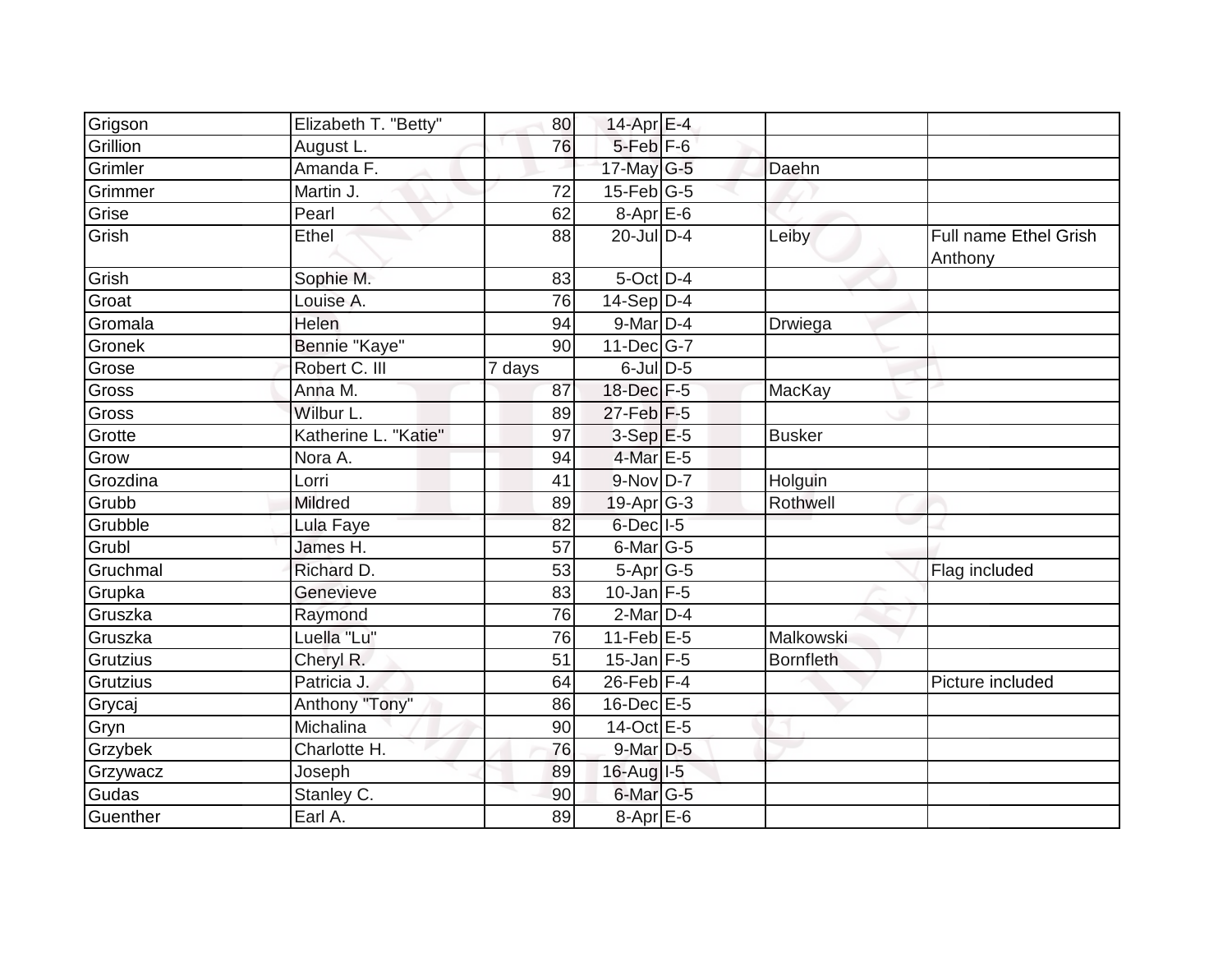| Guernsey       | Sylvia C.                       | 92 | $1-Feb G-5$       |             |                  |
|----------------|---------------------------------|----|-------------------|-------------|------------------|
| Guernsey       | Clifford A.                     | 92 | $2$ -Jan $E-4$    |             |                  |
| Guillemette    | Anatole Joseph "Tony"           | 86 | $14$ -Jan $E-5$   |             | Picture included |
| Guillen        | Antonia "Tonia"                 | 86 | $16-Sep$ E-6      |             | Cross included   |
| Guiterrez      | Carolina                        | 82 | 20-Mar F-6        |             |                  |
| <b>Gullett</b> | <b>Charity Marjorie "Marge"</b> | 94 | $4$ -Jul G-5      |             |                  |
| Gulotta        | Lois V.                         | 75 | 31-Oct G-5        | Mauck       |                  |
| Gulvas         | Robert J.                       | 63 | 7-Dec D-5         |             | Flag included    |
| Gunn           | Dorothy                         | 87 | $14$ -Nov $ G-5 $ | Jankovich   | Cross included   |
| Gurekovich     | Paul N,.                        | 49 | $1$ -Oct $F-5$    |             |                  |
| Gurley         | Arlene E.                       | 85 | 27-Oct E-4        |             |                  |
| Gurley         | Frank James "Moose"             | 69 | 8-May F-7         |             |                  |
| Gurney         | James J. "Buddah"               | 46 | $21$ -Jun $ I-5 $ |             |                  |
| Gutierrez      | Philip Jr.                      | 42 | 16-Oct F-4        |             |                  |
| Gutierrez      | Helen                           | 61 | 30-Sep E-5        |             |                  |
| Gutzman        | Charlene                        | 77 | 23-Jul F-5        | McLaughlin  |                  |
| Guzik          | Eleanore J.                     | 90 | 26-Oct D-5        | Lewandowski |                  |
| Guzman         | Desiree Aline                   | 40 | 18-Sep F-5        | Morrison    |                  |
| Guzman         | Jorge II "Puchie"               | 30 | $30$ -Dec $E$ -6  |             |                  |
| Guzman         | America                         |    | $31$ -JulG-5      |             |                  |
| Guzman         | Joseph James                    | 30 | $25$ -Jun F-5     |             |                  |
| Gyure          | Helen                           | 95 | 20-Nov F-5        |             |                  |
| Gyure          | Louis P.                        | 83 | $22$ -Jan F-5     |             | Flag included    |
| Haag           | Evelyn S.                       | 86 | $9-Nov$ D-7       |             |                  |
| Haak           | John Jr.                        | 79 | $17$ -Feb $E-3$   |             | Flag included    |
| Haas           | Marie                           | 89 | 6-May E-5         |             |                  |
| Habenicht      | Harry O.                        | 65 | 11-Nov E-5        |             |                  |
| Habhab         | Florence D.                     | 77 | 19-Nov E-5        |             |                  |
| Habrych        | Sopjie                          | 86 | 20-Nov F-5        | Cieply      |                  |
| Hackenson      | <b>Robert Dale</b>              | 71 | 9-Mar D-5         |             | Flag included    |
| Hacker         | Frederick G.                    | 84 | $27$ -Dec $F-4$   |             | Flag included    |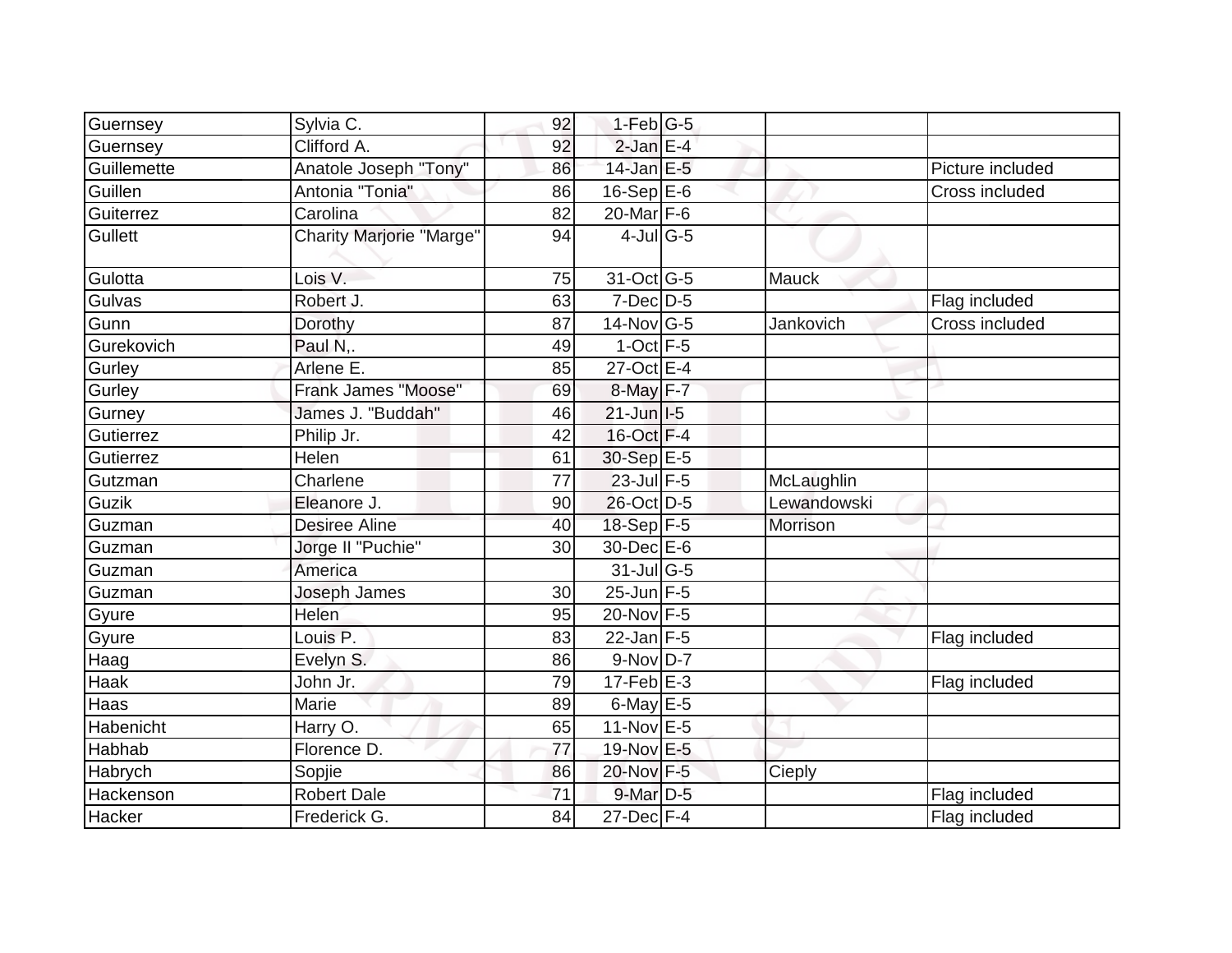| Hacker    | Cora                       | 86  | $14$ -Feb $ G-4$            |        |                                          |
|-----------|----------------------------|-----|-----------------------------|--------|------------------------------------------|
| Hacker    | Robert B.                  | 75  | 31-Jan F-7                  |        | <b>Flag included</b>                     |
| Haddix    | Ruth                       | 80  | $7$ -Oct $E - 5$            |        |                                          |
| Hadt      | Milton Sr.                 | 80  | $17 - Dec$ F-5              |        | Flag included                            |
| Hagan     | Mark E. Sr.                |     | $13-Oct$ E-4                |        |                                          |
| Hagberg   | Dorothy                    | 100 | $16$ -Aug $I$ -5            |        |                                          |
| Hagberg   | Robert N.                  | 74  | $20$ -Jun $\overline{G}$ -5 |        |                                          |
| Hagen     | Johanna                    | 80  | $6$ -May $E$ -5             |        |                                          |
| Hagerman  | Violet M.                  | 96  | $27$ -Aug E-5               |        |                                          |
| Hagerman  | Betty J.                   |     | $17$ -May G-5               | Sibley | Flag included                            |
| Haggerty  | <b>Isabell A.</b>          | 92  | $7$ -Mar $ G-5 $            |        |                                          |
| Hahn      | Opal M.                    | 70  | $1$ -Jul $E$ -5             | Grief  | Full name Opal M.<br>Hahn (Thomas)       |
| Haingren  | Edna M.                    | 90  | $19$ -Jan $D$ -5            |        |                                          |
| Haizlip   | <b>Anne Marie</b>          | 85  | $31$ -Aug D-4               |        |                                          |
| Hajek     | Phillip J.                 | 56  | $5-Apr$ G-5                 |        |                                          |
| Halaschak | Richard                    | 66  | $21$ -Aug F-5               |        | Picture included                         |
| Halcomb   | James L. Sr. "Jim"         | 63  | $9$ -Dec $E$ -5             |        |                                          |
| Haldi     | Bernice R.                 |     | $22-Sep$ E-3                | Conley | Full name Bernice R.<br>Haldi Brecheisen |
| Hale      | David Sr.                  | 62  | $31$ -Jan F-7               |        |                                          |
| Haley     | Celia M.                   | 88  | $11-Nov$ E-6                | Stempf | Full name Celia M.<br>Slosser-Haley      |
| Halfman   | Mona                       | 97  | $14-Oct \tE-5$              | Jung   |                                          |
| Halfman   | Margaret M.                | 94  | $17$ -Jun $E-5$             |        |                                          |
| Hall      | Ruth A.                    | 81  | $14$ -Nov $ G-5 $           |        |                                          |
| Hall      | <b>Tracey Lee</b>          | 35  | 19-May $E-2$                |        |                                          |
| Hall      | David                      | 78  | 30-Nov D-6                  |        |                                          |
| Hall      | <b>Richard Ewen "Dick"</b> | 68  | $12$ -Jul $I-5$             |        |                                          |
| Hall      | John                       | 80  | 19-Jun F-5                  |        | Flag included                            |
| Hall      | Grace                      | 98  | 20-Feb F-5                  |        | <b>Grace Aker Hall</b>                   |
| Hall      | Evelyn L.                  | 88  | 15-Dec E-3                  |        |                                          |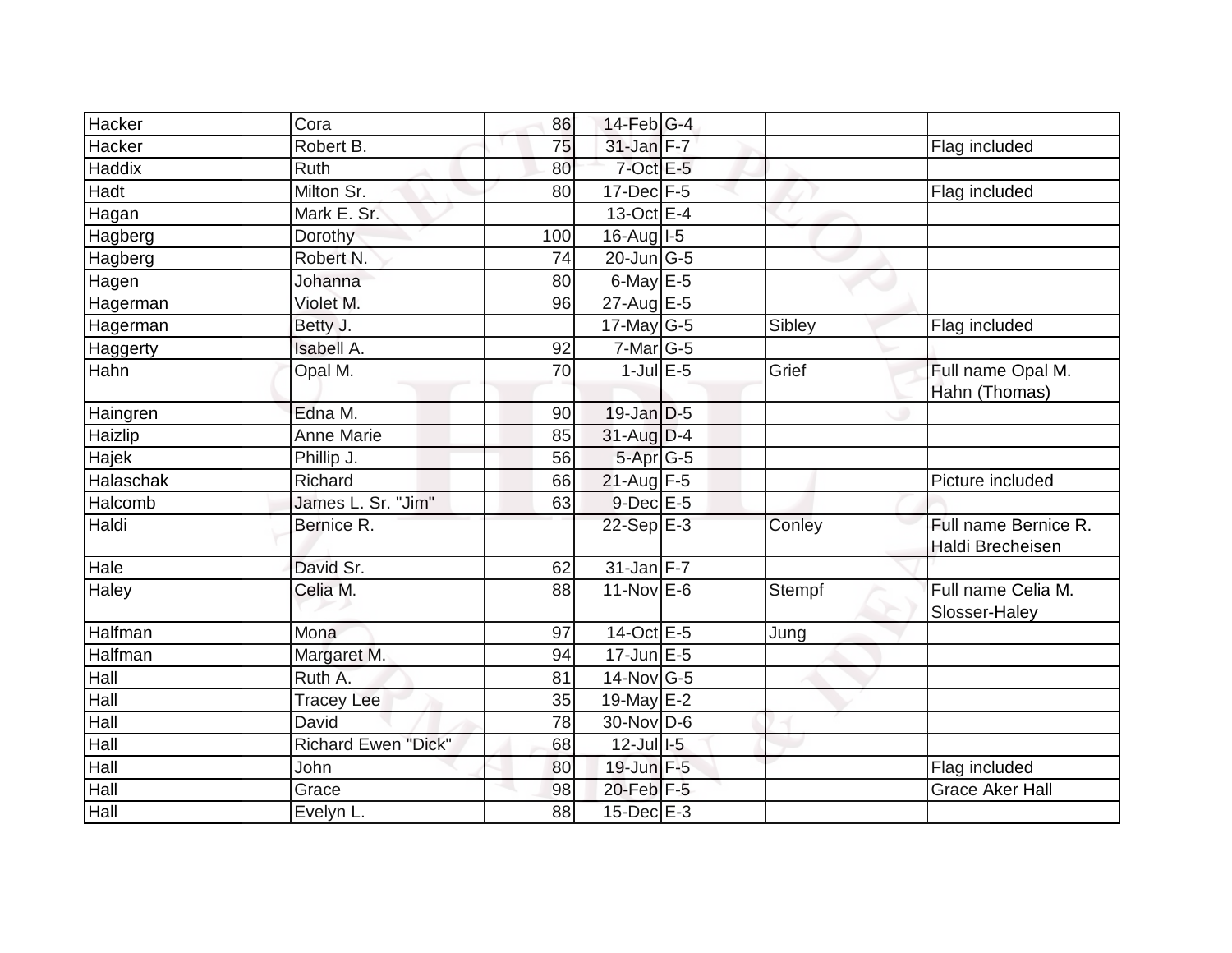| Hall            | John                  | 67 | $28$ -Jun $ I-4 $ |                |                          |
|-----------------|-----------------------|----|-------------------|----------------|--------------------------|
| Hall            | Donald G.             | 67 | $5-AugE-5$        |                |                          |
| Hallenbeck      | Ann M.                | 82 | $16$ -Aug $I$ -5  |                |                          |
| Haller          | <b>Sheila</b>         | 61 | $21$ -Jun $ I-5 $ | <b>Butler</b>  |                          |
| <b>Hallett</b>  | George F.             | 68 | 31-May I-5        |                | Flag included            |
| Hallow          | Marie                 | 83 | 13-Oct E-4        |                |                          |
| Hallow          | Gerald                | 56 | $6$ -Jun $ G-5 $  |                |                          |
| Hallowell       | Joan L.               | 70 | $7$ -Jan $E$ -5   | Stalder        |                          |
| Hallum          | Jean "Jenny"          | 91 | $17$ -Oct G-5     | Fattore        |                          |
| Halmagy         | Nicholas "Nick"       | 84 | 8-Jan E-5         |                |                          |
| Halon           | Myrtle L.             | 84 | 29-May F-5        |                |                          |
| Haluska         | <b>Goldie Cecilia</b> | 81 | $10$ -Apr $F-8$   | Finch          | Full name Goldie         |
|                 |                       |    |                   |                | Cecilai Sapp (Haluska)   |
|                 |                       |    |                   |                |                          |
| Hamadei         | Stephen M. "Steve"    | 58 | $19$ -Apr $G-3$   |                |                          |
| Hambrock        | Joan R.               | 74 | $11$ -Jun $F-6$   |                | Picture included         |
| Hamera          | Geraldine             | 78 | $26-Sep G-5$      | Lutkus         |                          |
| Hamersley       | Charlotte C.          | 84 | $15$ -Jul $E$ -6  | <b>McBride</b> | Full name Charlotte C.   |
|                 |                       |    |                   |                | <b>Hamersley Mozingo</b> |
|                 |                       |    |                   |                | Pace                     |
| Hamilton        | Barbara Ann           | 54 | $11$ -Jul G-5     |                |                          |
| Hamilton        | Emma R.               | 68 | $12$ -Feb $F-5$   | Swiney         |                          |
| <b>Hamilton</b> | Walter "D."           | 61 | 14-Aug $F-5$      |                |                          |
| Hamilton        | Blanche A.            | 80 | 12-Mar F-6        |                |                          |
| Hamilton        | Grace                 | 92 | $3-MarE-4$        |                | <b>Full name Grace</b>   |
|                 |                       |    |                   |                | <b>Hamilton McKeon</b>   |
| Hamilton        | Barbara C.            | 58 | $16$ -Aug $1-5$   | Radzinski      |                          |
| Hamilton        | Mary Ann              | 68 | $16$ -Nov D-6     |                |                          |
| Hamilton        | Robert E.             | 64 | 8-May F-7         |                | Flag and Picture         |
|                 |                       |    |                   |                | included                 |
| Hammers         | Lois M.               | 73 | $16$ -Feb $D-5$   |                |                          |
| Hammik          | Julia B.              | 75 | 20-Feb F-5        | <b>Bach</b>    |                          |
|                 |                       |    |                   |                |                          |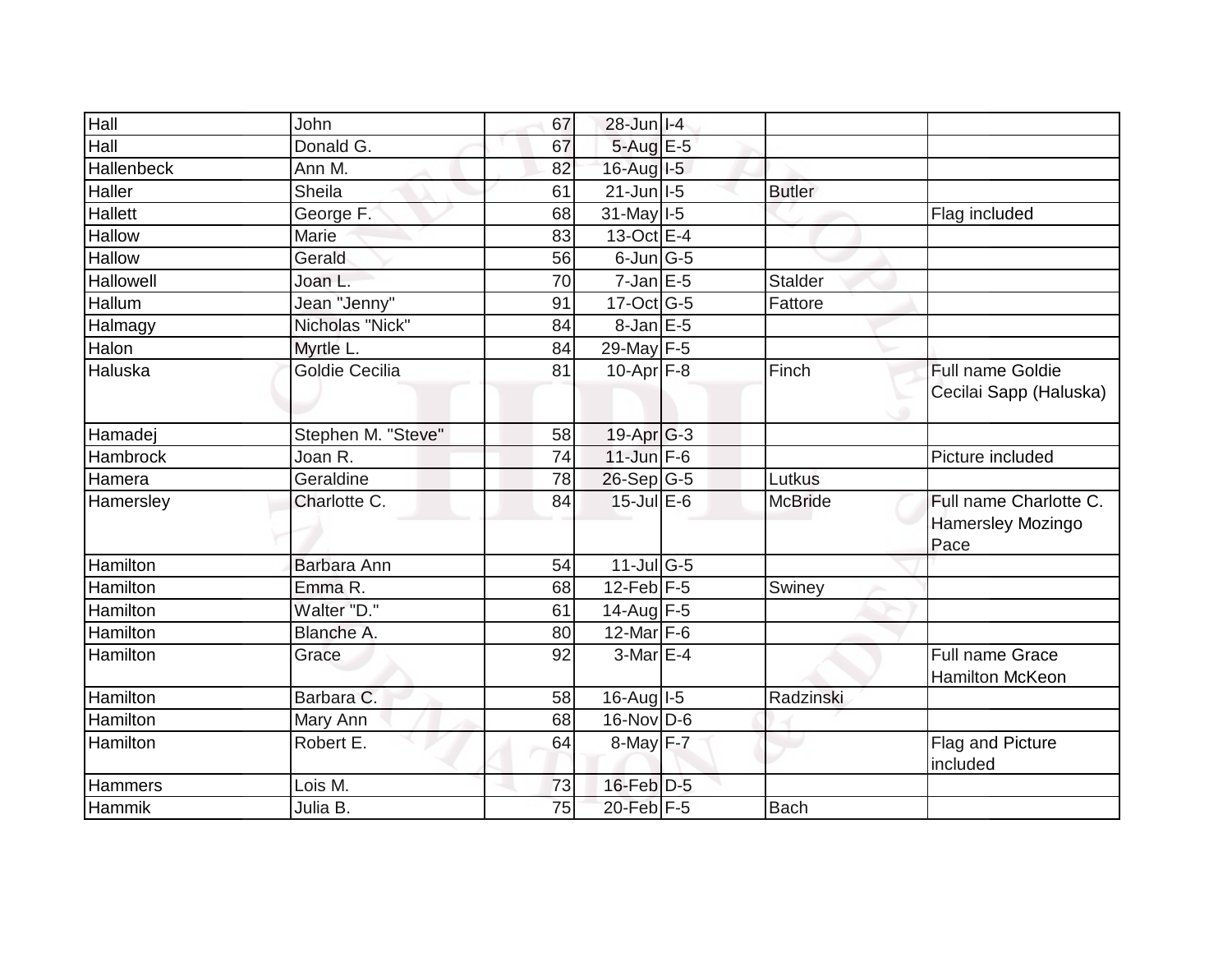| Hammond        | Irene               | 87 | 17-Oct G-5                 |               |                                    |
|----------------|---------------------|----|----------------------------|---------------|------------------------------------|
| Hammond        | Vernon Cleve        | 66 | $24$ -Feb $E-3$            |               |                                    |
| Hammond        | Janice L.           | 45 | 17-Jul F-6                 | Hayes         |                                    |
| Hammond        | John Robert (Bob)   | 69 | 29-Dec E-4                 |               |                                    |
| Hammond        | Steven D.           | 48 | $16-SepE-6$                |               |                                    |
| Hampton        | <b>Esther</b>       | 93 | $22$ -Jan F-5              |               |                                    |
| Hampton        | Dixie P.            | 90 | 29-Nov I-4                 |               |                                    |
| Hanacek        | John                | 86 | 11-May $D-4$               |               | Flag included                      |
| Hanas          | Roxanne L.          | 42 | $18$ -Jan $ G-5 $          |               |                                    |
| Hanas          | LaVerne Theresa     |    | 8-Nov 1-5                  |               |                                    |
| Hanchar        | Anne                | 82 | $16$ -Aug I-5              |               |                                    |
| Hanchar-Funcik | Laura G.            | 94 | $3-Feb$ $E-3$              |               |                                    |
| Handley        | Barbara J.          | 62 | $11-Apr \nightharpoonup 5$ |               |                                    |
| Handley        | Dennis Ray          | 48 | $2$ -May G-5               |               |                                    |
| Hanish         | Donna Lee           | 39 | 28-Oct E-5                 |               |                                    |
| Hanish         | <b>Donald Earl</b>  |    | 67 Decmeber D-4<br>28      |               |                                    |
| <b>Hankins</b> | M. Catherine        | 86 | 24-Oct G-6                 |               |                                    |
| Hanley         | Margaret Jane       | 75 | $17$ -Jan F-5              |               |                                    |
| Hanley         | <b>George Emory</b> | 77 | $8$ -Jan $F-6$             |               |                                    |
| Hanlon         | Virginia "Babe"     | 79 | 24-Apr F-5                 |               |                                    |
| Hanlon         | Terrence J. "Terry" | 48 | $11$ -May D-4              |               |                                    |
| Hanlon         | James E. Jr.        | 77 | 17-Nov E-4                 |               | "Jim" "Ma Bell" / Flag<br>included |
| Hannah         | <b>Mary Anne</b>    | 73 | 22-Apr $E-5$               |               |                                    |
| Hannigan       | Martha Deane        | 69 | $15-Sep$ E-5               |               |                                    |
| Hanrath        | Marie M.            | 90 | $4-Sep \overline{E-5}$     | <b>Thomas</b> |                                    |
| Hansen         | Theodore P.         | 84 | 13-May $E-5$               |               |                                    |
| Hansen         | Roy M.              | 89 | $27$ -Feb $ F-5 $          |               | Flag included                      |
| Hanson         | <b>Terry Gordon</b> | 58 | $13$ -Jan $E-3$            |               |                                    |
| Hanson         | Joan W.             | 73 | 28-Dec D-4                 |               |                                    |
| Hanson         | Roy M.              | 89 | 28-Feb F-7                 |               | Flag included                      |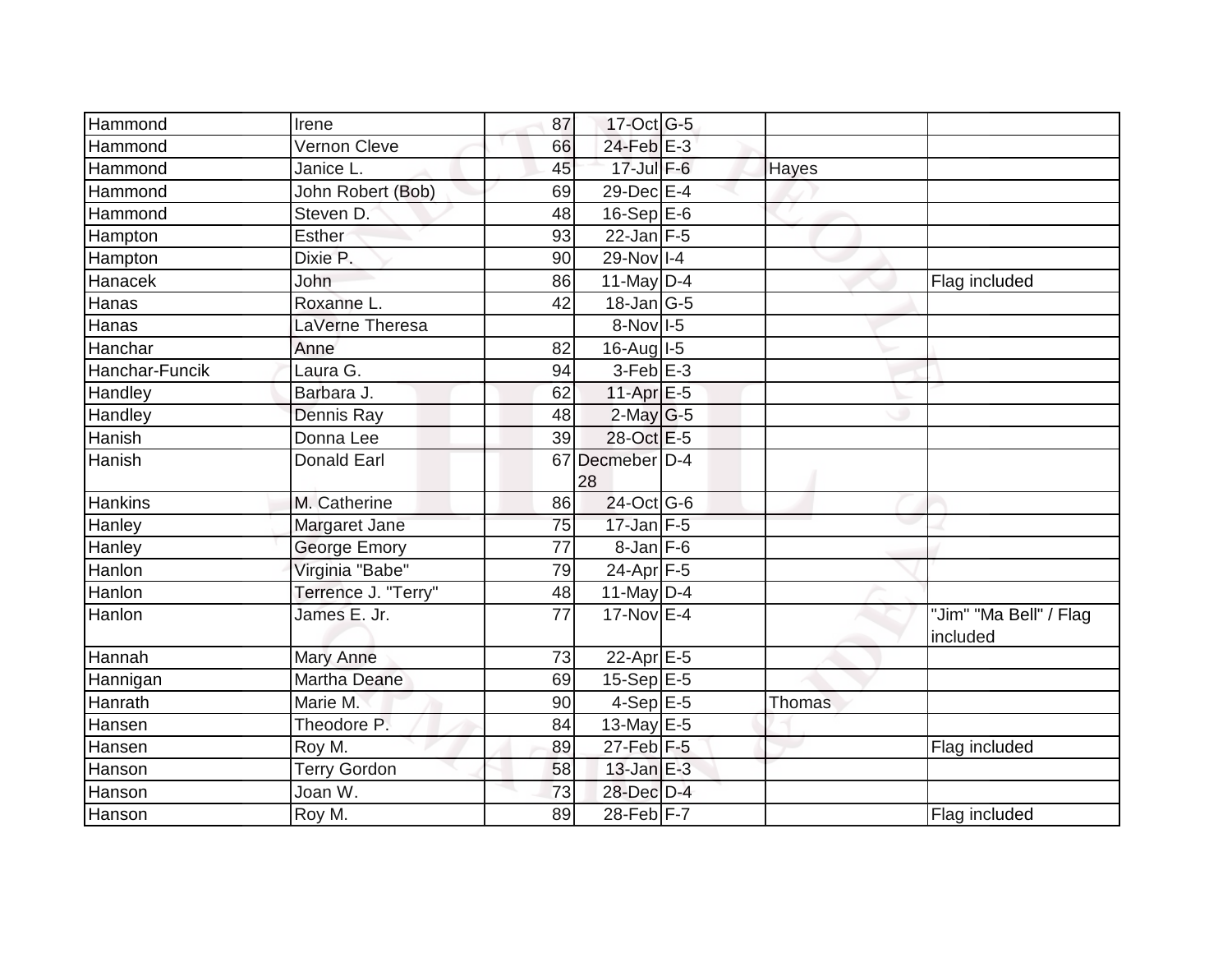| Hanthorn        | Bernice M.           | 76 | 14-Dec D-5       | Koonce         |                                           |
|-----------------|----------------------|----|------------------|----------------|-------------------------------------------|
| Hapner          | Mildred P.           | 82 | $6$ -Jun $G$ -5  |                |                                           |
| Haraburdo       | <b>Bonnie</b>        | 59 | $3-Sep$ E-5      | <b>Sanders</b> | Full name Bonnie<br>(Haraburdo) Jones     |
| Harber          | <b>Stella Mary</b>   | 98 | 24-Mar E-3       |                |                                           |
| <b>Harbin</b>   | Edward D.            | 73 | $27$ -Apr $D$ -4 |                |                                           |
| Harbison        | Janet P.             | 64 | $3$ -May G-5     |                |                                           |
| Harbit          | C. Earl              | 84 | 20-May $E-5$     |                |                                           |
| Harbrecht       | Zara J.              | 90 | $15$ -May G-5    |                |                                           |
| Hardebeck       | Frances E.           | 85 | $5$ -Feb $F$ -6  |                |                                           |
| Hardesty        | Carl D.              | 77 | $28$ -Mar $ G-6$ |                |                                           |
| Hardin          | Brooks L.            | 82 | 26-Oct D-5       |                |                                           |
| Hardt           | Charles L.           | 62 | 17-Nov E-4       |                |                                           |
| Hardt           | Charles T. "Chuck"   | 59 | 23-Sep E-5       |                |                                           |
| <b>Hardwick</b> | Herbert (Dr).        | 64 | $6$ -Mar $ G-5 $ |                |                                           |
| Hardy           | Margaret Eileen      | 80 | 13-Oct E-4       |                |                                           |
| Hargrave        | Marybelle W.         | 89 | $5$ -Dec $ G-5 $ |                |                                           |
| Harmon          | Maura E.             | 51 | 28-Jul E-3       |                |                                           |
| Harmon          | Howard A Jr. "Howie" | 69 | 4-Jul G-5        |                | Flag included                             |
| Harney          | Audrey J.            | 76 | 10-Nov E-3       |                |                                           |
| Harper          | Michael D. Sr.       | 52 | $4$ -Feb $E$ -5  |                |                                           |
| Harper          | Mary Lee             | 88 | $29$ -Jan F-5    |                |                                           |
| Harper          | James T.             | 79 | 24-Nov E-4       |                |                                           |
| Harreld         | Kyle G.              | 79 | 23-Dec E-5       |                |                                           |
| Harrell         | Mildred D.           | 81 | 17-Dec F-5       |                |                                           |
| Harrell         | Thomas C. Sr.        | 74 | $26$ -Feb $F-4$  |                | Flag included                             |
| Harrier         | Margaret L.          | 87 | $20-Sep$  -5     |                | Full name Margaret L.<br>Spickard Harrier |
| Harring         | Beatrix A.           | 86 | 17-May G-5       |                |                                           |
| Harris          | Thomas A. Jr.        | 71 | 12-Aug E-5       |                | Flag included                             |
| <b>Harris</b>   | Kathryn R. "Rose"    |    | $6$ -Aug $F-5$   |                |                                           |
| <b>Harris</b>   | Carl R. Sr.          | 66 | $14$ -Dec D-6    |                |                                           |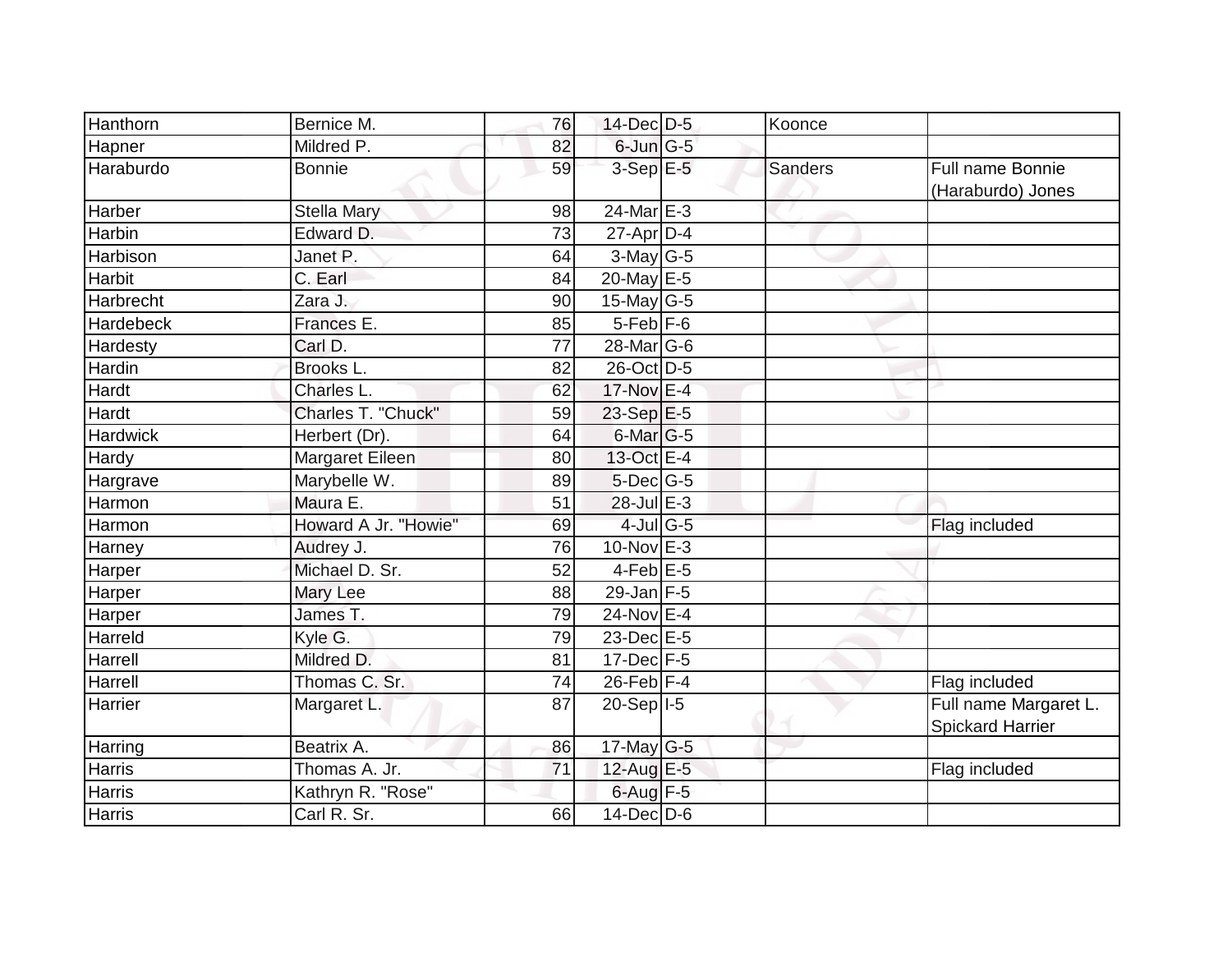| <b>Harris</b>   | Robert Dale Sr. "Bob"       | 59              | 18-Nov E-5        |               | Flag and Eagle insignia<br>included              |
|-----------------|-----------------------------|-----------------|-------------------|---------------|--------------------------------------------------|
| Harris          | Mary                        | 78              | 22-Oct E-5        |               |                                                  |
| Harrison        | Faith                       | 69              | 25-Apr G-6        |               |                                                  |
| Harrison        | <b>Darwin Allen</b>         | 65              | 30-Aug I-5        |               | Flag included                                    |
| Harrison        | Claudia Gail                |                 | $2$ -Jul $F-5$    |               | Full naem Claudia Gail<br><b>Harrison Cooner</b> |
| Harsha          | Hazel                       | 86              | $29$ -Jan F-5     |               |                                                  |
| Hart            | Kenneth B.                  | $\overline{71}$ | 8-Feb G-5         |               |                                                  |
| Hart            | <b>Irwin Elmer</b>          |                 | $27$ -Dec $F-4$   |               |                                                  |
| Hart (Cabrales) | Jeremy Jordan               | 7 days old      | $17$ -Jun $E - 5$ |               |                                                  |
| Hartman         | Robert R.                   | 58              | $21-Oct$ E-5      |               | Flag included                                    |
| <b>Hartz</b>    | Warren A.                   | 80              | 15-May G-5        |               | Flag included                                    |
| Hartz           | Marilyn L.                  | 74              | 28-Sep D-5        |               |                                                  |
| Harvey          | <b>Shelton Earl</b>         | 79              | $26-Sep G-5$      |               | Flag included                                    |
| <b>Harvey</b>   | Barbara Ann                 | 52              | $25$ -Jan G-5     |               | Picture included                                 |
| Harwood         | Eileen                      | 88              | 20-May E-5        | Fausch        |                                                  |
| Harwood         | Ronald L. "Ron"             | 73              | $6$ -Oct $E-4$    |               | Flag included                                    |
| Haskell         | Donald Ray                  | 73              | 24-Jun E-5        |               | Picture included                                 |
| Haskell         | Patricia Alice              | 57              | 12-Feb $F-5$      |               |                                                  |
| Hastie          | Darlene J.                  | 56              | 19-Mar $F-4$      |               |                                                  |
| Hastings        | <b>Tricia Marie</b>         | 22              | 19-Aug $E-5$      |               | Picture included                                 |
| Hasza           | George Jr.                  | 87              | 20-Oct E-4        |               |                                                  |
| Hasza           | Leonore E.                  | 77              | 15-Oct F-5        | <b>Stanik</b> |                                                  |
| Hatala          | Walter H.                   | 59              | $7-Aug$ F-6       |               |                                                  |
| <b>Hatfield</b> | Charles L. (Retired<br>CFD) | 72              | $7-Feb$ G-5       |               |                                                  |
| Hathaway        | Lloyd                       | 84              | 4-May $D-7$       |               | Flag included                                    |
| Hatmaker        | Paul R.                     | 35              | $8$ -Jan $E$ -6   |               |                                                  |
| Hatton          | Dora "Ma"                   | 68              | 15-Jul E-5        |               |                                                  |
| Hauer           | James William               | 61              | 29-Jan F-5        |               | Flag included                                    |
| Haun            | Sanford Russell             | 78              | $10$ -Apr $F$ -6  |               | Flag included                                    |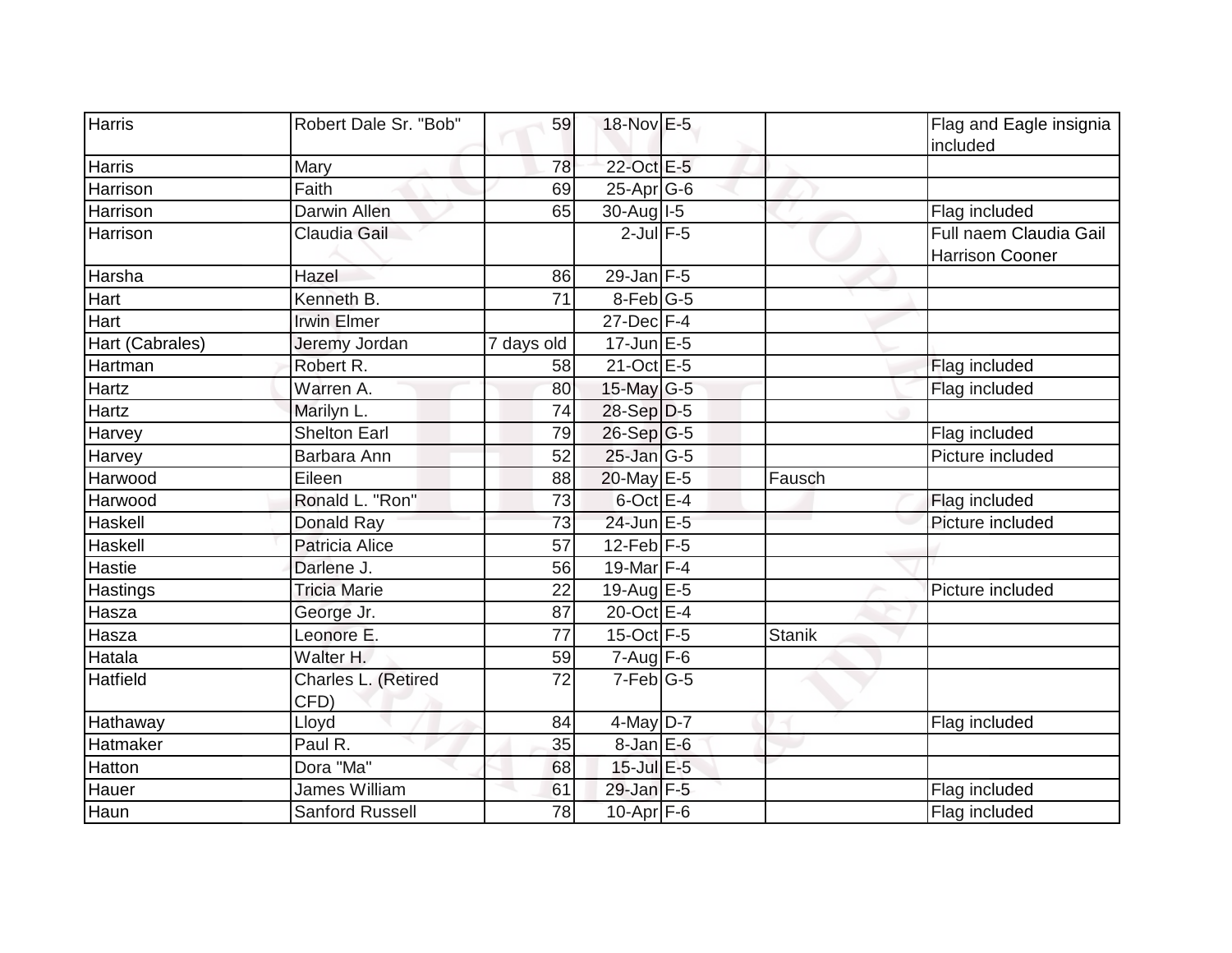| Hauprich       | Barbara C.                       | 78              | 26-May E-4            | Metz           | Flag included                            |
|----------------|----------------------------------|-----------------|-----------------------|----------------|------------------------------------------|
| Hausler        | Patricia R.                      | $\overline{78}$ | 1-Mar G-4             | <b>Burke</b>   |                                          |
| Havengar       | Catherine                        | 82              | 19-Apr <sub>G-3</sub> |                |                                          |
| Havrilesko     | Irene Louise                     | 82              | $21$ -Jul E-2         |                |                                          |
| <b>Hawkins</b> | Bill R.                          | 73              | $20$ -Feb F-6         |                | Flag included                            |
| Hayden         | Georgetta V.                     | 88              | $18$ -Jan $ G-5 $     |                |                                          |
| Hayden         | Robert E.                        | 78              | 27-Nov B-10           |                |                                          |
| Hayduk         | Patricia Ann                     | 49              | 28-Nov E-5            | Cook           |                                          |
| Hayes          | Ann Marie                        | 83              | $20$ -Apr $D$ -4      |                |                                          |
| Hayes          | Dorothy p.                       | 84              | $18$ -Dec $F-6$       |                |                                          |
| Hayes          | <b>John Lawrence</b><br>"Johnny" | 42              | 18-Oct H-6            |                | Picture included                         |
| Hayes          | Marion L.                        | 90              | 14-Apr E-4            |                |                                          |
| Hayes          | Grace E.                         | 85              | 5-Mar F-5             |                |                                          |
| Hayes          | Gerald B.                        |                 | 5-Apr G-5             |                |                                          |
| Hayman         | Mabel                            | 86              | $12$ -Feb $ F-5 $     |                | <b>Full name Mabel</b><br>Waddell Hayman |
| Hays           | Lois                             | 73              | 6-Apr D-5             | Gauthier       |                                          |
| Hearne         | James F.                         | 75              | 13-Mar G-6            |                | Flag included                            |
| Heater         | Tana F.                          | 92              | $23$ -Jan $ G-5 $     |                |                                          |
| Heath          | Richard P.                       | 81              | $21$ -Nov $ G-5 $     |                | Flag included                            |
| Heath          | <b>Mildred Louis "Tootsie"</b>   | 85              | 30-Nov D-7            |                |                                          |
| <b>Heck</b>    | Grace E.                         | 77              | 15-Aug $G-4$          |                |                                          |
| Heckman        | Shirley J.                       | 66              | 12-Sep B-11           |                | Picture included                         |
| Hector         | Terrell C. "Terry"               | 65              | $5$ -Jan $D-5$        |                | Flag included                            |
| Heerema        | Sophie                           | 91              | $5-Sep$ G-5           |                |                                          |
| Heffron        | Jean M.                          | 67              | 28-Nov E-5            | <b>Homans</b>  |                                          |
| Hegedus        | Louis A. Jr.                     | 84              | 10-Mar $E-4$          |                | Flag included                            |
| Heidbreder     | Neva L.                          | 90              | $9-Sep$ E-5           | <b>Biester</b> |                                          |
| Heidt          | Blanche L.                       | 85              | 22-Nov I-4            |                |                                          |
| Heidtman       | Martin C. Jr.                    | 79              | 21-Sep D-5            |                | Flag included                            |
| Heilman        | <b>Robert Guthrie</b>            |                 | $4$ -May D-7          |                |                                          |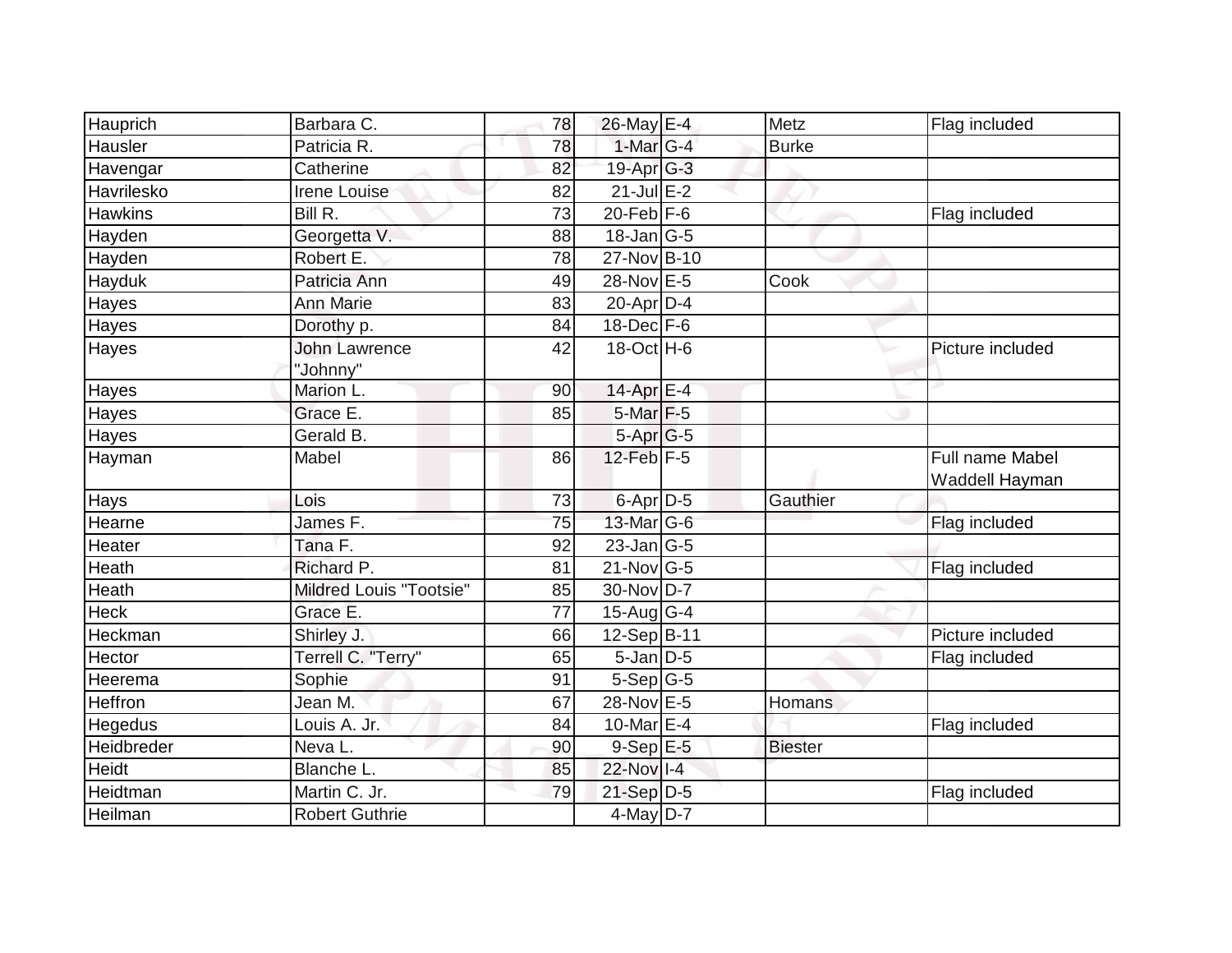| Heimberg           | Alvada                  | 92  | $8$ -Jul $E$ -5   |        |                                      |
|--------------------|-------------------------|-----|-------------------|--------|--------------------------------------|
| Heimberg           | Alvada M.               | 92  | 15-Aug G-5        |        |                                      |
| Heimberger         | Zola M.                 | 78  | 5-Dec G-5         |        |                                      |
| Hein               | Verna                   | 90  | 15-Nov I-5        |        |                                      |
| Heinemann          | Euphrosine J."Virginia" | 84  | $23$ -Jun E-4     |        |                                      |
| Heintz             | Martin J. Sr. "Marty"   | 65  | $21$ -Jan $E-3$   |        | Cross included                       |
| Heiny              | <b>Shaina Corrine</b>   | 9   | 3-Mar E-4         |        | Angel included                       |
| Heinz              | Florence                | 92  | $6$ -Feb $F$ -6   |        |                                      |
| Heironimus         | Davie "Mike"            | 59  | 26-Jun F-5        |        |                                      |
| Heiser             | <b>Hilda Grace</b>      | 85  | $7$ -Oct $E - 5$  |        |                                      |
| Heitmann           | Evelyn M.               | 93  | 29-Nov I-4        |        |                                      |
| Held               | Norbert A.              | 77  | $3$ -Jan $F-5$    |        |                                      |
| <b>Heldt</b>       | Blanche L.              | 85  | 23-Nov D-6        |        |                                      |
| Helfen             | Edward M. "Duke"        |     | 43 Septebme F-5   |        | ی                                    |
|                    |                         |     | r 24              |        |                                      |
| Helman             | John G.                 | 60  | 11-Jan G-5        |        |                                      |
| <b>Helmink</b>     | Dean A.                 | 58  | $25$ -Aug E-3     |        | Flag included                        |
| Helpingstine-Smith | Julia H.                | 104 | 4-Mar E-6         | Hester |                                      |
| Heminger           | Kathyrn M. "Katie"      | 80  | 29-Dec E-4        |        |                                      |
| Hemmerich          | <b>Lila Dorothy</b>     |     | 14-May $F-6$      |        |                                      |
| Hendershot         | Doris M.                | 70  | 21-May $F-6$      |        |                                      |
| Henderson          | Louis J. Sr.            | 78  | $7$ -Dec $D-5$    |        | <b>Cross and Picture</b><br>included |
| Henderson          | James A.                |     | 11-Oct   I-5      |        | Flag included                        |
| Henderson          | Samuel H.               | 84  | $18$ -Jan $ G-5 $ |        | Flag included                        |
| Henderson          | Elizabeth J. "Betty     | 95  | 26-Aug E-5        |        | <b>Cross included</b>                |
| Hendrich           | Joanne                  | 67  | 11-Nov $E-4$      |        | Full name Joanne                     |
|                    |                         |     |                   |        | (Cook) (Hines)                       |
|                    |                         |     |                   |        | Hendrich                             |
| Hendrich           | Rudolph Hans "Rudy"     | 75  | $3$ -Jan $F-5$    |        |                                      |
| <b>Hendricks</b>   | Gary L.                 | 56  | 26-Apr F-5        |        |                                      |
| Hendrickson        | John R. Jr.             | 67  | $17 - Jan$ F-5    |        |                                      |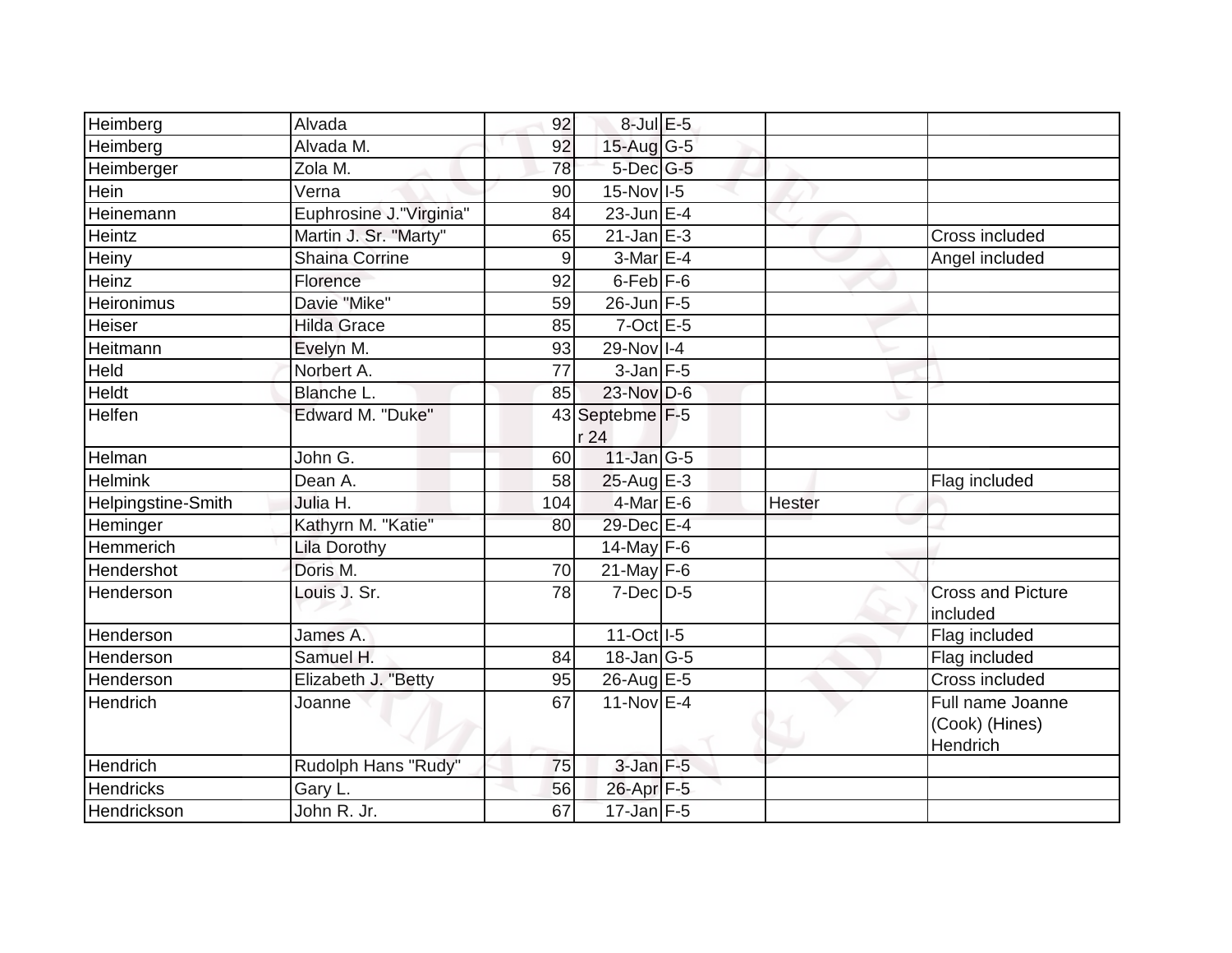| Hendrix       | Janet Lily          | 73 | 17-Oct G-6            |              |                                             |
|---------------|---------------------|----|-----------------------|--------------|---------------------------------------------|
| Hendron       | Kathleen T.         | 73 | $10$ -Nov $E-3$       |              |                                             |
| Hendron       | Lawrence Thomas     | 80 | 20-Dec G-5            |              | Flag included                               |
| Hendry        | Russell A.          | 51 | 30-Nov D-7            |              |                                             |
| Henley        | Wilbur H.           | 79 | 23-Sep $E-5$          |              | Flag included                               |
| Henn          | <b>Mary Frances</b> | 87 | $25$ -Apr $G$ -6      |              |                                             |
| Hennessy      | Mary V.             | 82 | 14-May $F-6$          | <b>Brown</b> | Full name Mary V.<br><b>Hennessy Supple</b> |
| Henniger      | George M.           | 82 | 23-Dec E-5            |              |                                             |
| Hennrich      | Melvin A.           |    | $9$ -Oct $F - 6$      |              |                                             |
| Hensley       | <b>Curtis</b>       | 74 | $2-Feb$ $D-4$         |              |                                             |
| Hensley       | <b>Betty Hall</b>   | 84 | 29-May F-5            | Flesher      | Full name Betty Hall<br>Wartsbaugh Hensley  |
| Hensley       | Timothy M. Sr.      | 64 | 29-Dec E-4            |              |                                             |
| Hensley       | Dennis D. (Rev.)    | 50 | 6-Nov F-7             |              | Picture included                            |
| Henson        | Clara R.            | 74 | $12$ -Jun $F-5$       |              |                                             |
| Henson        | <b>Helen Louise</b> | 87 | $14$ -Jan E-6         |              |                                             |
| Herald        | Donald L.           | 74 | $14$ -Dec $D$ -6      |              |                                             |
| <b>Herbst</b> | William R.          | 58 | 31-Oct G-5            |              |                                             |
| Herdon        | Annamarie S.        | 61 | $16$ -Oct $F-5$       | Sihsmann     |                                             |
| Herman        | Anthony             | 74 | $9$ -Dec $E - 5$      |              | Flag included / (Herman<br>Hedman Kolas)    |
| Hernandez     | David P.            | 53 | 26-Oct D-5            |              | Flag included                               |
| Hernandez     | Richard             | 28 | 30-Mar <sub>D-6</sub> |              |                                             |
| Hernandez     | Ernestina S.        | 85 | $26$ -Feb $ F-4 $     |              |                                             |
| Hernandez     | Cosmo Medina        | 61 | $7$ -Mar $ G-5 $      |              |                                             |
| Hernandez     | Vincente F.         | 78 | $16$ -Feb $ D-5 $     |              | Cross included                              |
| Hernandez     | Christopher J.      | 41 | $6$ -Feb $ F-6$       |              |                                             |
| Hernandez     | Juan M.             | 78 | 28-Mar G-6            |              | Cross included                              |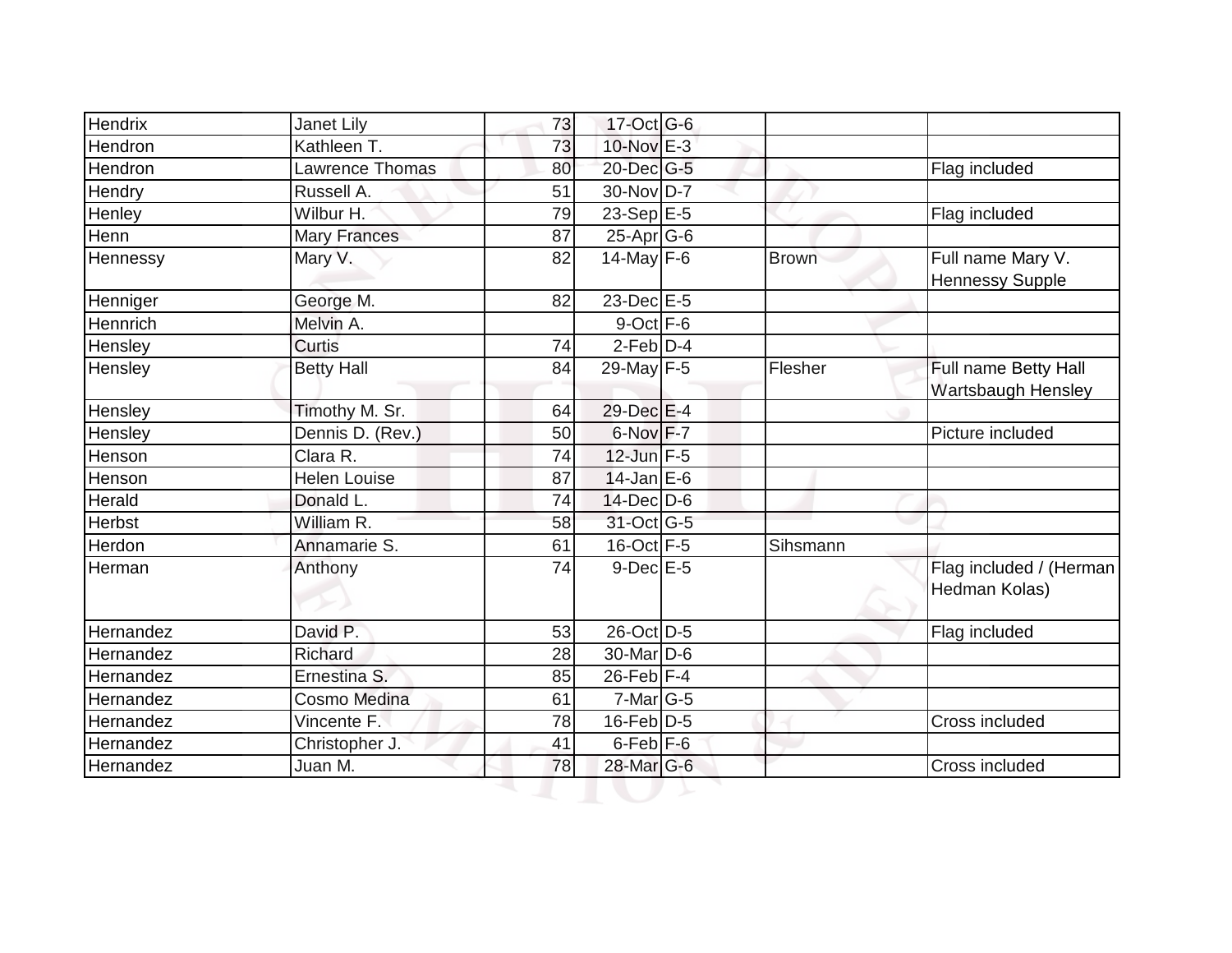| Hernandez      | Daniel                 | 55 | $4$ -Nov $E-5$           |          | Duana Lee Cornell       |
|----------------|------------------------|----|--------------------------|----------|-------------------------|
|                |                        |    |                          |          | (Bearden)(Chener)/Pict  |
|                |                        |    |                          |          | ure included            |
| Hernandez      | Anita M. (Annie)       | 55 | $9$ -Feb $D-5$           |          |                         |
| Hernandez      | Jamie S.               | 49 | $6$ -JulD-5              |          |                         |
| Hernandez      | Edwardo R.             | 80 | $17 - Dec$ $\boxed{F-5}$ |          |                         |
| Herr           | James R. Dr.           | 46 | $29$ -Jun $D$ -6         |          |                         |
| Herrera        | Ernest D.              | 64 | 28-Mar F-6               |          |                         |
| Herrera        | Adolfo G.              | 73 | $24$ -Feb $E-3$          |          |                         |
| Herrington     | Imogene "Jean"         | 92 | 11-Oct I-5               | Cochran  |                         |
| Hershman       | Dorma J.               | 72 | $8$ -Jan $E$ -6          |          |                         |
| Hertaus        | Edward                 | 89 | 29-Dec E-4               |          | Flag included           |
| Hess           | <b>William Charles</b> |    | 17-Dec F-5               |          | Flag included           |
| Hess           | George F. Jr.          | 80 | $15$ -Oct F-5            |          | Flag included           |
| Hester         | Lisa Denise            |    | $6$ -Jul $D-5$           | Williams |                         |
| Hetterscheidt  | Clarence W.            | 51 | 8-Sep E-5                |          |                         |
| <b>Hewitt</b>  | James M.               | 54 | 15-Nov I-5               |          | Flag included           |
| Heywood        | Brian E.               | 50 | 22-Aug G-5               |          |                         |
| <b>Hibbs</b>   | Floyd W.               | 98 | 31-Jul G-5               |          |                         |
| Hickman        | Douglas C.             | 54 | 16-Mar D-5               |          |                         |
| Hickman        | Irene L.               | 79 | 8-Oct E-7                |          |                         |
| Hiddle         | Mary I.                | 91 | $3$ -Jan $F-6$           |          |                         |
| Higginbotham   | James "Red/Bud"        | 75 | 24-Oct G-6               |          |                         |
| Higgins        | Gary D.                | 50 | $9$ -Mar $D-5$           |          |                         |
| <b>Higgins</b> | Bud E.                 | 65 | 5-Nov E-6                |          |                         |
| <b>Higgins</b> | Irene R.               | 87 | $2-NovD-7$               |          |                         |
| Hightower      | Corine                 | 79 | 22-Sep $E-3$             |          | Full name Corine        |
|                |                        |    |                          |          | Christopher (Hightower) |
|                |                        |    |                          |          |                         |
| Hilderbrand    | <b>Arthur Sturges</b>  | 76 | 30-Jul F-5               |          |                         |
| Hildreth       | <b>Esther</b>          | 93 | 28-Jun I-5               |          |                         |
| Hilgeman       | Ronald D.              | 74 | 16-Aug I-5               |          |                         |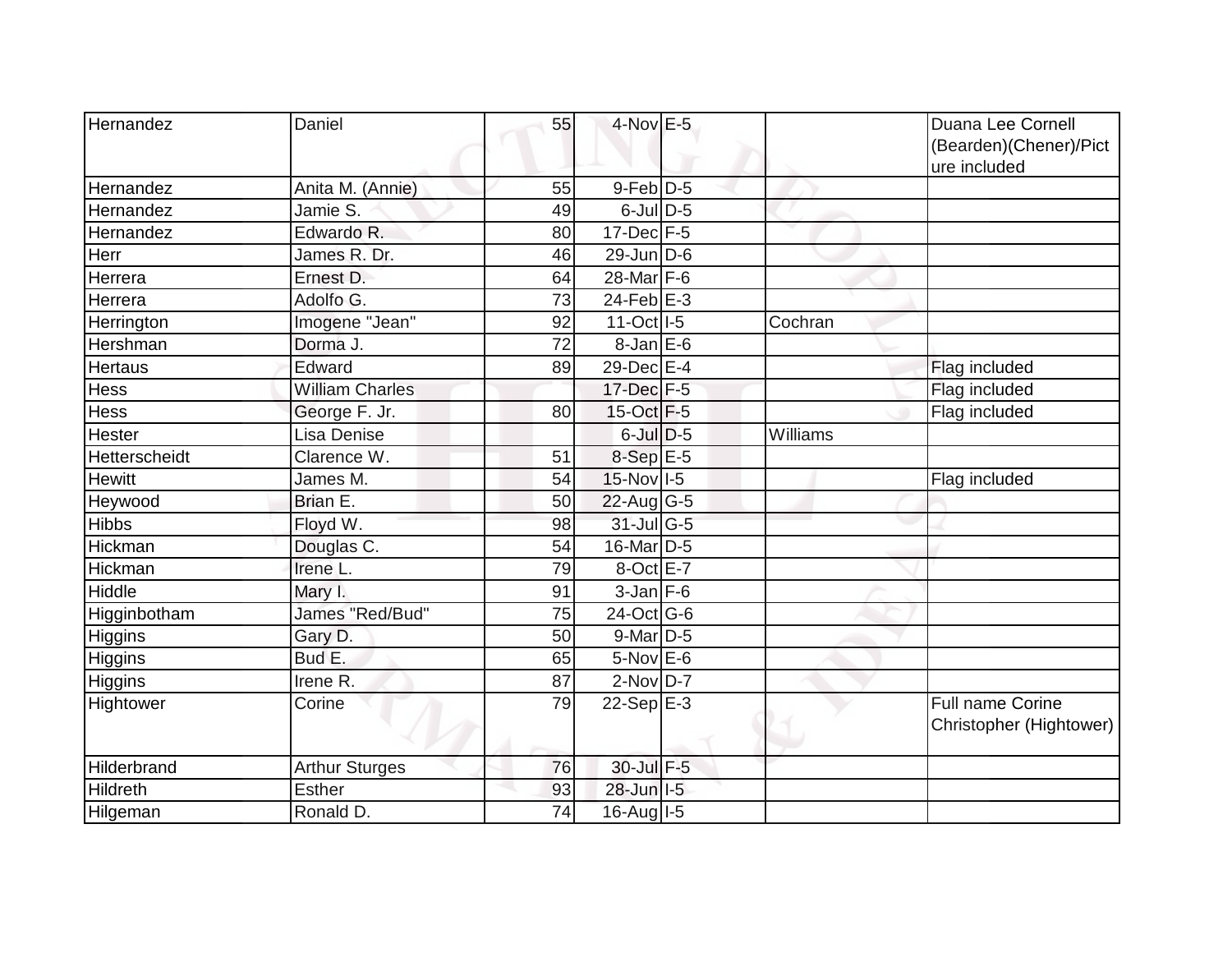| Hill             | Corrine                | 60 | $2$ -Oct G-5     | Williams |                                                |
|------------------|------------------------|----|------------------|----------|------------------------------------------------|
| Hill             | Isacc S. "Ike"         | 82 | 14-Oct E-6       |          |                                                |
| <b>Hill</b>      | <b>Clarence Lamont</b> | 27 | $22$ -Jun $D-6$  |          |                                                |
| Hill             | <b>Mack</b>            | 48 | 28-May F-6       |          |                                                |
| Hill             | Rosemary               | 78 | 21-Nov G-5       |          |                                                |
| <b>Hillbrich</b> | Patsy Lee              | 64 | 5-Aug E-5        |          |                                                |
| <b>Hilton</b>    | Joyce A.               | 52 | $14$ -Jan E-6    |          |                                                |
| <b>Hilton</b>    | Steven B.              | 45 | 8-May F-7        |          |                                                |
| <b>Hilty</b>     | Karl E.                | 91 | $25$ -Feb $E$ -5 |          | Masonic emblem<br>included                     |
| Hindahl          | Joseph                 | 74 | $7-Nov$ G-5      |          |                                                |
| Hindson          | James F.               | 61 | 6-Apr D-5        |          |                                                |
| Hine             | Wilma                  | 87 | 26-Oct D-5       |          |                                                |
| <b>Hines</b>     | Jack S.                | 74 | $15$ -Feb $ G-5$ |          | Flag included                                  |
| <b>Hines</b>     | Joanne                 | 67 | $11-Nov$ E-4     |          | Full name Joanne<br>(Cook) (Hines)<br>Hendrich |
| Hines            | <b>Catherine Diane</b> | 56 | 27-May E-5       | Mills    |                                                |
| Hines            | <b>Thomas Allen</b>    | 55 | $24-Sep$ F-5     |          |                                                |
| <b>Hines</b>     | Marilyn P.             | 69 | $3-Apr$ F-5      |          |                                                |
| <b>Hines</b>     | James R.               | 54 | 14-Nov G-5       |          |                                                |
| Hinonski         | Ben                    | 91 | $17$ -Aug $D-5$  |          |                                                |
| Hinson           | Thelma M.              | 76 | $20$ -Jan E-4    | Royer    |                                                |
| Hipp             | Michael D.             | 30 | $9$ -Dec $E - 5$ |          |                                                |
| Hipsley          | <b>Florence Ferne</b>  | 87 | 22-Nov I-4       |          |                                                |
| <b>Hires</b>     | David D.               | 77 | 6-Mar G-5        |          |                                                |
| <b>Hisey</b>     | Nicole A.              | 80 | $14$ -Dec $D$ -6 |          |                                                |
| <b>Hites</b>     | Era L.                 | 87 | $9-Nov D-7$      |          |                                                |
| <b>Hittle</b>    | Janice L.              | 59 | 15-Jul E-5       |          |                                                |
| <b>Hittle</b>    | Paul A.                | 59 | 26-Jun F-5       |          |                                                |
| <b>Hitz</b>      | Audrey M.              | 80 | 17-May $G-5$     |          |                                                |
| Hitzeman         | Lester B.              | 82 | $26$ -Jan $D-5$  |          | Flag included                                  |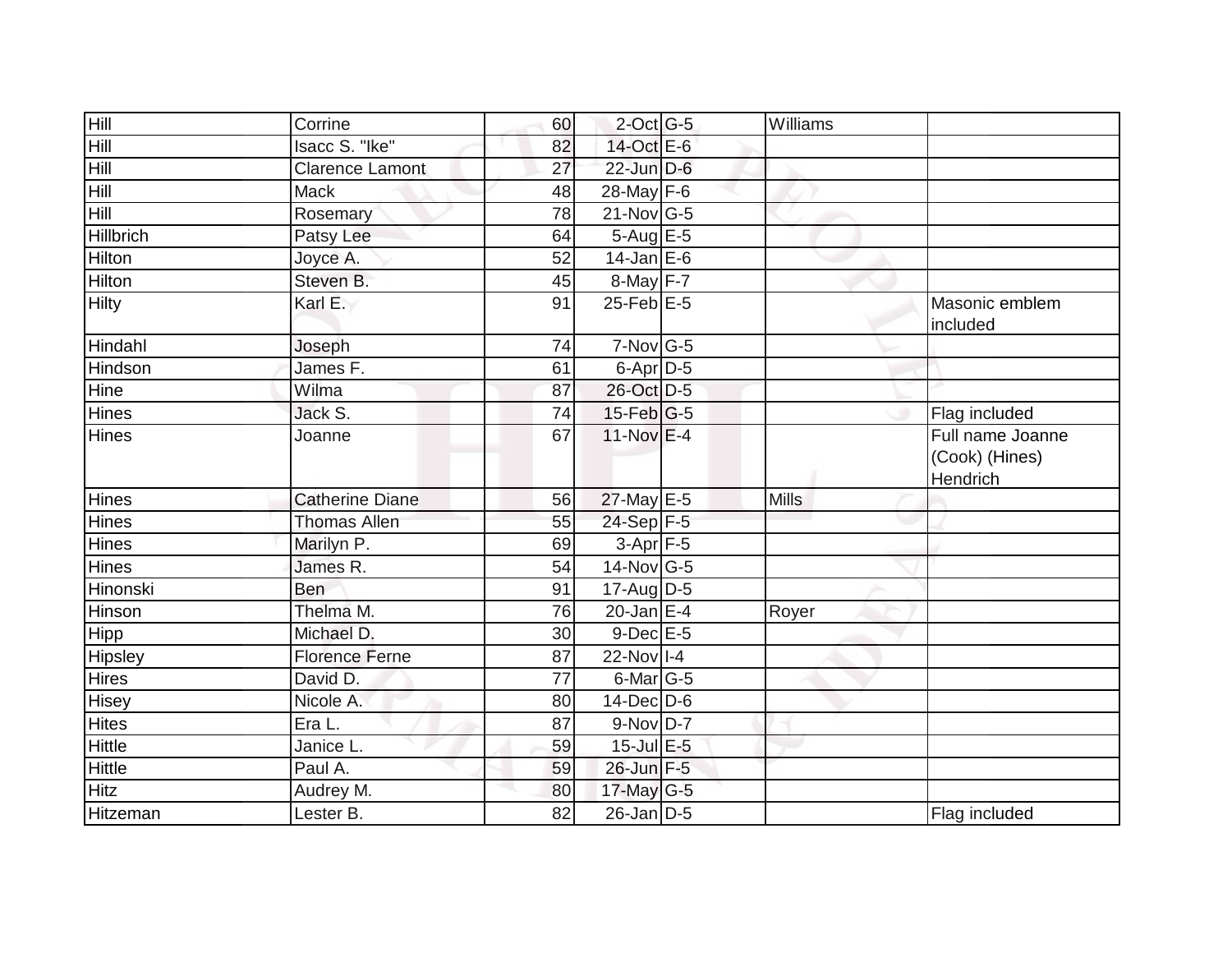| Hivko         | Irene                 | 85 | 31-Jul F-5                |               |                                            |
|---------------|-----------------------|----|---------------------------|---------------|--------------------------------------------|
| Hixon-Jackson | Amelia                | 81 | $4-SepE-5$                |               |                                            |
| Hjertquist    | Lilliane              | 90 | $12$ -Feb $F-5$           | <b>Bertin</b> |                                            |
| Hmurovich     | Paul A. Jr.           | 62 | $25$ -Jan $ G-5 $         |               | Flag included                              |
| Hnatusko      | <b>Russell</b>        | 84 | $29$ -Jan F-6             |               | Flag included                              |
| Hobbic        | <b>Wayne Delene</b>   | 39 | 27-Jul D-6                |               |                                            |
| Hobbic        | Marilyn L.            | 65 | $8-Apr$ E-6               |               |                                            |
| <b>Hobbs</b>  | Kathleen              | 91 | $2$ -Mar $D-4$            | Pritchard     |                                            |
| Hobson        | Callie                |    | $7$ -Jan $E - 5$          | Reese         |                                            |
| Hobson        | Raymond F. "Ray Ray"  | 32 | 14-May $F-6$              |               |                                            |
| Hodal         | Mary                  | 85 | $17 -$ Jul F-6            |               |                                            |
| Hodges        | Charles F.            | 80 | 12-Mar F-6                |               |                                            |
| Hodgson       | Mary R.               | 83 | $21$ -Jun $ I-6 $         | Bondi         |                                            |
| Hoekstra      | Martha                | 90 | $18$ -Feb $E-4$           | Kortenhoven   | Full name Martha<br><b>Balder Hoekstra</b> |
| Hoekstra      | Christine "Tina"      | 79 | $3$ -Jan $F-6$            | Nanninga      |                                            |
| Hoernig       | Richard H. "Dickie"   | 68 | $16$ -Oct $F-5$           |               |                                            |
| Hoff          | Florence M.           | 83 | 20-Jul D-5                |               |                                            |
| Hoff          | James Sr. "Jim"       | 52 | 13-May $E-5$              |               |                                            |
| Hofferth      | Anna                  | 88 | $6$ -Feb $F-5$            |               |                                            |
| Hofferth      | <b>Theodore Allen</b> | 49 | $11$ -Dec $G$ -7          |               |                                            |
| Hoffman       | Wayne L.              | 75 | 19-Nov E-5                |               | Flag included                              |
| Hoffman       | Eleanor E.            | 83 | 14-Nov G-5                | Lascik        |                                            |
| Hoffman       | Patsy F.              | 69 | $2$ -Nov $D-7$            |               |                                            |
| Hoffman       | Irene                 | 98 | 28-Dec D-4                | Mee           |                                            |
| Hofrichter    | Jacqueline E.         | 55 | 29-Dec E-4                |               |                                            |
| Hogan         | Rodney Lynn           | 44 | $3-Apr$ F-5               |               |                                            |
| Hogewoning    | Patricia "Patsy"      | 58 | $1$ -Jun $D-6$            |               |                                            |
| Hogland       | Martha Arlene         | 69 | 29-Oct E-5                |               |                                            |
| Hoglund       | Margaret              | 99 | $1-Apr \nightharpoonup 5$ | <b>Bryne</b>  |                                            |
| Hohenberger   | Richard O. "Dick"     | 78 | $5$ -Jan $D$ -5           |               | Flag included                              |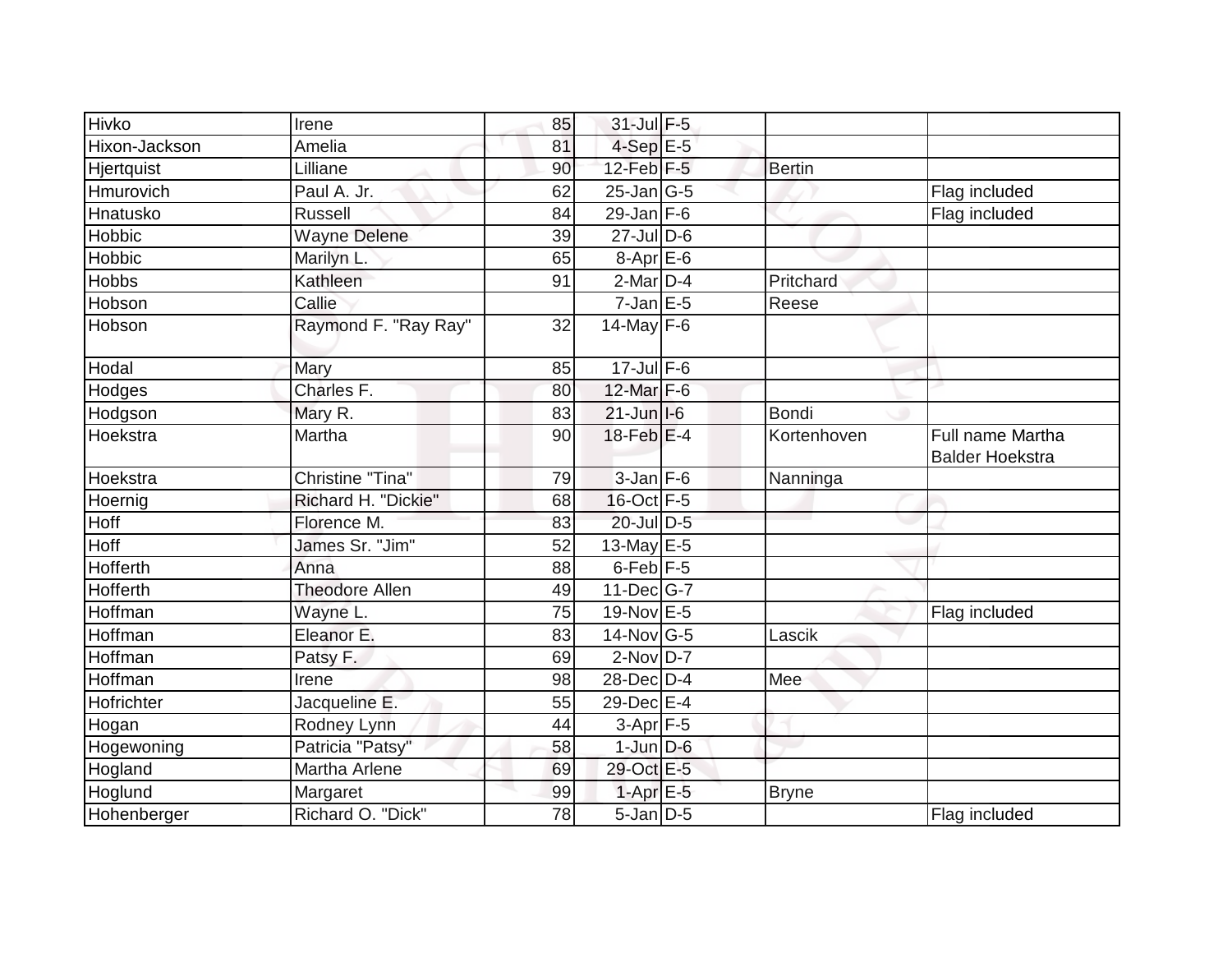| Hohner        | Bernard J.                   | 89              | 5-Apr G-5              |                |                                           |
|---------------|------------------------------|-----------------|------------------------|----------------|-------------------------------------------|
| Hojnacki      | William Sr. "Bill"           | 60              | 21-May F-6             |                |                                           |
| Hojnicki      | Frances                      | 84              | 25-Apr G-6             | Zajac          |                                           |
| Hojnicki      | Walter "Moon"                | 88              | $19$ -Dec $F-6$        |                |                                           |
| Holajter      | William D                    | 89              | $14-Sep\overline{D-5}$ |                |                                           |
| Holden        | Linnie Beth                  | 73              | $2$ -Feb $ D-5$        |                |                                           |
| Holden        | Michelle Denanne             | 32              | $29$ -Jun $D-6$        | Gaudette       |                                           |
| Holder        | Vera                         | 83              | $16$ -Nov D-6          |                | Full name Vera Holder<br>Jonhson          |
| Holder        | Charles R. Jr.               | 55              | $17$ -May G-5          |                |                                           |
| Holder        | Charles R. Sr. "Chuck"       | 84              | $2$ -Jul $F-5$         |                | Flag included                             |
| Holek         | Kelly L.                     | 35              | $8-SepE-5$             | Watson         |                                           |
| Holland       | Katherine B.                 | 91              | $4$ -Mar $E-5$         | Gornick        |                                           |
| Holland       | Edna May                     | 88              | $18$ -Jul G-6          | Rettig         | Full name Edna May<br><b>Holland Cook</b> |
| Holland       | Betty A.                     | 72              | 25-Apr G-6             |                |                                           |
| Holland       | Jack L.                      | $\overline{72}$ | 18-Jun F-5             |                |                                           |
| Holland       | Bill C. Sr.                  | 70              | 29-Dec E-4             |                |                                           |
| Holland       | William C.                   | 70              | $2$ -Feb $ D-5$        |                |                                           |
| Hollander     | Betty J.                     | 73              | $17 - Dec$ F-5         |                |                                           |
| Hollandsworth | Wilbur G.                    | 74              | $11-Aug$ $E-4$         |                |                                           |
| Holleman      | Louis Tunis                  | 85              | 18-Mar <sub>E-5</sub>  |                | Flag included                             |
| Hollenbaugh   | Joyce M.                     | 85              | $19-Sep$ F-5           |                |                                           |
| Hollenbaugh   | Joyce M.                     | 85              | 20-Jul D-5             |                |                                           |
| <b>Hollis</b> | Fred W.                      | 62              | $3$ -Oct $ G-5 $       |                |                                           |
| <b>Hollis</b> | <b>Dolores Francis "Dee"</b> | 75              | $22$ -Jan F-5          | <b>Dauksza</b> | Cross included                            |
| <b>Hollis</b> | Doris Joann                  | $\overline{77}$ | $28$ -Jan E-6          | Colgrove       |                                           |
| <b>Hollis</b> | <b>Glenda Ellsworth</b>      | 90              | 27-Nov B-11            |                |                                           |
| Hollister     | Mary Ellen                   | 77              | 31-Mar E-4             | Herron         |                                           |
| Holloway      | Lennie Louise                | 78              | $12$ -Feb $F-6$        | Kessinger      |                                           |
| Holloway      | Charlie D.                   | 76              | 28-Mar F-6             |                |                                           |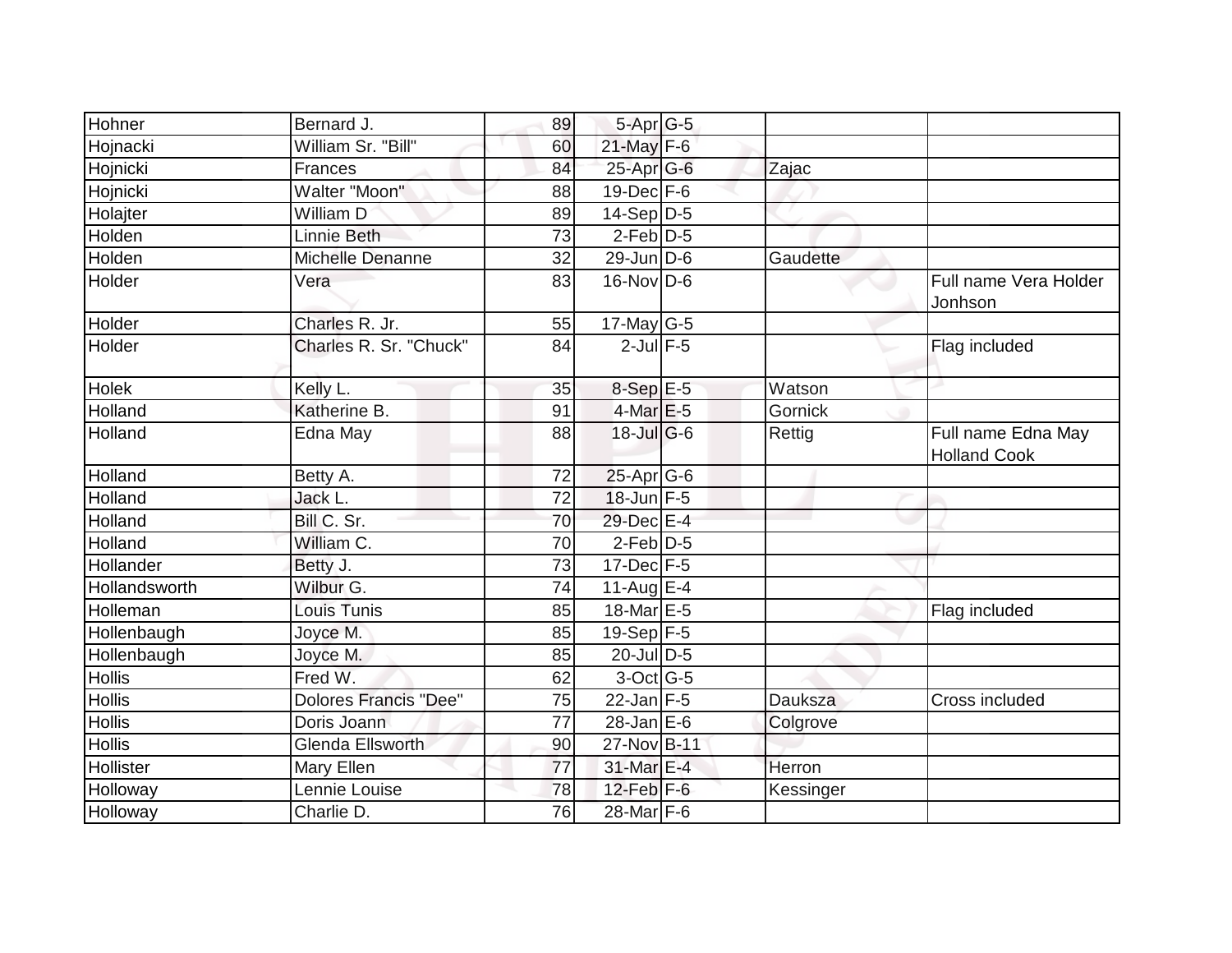| Holloway          | Wendel H.             | 88 | 17-Mar E-3       |         |                                            |
|-------------------|-----------------------|----|------------------|---------|--------------------------------------------|
| Holman            | Grace L.              | 81 | $1-Sep$ E-3      |         |                                            |
| Holmes            | James R.              | 55 | 19-Sep F-5       |         |                                            |
| Holowaty          | Michael O.            | 80 | 4-May $D-7$      |         |                                            |
| Holtz             | Charles               | 86 | $4$ -May D-7     |         | Flag included                              |
| Holzhauer         | Marjorie N.           | 82 | 24-Nov E-4       | Wells   |                                            |
| Homer             | <b>Edna Gertrude</b>  | 96 | $15$ -Mar $ G-5$ | Krumrei | Picture included                           |
| Hoogerwerf        | Jacob B.              | 70 | 28-Dec D-4       |         | Flag included                              |
| Hoogland          | Julieann M.           | 61 | $19$ -Jan D-5    |         |                                            |
| Hooper            | Evelyn M.             | 92 | $16$ -Aug $I$ -5 |         | Picture included                           |
| Hooten            | Gail S.               | 82 | $3$ -May G-5     |         |                                            |
| Hoover            | Jospehine F.          | 82 | $4-Feb$ E-5      |         |                                            |
| Hoover            | Fay                   | 87 | 11-Sep F-5       |         |                                            |
| Hopkins           | <b>Elbert Lee</b>     | 69 | $1$ -Dec $E-4$   |         |                                            |
| Hopkins           | George S.             | 92 | 15-Sep E-5       |         |                                            |
| <b>Hopkins</b>    | Patricia Louise       | 62 | $3-Apr$ F-6      |         | Full name Patricia<br>Louise Baker Hopkins |
| Hopper            | <b>Mary Catherine</b> | 97 | 3-Aug D-5        | Greer   |                                            |
| Hord              | Mary Ruth             | 87 | 30-Sep E-5       |         |                                            |
| Horne             | Marie H.              | 79 | 29-Jul E-5       |         |                                            |
| Horton            | Luvada Theresa        |    | $5$ -Dec $ G-5 $ |         | Sister Luvada Theresa<br>Lindsey-Horton'   |
| Horton            | Aisha Jane            |    | $30 - SepE-5$    |         |                                            |
| Horvat            | William F. "Bill"     | 69 | $6$ -Nov $E - 5$ |         | Flag included                              |
| Horvath           | Albert W.             | 91 | $17$ -Mar $E-3$  |         |                                            |
| Horvath           | Virginia M.           | 73 | $15$ -Jul $E$ -6 |         |                                            |
| Hostetler         | Leila Rosella         | 76 | $21$ -Jul $E-3$  |         |                                            |
| <b>Hotchkiss</b>  | Virginia              | 80 | 30-Oct F-5       | Leakey  |                                            |
| Hotter            | Karen R.              | 37 | 14-Apr E-4       |         |                                            |
| Houchin-Crosariol | Madelyn M.            | 77 | 13-May E-3       |         |                                            |
| Houghland         | John W. (Hall)        | 44 | $7-Feb$ G-5      |         |                                            |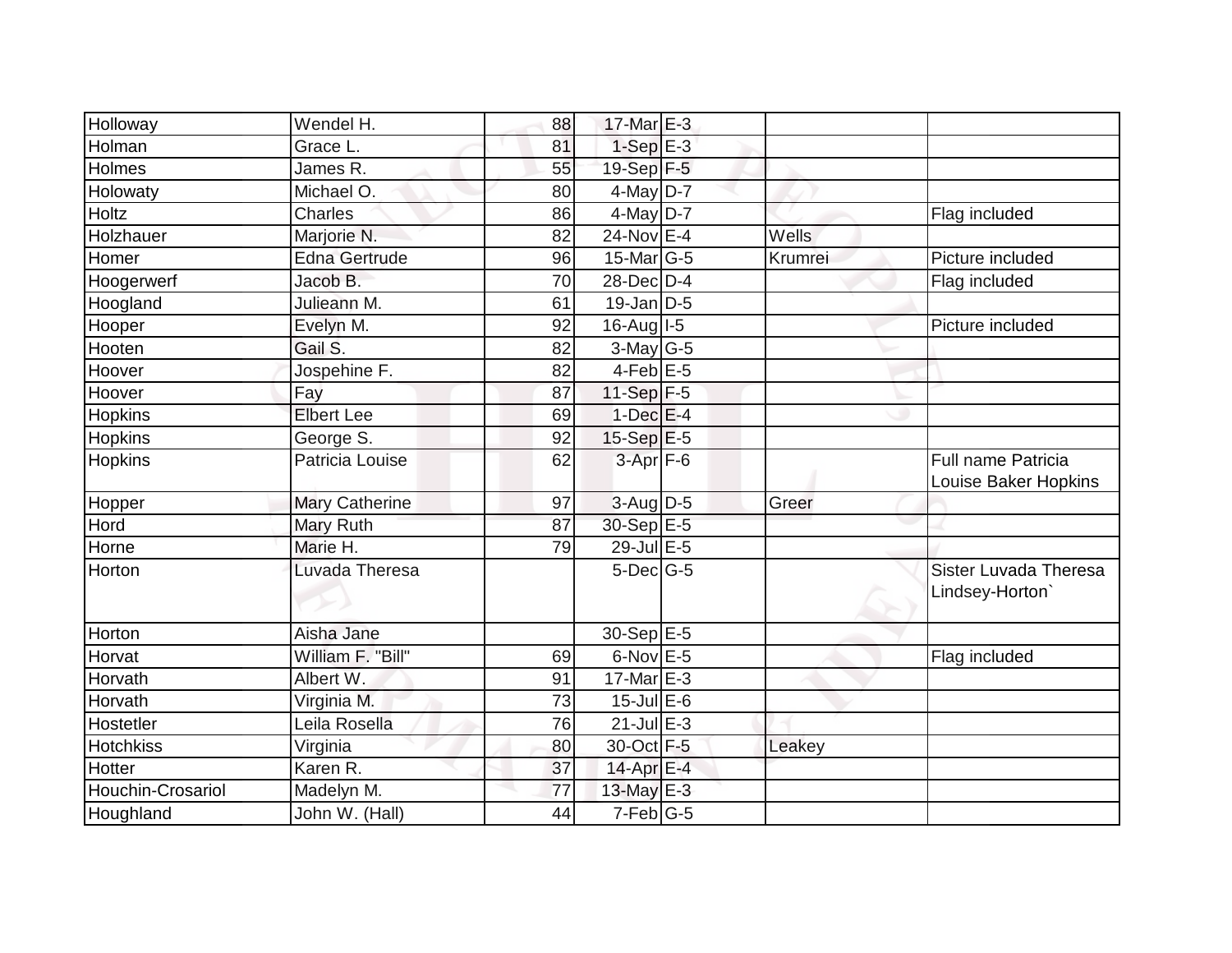| Houlihan        | <b>James Collins</b>     | 72  | $3-Feb$ E-4                |                 | Flag included                |
|-----------------|--------------------------|-----|----------------------------|-----------------|------------------------------|
| House           | Margaret F.              | 86  | 29-Sep E-3                 |                 |                              |
| Housh           | Harry R.                 | 73  | 28-Feb F-7                 |                 | Flag and Picture<br>included |
| Houston         | Caryl Anne               | 59  | $23$ -Jan $\overline{G-5}$ |                 |                              |
| Houtschilt      | William L. "Bill"        | 72  | $7 - Jun$ $1 - 5$          |                 | Flag included                |
| Howard          | <b>Florence Rose</b>     | 95  | $2-Feb$ $D-5$              |                 |                              |
| Howard          | Thomas                   | 86  | $4$ -Nov $E - 5$           |                 | Flag included                |
| Howard          | Gerald D.                | 92  | $22-Sep D-3$               |                 |                              |
| Howard          | Lennelle C.              | 47  | $15$ -Feb $ G-5 $          |                 |                              |
| Howarth         | Steven C.                | 22  | $20$ -Feb $ F-6$           |                 |                              |
| Howe            | <b>Bernice Elizabeth</b> | 78  | $10$ -Jan F-5              |                 |                              |
| Howe            | Lynne C.                 | 60  | 12-Mar F-6                 | Pougialis       |                              |
| Howell          | James V.                 | 34  | $21$ -May F-6              |                 |                              |
| <b>Hrabik</b>   | Ann                      | 85  | $21$ -Jul E-3              | Kark            |                              |
| Hranchak        | Margaret                 | 81  | $5$ -Nov $E$ -6            | Hripto          | Cross included               |
| <b>Hranchak</b> | Charles W. Jr.           |     | $4$ -Mar $E - 5$           |                 | Cross included               |
| Hrnjez          | Kosa                     | 92  | $3-Sep$ E-5                |                 | Cross included               |
| Huball          | Paul J. Jr.              | 89  | 26-Nov E-5                 |                 |                              |
| Huber           | <b>William Mathias</b>   | 75  | 23-Jul F-5                 |                 |                              |
| Huber           | Karen S.                 | 61  | $16$ -Feb $ D-5$           |                 |                              |
| <b>Huck</b>     | Suzanne                  | 95  | 20-Jul D-5                 |                 |                              |
| <b>Huckins</b>  | Paul Lynman              | 32  | 24-Mar E-4                 |                 |                              |
| <b>Hudak</b>    | Odette R.                | 100 | $19$ -Jull-5               |                 |                              |
| Hudak           | Evelyn N.                | 78  | 28-Oct E-6                 | Pechtel         |                              |
| Hudoba          | Lillian                  | 73  | $17$ -Nov $E-4$            | Golenbiewski    |                              |
| Huebner         | Edna                     | 97  | $28$ -Dec $D$ -6           | <b>Browning</b> | Full name Edna               |
|                 |                          |     |                            |                 | <b>Huebner Zink</b>          |
| Huebsch         | Wayne I. "Buzz"          | 90  | $3$ -Jan $F-6$             |                 |                              |
| Huebsch         | Bernard L.               | 94  | 28-Feb F-7                 |                 |                              |
| Huesca          | Carlos                   | 72  | $21$ -Jan $E-3$            |                 | Flag included                |
| Huggins         | Josie I.                 | 97  | $5$ -Mar $F - 5$           |                 | Cross included               |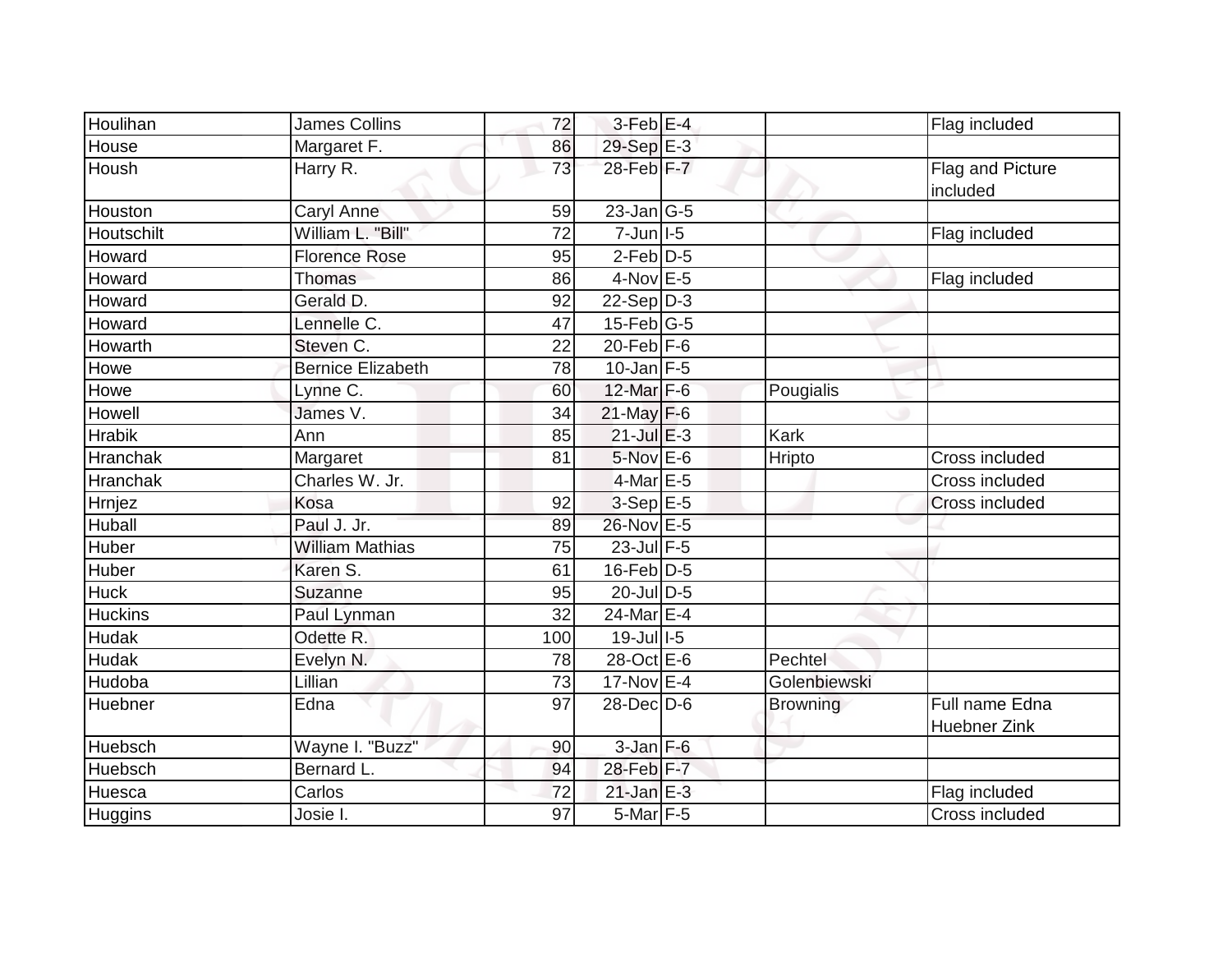|                  | Thomas E."Tom                                    | 26  | $4-Apr$ F-5       |               | Picture included                               |
|------------------|--------------------------------------------------|-----|-------------------|---------------|------------------------------------------------|
| Hughes<br>Hughes |                                                  | 72  | 14-Sep D-5        | <b>Series</b> |                                                |
|                  | Margaret M. "Marge"                              |     | 19-Feb $F-5$      |               |                                                |
| <b>Hughes</b>    | April T.<br>Joseph P. Jr.                        | 23  | 30-Oct F-5        |               |                                                |
| Hughes           |                                                  | 58  |                   |               |                                                |
| Huguenard        | Amie Lynn                                        | 37  | 11-Oct I-5        |               | Picture included                               |
| <b>Hugus</b>     | Jack W.                                          | 61  | 24-Sep $F-5$      |               |                                                |
| Huhn             | Carol "Dickie"                                   | 62  | 22-Nov 1-5        |               |                                                |
| Huisenga         | Peter M.                                         | 87  | $21$ -Feb $F-5$   |               |                                                |
| Huitsing         | Calvin J.                                        | 68  | $5-NovEE-6$       |               |                                                |
| Huizenga         | Marie                                            | 85  | $11$ -Feb $E$ -5  | Clausing      |                                                |
| Huizenga         | Robert H.                                        | 83  | 18-Mar E-6        |               | Flag included                                  |
| Huminsky         | Peter                                            | 94  | $31$ -Jul F-6     |               |                                                |
| Hundley          | Helen Ruth "Memo"                                | 74  | $19$ -Feb $ F-4 $ |               | Full name Helen Ruth<br><b>Hundley Carroll</b> |
| Hunley           | Janet M.                                         | 68  | $31$ -Jul $F-6$   |               |                                                |
| Hunsberger       | Maxine L.                                        | 74  | 16-May G-5        |               |                                                |
| Hunt             | <b>James William Franklin</b><br>"Jimbo Wiltjer" | 28  | $11$ -Jun F-7     |               |                                                |
| Hunt             | Deborah Lynn                                     | 42  | $2$ -Dec $E$ -5   |               |                                                |
| Hunter           | Lotus A.                                         |     | 6-May $E-5$       |               |                                                |
| Hunter           | Fannie G.                                        | 96  | $25$ -Jun F-5     | <b>Tice</b>   |                                                |
| Hunter           | <b>Marion</b>                                    | 102 | $8$ -Jun $E$ -5   |               |                                                |
| Huntzinger       | <b>Maxine</b>                                    | 86  | $2$ -Nov $D-7$    |               | Full name Maxine Miller<br>Huntzinger          |
| Hurbaugh         | <b>Robert Garland</b>                            | 76  | $13-Nov$ F-5      |               |                                                |
| Hurd             | David N.                                         | 55  | $14$ -Oct E-6     |               |                                                |
| Hurlbert         | Romal Faye                                       | 62  | $21$ -May F-6     | Jones         |                                                |
| Hurley           | Dorothy E.                                       | 72  | 12-Nov E-5        |               |                                                |
| Hurst            | Joyce E.                                         | 68  | $1$ -Jul $D$ -6   |               |                                                |
| Hurt             | Charles Jr. "Charlie<br>Boy"                     | 65  | 22-Nov I-5        |               |                                                |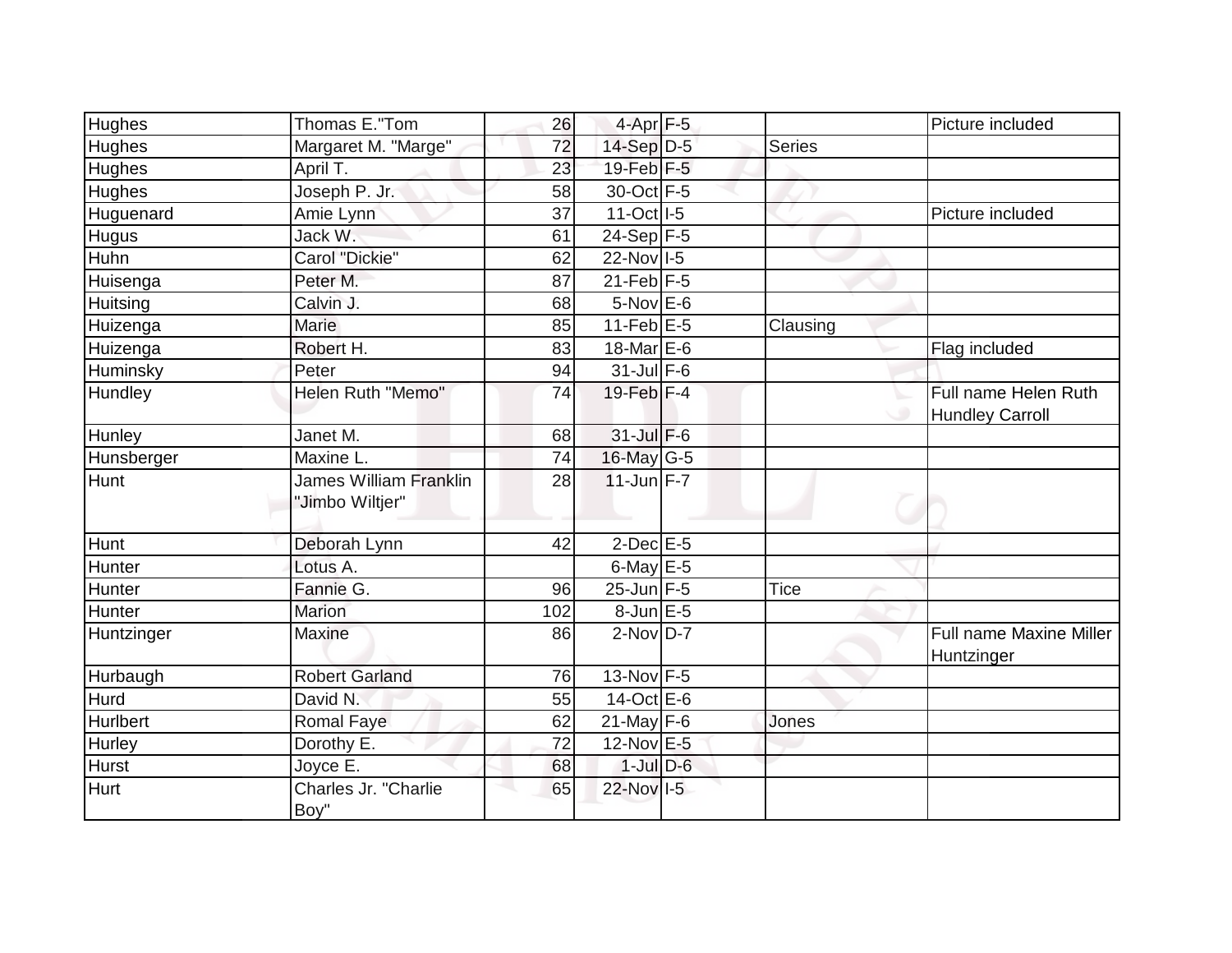| Hurt            | Joel Sr. "Scrapper"           | 85              | $22$ -Jan F-5     |           |                  |
|-----------------|-------------------------------|-----------------|-------------------|-----------|------------------|
|                 | 'Baby Jack"                   |                 |                   |           |                  |
| Hurtado         | Helen L.                      | 78              | 19-Oct D-7        |           |                  |
| Husmann         | Lyle                          | 73              | $30$ -Mar $ D-6$  |           |                  |
| <b>Hutchins</b> | Dolores J. "Jean"             | 71              | 29-Apr E-5        | Pramuk    |                  |
| Huycke          | <b>Bernice</b>                | 86              | 4-Mar E-5         |           |                  |
| Hyatt           | Veronica                      | 50              | 25-Apr G-6        |           | Cross included   |
| Hyatte          | Janet L.                      | 53              | 12-Aug $E-5$      |           |                  |
| <b>Hybert</b>   | Christopher                   | 26              | 22-Apr E-5        |           |                  |
| Hylek           | <b>Jospeh Stanley</b>         | 83              | 18-Sep F-5        |           |                  |
| Ifyu            | Joyce E.                      | 75              | 26-Oct D-5        | Neiner    |                  |
| Igras           | Agnes A.                      | 76              | $27$ -Jan $E-3$   | Kostolnik |                  |
| Inderski        | Anastasia Dolores<br>"Nettie" | 92              | $25$ -Apr $G$ -6  |           |                  |
| Ingle           | Lillian                       | 89              | $4$ -May D-7      |           |                  |
| Ingram          | Donald W.                     | 71              | 25-Nov E-5        |           |                  |
| Inman           | Virginia "Ginny"              |                 | 9-Mar D-5         | Chizmaar  | Picture included |
| Inman           | Robert E. Sr.                 | 73              | $18$ -Jan $ G-5 $ |           | Flag included    |
| Invergo         | <b>Michael Fredrick</b>       | 76              | 14-May F-6        |           |                  |
| Irizarry        | Agustin                       | 84              | 17-Mar $E-3$      |           |                  |
| Irons           | Estel D.                      | $\overline{72}$ | $10$ -Jan F-5     |           |                  |
| Irvine          | Sheree Lynn                   | 49              | $27$ -Mar $ G-6$  |           | Picture included |
| Irwin           | James L. Jr.                  | 42              | $1-Dec$ E-4       |           |                  |
| Isabell         | Ann                           | 94              | 17-Nov E-4        |           |                  |
| Ivancovich      | <b>Steve</b>                  | 81              | 19-Oct D-7        |           | Flag included    |
| Ivanov          | Robert M.                     | 47              | 22-Apr E-5        |           |                  |
| Ivanyo          | Mary                          | 87              | $24$ -Jun E-5     |           |                  |
| <b>Ivetich</b>  | Milos "Major"                 | 92              | 13-May $E-4$      |           |                  |
| Iwinski         | Lottie I.                     | 82              | $27$ -Jan E-4     |           |                  |
| Jabaay          | Ann E.                        | 78              | $1-Nov$ G-5       | Klip      | Flag included    |
| Jabaay          | Leonard                       | 87              | 24-Jul G-5        |           |                  |
| Jablonski       | Lawrence                      | 52              | $19$ -Apr $ G-3 $ |           |                  |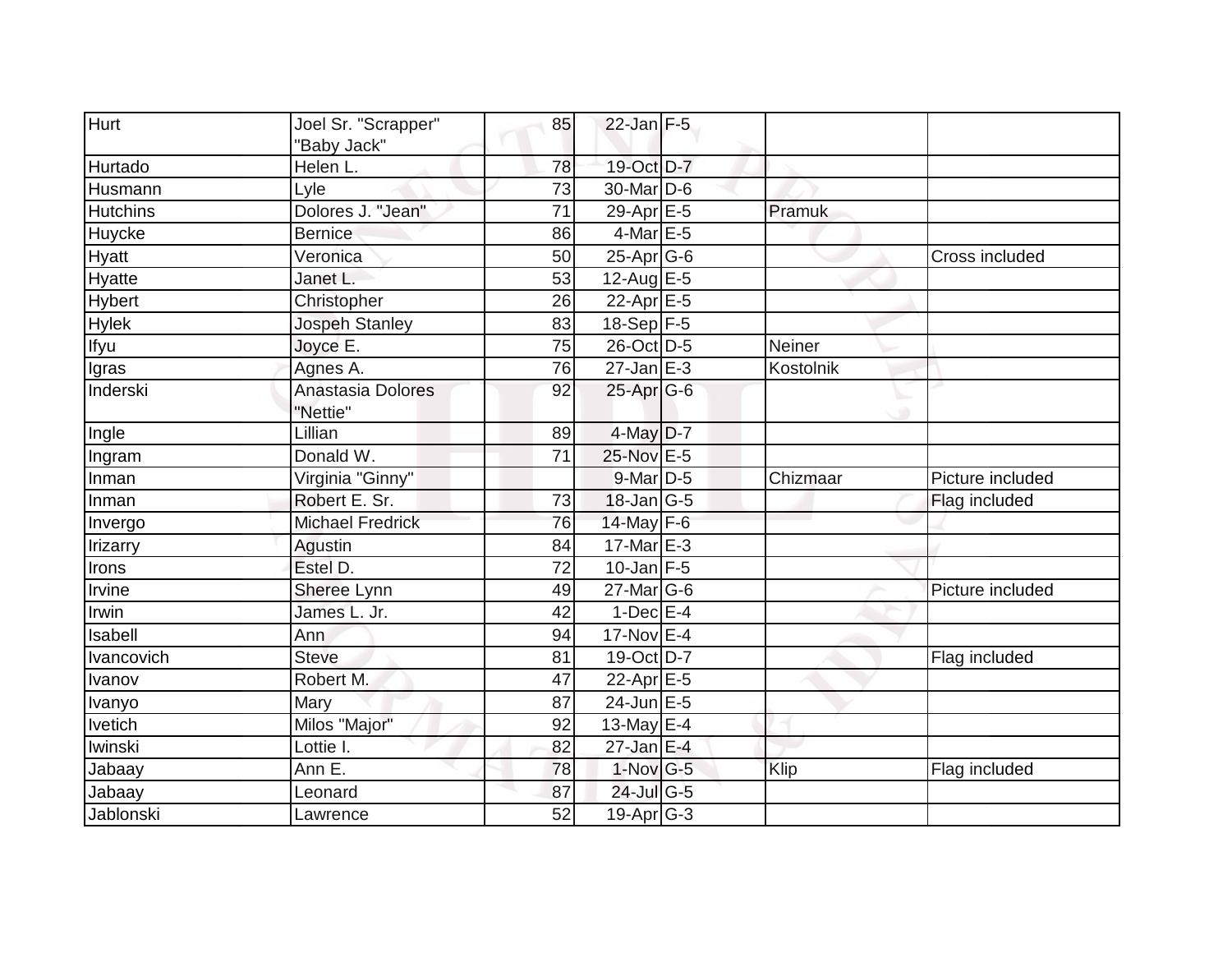| Jachim           | John R. Sr.             | 84 | $12$ -Jan D-5     |               | Flag included                      |
|------------------|-------------------------|----|-------------------|---------------|------------------------------------|
| Jachim           | John Anthony            | 84 | 14-Dec D-6        |               |                                    |
| Jackna           | Carrie T.               | 86 | 23-Feb D-4        | Pisarki       |                                    |
| <b>Jackowicz</b> | Theodore                | 88 | $3-Nov$ E-4       |               | Flag included                      |
| Jackowski        | Bertha V.               | 93 | $29-Apr \nE-5$    |               |                                    |
| Jackson          | <b>Doris</b>            |    | $17 - Dec$ F-5    | Williams      |                                    |
| Jackson          | Dennis L. Sr.           | 58 | $11$ -Jul G-5     |               |                                    |
| Jackson          | <b>Bertha Mae</b>       | 79 | $25$ -Jun F-6     |               |                                    |
| Jackson          | Rose                    | 79 | 19-Aug E-5        |               |                                    |
| Jackson          | <b>Charles Turhan</b>   | 54 | 27-Oct E-4        |               |                                    |
| Jackson          | <b>Allie Louise</b>     | 80 | $21 - Dec$ D-6    |               |                                    |
| Jackson          | Harriett E.             | 82 | $3 - Jun$ $F-6$   |               |                                    |
| Jackson          | Amelia                  | 81 | $4-SepE-5$        |               | Full name Amelia Hixon-<br>Jackson |
| Jacobsma         | Winnetta                | 83 | 18-Oct H-6        | Hoekstra      |                                    |
| Jacobson         | Anita L.                | 61 | 10-Dec E-6        |               |                                    |
| Jacobson         | Lyle S.                 | 68 | $5$ -Jun $F$ -5   |               |                                    |
| Jacques          | Eugene W.               | 81 | 31-Jan F-7        |               |                                    |
| Jaeger           | Margaret A. "Peg"       | 63 | $20$ -Jan E-4     |               |                                    |
| Jagman           | Bertha A.               | 81 | 18-Oct H-6        | Wityaz        |                                    |
| Jakeway          | Simon B.                | 53 | $6-Sep$ $I-5$     |               |                                    |
| Jakob            | Robert "Jake"           | 54 | $3-Apr$ F-6       |               |                                    |
| Jakov            | Joseph L.               | 74 | $19$ -Feb $F-5$   |               | Flag included                      |
| Jakubas          | Lydia Marie Louise      |    | $15$ -Feb $ G-5$  |               |                                    |
| Jakubczak        | Thomas J.               | 69 | $21$ -Nov $ G-5 $ |               | Flag included                      |
| Jakubowski       | Martha Ann <sup>'</sup> | 85 | $31$ -May $1-5$   | Michalski     |                                    |
| Jalk             | James                   | 72 | 14-May $F-6$      |               | Flag included                      |
| James            | <b>Edwin Nathan</b>     | 67 | $15$ -May G-5     |               |                                    |
| Jamison          | Christopher Ryan        | 21 | 24-Sep F-5        |               |                                    |
| Jamison          | Mary Jayne              | 55 | 17-Aug D-5        | <b>Beyers</b> |                                    |
| Jamriska         | Alice G.                | 85 | 5-Nov E-6         |               |                                    |
| Jamrock          | Shirley                 | 64 | $9$ -Mar $D-5$    |               |                                    |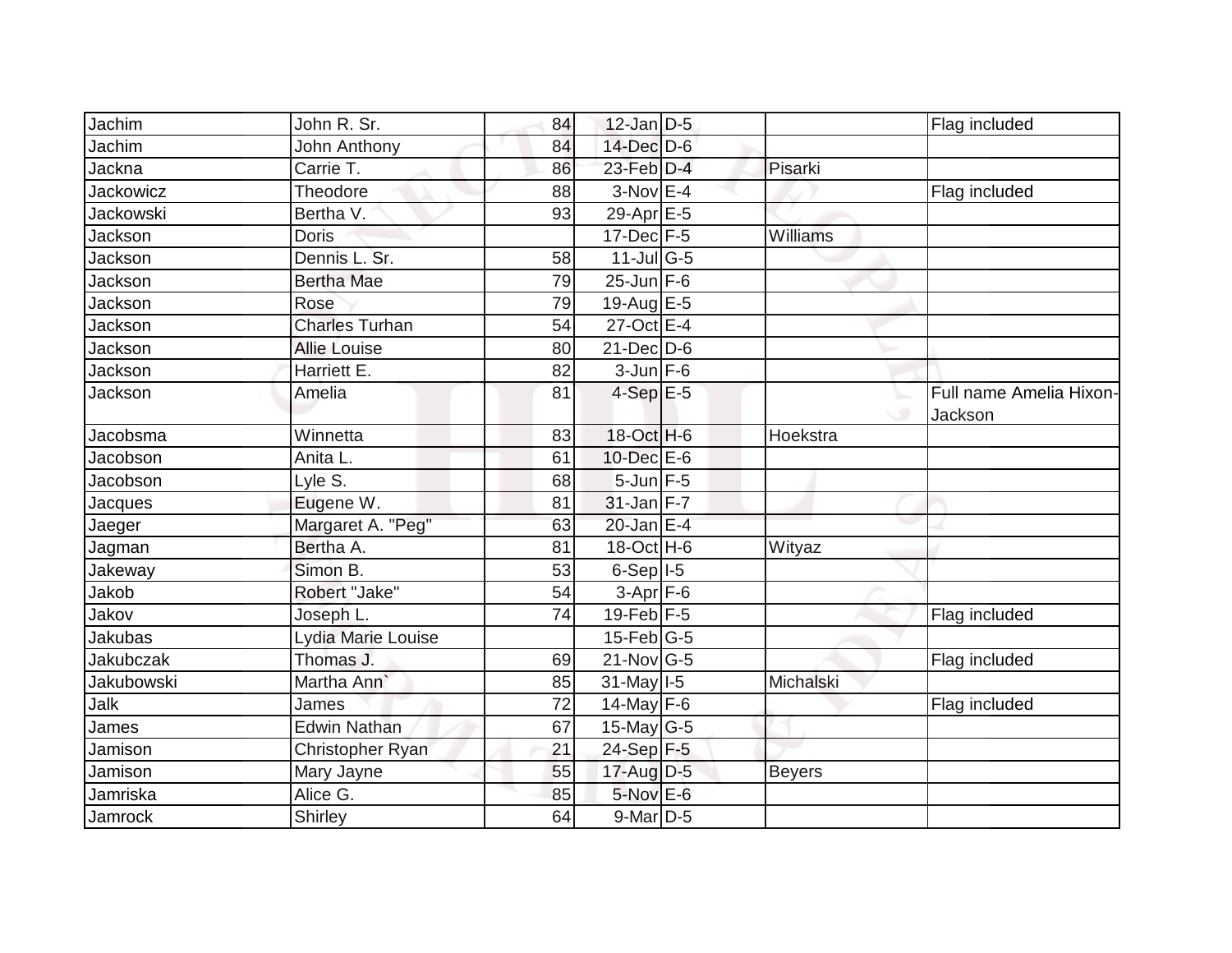| Jamroz         | Marian                | 92              | 28-Mar G-7        | Horvat        |                      |
|----------------|-----------------------|-----------------|-------------------|---------------|----------------------|
| Jamroz         | Loretta H.            | 66              | 12-Mar F-6        | Greslo        |                      |
| Jancosek       | Lillian M.            | 77              | 11-Mar E-5        |               |                      |
| Janda          | Rudolph F. "Pete"     | 70              | 28-Oct E-6        |               | Flag included        |
| Janeczko       | Sally                 | $\overline{72}$ | 27-Aug E-5        |               |                      |
| Janich         | Victor                |                 | $7 - Apr$ $E-3$   |               | Flag included        |
| Janik          | Joseph J.             | 79              | $9-Sep$ $E-5$     |               | Flag included        |
| Jankowski      | Stanley C.            | $\overline{71}$ | 31-Oct G-4        |               |                      |
| Janosky        | Hazel N.              | 89              | $3-Apr$ F-6       |               |                      |
| Jansen         | Bernard A. "Barney"   | 88              | $15$ -Oct F-6     |               | Cross included       |
| Jansen         | Edward G.             | 74              | 28-Jul E-3        |               | Flag included        |
| Jansky         | Phyllis T.            | 63              | 29-Jun D-6        | Janas         |                      |
| Januszewski    | Norbert J.            | 63              | $17$ -Jun $E - 5$ |               |                      |
| Jarek          | Helen R.              | 84              | 29-Dec E-4        |               |                      |
| Jarmuszka      | Virginia F.           | 73              | $15$ -May G-5     |               |                      |
| Jaronski       | Barbara E.            | 69              | 31-Jul G-5        | <b>Bailey</b> |                      |
| Jaronski       | Robert A.             | 45              | $17$ -Jan $F-5$   |               |                      |
| Jarosz         | Gertrude M.           | 79              | $12$ -Jan D-5     | Walerowicz    |                      |
| Jaroszewski    | Marion L.             | 82              | 15-Jul E-6        |               |                      |
| <b>Jarrett</b> | George R.             | 80              | 16-Oct F-5        |               |                      |
| Jarvis         | <b>Ellen Louise</b>   | 73              | $4$ -Jun $F-6$    |               |                      |
| Jasek          | Judi                  | 56              | 14-Aug F-5        |               |                      |
| Jasieniecki    | Adele                 | 75              | $24$ -Jan F-5     |               |                      |
| Jasin          | Agnes J.              | 92              | $6$ -Oct $E-4$    |               |                      |
| Jasperson      | William Robert "Bill" | 81              | $8$ -Feb $ G-5$   |               |                      |
| Jaworski       | Marie S.              | 91              | $21$ -Jan E-3     | Galecki       |                      |
| Jaworski       | Cynthia Lee           | 45              | $13$ -Mar $ G-6$  | Filas         |                      |
| Jayjack        | Adeline "Della"       | 88              | $5$ -Mar $ F-5 $  | Scheffki      |                      |
| Jefchak        | Mildred T. "Mimi"     | 68              | $13$ -Jul $D-5$   | <b>Sotak</b>  |                      |
| Jefferson      | Darcus Dean           | 46              | 20-May E-6        |               |                      |
| Jefferson      | Melvin J.             |                 | 11-Nov E-5        |               | KofC symbol included |
| Jehle          | Annette               | 88              | $17$ -Jan F-5     | Sikora        |                      |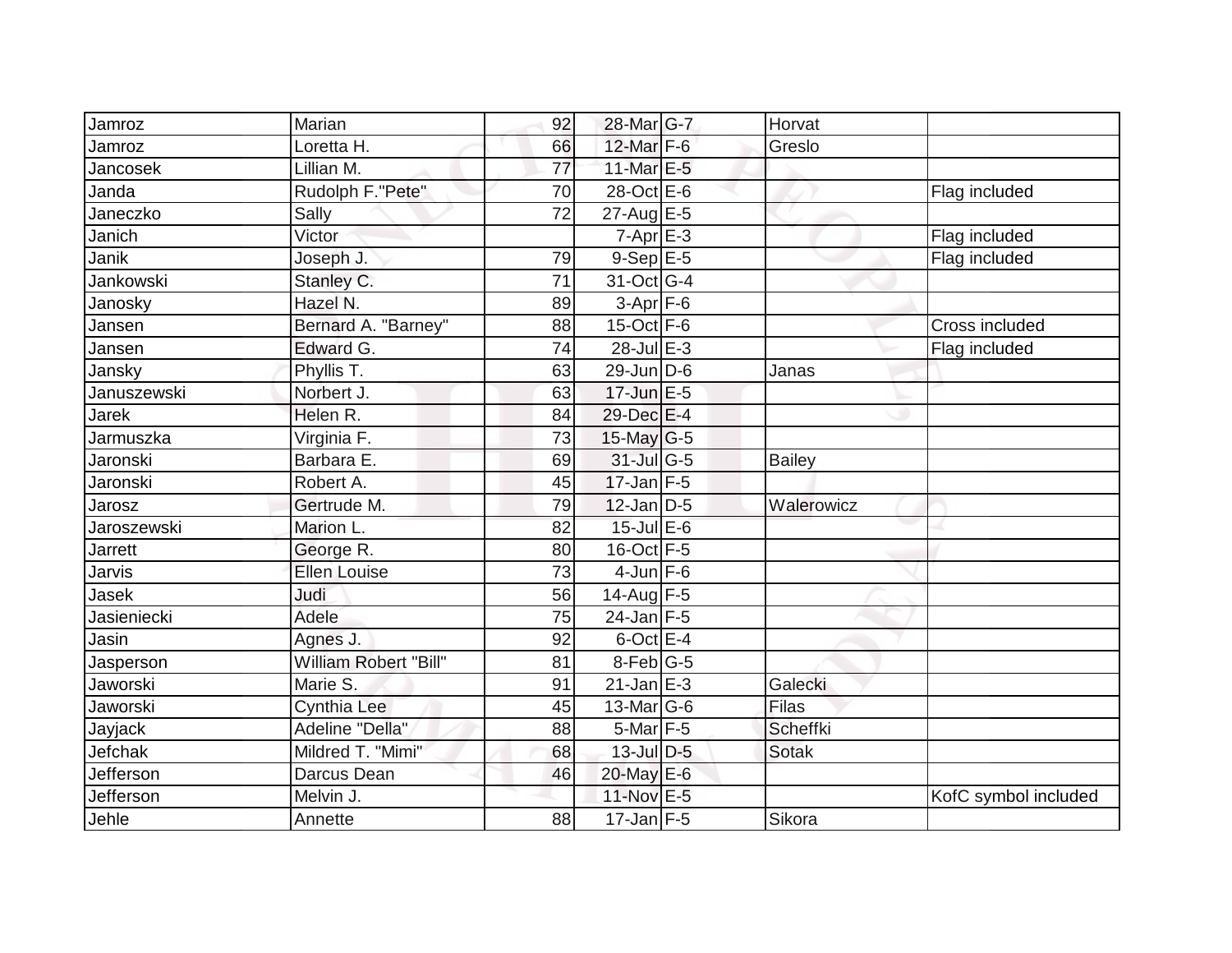| Jeka           | Josephine                    |    | $31$ -Jul G-5              |            |                              |
|----------------|------------------------------|----|----------------------------|------------|------------------------------|
| Jelenicki      | Carmella                     | 80 | 13-Jan $E-4$               | Lummio     |                              |
| Jenkins        | Bernard "Fuzzy" "Old<br>Man" | 51 | $30$ -Dec $E$ -6           |            | Cross included               |
| <b>Jenkins</b> | Alice C.                     |    | 6-Nov F-8                  |            |                              |
| Jenkins        | <b>Bernice</b>               | 69 | $27$ -Jul $D-6$            |            |                              |
| Jensen         | Louis Frances                | 84 | $7-Apr$ E-3                |            |                              |
| <b>Jeralds</b> | Ruth D.                      | 76 | 30-Jul F-5                 |            |                              |
| Jercha         | Roman James                  | 82 | $27$ -Feb $F-5$            |            | Flag included                |
| Jergens        | Nicholas P.                  |    | $6$ -Apr $D-5$             |            |                              |
| Jernigan       | Mercedes L.                  | 71 | $3$ -May G-5               |            |                              |
| Jeronimo       | Lucina                       | 79 | 30-Oct F-5                 |            | Full name Lucina<br>Jeronimo |
| Jeske          | Anna Jane                    | 84 | 20-Aug F-4                 |            |                              |
| Jessup         | <b>Ronald Lee</b>            | 66 | 18-Mar E-5                 |            |                              |
| Jett           | Ruth                         | 91 | $7-Apr$ $E-3$              |            |                              |
| Jevtic         | Slava                        | 79 | 28-Apr E-3                 |            |                              |
| Jevyak         | Brigitte B.                  | 59 | 10-Aug D-4                 |            |                              |
| Jewell         | Theresa Janet                | 98 | 9-Apr F-7                  |            |                              |
| Jezior         | Jean I.                      | 91 | 22-Nov 1-5                 | Bystrzycki |                              |
| Jimenez        | Hector D. Sr.                | 63 | 22-Oct E-5                 |            |                              |
| Jimerson       | <b>Richard Wayne</b>         | 59 | $13$ -Apr $ D-4$           |            |                              |
| Johansen       | Leslie W.                    | 62 | $19-Sep$ F-5               |            |                              |
| Johansen       | Florence                     | 91 | $21-Apr \nightharpoonup 3$ |            |                              |
| Johns          | James F. Jr.                 | 56 | $31$ -May $I-5$            |            |                              |
| Johnsen        | Edward Al Jr.                | 46 | $7$ -Jun $ $ I-5           |            |                              |
| Johnsen        | Helen J.                     | 93 | $18 - Jan$ G-5             |            |                              |
| Johnson        | Arlene                       | 41 | $9-Nov D-7$                |            |                              |
| Johnson        | Edna A.                      | 88 | 13-May E-5                 |            |                              |
| Johnson        | Michael B. "Mike"            | 45 | $7$ -Feb $ G-5 $           |            |                              |
| Johnson        | Joan L.                      | 78 | $7 - Aug$ $F-6$            | Honquest   |                              |
| Johnson        | Loretta C.                   | 84 | $7$ -Oct $E - 5$           | Gilchrist  |                              |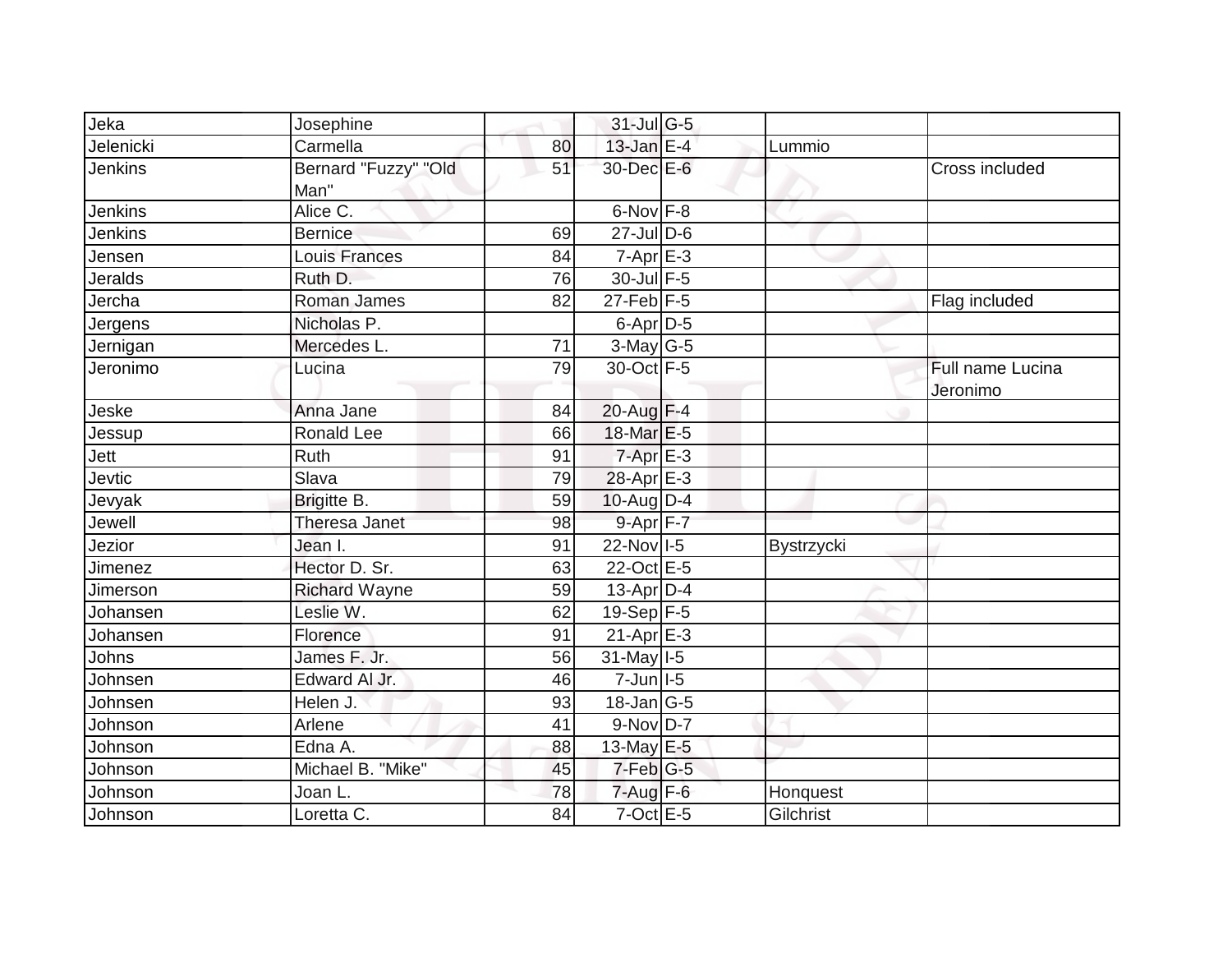| Johnson  | Jack D. "Slick"      | 62 | $9$ -Jun $E-2$              |              |                                               |
|----------|----------------------|----|-----------------------------|--------------|-----------------------------------------------|
| Johnson  | Mildred M.           | 82 | 17-Sep F-5                  |              |                                               |
| Johnson  | Ayldene J.           | 87 | 30-Oct F-4                  |              | Ayldene J. (Johnson)<br>Doll / Cross included |
| Johnson  | Harry O.             |    | $1-Dec$ E-4                 |              | Flag included                                 |
| Johnson  | <b>Carl Robert</b>   | 78 | 19-Nov E-5                  |              |                                               |
| Johnson  | Jessie               | 74 | $19$ -Jan D-5               | <b>Hines</b> |                                               |
| Johnson  | E. Eugene "Digger"   | 80 | $14$ -Apr $E-4$             |              | Flag included                                 |
| Johnson  | <b>Janet Sue</b>     | 52 | $13$ -Mar $ G-6 $           |              |                                               |
| Johnson  | Jermaine D. "Farukk" | 21 | $5$ -Jul G-2                |              | Cross included                                |
| Johnson  | Mildred M.           | 85 | $4$ -Jan $ G-5 $            |              |                                               |
| Johnson  | Robert L.            | 83 | 11-Nov E-4                  |              |                                               |
| Johnson  | Martin G.            | 91 | $28$ -Jan $F-6$             |              |                                               |
| Johnson  | Darlene A.           | 60 | $13$ -Feb $ F-7 $           | Newcomer     |                                               |
| Johnson  | William John         | 72 | 28-Oct E-6                  |              | Flag included                                 |
| Johnson  | Olivia C.            | 94 | $29$ -Jan F-6               |              |                                               |
| Johnson  | Allie "Gran"         |    | 26-Oct D-5                  |              |                                               |
| Johnson  | Carl W. Jr.          | 87 | $9$ -Jul $F-5$              |              |                                               |
| Johnson  | Mary R.              | 89 | $20$ -Dec $G-5$             |              |                                               |
| Johnson  | Vera                 | 83 | $16$ -Nov $\overline{D}$ -6 |              | Full name Vera Holder<br>Johnson              |
| Johnson  | Ruth                 | 87 | $8$ -Jul $E$ -5             | Steele       |                                               |
| Johnson  | Floyd Douglas Jr.    | 58 | $14-Sep D-5$                |              |                                               |
| Johnson  | Vera E.              | 88 | $11$ -Feb $E$ -5            |              |                                               |
| Johnson  | Howard "Johnny"      | 74 | 30-Jul F-5                  |              | Flag included                                 |
| Johnson  | Dorothy L.           | 82 | $8-Apr$ $E-6$               | Carlson      |                                               |
| Johnson  | Gary Wayne Jr.       | 33 | $24$ -Aug D-5               |              |                                               |
| Johnston | Donald               | 75 | $17$ -Aug D-5               |              | Flag and Picture<br>included                  |
| Johnston | Mary M.              | 84 | 18-Dec F-6                  |              |                                               |
| Johnston | James B.             | 87 | $3$ -Aug $D-5$              |              | Flag included                                 |
| Johnston | Norman H.            | 87 | $2$ -Dec $F-6$              |              | Picture included                              |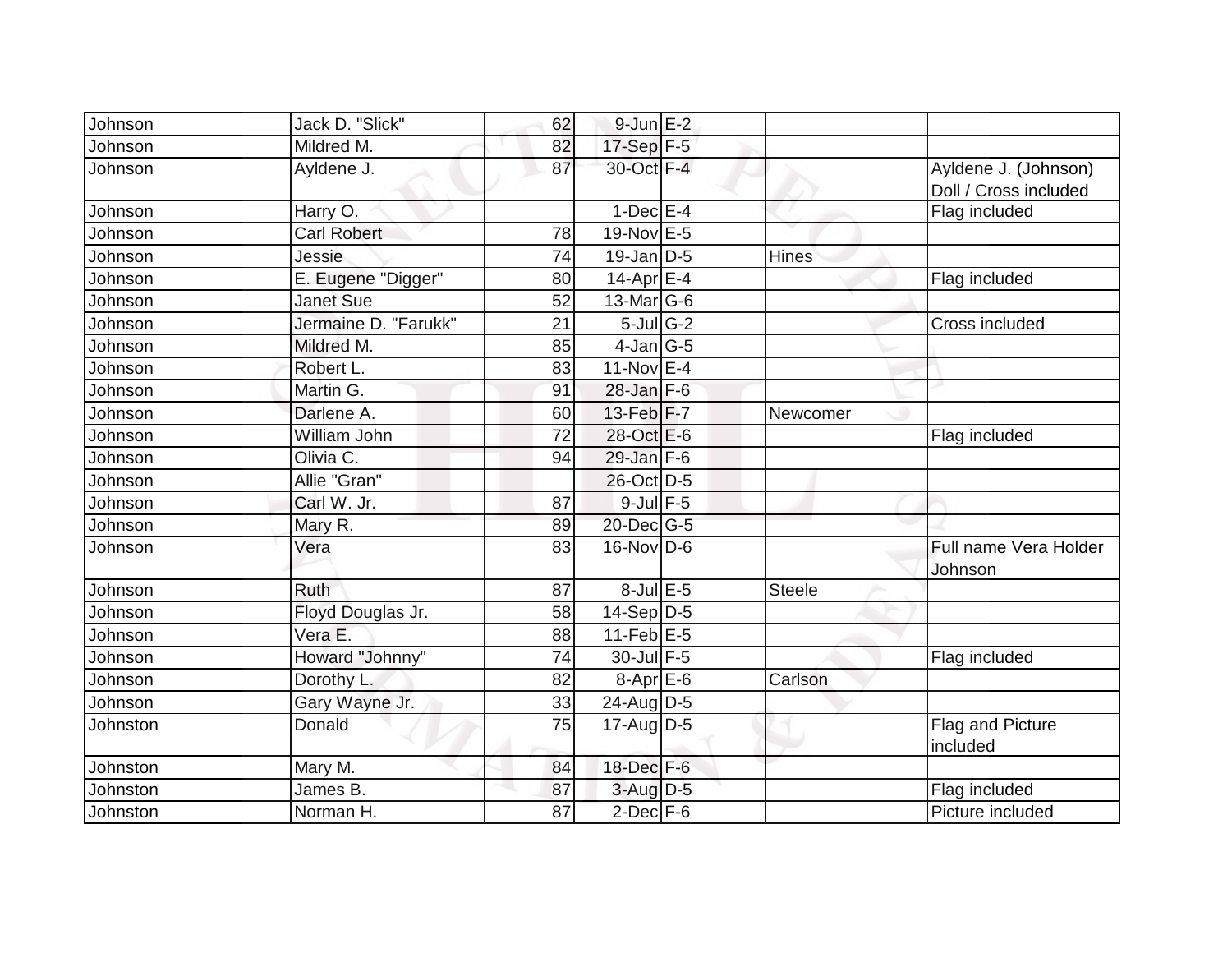| Jolink | Dick J. Jr.          | 77 | $5$ -Feb $ F-6 $                  |         |                                       |
|--------|----------------------|----|-----------------------------------|---------|---------------------------------------|
| Jolly  | Ann                  | 89 | 25-Jun F-5                        |         |                                       |
| Jonak  | Marha L.             | 83 | $6$ -Oct $E-4$                    |         | Flag included                         |
| Jones  | JoAnn                | 47 | $8-Aug G-4$                       |         |                                       |
| Jones  | Sandra J. "Sandy"    | 64 | $16$ -Apr $F$ -6                  |         |                                       |
| Jones  | Raymond J.           |    | 51 Septmebe E-5<br>r <sub>3</sub> |         | Cross included                        |
| Jones  | Hildreth             | 90 | 18-Aug $E-4$                      |         | Full name Hildreth<br>(Rettke) Jones  |
| Jones  | Jacqueline           | 52 | $5$ -Oct $D-4$                    |         |                                       |
| Jones  | Rebecca Ann          | 27 | $13$ -Jun $ G-5 $                 |         |                                       |
| Jones  | <b>Gladys Lpuise</b> | 89 | $3$ -Feb $E-4$                    |         |                                       |
| Jones  | <b>Bonnie</b>        | 59 | $3-Sep$ E-5                       | Sanders | Full name Bonnie<br>(Haraburdo) Jones |
| Jones  | <b>Harold MD</b>     | 85 | 19-Dec F-6                        |         |                                       |
| Jones  | Thomas W. Sr.        | 89 | 26-Oct D-5                        |         |                                       |
| Jones  | Della M.             | 93 | $2$ -Jan E-4                      | Horton  |                                       |
| Jones  | Robert M.            | 80 | 7-Nov G-5                         |         | Flag included                         |
| Jones  | Robert W.            | 69 | 10-Nov E-3                        |         |                                       |
| Jones  | William R. "Bill"    | 56 | $14-Sep D-5$                      |         |                                       |
| Jones  | James A. "Tony"      | 52 | 9-Mar D-5                         |         | Flag included                         |
| Jones  | Janice Kay           | 61 | 24-Nov E-4                        |         |                                       |
| Jones  | C.W. "Jonsey"        | 72 | $15$ -Jun D-8                     |         |                                       |
| Jones  | Jeffrey B.           | 45 | $4$ -Oct $ I-5 $                  |         |                                       |
| Jones  | Charles R.           | 75 | Decmeber <sup>1</sup> E-5<br>9    |         |                                       |
| Jones  | Vesta M.             | 78 | 26-Jan D-5                        |         | Picture included                      |
| Jones  | Vickie A.            | 46 | $21$ -Jan $E-3$                   | Rogers  |                                       |
| Jones  | Opal                 | 66 | 13-Nov F-5                        |         |                                       |
| Jones  | Harold Earl "Dutch"  | 81 | 17-Apr F-5                        |         |                                       |
| Jones  | James W.             | 71 | 5-Nov E-6                         |         | Flag included                         |
| Jones  | <b>Richard Lewis</b> | 44 | 31-Mar E-4                        |         |                                       |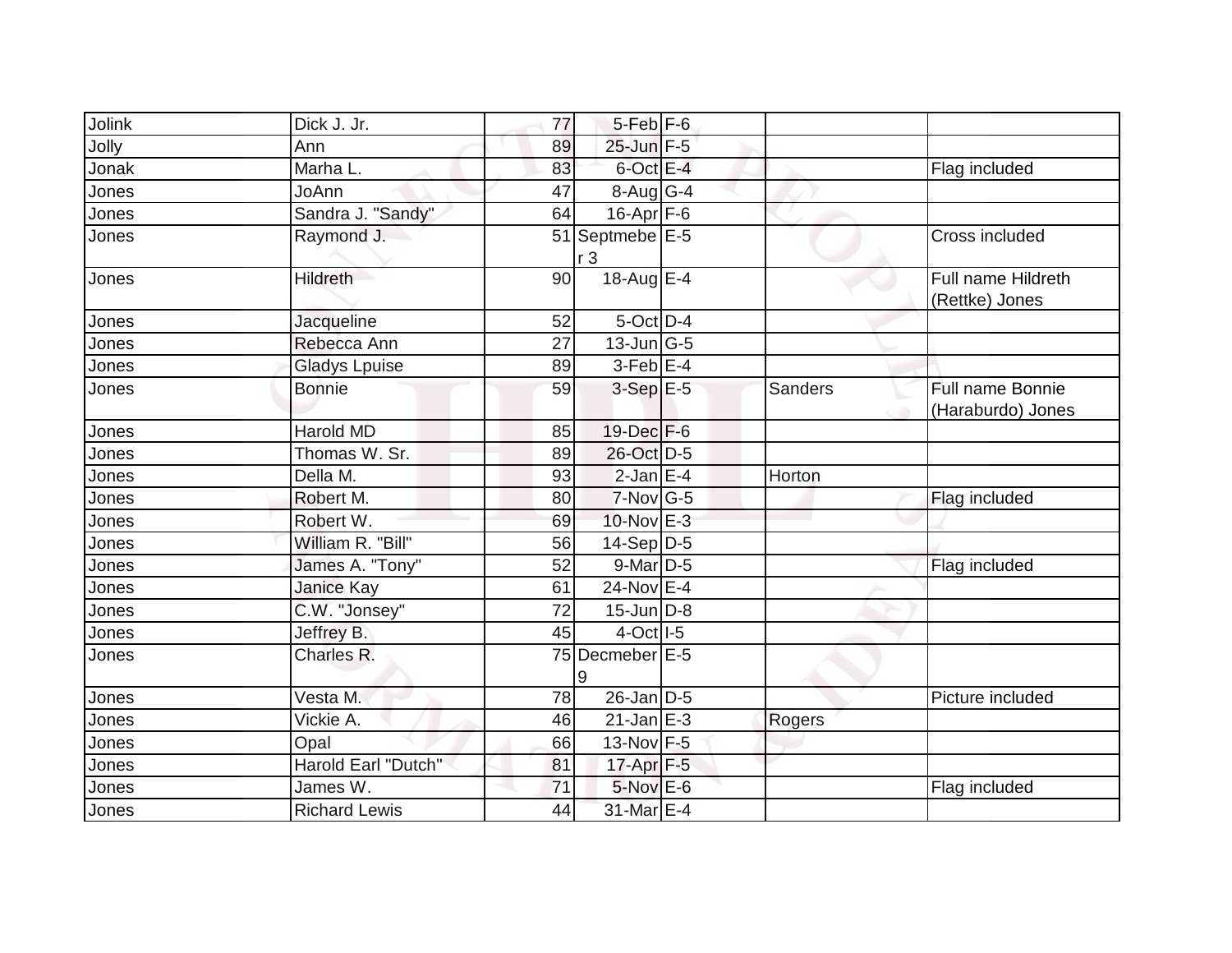| Jordan             | Evelyn L.            | 96 | 18-Oct H-6                 |            |                                                        |
|--------------------|----------------------|----|----------------------------|------------|--------------------------------------------------------|
| Jordan             | Helene               | 92 | 21-Dec D-6                 |            |                                                        |
| Jorgens            | Michaell P. "Mickey" | 65 | $4$ -Jul G-5               |            | Flag included                                          |
| Jorgensen          | Mary Jane            |    | $1-Dec$ E-4                |            |                                                        |
| Josefovsky         | $Freq$ F.            | 89 | $2$ -May G-5               |            |                                                        |
| Joshua             | LaTesha Rochelle     | 28 | $22$ -May $I-5$            |            |                                                        |
| Jostes             | Daniel R.            | 65 | 19-May $E-3$               |            | Flag included                                          |
| Jovanovic          | Michael              | 52 | 31-Mar <sub>E-4</sub>      |            |                                                        |
| Joyner             | Marion B.            | 72 | 17-Mar $E-4$               | Adams      |                                                        |
| Judis              | <b>Mary</b>          | 87 | $1-Nov$ G-5                | Sorakopus  |                                                        |
| Juergens           | Kenneth J.           | 86 | 30-Jul F-5                 |            | Flag included                                          |
| Juergens           | Peggy L.             | 84 | $20$ -May E-6              |            |                                                        |
| Jung               | Claire E.            | 96 | $6$ -Aug $F-6$             |            |                                                        |
| Junigan            | Ethel                | 98 | 24-Jul F-5                 |            |                                                        |
| Juran              | Anthony S.           | 80 | $21$ -Jan E-4              |            |                                                        |
| Jurasevich         | Helen A.             |    | 24-Dec F-5                 | Zubrenic   |                                                        |
| Jurdzy             | Ceclia L.            | 88 | $5$ -Feb $F$ -6            |            |                                                        |
| Jurewicz           | Anne K.              | 89 | $6$ -Mar $ G-5 $           |            | Full name Anne K.<br>Jurewicz (Shimkus)<br>(Yokubatis) |
| Jusk               | Julia G. "June"      | 84 | $20$ -Apr $D-4$            |            |                                                        |
| Juszcak            | Constatine           | 86 | $1$ -Jun $D-5$             |            |                                                        |
| Juszczak           | Madge                | 88 | $26$ -Feb $F-5$            | Nowosinski |                                                        |
| <b>Juszkiewicz</b> | John S.              | 81 | $1-Oct$ F-5                |            |                                                        |
| Kacedan            | John H.              | 87 | $3$ -May G-5               |            |                                                        |
| Kachmer            | Michael              | 89 | $21-Apr \nightharpoonup 3$ |            | Flag included                                          |
| Kaczka             | Betty M.             | 73 | $12$ -Aug E-5              |            |                                                        |
| Kaczmarski         | Casimer "Casey"      | 75 | 15-May $G-5$               |            | Flag included                                          |
| Kaczmarz           | Esther C.            | 88 | 21-Oct E-5                 |            |                                                        |
| Kaczorowski        | Michael J.           | 85 | 16-Jan E-5                 |            | Flag included                                          |
| Kahle              | Joyce M.             | 92 | $14$ -Jun $I-4$            |            |                                                        |
| Kaiser             | Marie S.             | 89 | 14-May $F-6$               | Koch       |                                                        |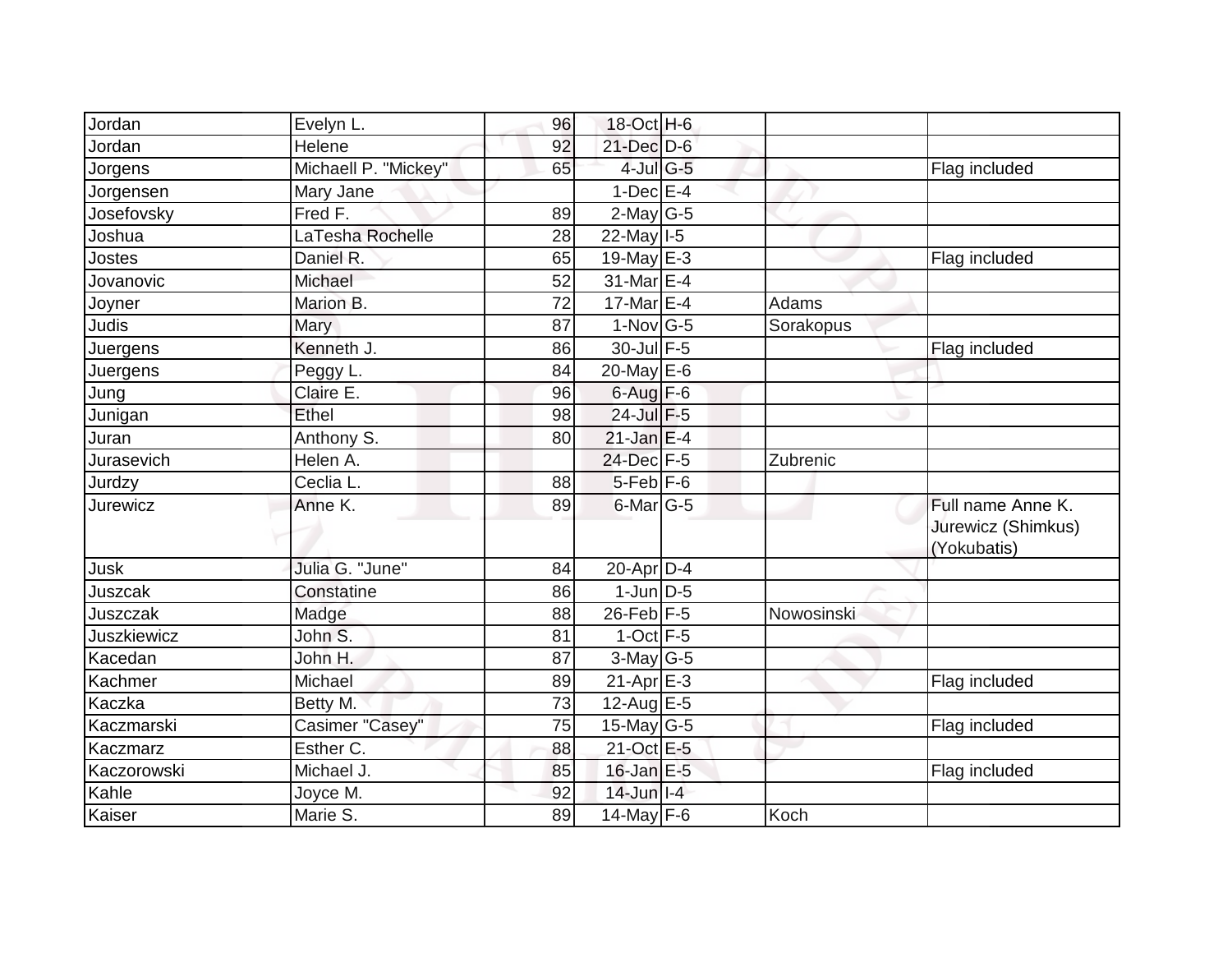| Kajer            | Emil                         | 99     | 16-May $G-5$     |           |                                          |
|------------------|------------------------------|--------|------------------|-----------|------------------------------------------|
| Kalafatic        | Milan                        | 89     | 15-May $G-5$     |           |                                          |
| Kalecki          | Edward M.                    | 62     | 9-May G-5        |           | Flag included                            |
| Kalena           | Helen M.                     | 90     | $24$ -Feb $E-3$  | Chernota  |                                          |
| Kalina           | Agnes C.                     | 94     | 23-Apr $F-6$     | Schaefer  |                                          |
| Kalina           | Kim M.                       | 46     | $4$ -Dec $F-5$   |           |                                          |
| Kalinowski       | Raymond W.                   | 80     | $13$ -Aug E-5    |           | Flag included                            |
| Kallas           | Irene R.                     | 77     | $7$ -Mar $ G-5 $ | Seman     |                                          |
| Kallay           | Daniel Curtis Jr.            | 24     | $12$ -Jan $D-4$  |           | Cross included                           |
| Kalocinski       | Casmir J.                    | 79     | $6$ -Jan $E$ -5  |           | Flag included                            |
| Kalwinski        | <b>Alexander Robert</b>      | Infant | $15$ -Oct $F-6$  |           |                                          |
| Kaminski         | <b>Theodore Andrew "Ted"</b> | 73     | $21$ -Jul $E-3$  |           | Flag included                            |
| Kaminski         | Josephine                    |        | $1$ -Jun $D-5$   |           |                                          |
| Kaminsky         | Helen J.                     | 85     | $17$ -Mar $E-4$  |           |                                          |
| <b>Kamizeles</b> | Norma                        | 82     | 24-Mar E-4       |           |                                          |
| Kamradt          | Josephine C.                 | 75     | $15$ -May G-5    | Fleming   |                                          |
| Kamstra          | Melvin R.                    | 76     | 4-Oct I-5        |           |                                          |
| Kandalec         | Mildred K. (Millie)          | 60     | $7$ -Jan $E$ -5  |           | Full name Mildred k.<br>Kandalec (Reyes) |
| Kane             | Mary J.                      | 83     | $13$ -Jan E-4    |           |                                          |
| Kane             | Sharon C.                    | 63     | $31$ -JulG-5     |           |                                          |
| Kanelopoulos     | Robert J.                    | 83     | $6$ -May $E$ -5  |           |                                          |
| Kantor           | Margaret Elizabeth           | 81     | 13-May E-4       | Remak     |                                          |
| Kantowski        | Anthony J. "Tony"            | 36     | $14$ -Feb $G-4$  |           |                                          |
| Kapalka          | Janet L.                     | 50     | $1$ -JulD-6      | Miner     |                                          |
| Kapitan          | Margaret E.                  | 80     | $10$ -Nov $E-3$  |           |                                          |
| Kara             | Charles J.                   |        | 28-Apr E-4       |           |                                          |
| Karagianidis     | Stavros "Steve"              | 69     | 28-Jun I-5       |           |                                          |
| Karagin          | Edthye                       |        | 13-Dec   I-5     | Monocchio |                                          |
| Karboski         | William P.                   | 76     | $10$ -Aug D-4    |           | Flag included                            |
| Karl             | Julia Ruth                   | 94     | $9$ -Oct $F$ -6  |           |                                          |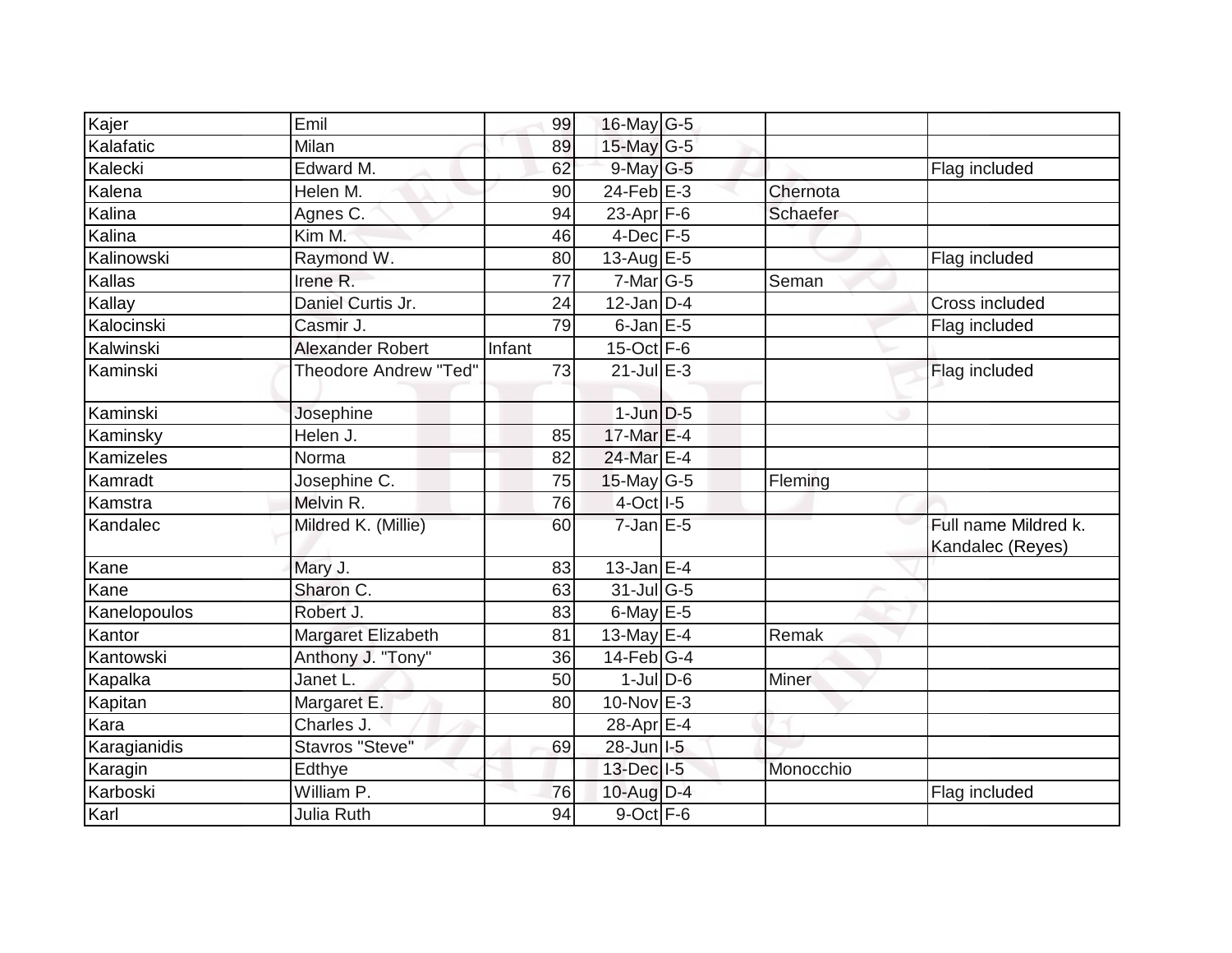| Karner      | Emilene                       | 82     | 18-Mar E-6        |           |                                                                   |
|-------------|-------------------------------|--------|-------------------|-----------|-------------------------------------------------------------------|
| Karr        | Barbara J.                    | 73     | $24$ -Feb $E-3$   |           |                                                                   |
| Karr        | Norbert A. "Norm"             | 75     | 24-Dec F-5        |           |                                                                   |
| Karras      | <b>Theodoros</b>              | 66     | $22$ -May $I - 5$ |           |                                                                   |
| Karstens    | Jerome A. "Jerry"             | 74     | $3$ -Jan $F-6$    |           |                                                                   |
| Kartje      | Rita A.                       | 73     | $11-Nov$ E-5      |           |                                                                   |
| Kasch       | Herbert H.                    | 73     | $6$ -Jun $ G-5$   |           |                                                                   |
| Kaser       | Eleanor                       | 81     | $1$ -Jan $F-4$    |           | <b>Full name Eleanor</b><br><b>Kaser Gray</b>                     |
| Kashif      | Krim Abdel Blackmon           | 53     | 11-May $D-4$      |           |                                                                   |
| Kasper      | Jacquelynne Marie<br>"Jackie" | 66     | $15$ -Nov $ I-5 $ | Nowicki   |                                                                   |
| Kasper      | Walter S. "Katz"              | 87     | $26-Sep G-5$      |           |                                                                   |
| Kasper      | Mae                           | 96     | $15-Apr$ $E-5$    |           |                                                                   |
| Kasper      | Richard L.                    | 78     | $21-Sep D-5$      |           | Flag included                                                     |
| Kasper      | Cynthia A.                    | 37     | 20-Aug F-4        |           |                                                                   |
| <b>Kass</b> | Richard J. Sr. "Dick"         | 67     | $23$ -Aug $1-5$   |           |                                                                   |
| Kastonek    | Florence V.                   | 96     | $6$ -Apr $D-5$    | Liejewski |                                                                   |
| Kasza       | Josephine Anne                | 71     | $27$ -Dec $F-5$   | Guzzardo  |                                                                   |
| Kaszuba     | Raymond M.                    | 40     | $20$ -Feb $F-6$   |           |                                                                   |
| Katic       | Danka                         | 88     | $4$ -Nov $E - 5$  |           |                                                                   |
| Katona      | Rosemary                      | 74     | $24$ -Feb $E-3$   | Boughman  |                                                                   |
| Katsaros    | <b>Constantine Sotirios</b>   | Infant | $1$ -JulD-6       |           | <b>Baby Boy Constatine</b><br>Sotirios Katsaros/Cross<br>included |
| Kaufman     | Perry A.                      | 72     | $9$ -Oct $F - 6$  |           | Flag included                                                     |
| Kawa        | Rebecca J. "Becky"            | 47     | $21$ -Jun $ I-5 $ |           |                                                                   |
| Kawczynski  | Martha J.                     | 86     | $4$ -Mar $E$ -5   | Nowicki   |                                                                   |
| Kay         | Victor B. "Coach"             | 87     | 17-Dec F-5        |           | Flag included                                                     |
| Kaye        | Arthur "Bumpa"                | 82     | 16-Nov D-7        |           | Picture included                                                  |
| Kazmierski  | Julia                         | 84     | $4$ -Dec $F-5$    |           |                                                                   |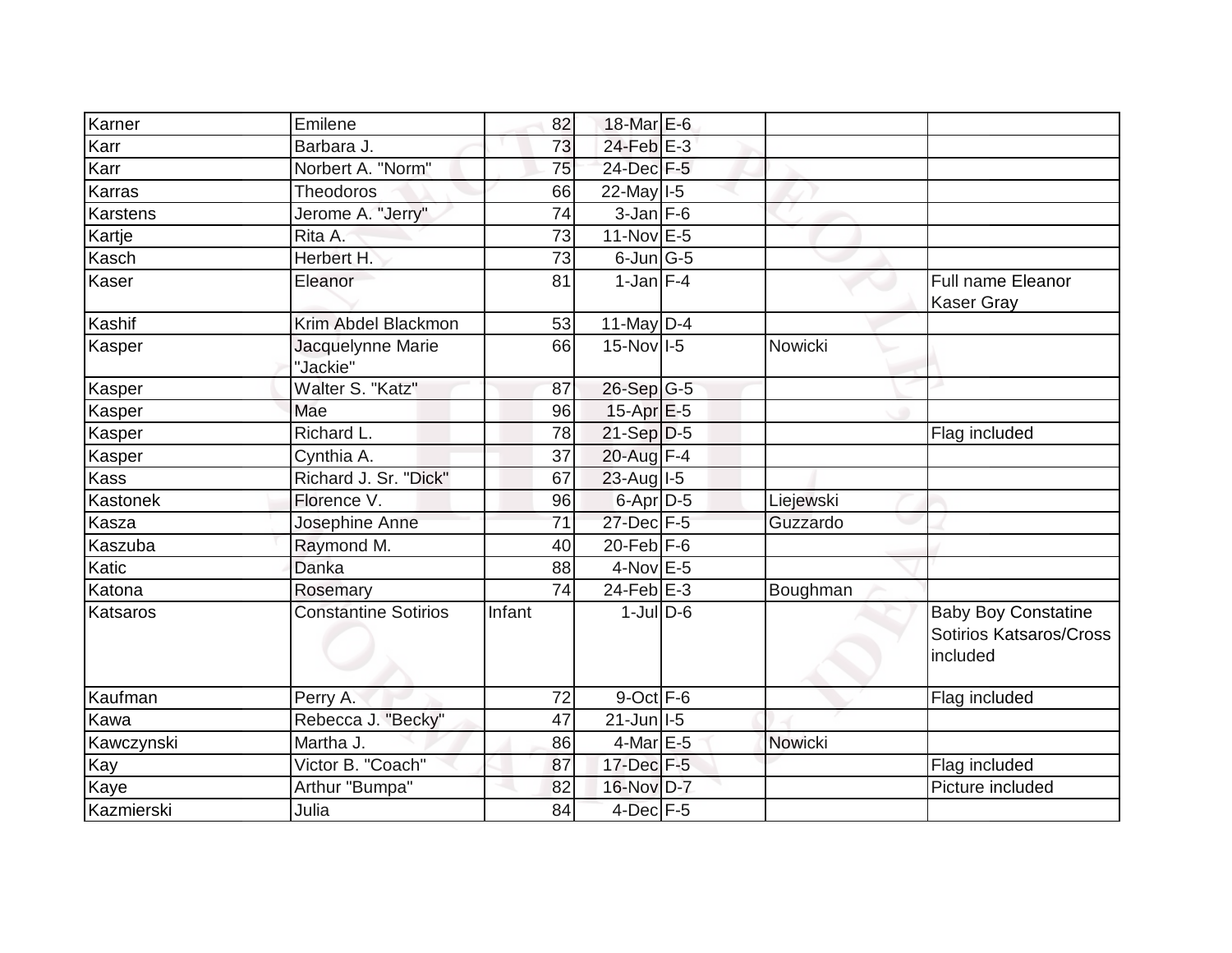| Keane       | Judith F.              | 59 | 13-Mar G-6        | Bruno         |                                                             |
|-------------|------------------------|----|-------------------|---------------|-------------------------------------------------------------|
| Keane       | <b>James Michael</b>   | 72 | $6$ -Jan $E$ -5   |               |                                                             |
| <b>Keck</b> | Dixie L.               | 60 | $4$ -Nov $E - 5$  | Goff          | Duana Lee Cornell<br>(Bearden)(Chener)/Pict<br>ure included |
| <b>Keck</b> | Roger                  | 80 | $18$ -Feb $E-4$   |               |                                                             |
| Kedzierski  | Andrew                 | 77 | $20$ -Feb $F-6$   |               |                                                             |
| Keefner     | Nena Jo                | 46 | $5$ -Feb $ F-6$   | Campbell      |                                                             |
| Keen        | Dorothy                | 82 | $15$ -Dec $E-3$   | Oklobjia      |                                                             |
| Keer        | Willima "Earle"        | 82 | $26$ -Jull-5      |               |                                                             |
| Keevers     | <b>Matthew</b>         | 66 | $5$ -Feb $F$ -6   |               | Flag included                                               |
| Kegebein    | George David           |    | $17-Sep$ F-5      |               |                                                             |
| Keilman     | Marian M.              | 96 | $13$ -Jun $ G-5 $ | <b>Berens</b> |                                                             |
| Keiser      | Dora                   | 97 | $12$ -Jan $D-5$   | Porte         |                                                             |
| Kelemen     | Ann "Buna"             | 97 | $1-Feb G-4$       |               |                                                             |
| Kelleher    | James P. Jr.           | 66 | $3-Apr$ F-6       |               |                                                             |
| Kelleher    | James P. Jr. III "Pat" | 83 | $12$ -Oct D-7     |               |                                                             |
| Kelley      | Evelyn J. "Ebbie"      | 84 | $27$ -Mar $ G-6$  |               |                                                             |
| Kelley      | <b>Kevin Patrick</b>   | 47 | $3-Sep$ $E-5$     |               |                                                             |
| Kellis      | John W. Jr.            | 80 | 25-Mar E-6        |               | Flag included                                               |
| Kellner     | Theresa Marie (RN)     | 78 | $7-Apr$ $E-4$     | Gulczynski    |                                                             |
| Kelly       | Robert F.              | 73 | $11$ -Jan $ G-5 $ |               | Flag included                                               |
| Kelly       | Patrick J.             |    | $1-Nov$ G-5       |               | Flag included                                               |
| Kelly       | Karen                  | 59 | 23-May G-5        |               |                                                             |
| Kemp        | Alla "Mae'             | 75 | $8$ -Feb $ G-5 $  |               | Full name Alla "Mae"<br>Finchum Kemp                        |
| Kenda       | Sophie                 | 92 | $3 - Jun$ $F-6$   |               |                                                             |
| Kenda       | Olga I.                | 80 | $8-Apr$ $E-6$     | <b>Pillis</b> |                                                             |
| Kenda       | Helen I.               | 89 | $27$ -Mar $ G-6$  | <b>Blasko</b> |                                                             |
| Kendall     | Kathryn T. "Kay"       | 71 | 10-Apr F-7        |               |                                                             |
| Kendall     | Robert L.              | 79 | 26-Oct D-5        |               |                                                             |
| Kenders     | Thomas S.              | 64 | $13$ -Jan $E-4$   |               |                                                             |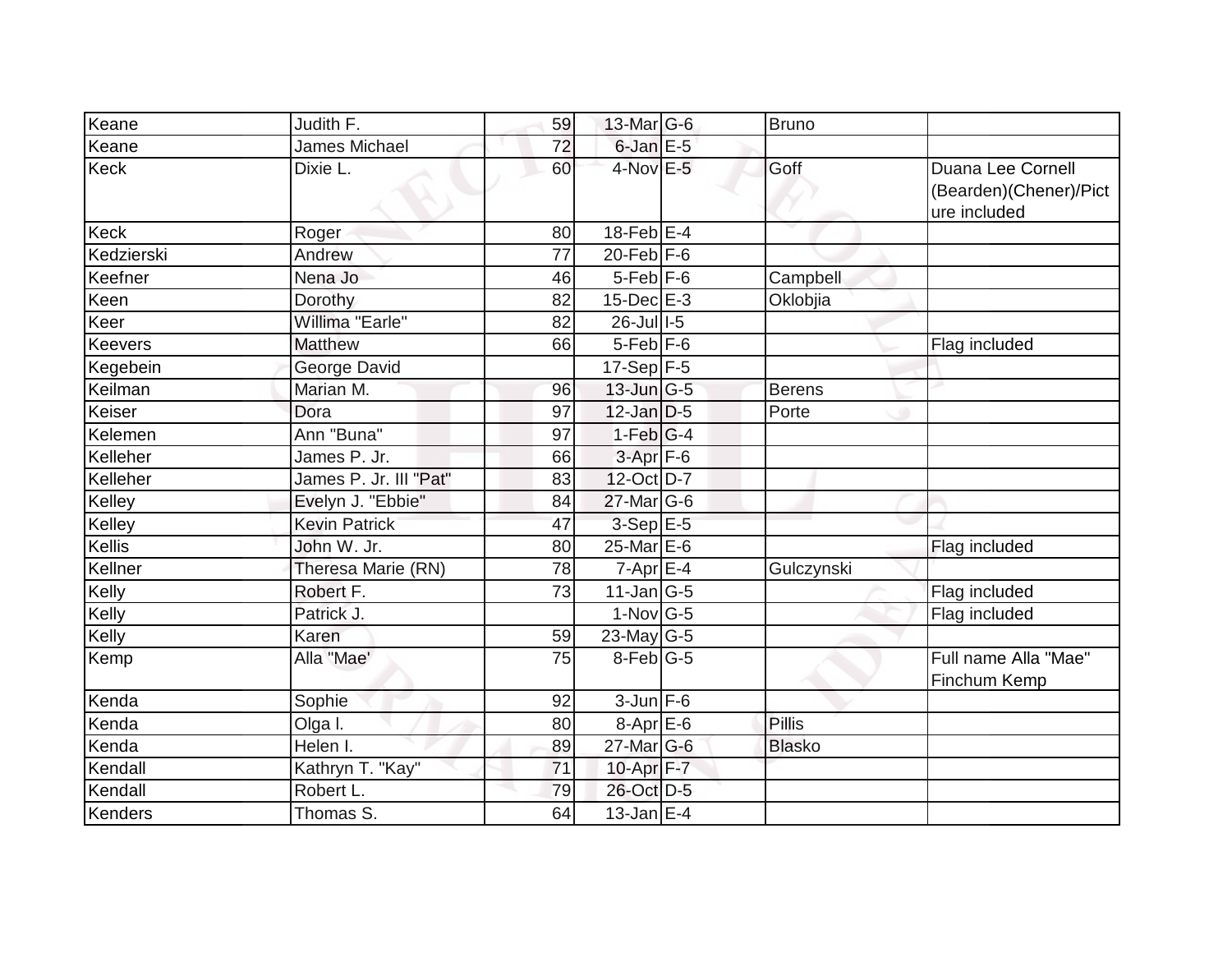| Kennedy    | Danny D.                | 45 | $9-Aug$ I-4      |               |                              |
|------------|-------------------------|----|------------------|---------------|------------------------------|
| Kennedy    | Alice M.                | 74 | 11-Dec G-7       | <b>Myers</b>  |                              |
| Kennedy    | Maurice (Sonny)         | 44 | 22-May 1-5       |               |                              |
| Kenyon     | <b>Thomas</b>           | 83 | 24-Mar E-4       |               |                              |
| Kepperling | Donald T.               | 22 | 20-Mar F-6       |               |                              |
| Kepshire   | Mary E.                 | 71 | $7-Feb$ G-5      |               |                              |
| Kern       | <b>Frances Maxine</b>   | 85 | $8$ -Jan $E$ -5  | <b>Meyers</b> |                              |
| Kerr       | Thomas Gregg Jr.        | 82 | $31$ -Aug D-5    |               | Flag included                |
| Kerr       | John William Jr. "Bill" |    | 18-Sep F-5       |               |                              |
| Kerr       | Gertrude R.             | 91 | $15$ -Jan F-6    | Koutny        |                              |
| Kerr       | <b>Beverly</b>          | 65 | $20 - Apr$ D-4   |               |                              |
| Kerrick    | Elvin L."Bud"           | 81 | $14-Oct$ E-6     |               | Flag and Picture<br>included |
| Kersey     | Ann S.                  | 88 | 9-Nov D-7        | Koeing        |                              |
| Kershaw    | Dolores J.              | 51 | $23$ -Aug $1-5$  |               |                              |
| Keserich   | Nicholas J.             | 89 | $29$ -Jan F-6    |               | K of C symbol included       |
| Kesler     | Wanda Mae               | 81 | 4-Aug E-4        | Hoffman       |                              |
| Kessler    | Wynona R.               | 90 | $9-SepE-5$       |               |                              |
| Kessler    | Martha "Mert"           | 73 | 30-Oct F-5       |               |                              |
| Kessler    | Helen                   | 85 | $18$ -Jun F-5    |               |                              |
| Kester     | <b>Larry Raynard</b>    | 52 | $27$ -Aug E-5    |               |                              |
| Ketchem    | <b>Robert Harold</b>    | 71 | 31-Mar E-4       |               | Flag included                |
| Ketelaar   | Norman H.               | 78 | $1$ -Dec $E$ -5  |               |                              |
| Key        | Willis A.               | 74 | $8$ -Jan $F$ -6  |               | Flag included                |
| Kienker    | Harlan F.               | 85 | 16-Aug I-5       |               | Flag included                |
| Kieras     | Clara J.                | 84 | 19-Jun F-5       |               |                              |
| Kiernicki  | Henry                   | 78 | $22$ -Aug $ G-5$ |               |                              |
| Kierzek    | Walter                  | 83 | 8-Oct E-7        |               |                              |
| Kiger      | Inez L.                 | 79 | $15$ -Jul E-6    | <b>Sweet</b>  |                              |
| Kikkert    | Delmar                  | 70 | 4-Aug E-4        |               | Flag included                |
| Kilar      | Diane M.                | 62 | 20-Jul D-5       |               |                              |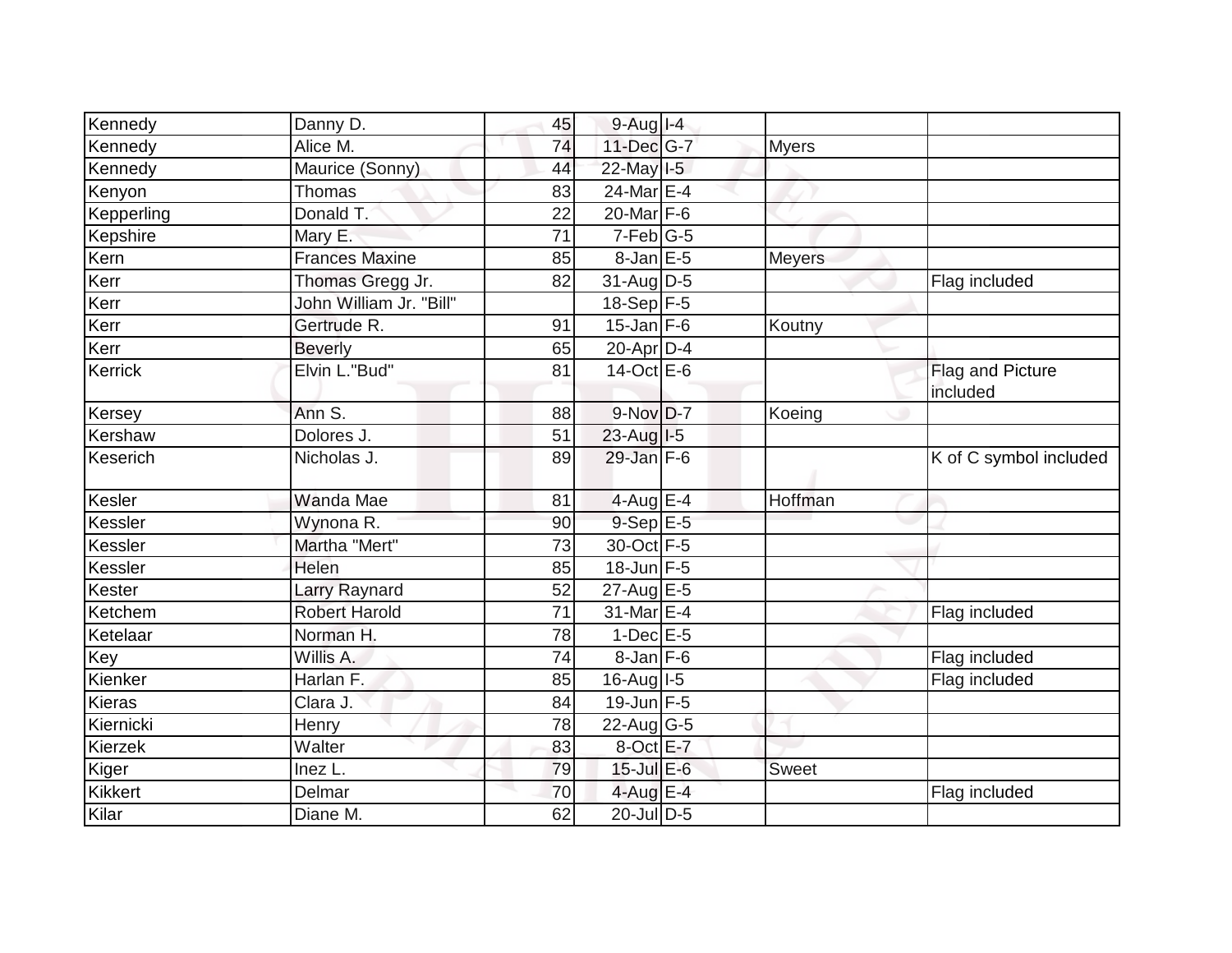| Kilar       | William L. C.P.C.U.          | 49  | $1$ -Nov $ G-5 $  |             |                                          |
|-------------|------------------------------|-----|-------------------|-------------|------------------------------------------|
| Kilburg     | Carl J. Jr. "Bud"            | 66  | 10-Jan $F-5$      |             |                                          |
| Kile        | Marian K.                    |     | $21-Sep$ D-5      | Kamholtz    |                                          |
| Kiligen     | John J.                      | 80  | 6-Oct E-4         |             |                                          |
| Kimberlin   | <b>Beulah</b>                | 89  | $24$ -Jan F-5     | Eldridge    | Full name Beulah<br>(Smith) Kimberlin    |
| Kimmerling  | Pearl                        | 107 | $21$ -Jun $ I-6 $ |             |                                          |
| Kinder      | Albert C.                    | 70  | 19-Aug E-5        |             |                                          |
| King        | Iris N.                      | 82  | 28-Mar G-7        |             |                                          |
| King        | Eleanor L.                   | 79  | 30-Jul F-5        |             |                                          |
| King        | Evelyn L.                    | 95  | $10$ -Nov $E-3$   |             |                                          |
| King        | Charles M.                   | 67  | $21-Aug$ F-5      |             | Flag included                            |
| King        | Charles A.                   | 65  | 24-Jun E-5        |             |                                          |
| King        | <b>Albert James</b>          | 53  | $2$ -Mar $D-4$    |             |                                          |
| King        | Norby                        | 60  | 25-May D-5        |             |                                          |
| King        | <b>Richard Robert "Rick"</b> | 45  | 11-Nov E-5        |             |                                          |
| King        | Nancy                        |     | $1-May G-6$       |             |                                          |
| Kinker      | Forrest R.                   | 69  | $12$ -Apr $G-5$   |             |                                          |
| Kinne       | Mary Katherine               | 77  | $2$ -Jul $F-5$    |             |                                          |
| Kinne       | Margie E.                    | 79  | $2-Apr$ F-5       |             |                                          |
| Kinsella    | Leola May                    | 88  | $3$ -Jun $F - 6$  |             | Full name Leola May<br>Kinsella Garriock |
| Kinsey      | Ruth C.                      | 90  | $7$ -Oct $E$ -5   | Cruickshank |                                          |
| Kirker      | Mabel L.                     | 80  | 14-Oct E-6        |             | Picture included                         |
| Kirton      | Dorothy L.                   | 63  | 10-May $G-4$      |             | Picture included                         |
| Kish        | Anna                         | 90  | 18-May D-8        |             |                                          |
| Kish        | Anna M.                      | 81  | 30-Jun E-4        |             |                                          |
| Kish        | Lydia A.                     | 78  | $15$ -Jun D-8     | Vorkapich   |                                          |
| Kish        | Anna M.                      | 81  | $1$ -Jul $D$ -6   |             |                                          |
| Kish        | John J.                      | 84  | $2-SepE-4$        |             |                                          |
| Kisielewicz | <b>Barbara</b>               |     | 4-May $D-8$       |             |                                          |
| Kiszenia    | Richard J.                   | 39  | $29$ -Dec $E-4$   |             |                                          |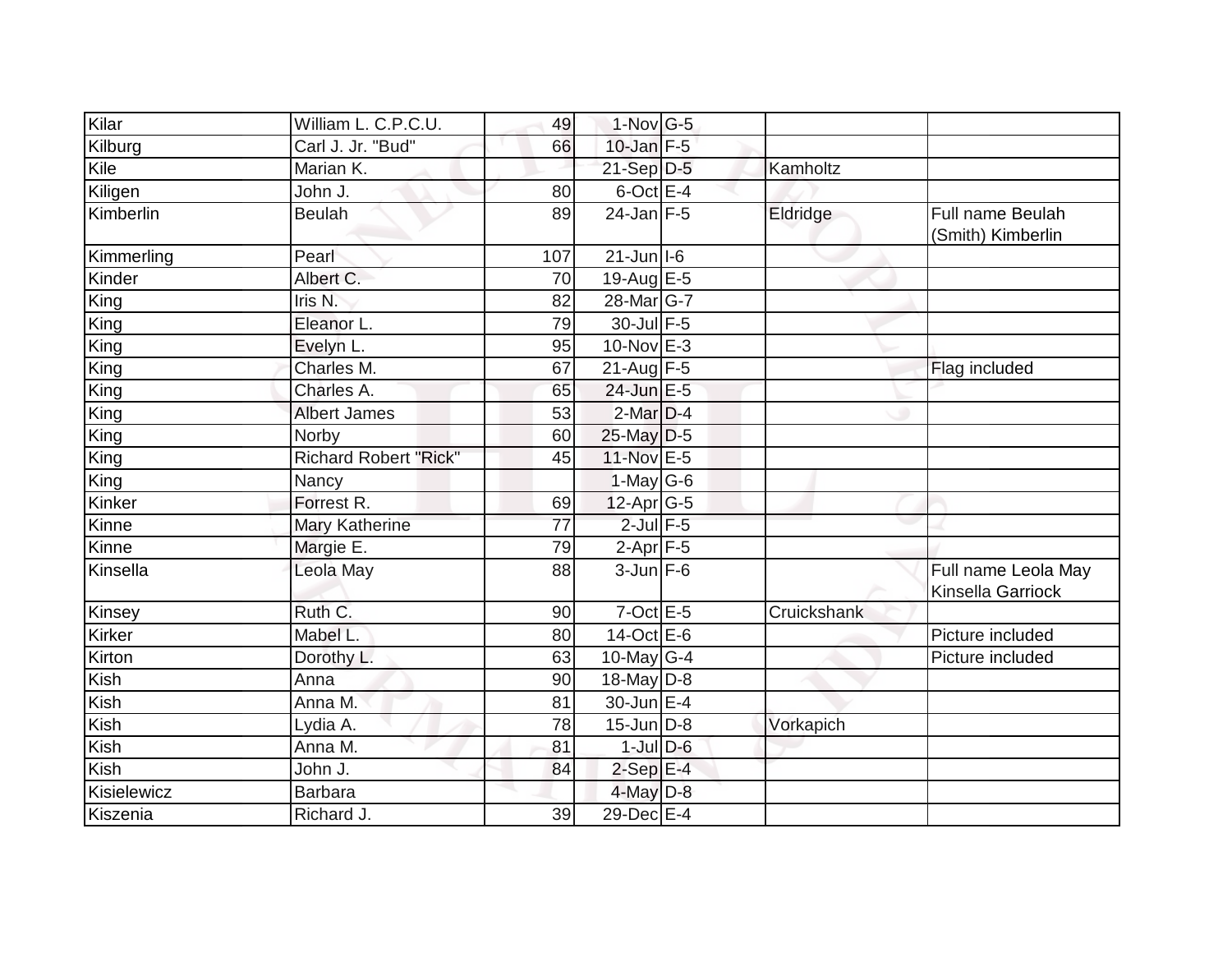| Kittleson   | Sandra Lynn        | 50     | 30-Jun E-4                  |                |                                            |
|-------------|--------------------|--------|-----------------------------|----------------|--------------------------------------------|
| Kiwak       | David E.           | 76     | 28-Oct E-6                  |                | Picture included                           |
| Klaja       | Sophia             | 80     | 13-Oct E-4                  | Galka          |                                            |
| Klapak      | Joseph R.          | 74     | $6$ -Nov $F-8$              |                |                                            |
| Klaubo      | <b>Bernice</b>     | 73     | 11-Mar E-5                  |                |                                            |
| Klausen     | Rosemary           |        | 28-Nov E-5                  | <b>Bujdoso</b> |                                            |
| Kleban      | Dona I.            |        | $4$ -Dec $F-5$              |                |                                            |
| Klein       | Helen E.           | 88     | 18-Oct H-6                  |                |                                            |
| Klein       | Rita T.            | 80     | $20$ -Jan $E-4$             | <b>Backe</b>   |                                            |
| Klekot      | Gertrude F.        | 75     | $12$ -Dec $G-5$             | Owczarzak      |                                            |
| Kline       | <b>Louis Marie</b> | 67     | 10-Aug D-5                  | Loges          | Full name Lois Marie<br>Loges Kline Orrock |
| Klingbeil   | Catherine          | 79     | 3-Mar E-4                   |                |                                            |
| Klisiak     | Maryann Taylore    | Infant | $14$ -Mar $ G-5$            |                |                                            |
| Klitzen     | Frances L.         | 99     | 8-Nov I-5                   | Prior          | Full name Frances L.<br>Klitzen Larson     |
| Klompmaker  | Helen              | 83     | 30-Mar <sub>D-6</sub>       | Triemstra      |                                            |
| Klooster    | Fred H.            |        | 30-Dec E-6                  |                |                                            |
| Kluga       | Mary Ann           |        | 20-Apr D-5                  |                | Full name Mary Ann<br>(Kluga) Peters       |
| <b>Klys</b> | Alfreda F.         | 73     | 19-Nov E-5                  |                |                                            |
| Kmetz       | Joseph P. Jr.      | 49     | 22-Sep $E-3$                |                | Flag included                              |
| Knabusch    | Mary Jane          | 55     | $\overline{28}$ -Jul E-3    |                |                                            |
| Knapik      | Casimir J.         | 74     | $2$ -Mar $D-4$              |                | Flag included                              |
| Knapik      | Casimir J.         | 75     | 20-Mar F-7                  |                | Flag included                              |
| Knauber     | Margaret M.        | 87     | 19-Aug $E-5$                |                |                                            |
| Knauft      | Paul               |        | $3-Feb$ E-4                 |                |                                            |
| Kneifel     | Ralph W.           | 73     | $16$ -Feb $D-5$             |                |                                            |
| Knezevich   | John J.            | 48     | 13-May E-5                  |                |                                            |
| Knezevich   | Sarah              | 84     | $5$ -Jan $D$ -5             |                |                                            |
| Knibbs      | Timothy John "Tim" | 47     | 3-Apr <sub>F-6</sub>        |                |                                            |
| Knieriemen  | Carol Anne         | 69     | $10$ -Oct $\overline{G}$ -5 |                | Picture included                           |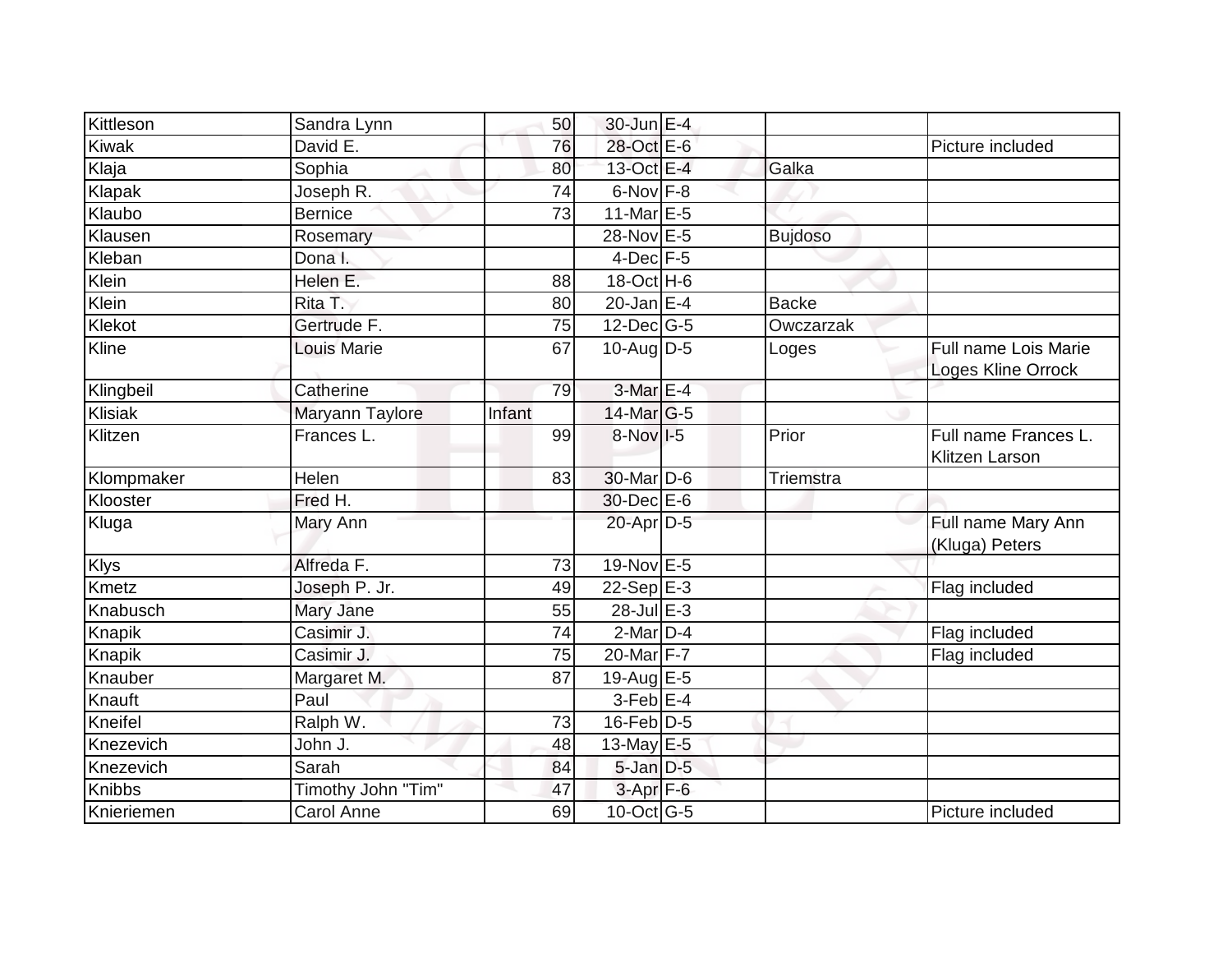| Kniggendorf | Fred W.            | 80              | $27$ -Feb F-5           |          |                        |
|-------------|--------------------|-----------------|-------------------------|----------|------------------------|
| Knight      | Thomas M.          | 56              | 10-Mar E-3              |          |                        |
| Knight      | Alyce N.           | 78              | $7 - Apr$ E-4           | Callahan |                        |
| Knight      | Connie Faye        | 61              | 13-Aug $E-5$            |          |                        |
| Knight      | Michael L.         | 51              | 20-Dec G-5              |          |                        |
| Knight      | Norbert M.         | 89              | $3-May$ G-5             |          | Flag included          |
| Knight      | <b>Audrey Mae</b>  | $\overline{77}$ | $12$ -Dec $ G-5 $       |          |                        |
| Knight      | <b>Betty Jean</b>  | 75              | $3$ -Feb $E-4$          |          |                        |
| Knight      | Mary Lee           | 77              | $26$ -Aug $E - 5$       |          |                        |
| Knipple     | Thomas F.          | 57              | $9-SepE-5$              |          | Flag included          |
| Knizer      | Anna V.            | 102             | $30$ -May G-5           |          |                        |
| Knoche      | Norma M.           | 79              | 5-Aug E-5               | Shobe    |                        |
| Knoll       | Laura              | 41              | 18-Mar E-6              | Gertzen  |                        |
| Knotter     | Margaret Ann       | 89              | 14-Oct E-6              |          |                        |
| Kobak       | Rodger F.          | 48              | 16-Nov D-7              |          |                        |
| Kobeszka    | Robert J.          | 71              | 10-Apr F-6              |          | Flag included          |
| Kobeszka    | David W.           | 46              | $2$ -Jun $F-4$          |          |                        |
| Koch        | Leo S.             | 76              | 16-Oct F-5              |          |                        |
| Koch        | Marilyn A.         | 56              | $2-Apr$ F-5             | Lebioda  |                        |
| Kocher      | <b>Essie</b>       | 87              | $2$ -May G-5            |          |                        |
| Kochopolus  | <b>Ryan Daniel</b> | Infant          | $10$ -Nov $E-3$         |          |                        |
| Kocur       | Joseph A.          | 85              | $11$ -Jan G-5           |          | Flag included          |
| Kocur       | Katherine M.       | 80              | $27$ -JulD-6            |          | Praying hands included |
| Koczur      | Laurentine         | 85              | $23-Sep \overline{E-5}$ |          |                        |
| Koegel      | Vivian N.          | 86              | $27$ -Jul D-6           |          |                        |
| Koeing      | Phillip            | 97              | $18-Sep$ F-5            |          |                        |
| Koenigs     | Marha E.           |                 | 86 Decmeber E-5<br>Ι9   |          |                        |
| Kohanyi     | Raymond F. "Ray"   | 78              | 16-Oct F-5              |          | Flag included          |
| Kohut       | Emil Sr. "Emil"    | 80              | 28-Jul E-3              |          | Flag included          |
| Kohut       | Thelma "Teddy'     | 83              | $23$ -Jan $ G-6$        |          |                        |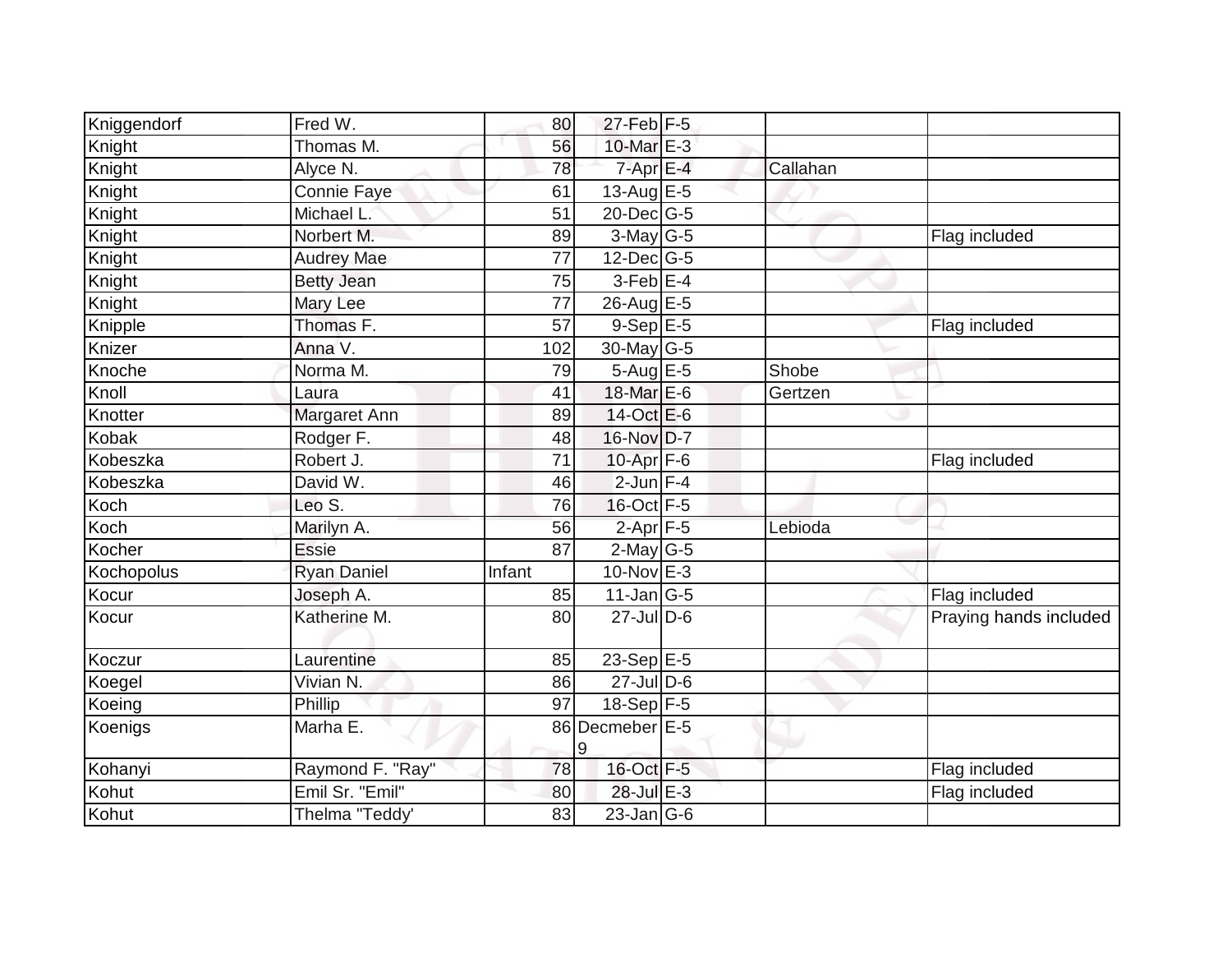| Kohut         | Emil Sr."Moe"        | 80  | 29-Jul E-6                  |             | Flag included    |
|---------------|----------------------|-----|-----------------------------|-------------|------------------|
| Kokenos       | Cecil J.             | 81  | 12-Aug E-5                  |             | Flag included    |
| Kolaczek      | John (Father) OCD    |     | 17-May G-5                  |             | Picture included |
| Kolanko       | John S.              | 88  | $15$ -Jul $E$ -6            |             |                  |
| Kolanko       | Leon A. (Dr. M. D.)  | 84  | 18-Jan G-5                  |             | Flag included    |
| Kolar         | Sophie               | 84  | $28$ -May $F-6$             |             |                  |
| Kolarczyk     | Sebastian "Beck"     | 89  | $11$ -Jan $ G-5 $           |             |                  |
| Kolarik       | Genevieve Victoria   | 83  | $7$ -Dec $D$ -5             | Bogash      |                  |
| Kolash        | Luella M.            | 75  | $23$ -Jan G-6               | Rodgers     |                  |
| Kolberg       | Catherine V.         | 89  | $10$ -Oct $\overline{G}$ -5 |             |                  |
| Koleff        | Shailor "Shay"       | 83  | $4$ -Jun F-6                |             | Flag included    |
| Koleszarik    | Martha E.            | 64  | $2-Nov$ D-7                 | Mercer      |                  |
| Kolish        | Betty M.             | 78  | $1$ -Jun $D-5$              |             |                  |
| Kolisz        | Janice J.            | 63  | $2$ -Oct G-5                | Kriston     |                  |
| Kollada       | William P.           | 84  | 13-May E-5                  |             | Flag included    |
| Kolodziejczak | Janina               | 79  | $1$ -Jan $F-5$              |             |                  |
| Kolodzinski   | Ted                  | 86  | $3$ -Feb $E-4$              |             |                  |
| Komorowski    | Carol F.             | 62  | $20$ -Jan E-4               | Kolangowski |                  |
| Kompier       | <b>Walter Eugene</b> | 64  | $13$ -Apr $D-5$             |             |                  |
| Konchar       | Mildred              | 96  | 26-May E-4                  |             |                  |
| Konecki       | Bogdan F.            | 54  | 30-Aug I-5                  |             |                  |
| Konkey        | Audrey A.            | 711 | $9$ -Jul $F$ -5             |             |                  |
| Konopacki     | Anna                 | 81  | $15-Sep$ E-5                |             |                  |
| Konopacki     | Edward               | 86  | $4$ -Mar $E-5$              |             |                  |
| Konvalinka    | Anton                | 77  | 20-Aug F-5                  |             | Flag included    |
| Konya         | Eileen M.            | 88  | $10-Apr$ F-7                |             |                  |
| Koonce        | Karolee              | 25  | 28-Dec D-4                  |             |                  |
| Koonsman      | Muriel L.            | 103 | $17-Oct$ G-6                |             |                  |
| Koontz        | Gary W.              | 59  | 20-Sep 1-5                  |             |                  |
| Kooper        | Mary Ann             | 87  | $5$ -Jun $F-5$              | Kopach      |                  |
| Kooy          | Cora                 | 87  | $8$ -Jan $F-6$              |             |                  |
| Kooy          | Elmer D.             | 81  | $28$ -Oct E-6               |             |                  |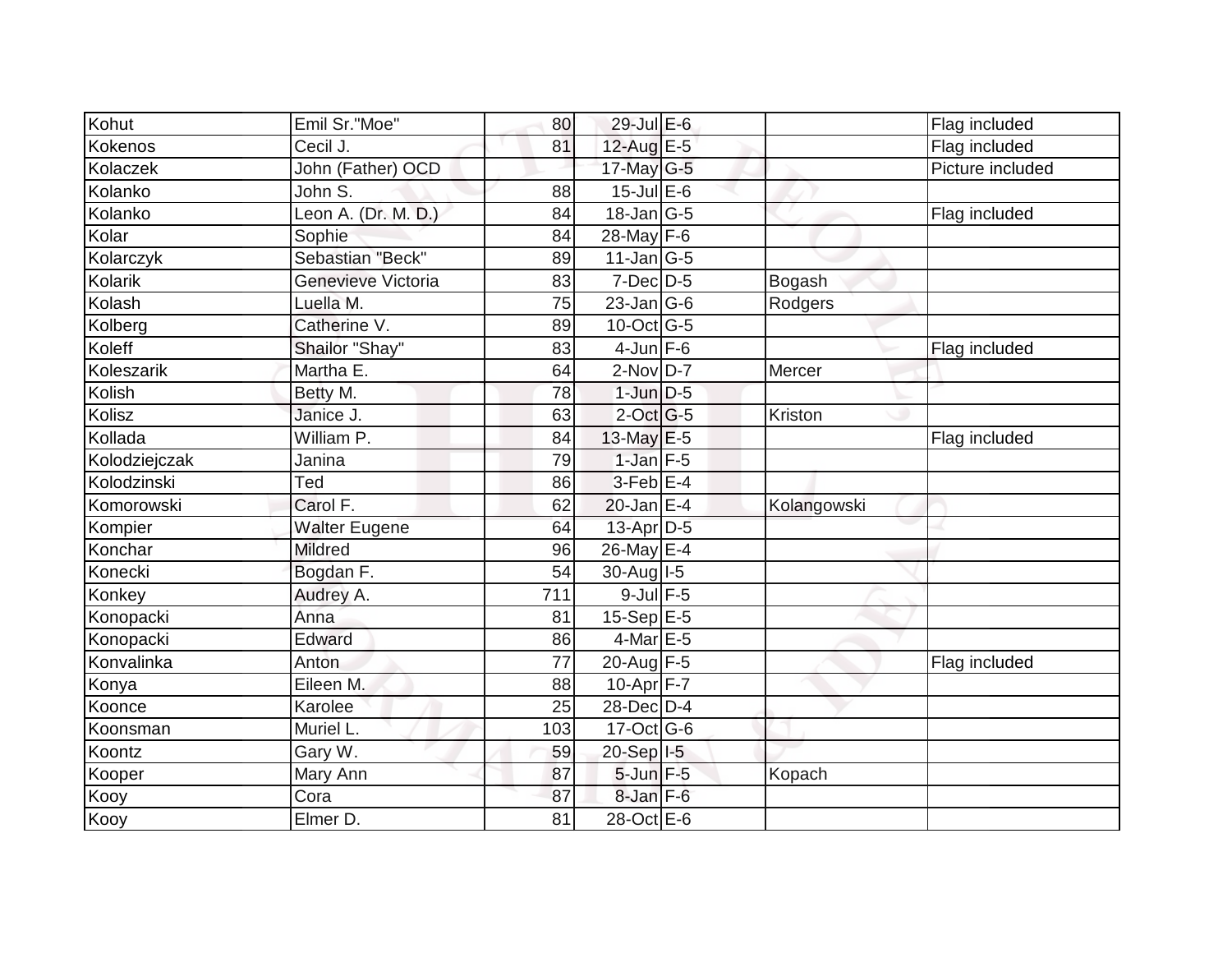| Kopacz        | <b>Bernice Rose</b>           | 88  | 23-Mar D-6              | Molenda    |                                             |
|---------------|-------------------------------|-----|-------------------------|------------|---------------------------------------------|
| Kopaczewski   | Robert W.                     | 74  | $8-Nov$ I-5             |            | Flag included                               |
| Kopcha        | <b>Bernardine E. "Bernie"</b> | 88  | 26-Feb F-5              |            |                                             |
| Kopiec        | Eunice                        | 82  | $18$ -Mar $E$ -6        |            | Full name Eunice<br>Lubbers Kopiec          |
| Kopil         | Teresa M.                     | 68  | 13-Dec I-5              |            |                                             |
| Kopka         | Stella L.                     | 82  | 28-Dec D-5              |            |                                             |
| Kopko         | Mary L.                       | 88  | $27-Sep$ <sup>1-5</sup> |            |                                             |
| Kopp          | Juanita Veronica              | 57  | $14-Oct$ E-6            |            |                                             |
| Kopp          | <b>William Albert</b>         | 81  | 23-May G-5              |            | Flag included                               |
| Kopton        | Anne                          | 88  | 30-Apr F-5              | Martich    | Full name Anne (Willis)<br>Kopton           |
| Korba         | Genevieve L.                  | 79  | 16-Apr F-6              | Motush     |                                             |
| Kordich       | Mary                          | 58  | $10-Sep$ E-6            |            | Full name Mary<br>$\cup$<br>Mendoza Kordich |
| Korenich      | Nancy                         | 71  | 10-Sep E-6              | Quigley    |                                             |
| Kornafel      | Mary                          | 95  | $13$ -Jan E-4           | Chilla     | Cross included                              |
| Kors          | Donald E. Sr.                 | 73  | 23-Oct F-5              |            | Flag included                               |
| Korte         | Doris May                     | 89  | $12$ -Apr $G-5$         |            | Full name Doris May<br>Laverty-Korte        |
| Kortokrax     | Charles O.                    | 78  | $17-Sep$ F-5            |            | Flag included                               |
| Korup         | <b>Agnes Marie</b>            | 79  | 30-Oct F-6              | Dombrowski | Full name Agnes Marie<br>(Korup_            |
| <b>Kosack</b> | <b>Michael Thomas</b>         | 105 | $16$ -Oct $F-5$         |            | Flag included                               |
| Kosanic       | Ljubisa                       | 68  | $1$ -Jun $D-5$          |            | Cross included                              |
| Kosinski      | Kathryn M.                    | 66  | $12$ -Apr $G-5$         |            |                                             |
| Kosner        | Phyllis G.                    | 78  | $6$ -Apr $D-5$          |            |                                             |
| Kost          | Mary Jane                     | 88  | $5-Aug$ $E-5$           |            |                                             |
| Kostecka      | Edward R.                     | 84  | 5-Aug E-5               |            | Flag included                               |
| Kostelnik     | <b>Robert Michael</b>         | 74  | $29$ -Jan $F-6$         |            | Flag included                               |
| Kostenski     | Joseph                        | 93  | $4$ -Nov $E - 5$        |            | Flag included                               |
| Kostopoulos   | John "Jack"                   | 58  | 8-Jul E-5               |            |                                             |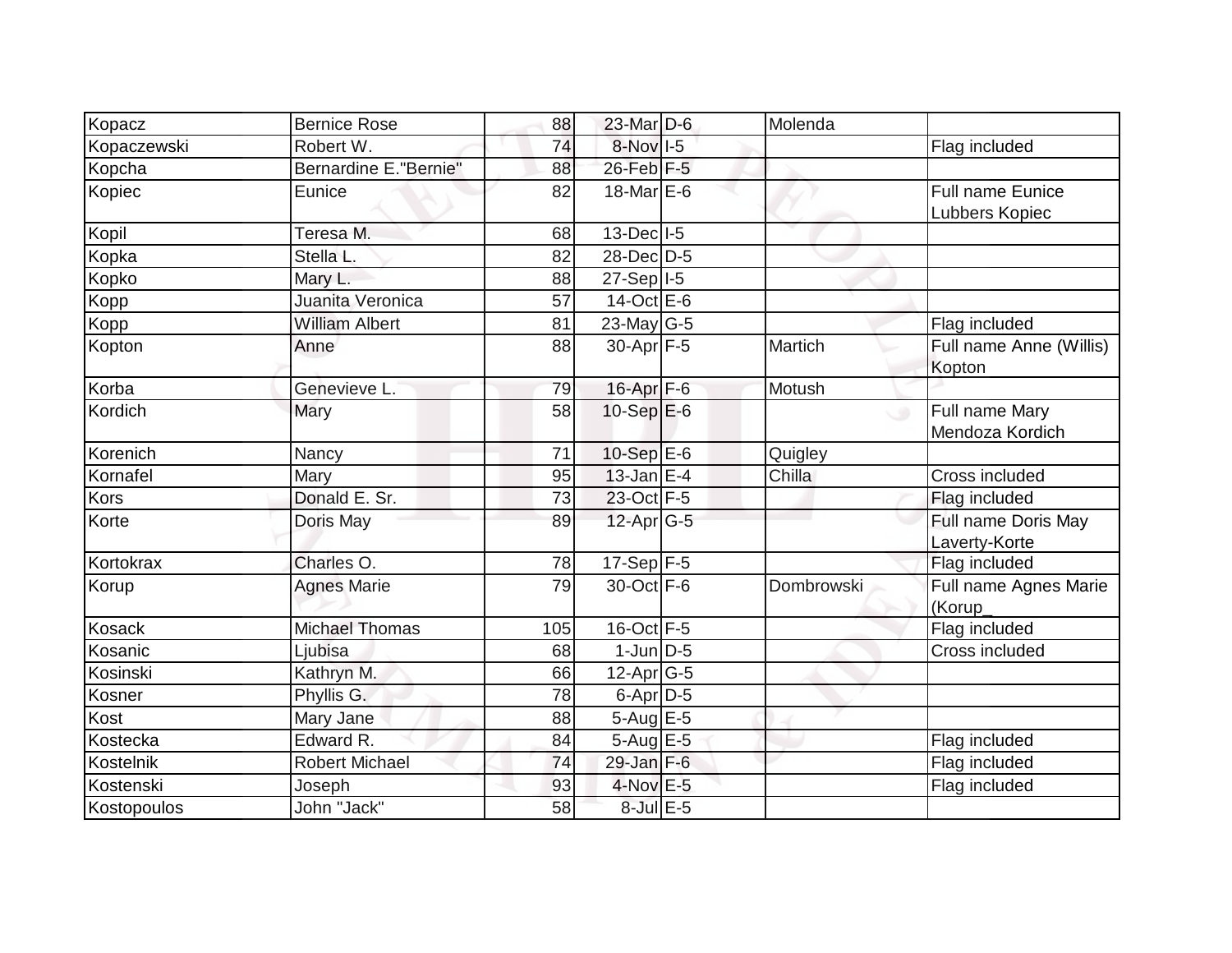| Kostouros   | Peter                 | 68 | 3-May G-5             |          |                                       |
|-------------|-----------------------|----|-----------------------|----------|---------------------------------------|
| Kotapka     | Frances               | 84 | 10-Nov E-2            |          |                                       |
| Kotecki     | Michael J.            | 35 | $1$ -Jan F-5          |          | Picture included                      |
| Kotulak     | Katharine J.          | 76 | 28-Apr E-3            |          |                                       |
| Kotur       | George                | 76 | 9-Oct F-6             |          |                                       |
| Kotys       | Michael               | 81 | 28-Dec D-4            |          | Picture included                      |
| Kovach      | Julia Ann             | 88 | 17-May $G-6$          |          |                                       |
| Kovach      | Florence L.           | 82 | $19$ -Feb $F-5$       |          |                                       |
| Kovachevich | <b>Mitchell</b>       | 86 | 6-Apr D-5             |          |                                       |
| Kovachi     | <b>Ethel Veronica</b> | 95 | $27$ -Jul $D-6$       |          |                                       |
| Kovachic    | Jean                  | 80 | $1$ -Dec $E$ -5       |          | Full name Jean<br>Urbanski (Kovachic) |
| Kovacik     | <b>Mildred</b>        | 93 | $15$ -Mar $ G-5 $     |          |                                       |
| Kovacik     | <b>Andrew Paul</b>    | 91 | 10-Apr F-7            |          | Flag included                         |
| Kovalsky    | David                 | 79 | 24-Jun E-5            |          |                                       |
| Kovel       | Mary                  | 88 | 5-Oct D-4             |          |                                       |
| Kowal       | Eugene (Ginks)        | 70 | $10-Apr$ F-7          |          |                                       |
| Kowal       | Lillian E.            | 91 | 23-Dec E-5            | Rosinski |                                       |
| Kowalski    | Chester J.            | 96 | $1$ -Oct $F - 5$      |          |                                       |
| Kowalski    | Violet                | 93 | 30-Oct F-4            | Skalba   |                                       |
| Kozack      | William               | 80 | $19$ -Feb F-5         |          |                                       |
| Kozanda     | Ralph                 | 54 | 20-Mar <sub>F-7</sub> |          |                                       |
| Koziatek    | Henrietta W.          | 92 | 22-Nov 1-5            |          |                                       |
| Kozica      | Arnold J. Jr.         | 86 | $13$ -Mar $ G-6$      |          | Flag included                         |
| Kozinski    | Marcella              | 78 | $14$ -Jul $E-4$       |          |                                       |
| Kozlica     | Catherine E.          | 48 | $14-Sep D-5$          | Hackett  |                                       |
| Kozlowski   | <b>Stephen Peter</b>  | 83 | $8-Aug$ G-4           |          | Flag and Picture<br>included          |
| Kozlowski   | Chester "Chuck"       | 78 | $28$ -Jul E-3         |          | Flag included                         |
| Kozlowski   | Bruno I.              | 82 | 10-Apr F-7            |          |                                       |
| Kozlowski   | Dorothy               | 81 | 29-Jan F-6            |          |                                       |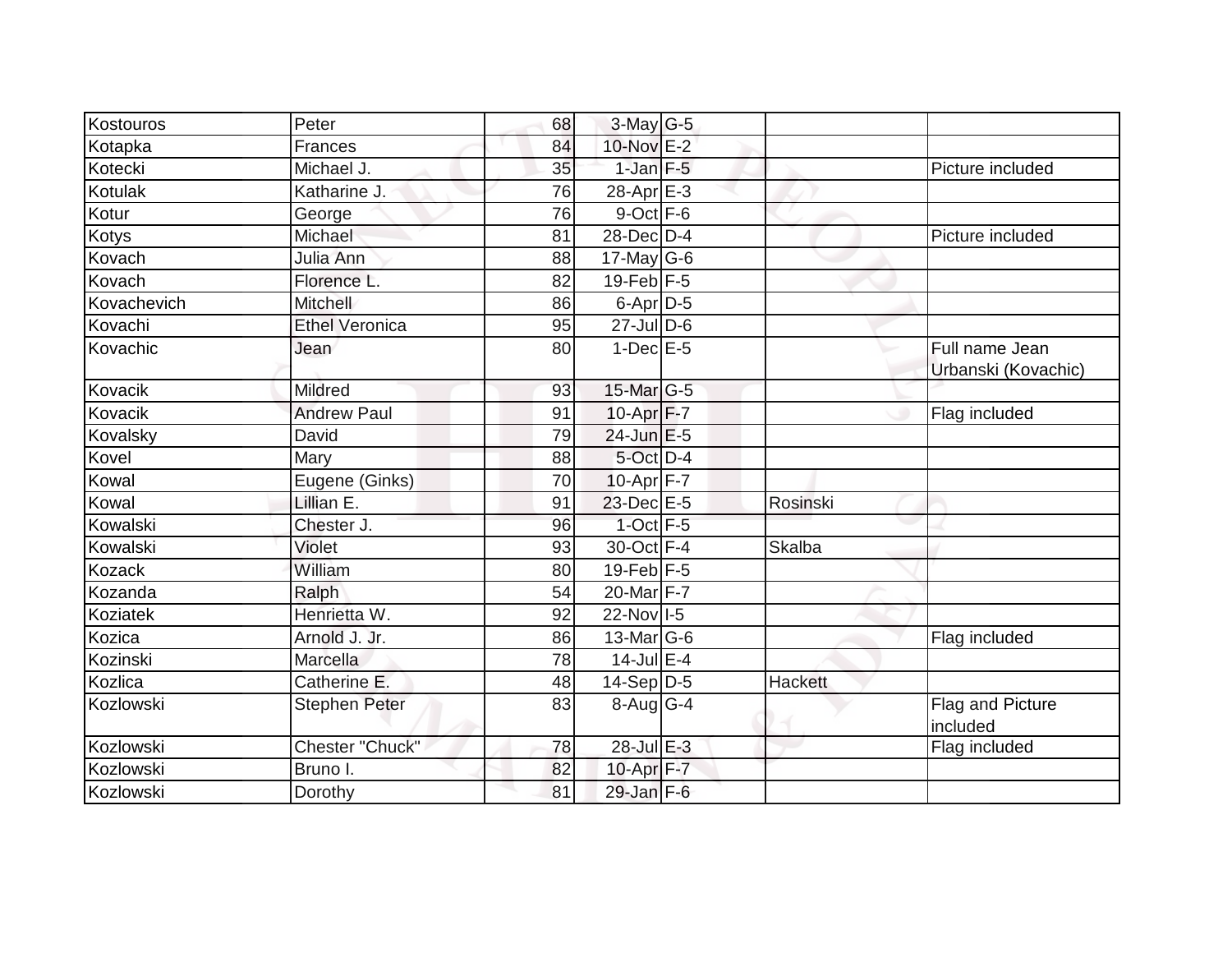| Kozubal      | Anna                   | 87 | 27-Jul D-5             |          | Full name Anna<br>Charbonneau (Kozubal)<br>(Beverly) |
|--------------|------------------------|----|------------------------|----------|------------------------------------------------------|
| Kozy         | Beverly J.             | 71 | 29-Dec E-4             |          |                                                      |
| Krager       | Norman A.              | 94 | $7 - Aug$ F-6          |          |                                                      |
| Krahies      | Mary F.                |    | $28-Sep D-5$           | Kovachic |                                                      |
| Krajcir      | Joseph                 | 82 | $2$ -Feb $D-5$         |          |                                                      |
| Kramer       | Joseph W. Sr.          | 85 | $27$ -Aug E-5          |          | Flag and Picture<br>included                         |
| Kramer       | Roger L.               | 83 | $8$ -May $F-7$         |          |                                                      |
| Krampien     | Kathleen A.            | 47 | 18-May D-8             | Wilcox   |                                                      |
| Kran         | Edward Michael Jr.     | 86 | $24$ -Aug D-5          |          | "Yunch" Pappy" Flag<br>included                      |
| Kranc        | Ann "Sandy"            | 62 | $22$ -Mar $ G-5 $      |          |                                                      |
| Kras         | Virginia L.            | 70 | 18-Jul G-5             |          |                                                      |
| <b>Kras</b>  | Albert J.              | 83 | 28-Aug F-5             |          |                                                      |
| Kraska       | Charmaine              | 67 | $4-Oct$ <sup>1-5</sup> | Zeller   |                                                      |
| Kratenberg   | Dawne Marie            | 39 | $24$ -May $1-5$        |          |                                                      |
| Krause       | Irving Charles "Chuck" | 52 | $11$ -Jun $F-6$        |          | Flag included                                        |
| Kravicz      | Richard J.             | 72 | 15-May $G-5$           |          |                                                      |
| Krejci       | Viola <sub>R.</sub>    | 73 | 28-Oct E-6             |          | Cross included                                       |
| Kremer       | William C.             | 84 | $5$ -Jan $D$ -5        |          |                                                      |
| Kren         | Michael J.             | 62 | 15-Apr $E-5$           |          |                                                      |
| Krenkel      | John W.                | 60 | $8$ -Jan $F$ -6        |          |                                                      |
| <b>Kress</b> | Mary E.                | 75 | $3$ -Feb $E-4$         |          |                                                      |
| Kretschamar  | Richard                | 78 | $16$ -Feb $ D-5$       |          |                                                      |
| Kretzin      | Jeffrey P.             | 60 | 12-Nov E-5             |          | Flag included                                        |
| Krieger      | Marcia M.              | 90 | $11-Nov$ E-5           |          |                                                      |
| Krieter      | Jacob M. "Jake"        | 89 | $4$ -Dec $F-5$         |          |                                                      |
| Krisfalusy   | George                 | 79 | 16-Nov D-7             |          |                                                      |
| Kristoff     | <b>Conner Michael</b>  |    | 21-Mar G-5             |          |                                                      |
| Kristoff     | Mary M.                | 97 | 10-Mar E-3             |          |                                                      |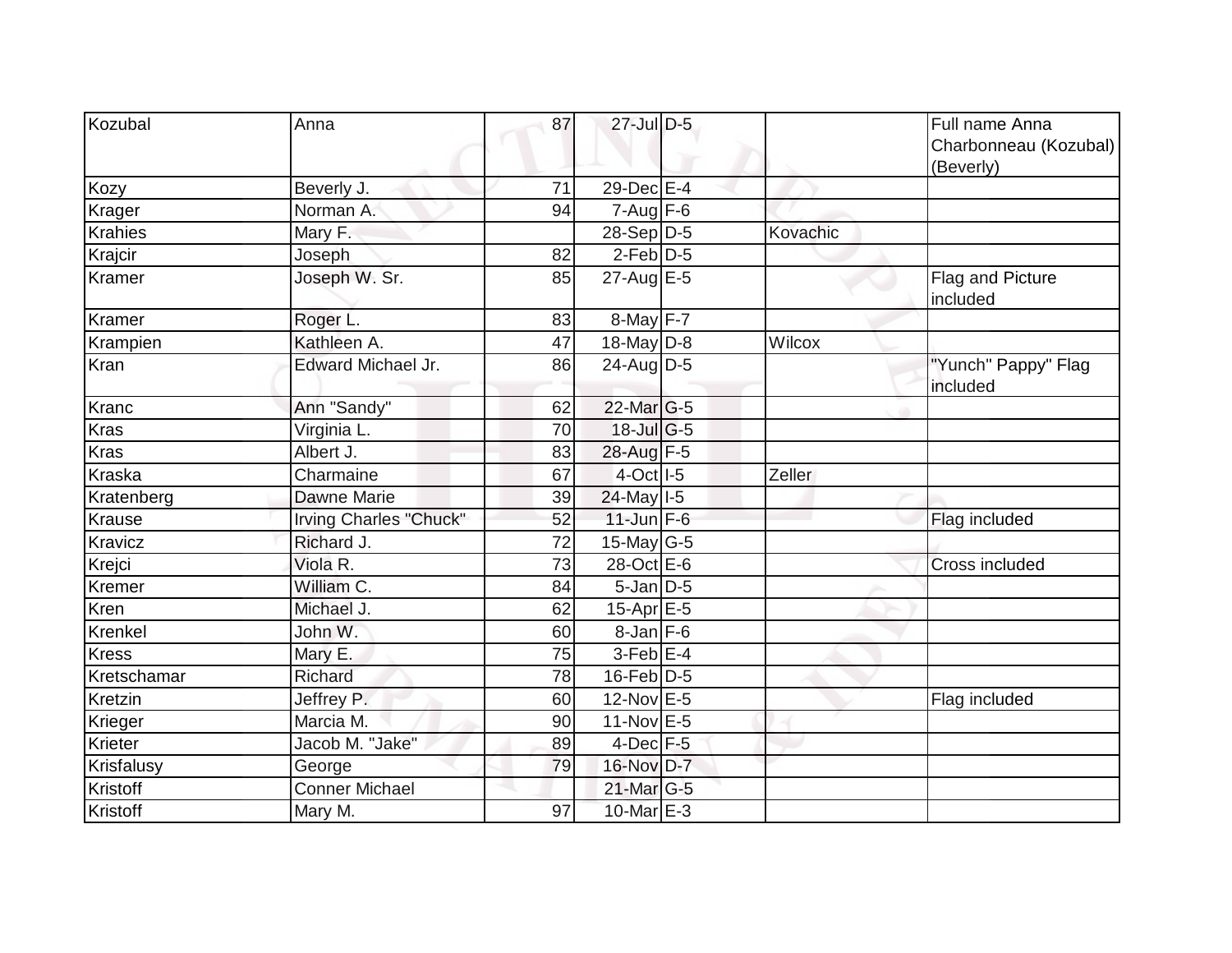| Krohn          | Annamae               | 82              | $1$ -Jan F-5     | Boyer          |                                          |
|----------------|-----------------------|-----------------|------------------|----------------|------------------------------------------|
| <b>Krok</b>    | Janet G.              | 60              | $25 - Sep$ F-7   |                |                                          |
| Kron           | Joseph A.             | 72              | $10$ -Jan $F-5$  |                |                                          |
| Krooswyk       | Gerald A. "Spud"      | 87              | $2-Apr$ F-5      |                | Flag included                            |
| Kroslack       | Mary L.               | $\overline{77}$ | $8 - Jan$ $E-6$  | Gresko         |                                          |
| Krost          | Cecil Eugenia         | 102             | $17$ -Jun $E$ -5 | Crowell        |                                          |
| <b>Kroviak</b> | Stanley J.            | 83              | $4$ -Jan $ G-5 $ |                |                                          |
| Krueger        | Arthur                | 87              | $7$ -Mar $ G-5 $ |                |                                          |
| Krueger        | Thomas A. Jr. "Tommy" | 34              | 28-May F-6       |                | Picture included                         |
| Krueger        | Dirk W.               | 48              | $29$ -Jul $E-6$  |                |                                          |
| Krueger        | Fred F. "Old Sarge"   | 88              | 13-Aug $E-5$     |                |                                          |
| Kruger         | Terry D.              | 58              | $3-Aug$ D-5      |                |                                          |
| Krupinski      | Donna                 | 56              | $1$ -Jun $D-5$   |                |                                          |
| Krygier        | Adeline P. "Honey"    | 82              | 4-Dec F-5        | Zawislak       |                                          |
| Krygsheld      | Dave A.               | 44              | 15-Oct F-6       |                |                                          |
| Krysinski      | <b>Estelle</b>        | 99              | 16-Nov D-7       | Klazura        |                                          |
| Krystyniak     | <b>Bertha</b>         | 94              | $19$ -Jan D-5    | <b>Stolarz</b> |                                          |
| Kubacki        | Andrew S.             | 93              | 8-Oct E-7        |                |                                          |
| Kubat          | Sava                  | 88              | $16$ -Jul $F-5$  |                |                                          |
| Kubiak         | Dorothy               | 87              | 14-Mar G-6       |                | Full name Dorothy<br><b>Kubiak Rains</b> |
| Kubiak         | Chester L.            | 86              | $2$ -Jan E-4     |                |                                          |
| Kucaba         | Eugene A.             | 84              | $24$ -Jul F-5    |                | Flag included                            |
| Kucer          | Irene "Aunt Irene"    |                 | $23$ -Jun $E-4$  |                | Picture included                         |
| Kuchta         | John Jr.              | 71              | $2$ -Oct E-5     |                |                                          |
| Kuczwara       | Edwin S.              | 77              | 13-Mar G-6       |                |                                          |
| Kuebrich       | Gayle P.              | 62              | $4$ -Jul G-5     |                | Picture included                         |
| <b>Kuehn</b>   | Irene H.              | 77              | $10$ -Aug D-5    |                |                                          |
| Kueny          | Marcel A. "Bob"       | 80              | $6$ -Nov $F-8$   |                |                                          |
| Kuhlmann       | Kenneth A.            | 49              | 19-Feb F-5       |                |                                          |
| Kuhn           | Joseph F.             | 81              | $7$ -Dec $D-5$   |                |                                          |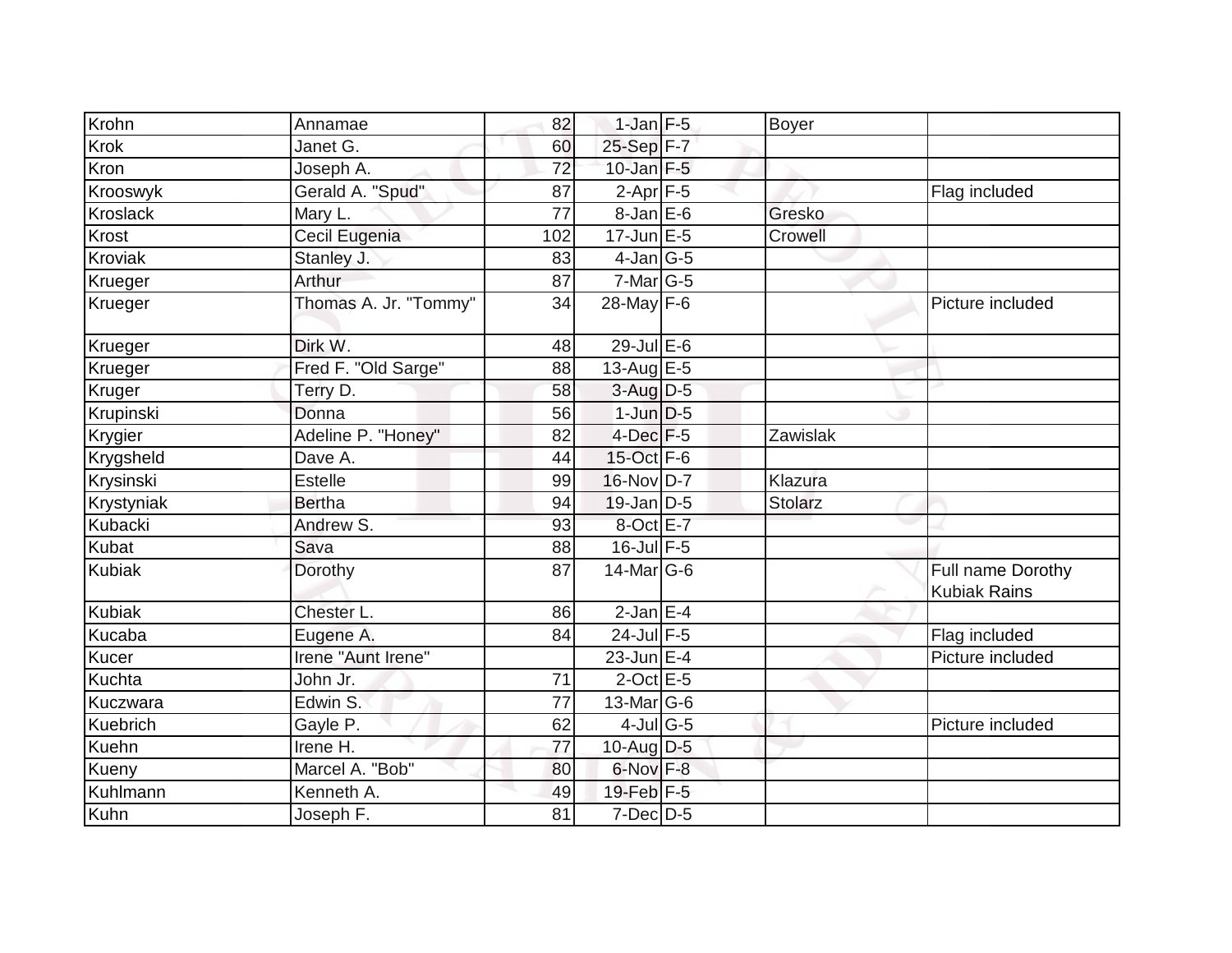| Kuhn            | Helen T.             | 100 | $22$ -Feb $ G-6$  |            |                                              |
|-----------------|----------------------|-----|-------------------|------------|----------------------------------------------|
| Kuhn            | Ronald P. "Ron"      | 45  | $4$ -Jul G-5      |            |                                              |
| Kuiken          | Clarence             | 82  | 20-May E-6        |            | Flag included                                |
| Kuiper          | Paul M.              | 31  | 8-OctlE-7         |            | Flag included                                |
| Kuiper          | Robert "Bob"         | 75  | $24-Apr$ F-6      |            | Flag included                                |
| Kuiper          | Marie                | 92  | $21$ -Aug F-5     | Ooms       |                                              |
| <b>Kuipers</b>  | Donald Eugene "SHOE" | 76  | $13$ -Dec $ I-5 $ |            |                                              |
| Kujaca          | Rajko "Ray"          |     | $13$ -Mar $ G-6$  |            |                                              |
| Kujawa          | Daniel M.            |     | $13$ -Dec $ I-5 $ |            |                                              |
| Kujawa          | Edward W. "Pinty"    | 79  | $20$ -Dec $ G-5 $ |            | Flag included                                |
| Kula            | Donna J.             | 52  | 28-Aug F-5        |            |                                              |
| Kulchawick      | Theresa "Terry"      | 81  | 17-Mar E-4        | Aubert     |                                              |
| Kulcsar         | Margaret M.          | 84  | $1$ -Jan $F-5$    | Dow        | Full name Margaret M.<br>ی<br>(Lake) Kulcsar |
| <b>Kulik</b>    | Nancy L.             | 56  | 30-Sep E-5        |            |                                              |
| Kuny            | Geraldine "Gerry"    | 96  | $6$ -Oct $E-4$    | Markwalder |                                              |
| Kunysz          | Lee W.               | 60  | 13-Apr D-6        |            | Flag included                                |
| Kupcha          | Elizabeth Jane       | 58  | $1$ -Jun $D-5$    |            |                                              |
| Kupka           | Stella L.            | 82  | $27$ -Dec $F-6$   |            |                                              |
| Kurcinka        | Anna T.              | 88  | $8$ -Jul $E$ -6   | Gaspar     |                                              |
| Kurcz           | Wanda J.             | 41  | 25-Aug E-3        |            |                                              |
| <b>Kurek</b>    | <b>Stanley</b>       | 88  | $16$ -Jan $E$ -6  |            | Flag and Picture<br>included                 |
| <b>Kurek</b>    | Alexander M. "Corky" | 78  | $29$ -Jun D-6     |            |                                              |
| <b>Kurek</b>    | Walter "Buda"        | 83  | 22-Oct E-5        |            | Flag included                                |
| Kurowski        | Raymond C.           | 83  | $15$ -Dec $E-3$   |            | Flag included / Retired<br><b>CPD</b>        |
| Kurowski        | Rose M.              | 92  | $5$ -Mar $F - 5$  | Watta      |                                              |
| <b>Kurpalis</b> | Michaeline "Mickey"  |     | $9$ -Jul $F$ -6   |            |                                              |
| Kurry           | Raymond G.           | 74  | $17$ -Jan F-6     |            | Flag included                                |
| <b>Kurry</b>    | Albert J.            | 76  | $6$ -Jan $E$ -5   |            |                                              |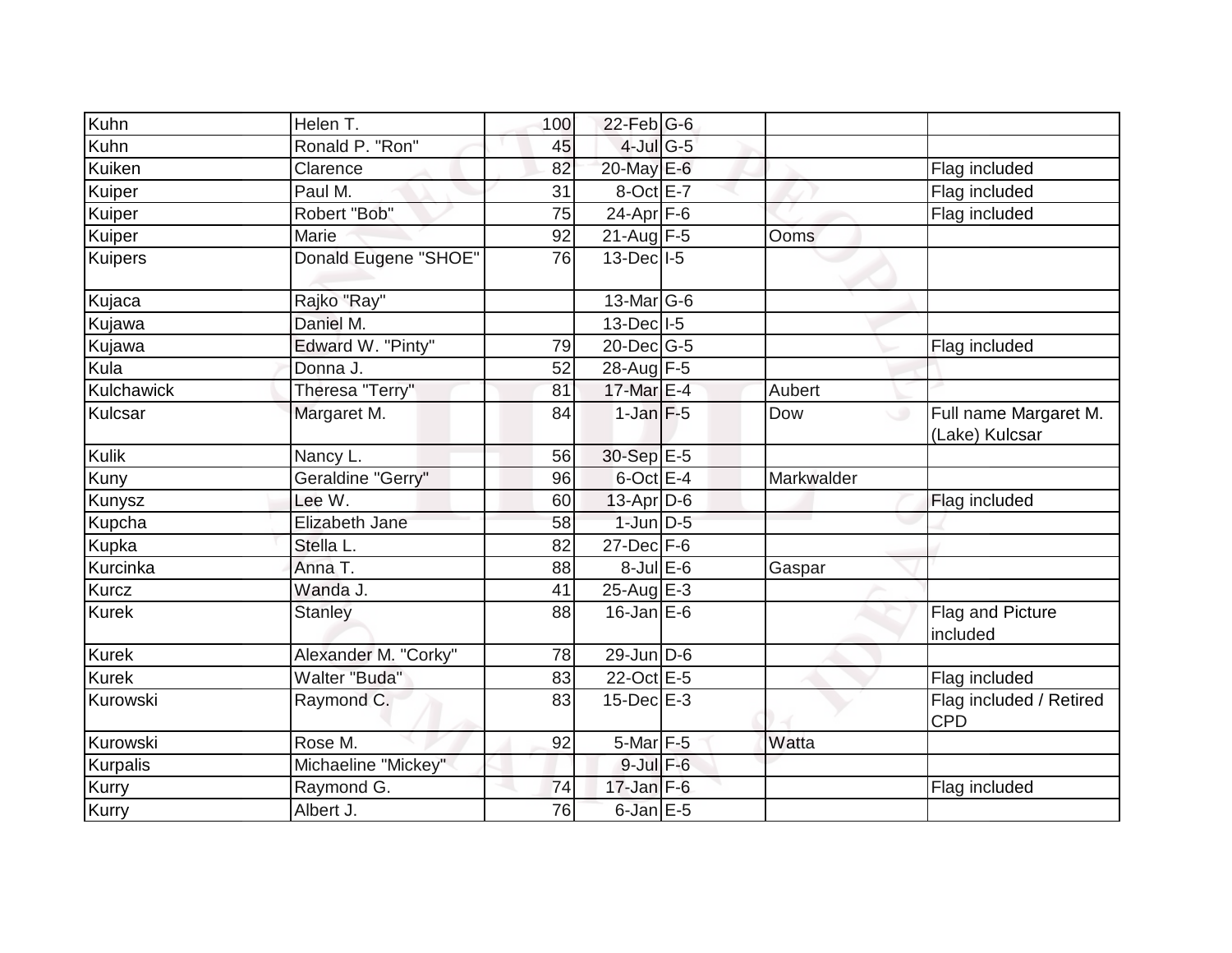| $17$ -Jan $F-6$<br><b>Kurvers</b><br>Russell L.<br>$18$ -Jan $ G-5 $<br>90<br>Kurz<br>$1-Feb$ G-5<br>Stanley E.<br>69<br>Flag included<br><b>Kus</b><br>$22$ -Jun D-7<br>John J.<br>Flag included<br>85<br>Kusbel<br>$7 - \overline{Aug}$ F-6<br>Joseph<br>Flag included<br>81<br>$24$ -Feb $E-3$<br><b>Kuske</b><br>71<br>Violet M.<br><b>Kuss</b><br>76<br>1-Mar $ G-5 $<br>Frederick J. "Dave"<br>1-Nov G-5<br>Kustka<br>73<br>Schinler<br>Mary Ann<br>29-Jul E-6<br>Peter George Jr.<br>45<br>Cross included<br>Kustsugeras<br>Rudy Carl III<br>19-Jul 1-5<br>Kutansky<br>Attorney at Law<br>28-Jul E-3<br>Peter "The Ripper"<br>45<br>Kutaugeras<br>$1$ -Oct $F-6$<br>Kutcha<br>John Jr.<br>71<br>30-Jul F-5<br>Peter George Jr.<br>Kutsugeras<br>45<br><b>Cross included</b><br>47<br>$11$ -Dec $ G-7 $<br>Steven M.<br>Robert S. "BKUZ"<br>$23-Apr$ F-6<br>45<br>18-May D-8<br>Frank A.<br>83<br>Flag included<br>Corrine M.<br>67<br>$26$ -Jun $F-5$<br>Josephine "Ma"<br>$3-Sep$ E-5<br>Neddeff<br>Picture included<br>90<br>6-Nov F-8<br>Eugene S. "Geno"<br>Flag included<br>73<br><b>Thaddeus "Thad"</b><br>$20$ -Jan E-5<br>Kwolek<br>76<br>Flag included<br>$23$ -Feb $D-5$<br>Haluska<br>Labda<br><b>Mildred</b><br>99<br>Lodie E.<br>Labda<br>$\overline{72}$<br>$27 -$ Jul D-6<br>Flag included<br>LaMar C.<br>$15$ -Feb $ G-5 $<br>72<br>LaBorde<br>Dale E. Jr.<br>$17$ -Jul F-6<br>54<br>LaBounty<br>10-Sep $E-6$<br><b>Dolores</b><br>68<br>Gaskey<br>Lacey<br>4-Aug E-4<br>Joseph A.<br>70<br>Lacey<br>$18$ -Dec $F-6$<br>Laciak<br>Dorothy A.<br>82<br>$10$ -Nov $E-3$<br>Leo L. M.<br>Laczi<br>Julie C.<br>23-Sep E-5<br>LaDere<br>30<br>30-Nov D-7<br>Josephine A.<br>76<br>Laesecke<br>20-Mar F-7<br>LaFaive<br>Josephine C.<br>69<br>Lillie V.<br>85<br>$\overline{23}$ -Jan G-6 | Kurtz        | Harry J. | 78 |  | Flag included |
|------------------------------------------------------------------------------------------------------------------------------------------------------------------------------------------------------------------------------------------------------------------------------------------------------------------------------------------------------------------------------------------------------------------------------------------------------------------------------------------------------------------------------------------------------------------------------------------------------------------------------------------------------------------------------------------------------------------------------------------------------------------------------------------------------------------------------------------------------------------------------------------------------------------------------------------------------------------------------------------------------------------------------------------------------------------------------------------------------------------------------------------------------------------------------------------------------------------------------------------------------------------------------------------------------------------------------------------------------------------------------------------------------------------------------------------------------------------------------------------------------------------------------------------------------------------------------------------------------------------------------------------------------------------------------------------------------------------------------------------------------------------------------------------------------------|--------------|----------|----|--|---------------|
|                                                                                                                                                                                                                                                                                                                                                                                                                                                                                                                                                                                                                                                                                                                                                                                                                                                                                                                                                                                                                                                                                                                                                                                                                                                                                                                                                                                                                                                                                                                                                                                                                                                                                                                                                                                                            |              |          |    |  |               |
|                                                                                                                                                                                                                                                                                                                                                                                                                                                                                                                                                                                                                                                                                                                                                                                                                                                                                                                                                                                                                                                                                                                                                                                                                                                                                                                                                                                                                                                                                                                                                                                                                                                                                                                                                                                                            |              |          |    |  |               |
|                                                                                                                                                                                                                                                                                                                                                                                                                                                                                                                                                                                                                                                                                                                                                                                                                                                                                                                                                                                                                                                                                                                                                                                                                                                                                                                                                                                                                                                                                                                                                                                                                                                                                                                                                                                                            |              |          |    |  |               |
|                                                                                                                                                                                                                                                                                                                                                                                                                                                                                                                                                                                                                                                                                                                                                                                                                                                                                                                                                                                                                                                                                                                                                                                                                                                                                                                                                                                                                                                                                                                                                                                                                                                                                                                                                                                                            |              |          |    |  |               |
|                                                                                                                                                                                                                                                                                                                                                                                                                                                                                                                                                                                                                                                                                                                                                                                                                                                                                                                                                                                                                                                                                                                                                                                                                                                                                                                                                                                                                                                                                                                                                                                                                                                                                                                                                                                                            |              |          |    |  |               |
|                                                                                                                                                                                                                                                                                                                                                                                                                                                                                                                                                                                                                                                                                                                                                                                                                                                                                                                                                                                                                                                                                                                                                                                                                                                                                                                                                                                                                                                                                                                                                                                                                                                                                                                                                                                                            |              |          |    |  |               |
|                                                                                                                                                                                                                                                                                                                                                                                                                                                                                                                                                                                                                                                                                                                                                                                                                                                                                                                                                                                                                                                                                                                                                                                                                                                                                                                                                                                                                                                                                                                                                                                                                                                                                                                                                                                                            |              |          |    |  |               |
|                                                                                                                                                                                                                                                                                                                                                                                                                                                                                                                                                                                                                                                                                                                                                                                                                                                                                                                                                                                                                                                                                                                                                                                                                                                                                                                                                                                                                                                                                                                                                                                                                                                                                                                                                                                                            |              |          |    |  |               |
|                                                                                                                                                                                                                                                                                                                                                                                                                                                                                                                                                                                                                                                                                                                                                                                                                                                                                                                                                                                                                                                                                                                                                                                                                                                                                                                                                                                                                                                                                                                                                                                                                                                                                                                                                                                                            |              |          |    |  |               |
|                                                                                                                                                                                                                                                                                                                                                                                                                                                                                                                                                                                                                                                                                                                                                                                                                                                                                                                                                                                                                                                                                                                                                                                                                                                                                                                                                                                                                                                                                                                                                                                                                                                                                                                                                                                                            |              |          |    |  |               |
|                                                                                                                                                                                                                                                                                                                                                                                                                                                                                                                                                                                                                                                                                                                                                                                                                                                                                                                                                                                                                                                                                                                                                                                                                                                                                                                                                                                                                                                                                                                                                                                                                                                                                                                                                                                                            |              |          |    |  |               |
|                                                                                                                                                                                                                                                                                                                                                                                                                                                                                                                                                                                                                                                                                                                                                                                                                                                                                                                                                                                                                                                                                                                                                                                                                                                                                                                                                                                                                                                                                                                                                                                                                                                                                                                                                                                                            |              |          |    |  |               |
|                                                                                                                                                                                                                                                                                                                                                                                                                                                                                                                                                                                                                                                                                                                                                                                                                                                                                                                                                                                                                                                                                                                                                                                                                                                                                                                                                                                                                                                                                                                                                                                                                                                                                                                                                                                                            |              |          |    |  |               |
|                                                                                                                                                                                                                                                                                                                                                                                                                                                                                                                                                                                                                                                                                                                                                                                                                                                                                                                                                                                                                                                                                                                                                                                                                                                                                                                                                                                                                                                                                                                                                                                                                                                                                                                                                                                                            | Kuzma        |          |    |  |               |
|                                                                                                                                                                                                                                                                                                                                                                                                                                                                                                                                                                                                                                                                                                                                                                                                                                                                                                                                                                                                                                                                                                                                                                                                                                                                                                                                                                                                                                                                                                                                                                                                                                                                                                                                                                                                            | Kuzminski    |          |    |  |               |
|                                                                                                                                                                                                                                                                                                                                                                                                                                                                                                                                                                                                                                                                                                                                                                                                                                                                                                                                                                                                                                                                                                                                                                                                                                                                                                                                                                                                                                                                                                                                                                                                                                                                                                                                                                                                            | Kuzniar      |          |    |  |               |
|                                                                                                                                                                                                                                                                                                                                                                                                                                                                                                                                                                                                                                                                                                                                                                                                                                                                                                                                                                                                                                                                                                                                                                                                                                                                                                                                                                                                                                                                                                                                                                                                                                                                                                                                                                                                            | <b>Kuzos</b> |          |    |  |               |
|                                                                                                                                                                                                                                                                                                                                                                                                                                                                                                                                                                                                                                                                                                                                                                                                                                                                                                                                                                                                                                                                                                                                                                                                                                                                                                                                                                                                                                                                                                                                                                                                                                                                                                                                                                                                            | Kvachkoff    |          |    |  |               |
|                                                                                                                                                                                                                                                                                                                                                                                                                                                                                                                                                                                                                                                                                                                                                                                                                                                                                                                                                                                                                                                                                                                                                                                                                                                                                                                                                                                                                                                                                                                                                                                                                                                                                                                                                                                                            | Kwolek       |          |    |  |               |
|                                                                                                                                                                                                                                                                                                                                                                                                                                                                                                                                                                                                                                                                                                                                                                                                                                                                                                                                                                                                                                                                                                                                                                                                                                                                                                                                                                                                                                                                                                                                                                                                                                                                                                                                                                                                            |              |          |    |  |               |
|                                                                                                                                                                                                                                                                                                                                                                                                                                                                                                                                                                                                                                                                                                                                                                                                                                                                                                                                                                                                                                                                                                                                                                                                                                                                                                                                                                                                                                                                                                                                                                                                                                                                                                                                                                                                            |              |          |    |  |               |
|                                                                                                                                                                                                                                                                                                                                                                                                                                                                                                                                                                                                                                                                                                                                                                                                                                                                                                                                                                                                                                                                                                                                                                                                                                                                                                                                                                                                                                                                                                                                                                                                                                                                                                                                                                                                            |              |          |    |  |               |
|                                                                                                                                                                                                                                                                                                                                                                                                                                                                                                                                                                                                                                                                                                                                                                                                                                                                                                                                                                                                                                                                                                                                                                                                                                                                                                                                                                                                                                                                                                                                                                                                                                                                                                                                                                                                            |              |          |    |  |               |
|                                                                                                                                                                                                                                                                                                                                                                                                                                                                                                                                                                                                                                                                                                                                                                                                                                                                                                                                                                                                                                                                                                                                                                                                                                                                                                                                                                                                                                                                                                                                                                                                                                                                                                                                                                                                            |              |          |    |  |               |
|                                                                                                                                                                                                                                                                                                                                                                                                                                                                                                                                                                                                                                                                                                                                                                                                                                                                                                                                                                                                                                                                                                                                                                                                                                                                                                                                                                                                                                                                                                                                                                                                                                                                                                                                                                                                            |              |          |    |  |               |
|                                                                                                                                                                                                                                                                                                                                                                                                                                                                                                                                                                                                                                                                                                                                                                                                                                                                                                                                                                                                                                                                                                                                                                                                                                                                                                                                                                                                                                                                                                                                                                                                                                                                                                                                                                                                            |              |          |    |  |               |
|                                                                                                                                                                                                                                                                                                                                                                                                                                                                                                                                                                                                                                                                                                                                                                                                                                                                                                                                                                                                                                                                                                                                                                                                                                                                                                                                                                                                                                                                                                                                                                                                                                                                                                                                                                                                            |              |          |    |  |               |
|                                                                                                                                                                                                                                                                                                                                                                                                                                                                                                                                                                                                                                                                                                                                                                                                                                                                                                                                                                                                                                                                                                                                                                                                                                                                                                                                                                                                                                                                                                                                                                                                                                                                                                                                                                                                            |              |          |    |  |               |
|                                                                                                                                                                                                                                                                                                                                                                                                                                                                                                                                                                                                                                                                                                                                                                                                                                                                                                                                                                                                                                                                                                                                                                                                                                                                                                                                                                                                                                                                                                                                                                                                                                                                                                                                                                                                            |              |          |    |  |               |
|                                                                                                                                                                                                                                                                                                                                                                                                                                                                                                                                                                                                                                                                                                                                                                                                                                                                                                                                                                                                                                                                                                                                                                                                                                                                                                                                                                                                                                                                                                                                                                                                                                                                                                                                                                                                            |              |          |    |  |               |
|                                                                                                                                                                                                                                                                                                                                                                                                                                                                                                                                                                                                                                                                                                                                                                                                                                                                                                                                                                                                                                                                                                                                                                                                                                                                                                                                                                                                                                                                                                                                                                                                                                                                                                                                                                                                            |              |          |    |  |               |
|                                                                                                                                                                                                                                                                                                                                                                                                                                                                                                                                                                                                                                                                                                                                                                                                                                                                                                                                                                                                                                                                                                                                                                                                                                                                                                                                                                                                                                                                                                                                                                                                                                                                                                                                                                                                            | Lager        |          |    |  |               |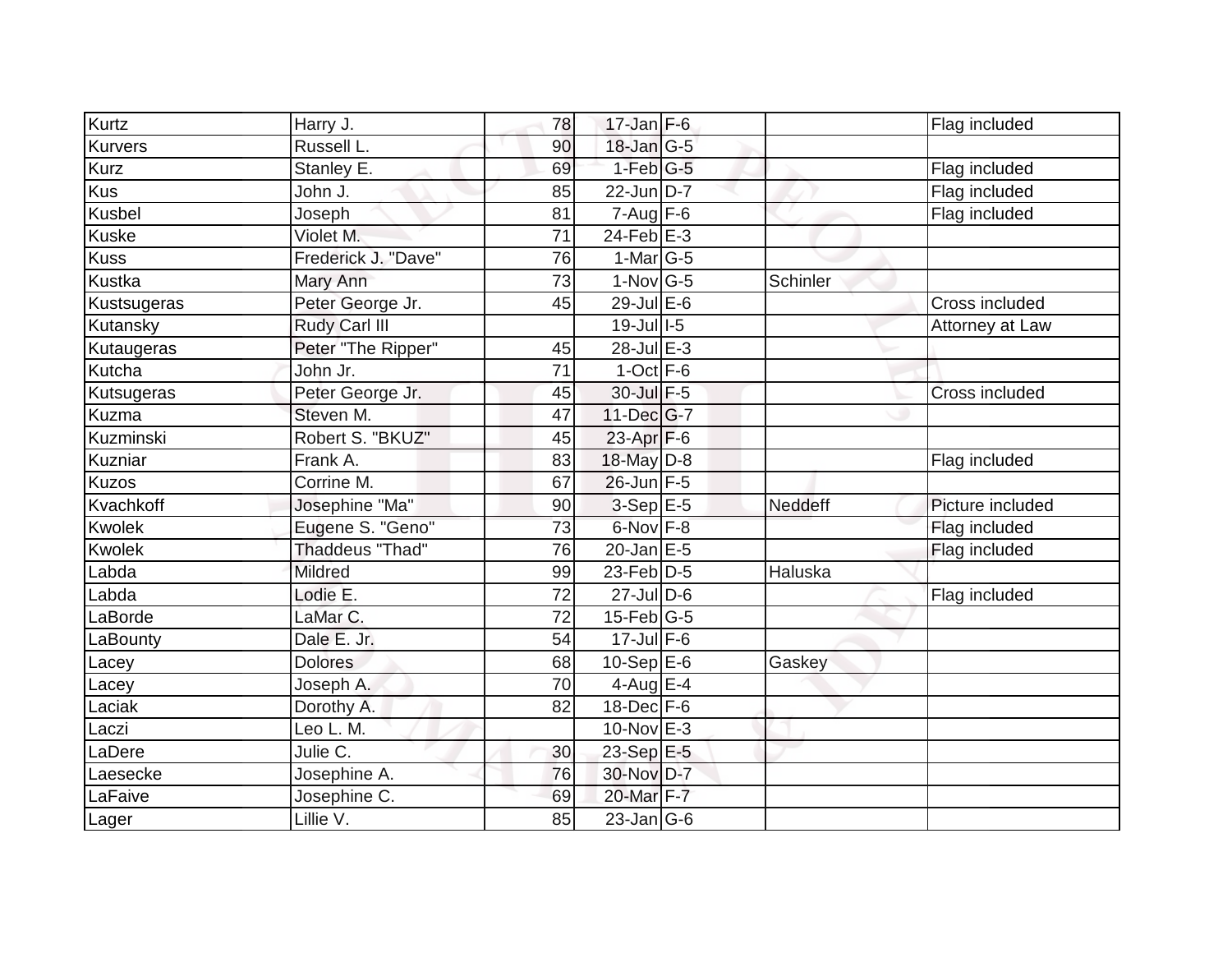| Lager     | Arne A.                       | 83 | 18-Oct H-7              |         | Flag included                           |
|-----------|-------------------------------|----|-------------------------|---------|-----------------------------------------|
| Lahey     | Patrick J.                    | 73 | $17$ -Feb $E-3$         |         |                                         |
| Laib      | Joann T.                      | 81 | $25$ -Jan $ G-5 $       | Niemiec |                                         |
| Lail      | <b>Carroll "Aunt Carroll"</b> | 79 | $17-Sep$ F-5            |         |                                         |
| Laingren  | Edna M.                       | 90 | $20$ -Jan $E-5$         |         | Praying hands included                  |
| Lait      | Joseph R.                     | 67 | $21-Apr$ $E-3$          |         | Flag included                           |
| Lakatos   | Eva Mae                       | 88 | $8$ -Mar $ G-5 $        |         |                                         |
| Lake      | <b>Mildred</b>                |    | $22-Apr \n\mathsf{E-6}$ |         | Full name Mildred Reed<br>Lake Young    |
| Lake      | Margaret M.                   | 84 | $1$ -Jan $F-5$          | Dow     | Full name Margaret M.<br>(Lake) Kulcsar |
| LaLonde   | Stephen M.                    | 32 | $16$ -Feb $D-5$         |         |                                         |
| LaMantia  | Sal A.                        | 85 | $26$ -Jull-5            |         | Flag included                           |
| Lambert   | Arlene J.                     | 67 | $21$ -Feb F-5           |         |                                         |
| Lamberth  | Raymond J. Jr. "Bud"          | 69 | 3-Dec E-5               |         | Flag included                           |
| Lamphear  | Victoria C.                   | 84 | $5-Feb$ $F-6$           |         |                                         |
| Lampkin   | Annie                         | 99 | $7$ -Dec $D$ -5         |         |                                         |
| Lancaster | Robert D. "Red"               | 76 | $20$ -Jan $E-5$         |         | Flag included                           |
| Landes    | Margaret R.                   | 80 | 11-Aug $E$ -4           |         | Praying hands included                  |
| Landrum   | Warren G. Sr.                 | 80 | $9$ -Feb $D-4$          |         |                                         |
| Lane      | Ronald T.                     | 62 | $24$ -May $1-5$         |         |                                         |
| Lane      | Howard H. "Buck"              | 74 | $15-Apr \, E-5$         |         |                                         |
| Lane      | Luvern L. "Lover"             | 86 | 19-Oct D-7              |         |                                         |
| Lang      | Bertha H.                     | 90 | 27-Oct E-4              |         |                                         |
| Lang      | <b>Arthur Alan</b>            | 56 | 22-Mar G-5              |         |                                         |
| Langan    | Alice                         |    | $15$ -Oct $F-6$         |         |                                         |
| Langbehn  | William E.                    | 68 | $15$ -Jan F-6           |         |                                         |
| Lange     | Paul W.                       |    | $3-SepE-5$              |         |                                         |
| Lange     | <b>Robert Charles</b>         | 67 | 29-Apr E-5              |         |                                         |
| Langfield | Kenneth W.                    | 87 | 8-Jul E-5               |         |                                         |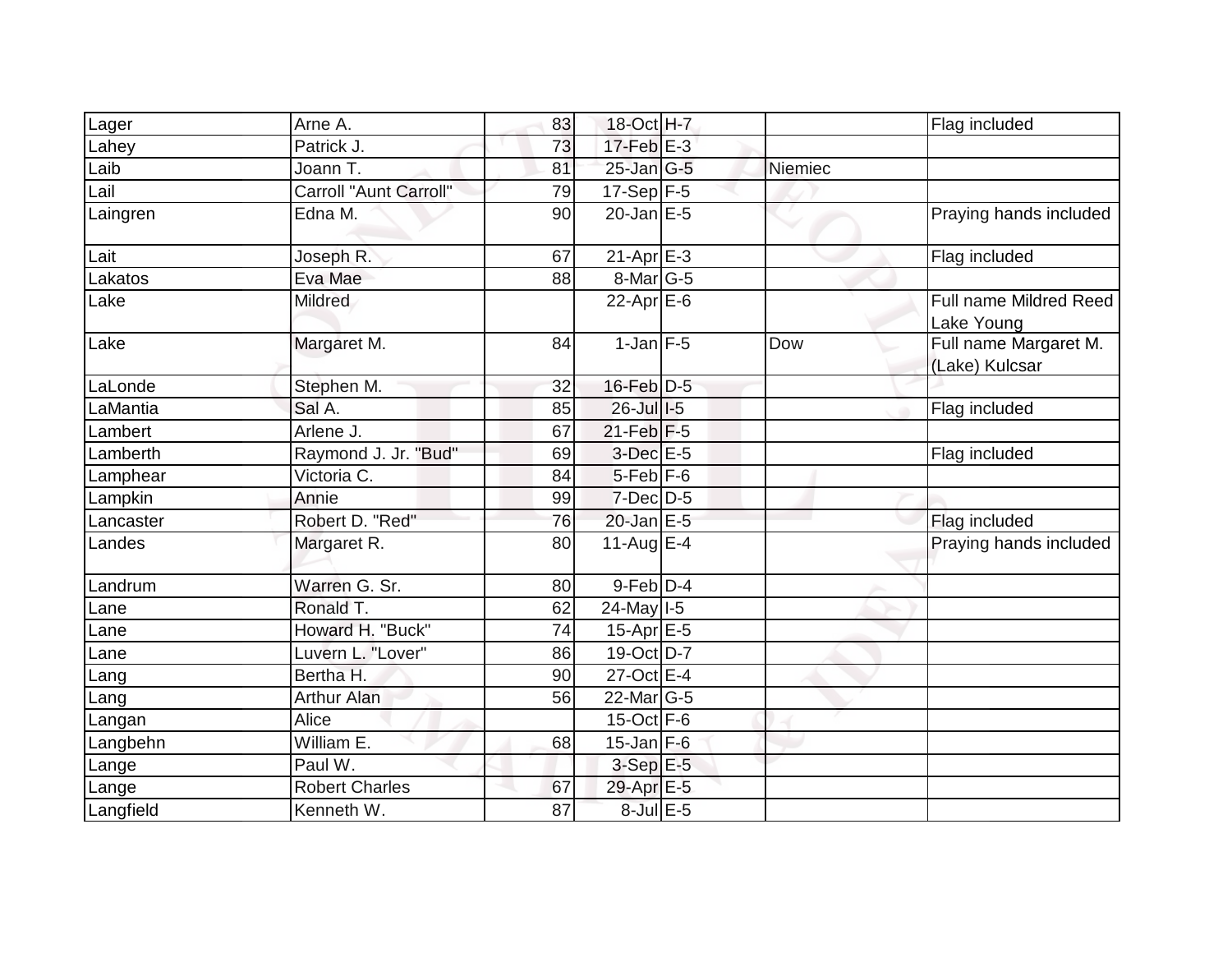| Langmeyer              | Sherri L.            | 42              | $16$ -Jan $E$ -6       |       | Luelleman |                                               |
|------------------------|----------------------|-----------------|------------------------|-------|-----------|-----------------------------------------------|
| Langston               | Edward Lee           | 40              | 10-Jun E-5             |       |           |                                               |
| Langton                | Patrick J.           | 60              | 23-Jul F-5             |       |           |                                               |
| Lanman                 | George B. III "Pete" | 57              | $21$ -Dec $D-6$        |       |           |                                               |
| LaPat                  | Jerome (Rev.)        |                 | 23-Nov D-7             |       |           | "Jerry on the Job"                            |
| Lape                   | Robert V.            | 87              | $23$ -Jan G-6          |       |           |                                               |
| LaPointe               | Edward J.            | 89              | $2$ -Feb $ D-6$        |       |           | Flag included                                 |
| LaPorte                | Michael              | 69              | $4$ -Dec $F-5$         |       |           |                                               |
| Lardydell              | Arthur "Killer Joe"  | 64              | 8-Oct E-7              |       |           | Picture included                              |
| LaReau                 | Hilda M.             | 91              | $19$ -Feb $F-5$        |       |           |                                               |
| LaReau                 | Clifford F. "Cliff"  | 93              | 19-Aug E-5             |       |           |                                               |
| Largent                | Donald E. Sr.        | 73              | $26$ -Jun F-5          |       |           | Flag included                                 |
| LaRock                 | Vincent D.Jr.        | 24              | 25-Oct I-5             |       |           |                                               |
| Larsen                 | Knud W. "K.W."       | 95              | 31-Mar E-4             |       |           |                                               |
| Larson                 | <b>James Conrad</b>  |                 | 67 Feburary<br>21      | $F-5$ |           |                                               |
| Larson                 | Raymond C. "Ray"     | 24              | $16$ -Aug $I$ -5       |       |           | Picture included                              |
| Larson                 | Jerald D.            | 68              | 6-Nov F-8              |       |           |                                               |
| Larson                 | Frances L.           | 99              | 8-Nov I-5              |       | Prior     | Full name Frances L.<br><b>Klitzen Larson</b> |
| Lascoe                 | Anna                 |                 | $9-Aug$ <sup>1-4</sup> |       | Andrusiak |                                               |
| Lash                   | Julia M.             | 84              | 10-Nov E-3             |       |           |                                               |
| Laska                  | <b>Blanche</b>       | 73              | 29-Oct E-5             |       | Tolin     |                                               |
| Laskowski (Mierzyslaw) | Matthew C.           | 90              | $11$ -Feb $E$ -5       |       |           | Flag included                                 |
| Laster                 | Betty J.             | 81              | 20-Aug $F-4$           |       |           |                                               |
| Latek                  | Walter P.            | $\overline{71}$ | 24-Dec F-5             |       |           |                                               |
| Latta                  | <b>Richard John</b>  | 56              | $3$ -Jan $F-6$         |       |           |                                               |
| LaTulip                | Mae J.               | 89              | $8-Nov$ I-5            |       | Sovinski  |                                               |
| Laub                   | Robert W.            | 82              | $2$ -Dec $E - 5$       |       |           |                                               |
| Laurinas               | Ruth F.              | 77              | 27-Dec F-5             |       |           |                                               |
| Lauwaert-Metevia       | George 'Corkey"      | 72              | 26-May E-4             |       |           | Flag included                                 |
| Lavedas                | <b>Beatrice</b>      | 83              | 14-May $F-6$           |       |           | Star of David included                        |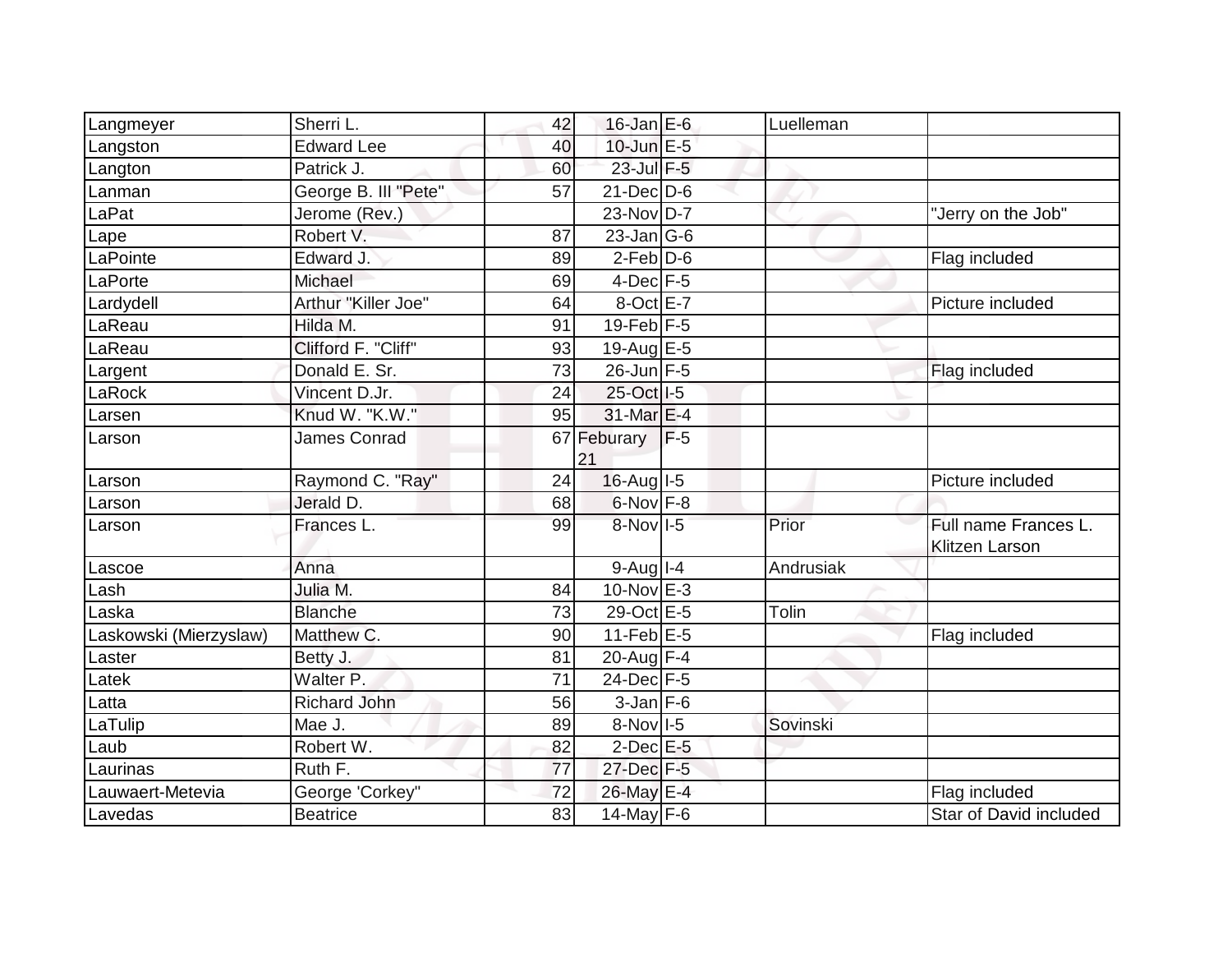| Laverty-Korte   | Doris May                  | 89     | 12-Apr G-5        |          |                                                       |
|-----------------|----------------------------|--------|-------------------|----------|-------------------------------------------------------|
| Law             | Tunia                      | 96     | 16-Dec E-5        |          |                                                       |
| Lawhead         | Dennis W.                  | 79     | 20-Oct E-4        |          |                                                       |
| Lawlor          | Ida Jasmine                | 93     | $10$ -Jun $E - 5$ | Singer   |                                                       |
| Laws            | George W.                  | 84     | $4$ -Feb $E$ -5   |          |                                                       |
| Lawson          | Naomi C.                   | 78     | $31$ -Jan F-7     | Holder   |                                                       |
| Lawson          | Sam                        | 77     | $13$ -Jan E-4     |          |                                                       |
| Layman          | Elizabeth "Betty"          | 78     | 30-Apr F-5        | Gaza     |                                                       |
| Layne           | Charles M.                 | 84     | 19-Jun F-5        |          |                                                       |
| Layton          | Norberta                   | 69     | $7 - Aug$ F-6     | Rangel   | <b>Cross and Picture</b><br>included                  |
| Lazar           | John                       | 86     | 30-Mar D-7        |          | Flag included                                         |
| Lazzaro         | Carl J.                    | 91     | 30-Nov D-7        |          | Flag included                                         |
| Leady           | Roger Allen                | 53     | 29-Jun D-6        |          |                                                       |
| Leahy           | Daniel E.                  | 69     | $9$ -Mar $D-5$    |          | Flag included                                         |
| Leas            | Elwyn K.                   | 68     | 30-Mar D-7        |          |                                                       |
| Leas            | Elwyn K.                   | 68     | $2$ -Mar $D-4$    |          | Picture included                                      |
| Lease           | Katherine A. "Kathy"       | 42     | $15$ -Nov $ 1-5 $ | Zajac    |                                                       |
| Leba            | <b>Christian Alexander</b> | Infant | $23$ -Feb $D-5$   |          | <b>Father Christian</b><br><b>Alexander Rachowicz</b> |
| LeBaron         | Louis                      | 92     | $15$ -Feb $ G-5$  |          | Flag included                                         |
| Lebeter         | Thomas D. Retire CPD       | 65     | $15$ -Jun $D-7$   |          | Flag included                                         |
| LeBreton        | Annette                    | 53     | $4-Sep$ E-5       | Radivan  |                                                       |
| Lebron          | Tomas Sr.                  | 72     | $2$ -Oct $ G-5 $  |          |                                                       |
| Lebron-Martinez | Patsy I.                   | 68     | 20-Sep   I-5      | Carrillo | Cross included                                        |
| Lecari          | Ruth                       | 100    | $27$ -Aug $E$ -5  |          |                                                       |
| Lecas           | Katina G.                  | 98     | $23$ -Feb $ D-5$  |          |                                                       |
| Lech            | Lillian Depa               | 43     | 25-Sep F-7        |          |                                                       |
| Lechner         | Donald E.                  | 73     | $7-Nov$ G-5       |          |                                                       |
| Leckrone        | <b>Garrett Kenneth</b>     | 62     | 15-Mar $ G-5 $    |          |                                                       |
| LeDonne         | Grace                      | 60     | $4-Sep$ E-5       | Tomczak  |                                                       |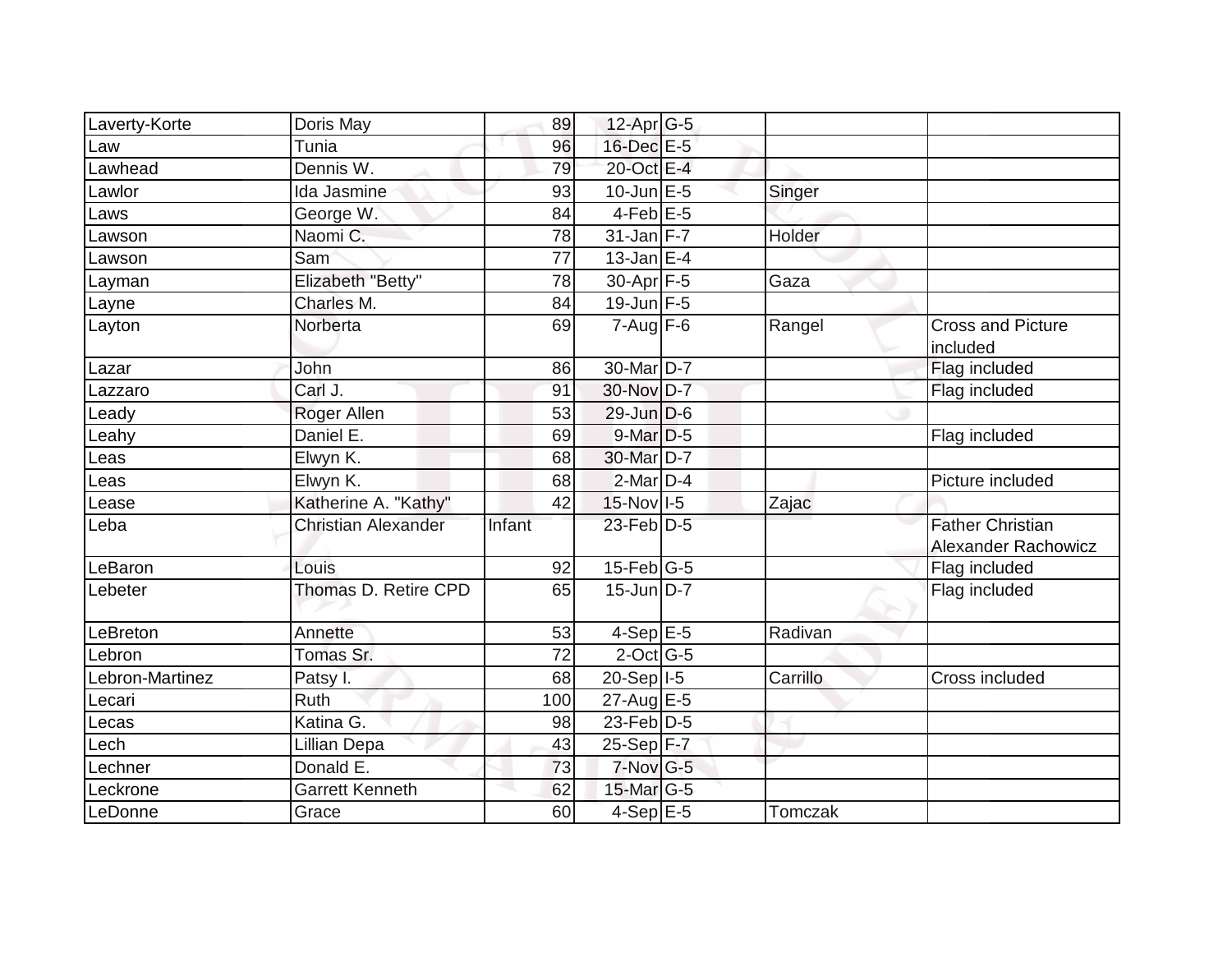| Lee        | Carroll                | 77       | 22-May I-5                  |              |                    |
|------------|------------------------|----------|-----------------------------|--------------|--------------------|
| Lee        | Clyde                  | 72       | 29-May F-5                  |              | Flag included      |
| Lee        | Sequoia                | 12       | 11-Sep $F-6$                |              |                    |
| Lee        | Ronald H.              | 69       | $2-Apr$ F-5                 |              | Flag included      |
| Lee        | Eloise M.              | 90       | $7$ -Jan E-5                | <b>Braun</b> |                    |
| -ee        | Odell                  | 67       | $8$ -May $F-7$              |              |                    |
| Leeney     | Diane B.               | 62       | $2$ -Jun $F-4$              |              |                    |
| Leggitt    | Rose M.                | 92       | $3-Nov$ E-4                 |              |                    |
| Lehman     | Sylvia                 |          | $3-Aug$ D-5                 | Carlson      |                    |
| Lehmkuhl   | Santina                | 92       | 26-Oct D-5                  | Caravana     | Full name Santina  |
|            |                        |          |                             |              | Lehmkuhl (Vagnone) |
| Leigh      | Clara M.               | 67       | 25-May D-5                  | Watson       |                    |
| Leighty    | James V."Jim"          | 53       | $3$ -Jan $F-6$              |              |                    |
| Leistra    | Philliip W. Sr.        | 81       | $10$ -Jun $E$ -5            |              | Flag included      |
| Lelo       | Gerald E.              | 68       | $14$ -Aug F-5               |              |                    |
| Lemaich    | George                 | 96       | 18-Aug E-4                  |              | Cross included     |
| Lembcke    | <b>Tristan Russell</b> | 7 months | $17$ -Oct G-6               |              |                    |
| Lembke     | <b>Max Everett</b>     | 73       | $4$ -Jan $ G-5$             |              |                    |
| Lemley     | James D.               | 81       | 5-Jan D-5                   |              |                    |
| _emster    | Robert Thomas Sr.      | 79       | 11-Oct   I-5                |              |                    |
| Lenburg    | Donald L.              | 82       | $21$ -Jan $E-4$             |              | Flag included      |
| Lenburg    | Troy                   | 46       | $2$ -Dec $E - 5$            |              |                    |
| _enhardt   | J. Judith              | 87       | $11$ -Jun F-6               |              |                    |
| Lentvorsky | Stephen                | 90       | 30-Jun E-4                  |              |                    |
| Lentz      | <b>Evelyn Louise</b>   | 80       | 12-Apr G-5                  | Comfort      |                    |
| Leon       | Juan A.                | 21       | $2$ -Dec $E$ -5             |              |                    |
| Leonard    | Thomas A. Jr. "Tommy"  | 49       | $10$ -Oct $\overline{G}$ -5 |              |                    |
|            |                        |          |                             |              |                    |
| Lerma      | Alfonso Sr.            | 75       | 16-Aug I-5                  |              | Flag included      |
| Lesher     | Patricia Lynn          | 38       | 16-Mar D-5                  |              |                    |
| Lesnick    | Laddie Leonard         | 73       | $2$ -Jul $F-5$              |              | Flag included      |
| Lesniewski | Joseph                 | 83       | 22-Apr E-5                  |              |                    |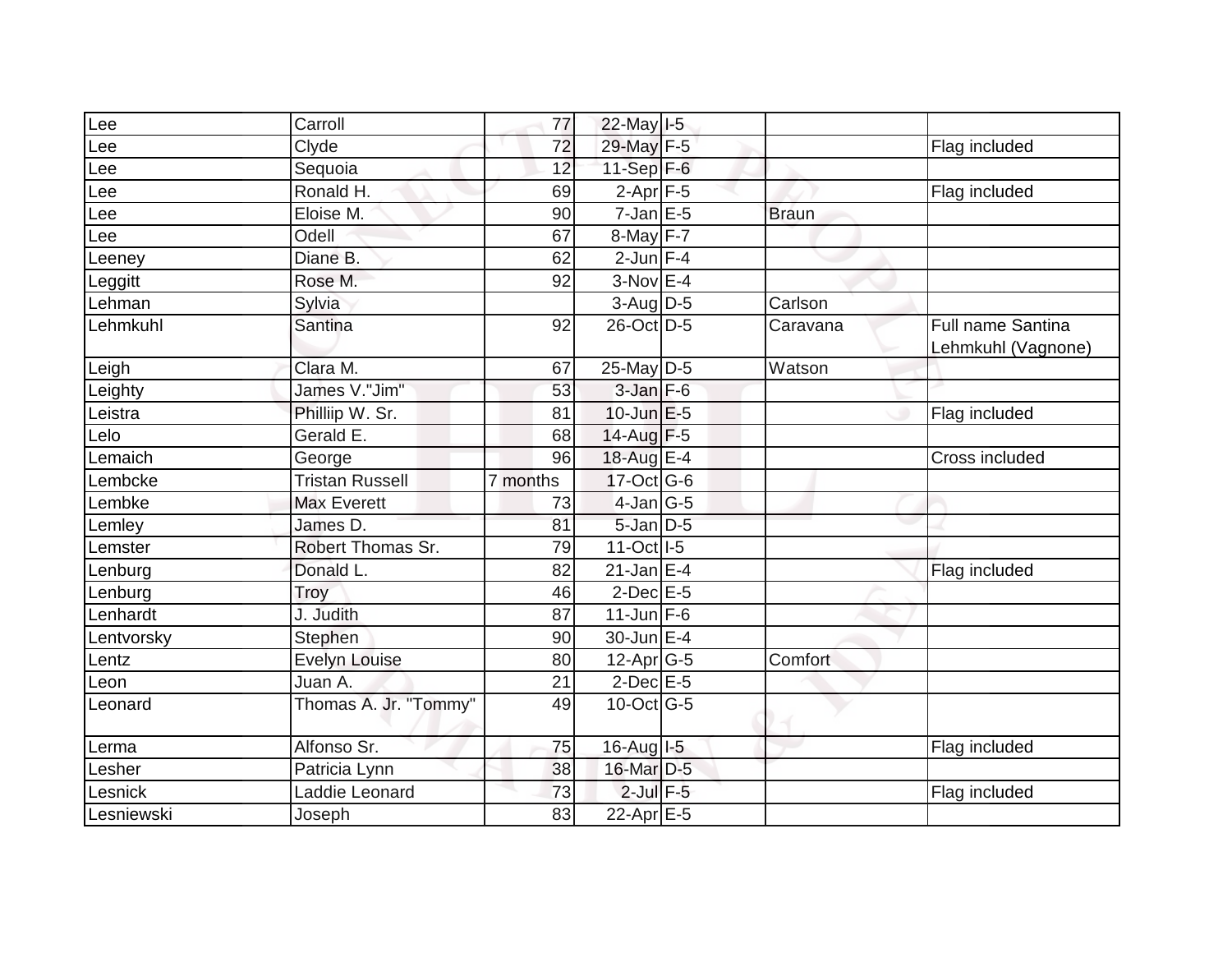| 12-Mar F-6<br>George H. Jr.<br>15-Oct F-6<br>91<br>_etz<br>$7$ -Dec $D-5$<br><b>Phillip Arnold</b><br>65<br>evin.<br>$8$ -Jul $E$ -6<br>evine.<br>Irwin Ray<br>64<br>Flag included<br>$5$ -Mar $F - 5$<br>Everett L.<br>$\overline{74}$<br>evitt.<br>13-May E-4<br>ewandowski<br>Phyliis A.<br>63<br><b>Matthews</b><br>65<br><b>Sherolyn Pauline</b><br>$29$ -Aug G-5<br><b>Wilds</b><br>ewis-<br>Kenneth<br>42<br>12-Aug $E-5$<br>_ewis<br>$2-Nov$ D-7<br><b>Walt Nelson</b><br>72<br>Lichtenberger<br>$19$ -Jun $F-5$<br>Norman Jean<br>72<br>Lichtenberger<br>31-Oct G-4<br>Lichtenberger<br><b>Walt Nelson</b><br>72<br>25-Aug E-3<br>Doris M.<br>73<br><b>Adeline Ruth</b><br>21-Oct E-5<br>88<br>Lietzan<br>$24$ -Jun $E$ -6<br>Searls<br>Ruth A.<br>98<br>Lietzan<br>19-Sep F-5<br>George N,.<br>78<br>Donald M.<br>30-Sep E-5<br>53<br>Raymond G.<br>$9$ -May G-5<br>84<br>Flag included<br>$12$ -Feb $F-6$<br>Joyce B.<br>79<br>$25$ -Apr $G$ -6<br>Cornelius<br>85<br>Harold O.<br>16-Mar D-5<br>80<br>$18-Sep$ F-6<br>Wanda Irene<br>77<br>Ohmann<br>$23$ -Aug I-5<br>Edward J. Sr.<br>77<br>Flag included<br>Raymond L.<br>78<br>$17$ -Aug $D-5$<br>Lindzy<br><b>Richard Edward "Dick"</b><br>$17 - Dec$ F-6<br>66<br>$13-Nov$ F-5<br>Sandra Kae "Sandy"<br>59<br>$13-Feb$ F-7<br>Carmella F.<br>.ipinski<br>68<br>Laphen<br>$24$ -Dec $F-5$<br>Full name LaMae Lipke<br>LaMae<br>92<br>Blackman<br><b>Stott</b><br>$10$ -Jul $F-5$<br>Picture included<br>Alan Fehrman<br>82<br>14-Apr E-4<br>Liptack<br>Geroge T.<br>78<br>Flag included<br>15-May G-5<br>Mate<br>78<br>Chestine V.<br>18-Mar E-6<br>89 |             |      | 63 |  |  |
|------------------------------------------------------------------------------------------------------------------------------------------------------------------------------------------------------------------------------------------------------------------------------------------------------------------------------------------------------------------------------------------------------------------------------------------------------------------------------------------------------------------------------------------------------------------------------------------------------------------------------------------------------------------------------------------------------------------------------------------------------------------------------------------------------------------------------------------------------------------------------------------------------------------------------------------------------------------------------------------------------------------------------------------------------------------------------------------------------------------------------------------------------------------------------------------------------------------------------------------------------------------------------------------------------------------------------------------------------------------------------------------------------------------------------------------------------------------------------------------------------------------------------------------------------------------------------------------------------------------------|-------------|------|----|--|--|
|                                                                                                                                                                                                                                                                                                                                                                                                                                                                                                                                                                                                                                                                                                                                                                                                                                                                                                                                                                                                                                                                                                                                                                                                                                                                                                                                                                                                                                                                                                                                                                                                                        | Lessig      | Hugh |    |  |  |
|                                                                                                                                                                                                                                                                                                                                                                                                                                                                                                                                                                                                                                                                                                                                                                                                                                                                                                                                                                                                                                                                                                                                                                                                                                                                                                                                                                                                                                                                                                                                                                                                                        |             |      |    |  |  |
|                                                                                                                                                                                                                                                                                                                                                                                                                                                                                                                                                                                                                                                                                                                                                                                                                                                                                                                                                                                                                                                                                                                                                                                                                                                                                                                                                                                                                                                                                                                                                                                                                        |             |      |    |  |  |
|                                                                                                                                                                                                                                                                                                                                                                                                                                                                                                                                                                                                                                                                                                                                                                                                                                                                                                                                                                                                                                                                                                                                                                                                                                                                                                                                                                                                                                                                                                                                                                                                                        |             |      |    |  |  |
|                                                                                                                                                                                                                                                                                                                                                                                                                                                                                                                                                                                                                                                                                                                                                                                                                                                                                                                                                                                                                                                                                                                                                                                                                                                                                                                                                                                                                                                                                                                                                                                                                        |             |      |    |  |  |
|                                                                                                                                                                                                                                                                                                                                                                                                                                                                                                                                                                                                                                                                                                                                                                                                                                                                                                                                                                                                                                                                                                                                                                                                                                                                                                                                                                                                                                                                                                                                                                                                                        |             |      |    |  |  |
|                                                                                                                                                                                                                                                                                                                                                                                                                                                                                                                                                                                                                                                                                                                                                                                                                                                                                                                                                                                                                                                                                                                                                                                                                                                                                                                                                                                                                                                                                                                                                                                                                        |             |      |    |  |  |
|                                                                                                                                                                                                                                                                                                                                                                                                                                                                                                                                                                                                                                                                                                                                                                                                                                                                                                                                                                                                                                                                                                                                                                                                                                                                                                                                                                                                                                                                                                                                                                                                                        |             |      |    |  |  |
|                                                                                                                                                                                                                                                                                                                                                                                                                                                                                                                                                                                                                                                                                                                                                                                                                                                                                                                                                                                                                                                                                                                                                                                                                                                                                                                                                                                                                                                                                                                                                                                                                        |             |      |    |  |  |
|                                                                                                                                                                                                                                                                                                                                                                                                                                                                                                                                                                                                                                                                                                                                                                                                                                                                                                                                                                                                                                                                                                                                                                                                                                                                                                                                                                                                                                                                                                                                                                                                                        |             |      |    |  |  |
|                                                                                                                                                                                                                                                                                                                                                                                                                                                                                                                                                                                                                                                                                                                                                                                                                                                                                                                                                                                                                                                                                                                                                                                                                                                                                                                                                                                                                                                                                                                                                                                                                        |             |      |    |  |  |
|                                                                                                                                                                                                                                                                                                                                                                                                                                                                                                                                                                                                                                                                                                                                                                                                                                                                                                                                                                                                                                                                                                                                                                                                                                                                                                                                                                                                                                                                                                                                                                                                                        | Liebbe      |      |    |  |  |
|                                                                                                                                                                                                                                                                                                                                                                                                                                                                                                                                                                                                                                                                                                                                                                                                                                                                                                                                                                                                                                                                                                                                                                                                                                                                                                                                                                                                                                                                                                                                                                                                                        |             |      |    |  |  |
|                                                                                                                                                                                                                                                                                                                                                                                                                                                                                                                                                                                                                                                                                                                                                                                                                                                                                                                                                                                                                                                                                                                                                                                                                                                                                                                                                                                                                                                                                                                                                                                                                        |             |      |    |  |  |
|                                                                                                                                                                                                                                                                                                                                                                                                                                                                                                                                                                                                                                                                                                                                                                                                                                                                                                                                                                                                                                                                                                                                                                                                                                                                                                                                                                                                                                                                                                                                                                                                                        | Lihvarchik  |      |    |  |  |
|                                                                                                                                                                                                                                                                                                                                                                                                                                                                                                                                                                                                                                                                                                                                                                                                                                                                                                                                                                                                                                                                                                                                                                                                                                                                                                                                                                                                                                                                                                                                                                                                                        | Limming     |      |    |  |  |
|                                                                                                                                                                                                                                                                                                                                                                                                                                                                                                                                                                                                                                                                                                                                                                                                                                                                                                                                                                                                                                                                                                                                                                                                                                                                                                                                                                                                                                                                                                                                                                                                                        | Lindborg    |      |    |  |  |
|                                                                                                                                                                                                                                                                                                                                                                                                                                                                                                                                                                                                                                                                                                                                                                                                                                                                                                                                                                                                                                                                                                                                                                                                                                                                                                                                                                                                                                                                                                                                                                                                                        | Lindborg    |      |    |  |  |
|                                                                                                                                                                                                                                                                                                                                                                                                                                                                                                                                                                                                                                                                                                                                                                                                                                                                                                                                                                                                                                                                                                                                                                                                                                                                                                                                                                                                                                                                                                                                                                                                                        | Lindemulder |      |    |  |  |
|                                                                                                                                                                                                                                                                                                                                                                                                                                                                                                                                                                                                                                                                                                                                                                                                                                                                                                                                                                                                                                                                                                                                                                                                                                                                                                                                                                                                                                                                                                                                                                                                                        | Lindsay     |      |    |  |  |
|                                                                                                                                                                                                                                                                                                                                                                                                                                                                                                                                                                                                                                                                                                                                                                                                                                                                                                                                                                                                                                                                                                                                                                                                                                                                                                                                                                                                                                                                                                                                                                                                                        | Lindsey     |      |    |  |  |
|                                                                                                                                                                                                                                                                                                                                                                                                                                                                                                                                                                                                                                                                                                                                                                                                                                                                                                                                                                                                                                                                                                                                                                                                                                                                                                                                                                                                                                                                                                                                                                                                                        | Lindstrom   |      |    |  |  |
|                                                                                                                                                                                                                                                                                                                                                                                                                                                                                                                                                                                                                                                                                                                                                                                                                                                                                                                                                                                                                                                                                                                                                                                                                                                                                                                                                                                                                                                                                                                                                                                                                        |             |      |    |  |  |
|                                                                                                                                                                                                                                                                                                                                                                                                                                                                                                                                                                                                                                                                                                                                                                                                                                                                                                                                                                                                                                                                                                                                                                                                                                                                                                                                                                                                                                                                                                                                                                                                                        | Lindzy      |      |    |  |  |
|                                                                                                                                                                                                                                                                                                                                                                                                                                                                                                                                                                                                                                                                                                                                                                                                                                                                                                                                                                                                                                                                                                                                                                                                                                                                                                                                                                                                                                                                                                                                                                                                                        | Link        |      |    |  |  |
|                                                                                                                                                                                                                                                                                                                                                                                                                                                                                                                                                                                                                                                                                                                                                                                                                                                                                                                                                                                                                                                                                                                                                                                                                                                                                                                                                                                                                                                                                                                                                                                                                        |             |      |    |  |  |
|                                                                                                                                                                                                                                                                                                                                                                                                                                                                                                                                                                                                                                                                                                                                                                                                                                                                                                                                                                                                                                                                                                                                                                                                                                                                                                                                                                                                                                                                                                                                                                                                                        | Lipke       |      |    |  |  |
|                                                                                                                                                                                                                                                                                                                                                                                                                                                                                                                                                                                                                                                                                                                                                                                                                                                                                                                                                                                                                                                                                                                                                                                                                                                                                                                                                                                                                                                                                                                                                                                                                        | Lippman     |      |    |  |  |
|                                                                                                                                                                                                                                                                                                                                                                                                                                                                                                                                                                                                                                                                                                                                                                                                                                                                                                                                                                                                                                                                                                                                                                                                                                                                                                                                                                                                                                                                                                                                                                                                                        |             |      |    |  |  |
|                                                                                                                                                                                                                                                                                                                                                                                                                                                                                                                                                                                                                                                                                                                                                                                                                                                                                                                                                                                                                                                                                                                                                                                                                                                                                                                                                                                                                                                                                                                                                                                                                        | Lisac       |      |    |  |  |
|                                                                                                                                                                                                                                                                                                                                                                                                                                                                                                                                                                                                                                                                                                                                                                                                                                                                                                                                                                                                                                                                                                                                                                                                                                                                                                                                                                                                                                                                                                                                                                                                                        | Lisek       |      |    |  |  |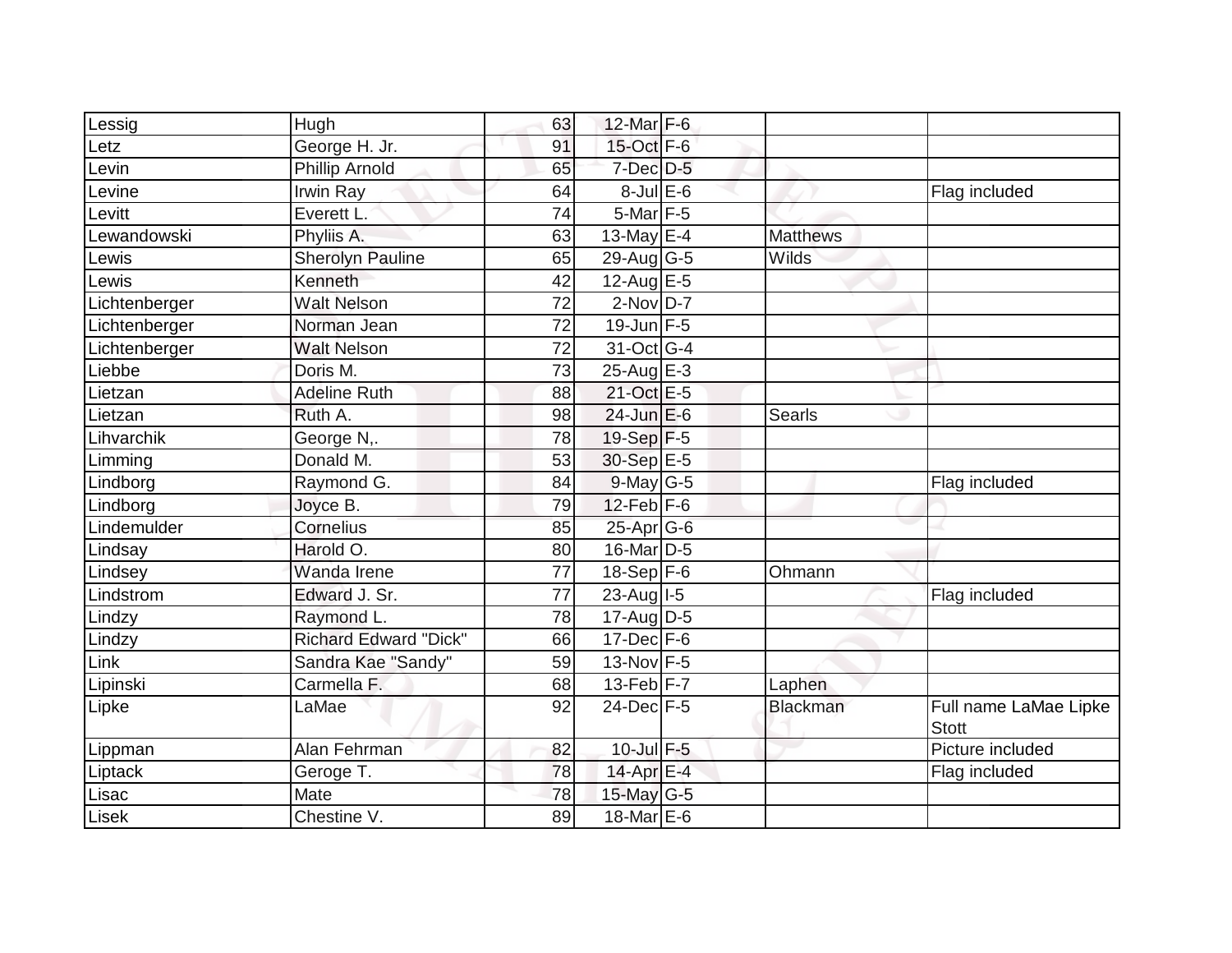| Lish        | <b>Thaddeus Clark</b>         | 92  | 28-May F-6        |           | Flag included              |
|-------------|-------------------------------|-----|-------------------|-----------|----------------------------|
| Liste       | Catherine F.                  | 88  | 24-Apr F-6        |           |                            |
| Listen      | Herbert W.                    | 82  | 27-Nov B-10       |           |                            |
| Liszczak    | Frank                         | 81  | $15$ -Apr $E$ -5  |           |                            |
| Littlepage  | Tammy Lynn                    | 38  | 30-Mar D-7        |           |                            |
| Livingston  | Allen E. "Spider" "<br>Weeds" | 74  | 25-Mar E-6        |           | Flag included              |
| Ljuboja     | Ruza                          | 87  | $31$ -Mar $E-4$   |           |                            |
| Llewellyn   | Reggie A. "Big Doe"           | 75  | $5$ -Oct $D-4$    |           | Masonic emblem<br>included |
| Lloyd       | William J.Sr. (The Rev)       | 82  | $4$ -Oct $ I-5 $  |           |                            |
| Lloyd       | John H.                       | 90  | 26-May E-4        |           |                            |
| Lobodzinski | Casimir S. (Ya Ya)            |     | 24-Jul F-5        |           |                            |
| Lobosky     | Patricia "Patsy"              |     | $27$ -Apr $D-5$   | Kozlowski | Picture included           |
| Lobsiger    | Theodora M.                   | 100 | $21$ -Jan E-4     |           |                            |
| Lochmandy   | Alfred F.                     | 83  | $6$ -Apr $D-5$    |           |                            |
| Lochmandy   | Blendina M.                   | 89  | $1-Sep$ E-3       |           |                            |
| Lochte      | Lottie                        |     | $16$ -Dec $E$ -5  | Orkis     |                            |
| Lohmeyer    | Minnie C."Min"                | 89  | $28-Sep D-5$      |           |                            |
| Lohrbach    | Lois E.                       |     | $29$ -Jun $D-6$   | Railton   |                            |
| _ohse       | Elaine A.                     | 55  | $30-Apr$ F-5      |           |                            |
| _omeli      | Amparo R.                     | 77  | $27$ -Dec $F-5$   |           |                            |
| Lomellin    | Suzette T.                    | 46  | $22$ -May $ I-5 $ | Todd      |                            |
| Long        | Henry Jr. "Mud"               | 59  | $4$ -May $D-8$    |           |                            |
| Long        | Gary L.                       | 48  | $24$ -Feb $E-3$   |           |                            |
| Long        | Dennis E. "Denny"             | 54  | $18$ -Dec $F-6$   |           |                            |
| Longmore    | Pauline Julia                 | 94  | $24$ -JulG-5      |           |                            |
| Lopez       | Tomas R.                      | 94  | $9 - Apr$ $F-6$   |           |                            |
| Lopez       | John J. Sr. "Little Joe"      | 75  | $17$ -May G-6     |           |                            |
| Lopez       | Senen "Speedy"                | 78  | 18-May D-9        |           | Flag included              |
| Lopez       | <b>Diane</b>                  | 54  | $5$ -Jul G-2      |           |                            |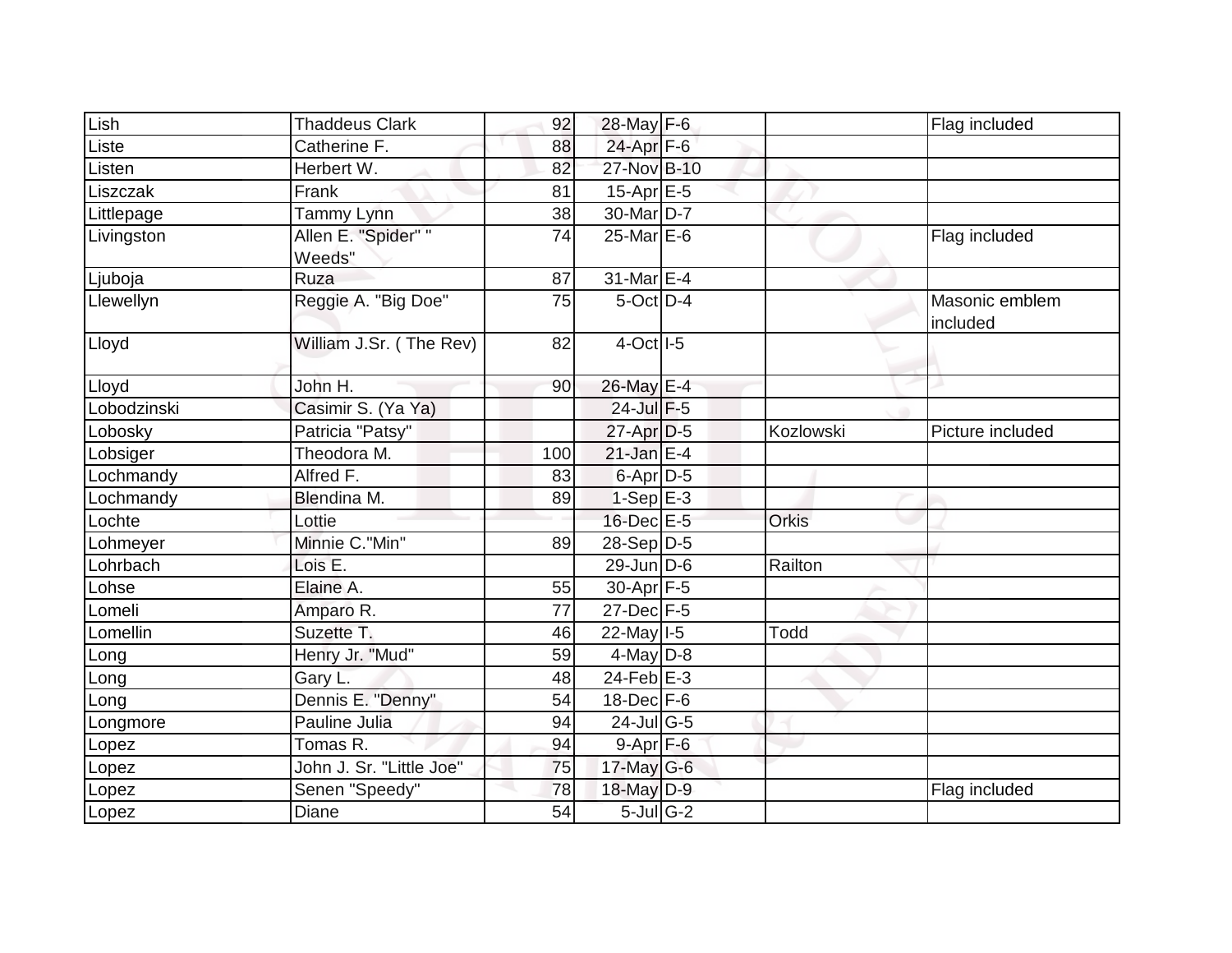| Lopez            | Mary H.               | 66 | $4$ -Feb $E-5$    |               |                                     |
|------------------|-----------------------|----|-------------------|---------------|-------------------------------------|
| Lopez            | Rosa                  | 75 | 7-Dec D-5         |               |                                     |
| _orenz           | Marian O.             | 89 | 18-Apr G-5        |               |                                     |
| Lorenz           | Richard W.            | 79 | 25-Nov E-5        |               |                                     |
| Loudermilk       | Mary Ann              | 58 | 16-May G-5        |               |                                     |
| Loughlin         | <b>Frances Mae</b>    | 90 | $8$ -Mar $ G-5 $  | <b>Honeck</b> |                                     |
| Loughridge       | Sidney A. Sr. "Sid"   | 54 | $6$ -Mar $ G-5 $  |               |                                     |
| Lounsbury        | John "Jack"           | 81 | 29-Apr E-5        |               |                                     |
| Lounsbury        | John "Jack"           | 81 | $8$ -Jun $E - 5$  |               |                                     |
| _ouviere         | <b>Andy James</b>     | 70 | $8 - Jan$ E-6     |               |                                     |
| Love             | Greta M.              | 91 | $9-Auq$  -5       |               |                                     |
| Love             | Eddie                 | 83 | $11$ -Dec $G$ -7  |               |                                     |
| Loving           | William E. Jr. "Bill" | 43 | $11$ -Jan $ G-5 $ |               |                                     |
| Lovinson         | Raymond Allen         | 58 | 27-Dec F-5        |               | "Ray's Washer & Dryer"              |
| Lovrinic         | John J. Sr.           | 88 | $15$ -Jun $D-7$   |               |                                     |
| Lowe             | Charles S. Jr.        | 73 | 29-Oct E-5        |               |                                     |
| Lowel            | Ethel A.              | 87 | $6$ -Mar $ G-5 $  | Fizel         | Full name Ethel A.<br>(Veres) Lowel |
| Lowman           | Grace                 | 91 | 5-Mar F-5         |               |                                     |
| Lozanovski       | <b>Bozanka</b>        | 89 | $28$ -Jan E-6     |               | Cross included                      |
| Lubbers          | Eunice                | 82 | 18-Mar $E$ -6     |               | Full name Eunice<br>Lubbers Kopiec  |
| Lucas            | James J.              | 64 | $21$ -Mar $G-5$   |               |                                     |
| Lucas (Lukaczyk) | Michael               | 78 | 23-Nov D-7        | Flag included |                                     |
| Luchtman         | Lois M.               | 74 | $31$ -May $1-5$   |               |                                     |
| Ludkowski        | Harry Sr.             |    | $27$ -Apr $D-5$   |               | Flag included                       |
| Ludlow           | Dana Kane             | 54 | $31$ -Aug D-5     |               |                                     |
| Ludwig           | Selma M.              | 85 | $4$ -Feb $E$ -5   |               |                                     |
| Luebcke          | Sadie L.              | 91 | $11-Sep$ F-6      |               |                                     |
| Luedke           | Ronald O.M.           | 67 | 11-Feb $E-5$      |               |                                     |
| Lugar            | William Joseph        | 78 | 29-Apr $E-6$      |               | Cross included                      |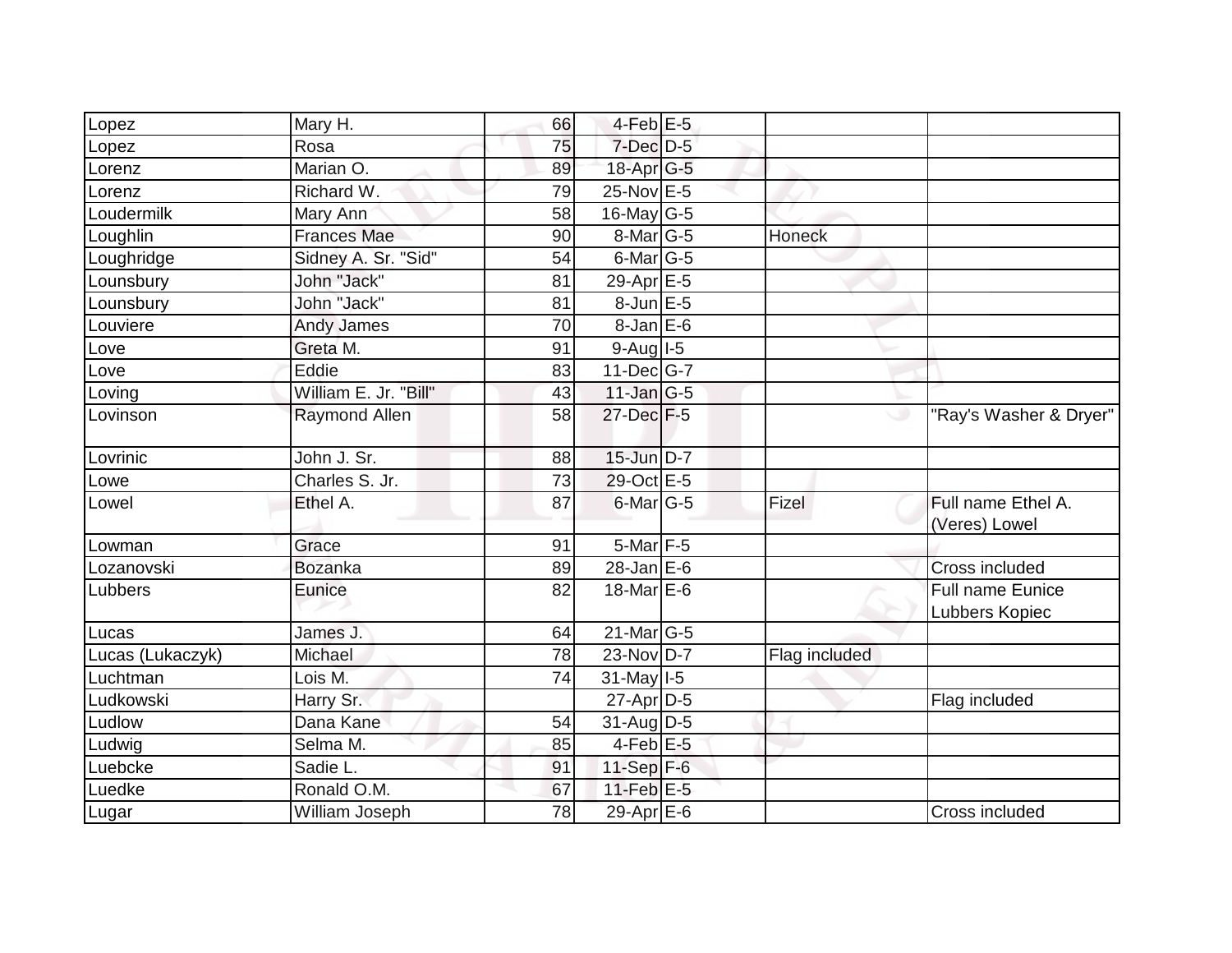| Lugo            | Eduvigis P.          | 78              | $6$ -Jul $D-5$              |            | Cross included |
|-----------------|----------------------|-----------------|-----------------------------|------------|----------------|
| Lukas           | John J. Jr.          | 50              | 18-Mar E-6                  |            |                |
| Lukas           | Joan L.              | 63              | $2$ -Aug $G - 5$            | Hohenegger |                |
| Lukaszewski     | Leonard Rev. Col.    | 79              | $10$ -Jul F-5               |            |                |
| Lukawski        | Edward A.            | 80              | $25$ -Feb $E$ -5            |            | Flag included  |
| Luke            | Annabelle            | 81              | 13-Apr D-6                  |            |                |
| Luke            | Edward N.            | 85              | 3-Mar E-4                   |            |                |
| Lulinski        | Sylvester            | 87              | $14$ -Aug F-5               |            |                |
| Lump            | Leon                 | 79              | 24-May 1-5                  |            |                |
| Luna            | Gilbert M.           | 63              | $27$ -Jun $ G-7$            |            |                |
| Luncsford       | Joan E.              |                 | 28-Mar G-7                  |            |                |
| Lund            | Patricia Sue         | 54              | $7-Sep$ D-6                 | Ryckman    |                |
| Lundin          | Margaret E.          | 92              | $2$ -Mar $D-4$              |            |                |
| Lundquist       | Elmer                | 79              | $4-Sep$ E-5                 |            | Flag included  |
| Lundstrom       | Jeanette E.          | 83              | $1-May G-6$                 |            |                |
| Lundy           | Deacon Albert L.     | 71              | $9-Sep$ E-5                 |            |                |
| Lunsford-Gibson | Elena "Lanie"        | 53              | $22$ -Jan F-5               |            |                |
| Lup             | Mary S.              | 89              | 26-Apr F-5                  |            |                |
| Lupe            | Robert V.            | 87              | $17$ -Jan F-6               |            |                |
| Luscavich       | Andrew M.            | 71              | $3-NovE-3$                  |            | Flag included  |
| Lusk            | Harold A. Jr.        | 66              | 13-May $E-4$                |            |                |
| Lustgarten      | Raymond I.           | $\overline{77}$ | $22$ -Feb $G-6$             |            |                |
| Lutes           | <b>Olive Frances</b> | 82              | 18-Apr G-5                  |            |                |
| Luther          | Ruth A.              | 89              | $17$ -Feb $E-3$             |            |                |
| Luttell         | John J.              | 52              | $24$ -Oct $\overline{G}$ -6 |            |                |
| Luttrell        | Robert L.            | 73              | $7$ -Jan $E$ -5             |            |                |
| Lutz            | Ralph J.             | 80              | 8-Feb G-5                   |            | Flag included  |
| Luzader         | James H.             | 66              | 14-Apr $E-4$                |            |                |
| Luzer           | Barbara J.           | 71              | $1$ -Jul $D$ -6             |            |                |
| Lycan           | Katherine M.         | 74              | $7$ -Oct $E$ -5             | Ziller     |                |
| Lycan           | Alice                | 100             | 28-Jan F-6                  |            |                |
| Lynch           | Gary Steven          | 48              | 30-Sep E-5                  |            |                |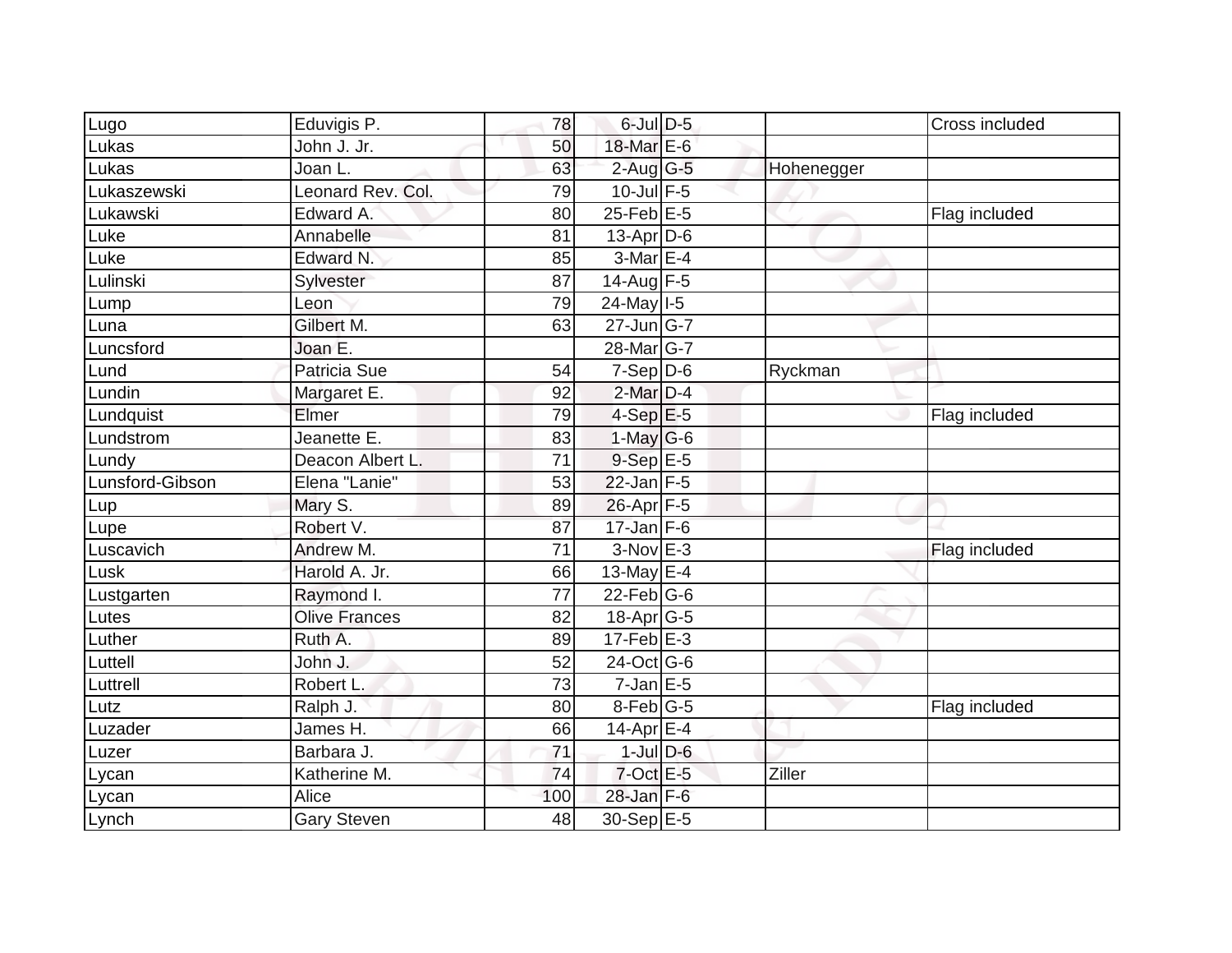| Lynch  | <b>Gary Steven</b>             | 48              | 5-Oct D-5                |   |  |
|--------|--------------------------------|-----------------|--------------------------|---|--|
| Lynch  | Robert R.                      | 69              | $4$ -Jul G-5             |   |  |
| Lynch  |                                | 84              |                          |   |  |
| Lynch  | Louise H.<br>John E.Jr. "Jack" |                 | 24-May I-5<br>21-Oct E-6 |   |  |
| Lynn   | George Steven                  | $\overline{24}$ | 25-Dec B-7               |   |  |
| Lyons  | Philip T. Jr.                  | 83              | 12-Oct D-7               |   |  |
| Lysarz | Lola R.                        | $\overline{75}$ | $4-Feb$ $E-6$            |   |  |
|        |                                |                 |                          |   |  |
|        |                                |                 |                          |   |  |
|        |                                |                 |                          |   |  |
|        |                                |                 |                          |   |  |
|        |                                |                 |                          |   |  |
|        |                                |                 |                          |   |  |
|        |                                |                 |                          |   |  |
|        |                                |                 |                          |   |  |
|        |                                |                 |                          |   |  |
|        |                                |                 |                          |   |  |
|        |                                |                 |                          |   |  |
|        |                                |                 |                          |   |  |
|        |                                |                 |                          |   |  |
|        |                                |                 |                          |   |  |
|        |                                |                 |                          |   |  |
|        |                                |                 |                          |   |  |
|        |                                |                 |                          |   |  |
|        |                                |                 |                          |   |  |
|        |                                |                 |                          |   |  |
|        |                                |                 |                          |   |  |
|        |                                |                 |                          |   |  |
|        |                                |                 |                          |   |  |
|        |                                |                 |                          |   |  |
|        |                                |                 |                          | ≻ |  |
|        |                                |                 |                          |   |  |
|        |                                |                 |                          |   |  |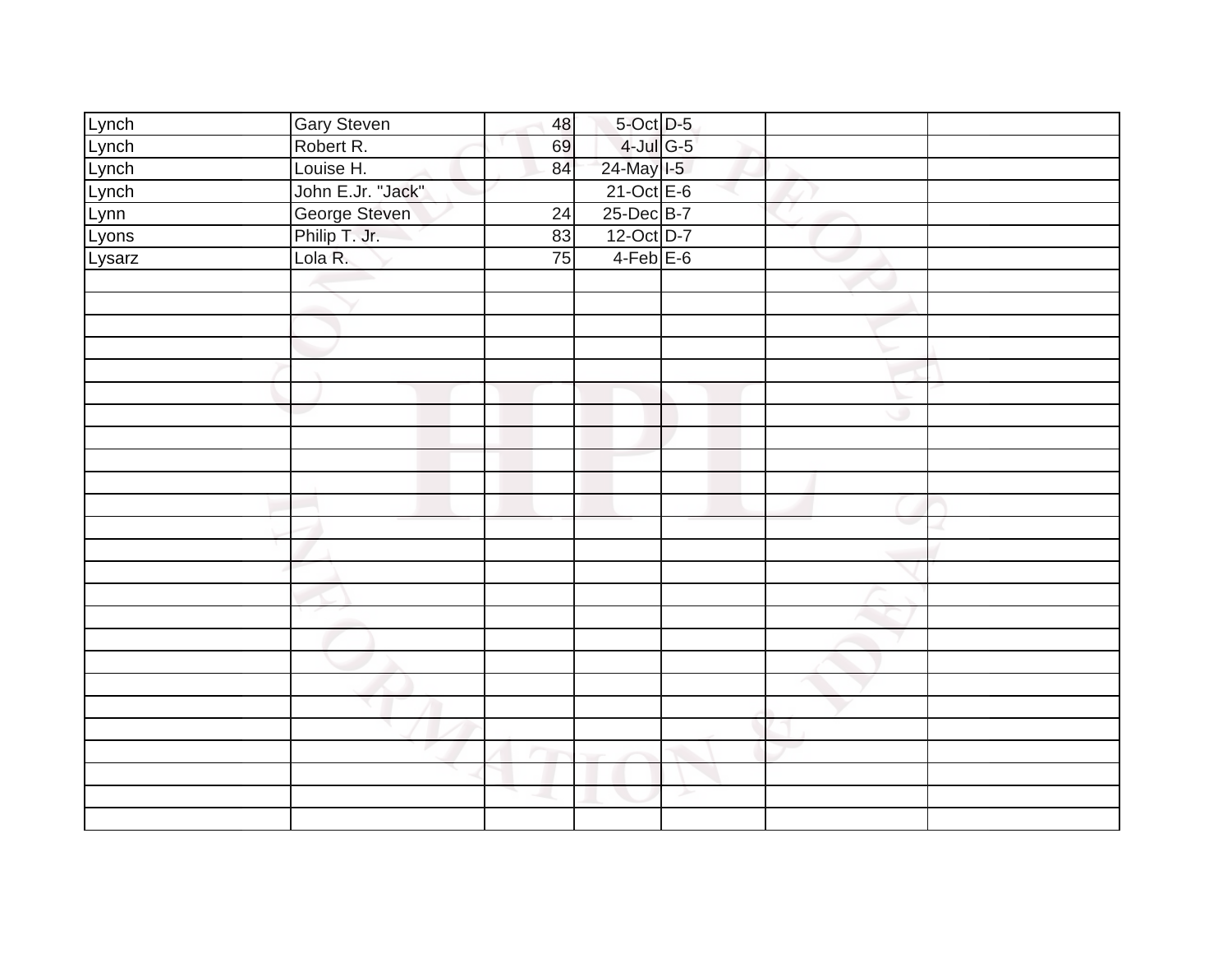| <b>Surname</b> | <b>Given</b>         | Age | <b>Date</b>           | Page | <b>Maiden</b> | <b>Note</b>   |
|----------------|----------------------|-----|-----------------------|------|---------------|---------------|
| <b>Maack</b>   | Eleanor F.           | 82  | 20-Oct E-4            |      | <b>Krause</b> |               |
| Mabbott        | Richard G.           | 69  | 24-Aug D-5            |      |               |               |
| MacArthur      | Dorothy E.           | 82  | $21$ -Aug F-5         |      |               |               |
| Macchia        | <b>Ricky</b>         | 51  | $24$ -Jan F-5         |      |               |               |
| Mace           | Walter F.            | 74  | $2-Apr$ $F-5$         |      |               | Flag included |
| Machielson     | Michelle A.          | 20  | 11-May D-4            |      |               |               |
| Machin         | Velma Faye           | 67  | $9-Apr$ F-6           |      |               |               |
| Macicjewski    | Edward S.            | 81  | $23$ -Aug $1-5$       |      |               | Flag included |
| Maciejeuski    | Walter E.            | 60  | $10$ -Jan $F-5$       |      |               |               |
| <b>Mack</b>    | Climon               | 72  | $7$ -Mar $ G-5 $      |      |               |               |
| Mackall        | Craig Alan           | 36  | $9$ -Jul $F$ -5       |      |               |               |
| Mackey         | <b>Frances Pearl</b> | 71  | $3-Apr$ F-6           |      |               |               |
| Mackey         | Elmer Jr.            | 80  | 11-Sep $F-5$          |      |               | Flag included |
| Mackiewicz     | Eugene C.            | 71  | $29-Apr \mathsf{E}-6$ |      |               | Flag included |
| Mackowski      | Paul J.              | 79  | $1-Mar$ G-5           |      |               | Flag included |
| Macmillan      | Donald S.            | 89  | $18-Sep$ F-6          |      |               |               |
| Macocha        | Walter               | 67  | $10$ -Jan $F-5$       |      |               | Flag included |
| Maddox         | <b>Martha Louise</b> | 81  | $6$ -Jul $D-5$        |      |               |               |
| Madison        | Kenneth E.           | 74  | 23-Nov D-7            |      |               | Flag included |
| Madura         | Helen                | 75  | $14$ -Mar $ G-5 $     |      | Sarkisian     |               |
| <b>Maffitt</b> | <b>Lloyd Bruce</b>   | 78  | 11-Dec G-7            |      |               |               |
| Magdziarz      | Virginia             | 84  | 28-Apr E-4            |      | Paliga        |               |
| Magee          | Willie Earl "Cowboy" | 68  | $30 - Jan$ F-6        |      |               |               |
| Mager          | <b>Ruth Helen</b>    | 85  | 28-Oct E-6            |      |               |               |
| Maginot        | Carle $E$ .          | 76  | 14-Oct E-6            |      |               | Flag included |
| Maglish        | Joseph A.            | 41  | $18$ -Feb $E-4$       |      |               |               |
| Magnabosco     | Linda "MooMa"        | 61  | $5$ -Jan $D-5$        |      |               |               |
| Magura         | Veronica J. "Ronnie" | 86  | $21-Sep D-5$          |      |               |               |
| Magurany       | Helen L.             | 91  | $3-Sep$ $E-5$         |      |               |               |
| Mahs           | Selma "Sally"        | 83  | $14$ -Jan E-6         |      | Hopp          |               |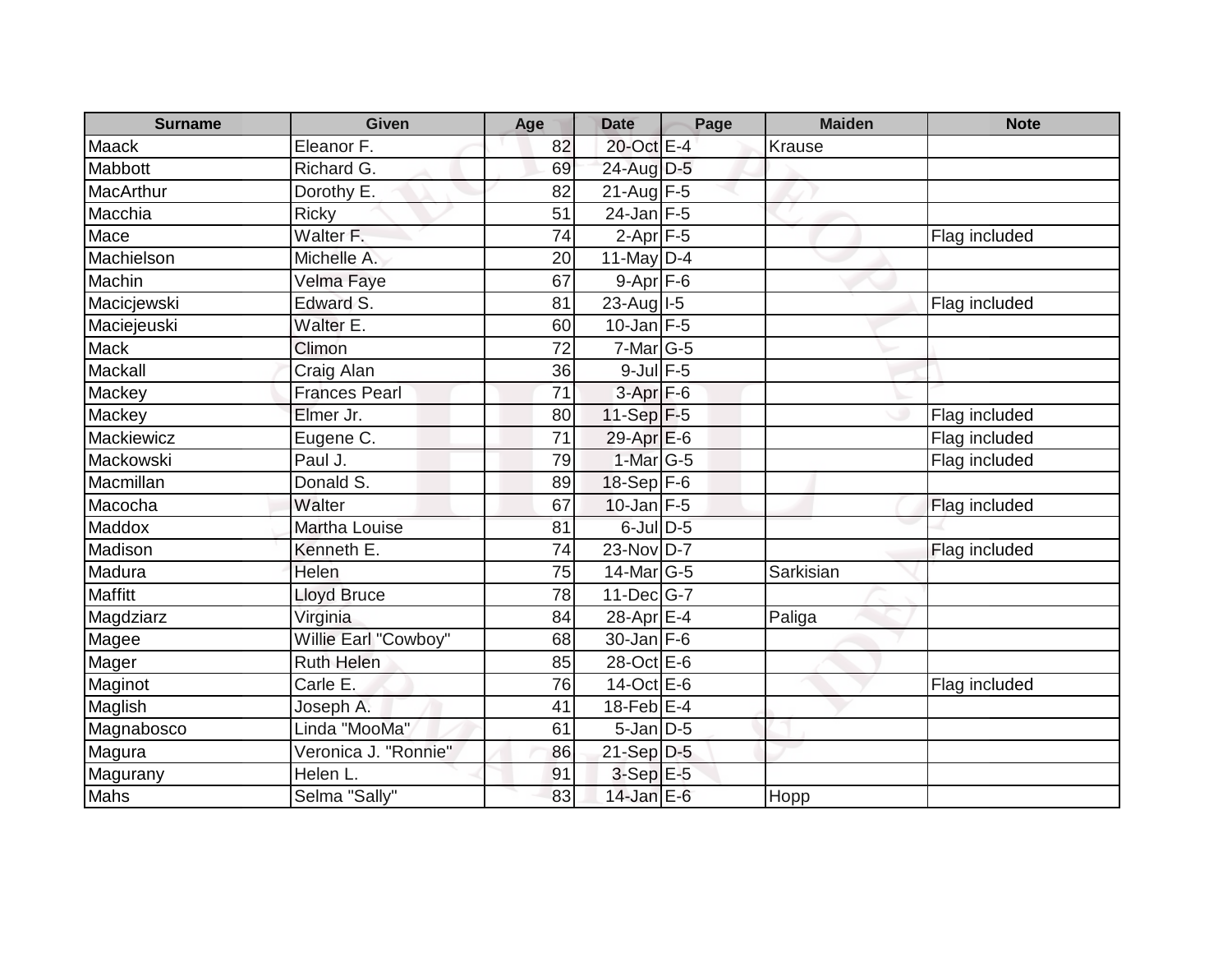| Maietta       | Michael C. Jr.        | 79 | 14-Oct E-6              |              | Flag and Masonic<br>emblem included |
|---------------|-----------------------|----|-------------------------|--------------|-------------------------------------|
| Maio          | Frank J. Sr.          | 89 | $13-Sep$ $I-6$          |              | Flag included                       |
| Maish         | Donna M.              | 79 | $12$ -Apr $ G-5 $       |              |                                     |
| Maj           | Michael               | 90 | $19$ -Jun $F-5$         |              |                                     |
| Majestic      | Adeline M.            | 81 | $10-Apr$ F-7            |              |                                     |
| Majewski      | Richard J. Sr.        | 71 | $25$ -Mar $E$ -6        |              |                                     |
| Majewski      | Patricia              | 65 | 31-Dec F-5              | Dybowski     |                                     |
| Makanui       | Bernice M.            |    | $20$ -Jan $E-5$         | Kosiba       |                                     |
| Making        | Sheldon               | 81 | $18$ -Feb $E-4$         |              |                                     |
| <b>Malak</b>  | Chestine H.           | 89 | 31-Dec F-5              |              |                                     |
| <b>Malak</b>  | Raymond F.            | 89 | $14$ -Jul E-4           |              |                                     |
| Malamatos     | Michael D.            | 77 | 12-Mar F-6              |              |                                     |
| Maldonado     | Lydia                 | 51 | 29-Nov I-4              |              |                                     |
| <b>Malek</b>  | Katherine H. "Cottie" | 72 | $22$ -May $I-5$         | Heilgeist    |                                     |
| Malek         | Stella                |    | $5-AugE-5$              |              |                                     |
| Malicki       | Mary                  | 90 | $23$ -Jan G-6           |              |                                     |
| Malino        | Edward J. "Corky"     | 68 | 28-Dec D-5              |              |                                     |
| Malinski      | Albin F.              | 74 | $15$ -Aug G-5           |              |                                     |
| Malish        | Sophie                | 72 | 4-Oct 1-5               |              |                                     |
| <b>Malith</b> | Cornelia              | 90 | 30-Dec E-6              |              |                                     |
| Malkowski     | Phyllis A.            | 84 | $16$ -Apr $F$ -6        |              | Flag included                       |
| Malkowski     | Frank M.              | 44 | 20-May E-6              |              |                                     |
| Mallette      | Rosie R.              |    | 20-Nov F-5              |              |                                     |
| Mallonee      | Donald E. Jr.         | 63 | 29-Dec E-4              |              |                                     |
| Mallonee      | Charles R.            | 3  | $15-Nov$ <sup>1-5</sup> |              |                                     |
| Malnquist     | <b>Thelma Pearl</b>   | 86 | $26-Sep G-6$            |              |                                     |
| Malovich      | Marge                 | 73 | $23$ -Aug $1-5$         | Korba        |                                     |
| Malpica       | Pedro Negron          | 99 | $3-Nov$ E-4             |              |                                     |
| Maly          | Louis J.              | 92 | $7$ -Jul $E$ -5         |              | Flag included                       |
| Mamich        | Ronald                | 80 | 5-Aug E-5               |              | Flag included                       |
| Manata        | Leona M.              | 70 | $15$ -Jul $E$ -6        | <b>Dudas</b> |                                     |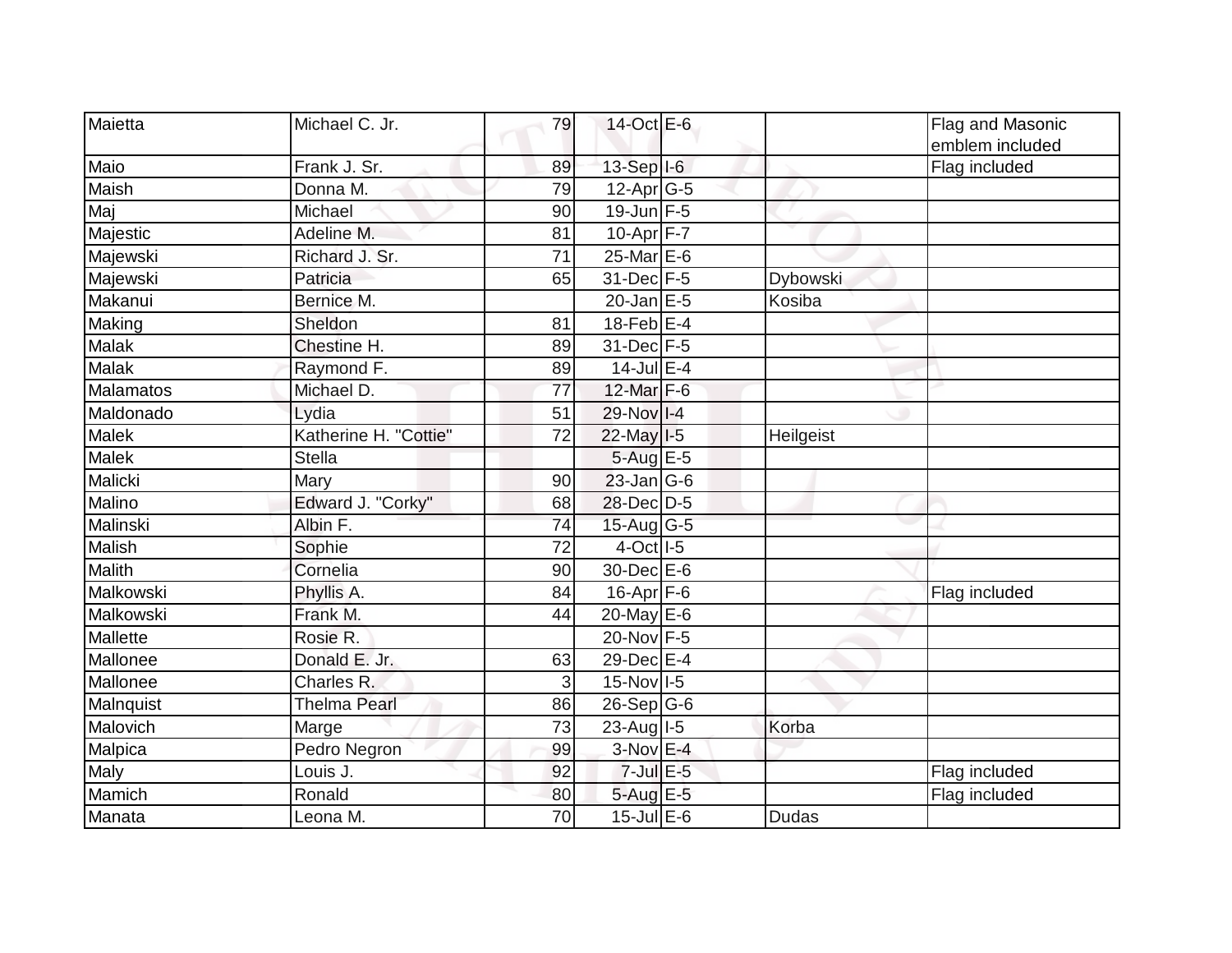| Mance      | Jim Jr.              | 47 | $10$ -Jun $E - 5$                 |            |                                            |
|------------|----------------------|----|-----------------------------------|------------|--------------------------------------------|
| Mancusi    | Francis A.           | 71 | 8-Jul E-6                         |            | Flaf included                              |
| Mandich    | Milan "Mike"         | 81 | 5-Jun F-5                         |            | Cross included                             |
| Manfred    | J. Ronald            | 71 | 30-Nov D-7                        |            |                                            |
| Manion     | <b>James Francis</b> | 82 | 30-Nov D-7                        |            |                                            |
| Manion     | <b>Susan Leslie</b>  | 54 | 24-Jul G-5                        |            |                                            |
| Manis      | Ray W.               | 89 | 18-Oct H-7                        |            | Flag included                              |
| Maniscalco | Mary G.              | 85 | 23-Sep $E-6$                      |            |                                            |
| Mankin     | <b>Harry</b>         | 96 | 28-Dec D-5                        |            |                                            |
| Manno      | <b>Charles</b>       | 79 | 28-Aug F-5                        |            |                                            |
| Mansfield  | Lester G.            | 81 | $28-Sep D-5$                      |            |                                            |
| Mansueto   | John                 | 42 | $2$ -Jun $F-4$                    |            |                                            |
| Mansur     | Kenneth F. "Morocco" | 38 | $6$ -Jan $E$ -5                   |            |                                            |
| Manta      | Mary                 | 87 | $1-Jan$ F-5                       |            |                                            |
| Mantas     | Lila                 |    | $16$ -Feb $D-5$                   |            |                                            |
| Mantel     | Dorothy V.           | 76 | 27-Dec F-5                        |            |                                            |
| Manthey    | Marvel E.            | 85 | $31$ -JulG-5                      |            |                                            |
| Manzo      | Fortunado A. "Fred"  | 77 | $4$ -Feb $E$ -5                   |            | Flag included                              |
| Maodush    | Daniel               | 91 | 19-Jun F-5                        |            |                                            |
| Marando    | Leda                 | 86 | 21-Oct E-6                        |            |                                            |
| Marciniak  | Leo T.               | 82 | $15$ -Jan F-6                     |            |                                            |
| Marciniak  | Jean S.              | 83 | 18-Jan G-5                        | Olejniczak |                                            |
| Marckese   | Rose E. "Lizzie"     | 94 | $16-Sep$ E-6                      |            |                                            |
| Marco      | Anne M.              | 80 | $17-Sep$ F-6                      | Skurka     | Full name Anne M.<br>Szewczykowski (Marco) |
| Marcum     | Donna Marie          | 47 | 10-Apr <sup>F-7</sup>             |            |                                            |
| Marczewski | John J.              | 60 | 19-Jul 1-5                        |            |                                            |
| Marek      | Martha K.            | 93 | $18$ -Jul $\overline{\text{G-5}}$ |            |                                            |
| Mares      | David A.             | 30 | 12-Aug E-5                        |            | Flag included                              |
| Marich     | George J.            | 84 | 27-Jan E-4                        |            | Flag included                              |
| Marini     | Mary C.              | 89 | $17$ -Nov $E-4$                   | Treccani   |                                            |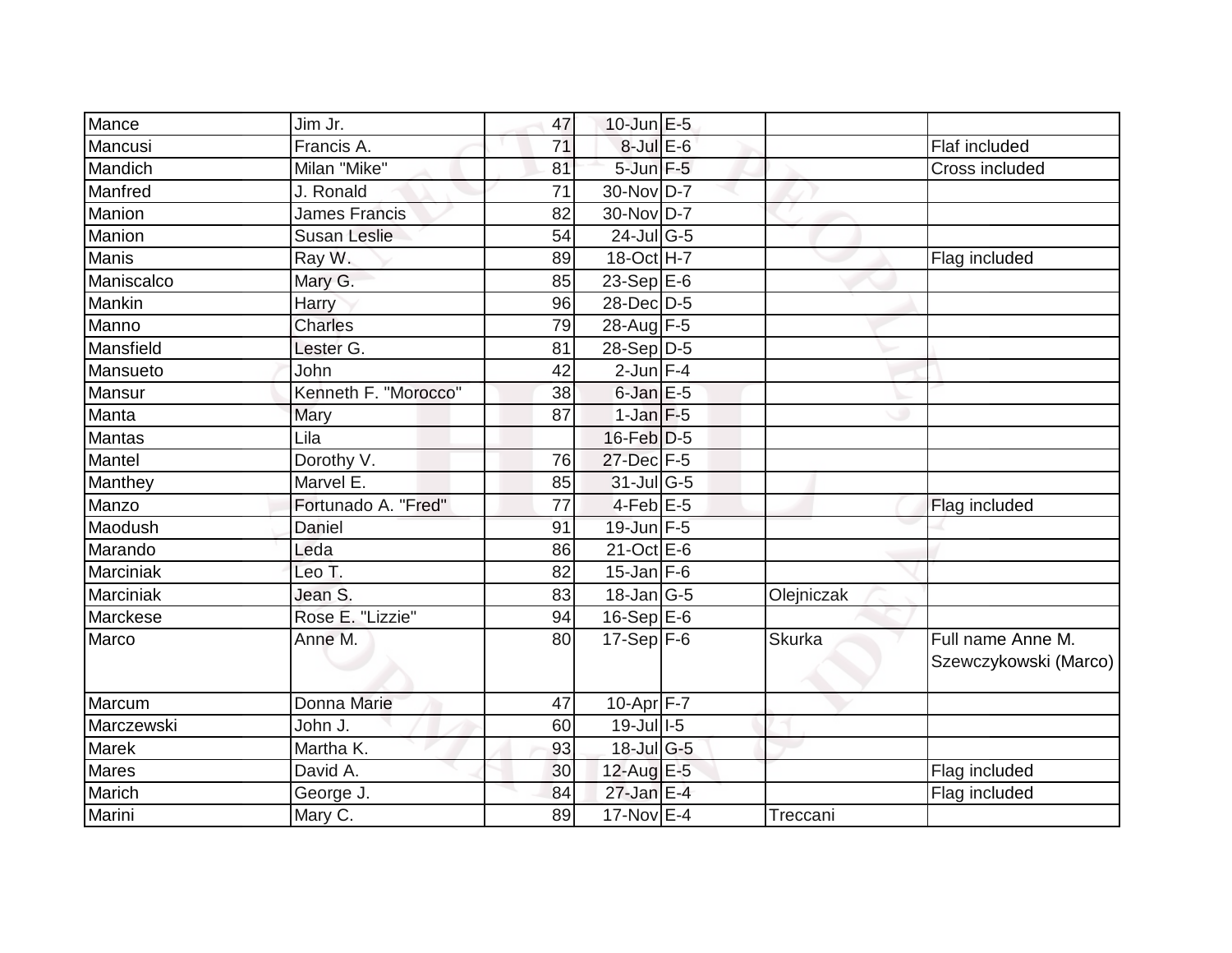| Marino         | Mildred M. "Millie"      | 91 | $7$ -Apr $E-4$              |          |                                            |
|----------------|--------------------------|----|-----------------------------|----------|--------------------------------------------|
| Marinos        | Helen E.                 | 85 | $7$ -May $F-5$              | Ponicki  |                                            |
| Marion         | Perry Todd               | 44 | $5$ -Jan $D$ -6             |          |                                            |
| Marjai         | Peter                    | 46 | $5-Aug$ $E-5$               |          |                                            |
| Markiewicz     | Adeline T.               | 89 | 15-Mar G-5                  |          |                                            |
| Markley        | Fred T.Jr.               | 64 | 28-May F-6                  |          |                                            |
| Markowski      | Robert Allen Jr. "Bobby" | 21 | $6$ -Aug $F-6$              |          |                                            |
| <b>Marks</b>   | Helen F.                 | 83 | 30-Sep E-5                  |          |                                            |
| Markwell       | David Owen               | 53 | 29-Dec E-4                  |          |                                            |
| Marler         | Christine                | 80 | $27$ -Jul $\overline{D}$ -5 |          |                                            |
| Marley         | <b>Billie</b>            | 82 | 27-Mar G-6                  |          | Picture included                           |
| Marlow         | <b>Clarence E "Gene"</b> | 62 | $1-Mar$ G-5                 |          |                                            |
| Maroe          | <b>Emmett</b>            | 89 | 25-May D-5                  |          |                                            |
| Marquardt      | Edward                   | 74 | $12$ -Jun $F-5$             |          | Flag included                              |
| Marquart       | <b>Betty</b>             | 72 | $7$ -Jul $E$ -6             | Davidson | Full name Betty<br><b>Spencer Marquart</b> |
| Marrell        | <b>Richard Lee</b>       | 79 | $10$ -Jan $F-5$             |          |                                            |
| Marshall       | Glen Elwin (Ted)         | 69 | 22-Apr E-5                  |          |                                            |
| Marshall       | Katherine M.             |    | 11-May $D-5$                | Leary    |                                            |
| Marshall       | James Hylen              | 75 | $14$ -Jun   I-4             |          |                                            |
| Marshall-Minix | <b>Christine</b>         | 80 | $25$ -Jan $ G-5 $           | Collins  |                                            |
| Martelli       | <b>Louis Edward</b>      |    | $6$ -Aug $F - 6$            |          |                                            |
| Martin         | <b>Samuel William</b>    | 67 | 30-Mar <sub>D-7</sub>       |          |                                            |
| Martin         | Elsie C.                 | 82 | $20$ -Apr $D-5$             |          |                                            |
| Martin         | Howard N. Sr.            | 79 | $4$ -Dec $F-5$              |          | Flag included                              |
| Martin         | <b>Robert Louis</b>      | 73 | $3-Aug$ $D-5$               |          |                                            |
| Martin         | Hugh "Jack"              | 66 | 12-Sep B-11                 |          | Picture included                           |
| Martin         | Alan H.                  | 59 | 30-Jun E-4                  |          | Flag included                              |
| Martin         | Alyce B.                 | 72 | $25$ -Jan $ G-5 $           |          |                                            |
| Martin         | Eldoris "Chick"          | 86 | 30-Mar D-7                  |          |                                            |
| <b>Martin</b>  | Alma I.                  | 88 | $10$ -Jul $F-5$             |          |                                            |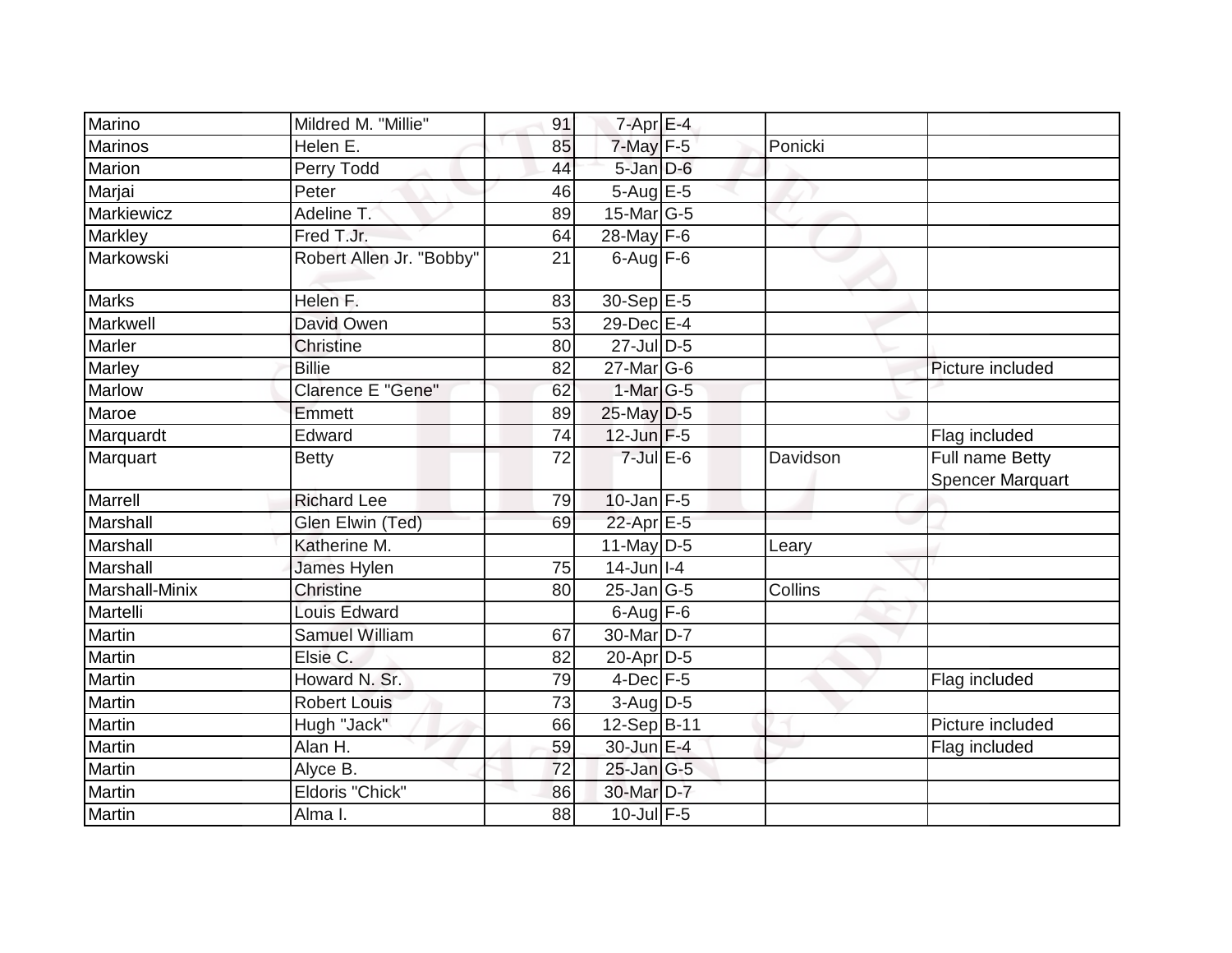| Martin           | David Sr.             | 67              | 28-Jun   I-5     |           |                                       |
|------------------|-----------------------|-----------------|------------------|-----------|---------------------------------------|
| <b>Martinez</b>  | Jose                  | 69              | 29-Oct E-6       |           |                                       |
| Martinez         | Raymundo A.           | 74              | $22$ -Jan F-5    |           | Flag included                         |
| Martinez         | Patsy I.              | 68              | 20-Sep   I-5     |           |                                       |
| Martinez         | Hank "Rik"            | $\overline{73}$ | $29$ -Jun $D-6$  |           | Flag included                         |
| Martinez         | Jose M.               | 80              | $15$ -Jul $E$ -6 |           |                                       |
| Martinez         | Jesus                 | 76              | $30-Apr$ F-5     |           |                                       |
| Martinez         | Esteban G.            | 85              | 8-Mar G-5        |           | Cross included                        |
| <b>Martis</b>    | John J.               | 84              | 19-Mar $F-5$     |           |                                       |
| Marzec           | Martha                | 83              | 10-May $G-5$     | Owczarzak |                                       |
| Maslanka         | Sigmund               | 79              | 31-Oct G-5       |           |                                       |
| Maslanka         | Anastasia "Nancy"     | 75              | $1$ -May G-6     |           |                                       |
| Mason            | David S.              |                 | 15-May $G-5$     |           |                                       |
| Mason            | Jack E.               | 75              | 20-Apr D-5       |           | Flag included                         |
| Mason            | Ralph E.              | 88              | 23-Apr $F-6$     |           |                                       |
| Mason            | Martha A.             | 84              | 12-Oct D-7       | Youwer    |                                       |
| Massa            | Pauline               | 92              | 24-Nov E-4       | Hnat      |                                       |
| Massa            | Veronica Ann "Vernie" | 88              | $25$ -Feb $E$ -5 |           |                                       |
| Massey           | Gregory J. "Bones"    | 40              | $9-Nov$ D-7      |           |                                       |
| Massmill         | Carmela               | 94              | $6$ -Jul $D-5$   |           | Cross included                        |
| Mastej           | Walter J.             | 87              | $9-Apr$ F-6      |           |                                       |
| Mastey           | Ann M.                | 77              | $7-Sep D-5$      | Cieslak   |                                       |
| Mastey           | Gertrude              | 97              | 27-Dec F-5       | Gronek    |                                       |
| Mastey           | Walter J.             | 85              | $10$ -Jan F-5    |           |                                       |
| Mata             | Maria L.              | 78              | $22$ -Jun $D-7$  |           |                                       |
| <b>Matamoros</b> | Eva                   | 81              | $21$ -Jan E-4    |           | Cross included                        |
| <b>Matas</b>     | Nancy                 | 94              | $24$ -JulG-5     |           | Full name Nancy Raiza<br><b>Matas</b> |
| Mateja           | David J.              | 47              | $4$ -Jun $F-6$   |           | Cross included                        |
| Matheny          | Carol Joanne          | 68              | 19-Sep F-5       |           |                                       |
| <b>Mathews</b>   | Frank T. "Bud"        | 84              | 25-Dec B-8       |           | Flag included                         |
| Mathews          | Eugene L.             | 76              | 9-Aug I-5        |           | Flag included                         |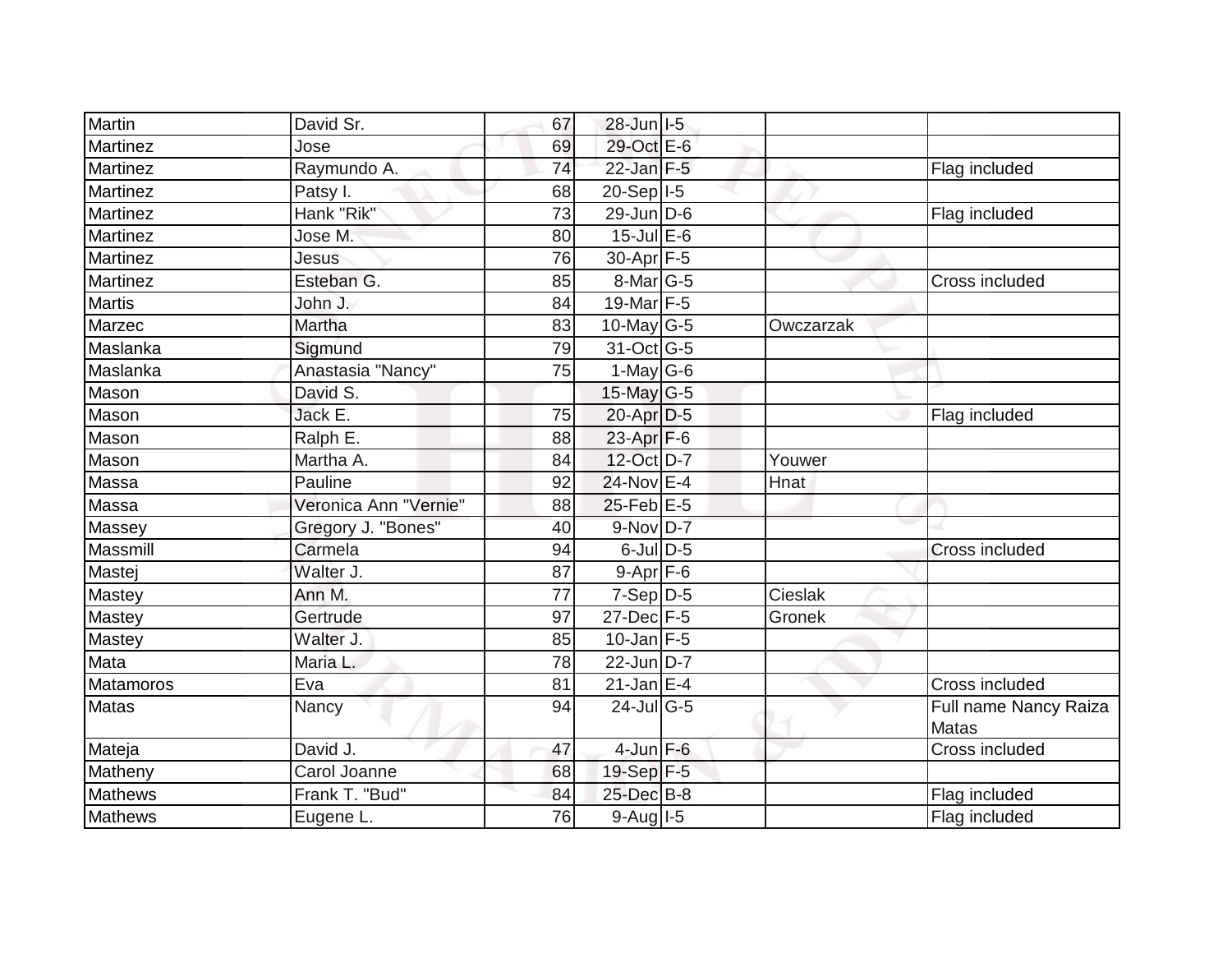| <b>Mathews</b>  | Martin S.              | 85  | 9-Nov D-7         |                |                                         |
|-----------------|------------------------|-----|-------------------|----------------|-----------------------------------------|
| <b>Mathews</b>  | Denis E.               | 80  | 15-Mar G-5        | Kaleta         |                                         |
| <b>Mathews</b>  | Lorraine C.            | 74  | 18-Mar $E-6$      |                |                                         |
| <b>Mathews</b>  | Joseph A.              | 82  | $8 - Jan$ F-6     |                | Flag included                           |
| <b>Mathis</b>   | Helen M.               | 89  | $3-Nov$ E-4       |                |                                         |
| <b>Mathis</b>   | John W.                | 79  | $7-Sep D-5$       |                | Flag included                           |
| <b>Matiukas</b> | Joseph                 | 84  | 29-May F-6        |                |                                         |
| Matlock         | <b>Willie Ruth</b>     | 70  | $16$ -Apr $F$ -6  |                |                                         |
| Matlock         | Margaret M.            | 79  | $21$ -Jan E-4     | Danko          |                                         |
| Matlock         | Stephen A.             | 80  | 8-Mar G-5         |                | Flag included                           |
| <b>Matras</b>   | John J.                | 76  | $11$ -Dec $ G-7 $ |                | Flag included                           |
| Matthew         | Kenneth W.             | 81  | $3$ -Jul $F-5$    |                | <b>Cross included</b>                   |
| <b>Matthews</b> | Walter F.              | 84  | $1$ -Jan $F-5$    |                | Flag included                           |
| <b>Matthews</b> | Rosella N.             | 74  | 31-Mar E-5        |                |                                         |
| Mattingly       | Betty L.               | 70  | 10-Oct G-5        |                |                                         |
| Matuscak        | Edward                 | 94  | $11-Apr$ E-6      |                |                                         |
| Matusz          | Eugene A. Jr. "Geno"   | 54  | $28-Feb$ $F-7$    |                | Flag included                           |
| Mauck           | Zachary D.             | 19  | $15$ -Jun $D-9$   |                |                                         |
| Mauder          | Charles J.             | 79  | $18$ -Jan G-5     |                | Flag included                           |
| Mauger          | <b>Jeffrey Michael</b> | 47  | $22$ -Jun D-7     |                |                                         |
| <b>Mauratic</b> | Pearl V.               | 90  | $8$ -Jul $E$ -6   | Jones          |                                         |
| Maus            | Rebecca                | 91  | 14-Sep D-5        | <b>Robbins</b> | Full name Rebecca<br><b>Duvall Maus</b> |
| Maxberry        | Elva "Ray"             | 83  | 18-Nov E-5        |                | Flag included                           |
| Maxeiner        | Mary Ann               | 52  | $23$ -Jul F-5     | Limacher       |                                         |
| May             | Mabel H.               | 102 | $11$ -Jun $F-6$   |                |                                         |
| May             | Mary                   | 89  | $28$ -Jul $E-3$   | Zimmer         |                                         |
| May             | Delphine M.            | 88  | 27-Oct E-4        |                |                                         |
| Mayer           | Catherine "Kate"       | 71  | $11$ -Dec $G-8$   |                |                                         |
| Mazar           | Daniel J. Sr.          |     | $2$ -Oct $E-5$    |                |                                         |
| Mazur           | Audrey M.              | 65  | $4-SepE-6$        | Lentz          | Full name Audrey M.<br>Giovingo-Mazur   |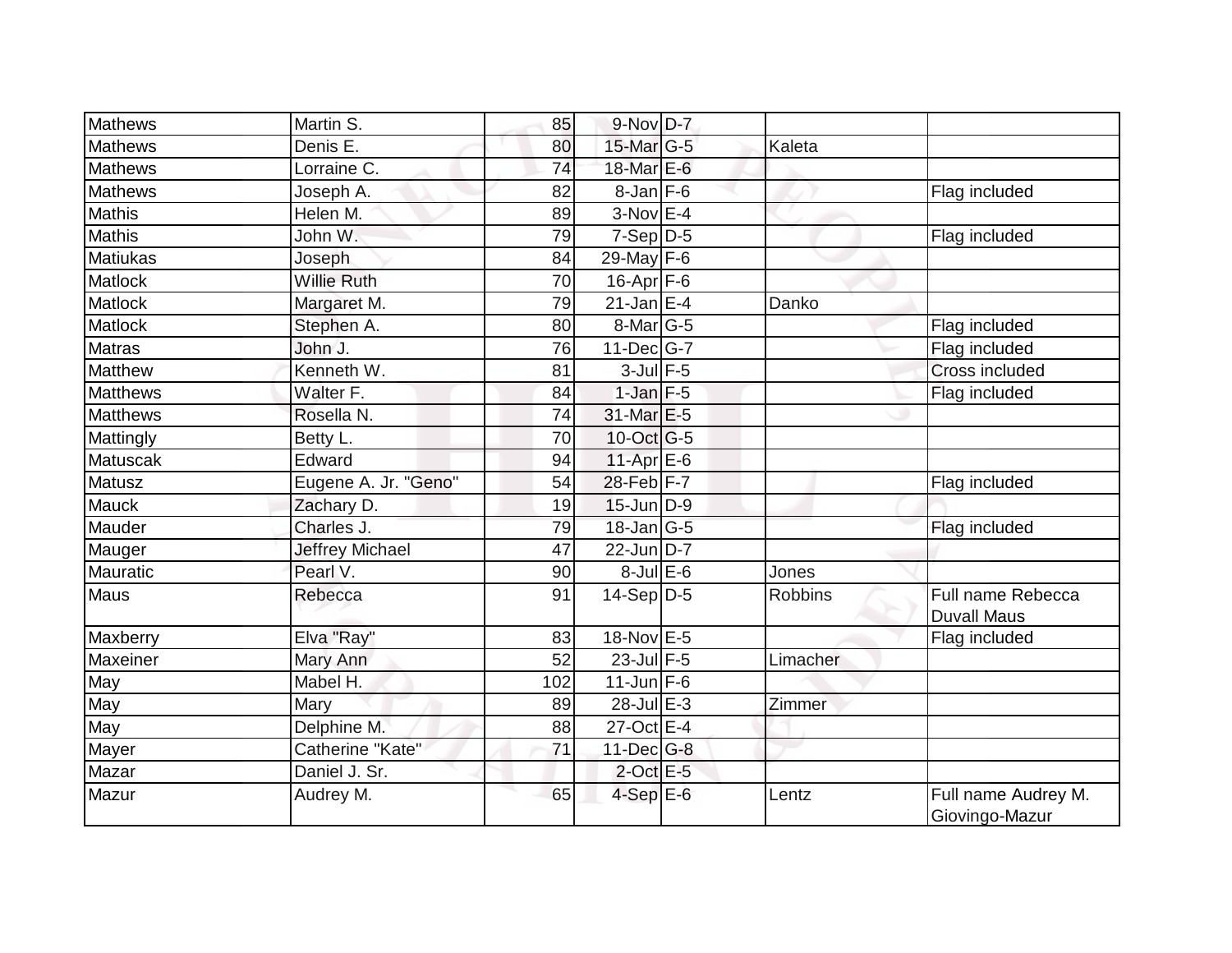| Mazurkiewicz    | <b>Barbara</b>              | 70 | $21-Apr \nightharpoonup 3$ |               |                                        |
|-----------------|-----------------------------|----|----------------------------|---------------|----------------------------------------|
| Mazurkiewicz    | Donald                      | 73 | 28-Nov E-5                 |               | Flag included                          |
| McAdoo          | Connie M.                   | 71 | $23$ -Jul $F-6$            |               |                                        |
| McAfee          | John Thomas Dr.             | 81 | $7$ -Jan $E$ -5            |               |                                        |
| <b>McAfee</b>   | Patricia Lynn               | 54 | $2$ -Oct $E - 5$           |               |                                        |
| <b>McAtee</b>   | Leonard                     | 75 | $27$ -Jul $D$ -6           |               |                                        |
| McBrayer        | Patricia L.                 | 67 | $18$ -Dec $F-6$            |               |                                        |
| McBride         | Edith A.                    | 82 | 20-May E-6                 | Trautman      |                                        |
| <b>McBride</b>  | <b>Frances</b>              | 84 | $6$ -Jun $ G-5 $           |               |                                        |
| McCanmmon       | Wanda                       | 80 | $16$ -Feb $ D-5$           |               |                                        |
| <b>McCarthy</b> | Katherine Winifred<br>"Kay" | 82 | $2-Apr$ F-5                |               |                                        |
| <b>McCarthy</b> | John F. Sr.                 | 76 | $17$ -Aug D-6              |               |                                        |
| <b>McCarty</b>  | <b>Josie Mae</b>            | 74 | 18-Nov E-5                 | Stone         |                                        |
| McCaslin        | Raymonda                    | 56 | 10-Jul F-5                 |               |                                        |
| McCathern       | Betty B.                    | 82 | $22$ -Aug G-5              | <b>Bailey</b> | Full name Betty B.<br>(Dunn) McCathern |
| McCauley        | Winnie                      | 76 | $27-Sep$ <sup>1-5</sup>    | Moulesong     |                                        |
| <b>McCay</b>    | Daniel Aaron                | 30 | $15$ -Aug G-5              |               |                                        |
| McChristian     | Joseph E. "Gene"            | 67 | $15$ -Aug G-5              |               |                                        |
| McClain         | Katherine                   | 88 | $22$ -Aug G-5              | Saems         |                                        |
| McClain         | Alfonso B. III              | 60 | $15$ -May G-6              |               |                                        |
| McClanahan      | <b>Edith Ruth "Edie"</b>    | 73 | $5$ -Jun $F-5$             |               |                                        |
| <b>McClory</b>  | Rachelle Lynne              | 33 | $20$ -Jul D-5              | Goodwin       |                                        |
| <b>McClory</b>  | Rachelle Lynne              | 33 | 30-Jul F-5                 | Goodwin       |                                        |
| McClymont       | Pearl E.                    | 83 | 29-Apr E-6                 |               |                                        |
| <b>McColley</b> | Linnea A.                   | 92 | $6$ -Feb $F$ -6            |               |                                        |
| <b>McCourt</b>  | Mattie E.                   | 64 | 20-Dec G-5                 | <b>Bunch</b>  |                                        |
| McCrory         | Ronald E.                   | 64 | 28-Feb F-7                 |               | Flag included                          |
| <b>McCue</b>    | James A.                    | 69 | 18-Jan G-5                 |               |                                        |
| McCulloch       | Ruth                        | 93 | 19-Sep F-5                 | Ripplinger    |                                        |
| McDonald        | Elaine B.                   | 77 | 18-Dec F-6                 |               |                                        |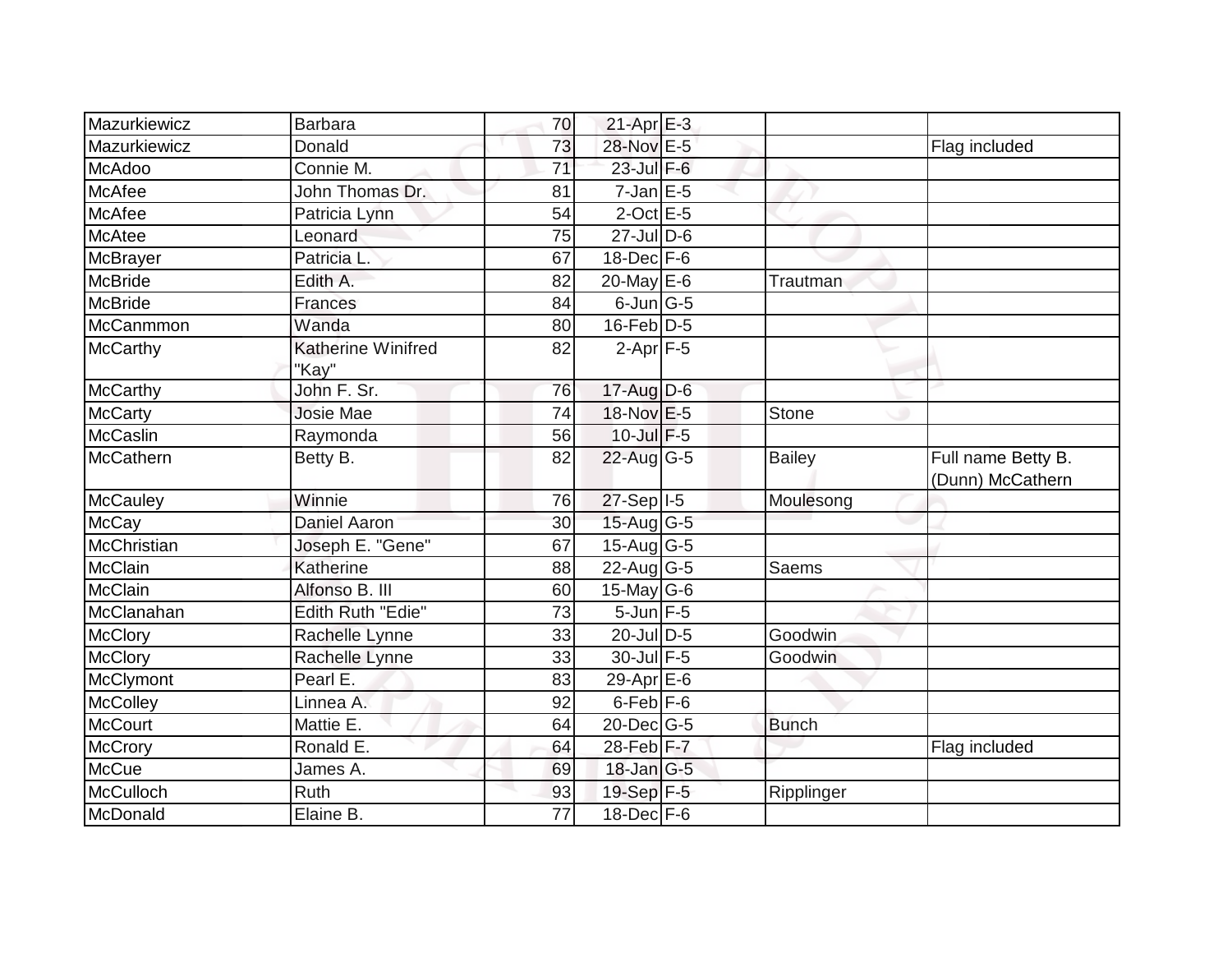| McDonald          | Vera K.               | 85  | $29$ -Jan $F-6$  |                        |                                                            |
|-------------------|-----------------------|-----|------------------|------------------------|------------------------------------------------------------|
| McDonald          | Shawn A. "Shawny Boy" | 20  | $11-Sep$ F-6     |                        | Picture included                                           |
| McElfresh         | Justeen A. "Christy"  | 92  | $10-Sep$ E-6     |                        |                                                            |
| <b>McEntire</b>   | Thomas Kenneth "Ken"  | 79  | $16$ -Dec $E$ -5 |                        |                                                            |
| <b>McFalls</b>    | Ruby M.               | 78  | 22-May I-5       |                        |                                                            |
| McFarland         | Claribel A. "Claire"  | 94  | $3-Dec$ $E-6$    |                        |                                                            |
| McFarland         | Lorraine Grace        | 78  | 10-Sep $E-6$     |                        |                                                            |
| McGhee            | Glenn E.              | 87  | $3-Nov$ E-3      |                        |                                                            |
| McGhee            | Ronald G.             | 76  | $22-Sep D-3$     |                        |                                                            |
| McGing            | Tom Sr.               | 69  | $18$ -Jul G-5    |                        |                                                            |
| <b>McGinty</b>    | Thomas E. "Tom"       | 68  | $5$ -Oct $D-5$   |                        |                                                            |
| <b>McGlothlin</b> | Sharon J.             | 65  | $20-Apr D-5$     |                        |                                                            |
| <b>McGrath</b>    | Phyllis A.            | 75  | 13-Feb F-7       | <b>Spanier Ecklund</b> | Full name Phyllis A.<br>Mcgath Newell/ Picture<br>included |
| McGreager         | Roger L.              | 83  | 8-May F-7        |                        |                                                            |
| <b>McGroarty</b>  | Anne Jean             |     | 26-Aug E-5       |                        |                                                            |
| <b>McGuire</b>    | Dorothy Elnora        | 83  | $8$ -Jul $E$ -6  |                        |                                                            |
| <b>McGuire</b>    | Thomas M.             | 49  | $14$ -Dec $D-6$  |                        |                                                            |
| McIntyre          | William S. "Big Bill" | 66  | $1$ -Jan F-5     |                        | Flag included                                              |
| McKenna           | James M.              | 61  | $6$ -Nov $F-8$   |                        |                                                            |
| McKenna           | Rubye V.              | 101 | $1$ -May $G$ -6  | Guernsey               | Picture included                                           |
| McKeny            | Allan F. "Big Al"     | 57  | $14$ -Jan $E$ -6 |                        |                                                            |
| McKeon            | Grace                 | 92  | $2$ -Mar $D-4$   | Press                  | Full name Grace<br>Hamilton McKeon                         |
| McKeown           | Kathryn               | 87  | $5$ -Jan $D$ -5  |                        |                                                            |
| <b>McKim</b>      | Loretta Irene         | 73  | $24$ -Jun $E$ -6 |                        |                                                            |
| McKinney          | Thomas D. "Tom"       | 77  | $29$ -Jan $F-6$  |                        |                                                            |
| McLean            | Dolores J.            | 74  | 24-Nov E-4       |                        |                                                            |
| McLeish           | Albert P.             | 88  | 17-Nov E-4       |                        |                                                            |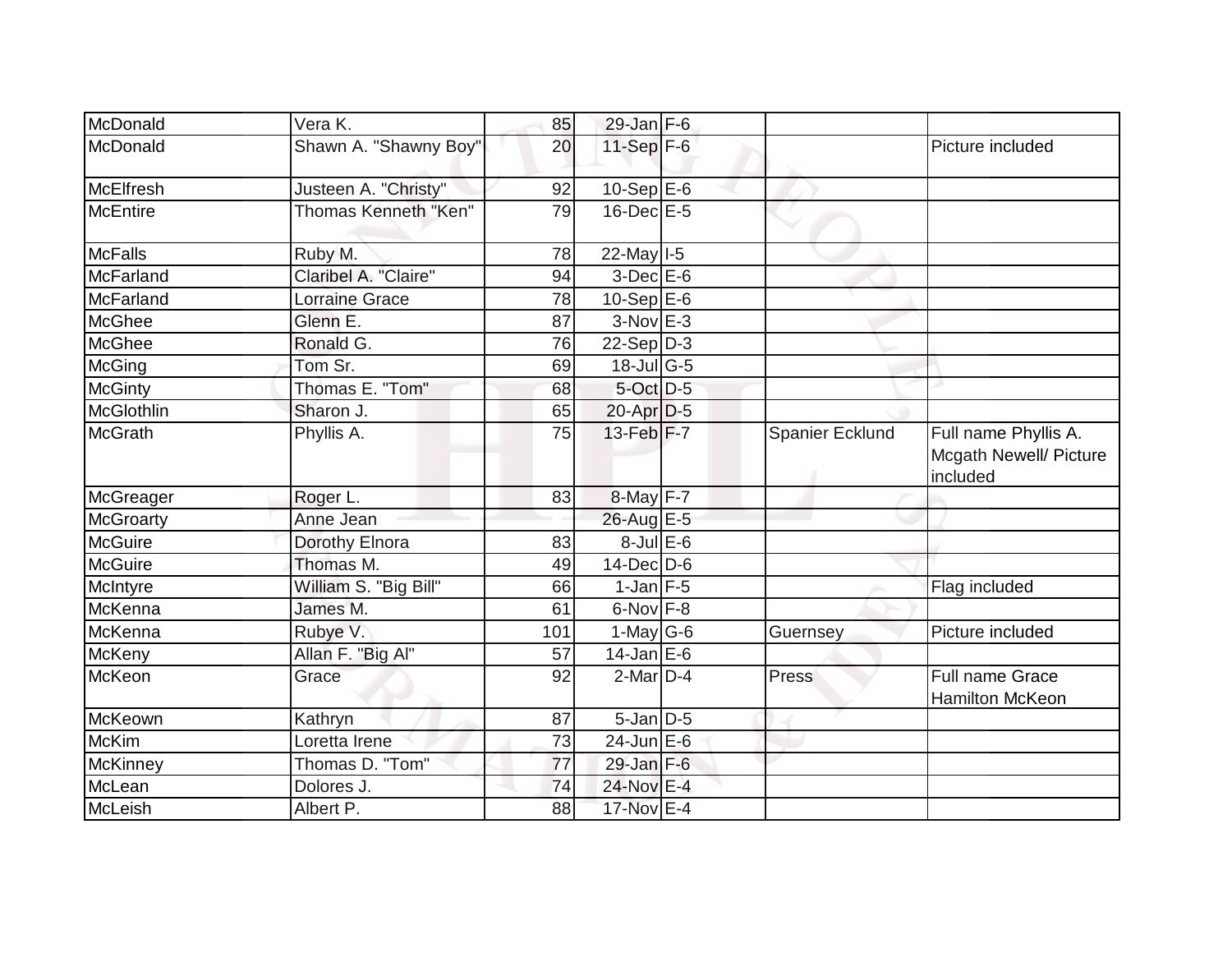| McIlroy         | Dorothy L.            | 87     | $8$ -Jan $F-6$                    |           |                                                |
|-----------------|-----------------------|--------|-----------------------------------|-----------|------------------------------------------------|
| McLochlin       | Leonard R.            | 81     | 19-Jul I-6                        |           |                                                |
| <b>McMahon</b>  | Clare                 | 93     | $3$ -Jan $F-6$                    | Trapp     |                                                |
| McMahon         | Jean F.               | 60     | $2$ -Mar $D-4$                    |           |                                                |
| McMaster        | James G.              | 56     | $17$ -Feb $E-3$                   |           | Flag included                                  |
| McNabney        | <b>Doloris Mae</b>    | 76     | $8$ -Jan $F$ -6                   | Messmer   |                                                |
| <b>McNair</b>   | Darnell V.            | Infant | $13$ -Feb $ F - 7 $               |           | Infant Twin of Larnell A.<br>McNair            |
| <b>McNair</b>   | Larnell A.            | Infant | $13$ -Feb $F-7$                   |           | Infant Twin of Darnell A.<br>McNair            |
| <b>McNair</b>   | Clara Jeanette        | 71     | 27-May E-4                        |           |                                                |
| McNeece         | Elizabeth A.          | 64     | $7-Sep D-5$                       |           |                                                |
| McNeely         | Charles E. "Charlie"  | 54     | $1$ -Mar $ G-5 $                  |           | Flag included                                  |
| <b>McNeiley</b> | Dawn                  | 43     | 18-Apr <sub>G-5</sub>             | Markovich |                                                |
| <b>McNeill</b>  | Louise M.             |        | $5$ -Jan $D$ -5                   |           |                                                |
| McReynolds      | William H. Sr.        | 76     | $13$ -Aug E-6                     |           |                                                |
| McUne           | Rita F.               | 53     | 28-Jul E-3                        |           |                                                |
| Meadows         | June Evelyn           | 88     | 8-Sep E-5                         | Johnson   |                                                |
| Mears           | William "Butch" Pops" | 62     | $20$ -Jun $\overline{\text{G-5}}$ |           |                                                |
| Mecha           | Adam J.               | 86     | 13-May $E-5$                      |           |                                                |
| Mecklin         | Antoinette "Toni"     | 75     | 27-Mar G-6                        | Poulos    |                                                |
| Mecum           | Vivian                |        | $10$ -Apr $F - 7$                 |           |                                                |
| Medellin        | Arnulfo H.            | 84     | $19$ -Apr $ G-3 $                 |           | Flag included                                  |
| Medina          | Ina D.                | 62     | $21-Sep D-6$                      |           |                                                |
| Medlin          | Wayne W.              | 49     | 23-Sep $E-6$                      |           |                                                |
| Medvecz         | <b>Helen</b>          |        | 3-May G-5                         |           |                                                |
| Meeter          | Jacob                 | 82     | 30-Jul F-6                        |           | Flag included                                  |
| Meier           | Marvin F.             | 75     | 29-Jul E-6                        |           |                                                |
| Meingasner      | Donald J.             | 55     | $24$ -JulG-5                      |           | Flag included                                  |
| Meinzer         | Bernice L. "Bee"      |        | 13-Jul D-5                        |           | Picture/Bernice L.<br>(Wach) Meinzer<br>Seaman |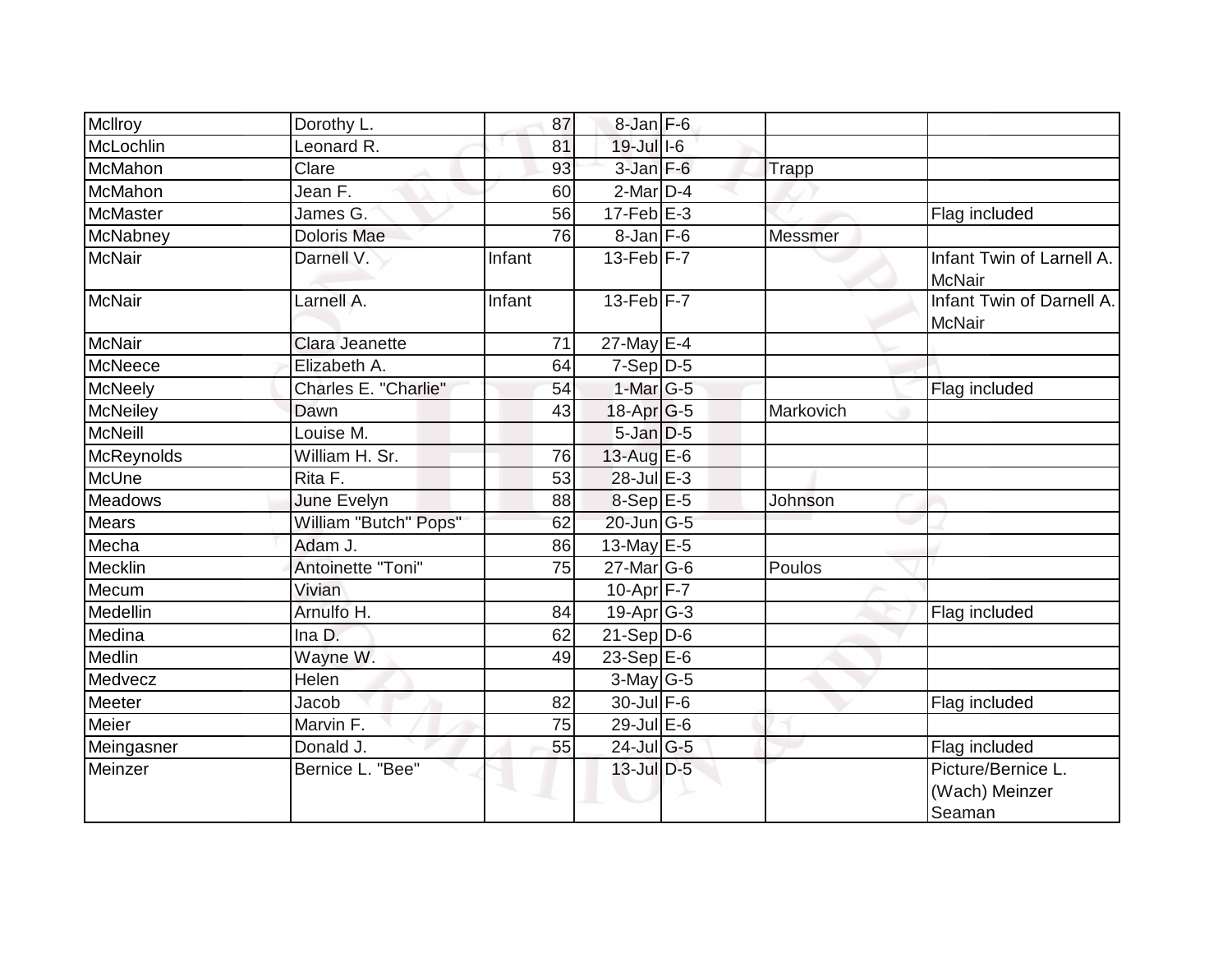| Meinzer        | Bernice L. "Bee"   |                 | 29-Jun D-7         | Wach         | Full name Bernice L.<br>Meinzer |
|----------------|--------------------|-----------------|--------------------|--------------|---------------------------------|
| <b>Meiss</b>   | Ralph J.           | 71              | $21$ -Dec $D-6$    |              |                                 |
| Melcher        | Gayle Ellen        | 58              | $10$ -Jan F-5      |              |                                 |
| Melecio        | Gloria Ventura     | 81              | $2$ -Nov $ G-5 $   |              |                                 |
| Melendez       | Eugenio            | 91              | $16$ -Feb $D-5$    |              |                                 |
| Mellon         | James E.           |                 | $12$ -Jun F-5      |              |                                 |
| Melnyk         | Walter             | 86              | $11-Apr \times -6$ |              |                                 |
| Melton         | Mildred H.         | 94              | $5-AugE-5$         |              |                                 |
| Meltzer        | Anthony J.         | 74              | 8-Jan F-7          |              |                                 |
| Menatos        | Evelyn C. "Busia"  | 71              | $22$ -Jan F-5      | <b>Bisto</b> |                                 |
| Mendez         | Nicholas Augustine | 23              | $15$ -Jun $D-9$    |              |                                 |
| Mendieta       | Dillon A.          | three<br>months | 29-Dec E-4         |              |                                 |
| Mendoza        | Mary               | 58              | $10-Sep$ E-6       |              |                                 |
| Mendoza        | Maria Candelaria   | 84              | 11-Nov E-5         |              |                                 |
| Mentzel        | Margaret B.        | 83              | $1-Dec$ E-5        |              |                                 |
| Mercado        | Alexander Eduardo  | 22 days         | $8$ -Jan $F-7$     |              |                                 |
| Mercado        | Carolina           | 23              | 28-Jan E-6         |              | Picture included                |
| Mercer         | Louise             | 76              | $9-Auq$ $I-5$      |              |                                 |
| Merchant       | Dorothy J.         | 75              | 22-May 1-5         |              |                                 |
| <b>Merich</b>  | Milan              |                 | $11$ -Nov $E - 5$  |              | Cross included                  |
| Merkner        | Erich              | 83              | 30-Dec E-6         |              |                                 |
| Merlo          | Mary               | 100             | $9$ -May G-4       |              |                                 |
| Merlo          | Carl R.            | 77              | $21$ -Dec $D$ -6   |              |                                 |
| Merlo          | Elizabeth "Nanny"  | 92              | $11-Sep$ F-7       |              |                                 |
| <b>Merritt</b> | Thomas E.          | 50              | $3-Apr$ F-6        |              |                                 |
| <b>Merritt</b> | Lillian R.         | 80              | $2$ -Aug G-5       |              |                                 |
| Merritt        | Trulan "Bud"       | 72              | 17-May $G-6$       |              |                                 |
| Merritt        | Charles O.         | 77              | $1$ -Jun $D-5$     |              | Flag included                   |
| Merritt        | Thomas             |                 | $8$ -Aug G-5       |              | Picture included                |
| Mertens        | Theresa B.         | 87              | $31$ -Jul G-5      |              |                                 |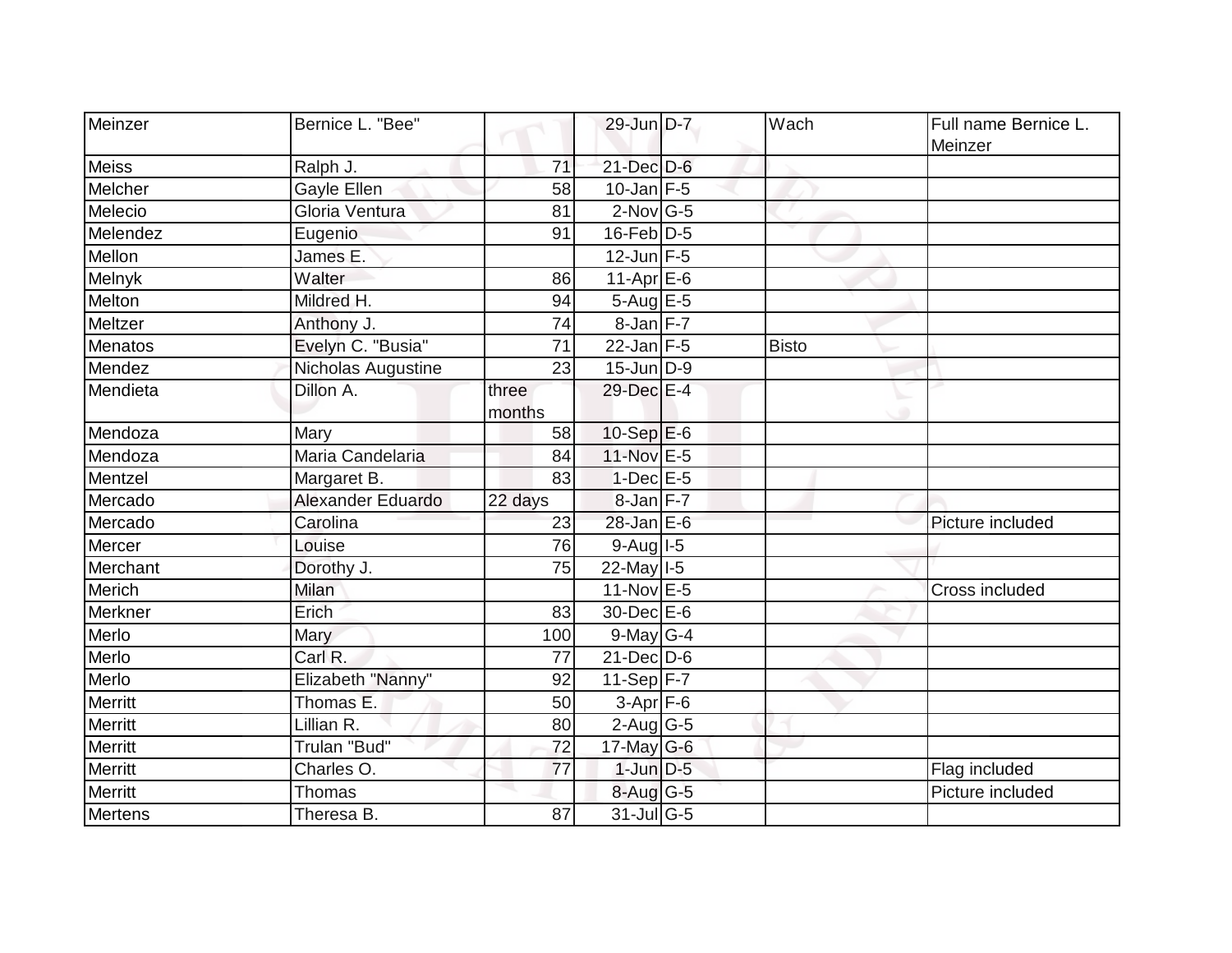| Mertz           | Julina "Jack"      | 90              | 29-Apr E-6                  |          |                                            |
|-----------------|--------------------|-----------------|-----------------------------|----------|--------------------------------------------|
| Messman         | Fredrick V.        | 86              | $1$ -Oct $F-6$              |          | Flag included                              |
| Metherd         | Matthew S.         | 24              | 12-Apr G-6                  |          |                                            |
| Methot          | Candace            | 68              | $5$ -Feb $F$ -6             |          |                                            |
| Methot          | Candace            | 68              | $14$ -Feb $ G-4$            |          |                                            |
| <b>Metrick</b>  | William            | 77              | $21$ -May $F-6$             |          | Cross included                             |
| Metzinger       | Sigrid H.          | $\overline{72}$ | $13$ -Jul $D-5$             |          |                                            |
| Meyer           | James R.           | 63              | $7-Sep D-5$                 |          |                                            |
| Meyer           | Elizabeth          | 95              | $11-Sep$ F-7                |          |                                            |
| Meyer           | Mildred            | 79              | $17-Apr$ F-5                |          | <b>Full name Mildred</b><br>(Parker) Meyer |
| Meyer           | Phyllis J.         | 76              | $21$ -Jul $E-3$             | Childers |                                            |
| Meyer           | John W.            | 87              | 17-Sep F-5                  |          |                                            |
| Meyer           | James R.           | 63              | $17$ -Jun $E$ -6            |          |                                            |
| Meyer           | Mildred E.         | 85              | 15-Nov I-5                  | Sons     |                                            |
| Meyering        | William J.         | 80              | 22-May I-5                  |          |                                            |
| <b>Meyers</b>   | Patricia A.        | 64              | $12$ -Aug E-5               | Wagner   |                                            |
| Meyrer          | Alethea I.         | 76              | $6$ -Dec $ $ I-5            |          |                                            |
| Mezzacapo       | Michael C.         | 67              | $7 - Aug$ F-6               |          |                                            |
| Michael         | Helen M.           | 67              | 23-Nov D-7                  |          |                                            |
| Michael         | Sonny L.           | 45              | 22-Nov I-5                  |          |                                            |
| Michaels        | LaDonne            | 85              | $1-Apr$ $E-6$               |          |                                            |
| <b>Michalik</b> | <b>Stanley</b>     | 64              | $29$ -Jun D-6               |          | Flag included                              |
| Michalski       | Stanislawa"Stella" | 81              | $23$ -Feb $\overline{D}$ -5 | Marek    |                                            |
| Michelin        | John J.            | 70              | $2$ -Nov $ G-5 $            |          |                                            |
| Michielsen      | Aidan Lee          | Infant          | 24-Nov E-5                  |          |                                            |
| Middleton       | <b>Betty</b>       | 76              | $14$ -Feb $G-4$             |          |                                            |
| Mielcarek       | Raymond H.         | 52              | $18$ -May D-8               |          | Flag included                              |
| Mihalich        | Walter J.          | 97              | 8-Jun E-5                   |          |                                            |
| Mihalich        | Frances M.         | 42              | 6-Feb <sup>F-6</sup>        |          | Picture included                           |
| Mika            | Robert R.          | 64              | 10-Oct G-6                  |          |                                            |
| <b>Mikaitis</b> | John S.            | 84              | $1$ -Jan $F-5$              |          |                                            |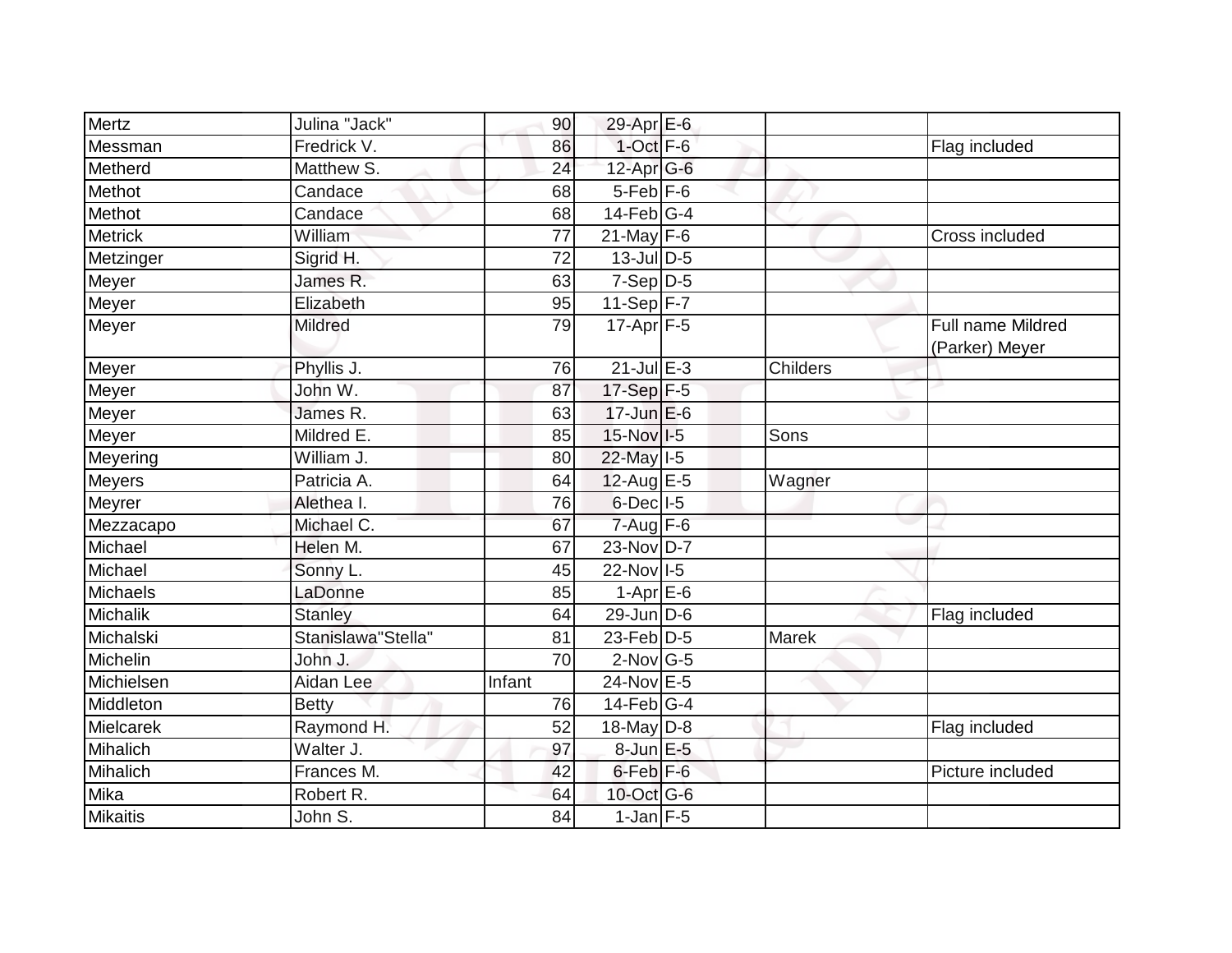| Miklaszewski    | Edmund                  | 88 | $23$ -Jun $E-5$   |                | Flag included                         |
|-----------------|-------------------------|----|-------------------|----------------|---------------------------------------|
| <b>Miklos</b>   | Nancy                   | 93 | 6-Nov F-8         |                |                                       |
| <b>Miklos</b>   | Edward J.               |    | $9-Auq$ $I-5$     |                | Flag included                         |
| <b>Miklos</b>   | William A. Sr.          | 76 | 12-Mar F-6        |                | Flag included                         |
| <b>Miklusak</b> | Alex F.                 | 80 | 3-Mar E-4         |                | Flag included                         |
| <b>Mikrut</b>   | Clara M.                | 78 | 30-Jan F-6        |                |                                       |
| Milakovic       | Nicholas Louis          | 95 | 15-Nov I-5        |                | Flag included                         |
| <b>Milch</b>    | John K.                 | 83 | 22-Sep $E-3$      |                | Flag included                         |
| Milenkoff       | Gwendolyn Ann           | 66 | $1$ -Jan $F-5$    | <b>Neitzel</b> | Gwendolyn Ann O'Brien<br>(Milenkoff)  |
| Millbrandt      | Fred W.                 | 87 | 8-May F-7         |                |                                       |
| <b>Miller</b>   | Nina                    | 95 | $13$ -Mar $ G-6 $ |                |                                       |
| Miller          | Cassandra A.            | 51 | $15$ -Jun $D-7$   | <b>Benedek</b> |                                       |
| <b>Miller</b>   | Mary I.                 | 75 | 29-Oct E-6        | <b>Hohlek</b>  |                                       |
| Miller          | Mary                    | 91 | 31-Jul G-5        |                |                                       |
| <b>Miller</b>   | Frank J.                | 79 | 10-Apr F-8        |                |                                       |
| Miller          | Phyllis A.              | 72 | $23$ -Jul F-6     |                |                                       |
| <b>Miller</b>   | Loretta T.              |    | 23-Feb D-5        |                |                                       |
| Miller          | <b>Frances Adelaide</b> | 96 | 28-Feb F-7        |                |                                       |
| Miller          | <b>Bertie lee</b>       | 98 | $4$ -Mar $E$ -6   |                |                                       |
| Miller          | <b>Maxine</b>           | 86 | $2-NovD-7$        |                | Full name Maxine Miller<br>Huntzinger |
| Miller          | <b>William Paul</b>     | 84 | $1$ -Jan $F-5$    |                |                                       |
| <b>Miller</b>   | Harry                   | 75 | $12$ -Jun F-5     |                |                                       |
| <b>Miller</b>   | Courtney E.             |    | $12-Oct$ D-7      |                |                                       |
| Miller          | Edith A. "MOM MOM"      |    | $6$ -May $E$ -5   | <b>Brown</b>   |                                       |
| Miller          | Gerald D.               | 67 | $1-Mar$ G-5       |                |                                       |
| Miller          | Martin L.               | 82 | $3$ -Jun $F-6$    |                | Flag included                         |
| Miller          | Patricia A.             | 39 | $4$ -Aug E-4      |                |                                       |
| Miller          | Howard E.               | 82 | 10-Feb $E-4$      |                |                                       |
| <b>Miller</b>   | Ann                     | 85 | 3-May G-5         | Bednarz        |                                       |
| Miller          | Charles F.              | 85 | 25-Nov E-5        |                |                                       |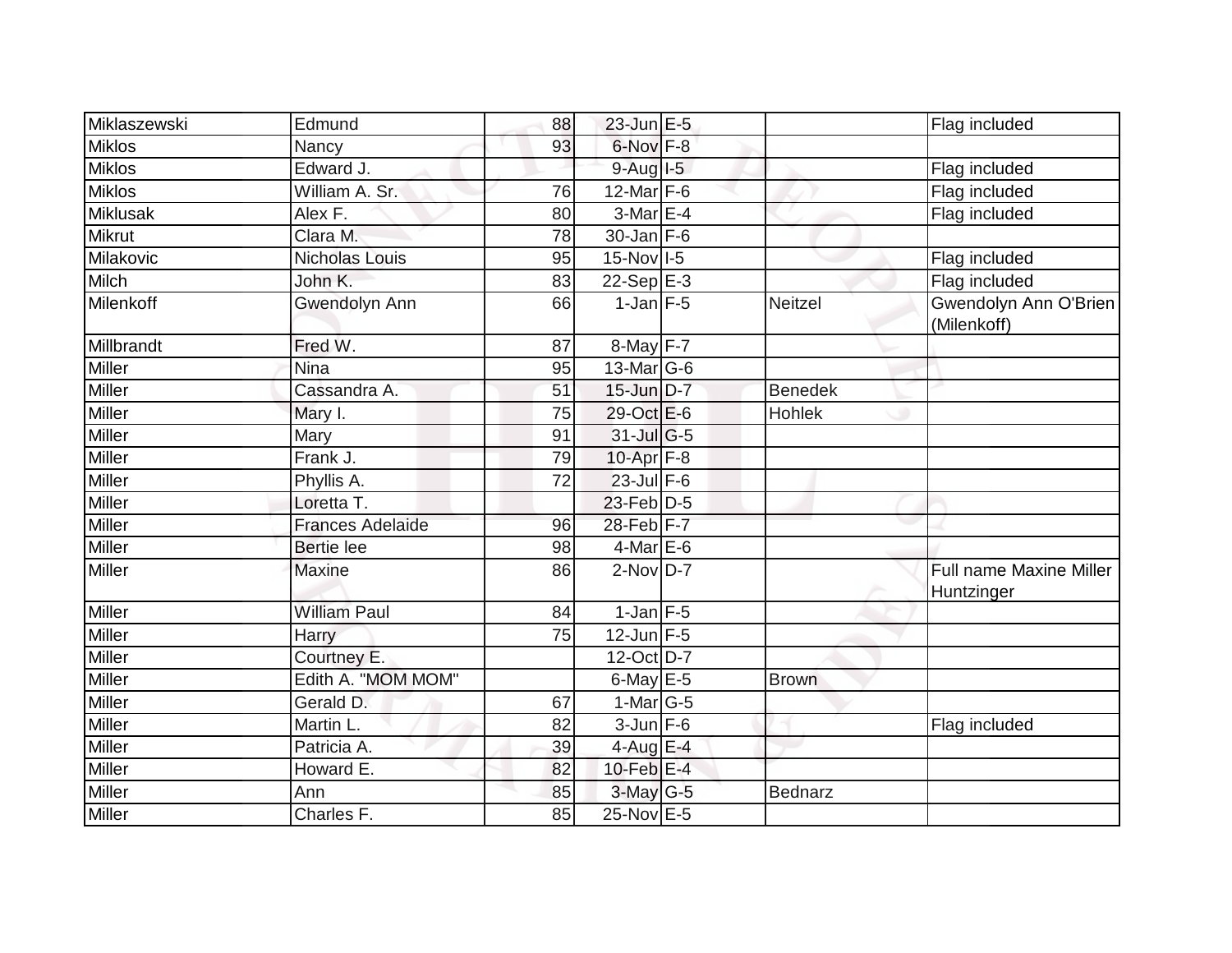| Miller        | Viola M.              | 83 | 26-Nov E-5        | Johnson       |                                        |
|---------------|-----------------------|----|-------------------|---------------|----------------------------------------|
| Miller        | Amelia "Bette"        | 76 | $4$ -Feb $E$ -5   |               | Amelia Young Miller                    |
| <b>Miller</b> | Paul K.               | 85 | 30-May G-5        |               | Flag included                          |
| <b>Miller</b> | Helen F.              | 77 | $20$ -Feb F-6     | Gnerlich      |                                        |
| Miller        | Alexander J.          | 83 | $7$ -Jan $E$ -5   |               |                                        |
| <b>Miller</b> | Adeline T.            | 98 | $26$ -Aug $E - 5$ |               | Picture included                       |
| Miller        | Clarence "Bing"       | 88 | 23-Oct F-5        |               |                                        |
| <b>Millet</b> | Lois                  | 88 | 29-Jun D-7        |               | Cross included                         |
| Million       | Randolph T.           | 86 | $16$ -Feb $D-6$   |               | Flag included                          |
| <b>Mills</b>  | Evelyn Emma           | 90 | 8-Feb G-5         |               | Picture included                       |
| <b>Mills</b>  | Katherine             | 47 | $1-Jan$ F-5       |               |                                        |
| <b>Mills</b>  | Margaret              | 87 | 24-Feb $E-4$      |               |                                        |
| <b>Mills</b>  | Isabel                |    | 12-Mar F-6        |               |                                        |
| <b>Mills</b>  | Lucille "Lu"          | 92 | $10$ -Jun $E - 5$ | <b>Mistro</b> |                                        |
| Milly         | Richard E.            | 64 | 24-Mar E-4        |               |                                        |
| Milo          | Edmund "Jack"         | 83 | $17$ -May G-6     |               | Flag included                          |
| Milton        | Thomas A.             | 76 | $10-Apr$ F-7      |               | Flag and Picture<br>included           |
| Mincheski     | Gregory H.            | 52 | $3$ -Aug $D$ -5   |               |                                        |
| Mindus        | Mary A.               | 91 | $30$ -Jan F-6     | Maluchnik     |                                        |
| Miner         | Genevive G.           | 74 | $12$ -Jan D-5     |               |                                        |
| Minix         | <b>Christine</b>      | 80 | $25$ -Jan $ G-5 $ | Collins       | Full name Christine<br>Marshall-Minix  |
| Minto         | Margaret "Peg"        | 55 | 30-Apr F-5        |               |                                        |
| Miracle       | <b>Marian Lucille</b> | 59 | 15-May $G-6$      | Wier          |                                        |
| <b>Mis</b>    | Joseph F. "Joe"       | 81 | $26$ -Jan $D-5$   |               |                                        |
| Mischanko     | Edward                | 68 | $16$ -Apr $F$ -6  |               |                                        |
| Misecko       | Phyllis A.            | 50 | $21$ -May F-6     |               | Full name Phyllis A.<br>Misecko Pitlik |
| Mishoulam     | <b>Rachel Sarfaty</b> | 85 | $4$ -Feb $E$ -6   |               | Star of David included                 |
| Misicko       | William D. "Bill"     | 66 | 20-Apr D-5        |               |                                        |
| Miskell       | Joan D.               | 70 | $6$ -Aug $F$ -6   | Husmann       |                                        |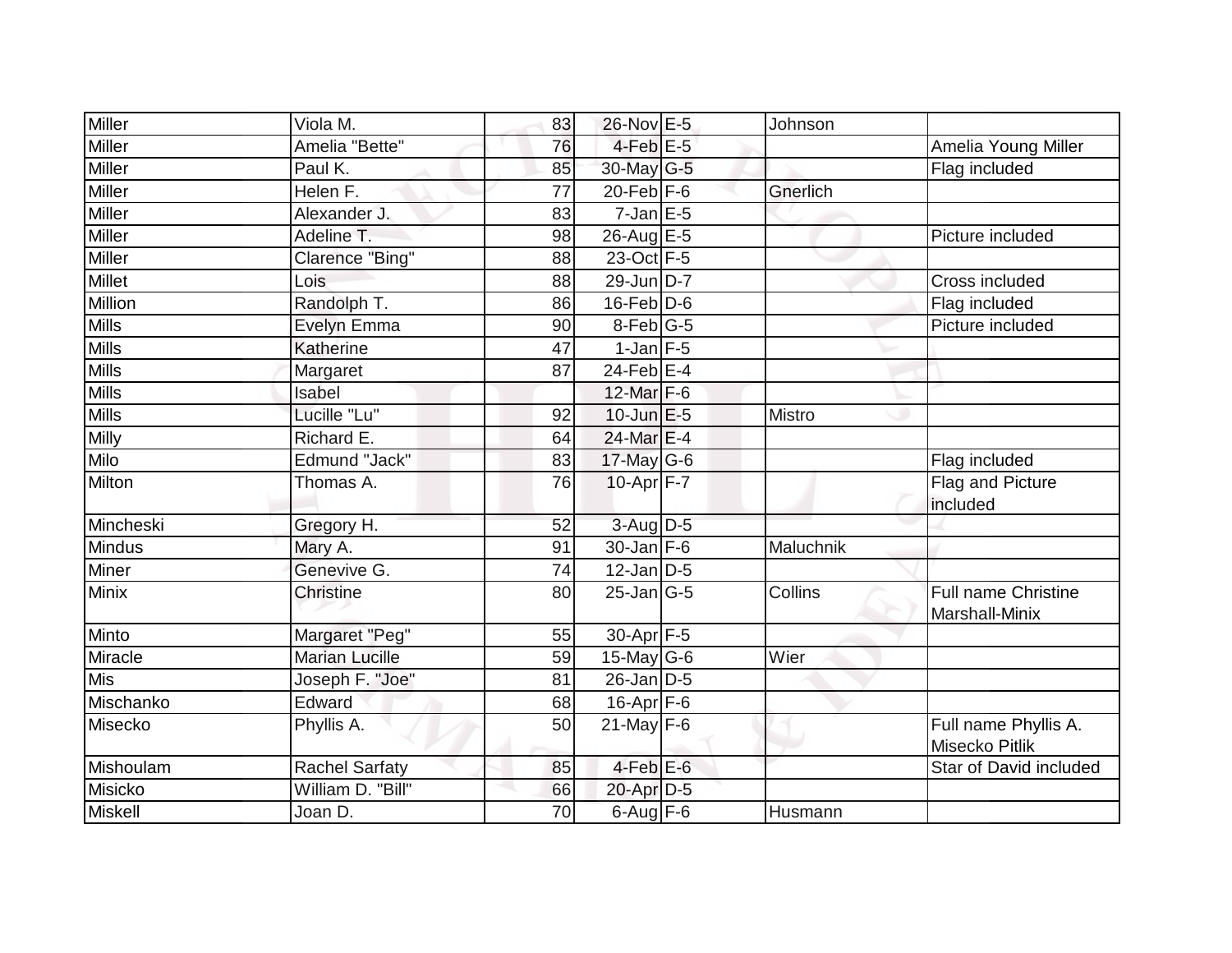| <b>Misner</b>   | Wayne                  | 77                  | $17$ -Jun $E$ -6       |                | Flag included    |
|-----------------|------------------------|---------------------|------------------------|----------------|------------------|
| Mistovich       | Cecelia "Cill"         |                     | 17-Nov E-4             | Perich         |                  |
| Mitch           | Irene                  | 84                  | $3$ -Jun $F-6$         |                |                  |
| Mitchell        | <b>Eddie Lee</b>       | 90                  | $27$ -Feb $ F-5 $      |                |                  |
| Mitchell        | Irvin D.               |                     | $13$ -Jul $D$ -5       |                |                  |
| Mitchell        | <b>Miles Alexander</b> | 2 months<br>11 days | 29-Oct E-6             |                |                  |
| Mitchell        | Thomas E.              | 78                  | $8-Apr \overline{E-7}$ |                |                  |
| Mitchell        | Margaret L.            | 80                  | $22$ -Jan F-6          |                | Picture included |
| Mitrovich       | <b>Risto</b>           | 81                  | $19$ -Jun $F-5$        |                | Cross included   |
| <b>Mitschke</b> | Ruth H.                | 88                  | $20$ -Dec $ G-5 $      |                |                  |
| Mitzner         | Wilda A.               | 79                  | $17-Apr$ F-5           |                |                  |
| Mockler         | E. Howard              | 94                  | $3$ -Jun $F - 6$       |                |                  |
| Mockler         | Harris E.              | 78                  | $11-Feb$ E-6           |                |                  |
| <b>Mockus</b>   | Donna Marie            | 41                  | $27$ -Mar $ G-6$       |                |                  |
| Modjewski       | Isabella H.            | 87                  | $6$ -Aug $F$ -6        | Kroczek        |                  |
| Modrowski       | Arthur A.              | 74                  | $26$ -Jan $D-5$        |                |                  |
| Moes            | Henry J.               | 64                  | 30-Dec E-6             |                | Flag included    |
| Moes            | Don P.                 | 73                  | 14-Oct E-6             |                |                  |
| Mofett          | Donna LaVerne          | 75                  | $6$ -Oct $E - 4$       | Ooms           |                  |
| Mojica          | <b>Debbie</b>          | 43                  | $24$ -Feb $E-4$        | York           |                  |
| Molchan         | Dolores A.             | 66                  | $18$ -Apr $G$ -5       |                |                  |
| Molenda         | Joseph John            | 83                  | 23-Dec E-5             |                |                  |
| Moles           | Ermine F.              | 90                  | 16-Mar D-5             | Elischer       |                  |
| <b>Moles</b>    | Sonia G.               | 86                  | 22-Oct E-5             |                | Picture included |
| Moles           | Ben                    | 89                  | $21$ -Nov G-5          |                | Flag included    |
| Molina          | Maria R.               | 73                  | $15$ -Oct F-6          |                |                  |
| Molinaro        | Casper R. "Cap"        | 73                  | $16$ -Dec $E$ -6       |                | Flag included    |
| <b>Moll</b>     | Wanda                  | 88                  | $24$ -Jun $E-6$        | <b>Brandys</b> |                  |
| Mollnhauer      | Frank E.               | 85                  | 23-Jun E-5             |                | Flag included    |
| Molnar          | Angela                 | 69                  | 13-Oct E-5             |                |                  |
| Molnar          | Eugene E. Jr.          | 56                  | $30-Apr$ F-5           |                | Flag included    |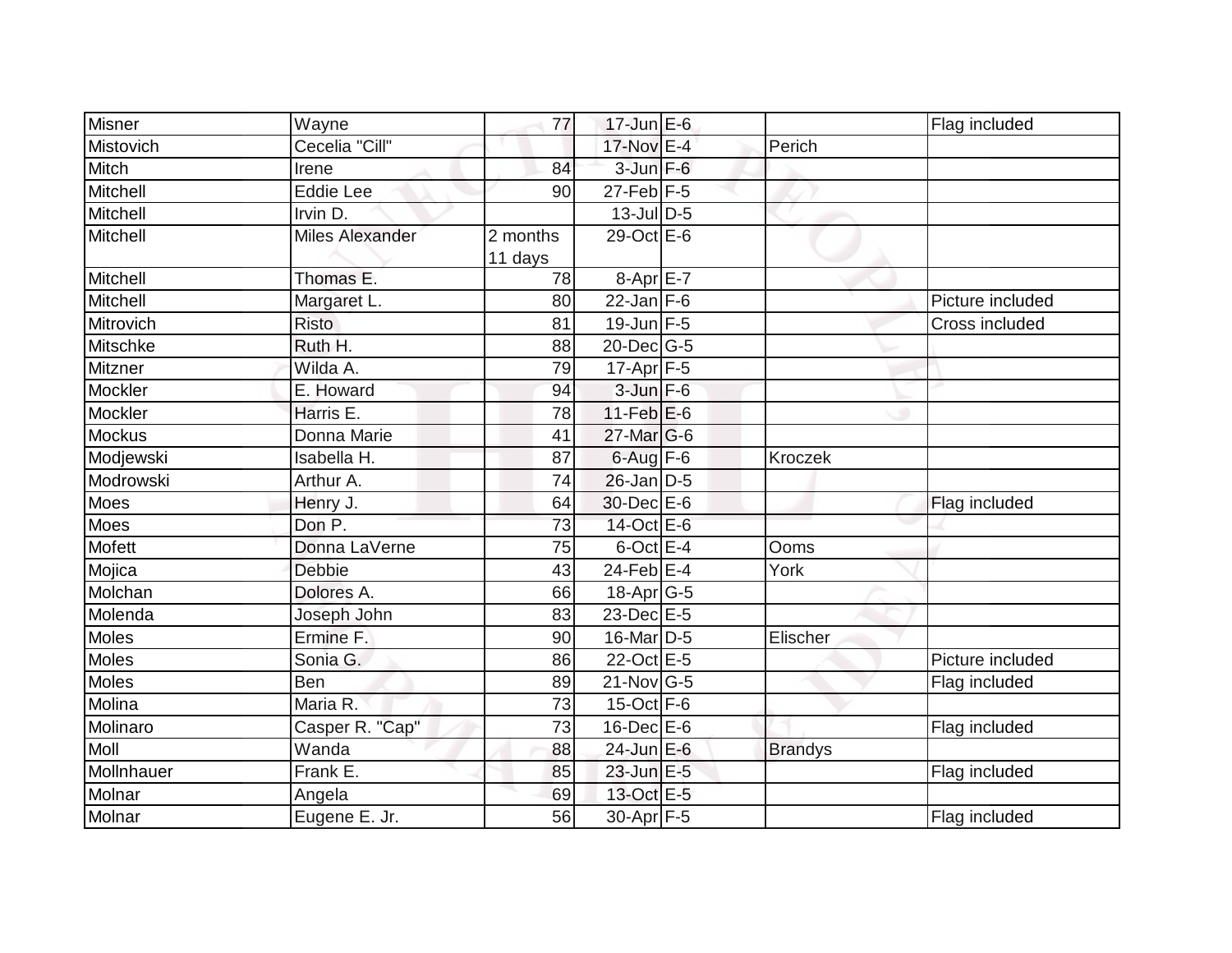| Moloney      | Gene C.             | 85              | 5-Nov E-7         |          |                                                 |
|--------------|---------------------|-----------------|-------------------|----------|-------------------------------------------------|
| Monacy       | Agnes M.            | 88              | 22-May I-5        |          |                                                 |
| Monastyrski  | Paul S.             | 84              | $1$ -Jan $F-5$    |          |                                                 |
| Moneypenny   | <b>Owen William</b> | 73              | $22$ -Aug G-5     |          |                                                 |
| Monnier      | <b>Nettie</b>       | 89              | 23-Dec E-5        |          |                                                 |
| Montano      | Veronica Elisa      | 17              | 18-May D-9        |          |                                                 |
| Montgomery   | E. Gail             | 62              | 27-Dec F-5        |          |                                                 |
| Montono      | Roberto "Tio"       | 74              | 28-Oct E-6        |          |                                                 |
| Monyko       | John J. Sr.         | 90              | 14-Dec D-6        |          |                                                 |
| Moon         | Robert A. (Dr.)     | 70              | 27-Oct E-4        |          |                                                 |
| Moore        | James J.            | 71              | 22-Jun D-7        |          |                                                 |
| Moore        | Wanda               | 85              | $2$ -Feb $D$ -6   |          |                                                 |
| Moore        | Lorain E. "Lori"    | 84              | $3 - Jun$ $F-6$   |          |                                                 |
| Moore        | Gary L. "Psycho"    | 64              | $14$ -Nov $ G-5 $ |          |                                                 |
| Moore        | Jane                | 46              | $7 - Jun$ I-5     | Hamilton | Full name Jane Moore<br><b>Hamilton Blachly</b> |
| Moore        | Ralph "Moose"       | 83              | $25$ -Apr $ G-7 $ |          | Flag included                                   |
| Moore        | Fred                | 67              | 7-Mar G-5         |          | Cross included                                  |
| Moore        | Thomas E. "Ted"     | 89              | $1$ -Oct $F-6$    |          |                                                 |
| Moore        | Eva L.              | 87              | $4$ -Jul G-5      |          |                                                 |
| Moore        | Thomas E. "Ted"     | 89              | 30-Sep E-5        |          |                                                 |
| Moore        | <b>Lillie Mae</b>   |                 | $15$ -Jun D-7     |          |                                                 |
| Moorman      | Josephine           | 80              | $16$ -May G-5     | Fish     |                                                 |
| Morado       | David F.            | 81              | 23-Oct F-5        |          |                                                 |
| Moran        | William J.          | 68              | $14$ -Apr $E-5$   |          |                                                 |
| Moran        | Gladys              | 78              | $28-Sep$ D-5      |          |                                                 |
| Moreno       | Hermillo B.         | 85              | 11-Feb $E-6$      |          |                                                 |
| Moreno       | Esequiel Jr.        | $\overline{57}$ | 23-Mar D-7        |          |                                                 |
| Moreno       | Lucina              | 79              | 30-Oct F-5        |          | Full name Lucina<br>Jeronimo                    |
| Moreno       | Maria G.            | 76              | $12$ -Dec $G-6$   | Gonzalez |                                                 |
| <b>Mores</b> | Thomas E.           | 89              | 28-Mar G-7        |          |                                                 |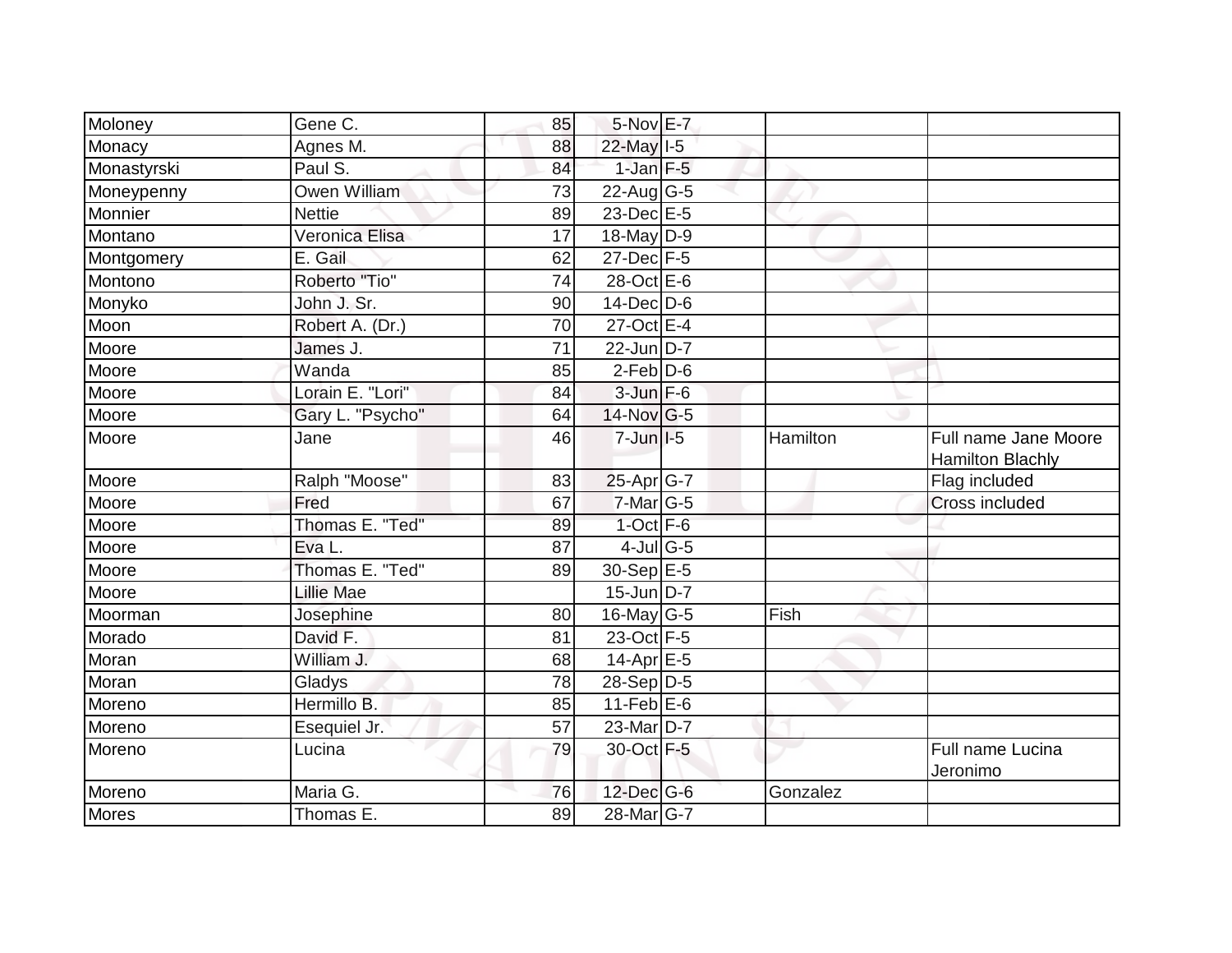| Morganthaler   | Patrick C.                  | 61 | $9-Aug$ $I-5$     |                |                                                     |
|----------------|-----------------------------|----|-------------------|----------------|-----------------------------------------------------|
| <b>Moritz</b>  | Constance L.                | 87 | 30-Aug I-5        |                |                                                     |
| Morlan         | Mary Agnes                  | 96 | 7-Feb G-5         |                |                                                     |
| Morman         | Johanna                     | 80 | $27$ -Feb $F-5$   |                |                                                     |
| Morreno        | Jose Juan                   | 25 | 15-Aug G-5        |                |                                                     |
| <b>Morris</b>  | Katherine Ann               | 62 | $22$ -May I-6     |                |                                                     |
| <b>Morris</b>  | Alice B.                    | 73 | 20-May $E-6$      |                |                                                     |
| <b>Morris</b>  | James M. "Jim"              | 62 | $7-Nov$ G-5       |                |                                                     |
| Morrison       | <b>Carol Anne</b>           | 70 | 31-Dec F-5        | Rife           |                                                     |
| <b>Morrow</b>  | Clara                       | 75 | 28-Aug F-5        |                |                                                     |
| Mortimer       | James A.                    | 52 | 25-Oct   I-5      |                |                                                     |
| Morton         | John L.                     | 77 | $4$ -Jan G-5      |                | Flag included                                       |
| Mosier         | Garnet                      | 57 | 23-Mar D-7        |                |                                                     |
| Moskal         | Helen J.                    |    | 19-Oct D-7        | Ryktarczyk     |                                                     |
| Mosora         | Mary                        | 83 | $5-Oct$ D-5       |                |                                                     |
| Mosqueda       | Manuel R. "GTO"             | 87 | 18-Dec F-6        |                |                                                     |
| <b>Mossell</b> | <b>Allen Thomas</b>         |    | $23$ -Jun $E-5$   |                | Flag included                                       |
| <b>Motes</b>   | William J.                  | 81 | $18$ -Jan $ G-5 $ |                | Flag and Picture<br>included                        |
| Mowry          | John Edward Sr.             | 48 | $21$ -Dec $D-6$   |                | Flag included                                       |
| Mowry          | <b>Betty Belle (Beatty)</b> |    | $13$ -Feb $F-7$   |                |                                                     |
| Mozingo        | Charlotte C.                | 84 | $15$ -Jul $E$ -6  | <b>McBride</b> | Full name Charlotte C.<br>Hamersley Mozingo<br>Pace |
| Mroczek        | Angeline                    | 92 | $13$ -Dec $ I-6$  |                |                                                     |
| Mroz           | <b>Helen Marie</b>          | 90 | $23$ -Jan $ G-6$  | Macnak         |                                                     |
| <b>Mszar</b>   | Victor                      | 53 | 12-Nov E-5        |                |                                                     |
| Mucha          | Stanley J.                  | 77 | $24-Sep$ F-5      |                |                                                     |
| Mudrovich      | Anna                        | 91 | 13-Nov F-5        |                |                                                     |
| Mueller        | Paul J.                     | 86 | $7$ -Dec $D-5$    |                |                                                     |
| Mueller        | Leona <sub>S.</sub>         | 85 | $12$ -Jun $F-5$   |                |                                                     |
| Mueller        | Melvin "Moe"                | 58 | 19-Aug E-6        |                | Flag included                                       |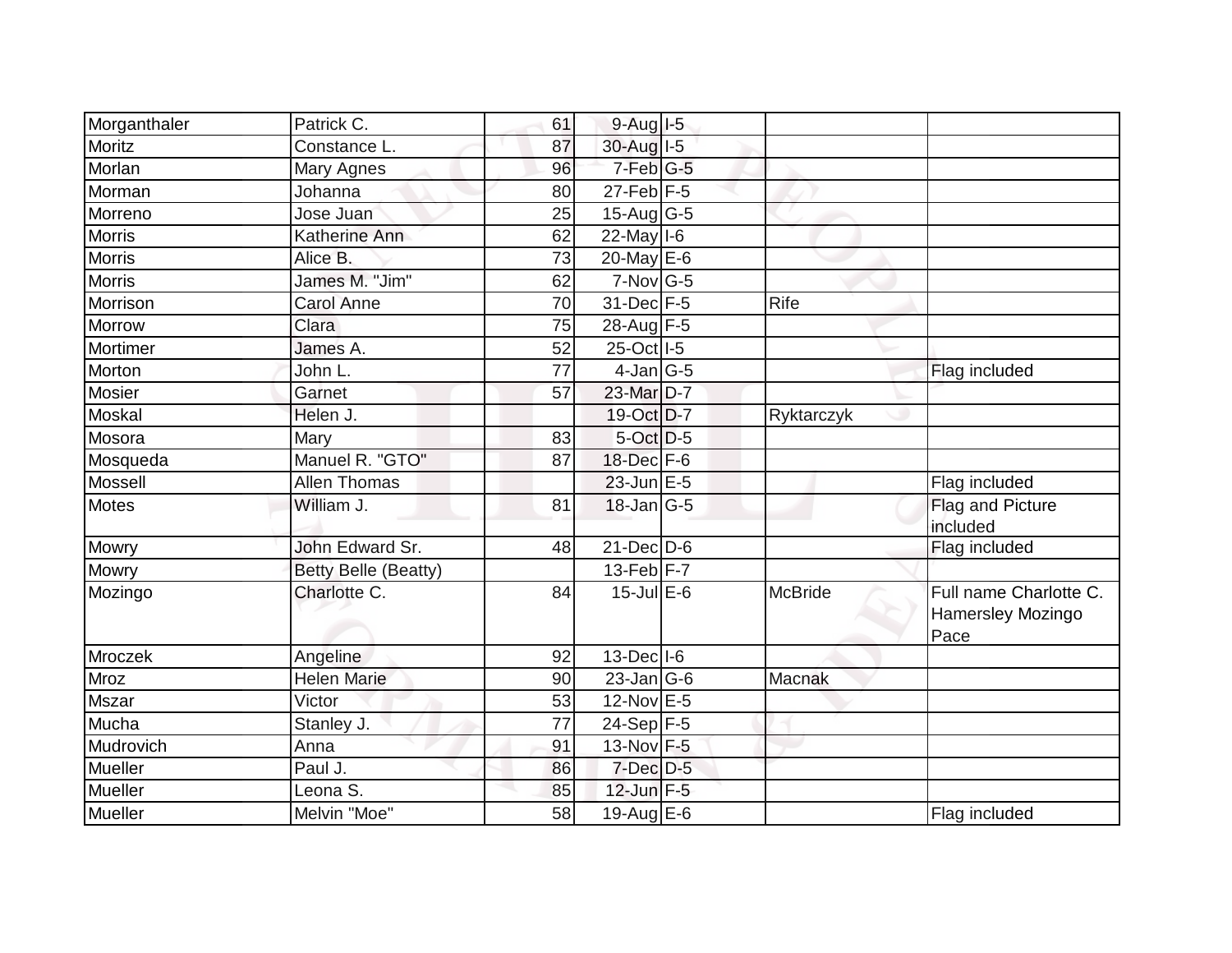| Mueller        | <b>Violet Louise</b>  | 91 | 28-Jun   I-5               | Dillman            |                                   |
|----------------|-----------------------|----|----------------------------|--------------------|-----------------------------------|
| Muffoletto     | Margaret V.           | 75 | $27$ -Feb $F-5$            |                    |                                   |
| Mulan          | Winifred H.           | 81 | $2$ -Aug $G-5$             |                    |                                   |
| Mulder         | Albert                | 87 | 26-Jul 1-5                 |                    |                                   |
| Mullan         | <b>Herbert Arthur</b> | 96 | $21-Apr \nightharpoonup 4$ |                    |                                   |
| Mullaney       | Theresa M.            | 87 | 22-Jul E-5                 | <b>Buckley</b>     |                                   |
| Mulligan       | Sherwood F.           | 78 | $2$ -Feb $D-6$             |                    | Flag included                     |
| <b>Mullins</b> | Charles L. "Stump"    | 57 | $25$ -Jun F-6              |                    |                                   |
| <b>Mullins</b> | Harold M.             | 41 | $17$ -Feb $E-3$            |                    |                                   |
| Mulloy         | James J.              | 82 | 16-Nov D-7                 |                    | Flag included                     |
| Mulroe         | Mary Dawn             | 75 | 11-Sep $F-7$               | McLeod             | Picture included                  |
| Mulvihill      | <b>Bertha Della</b>   | 88 | 22-Aug G-5                 | Mambourg           | Cross included                    |
| Munaw          | James E.              | 54 | 22-Nov I-5                 |                    |                                   |
| Munda          | Eleanor "Sis"         | 83 | $25$ -Mar $E$ -6           | Lendabarker        |                                   |
| Muniz          | Rosa M.               | 73 | 29-Dec E-5                 |                    |                                   |
| <b>Munos</b>   | Karen A.              | 60 | $1-Sep$ E-3                | Nielsen            |                                   |
| Munsie         | Jeffery W.            | 35 | 29-May F-6                 |                    |                                   |
| Murawski       | William F.            | 85 | $27-Sep$ <sup>1-5</sup>    |                    |                                   |
| Murawski       | Susan M.              | 86 | $27$ -Dec $F-5$            |                    |                                   |
| <b>Murchek</b> | John                  | 70 | 26-Oct D-5                 |                    |                                   |
| Murillo        | Leonor G.             | 69 | $2$ -Feb $D$ -6            |                    |                                   |
| <b>Murin</b>   | Mayme                 |    | 10-Sep $E-6$               |                    |                                   |
| Murphy         | Barbara A.            | 52 | $7$ -Dec $D$ -5            | Sikorski           |                                   |
| Murphy         | Lianna "Lea"          | 57 | $2$ -Jul $F-5$             |                    | Full name Lianna Cibak-<br>Murphy |
| Murphy         | William               | 85 | $22$ -Jan F-6              |                    |                                   |
| Murphy         | Shirley A.            | 67 | $7$ -Dec $D-5$             | <b>Bales</b>       |                                   |
| Murray         | Richard L.            | 68 | 13-Aug $E-6$               |                    |                                   |
| Murray         | Jack J.               | 78 | $2$ -Mar $D-4$             |                    | Flag included                     |
| Murray         | Kathleen "Kathy"      | 53 | 13-May E-5                 | <b>Baskerville</b> |                                   |
| Murray         | Mae M.                | 92 | $13-Sep$ $I-6$             | Rabideau           |                                   |
| Murway         | Edward X.             | 84 | $27$ -Jul $D-6$            |                    |                                   |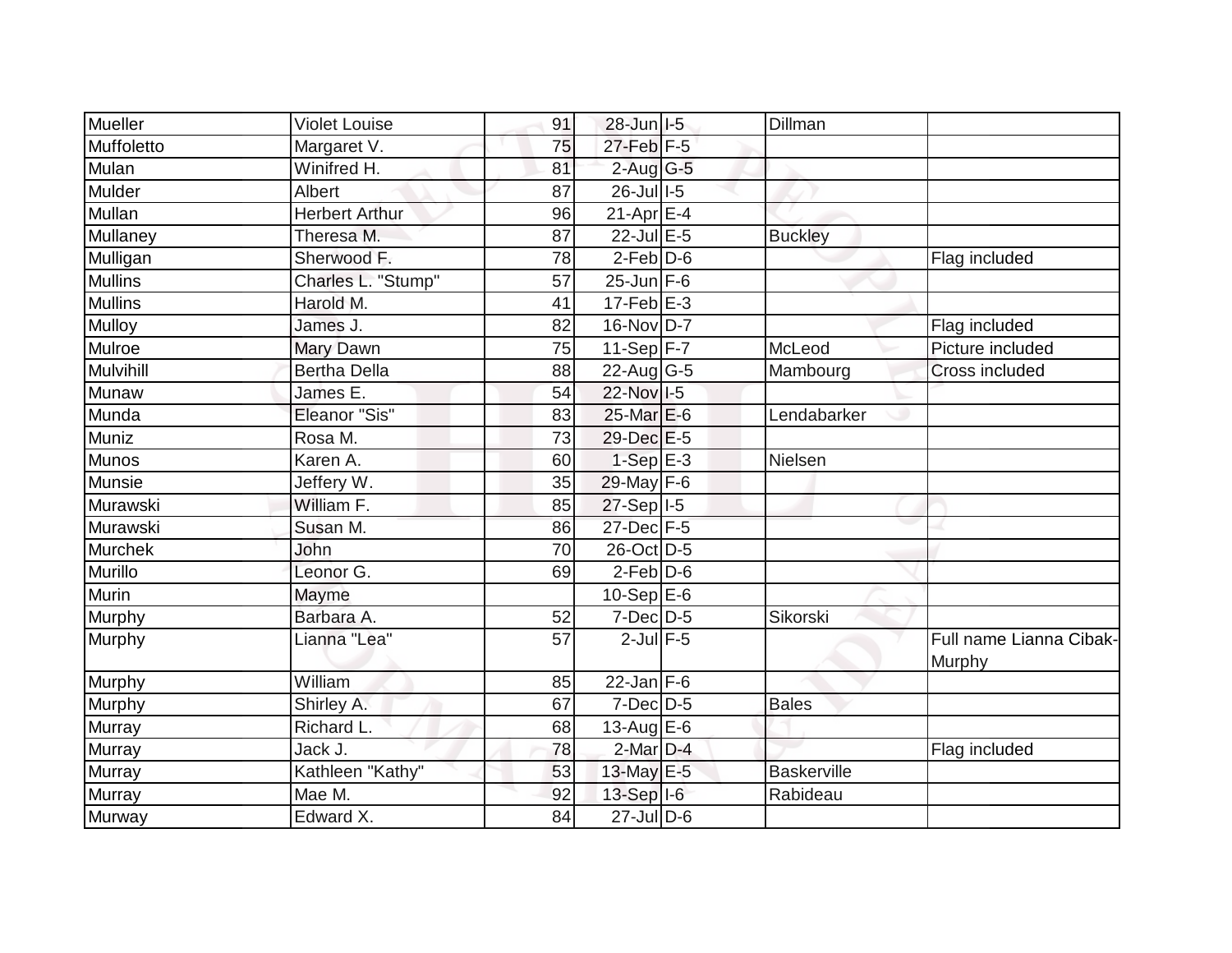| Musgrove                 | Sean Thomas                  | 36 | 20-Aug $\overline{F-4}$ |              |                                     |
|--------------------------|------------------------------|----|-------------------------|--------------|-------------------------------------|
| Musgrove                 | <b>Sean Thomas</b>           | 36 | $3-SepE-5$              |              |                                     |
| Mussman                  | Richard H. "Dick"            | 75 | 4-Jul G-5               |              |                                     |
| Mustard                  | Virginia                     | 76 | $11-Nov$ E-5            | <b>Ewess</b> |                                     |
| Mutchler                 | Hannah                       | 82 | $25$ -Jun $F-6$         |              |                                     |
| Mutka                    | Lucile "Granny"              | 95 | 27-Oct E-4              |              |                                     |
| <b>Myers</b>             | Martha "Jerri"               | 81 | $26$ -Jul $1-6$         |              |                                     |
| <b>Myers</b>             | Helen                        | 62 | 8-Apr E-7               | Klemm        | Full name Helen<br>(Meyers) Spencer |
| <b>Myers</b>             | Donald E.                    | 65 | 4-Aug $E-4$             |              | Flag included                       |
| <b>Myers</b>             | Martha F.                    | 82 | $24$ -Feb $E-4$         |              |                                     |
| <b>Myres</b>             | Deloris M.                   | 76 | $5-Feb$ $F-7$           |              |                                     |
| Naccarato                | Mary                         | 97 | $1$ -Jul $D-6$          | Macaluso     |                                     |
| Nadolski                 | Helen                        | 86 | $29-Sep$ E-4            |              |                                     |
| Nagel                    | Teresa Marie                 | 72 | $8$ -Jan $E$ -6         |              |                                     |
| Nagle                    | Samela D. "Sam"              | 48 | $7-Sep$ D-5             | Virog        |                                     |
| Nalborczyk               | Edward J.                    | 81 | $29$ -Jan F-6           |              |                                     |
| Nan                      | Johnnie                      | 87 | 16-Aug I-6              |              |                                     |
| Nannenga                 | Mae Rose                     | 77 | 28-Dec D-5              |              |                                     |
| Napalowski               | John G.                      | 63 | $4$ -Oct $1-5$          |              |                                     |
| Napiwocki                | Chester W.                   | 76 | 28-Feb F-8              |              |                                     |
| Nardoni                  | Joseph P.                    | 78 | $3$ -Jun $F-6$          |              | Flag included                       |
| <b>Nassios</b>           | <b>Gus Louis</b>             | 76 | 28-Apr E-3              |              |                                     |
| Nastasi                  | <b>Florence Marie "Gigi"</b> | 85 | $10$ -Dec $E$ -6        |              | Picture included                    |
| Navadomskis              | George F.                    | 81 | 26-Feb F-5              |              | Flag included                       |
| Navarro                  | Jose                         | 81 | $10$ -Nov $E-3$         |              |                                     |
| Neace                    | Tracy H.                     | 37 | 13-Nov $F-5$            |              |                                     |
| Neal                     | Charles T.                   | 60 | $25$ -Mar $E$ -6        |              |                                     |
| $\overline{\text{Neal}}$ | James H.                     | 60 | 3-Mar E-4               |              |                                     |
| Neal                     | Edwin L.                     | 78 | $27$ -Jul $D-6$         |              | Flag included                       |
| Neal                     | LaVera M.                    | 75 | 27-Apr D-5              |              |                                     |
| <b>Nebel</b>             | Sarah A.                     | 78 | $5-Aug$ $E-5$           |              |                                     |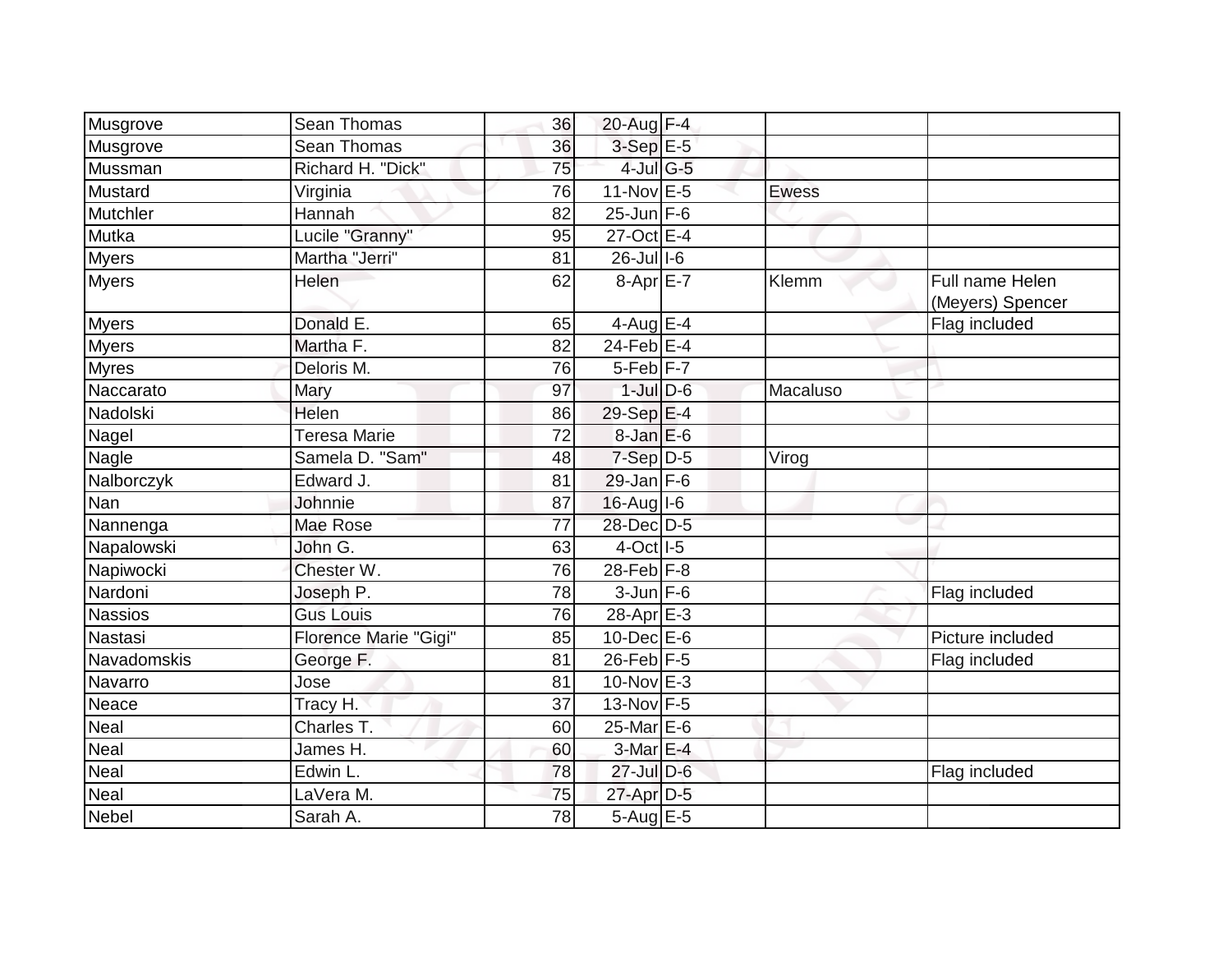| Nebel          | Nathan              | 78 | $7$ -Dec $D-5$    |                | Cross of David included                         |
|----------------|---------------------|----|-------------------|----------------|-------------------------------------------------|
| Nedberg        | Emma B.             | 70 | $21$ -Jul E-3     |                |                                                 |
| Nednien        | Elsie               | 78 | $25$ -Nov $E - 5$ | <b>Tobias</b>  |                                                 |
| Neeley         | Ola E.              | 81 | $8$ -Jan $E$ -6   | Wilson         |                                                 |
| Negrete        | Frank E.            | 83 | $6$ -Jun $G$ -5   |                |                                                 |
| Negron         | <b>Natalie</b>      | 32 | $17-Apr$ F-5      |                |                                                 |
| Neitzel        | Cecilia M.          | 97 | $3-Apr$ F-6       |                |                                                 |
| <b>Neitzel</b> | <b>Jack</b>         | 32 | $7-Sep D-5$       |                |                                                 |
| Nelson         | Robert W.           | 80 | $15$ -Jul E-6     |                |                                                 |
| Nelson         | Donald E.           | 70 | 8-Feb G-5         |                |                                                 |
| Nelson         | Virginia Kathryn    | 79 | $8$ -Feb $ G-5 $  | Mullen         |                                                 |
| Nelson         | Jon Paul            | 37 | 28-Jan E-7        |                |                                                 |
| Nelson         | Howard A.           | 77 | $29$ -Jan F-6     |                | Flag included                                   |
| Nelson         | Patricia            | 58 | $23$ -Jun $E-5$   | <b>DeCarlo</b> | Full name Patricia Toth<br>Progar Nelson        |
| Nelson         | Helen A.            | 86 | 28-May F-6        |                |                                                 |
| Nelson         | <b>Shirley Lee</b>  | 80 | $17$ -Oct G-6     |                |                                                 |
| Nelson         | Marsha Diane        | 53 | 12-Nov E-5        |                |                                                 |
| Nemcek         | Steven J.           | 87 | $12$ -Mar $F-6$   |                |                                                 |
| Nemec          | Roger A. II         | 38 | 28-Apr E-3        |                | Cross included                                  |
| Nemeth         | Jean S.             | 85 | $22-Sep$ E-3      |                |                                                 |
| Nemtuda        | Peter Ray           | 76 | $8$ -Jul $E$ -6   |                | Flag included                                   |
| <b>Nesius</b>  | <b>Renay Sharon</b> |    | 25-Mar E-6        | Platt          | Full name Renay<br><b>Sharon Piercey-Nesius</b> |
| <b>Nestor</b>  | Edward K. Jr.       | 56 | $15$ -Jun $D-7$   |                |                                                 |
| <b>Neu</b>     | Margaret H.         | 80 | 12-Sep B-12       |                | Full name Margaret H.<br>(Neu) Swanson          |
| Neubieser      | Rose                | 72 | 12-Mar F-6        | Oboy           |                                                 |
| Neuliep        | Julia S.            | 88 | 25-Jun F-6        |                |                                                 |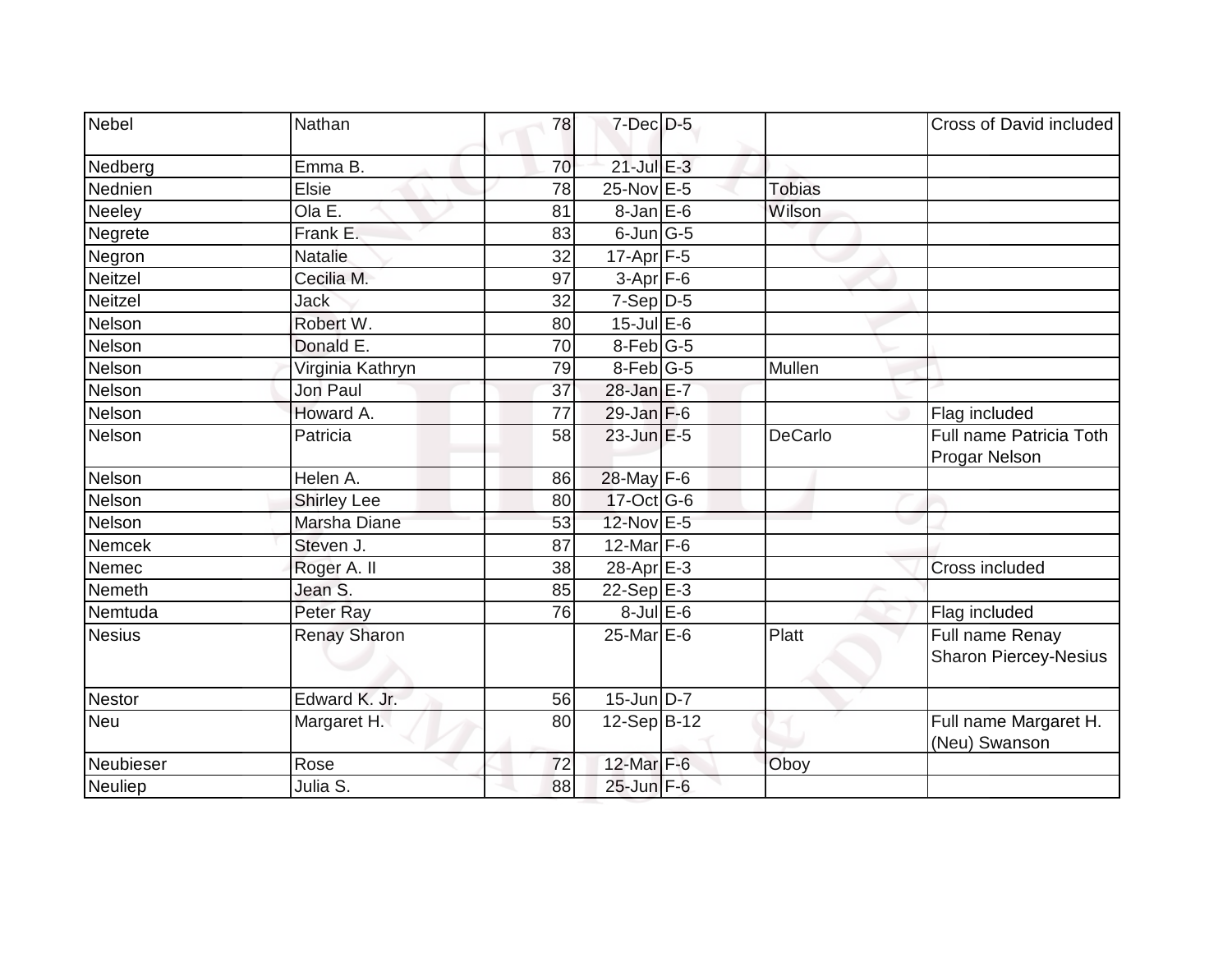| Neuner               | <b>Emil Edward</b>         | 83 | 5-Oct D-5                   |                        | Masonic emblem<br>included                                  |
|----------------------|----------------------------|----|-----------------------------|------------------------|-------------------------------------------------------------|
| Newbert              | Ruth C.                    | 83 | $22$ -Jan F-6               |                        |                                                             |
| <b>Newell</b>        | Phyllis A.                 | 75 | $13$ -Feb $ F - 7 $         | <b>Spanier Ecklund</b> | Full name Phyllis A.<br>Mcgrath Newell/ Picture<br>included |
| <b>Newell</b>        | Clara Mae                  | 80 | 26-Aug E-5                  |                        |                                                             |
| Newman               | Harry C.                   |    | $2$ -May G-5                |                        |                                                             |
| Newton               | Kenneth L. Jr.             | 56 | $19-Sep$ F-5                |                        | Flag included                                               |
| <b>Niblick</b>       | <b>Charles William DDS</b> | 85 | $27-Sep$ <sup>1-5</sup>     |                        | Flag and Picture<br>included                                |
| <b>Nicholas</b>      | <b>Maria</b>               | 65 | 19-Oct D-7                  |                        |                                                             |
| Nicholas             | Grace                      | 83 | $7$ -Jan E-6                |                        |                                                             |
| <b>Nichols</b>       | Marian J.                  | 89 | $2$ -Oct $E-5$              |                        |                                                             |
| <b>Nichols</b>       | John Carl                  | 39 | 27-Aug E-5                  |                        |                                                             |
| Nichols              | Carl J.                    | 91 | 13-Jul D-5                  |                        | Flag included                                               |
| <b>Nichols</b>       | <b>Donald Richard</b>      | 60 | $4-Sep$ $E-6$               |                        |                                                             |
| <b>Nichols</b>       | Dorothy                    | 78 | 20-Jul D-5                  | <b>Brown</b>           |                                                             |
| Nicholson            | Bernice P.                 | 85 | $4$ -Mar $E$ -6             | Radnick                |                                                             |
| Nickolaou            | <b>Nickolaos</b>           | 79 | $1-Dec$ E-5                 |                        | Cross included                                              |
| <b>Nicksic</b>       | Joseph                     | 81 | $24$ -Oct $G-6$             |                        | Flag included                                               |
| Nicksich'            | Magdalen M. "Madge"        | 88 | 28-Dec D-5                  |                        |                                                             |
| Nicoara              | Gloria S.                  | 93 | 30-Nov D-7                  |                        | Picture included                                            |
| Nielsen              | Christine E.               | 56 | 30-Nov D-7                  |                        |                                                             |
| Nielsen              | <b>Phyllis Elaine</b>      | 75 | 23-Mar <sub>D-7</sub>       |                        |                                                             |
| Niemeyer             | Alice M.                   | 87 | $11$ -Jul $\overline{G}$ -5 |                        |                                                             |
| Niemin               | Ralph W.                   | 61 | 24-Oct G-6                  |                        |                                                             |
| Nieves               | <b>Enrique Ortiz</b>       | 83 | 22-Jul E-5                  |                        | <b>Cross and Picture</b><br>included                        |
| Nightingale-DeGrazia | Lorraine B.                | 76 | $11$ -Jul G-5               |                        |                                                             |
| Nikolovski           | Petrija "Persa"            | 74 | $9$ -Jul $F$ -6             |                        | Cross included                                              |
| <b>Niksich</b>       | <b>Andrew Daniel</b>       | 80 | $13$ -Apr $D-5$             |                        | Flag included                                               |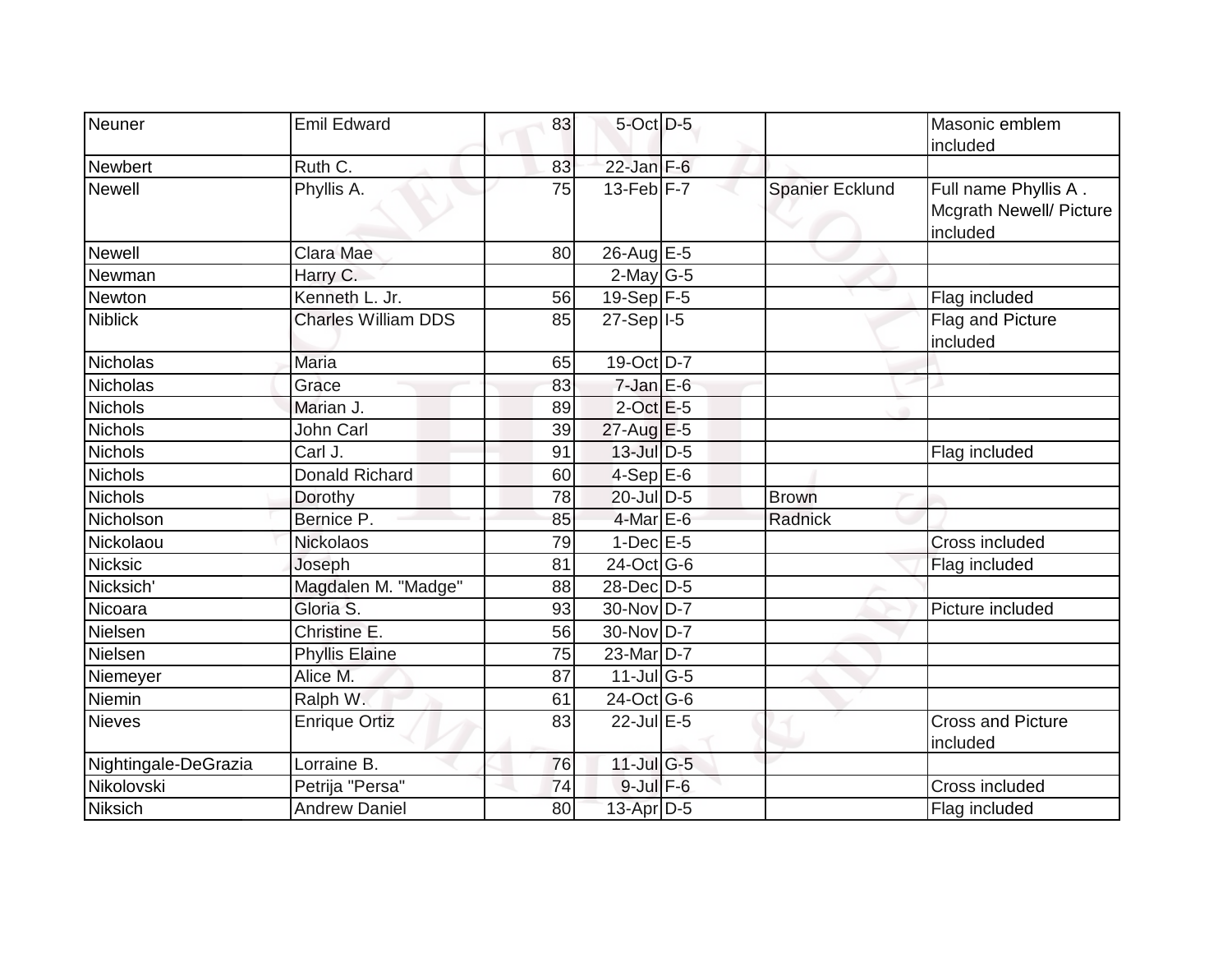| Nimetz        | Gerald E.                | 55 | 30-Dec E-7              |         |                  |
|---------------|--------------------------|----|-------------------------|---------|------------------|
| Nitecka       | Antonia S.               |    | $8$ -Jul E-6            | Janicz  |                  |
| Niven         | Donald S.                | 75 | 13-May E-6              |         |                  |
| Noel          | Sherry Jean              | 21 | $30$ -Jun $E-4$         |         |                  |
| Noel          | Dorothy H.               | 86 | 31-Mar E-5              |         |                  |
| Nolan         | Thomas J.                | 78 | 6-Mar G-5               |         | Picture included |
| Nolan         | Marty W.                 | 90 | 11-Aug $E-4$            |         | Flag included    |
| Nolbertowicz  | Laura L.                 | 46 | 12-Oct D-7              | Kramer  |                  |
| Nolen         | Patricia A. "Pattie"     | 60 | 28-Dec D-5              |         |                  |
| Noll          | Idabelle F. "Auntee Lee" | 88 | $15-Nov$ <sub>I-5</sub> |         |                  |
| Nondorf       | George F. Jr.            | 89 | $23$ -Jan G-6           |         |                  |
| Nondorf       | Karen E.                 | 50 | $2$ -May G-5            | Ludwig  |                  |
| Norcutt       | William N.               | 81 | $9$ -Jul $F$ -6         |         |                  |
| Norcutt       | Mary Ann                 | 76 | $8$ -Feb $ G-6$         | Havling |                  |
| Nordstrom     | Vera M.                  | 95 | 30-Jun E-4              |         |                  |
| Norman        | Judith M.                | 60 | 5-Feb <sup>F-7</sup>    |         |                  |
| Norman        | Joe                      | 81 | 29-Nov I-4              |         | Flag included    |
| Norman        | Earl F.                  | 89 | 10-Dec E-6              |         |                  |
| <b>Norris</b> | Mary E.                  | 88 | 30-Sep E-5              |         |                  |
| <b>Norris</b> | Suzanne R.               | 57 | 24-Jul F-5              |         |                  |
| <b>North</b>  | John H.                  | 66 | $7-Feb$ G-5             |         |                  |
| Norton        | Leonard D.               | 66 | $2$ -Dec $E$ -5         |         |                  |
| Norton        | Charles W.               |    | $5$ -Jan $D$ -5         |         | Flag included    |
| Norton        | Joann L.                 | 65 | $16$ -Jul F-5           |         |                  |
| Noteboom      | Arthur C.                | 86 | $1$ -Jun $D-5$          |         | Flag included    |
| Nottoli       | Julia                    | 93 | $2$ -May G-5            |         |                  |
| Novac         | Nicolae                  | 83 | 18-Mar <sub>E-7</sub>   |         | Flag included    |
| Novak         | Terry G.                 | 46 | 18-Jun F-6              |         | Cross included   |
| Novalick      | Dolores D. "Dee"         | 56 | 8-Mar G-5               |         |                  |
| Novath        | Margaret Irene           | 75 | 23-Mar D-7              | Csiki   | Picture included |
| Novotney      | James D.                 | 51 | $\overline{3}$ -May G-5 |         |                  |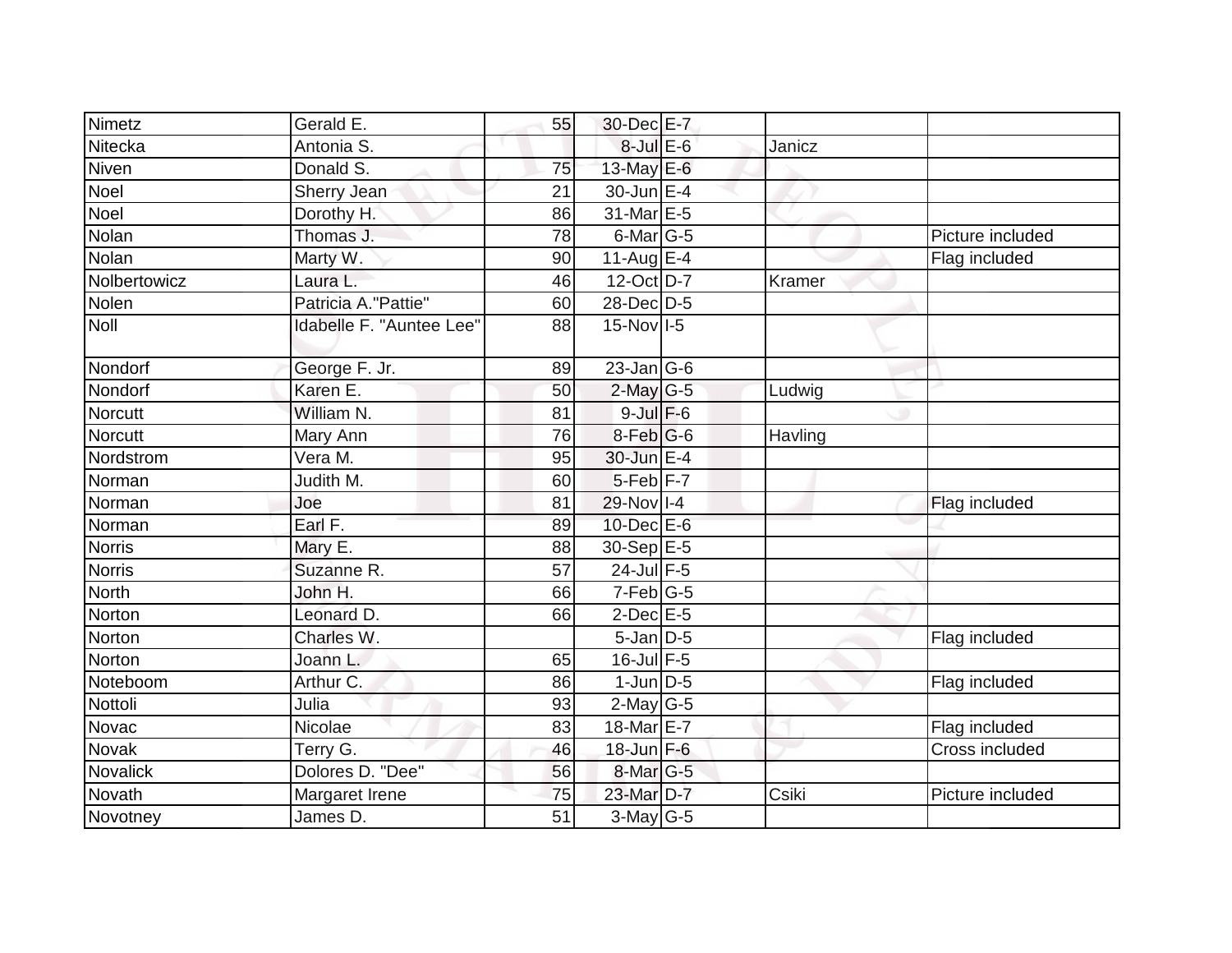| Novotney      | Paul Andrew           | 44 | $4$ -Jul G-5                           |                |                                      |
|---------------|-----------------------|----|----------------------------------------|----------------|--------------------------------------|
| Novotny       | Elizabeth             | 84 | 15-Jun D-7                             | Chervenyak     |                                      |
| <b>Nowak</b>  | Edmund F.             | 81 | $25-Sep$ F-7                           |                | Flag and Picture<br>included         |
| <b>Nowak</b>  | John A.               | 86 | 23-Dec E-6                             |                |                                      |
| Nowak         | <b>Chester John</b>   |    | 12-Nov E-5                             |                |                                      |
| Nowak         | Rose                  | 82 | $8-Apr$ $E-7$                          | Pazanin        |                                      |
| Nowak         | Valentine "Mugsy"     | 86 | $\overline{24}$ -Apr $\overline{F}$ -6 |                | Flag included                        |
| Nowakowski    | <b>Dolores</b>        | 70 | 29-Sep $E-4$                           | Larsen         |                                      |
| Nowicki       | Kathleen              | 49 | $18$ -May D-9                          |                |                                      |
| Nowicki       | Kathleen L. "Kathy"   | 49 | $25$ -Apr $G$ -7                       |                |                                      |
| Nowosinski    | Randy S.              |    | 11-Mar $E-6$                           |                |                                      |
| Nulf          | Harry C. Sr.          | 76 | $9$ -Mar $D-5$                         |                |                                      |
| Nunley        | Christopher Ryan      | 23 | $8$ -Dec $E-4$                         |                |                                      |
| <b>Nykiel</b> | Stanley W.            | 87 | 13-Oct E-5                             |                |                                      |
| Nykowski      | Ann                   | 84 | $3$ -Jun $F-6$                         | <b>Jacobs</b>  |                                      |
| <b>Nytko</b>  | Adeline R.            | 87 | $15$ -Jan F-6                          | Grabarek       |                                      |
| Oakley        | George M.             | 75 | $2$ -Jun $F-4$                         |                |                                      |
| Oakley        | Bertha A.             | 85 | 6-May $E-5$                            |                |                                      |
| Obajtek       | Frank J.              | 94 | 15-May $G-6$                           |                | Flag included                        |
| O'Barkski     | Marie A.              | 83 | $4$ -Mar $E$ -6                        | Feil           |                                      |
| O'Barske      | Dorothy L.            | 75 | $28$ -Jan $E-7$                        | Kwiatkowski    |                                      |
| O'Brien       | Lawrence E.           | 67 | 26-May E-4                             |                |                                      |
| O'Brien       | James Emmet           | 82 | $13$ -Jan E-4                          |                | Flag included                        |
| O'Brien       | Ruth E.               | 86 | $11$ -Jun F-6                          | Leady          |                                      |
| O'Brien       | <b>Gwendolyn Ann</b>  | 66 | $1$ -Jan $F-5$                         | <b>Neitzel</b> | Gwendolyn Ann O'Brien<br>(Milenkoff) |
| O'Brien       | Rosemary C. "Rosebud" | 59 | $8$ -Jul $E$ -6                        |                |                                      |
| O'Brien       | Charles J.            | 29 | $4$ -Jan $G-5$                         |                |                                      |
| Obrzut        | Adam J.               | 83 | 29-Sep E-4                             |                | Flag included                        |
| Obuch         | Mary                  | 94 | $15$ -Jul $E$ -6                       | Komar          |                                      |
|               |                       |    |                                        |                |                                      |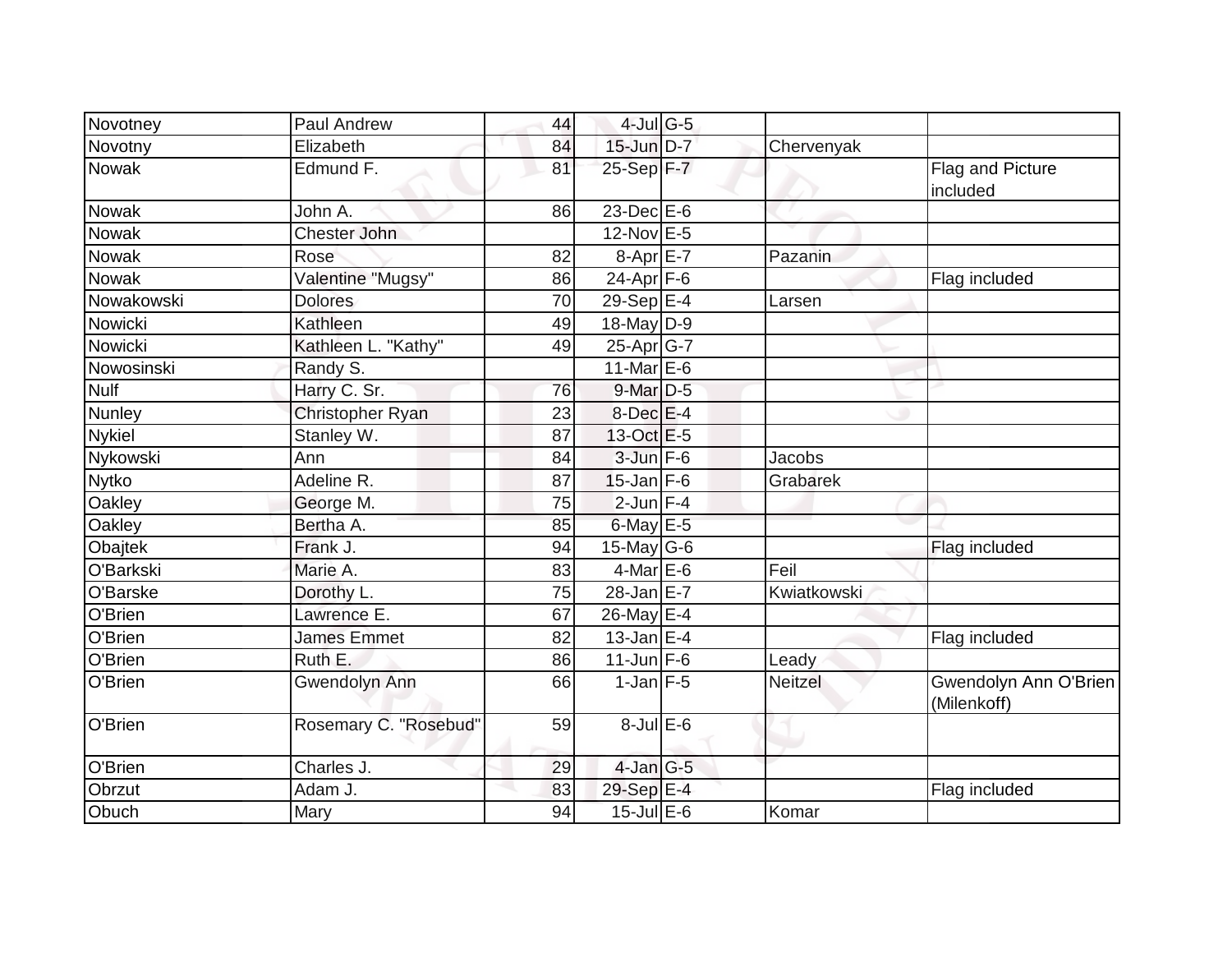| Ocon                      | Jesus M.              | 77 | 25-Mar E-6        |          |               |
|---------------------------|-----------------------|----|-------------------|----------|---------------|
| O'Connor                  | Margaret M.           | 79 | $9$ -Jun $E$ -3   | Madonich |               |
| O'Day                     | George R.             | 57 | 30-Apr F-6        |          |               |
| Odegard                   | Lawrence H. "Larry"   | 80 | 28-Oct E-6        |          | Flag included |
| Odell                     | Russell W.            | 35 | $7 - Apr$ E-4     |          |               |
| O'Dell                    | Robert H.             | 88 | 11-Aug $E-4$      |          |               |
| O'Dette                   | Melbourne J.          | 73 | 11-Sep $F-7$      |          |               |
| Odle                      | <b>Claude William</b> | 34 | $2-Nov$ D-7       |          |               |
| O'Donnell                 | Robert B. Sr.         | 78 | 13-May $E-5$      |          |               |
| O'Donnell                 | Helen G.              | 88 | $8$ -Jan $F-7$    |          |               |
| O'Donoghue                | Edward M.             | 64 | $17$ -May G-6     |          |               |
| O'Dowd                    | Mary Jo               | 94 | 10-May $G-5$      |          |               |
| O'Drobinak                | Thomas E.             | 50 | $2-Sep$ $E-5$     |          |               |
| Oestreich                 | Mary Etta "Netti"     | 79 | $21$ -Jul E-4     |          |               |
| Oetjen                    | Christ H.             | 82 | 14-Jul E-4        |          | Flag included |
| Ogden                     | Ralph P.              | 87 | $25$ -Jun $F-6$   |          |               |
| Ohler                     | Melinda Jean "Mindy"  |    | $12$ -Feb $F-6$   |          |               |
| Ohlstrom                  | Thomas A.             | 86 | 8-Jan E-6         |          |               |
| O'Keefe                   | Robert G.             | 86 | 30-Nov D-7        |          |               |
| Oldham                    | Lois H.               | 86 | $10$ -Jul F-6     |          |               |
| Olds                      | Brian A.              | 51 | 13-Aug $E$ -6     |          | Flag included |
| Olejniczak                | Henry A. (Rev)        | 78 | $3$ -Jan $F-6$    |          | Flag included |
| Olejnik                   | Kathleen A.           | 45 | $30 - Apr$ F-6    | Kozica   |               |
| Olejnik                   | Cynthia "Cookie"      | 53 | $22$ -Mar $ G-5 $ |          |               |
| Olenik                    | Nicholas J. "Nick"    | 88 | $30$ -Jun $E - 5$ |          |               |
| Olenus                    | Michael               | 66 | 4-Mar E-5         |          |               |
| Olesek                    | Richard J.            | 56 | $1-Sep$ E-3       |          |               |
| Oliver                    | James F.              | 78 | 24-Nov E-5        |          | Flag included |
| Olivotto                  | Louis Jr.             | 47 | 7-Feb G-6         |          |               |
| Ollo                      | <b>Benedict S.</b>    | 73 | 30-Oct F-5        |          |               |
| $\overline{O}$ <u>Son</u> | Timothy C.            | 60 | 25-Sep F-7        |          |               |
| Olson                     | Glenn E.              | 72 | $28$ -Feb $F-8$   |          |               |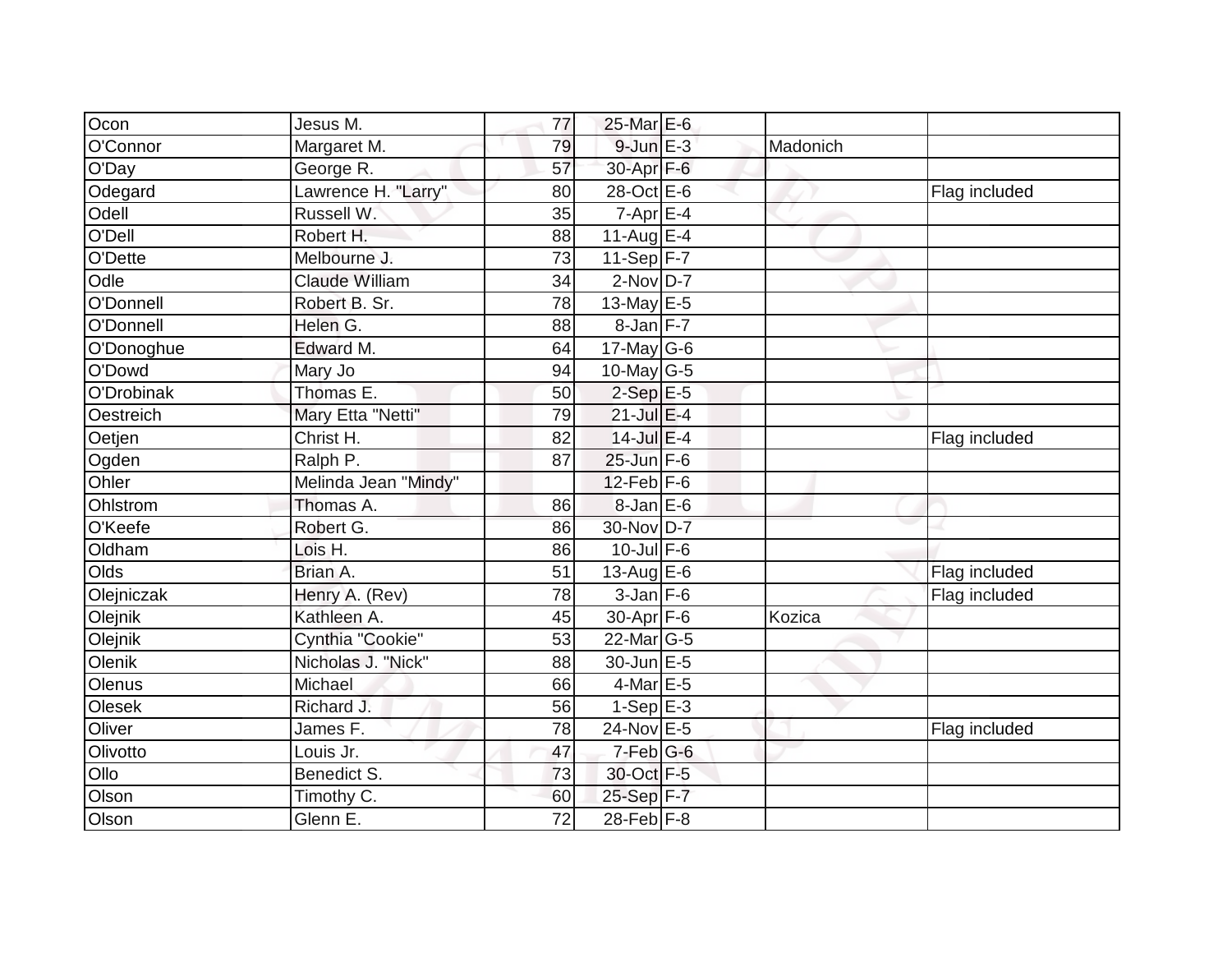| Olson          | Marie L.              | 94     | $11-Nov$ E-6               |       |                                            |
|----------------|-----------------------|--------|----------------------------|-------|--------------------------------------------|
| Olson          | Betty L.              | 90     | $10$ -Jun $E - 5$          |       | Full name Betty L. Earl<br>(Olson)         |
| Olszewski      | Janina                | 75     | $26$ -Feb F-5              |       |                                            |
| Olthoff        | Jennie                | 82     | $5$ -Jan $D$ -5            |       |                                            |
| O'Neill        | Patricia A. "Trish"   | 31     | $6$ -Apr $D$ -5            |       |                                            |
| O'Neil-Propeck | Maricolleen P.        | 50     | 29-May F-6                 |       |                                            |
| Opaluch        | John                  | 91     | 19-Mar F-5                 |       |                                            |
| Opat           | Angeline M.           | 84     | $4-Oct$ <sup>1-5</sup>     | Janik |                                            |
| Opiola         | Mary                  | 85     | $13$ -Dec $ I-5 $          | Goska |                                            |
| Opolski        | Walter S.             | 82     | $31$ -AugD-5               |       |                                            |
| Opolski        | Chester Allen "Al"    | 53     | 19-Nov E-5                 |       |                                            |
| Oppman         | Mildred E.            | 91     | $29$ -Jan F-6              |       |                                            |
| Oprea          | Daniel Jr.            | 64     | 28-Oct E-6                 |       |                                            |
| Ordway         | Douglas R.            | 45     | 17-Oct G-6                 |       |                                            |
| O'Reilly       | William J.            | 67     | $20$ -Jul $D-6$            |       |                                            |
| O'Reilly       | Jeanne M. (LeGere)    | 86     | $1$ -Jan $F-5$             |       |                                            |
| Ores           | Michael L. "Mitch"    | 82     | $21-Apr \nightharpoonup 3$ |       | Flag included                              |
| Orich          | Ruth                  | 79     | $2$ -Jun F-4               |       | Full name Ruth<br>(Fitzgerald) Orich       |
| Ornelas        | Juana "Juanita"       | 78     | 18-Oct H-7                 |       |                                            |
| Orosz          | <b>Ethel Mary</b>     | 87     | $21$ -Dec $D-6$            |       |                                            |
| Orosz          | John P.               | 85     | $27$ -Apr $D-5$            |       |                                            |
| O'Rourke       | <b>Brendan Thomas</b> | Infant | $11-Oct$ <sup>1-5</sup>    |       | Angel included                             |
| O'Rourke       | Alan                  | 46     | $16-Sep$ E-5               |       |                                            |
| Orrock         | <b>Louis Marie</b>    | 67     | 10-Aug D-5                 | Loges | Full name Lois Marie<br>Loges Kline Orrock |
| Ortiz          | Rosebud               | 82     | 31-May I-5                 |       |                                            |
| Ortiz          | Manuel G.             | 85     | $15$ -Feb $ G-5 $          |       |                                            |
| Ortman         | Nelson H.             | 85     | 10-Aug D-5                 |       | Flag included                              |
| Orzechawski    | Jules                 | 68     | $2$ -Dec $E - 5$           |       |                                            |
| Osborn         | George C.             | 86     | 26-Jul I-6                 |       | Flag included                              |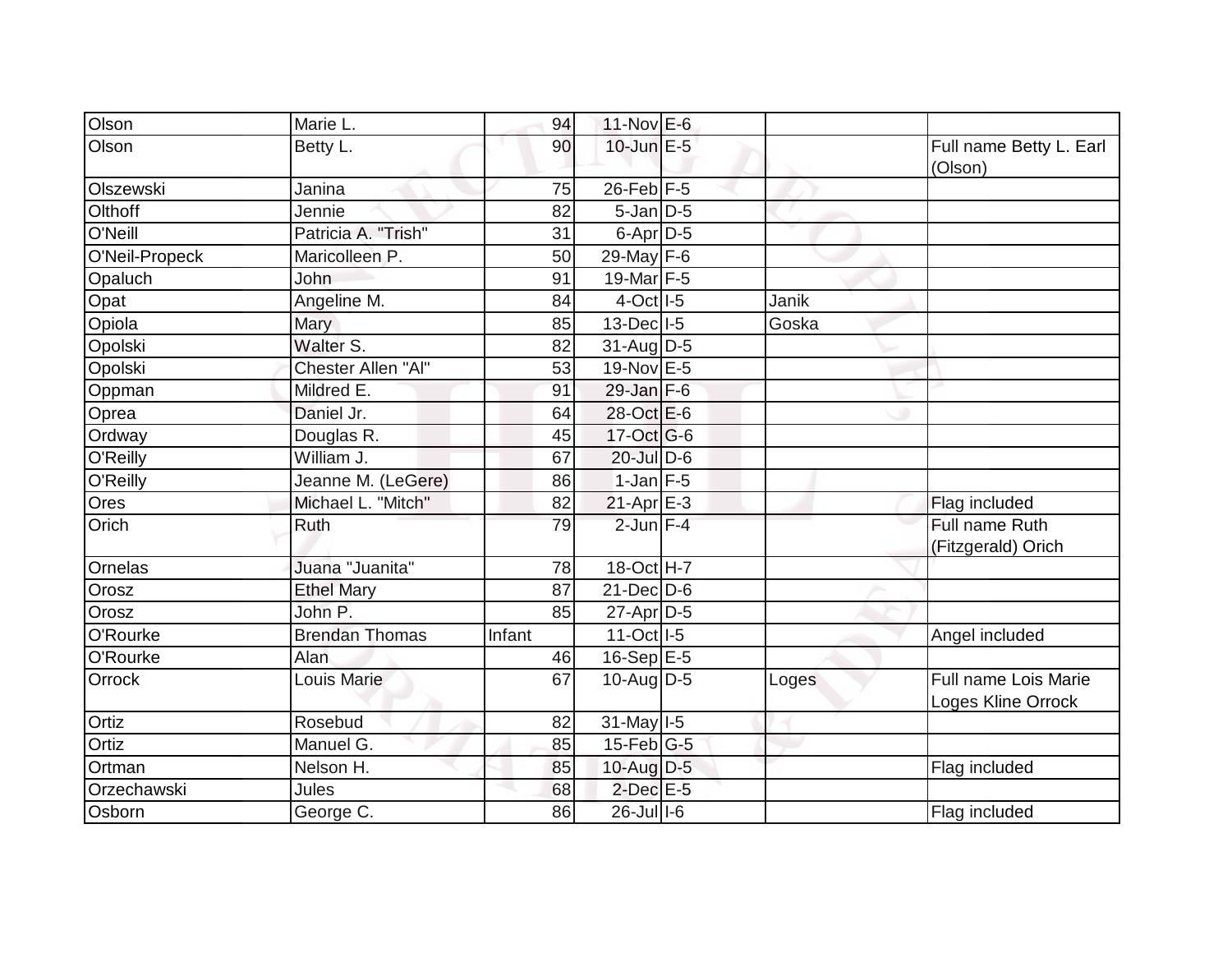| Osborn      | Patricia Ann                      | 76 | 30-Sep E-6       |                |                                                          |
|-------------|-----------------------------------|----|------------------|----------------|----------------------------------------------------------|
| Osborn      | Ann H.                            | 79 | 18-Dec F-5       |                | Full name Ann H.<br>(Osborn) Cano                        |
| Osborne     | Rethel P.                         | 96 | $8$ -Oct $E - 7$ |                |                                                          |
| Osborne     | George M.                         | 80 | $31$ -Jan F-7    |                |                                                          |
| Oskins      | Sophia Katherine                  | 86 | $16$ -Nov D-7    |                |                                                          |
| Ospalski    | Anna L.                           | 78 | $11-AprEE-6$     | Sowa           |                                                          |
| Osterman    | Charles A.                        | 72 | $2$ -Feb $D-6$   |                | Flag included                                            |
| Osterman    | Mary "Mo"                         | 63 | $15$ -Jun $D-9$  |                |                                                          |
| Ostoich     | <b>Thomas Alexander</b><br>"T.O." | 45 | $20$ -Jul $D$ -6 |                | Cross included                                           |
| Ostrander   | <b>Donald Russell</b>             | 51 | $15$ -Mar $ G-5$ |                |                                                          |
| Ostrozovich | Dan (Bernard)                     | 81 | $4$ -Nov $E - 6$ |                | Flag included                                            |
| O'Toole     | Anne                              | 93 | 12-Nov E-5       |                | Full name Anne<br>$\cup$<br>O'Toole (Makinen)<br>Soyring |
| Overland    | June F.                           | 82 | $10-Sep$ E-6     | <b>Drawns</b>  |                                                          |
| Owczarzak   | Henry S.                          | 77 | 12-Oct D-7       |                |                                                          |
| Paarlberg   | Howard W.                         | 74 | $7$ -Jan $E$ -5  |                | Picture included                                         |
| Paarlberg   | Leona <sub>R.</sub>               | 85 | $12$ -Dec $ G-6$ | Ravesloot      |                                                          |
| Pace        | Charlotte C.                      | 84 | $15$ -Jul $E$ -6 | <b>McBride</b> | Full name Charlotte C.<br>Hamersley Mozingo<br>Pace      |
| Pacific     | Bernice A.                        | 80 | $22$ -Feb $G-6$  | Mambourg       |                                                          |
| Padgett     | Jospeh                            |    | $20$ -Jul D-6    |                |                                                          |
| Padgett     | Joseph L. "Joe"                   | 83 | $21$ -Jul $E-3$  |                | Flag included                                            |
| Padjen      | William                           | 77 | $17-Sep$ F-5     |                | Flag included                                            |
| Padovani    | Louis J. Jr. "Butch"              | 56 | $18$ -Jan $ G-6$ |                |                                                          |
| Paduch      | Zygmunt                           | 82 | $15$ -Jun D-7    |                |                                                          |
| Pagan       | Gladys E.                         | 52 | 15-Dec E-3       |                |                                                          |
| Pala        | <b>Esther</b>                     | 76 | 12-Oct D-7       |                |                                                          |
| Palasik     | Joseph M.                         | 89 | $7-Feb G-5$      |                |                                                          |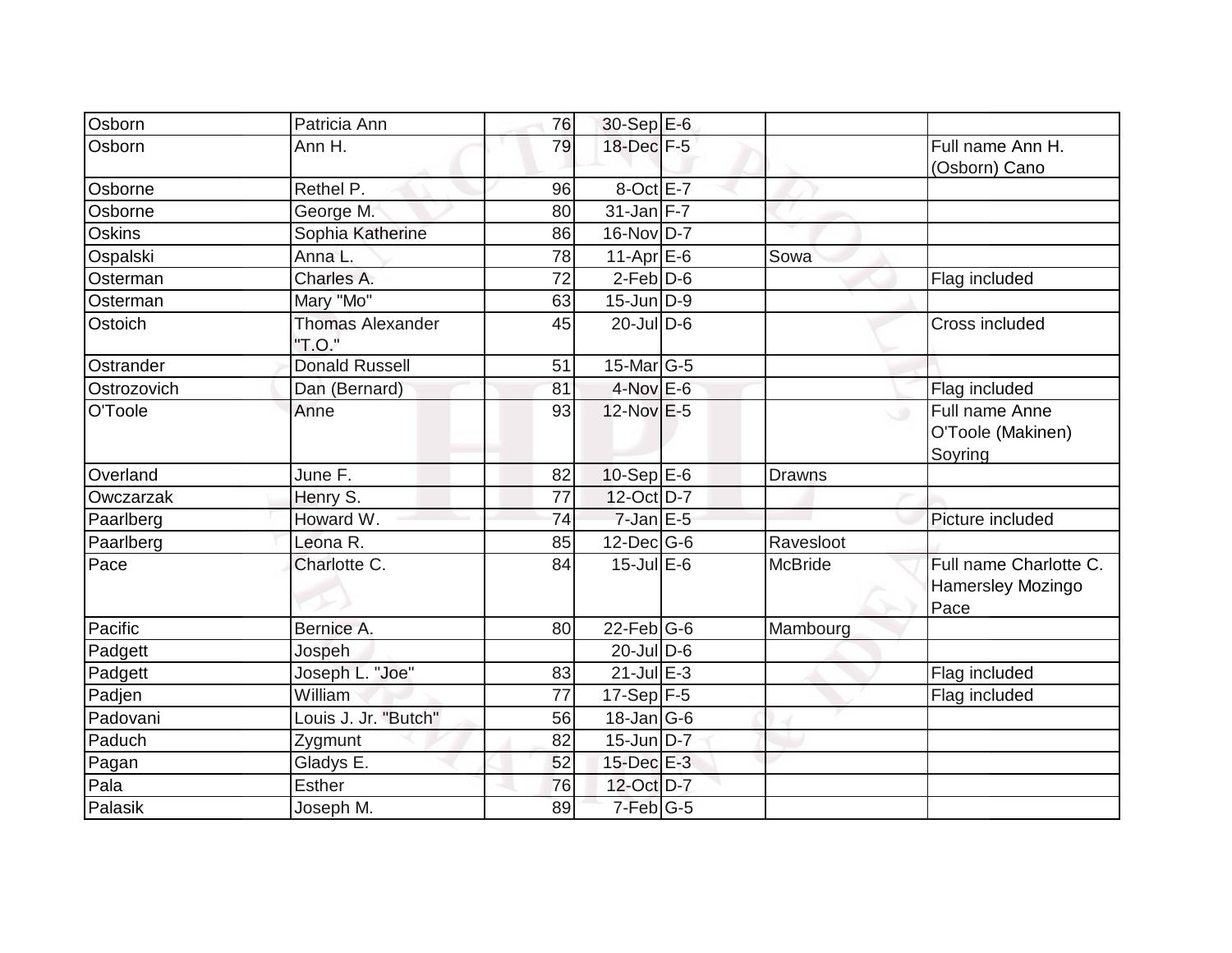| Palichuk   | Paul                         | 77  | 10-Feb $E-4$           |                 |                                        |
|------------|------------------------------|-----|------------------------|-----------------|----------------------------------------|
| Palinca    | John Joseph Sr.              | 70  | $8-Oct$ <sub>E-7</sub> |                 | Flag included                          |
| Palla      | Peter L.                     | 89  | 19-Aug E-6             |                 |                                        |
| Pallhegyi  | Ernest V.                    | 79  | 15-Apr E-5             |                 | Flag included                          |
| Pallotto   | <b>Nick</b>                  | 82  | $5$ -May E-4           |                 | Flag included                          |
| Palmer     | Dorothy M.                   | 86  | $22$ -Apr $E$ -6       |                 |                                        |
| Pals       | <b>Jerry Alan</b>            | 44  | $21$ -Jun $ I-6 $      |                 |                                        |
| Paluch     | Frank E.                     |     | 19-Mar $F-5$           |                 | Flag included                          |
| Palumbo    | Helen L.                     | 83  | $1-AprE-6$             |                 |                                        |
| Pamedis    | Lottie                       | 82  | $21-Sep D-6$           |                 |                                        |
| Pancini    | Mary E.                      | 82  | $1-Feb G-6$            |                 |                                        |
| Pandak     | Susie                        | 90  | $8$ -Jun $E$ -6        |                 |                                        |
| Panich     | Ruth H.                      | 80  | $4$ -Aug E-5           |                 | Cross included                         |
| Pankey     | Charles R. 'Chuck"           |     | 8-Nov I-5              |                 | Flag included                          |
| Pankovich  | Pauline                      | 102 | $22-Sep$ E-4           |                 |                                        |
| Panousis   | <b>Aristotelis</b>           | 73  | 28-Oct E-6             |                 |                                        |
| Panozzo    | Raymond J. "Trumbli"         | 74  | $19-Sep$ F-5           |                 | Flag included                          |
| Pansa      | Richard A. "Ricky"           | 43  | 22-Oct E-5             |                 | Flag included                          |
| Panunzio   | Carl P.                      | 83  | $2$ -Jun F-4           |                 |                                        |
| Papanos    | <b>Dina</b>                  | 88  | 5-May $E-4$            |                 |                                        |
| Papay      | Alice J.                     | 58  | 4-Aug $E-5$            |                 |                                        |
| Papierz    | Ann                          | 88  | $6$ -Oct $E-4$         | Adamczyk        |                                        |
| Papke      | Grace F.                     | 82  | $20$ -Jul D-6          |                 |                                        |
| Pappas     | Katherine Jane               | 88  | $28$ -Jun I-5          |                 |                                        |
| Parduhn    | Arnold R. "Arnie"            | 76  | 12-Mar F-6             |                 |                                        |
| Paripovich | Joe                          | 77  | $16$ -Nov D-7          |                 | Cross included                         |
| Parker     | Marjory L.                   | 76  | $6$ -Mar $ G-5 $       | <b>McElwain</b> | Full name Marjory L.<br>(Blake) Parker |
| Parker     | Marjorie I.                  | 79  | $15-Sep$ E-6           | McGlothen       |                                        |
| Parker     | Betty L."Grandma<br>Wheezie" | 72  | 14-Dec D-7             |                 |                                        |
| Parker     | Ruth Virginia                | 83  | $9$ -Dec $E - 5$       |                 |                                        |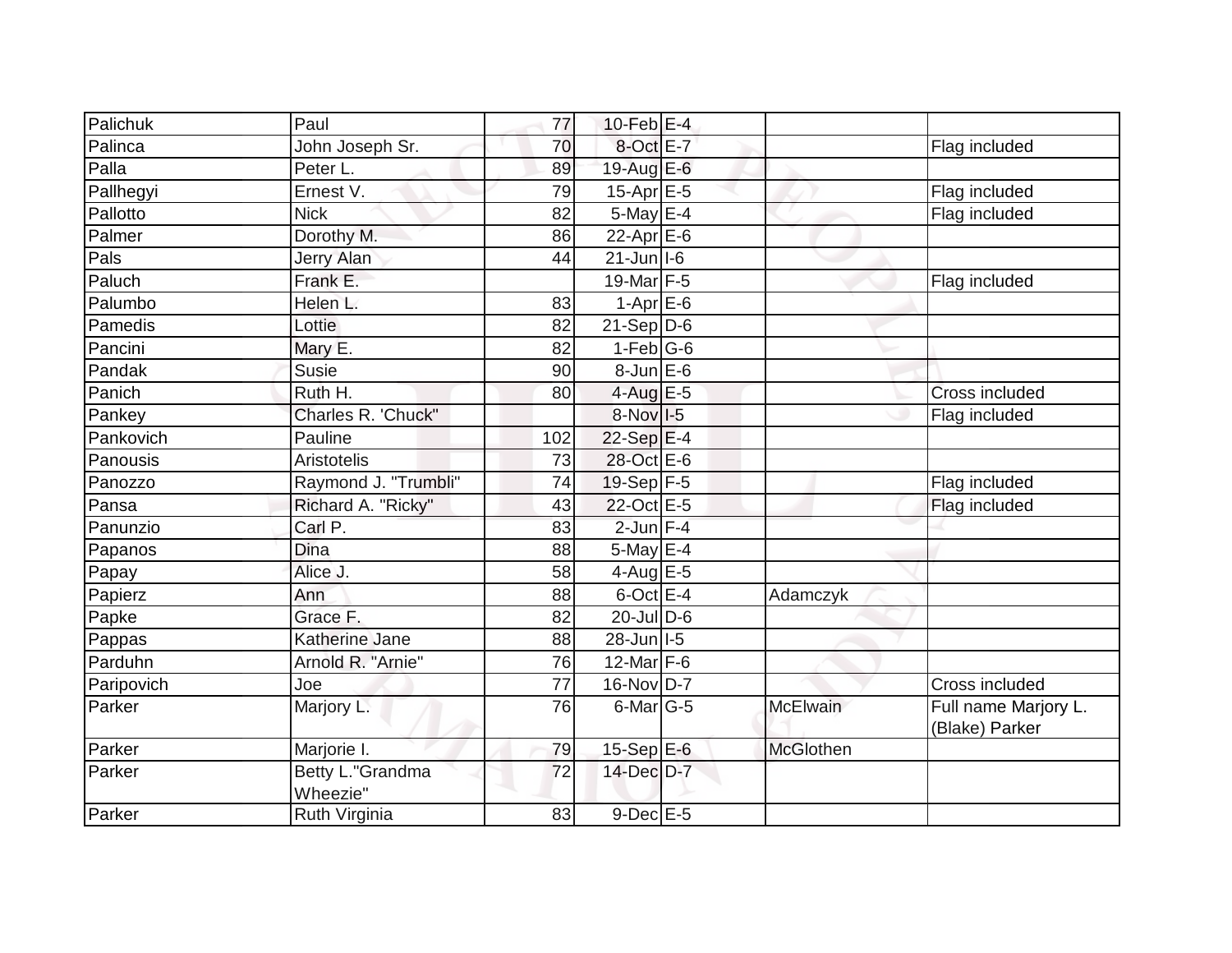| Parker      | Mildred                                  | 79 | 17-Apr F-5                  |         | <b>Full name Mildred</b><br>(Parker) Meyer |
|-------------|------------------------------------------|----|-----------------------------|---------|--------------------------------------------|
| Parker      | Claude O.                                | 79 | 23-Nov D-7                  |         | Flag included                              |
| Parker      | Clyde E. Jr.                             | 74 | $15$ -Aug G-5               |         | Flag included                              |
| Parker      | <b>Ross</b>                              | 83 | $15-Aug$ G-5                |         |                                            |
| Parker      | Clara E.                                 | 98 | 18-Jan G-5                  |         |                                            |
| Parker      | John M.                                  | 33 | $21-Apr \nightharpoonup 3$  |         |                                            |
| Parker      | <b>Sherry Christine "Grama</b><br>Rosie" | 59 | $9$ -Jan $E$ -7             | Crum    |                                            |
| Parker      | <b>Irene</b>                             | 81 | $12$ -Feb $ F-6$            | Walls   |                                            |
| Parker      | Kenneth R.                               | 70 | $1-Oct$ F-6                 |         |                                            |
| Parker      | Arlene G. "Nee Nee"                      | 51 | $3-Aug$ D-5                 |         | Cross included                             |
| Parks       | Clifford H.                              | 59 | $21$ -Feb F-6               |         |                                            |
| Parson      | William E.                               | 92 | 3-Mar E-4                   |         |                                            |
| Parson      | Marilyn Jo                               | 53 | $9$ -Mar $D-5$              |         | Angel included                             |
| Parsons     | Eric J.                                  | 21 | $3$ -May G-5                |         |                                            |
| Parysz      | <b>Stanley</b>                           | 84 | $18$ -Jan $ G$ -6           |         |                                            |
| Paskevich   | Anthony S.                               | 54 | $25$ -Mar $E$ -6            |         | Flag included                              |
| Passmore    | Norman L. Sr. (Rev)                      | 87 | 19-Mar F-5                  |         | Picture included                           |
| Pasternak   | William J.                               | 85 | $14-Sep D-5$                |         | Flag included                              |
| Pastor      | Patrick J. "Mooch"                       | 35 | $3$ -Feb $E-4$              |         |                                            |
| Pataky      | Linda L.                                 | 56 | $4-Apr$ F-6                 | Davis   |                                            |
| Patargias   | Annette                                  | 93 | 5-Oct D-5                   |         |                                            |
| Patena      | John                                     | 84 | 27-Nov B-11                 |         | Flag included                              |
| Paternostro | Leslie D.                                | 59 | $7$ -Dec $D$ -6             | Chesmar |                                            |
| Patterson   | Anna Louise                              |    | $2$ -Mar $D-5$              |         |                                            |
| Patterson   | Paul H.                                  | 29 | $24-Oct$ G-6                |         |                                            |
| Patterson   | Charlie                                  | 56 | $16$ -Jul F-5               |         |                                            |
| Patzer      | Randall E.                               | 61 | $21-Apr \mathsf{E-4}$       |         |                                            |
| Paul        | Lucille M.                               |    | $29$ -Jan $F-7$             |         |                                            |
| Paul        | Sally K.                                 | 55 | $11$ -Dec $\overline{G}$ -8 |         |                                            |
| Paulauski   | Pearl L.                                 | 87 | 23-Nov D-7                  |         |                                            |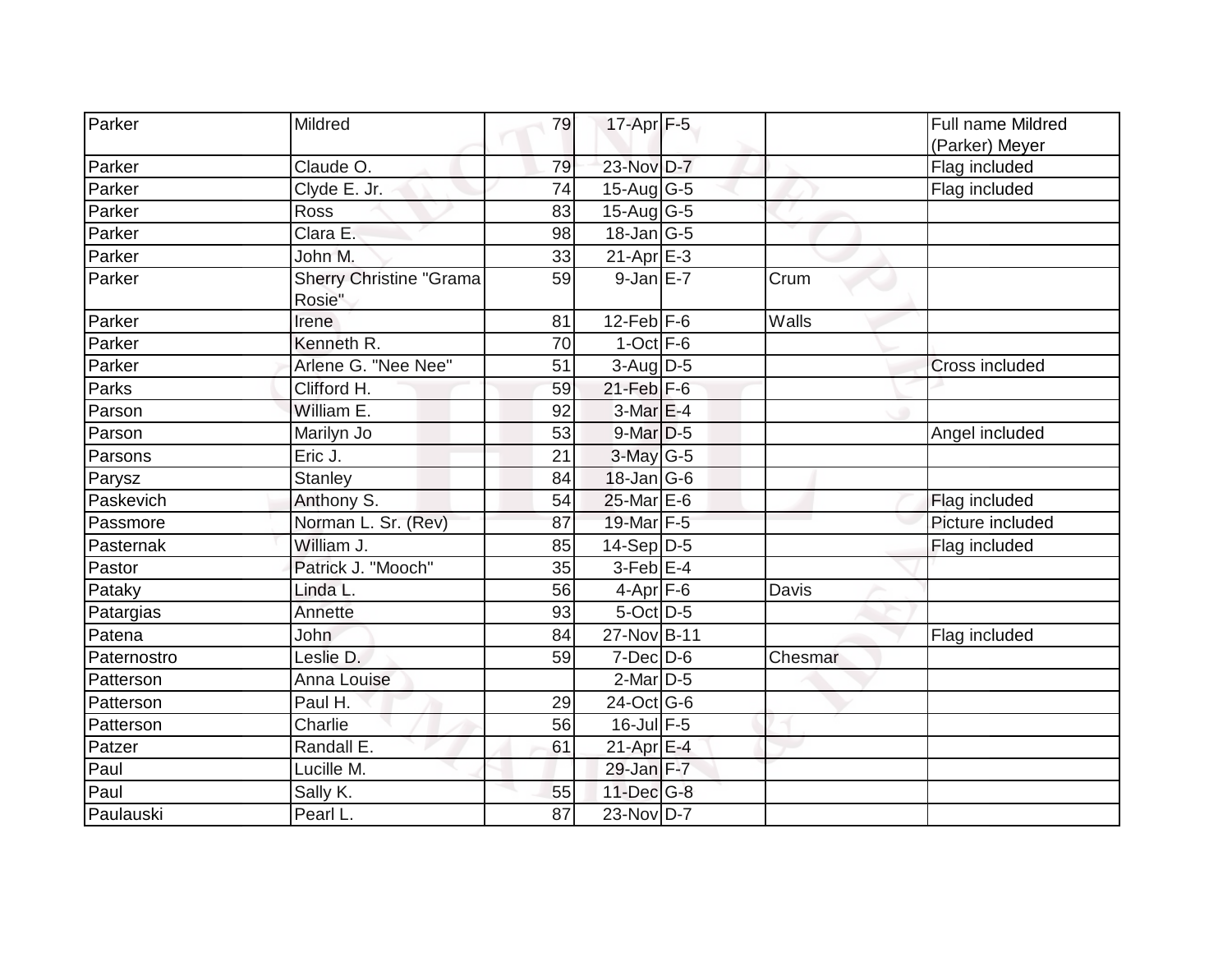| Paule       | Sophie T.           | 93             | 10-Apr F-7        |                 |                  |
|-------------|---------------------|----------------|-------------------|-----------------|------------------|
| Pauls       | Daniel T. Jr.       | 55             | 30-Sep E-6        |                 | Flag included    |
| Paulsen     | George              | 79             | $27$ -Feb $F-6$   |                 |                  |
| Pavlides    | Anthony M.          | 88             | 24-Dec F-5        |                 |                  |
| Pavlina     | Ann S.              | 93             | $22$ -Jan F-6     | Pollack         |                  |
| Pavlinac    | <b>Chelsy Lynne</b> | $\overline{2}$ | $11$ -Jun $F-6$   |                 |                  |
| Pawlowski   | Sylvia              | 97             | $13$ -Feb $ F-7 $ | <b>Bogacz</b>   |                  |
| Payne       | William R.          | 64             | 22-Apr $E-6$      |                 |                  |
| Payne       | Donna L.            | 43             | 10-Mar E-4        |                 |                  |
| Payne       | Kenneth W.          | 55             | 19-Aug $E-6$      |                 |                  |
| Payton      | Carol Jean          | 64             | $23$ -Jun E-4     | Grupka          |                  |
| Pearman     | Billy B.            | 70             | 22-Jul E-5        |                 | Flag included    |
| Pearson     | Mamie               | 91             | 13-Aug $E-6$      | Hill            |                  |
| Pearson     | Jack W.             | 70             | 24-Feb E-4        |                 |                  |
| Pearson     | Clifford J.         | 47             | $9$ -Jul $F$ -6   |                 |                  |
| Peck        | Max Sr.             | 91             | 30-Sep E-6        |                 |                  |
| Peck        | Ruth                | 92             | 10-Mar E-4        |                 |                  |
| Peck        | Frances A.          | 89             | 19-Mar F-5        | <b>Rusinski</b> |                  |
| Peckham     | Evelyn L.           | 80             | $20$ -Dec $ G-6 $ |                 |                  |
| Pedraza     | Evelyn M.           | 84             | $8$ -May $F - 7$  |                 |                  |
| Pedretti    | Michael R.          | 64             | $24$ -Jan F-5     |                 |                  |
| Pedziwiatr  | Dorothy             | 84             | 22-Oct E-5        |                 |                  |
| <b>Peek</b> | Marvin T.           | 75             | $13$ -Jun $ G-5 $ |                 | Flag included    |
| Peek        | Malcom M.           | 75             | $4$ -Jun F-6      |                 |                  |
| Peifer      | Carlene R.          | 76             | $30$ -Jan F-6     |                 |                  |
| Pejka       | Joan M.             | 89             | $3$ -Dec $E$ -6   | Kielar          |                  |
| Pelczar     | Mary                | 87             | $17$ -Feb $ E-4$  | Gadzala         |                  |
| Pena        | Richard J. "Ricky"  | 18             | $24$ -AugD-5      |                 | Picture included |
| Pena        | Eddie W. Jr.        | 18             | 24-Jun E-6        |                 | Picture included |
| Pena        | Mary (Dora Sotelo)  | 72             | $7-Sep$ D-5       | Marquez         |                  |
| Pendley     | Troy C.             | 81             | 29-Jul E-6        |                 |                  |
| Pennington  | Edna L.             | 80             | $27$ -Feb $ F-6$  |                 |                  |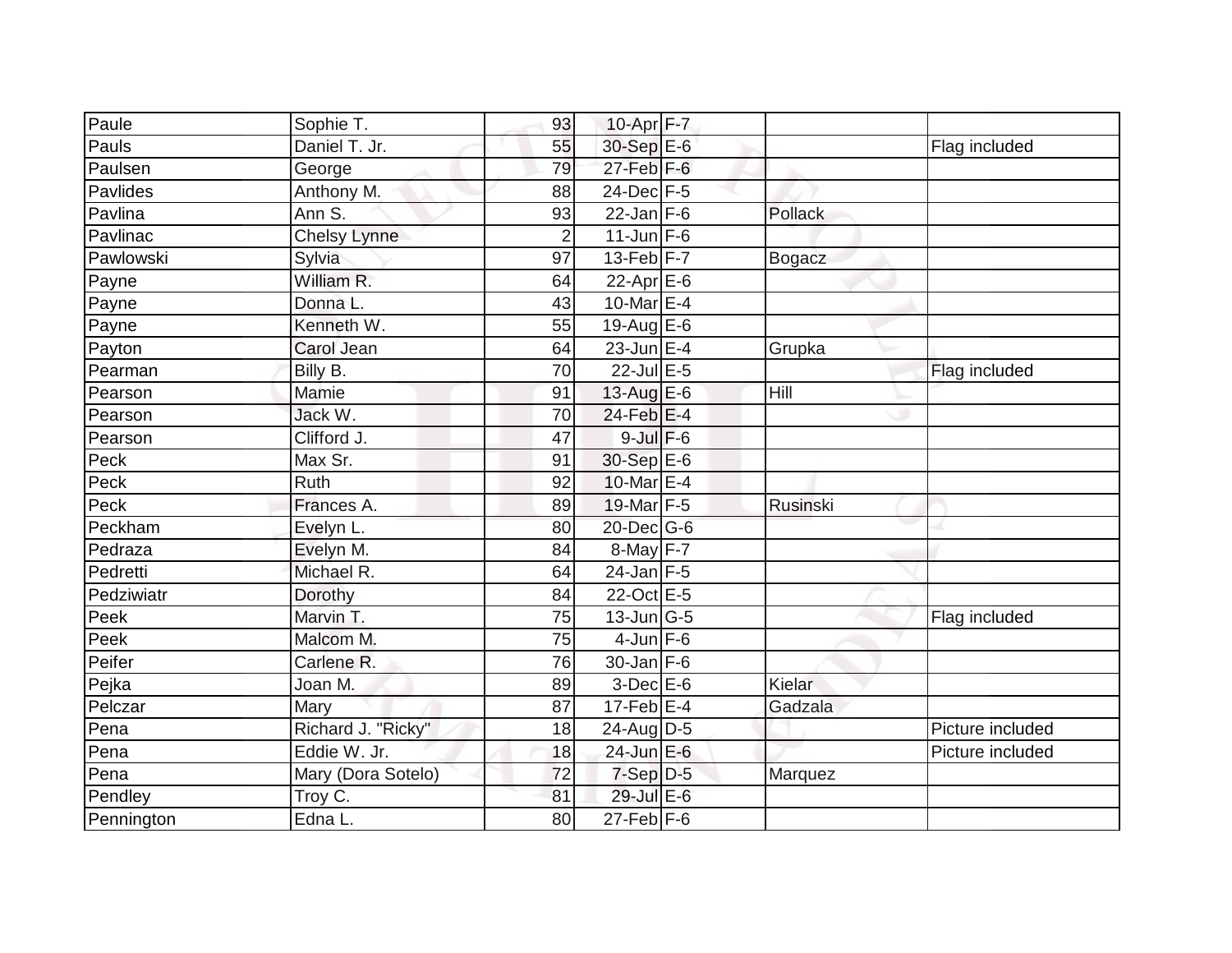| Penzato   | Violet                  | 83              | $6-Sep$ $I-5$    |         |                                            |
|-----------|-------------------------|-----------------|------------------|---------|--------------------------------------------|
| Peppard   | William E.              | 59              | 14-Dec D-7       |         |                                            |
| Peppas    | Christopher             | 61              | 10-Nov E-3       |         | Cross included                             |
| Percak    | Edward R.               | 69              | 25-Oct I-5       |         |                                            |
| Perez     | John Sr                 | 59              | $8 - JanE - 7$   |         | Cross included                             |
| Perez     | Joseph R.               | 88              | $27-Sep$  -6     |         |                                            |
| Perez     | Jesus C. Sr. "Chewy"    | 29              | $31$ -Dec $F-5$  |         |                                            |
| Perez     | Maria A.                | 60              | 14-Apr $E-5$     |         | Cross included                             |
| Perez     | Roberto T.              | $\overline{74}$ | 25-Nov E-5       |         | Picture included                           |
| Perez     | Gilbert E. "Gil"        | 48              | 25-Dec B-8       |         |                                            |
| Perhach   | Rudolph R.              | 76              | $21-Sep D-6$     |         |                                            |
| Perino    | Norman W. Sr.           | 75              | 22-Oct E-5       |         | Flag included                              |
| Perkins   | Orin F. "Perk"          | 82              | 18-Oct H-7       |         | Flag included                              |
| Perkinson | Edward B. Dr.           | 62              | $7$ -Jan $E$ -6  |         |                                            |
| Perkovich | Mary                    |                 | $27$ -Aug E-5    | Pesut   |                                            |
| Pero      | Mildred J.              | 83              | 8-Jun E-6        |         |                                            |
| Perotti   | Blanche M.              | 93              | $12-Apr$ G-6     | Keil    |                                            |
| Perreault | Allan George            | 58              | $12$ -Jun F-5    |         |                                            |
| Perrine   | Michael B.              | 44              | $25$ -Feb $E$ -5 |         |                                            |
| Perrine   | Joseph                  | 3               | $7$ -Jul $E$ -6  |         | Full name Gerid Joseph<br>Nicholas Perrine |
| Perrine   | <b>John Dennis</b>      | 82              | $31-AugD-5$      |         | Flag included                              |
| Perry     | Elnora L.               | 87              | 19-Nov E-5       | Roberts |                                            |
| Perry     | Gene E. "Snake Hunter"  | 60              | $12$ -Jan D-5    |         |                                            |
| Perry     | <b>Annie Belle</b>      | 83              | 29-Sep E-4       |         |                                            |
| Perryman  | Norma Evelyn            | $\overline{77}$ | $9$ -May G-5     |         |                                            |
| Perz      | Frederick               | 58              | $31$ -Jan F-7    |         |                                            |
| Pesusich  | Alice                   | 91              | $11$ -Jul G-5    |         |                                            |
| Peters    | Clarence F.             | 80              | 8-Oct E-7        |         | Flag included                              |
| Peters    | Milton E. "Babe" "Pete" | 77              | $7$ -Oct $E - 5$ |         | Flag included                              |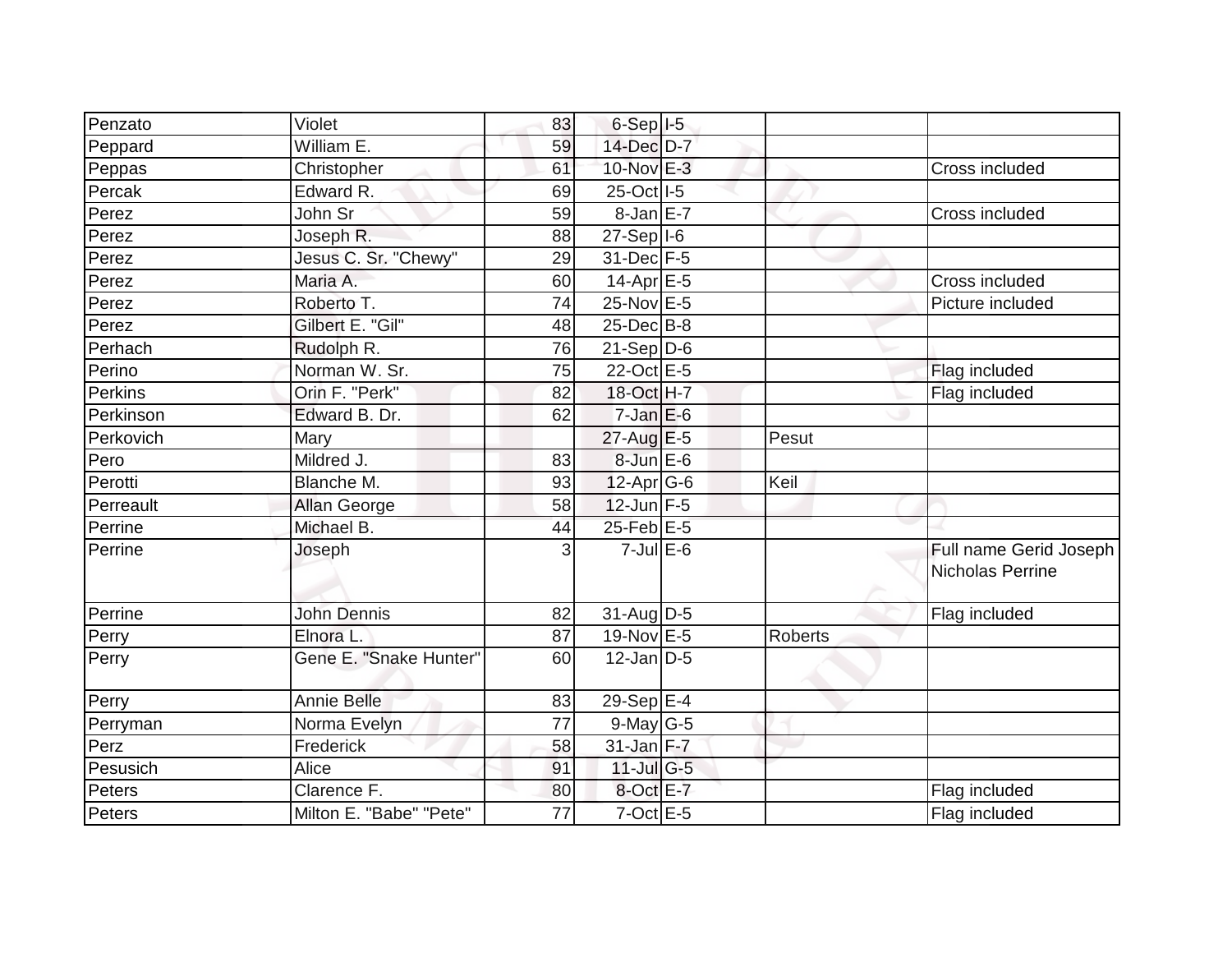| Peters          | Mary Ann            |                 | 20-Apr D-5                            |          | Full name Mary Ann<br>(Kluga) Peters  |
|-----------------|---------------------|-----------------|---------------------------------------|----------|---------------------------------------|
| Peters          | Richard D. Sr.      | 62              | 27-Dec F-5                            |          |                                       |
| Peters          | Earl G.             |                 | 79 Janaury 5 $D-6$                    |          | Flag included                         |
| Peters          | Elmer A.            | 92              | $5-NovE-7$                            |          |                                       |
| Peters          | Gloria              | 52              | 26-Nov E-5                            |          |                                       |
| Petersen        | Richard D. "Dick"   | 69              | $17-Apr$ F-5                          |          |                                       |
| Petersen        | Virginia A.         | 74              | $1$ -Jan F-5                          |          |                                       |
| Peterson        | Louise              | 71              | 14-Aug $F-5$                          |          |                                       |
| Peterson        | William N. "Bill"   | 79              | $4$ -Oct $\overline{\phantom{1}}$ I-5 |          |                                       |
| Peterson        | Ike "Dudley"        | $\overline{74}$ | $6$ -Jun $G$ -5                       |          | Picture included                      |
| Peterson        | Kendall R.          | 74              | 15-Nov I-5                            |          | <b>Cross included</b>                 |
| Peterson        | Edith A.            | 90              | $9$ -Dec $E - 5$                      |          |                                       |
| Peterson        | Arthur M. "Art"     | 64              | 31-May I-5                            |          |                                       |
| Peterson        | Marjorie V.         | 86              | $22$ -May I-6                         |          |                                       |
| Peterson        | Richard M. "Rick"   | 61              | 11-Mar $E$ -6                         |          |                                       |
| Peterson        | Charles E. "Chuck"  | 82              | 28-Oct E-6                            |          |                                       |
| Peterson        | Raymond Edgar       | 82              | 8-Jul E-6                             |          |                                       |
| <b>Pethick</b>  | Doris S. "Shirley"  | 76              | 18-Nov E-6                            | Schultz  |                                       |
| Peticolas       | Helen A.            | 85              | $22-Sep$ E-4                          |          | Full name Helen A.<br>Regan Peticolas |
| Petkus          | Anna Mae            | 77              | 29-Dec E-5                            | Lupo     |                                       |
| Petrin          | Susan "Daisy"       |                 | 15-Mar G-5                            | Jaroscak |                                       |
| Petrisha        | Cheyanne            | 4               | $12$ -Jul $1-5$                       |          |                                       |
| <b>Petrites</b> | <b>Elaine Marie</b> | 44              | $19$ -Jan D-6                         |          |                                       |
| Petro           | Debra L             |                 | $15$ -Feb $ G-5 $                     |          |                                       |
| Petroskey       | Clara A.            | 80              | $14$ -Aug F-5                         |          |                                       |
| Petrunich       | Mildred             |                 | $9$ -Mar $D-5$                        |          |                                       |
| Petruska        | Joseph V.           | 43              | $15$ -Aug G-5                         |          |                                       |
| Petsas          | Nick J.             | 76              | $12$ -Jun $F-6$                       |          | Flag included                         |
| Pettigrew       | John C. "Jack"      | 66              | $27$ -Feb $F-6$                       |          |                                       |
| <b>Pettit</b>   | Carl Eugene         |                 | 13-Mar $ G-6 $                        |          |                                       |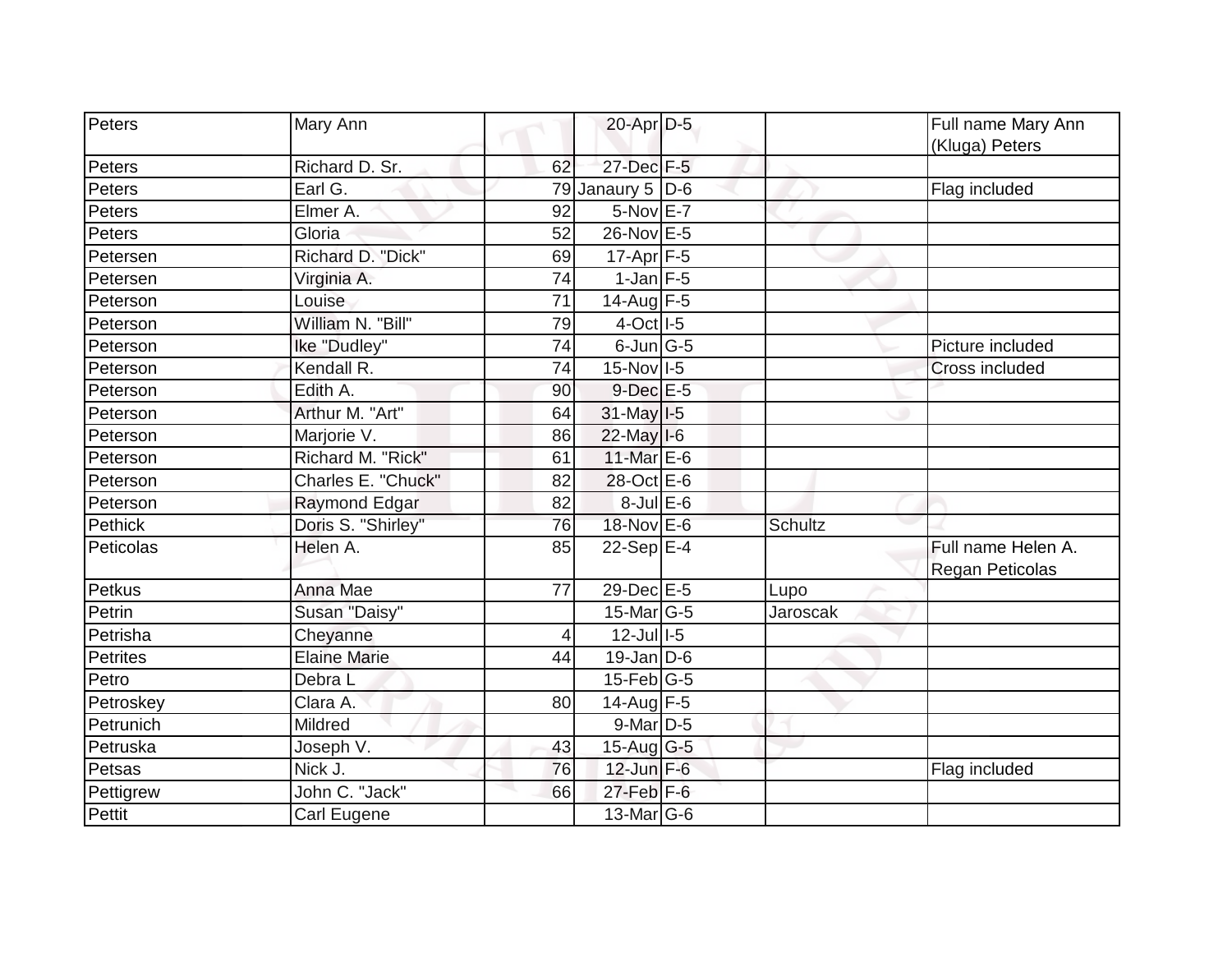| Peverelle             | <b>Janet Arlene</b>          | 67 | 11-May $D-5$                           |               |                                                   |
|-----------------------|------------------------------|----|----------------------------------------|---------------|---------------------------------------------------|
| Pfau                  | John B.                      | 89 | 23-Apr F-6                             |               |                                                   |
| Pfeifer               | Amelia M.                    | 95 | $20$ -Dec $G$ -6                       | Scheidt       |                                                   |
| Pfister               | Juanita V.                   | 61 | $1-Jan$ F-6                            |               |                                                   |
| Pharis                | Robert F.                    | 55 | $9-Dec$ $E-5$                          |               |                                                   |
| Phelps                | Richard G.                   | 87 | 11-Oct I-6                             |               |                                                   |
| Phillips              | <b>Betty Jane</b>            | 80 | $31$ -Jan F-7                          |               |                                                   |
| Phillips              | Esther L.                    | 81 | $1$ -Jul $D$ -6                        |               |                                                   |
| Phillips              | Nancy                        | 62 | $6$ -Aug $F$ -6                        | Griffin       |                                                   |
| Phillips              | <b>Bettye</b>                | 67 | $3-Nov$ E-4                            |               |                                                   |
| Phillips              | Dorothy                      | 79 | $9$ -Jan $E$ -7                        |               | Full name Dorothy<br>(Bosanac-Phillips)<br>Zimmer |
| Phillips              | Virgil Ray "Red"             | 82 | $13-Apr D-5$                           |               |                                                   |
| Phillips              | Thelma J.                    | 81 | $12$ -Jun $F-6$                        |               |                                                   |
| Phillips              | William E.                   | 83 | $27$ -Feb $F-6$                        |               |                                                   |
| Phillips              | Helen P.                     | 87 | $25$ -Feb $E$ -5                       |               |                                                   |
| Piazza                | Rose A.                      | 87 | $5-Aug$ $E-5$                          |               |                                                   |
| Picciola              | Alberta M.                   | 74 | 28-May F-6                             | <b>Thomas</b> |                                                   |
| Pickel                | Arnold F.                    | 65 | $17-Oct$ G-6                           |               | Flag included                                     |
| <b>Pickett</b>        | <b>Bob</b>                   | 22 | 13-Aug E-6                             |               |                                                   |
| Piejko                | Louis F.                     | 80 | $\overline{31}$ -Mar $\overline{E}$ -5 |               | Flag included                                     |
| Piekarz               | Theodore F. Jr.              |    | $19$ -Dec $F-6$                        |               |                                                   |
| Pierce                | Margaret L. "Peggy"          | 80 | 8-Aug G-5                              |               |                                                   |
| Pierce                | Samuel C. "Cliff"            | 90 | $24$ -Feb $ E-4 $                      |               |                                                   |
| Pierce                | <b>Roberta Winifred</b>      | 86 | 18-Mar E-7                             |               |                                                   |
| Pierce                | <b>Gerald Scott "Scotty"</b> | 37 | $9$ -May G-4                           |               |                                                   |
| Pierce                | Marjorie                     | 55 | $6-Sep$ $I-5$                          |               |                                                   |
| <b>Piercey-Nesius</b> | Renay Sharon                 |    | 25-Mar E-6                             | Platt         | Full name Renay<br><b>Sharon Piercey-Nesius</b>   |
| Pierson               | Richard C.                   | 74 | 28-May F-6                             |               |                                                   |
|                       |                              |    |                                        |               |                                                   |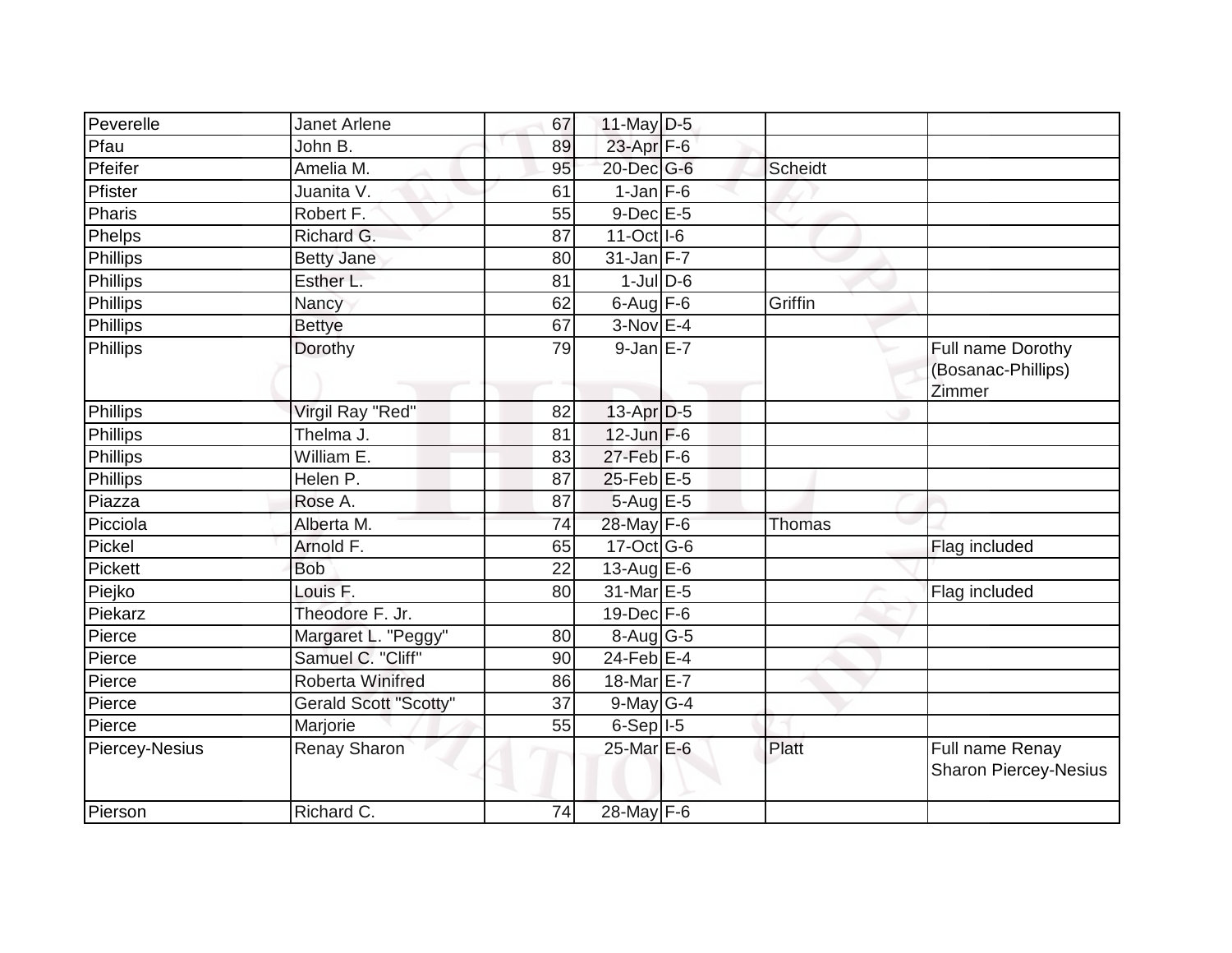| Pierzchalski   | Mark T.              | 48  | 15-Jun D-9           |          |                                                   |
|----------------|----------------------|-----|----------------------|----------|---------------------------------------------------|
| <b>Pieters</b> | Lucille E.           | 94  | 13-Nov F-5           | DeWald   |                                                   |
| Pietrowski     | <b>Edward Casmir</b> | 88  | 30-Oct F-5           |          |                                                   |
| Pietrzak       | Dorla D. "Dolly"     |     | $1-Mar$ G-5          | Evanoff  |                                                   |
| Pietrzak       | Eugene D.            | 74  | $5$ -Mar $F - 6$     |          |                                                   |
| Pietrzak       | Margaret             | 96  | 25-Mar E-6           | Wocznica |                                                   |
| Piette         | Rose Marie L.        | 76  | 18-Nov E-6           | Bennett  |                                                   |
| Pike           | Mary Lou             | 102 | $6$ -Aug $F - 6$     | Keen     |                                                   |
| Pilawski       | Patricia M.          | 57  | 26-Jun F-5           |          |                                                   |
| Pilla          | Floyd "Duke"         |     | $23$ -Jan $ G-7 $    |          |                                                   |
| Pinkham        | Karen A.             | 64  | $15$ -Oct $F-6$      |          |                                                   |
| Pinta          | David M.             | 64  | $27$ -Feb $F-6$      |          |                                                   |
| Piotrowski     | Adeline              | 91  | 20-Mar F-7           | Szozda   |                                                   |
| Piotrowski     | Joseph A.            |     | 30-Oct F-5           |          |                                                   |
| Piper          | Helen D.             | 84  | $2$ -Dec $E$ -5      |          |                                                   |
| Piske          | Dorothy E.           | 84  | $15$ -Jul E-6        |          | Flag included                                     |
| Piske          | Dale A.              | 65  | 16-Oct F-5           |          |                                                   |
| Pisowicz       | Frank C.             | 73  | $17$ -Jul $F-6$      |          |                                                   |
| Piszczek       | <b>Nick</b>          | 95  | $18$ -Jan $ G-6$     |          |                                                   |
| Piszczek       | Tillie               | 92  | $1-Sep$ E-3          |          |                                                   |
| Pitcher        | <b>Oscar Donald</b>  | 74  | 28-Dec D-5           |          | Flag included                                     |
| Pithoud        | Mable                | 92  | 14-Dec D-7           | Avery    |                                                   |
| <b>Pitlik</b>  | Phyllis A.           | 50  | $21$ -May F-6        |          | Full name Phyllis A.<br><b>Misecko Pitlik</b>     |
| Pittman        | Ollie Belle          | 70  | $15$ -Feb $G-5$      |          |                                                   |
| Pittman        | Delbert Ray "Del"    | 63  | $5$ -Oct $D-5$       |          |                                                   |
| Piwonski       | <b>Estelle</b>       | 93  | $3$ -Feb $E-4$       | Hojnacki | <b>Full name Estelle</b><br>(Winsiewski) Piwonski |
| Place          | <b>Merna Patrick</b> | 79  | $23$ -Feb $D-5$      |          |                                                   |
| Placek         | Cheryl A.            |     | 46 Novmeber F-8<br>6 |          |                                                   |
| Plankey        | David M.             | 40  | 11-Oct I-6           |          | Flag included                                     |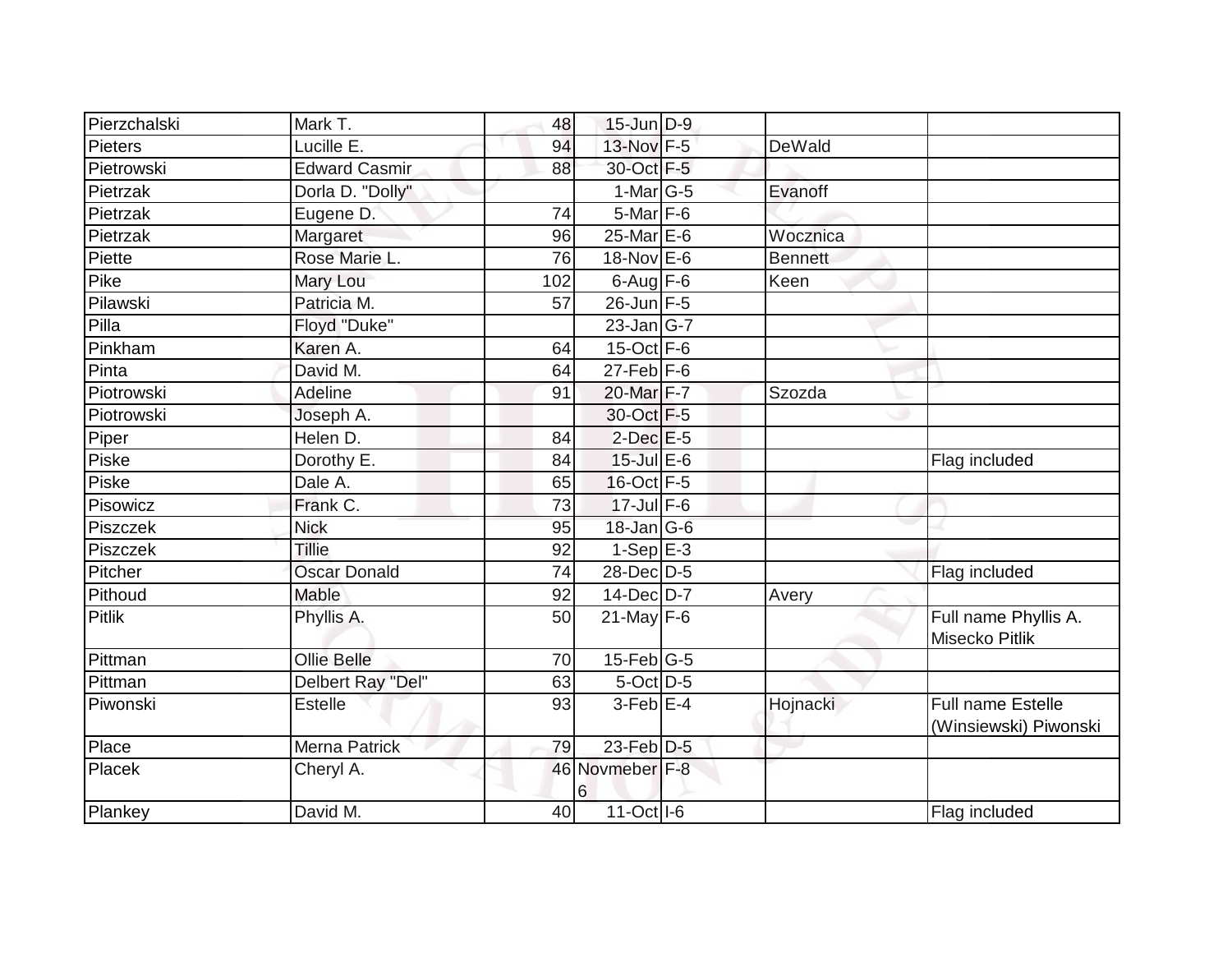| Plate          | Jan                    | 84  | $22$ -Feb G-6              |                 |                                      |
|----------------|------------------------|-----|----------------------------|-----------------|--------------------------------------|
| Plazibat       | Lillian                |     | 14-Mar G-5                 | Demas           |                                      |
| Pleasant       | Thomas W.              | 85  | 26-Oct D-5                 |                 |                                      |
| Plesac         | Joseph J. "Boss"       | 89  | $15$ -Jul $E$ -6           |                 |                                      |
| Plescott       | <b>Nellie</b>          | 104 | 12-Mar F-7                 |                 |                                      |
| Plesha         | Pearl                  | 83  | 27-Oct E-4                 |                 |                                      |
| Plesniak       | Chester                | 82  | $1$ -Jul E-7               |                 | Flag included                        |
| Plews          | Gladys Jean            | 98  | $16$ -Jan E-6              |                 |                                      |
| Plezia         | Martha E.              | 93  | $12$ -Feb $F-6$            | <b>Biniecki</b> |                                      |
| Plimpton       | Carol B.               | 98  | $6$ -Aug $F$ -6            |                 |                                      |
| Pluskota       | Evelyn Cecilia         | 70  | $23$ -Mar $ D-7 $          | Lichnerowicz    |                                      |
| Podgorny       | Mary E.                | 84  | $14$ -Jan E-6              |                 |                                      |
| Poe            | Irene                  | 77  | $2$ -Jan $E$ -5            |                 |                                      |
| Poett          | Evelyn                 | 79  | $27$ -Jan E-4              | Gonzales        |                                      |
| Pogo           | Edward J. "POGO"       | 83  | 8-Aug G-5                  |                 | Cross, Flag and Picture<br>included  |
| Pogorzelski    | Alice R.               | 70  | 29-Jul E-6                 | Dostatni        |                                      |
| <b>Pohlers</b> | Wilhemina L. "Minnie"  | 97  | 22-Aug G-5                 | Proper          |                                      |
| Pointer        | Harold Wayne           | 73  | 8-Apr E-7                  |                 | Flag included                        |
| Poisel         | Mary Lu                | 68  | $16$ -Apr $F$ -6           |                 |                                      |
| Polak          | Paul P.                | 77  | $7 - Jun$ <sup>1-5</sup>   |                 |                                      |
| Polak          | Shirley L.             | 75  | $25$ -Dec $\overline{B-8}$ |                 | Picture included                     |
| Polfus         | Edward S.              | 70  | 29-Nov I-4                 |                 | Flag included                        |
| Polis          | Mary V.                |     | $6$ -Feb $F-6$             |                 |                                      |
| Polisson       | Diane E.               | 64  | 14-May $F-7$               |                 |                                      |
| Politano       | Dora A.                | 41  | $10-Sep$ E-6               |                 | Full name Dora A.<br>Bowman Politano |
| Polite         | William L. "Just Bill" | 66  | $23$ -Dec $E-6$            |                 |                                      |
| Polito         | Frank P. (Ippolito)    | 90  | $12$ -Jul -5               |                 |                                      |
| Polk           | Doris M.               | 71  | 20-Nov F-5                 |                 |                                      |
| Pollack        | Christopher Alan       | 22  | 5-Jun F-5                  |                 |                                      |
| Pollet         | <b>Emilee Rose</b>     |     | $10$ -Jan $F-6$            | <b>Burke</b>    |                                      |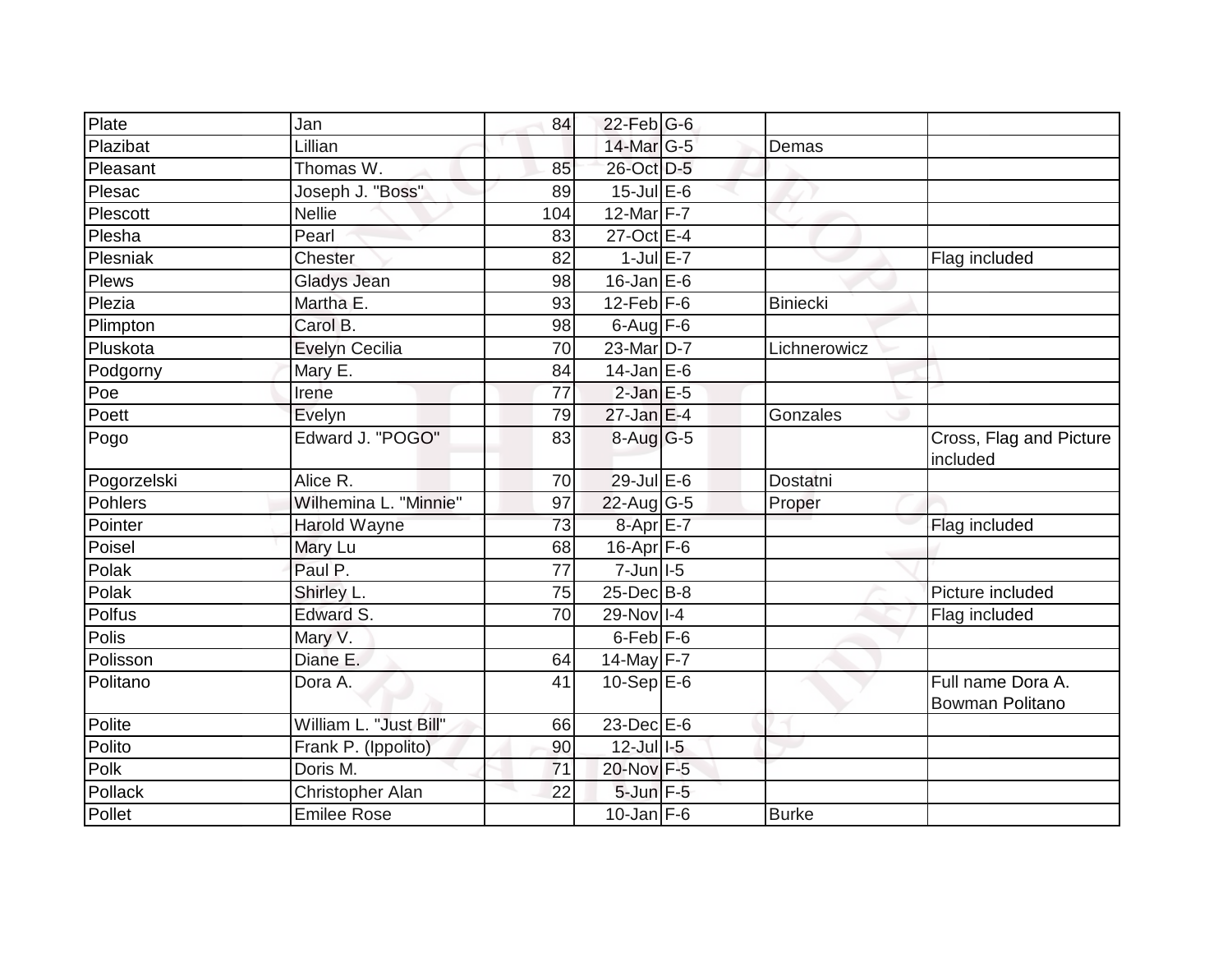| Pollock     | Peggy A.                  | 64 | $1$ -Dec $E$ -5       |              |                                                       |
|-------------|---------------------------|----|-----------------------|--------------|-------------------------------------------------------|
| Pollock     | William D.                | 78 | 11-Mar $E$ -6         |              | Flag included                                         |
| Polochak    | Paul                      | 84 | $1-Nov$ G-5           |              | Flag included                                         |
| Polomchak   | Irene                     | 87 | $28$ -Aug F-6         |              | Full name Irene<br>Turkington (Trussa)<br>(Polomchak) |
| Polonczyk   | Virgil                    | 74 | $23$ -Apr $F-6$       |              | Flag included                                         |
| Polonczyk   | Lorraine                  | 72 | $5 - Aug$ E-6         |              |                                                       |
| Polos       | John W.                   | 54 | $14$ -Mar $ G-5 $     |              |                                                       |
| Polys       | Helen V.                  | 81 | $27$ -Jul D-7         | Franek       |                                                       |
| Pommerville | Leona C. "Kay"            | 88 | 28-Mar <sub>G-7</sub> |              |                                                       |
| Ponzo       | Veronica                  | 90 | $1-Sep$ $E-3$         |              |                                                       |
| Ponzo       | Veronica                  | 90 | 31-Aug D-5            |              |                                                       |
| Pooler      | Essie J.                  | 75 | 23-Mar D-7            | <b>Teets</b> |                                                       |
| Poore       | Leonard O'Neal "Neal"     | 46 | $7$ -Oct $E$ -6       |              |                                                       |
| Popa        | Louise "Babe"             |    | $22$ -Apr $E$ -6      | Leedy        |                                                       |
| Poparad     | Sylvia Ann                | 74 | 5-Oct D-4             |              |                                                       |
| Popejoy     | Raymond F.                | 81 | 16-Feb D-6            |              |                                                       |
| Popko       | Edward                    | 98 | 8-Nov 1-5             |              |                                                       |
| Poplawski   | Irene M.                  | 86 | 18-Mar E-7            | Schauer      |                                                       |
| Popover     | Joseph J.                 | 74 | $26$ -Jan D-5         |              |                                                       |
| Popovich    | Marko "Mark"              | 79 | 28-Dec D-5            |              | Cross included                                        |
| Popovich    | John                      | 87 | $11$ -Jan G-6         |              |                                                       |
| Popp        | John V.                   | 82 | $24-Apr$ F-6          |              | Flag included                                         |
| Popp        | <b>Florence Elizabeth</b> | 79 | 24-Mar E-4            |              |                                                       |
| Porche      | Francis W.                | 84 | 11-Aug $E-4$          |              |                                                       |
| Porta       | Helen C.                  | 86 | $12$ -Nov $E$ -6      |              |                                                       |
| Porter      | Julia A.                  | 87 | $6$ -Nov $F-8$        |              |                                                       |
| Porter      | Rita A. "GTO"             | 77 | $16$ -Dec $E$ -6      | Mosqueda     |                                                       |
| Porter      | Thomas Sr. "Roy"          | 79 | 9-Oct F-6             |              |                                                       |
| Porter      | Dale P. Sr.               | 55 | $3-NovE-4$            |              |                                                       |
| Porter      | Anna Marie                |    | $9$ -Feb $D-4$        | Tompkins     |                                                       |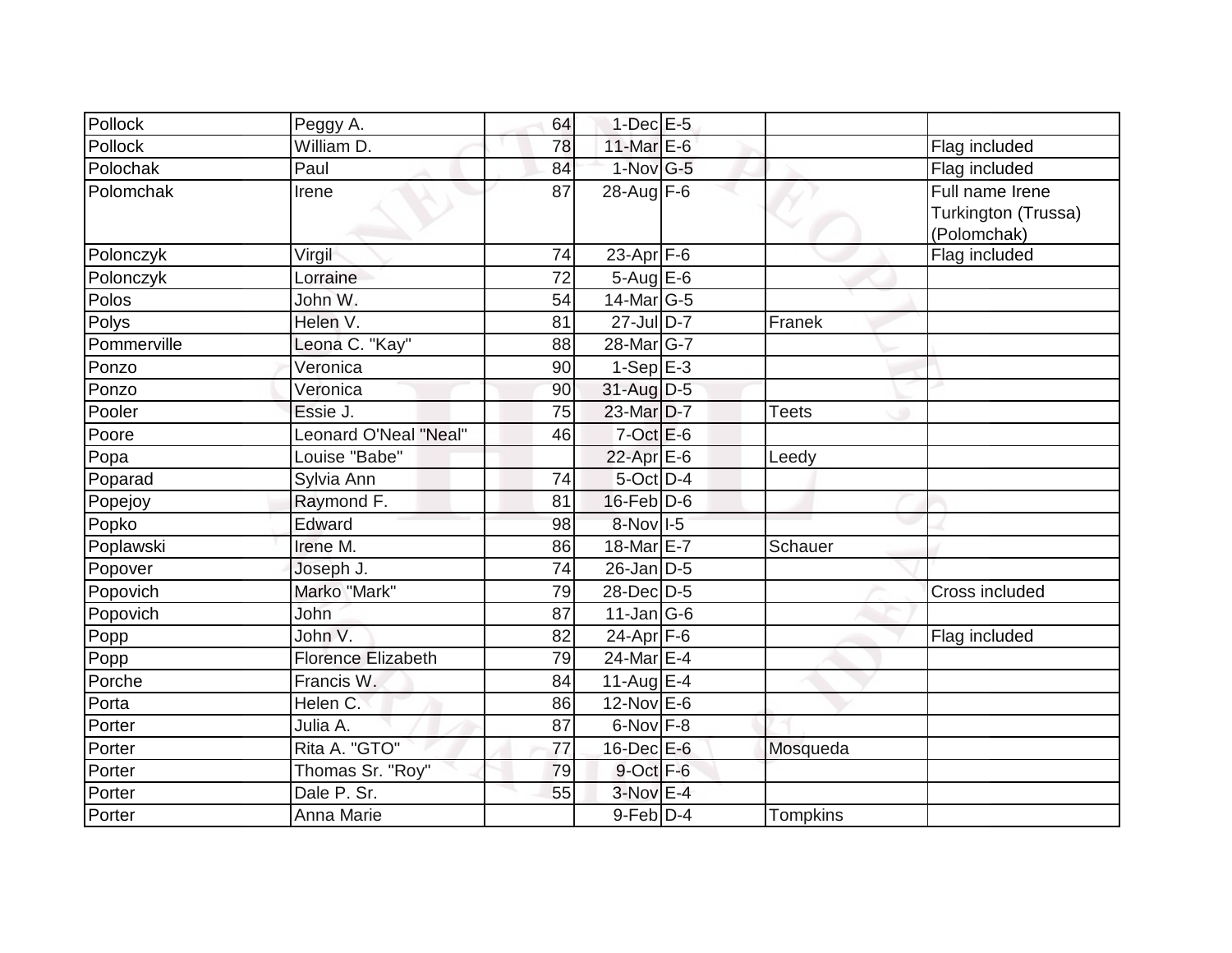| Porter             | Donna B.             | 75 | $25$ -Feb $E$ -5        |              |                                               |
|--------------------|----------------------|----|-------------------------|--------------|-----------------------------------------------|
| Porto              | Joseph A. Sr.        | 84 | 21-Apr E-4              |              | Flag included                                 |
| Posacki            | <b>Sister Stella</b> | 88 | 27-Jul D-7              |              | Sister Stella Posacki,<br>SSJ-TOSF) Pulcheria |
| Posey              | Mary F."Nonnie"      | 79 | 20-Apr D-5              |              |                                               |
| Poskie             | Alfreda              | 77 | $21$ -Mar $ G-5 $       | Ziolkowski   |                                               |
| Post               | Sheila               | 51 | $25 - Jun$ F-6          | Parker       |                                               |
| Post               | Frederick J.         | 73 | $2$ -Mar $D-5$          |              | Flag included                                 |
| Post               | Mack E.              | 81 | $11-Oct$ <sub>1-6</sub> |              |                                               |
| Post               | Lela C.              | 87 | $27$ -Jan E-4           | Lottes       |                                               |
| Post               | Viola                | 82 | 11-May $D-5$            | Countreman   |                                               |
| Postma             | Henry                | 88 | 16-Oct F-5              |              |                                               |
| Potapowicz-Collins | Maria                | 78 | 14-Dec D-5              | Gorecki      |                                               |
| Potat              | John Jr.             | 61 | $1-Dec$ $E-5$           |              |                                               |
| Potter             | Asalee               | 74 | $17$ -Aug D-6           |              |                                               |
| Pouch              | Mary T.              | 75 | 24-Apr F-6              |              | Cross included                                |
| Pougialis          | (Leonard) Steven     | 53 | $17-Apr$ F-6            |              |                                               |
| Powell             | Karen M.             | 38 | $14$ -Aug F-5           |              |                                               |
| Powell             | C. Diane             |    | 11-Aug $E-4$            |              |                                               |
| Powell             | Harry M.             | 75 | $7 - Aug$ $F-6$         |              |                                               |
| Powell             | Corinne M.           | 67 | $25$ -Jun F-6           | <b>Kuzos</b> |                                               |
| Powell             | Steve "Zeb"          | 88 | $21$ -Jul $E-4$         |              |                                               |
| Powell-Coleman     | <b>Allana Emilly</b> | 69 | $29$ -Jun D-5           |              |                                               |
| Powers             | Randall W.           | 47 | $31$ -AugD-5            |              |                                               |
| Powers             | Arthur J.            | 69 | $14$ -Jul $E$ -5        |              |                                               |
| Powers             | Cecil A.             | 84 | $9-Apr$ F-6             |              |                                               |
| Powers             | Michael J.           | 44 | $2$ -Jun $F-4$          |              |                                               |
| Powers             | Elbert E. "Al"       | 80 | $19$ -Feb F-5           |              | Flag included                                 |
| Powers             | Bertha Ann           | 84 | $2$ -May G-5            |              |                                               |
| Powers             | Martin W.            | 79 | 18-Jun F-5              |              | Flag included                                 |
| Pozdol             | Antoinette           | 85 | 6-Feb <sup>F-6</sup>    | Szamatowicz  |                                               |
| Pramuk             | Philip J.            | 61 | 11-Mar $E-6$            |              |                                               |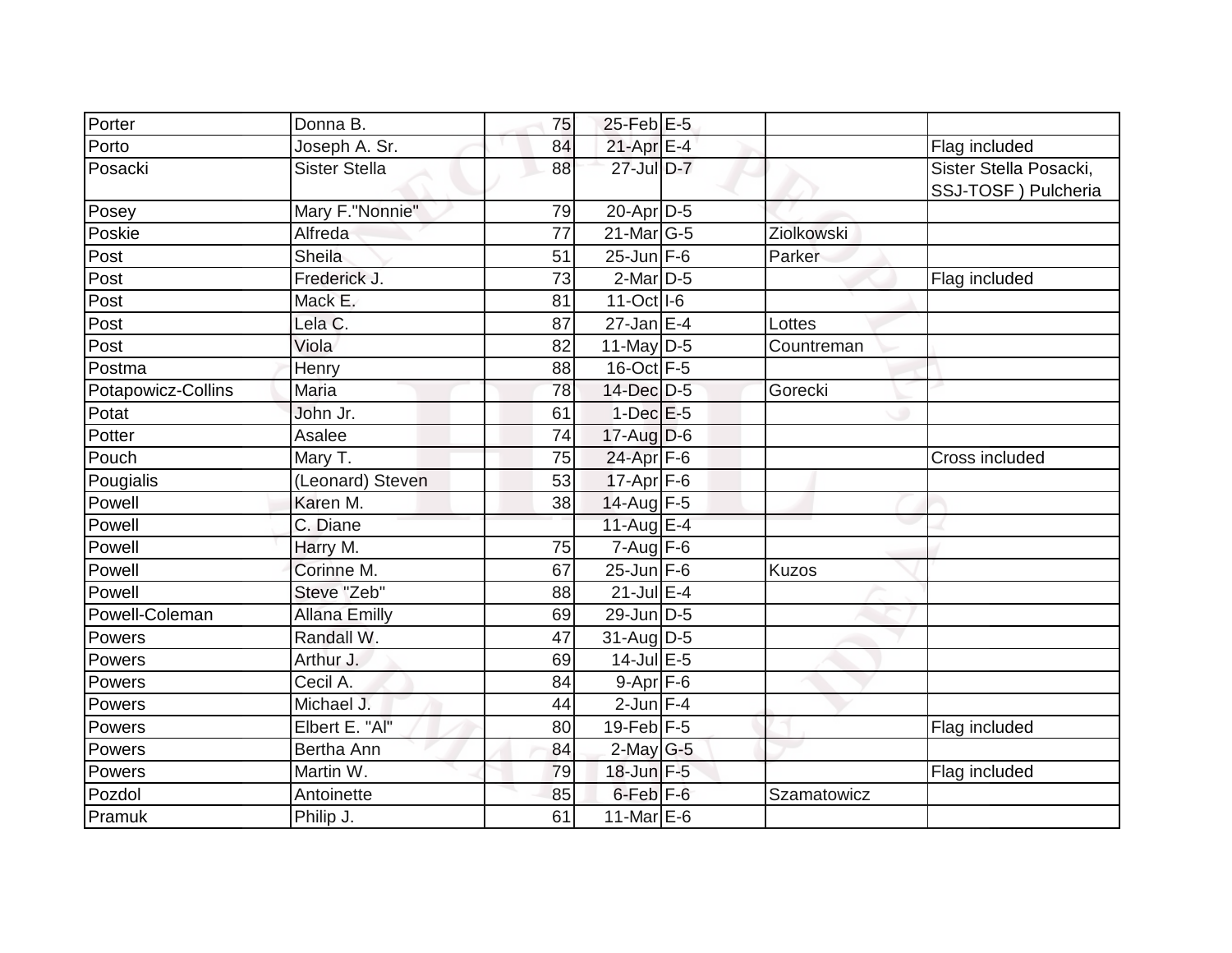| Praschak    | Andrew J. A.J.     | 70              | 23-May G-6                        |                 | Flag included                            |
|-------------|--------------------|-----------------|-----------------------------------|-----------------|------------------------------------------|
| Prasco      | Raymond A. Sr.     | 86              | $7$ -Oct $E$ -6                   |                 |                                          |
| Praski      | Valerie A.         | 59              | $8 - Apr$ $E - 7$                 | Urbanski        |                                          |
| Prater      | Elsie L.           | 84              | $10$ -Dec $E$ -6                  |                 |                                          |
| Pratt       | Stuart V.          | 94              | 18-Mar E-7                        |                 |                                          |
| Pratt       | Carl G:            | 73              | $28$ -Jun   I-5                   |                 | Flag included                            |
| Pratt       | Ida                | 81              | 20-Dec G-6                        |                 | Picture included                         |
| Preis       | Jennifer A.        | 31              | $26$ -Jan $D-5$                   |                 |                                          |
| Prekwas     | Arlene A.          | $\overline{71}$ | $31$ -JulG-6                      |                 |                                          |
| Prentice    | Wilhemina "Minnie" | 91              | $4-Feb$ E-6                       |                 |                                          |
| Prentice    | <b>Shirley Ann</b> | 67              | 30-Dec E-6                        |                 |                                          |
| Presco      | Corrine A.         | 79              | $4$ -Feb $E$ -6                   | Cwik            |                                          |
| Presnell    | Steven M.          | 44              | $17$ -Jun $E-6$                   |                 |                                          |
| Press       | Phyllis L.         |                 | $16$ -Mar $D-6$                   |                 | Full name Phyllis L.<br>(Press) Zajdel   |
| Pressley    | Betty L.           | 73              | 23-Mar D-8                        | Minton          |                                          |
| Prestandrea | <b>Bertha</b>      | 63              | $20$ -Dec $ G$ -6                 | <b>Matthews</b> |                                          |
| Preste      | Harry              | 76              | $5$ -Jul $\overline{G}$ -3        |                 | Flag included                            |
| Preston     | Milton L. Sr.      |                 | $21$ -Aug F-5                     |                 |                                          |
| Price       | Ronald M.          | 59              | $14$ -Aug F-5                     |                 |                                          |
| Price       | Valencia N.        | 41              | $2$ -Feb $D$ -6                   | Hunter          | Picture included                         |
| Price       | <b>Mildred</b>     | 92              | 12-Sep B-11                       |                 |                                          |
| Priess      | Harry L.           | 73              | $2$ -Oct G-5                      |                 | Flag included                            |
| Prime       | Roger C.           |                 | $17-Sep$ F-5                      |                 |                                          |
| Primich     | <b>Diane</b>       |                 | 12-Mar $F-7$                      | Marich          |                                          |
| Pritchard   | Doris A.           | 69              | $17$ -Jul $F-6$                   |                 |                                          |
| Pritchard   | Nathan A.          | 17              | $20$ -Jun $\overline{\text{G-5}}$ |                 |                                          |
| Proctor     | Collin J.          | 74              | $3-SepE-6$                        |                 | Flag included                            |
| Progar      | Patricia           | 58              | $23$ -Jun $E - 5$                 | <b>DeCarlo</b>  | Full name Patricia Toth<br>Progar Nelson |
| Prohl       | Amy G.             | 89              | 12-Aug $E-6$                      |                 |                                          |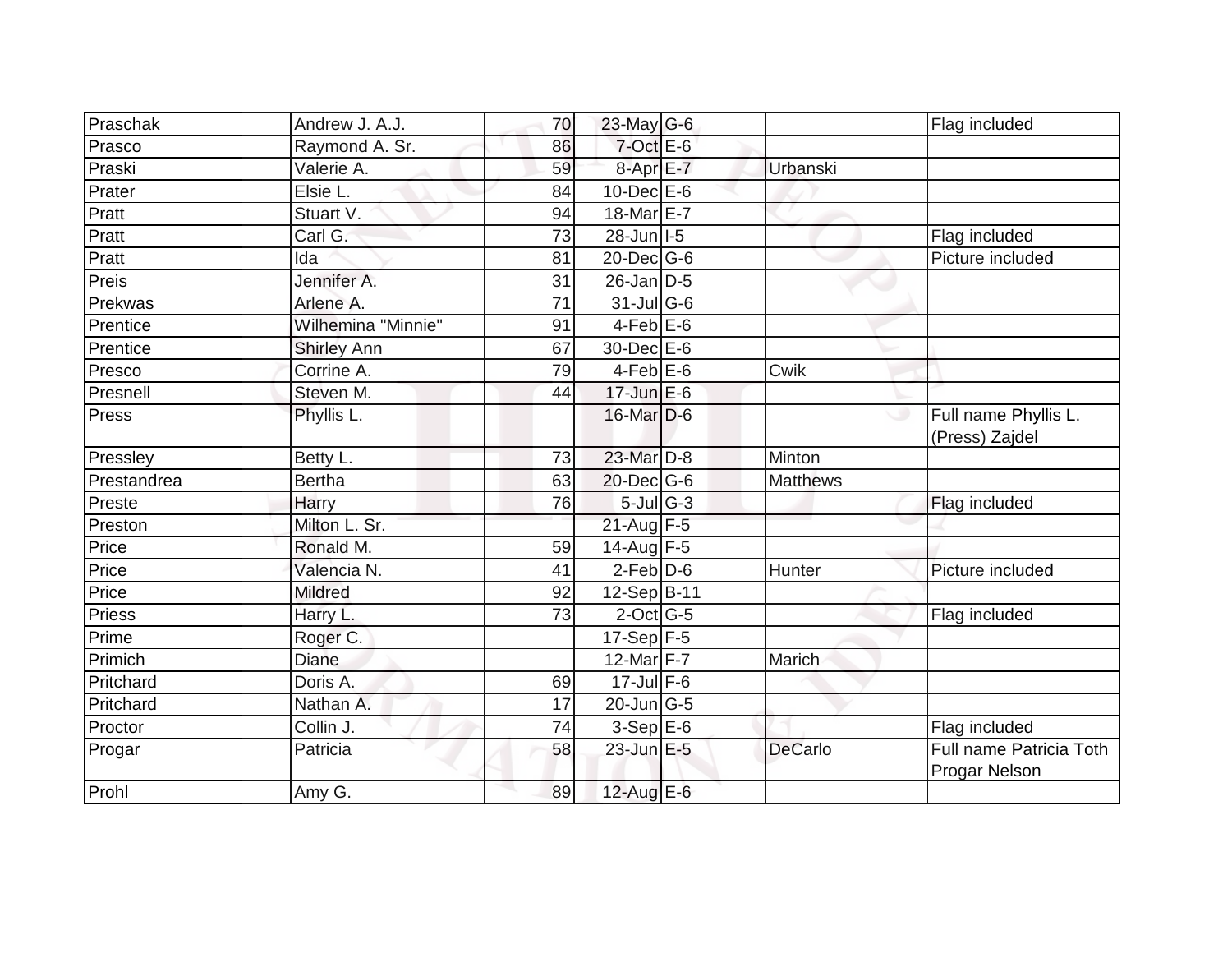| Propeck     | Maricolleen P.             | 50     | 29-May F-6                |         | Full name Maricolleen |
|-------------|----------------------------|--------|---------------------------|---------|-----------------------|
|             |                            |        |                           |         | P. O'Neil Propeck     |
| Proper      | Allan L.                   | 73     | 1-Mar G-5                 |         |                       |
| Proteau     | Zachary Andrew             | 11/2   | 27-Nov B-10               |         |                       |
|             |                            | months |                           |         |                       |
| Prpa        | Dragan                     | 77     | 26-Aug E-5                |         |                       |
| Pruim       | Joseph                     | 87     | 30-Mar <sub>D-7</sub>     |         |                       |
| Pryle       | Michael C. Sr.             | 48     | $24$ -Aug $D-5$           |         |                       |
| Pryle       | Lawrence E. "Jim"          | 76     | $25-Sep$ F-7              |         | Flag included         |
| Prymula     | <b>Clementine SSJ-TOSF</b> |        | $22$ -Jun D-7             |         |                       |
| Przbylowski | Anthony J.                 | 56     | 23-Aug I-5                |         | Flag included         |
| Przewoznik  | Richard                    | 63     | 20-Sep I-5                |         |                       |
| Przybysz    | John J. " Jack "           | 70     | 7-Mar G-5                 |         | Flag included         |
| Przybysz    | Donald H.                  | 66     | $7 - Jun$ $1 - 5$         |         |                       |
| Ptacek      | Ella "Ellie"               | 84     | $7 - Aug$ F-6             |         |                       |
| Ptacek      | Edwin D. "Buddy"           | 89     | $11-Sep$ F-7              |         | Flag included         |
| Puchalski   | Edward J.                  | 80     | $6$ -Feb $F-6$            |         | Flag included         |
| Pucher      | Albert Jr.                 | 52     | $23$ -Jun $E-5$           |         | Flag included         |
| Puente      | Jesus "Jessie"             | 71     | 20-Aug F-6                |         |                       |
| Pugh        | Doris Juanita              | 77     | 1-May $G-6$               |         |                       |
| Puhek       | Sheila F.                  | 71     | $3-Nov$ E-3               | Pieters |                       |
| Pukac       | Michael W.                 | 81     | 30-Nov D-8                |         | Flag included         |
| Puncho      | Joseph R.                  | 73     | $7$ -Jan $E$ -6           |         |                       |
| Puplava     | Mary V.                    | 89     | $3-Apr$ F-7               |         |                       |
| Purevich    | Helen D.                   | 81     | 12-Oct D-7                | Lacny   | Cross included        |
| Purevich    | Mary                       | 86     | $1-Apr \nightharpoonup 6$ |         |                       |
| Purnell     | <b>Rufus</b>               |        | $3-Apr$ F-7               |         |                       |
| Purnell     | <b>Essie Mae</b>           | 75     | 24-May I-5                |         | Cross included        |
| Purser      | <b>Robert William</b>      | 75     | 14-Jul E-5                |         | Flag included         |
| Pusateri    | Jennie                     | 89     | $7$ -Aug $F-6$            | Maniero |                       |
| Pusateri    | Gerald                     | 57     | $7-Feb G-5$               |         |                       |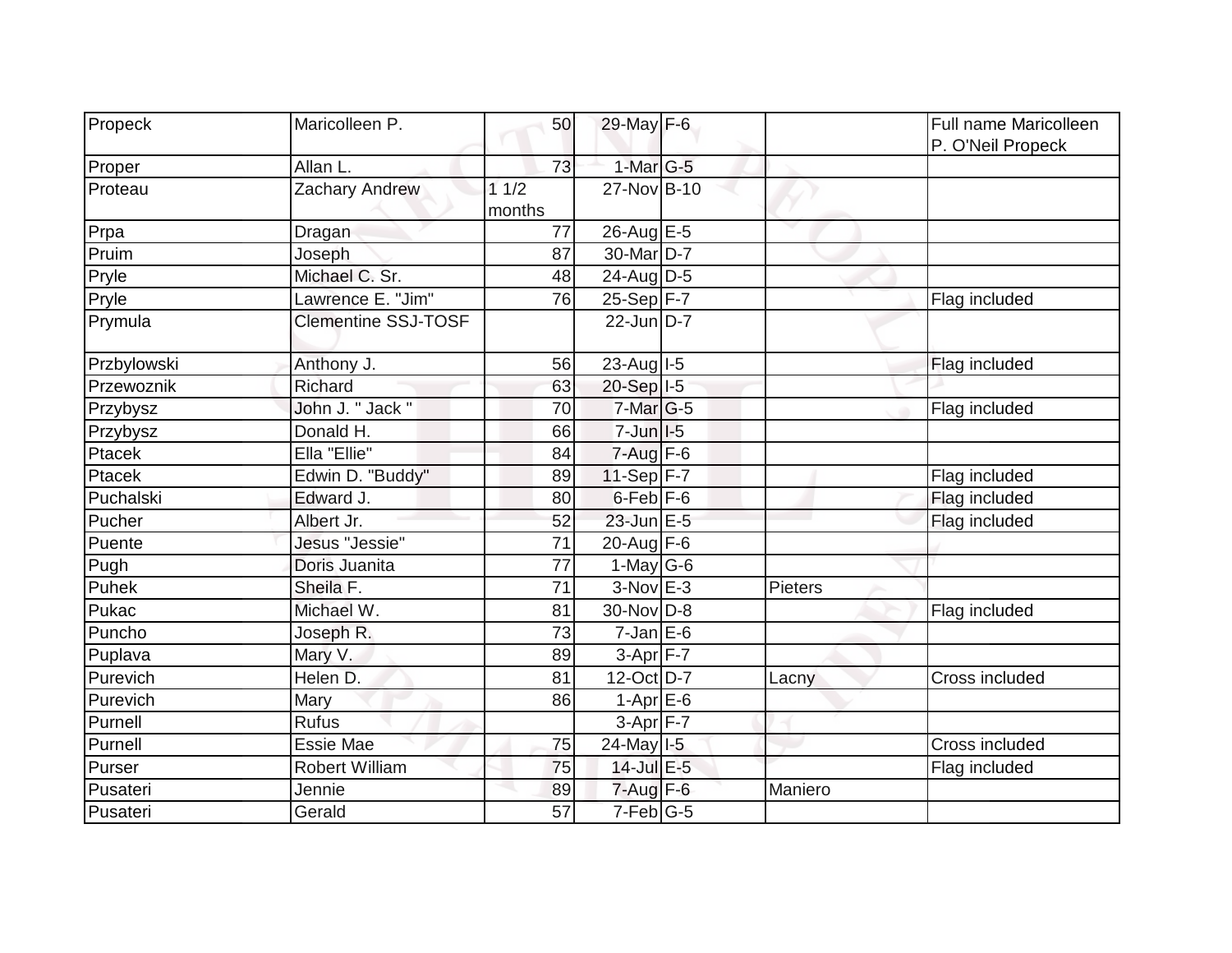| Pushckor    | Brenda C.                  | 57     | 20-Aug F-4                  |       |             |                           |
|-------------|----------------------------|--------|-----------------------------|-------|-------------|---------------------------|
| Puskas      | Priscilla                  | 84     | $17$ -Jul $F-6$             |       |             |                           |
| Pustek      | Bernard J.                 | 63     | $22$ -Jul E-6               |       |             | Flag included             |
| Pustek      | Bernard J.                 | 63     | 10-Aug $D-5$                |       |             | Flag included             |
| Pusz        | Harriet                    | 92     | $2$ -Jun $F-4$              |       | Kaliski     |                           |
| Puzneak     | Daniel                     | 61     | 26-Apr F-5                  |       |             |                           |
| Pyke        | Glen K.                    | 69     | 23-May G-6                  |       |             |                           |
| Quagliara   | Nicholas A.                | 78     | $17$ -Jul $F-6$             |       |             |                           |
| Quartucio   | Marion H.                  | 80     | $30$ -Jan $F-7$             |       |             |                           |
| Quenett     | Lloyd A.                   | 82     | $2$ -Jun $F-4$              |       |             | Flag included             |
| Quigley     | Wilma                      | 94     | $4$ -Dec $F-6$              |       | Jensen      |                           |
| Quillen     | Edward E.                  | 69     | 26-Oct D-5                  |       |             | Flag included             |
| Quillman    | Claretha                   | 81     | 9-Apr F-7                   |       |             | Cross included            |
| Quinn       | Geraldine M.               | 89     | $12$ -Jul $I$ -5            |       |             |                           |
| Quisenberry | Madeline                   | 84     | 14-Mar G-5                  |       |             |                           |
| Raasch      | Ferdinand C. "Ferdy"       | 81     | $14$ -Jul $E-5$             |       |             | Flag included             |
| Rabe        | Mary M.                    | 78     | $2$ -Dec $E$ -6             |       | Michel      |                           |
| Rabinovitz  | <b>Martin</b>              | 78     | $18$ -Dec $F-6$             |       |             |                           |
| Rachowicz   | <b>Christian Alexander</b> | Infant | $23$ -Feb $\overline{D}$ -5 |       |             | Mother Raqual C.<br>Leyba |
| Racich      | Stephanie Y.               | 87     | $8$ -Feb $ G$ -6            |       | Yuran       |                           |
| Raczkowski  | Lottie "Busia"             |        | 88 Janaury<br>27            | $E-4$ | Miloszewski |                           |
| Raczkowski  | Alice                      | 89     | $31$ -May $ I-5 $           |       |             |                           |
| Radakovich  | George N.                  | 91     | $20$ -Apr $D-5$             |       |             | Flag included             |
| Radbel      | Bertram D. "Bert"          | 81     | $13-Oct$ E-5                |       |             |                           |
| Radek       | <b>Richard Wayne</b>       | 56     | $4$ -Jul $\overline{G}$ -5  |       |             |                           |
| Radenkovich | Deva                       | 86     | $10$ -May G-5               |       |             |                           |
| Rader       | Josephine M.               |        | 98 Novmeber F-8<br>6        |       |             |                           |
| Radiger     | Carl G.                    | 79     | 10-Nov E-4                  |       |             |                           |
| Radinovic   | Milan                      | 76     | 27-Oct E-4                  |       |             |                           |
|             |                            |        |                             |       |             |                           |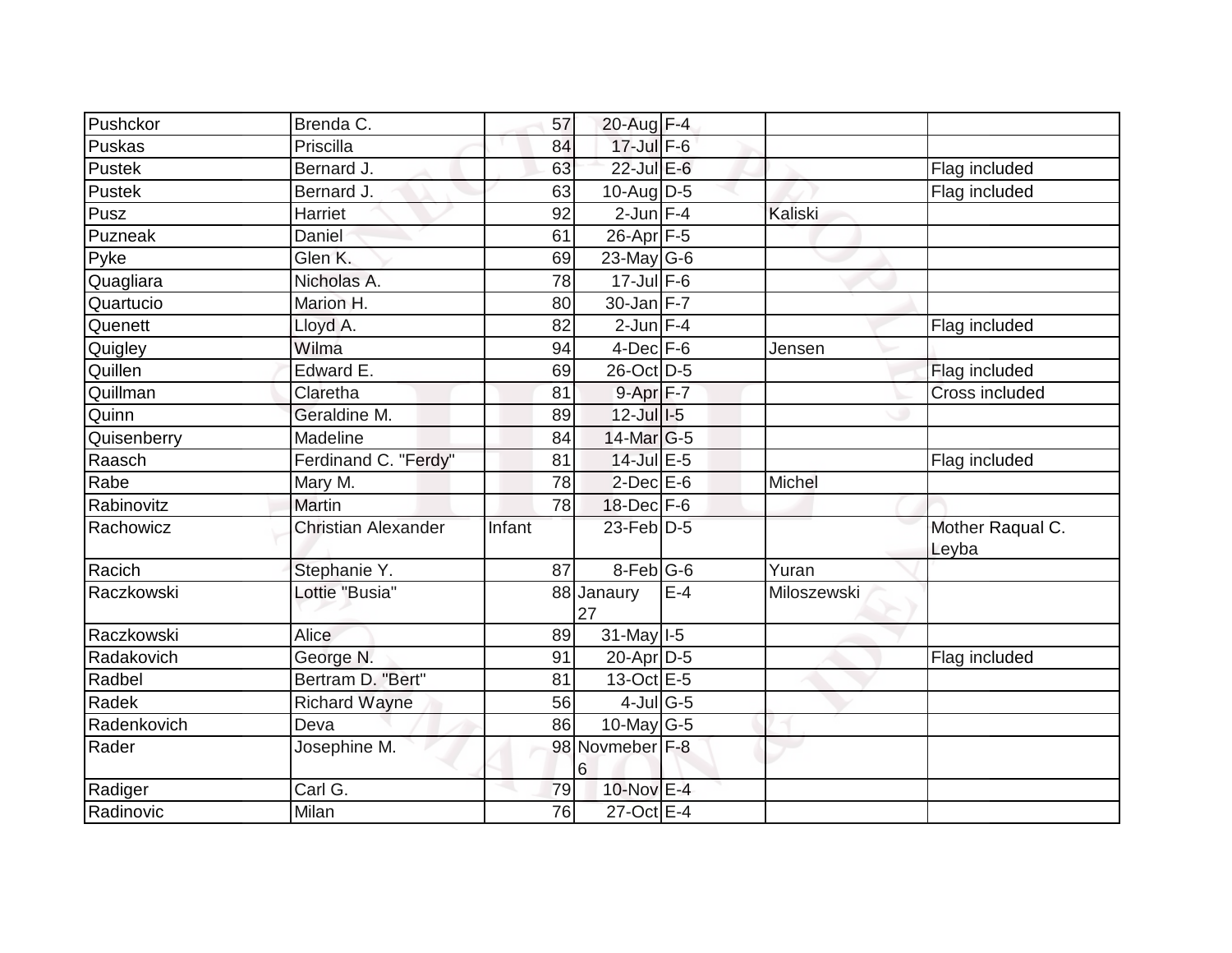| Radkovich    | Robert B.                               | 72 | $6$ -Jul $D-5$              |            |                                          |
|--------------|-----------------------------------------|----|-----------------------------|------------|------------------------------------------|
| Radoe        | Rhoda O. "Dean"                         | 87 | 28-Feb F-8                  | Fitzgerald |                                          |
| Radulovich   | <b>Mike</b>                             | 78 | $2$ -May G-5                |            | Flag included                            |
| Rady         | Ray                                     | 88 | $20$ -Jun $\overline{G}$ -5 |            | Flag included                            |
| Radzinski    | Frances                                 | 88 | 23-Mar D-7                  | Wietecha   |                                          |
| Rae          | James "Scotty"                          | 75 | $1-Sep$ E-3                 |            |                                          |
| Raelson      | Margaret A.                             | 85 | $27$ -Feb $ F-6$            |            |                                          |
| Rafish       | Mary                                    | 97 | $31$ -May $I-5$             |            |                                          |
| Raganyi      | James R.                                | 16 | $13$ -Dec $ I-6 $           |            |                                          |
| Rains        | Dorothy                                 | 87 | $14$ -Mar $ G-6$            |            | Full name Dorothy<br><b>Kubiak Rains</b> |
| Rains        | Robert L.                               | 81 | $7$ -Oct $E$ -6             |            |                                          |
| Rainwaters   | Margaret E. "Peg"                       | 88 | 14-Feb G-5                  |            |                                          |
| Raisor       | Harvery Eugene "Gene"                   | 76 | $13$ -Jun $ G-5 $           |            | ت                                        |
| Raiza        | Nancy                                   | 94 | 24-Jul G-5                  |            |                                          |
| Rak          | <b>Bruce</b>                            | 55 | $2$ -Feb $D$ -6             |            |                                          |
| Rak          | Edward J. Sr.                           | 83 | $12$ -Oct $D-8$             |            |                                          |
| Rak          | Edward J. Sr.                           | 83 | 24-Oct G-6                  |            |                                          |
| Rakoczy      | Marijo Bridget                          | 43 | 8-Nov I-5                   |            |                                          |
| Rakoczy      | Stephen M                               |    | $7$ -May $F-6$              |            |                                          |
| Raksanyi     | Charles Jr.                             | 79 | $17$ -Feb $E-4$             |            | Flag included                            |
| Ramage       | Rodman J. Sr.                           | 78 | 14-Apr $E-4$                |            |                                          |
| Ramakrishnan | Narayanaswami                           | 71 | 6-May $E-5$                 |            |                                          |
| Ramanov      | Josephine                               | 87 | $2-Sep$ E-5                 | Pareigis   |                                          |
| Ramirez      | Geronimo                                | 89 | 16-Dec E-6                  |            |                                          |
| Ramirez      | Ofelia                                  | 51 | $15$ -Jul $E$ -7            |            |                                          |
| Ramos        | Ann                                     | 86 | 19-Mar $F-6$                |            |                                          |
| Ramos        | Maria                                   | 88 | $14$ -Aug $\overline{F-5}$  |            |                                          |
| Ramos        | Jose                                    | 74 | $3-Apr$ F-7                 |            |                                          |
| Ramos        | <b>Tranquillino Mercado</b><br>"Franco" | 87 | 19-Mar F-5                  |            |                                          |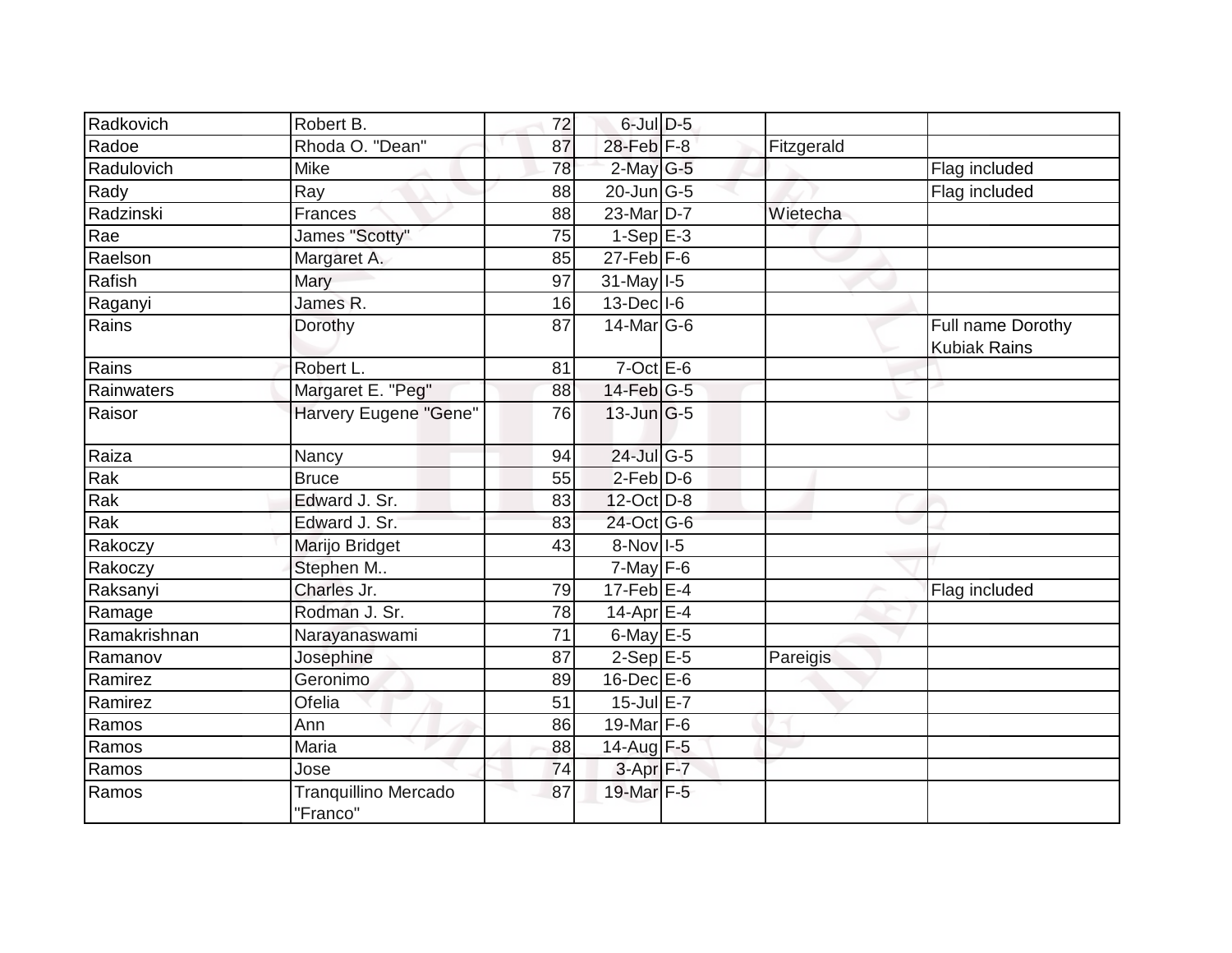|           | Ronald J.              |    |                 |           |                                               |
|-----------|------------------------|----|-----------------|-----------|-----------------------------------------------|
| Ramsey    |                        | 61 | 13-May E-6      |           | Flag included                                 |
| Ramsey    | <b>Gary Morris</b>     | 63 | 18-Sep F-6      |           |                                               |
| Randolph  | Larry Sr.              |    | 29-Jul E-6      |           |                                               |
| Ranostaj  | Ann                    | 97 | 28-Dec D-5      | Galik     |                                               |
| Rapp      | <b>Esther Muriel</b>   | 90 | $7$ -Dec $D$ -6 | Hovey     |                                               |
| Raschke   | Harold E.              | 87 | $6$ -Oct $E-4$  |           |                                               |
| Raso      | Dominic                | 76 | $4$ -May D-8    |           | Flag included                                 |
| Rast      | <b>Walter Emil</b>     |    | 26-Aug E-5      |           |                                               |
| Rastovski | Jean E.                | 84 | 13-Mar G-7      | Godlewski |                                               |
| Rastovsky | Mary L.                | 80 | $4$ -Nov $E$ -6 |           |                                               |
| Ratajczak | Eugene A.              | 81 | $3-Nov$ E-4     |           | Flag included                                 |
| Ratliff   | Marc G.                | 60 | 20-May E-6      |           |                                               |
| Rattray   | William C.             | 89 | 30-Apr F-6      |           |                                               |
| Ratvay    | Ann                    | 79 | 16-Feb D-6      |           |                                               |
| Rauh      | Sonya Paulette "Pooie" | 62 | $10$ -Apr $F-8$ |           |                                               |
| Raupach   | Thomas W.              | 57 | $14-Sep D-5$    |           |                                               |
| Raveret   | Jeanne Kathryn         |    | $1$ -Oct $F-5$  |           |                                               |
| Ray       | Jayne Elizabeth        | 75 | $4$ -Jun $F-6$  | Harding   |                                               |
| Raymond   | Therese M.             | 68 | 2-Mar D-5       |           |                                               |
| Raymond   | Clarence               | 90 | 20-Nov F-5      |           |                                               |
| Raymond   | Mary "Peggy"           | 88 | 16-Nov D-7      |           |                                               |
| Raymond   | <b>Donald Dennison</b> | 70 | 17-Nov E-4      |           |                                               |
| Rea       | Wilma                  | 88 | $19$ -Apr $G-4$ |           |                                               |
| Read      | Dolores C.             | 75 | $3-SepE-6$      |           |                                               |
| Reames    | Randel R. "Randy"      | 80 | $10-Apr$ F-8    |           |                                               |
| Reasons   | Helen M.               | 88 | 25-Mar E-6      |           | Full name Helen M.<br><b>Cockrell Reasons</b> |
| Rebeck    | Anthony "Tony"         | 76 | $2$ -Dec $E$ -6 |           | Flag included                                 |
| Reberg    | <b>Russell James</b>   | 42 | $24$ -Apr $F-6$ |           |                                               |
| Rebey     | William J.             | 60 | 23-Nov D-7      |           |                                               |
| Rebey     | William J.             | 60 | 26-Oct D-5      |           |                                               |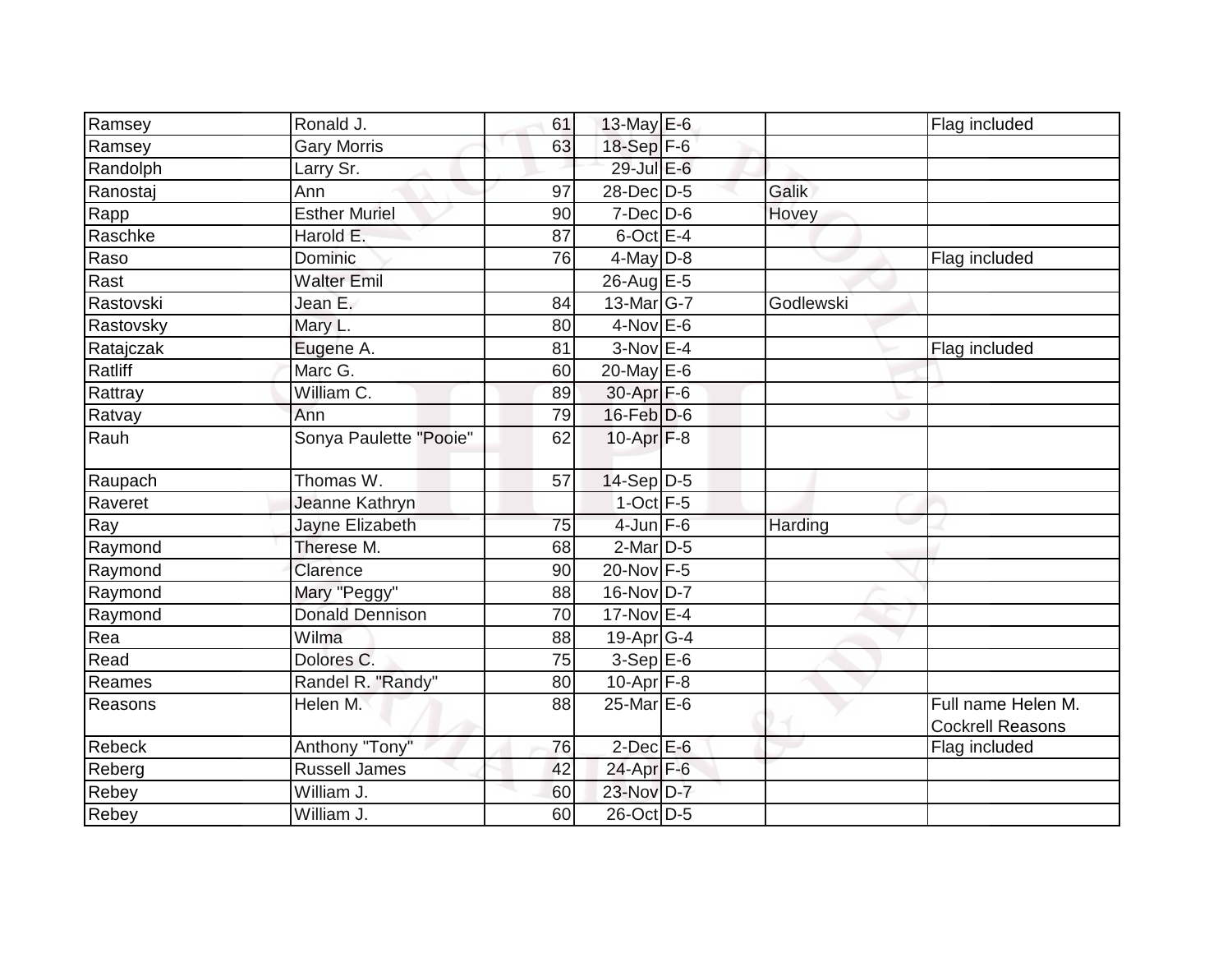| Recker      | Ahlrich "Jut"               | 76 | $25-Sep$ F-7            |         | Flag included                                        |
|-------------|-----------------------------|----|-------------------------|---------|------------------------------------------------------|
| Recktenwall | John K.                     | 91 | 28-Oct E-7              |         | Flag included                                        |
| Reczek      | Clara T.                    | 81 | 16-May $G-6$            |         |                                                      |
| Redelman    | Matthew J.                  | 23 | $8$ -Mar $ G-5 $        |         |                                                      |
| Redman      | Otis E.Sr.                  | 89 | $22$ -Jul $E$ -6        |         |                                                      |
| Redmon      | Joseph D.                   | 63 | $7$ -Oct $E$ -6         |         |                                                      |
| Reece       | Eugene R. Sr.<br>'Watchdog" | 80 | $4$ -Jan $ G-6 $        |         | Picture included                                     |
| Reed        | James Donald "JD"           | 88 | $15-Sep \overline{E-6}$ |         |                                                      |
| Reed        | <b>Mildred</b>              |    | 22-Apr $E-6$            |         | Full name Mildred Reed<br>Lake Young                 |
| Reed        | Robert J.                   | 70 | 24-Jul G-6              |         | Masonic emblem<br>included                           |
| Reed        | <b>Frances</b>              | 68 | $5$ -Feb $F$ -5         |         | Full name Mother<br>$\cup$<br>Frances (Reed) Ballard |
| Reed        | Timothy D. "Tim"            | 45 | 8-Nov I-5               |         |                                                      |
| Reed        | Edward R.                   | 92 | $2$ -Nov $D-8$          |         |                                                      |
| Reed        | Timothy A.                  | 45 | $3-May G-5$             |         |                                                      |
| Reed        | Inez C.                     | 99 | $5-Apr$ G-6             |         |                                                      |
| Reedstrom   | Ernest L.                   | 74 | 13-Mar G-7              |         | Flag included                                        |
| Reese       | Velma L.                    | 84 | $12$ -Dec $ G$ -6       |         |                                                      |
| Reeves      | Viola R.                    | 88 | $18$ -Jun F-6           |         |                                                      |
| Reeves      | Margaret L.                 | 73 | $4$ -May D-8            |         |                                                      |
| Reeves      | Dora Alice                  | 96 | $1$ -Jul $E-7$          | Chapman |                                                      |
| Regal       | Frances                     | 86 | 29-Oct E-6              | Depta   |                                                      |
| Regnerus    | Louis R. Sr.                | 79 | 24-Mar E-4              |         |                                                      |
| Regula      | <b>Bertha</b>               | 75 | $8$ -Jun $E$ -5         | Nyman   | Full name Bertha<br>(Regula) Cole                    |
| Reibly      | Mary Rita                   | 92 | 21-Aug F-5              |         |                                                      |
| Reibly      | Patricia K.                 | 67 | 13-May $E-6$            |         |                                                      |
| Reibly      | Selma                       | 90 | 26-Feb F-5              |         |                                                      |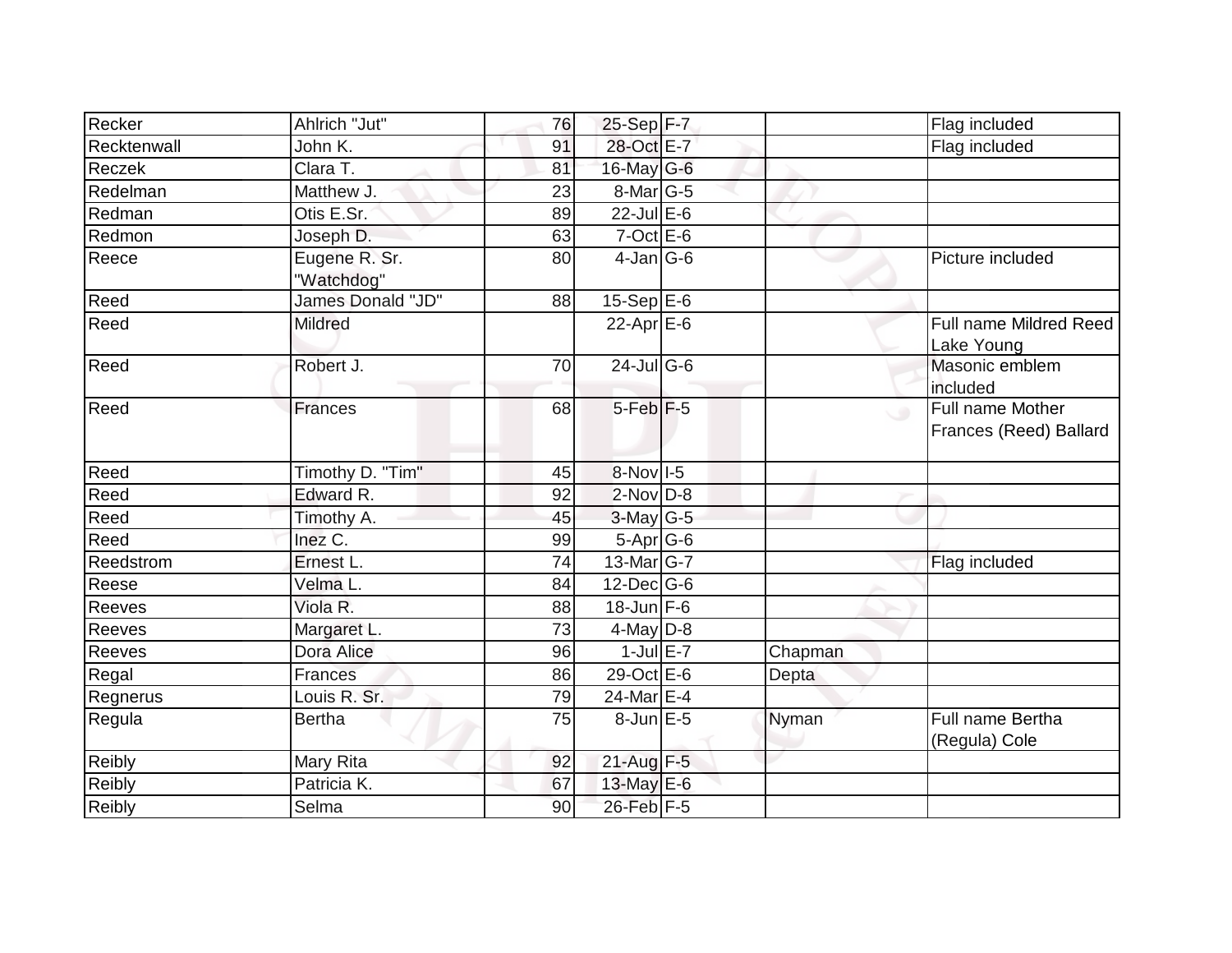| Reid          | Arlene R.           | 70  | $24$ -Jan F-5    |         |                                         |
|---------------|---------------------|-----|------------------|---------|-----------------------------------------|
| Reid          | Arthur R.           | 89  | 27-Dec F-5       |         |                                         |
| Reid          | Margery A.          | 79  | 12-Sep B-11      |         |                                         |
| Reidenbach    | Ferdinand H. "Fred" | 82  | $7$ -May $F-5$   |         |                                         |
| Reillo        | Teodosio "Leo"      | 73  | 17-Oct G-6       |         |                                         |
| Reillo        | Margarita           | 72  | 22-Oct E-5       |         |                                         |
| Reillo        | Juanita             | 68  | 13-May $E-6$     |         |                                         |
| Reilly        | <b>John Robert</b>  | 54  | $9-Sep$ $E-6$    |         |                                         |
| Reinarts      | Mary A.             | 92  | $16$ -Feb $D-6$  |         |                                         |
| Reisinger     | <b>Elsie Mae</b>    | 89  | 14-Aug F-5       |         |                                         |
| Reiss         | <b>Florence Ann</b> | 92  | 9-Oct F-7        |         |                                         |
| Reitsma       | Marie M.            | 93  | 26-Oct D-6       | Haas    |                                         |
| Rejhon        | Bethel C.           | 89  | $5$ -May $E-4$   |         |                                         |
| Rembert       | Ola                 |     | $1-Oct$ F-6      |         |                                         |
| Remec         | June B.             |     | 28-Dec D-5       | Swanson |                                         |
| Rempis        | Harry E.            | 37  | 29-Jul E-6       |         |                                         |
| Rendleman     | Richard L.          | 71  | $27$ -Aug E-5    |         |                                         |
| Rentschler    | Loren Emerson       | 72  | 3-Nov E-3        |         |                                         |
| Repar         | Paul J.             | 68  | 23-Nov D-7       |         | Cross included                          |
| Repasky       | Emanuel "Monte"     | 83  | $12$ -Jun F-6    |         | Flag included                           |
| Repko         | Robert H. "Bob"     | 68  | $7$ -Oct $E$ -6  |         | Flag included                           |
| Resnick       | Daniel H.           | 81  | $20$ -May E-6    |         |                                         |
| Retegan       | Mary                | 100 | 20-May $E-6$     |         |                                         |
| Rettke        | <b>Hildreth</b>     | 90  | 18-Aug $E-4$     |         | Full name Hildreth<br>(Rettke) Jones    |
| Retzlaff      | Wilbert C. "Bill"   | 80  | 24-Oct G-7       |         |                                         |
| <b>Rewers</b> | Edward J.           | 90  | $22$ -Mar $ G-6$ |         |                                         |
| Rex           | James E.            | 57  | 30-Oct F-6       |         |                                         |
| Rex           | Kenneth M.          | 87  | 25-Feb E-6       |         | Flag included                           |
| Reyes         | Mildred K. (Millie) | 60  | $7$ -Jan $E$ -5  |         | Full name Mildred K<br>Kandalec (Reyes) |
| Reyes         | Teofista            | 89  | $24$ -Jun E-6    |         |                                         |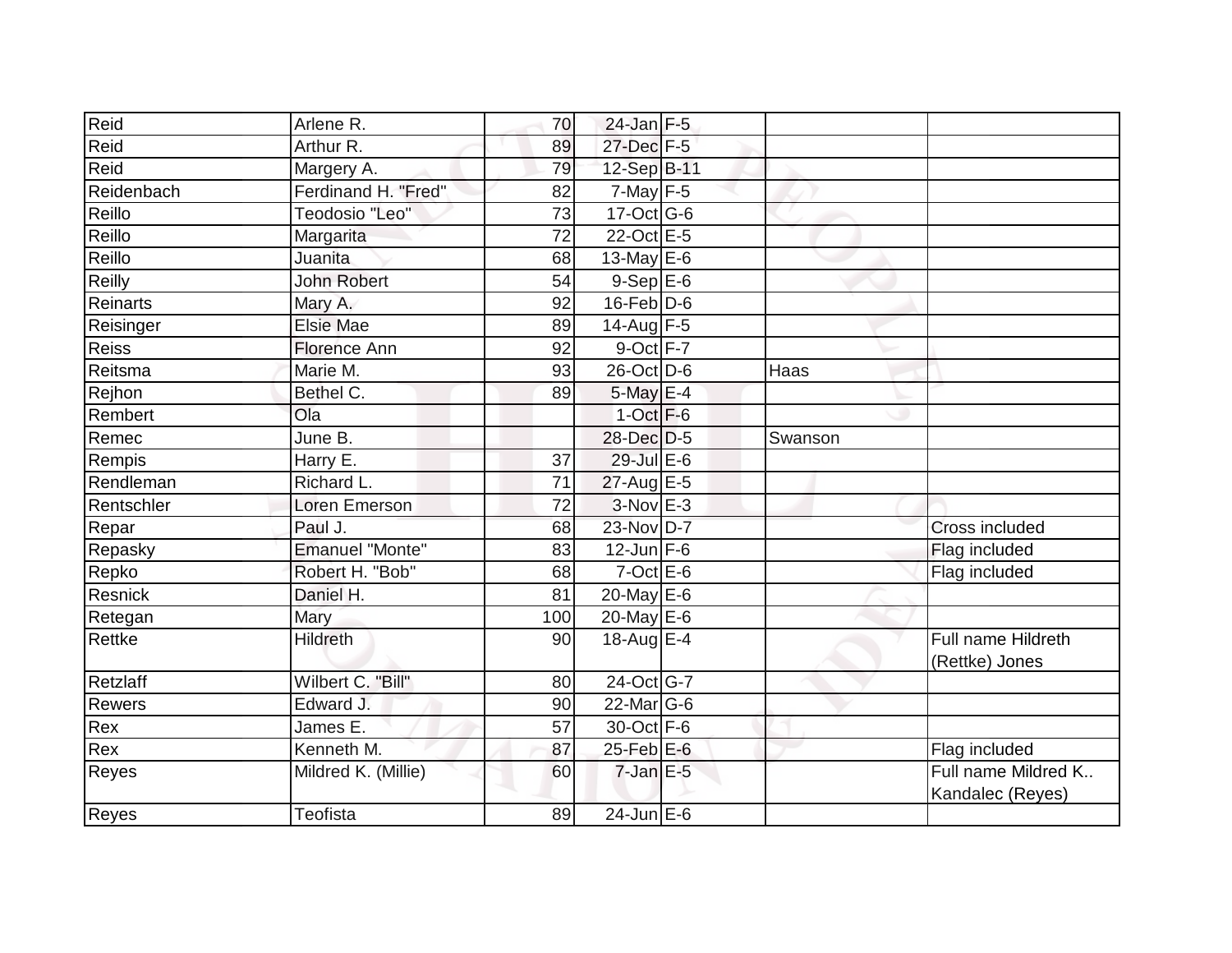| Reyes             | Mary M.                 | 84 | 14-Apr E-5       |             |                                                      |
|-------------------|-------------------------|----|------------------|-------------|------------------------------------------------------|
| Reyher            | <b>Bessie Mable</b>     | 92 | $23$ -Jul F-6    |             | Picture included                                     |
| Reynolds          | Doris L.                | 79 | $6$ -Aug $F - 7$ |             |                                                      |
| Reynolds          | Bobby "Bob"             | 59 | 4-Aug $E-5$      |             |                                                      |
| Reynolds          | Mary (Betty)            | 77 | $31$ -Jan F-8    |             |                                                      |
| Reynolds          | Marjorie Catherine      | 85 | $6$ -JulD-5      |             | Full name Marjorie<br>Catherine (Wimbly)<br>Reynolds |
| Rhein             | Tori                    | 14 | 27-Oct E-4       |             |                                                      |
| Rhoades           | <b>Dolores</b>          |    | $20-Sep$  -5     |             |                                                      |
| Rhodes            | Robert M."Bob"          | 64 | $14$ -Aug F-6    |             | Flag included                                        |
| Rhymer            | <b>Belle "Billie"</b>   |    |                  |             | Full name Belle Ehymer<br>Woloszyn                   |
| Rhyne             | James M.                | 48 | $8$ -Feb $ G$ -6 |             |                                                      |
| Rias              | Frank                   | 74 | 8-Jan F-7        |             |                                                      |
| Ribar             | Theodore G. "Ted"       | 80 | $16-Sep$ E-6     |             | Flag included                                        |
| Ricca             | Harold E.               | 73 | 30-Jul F-6       |             |                                                      |
| Rice              | Susan M.                | 55 | $8$ -Mar $ G$ -6 |             | Picture included                                     |
| Rice              | Elaine P.               | 78 | $2$ -May G-6     | Murphy      |                                                      |
| Rice              | Joyce D.                | 64 | $14$ -Nov $ G-5$ |             | Cross included                                       |
| Rich              | <b>Jonathan Gardner</b> |    | 29-Oct E-6       |             |                                                      |
| Rich (Richwalski) | Paul                    | 72 | $3$ -May G-6     |             | Flag included                                        |
| Richard           | Ann Lee                 | 63 | 30-Mar D-7       | McCrutcheon |                                                      |
| Richards          | Delbert L. "Danny"      | 59 | 22-Jun D-7       |             |                                                      |
| Richards          | Wilfred                 | 80 | $14$ -Jan E-6    |             |                                                      |
| Richards          | Wilfred G.              | 80 | $24$ -Jan F-5    |             |                                                      |
| <b>Richards</b>   | Elaine                  |    | $17$ -Apr $F$ -6 | Dombrowski  |                                                      |
| Richardson        | Eilleen S. "Bobby"      | 84 | 29-Jul E-6       | Shaugnessy  |                                                      |
| Richardson        | Raymond                 | 67 | 13-Apr $D-6$     |             |                                                      |
| Richardson        | Milton O.               | 76 | 25-Dec B-8       |             | Flag and Picture<br>included                         |
| Richardson        | Florence M.             | 69 | 29-Sep E-4       | Blankenship |                                                      |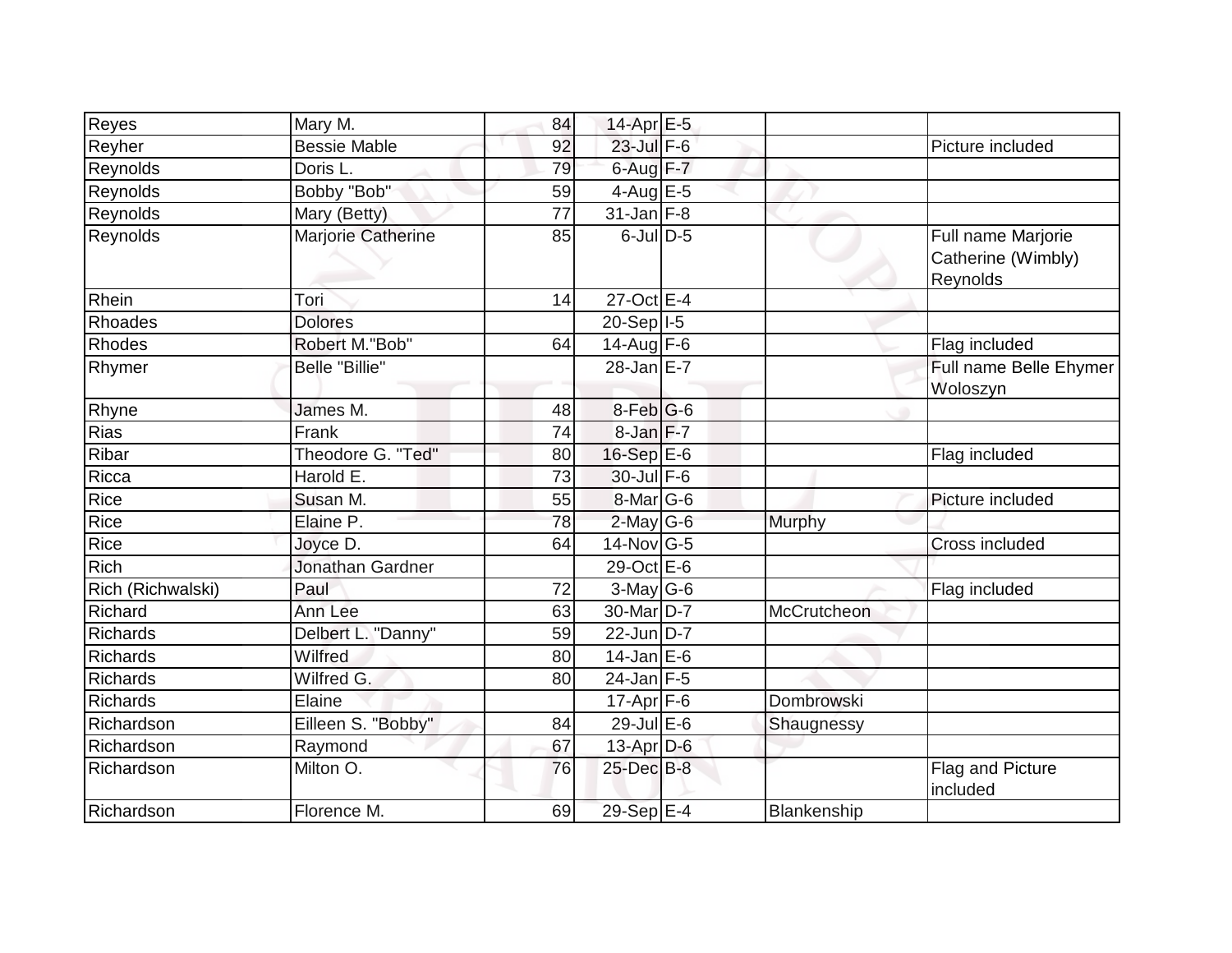| Richter        | Edward R.               |    | 26-Apr F-6                 |            | Cross and Flag<br>included |
|----------------|-------------------------|----|----------------------------|------------|----------------------------|
| Rickel         | Vern E.                 | 69 | 18-Jul G-6                 |            |                            |
| Riddell        | Ronald D. "Ron"         | 70 | $3$ -Jun $F-7$             |            | Flag included              |
| Ridder         | <b>Beatrice</b>         | 81 | $2-Apr$ F-6                |            |                            |
| Ridgely        | Claybourne I.           | 92 | 28-Dec D-5                 |            | Flag included              |
| Rietman        | Margaret S.             | 96 | $15-Apr \nightharpoonup 5$ |            |                            |
| Rietman        | Dorothy E.              | 88 | 30-Nov D-8                 | Huppenthal |                            |
| Rietman        | Henrietta               | 79 | $14$ -Aug F-6              |            |                            |
| <b>Rigby</b>   | Doris Emma              | 73 | $1-Dec$ E-5                |            |                            |
| Rigg           | Geraldine B. "Gerri"    |    | 27-Mar G-7                 |            |                            |
| Rigo           | Joe B.                  | 70 | 8-Oct E-7                  |            |                            |
| Riley          | Mary J.                 | 73 | $21$ -Jan E-5              | Walker     |                            |
| Riley          | Robert A.               | 85 | $24$ -JulG-6               |            |                            |
| Riley          | Helen E.                | 91 | $7$ -Apr $E-4$             |            |                            |
| Riley          | <b>Edward "Lil Bro"</b> | 66 | 9-Nov D-7                  |            | Picture included           |
| Riley          | Pamela S.               | 51 | $12$ -Feb $F-6$            |            |                            |
| Rios           | Ofelia                  | 74 | $2$ -Jun F-4               |            |                            |
| Rios           | Horacio P. Sr. "Lacho"  | 79 | 29-May F-5                 |            |                            |
| <b>Rios</b>    | Duane R. (Sergeant)     | 25 | $17$ -Apr $F-6$            |            | Picture included           |
| Rippe          | Alta H. "Ludie"         | 80 | $8-Nov$ I-5                |            |                            |
| Risinger       | Barry O.                | 45 | 1-May $G-6$                |            |                            |
| <b>Riskin</b>  | Jerome                  | 78 | 26-Oct D-6                 |            |                            |
| <b>Rister</b>  | Jackie L.               | 74 | 26-Feb F-5                 |            | Flag included              |
| <b>Ristich</b> | <b>Mark</b>             | 47 | 22-Jul E-6                 |            |                            |
| Ritchie        | Robert (Retired CPD)    |    | $6$ -Feb $F-6$             |            | Flag included              |
| Ritchie        | Alexander W. "Al"       | 93 | 13-Oct E-5                 |            |                            |
| Rittenmeyer    | Dale Joseph             | 84 | $4$ -Jan $ G$ -6           |            |                            |
| Rittenmeyer    | Dale Joseph             | 84 | $22$ -Jan F-6              |            | Flag included              |
| Rittenmeyer    | Geraldine J.            | 84 | 5-Oct D-5                  |            |                            |
| Ritter         | $\overline{EJ}$         | 71 | 22-Jun D-7                 |            |                            |
| <b>Ritz</b>    | Ashley C.               | 17 | $11-Aug$ E-4               |            |                            |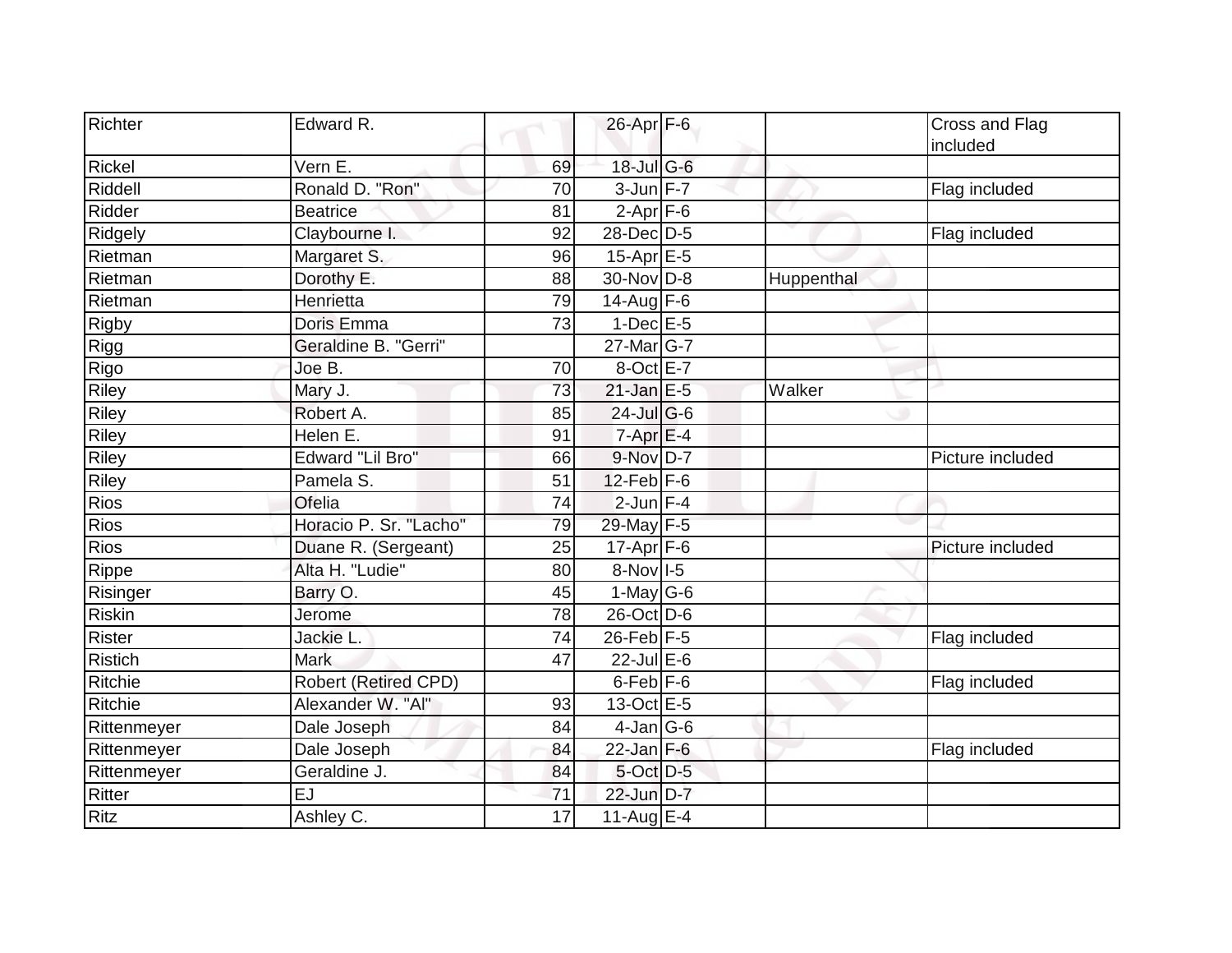| Rivera         | Luz                  | 69 | 4-Oct I-5         |          |                                               |
|----------------|----------------------|----|-------------------|----------|-----------------------------------------------|
| Rivera         | Victor V.            | 66 | 16-Dec E-6        |          |                                               |
| Rivera         | Jose G.              | 65 | 25-Dec B-8        |          |                                               |
| Rivera         | Juan A. "Bubba"      | 60 | 30-Dec E-7        |          |                                               |
| Robak          | Victoria G.          | 92 | 19-Nov E-5        | Gabor    |                                               |
| Roberts        | Patricia Ann         | 73 | $4$ -Feb $E$ -6   |          |                                               |
| <b>Roberts</b> | <b>Billy</b>         |    | 29-Oct E-6        |          |                                               |
| Roberts        | Dorothy E.           | 72 | 6-Nov F-8         |          |                                               |
| Roberts        | Irene L.             | 94 | $27$ -Mar $ G-7 $ |          |                                               |
| <b>Roberts</b> | Dennis W.            | 59 | $17$ -AugD-6      |          |                                               |
| Robertson      | James                | 80 | $19$ -Feb $F-6$   |          | Flag included                                 |
| Robertson      | Robert E. 'Red"      | 62 | 12-Nov E-6        |          |                                               |
| Robertson      | Chris R.             | 44 | 20-Jun G-5        |          |                                               |
| Robertson      | Poper Marie          |    | $1-Dec$ $E-5$     |          |                                               |
| Robins         | Herbert              | 73 | $7$ -Dec $D$ -6   |          |                                               |
| Robinson       | Rosemary B.          | 78 | 31-Dec F-6        |          |                                               |
| Robinson       | Fredrick C. E."Fred" | 57 | $6$ -Feb $F$ -6   |          |                                               |
| Robinson       | Marjorie M.          | 82 | 30-Mar D-7        |          |                                               |
| Robinson       | Marilyn A.           | 73 | $24$ -Jun $E-6$   | Irving   |                                               |
| Robinson       | Danny E.             | 54 | $6$ -May $E$ -6   |          |                                               |
| Robinson       | Arnold F.            | 94 | $13$ -Jul D-5     |          |                                               |
| Robinson       | Gale A.              | 77 | $16$ -Jan E-6     |          |                                               |
| Robinson       | Elizabeth R. "Betty" | 91 | $7-Apr$ $E-4$     | Fazekas  | Full name Elizabeth R.<br>Robinson Wrzalinski |
| Robinson       | King T.              | 67 | 29-Dec E-5        |          |                                               |
| Robinson       | Jerry W.             | 52 | $14$ -Nov $ G-5 $ |          |                                               |
| Robinson       | Earl S. "Pop"        | 73 | $7 - Aug$ F-6     |          | Flag included                                 |
| Robison        | Connie               | 69 | 25-Feb E-6        |          |                                               |
| Robley         | R. Dale              | 43 | $11$ -Jul G-5     |          |                                               |
| Roderick       | Morgan William       |    | 26-Aug E-5        |          |                                               |
| Rodkin         | LaVerne              |    | $9$ -Jun $E - 3$  | Hollison |                                               |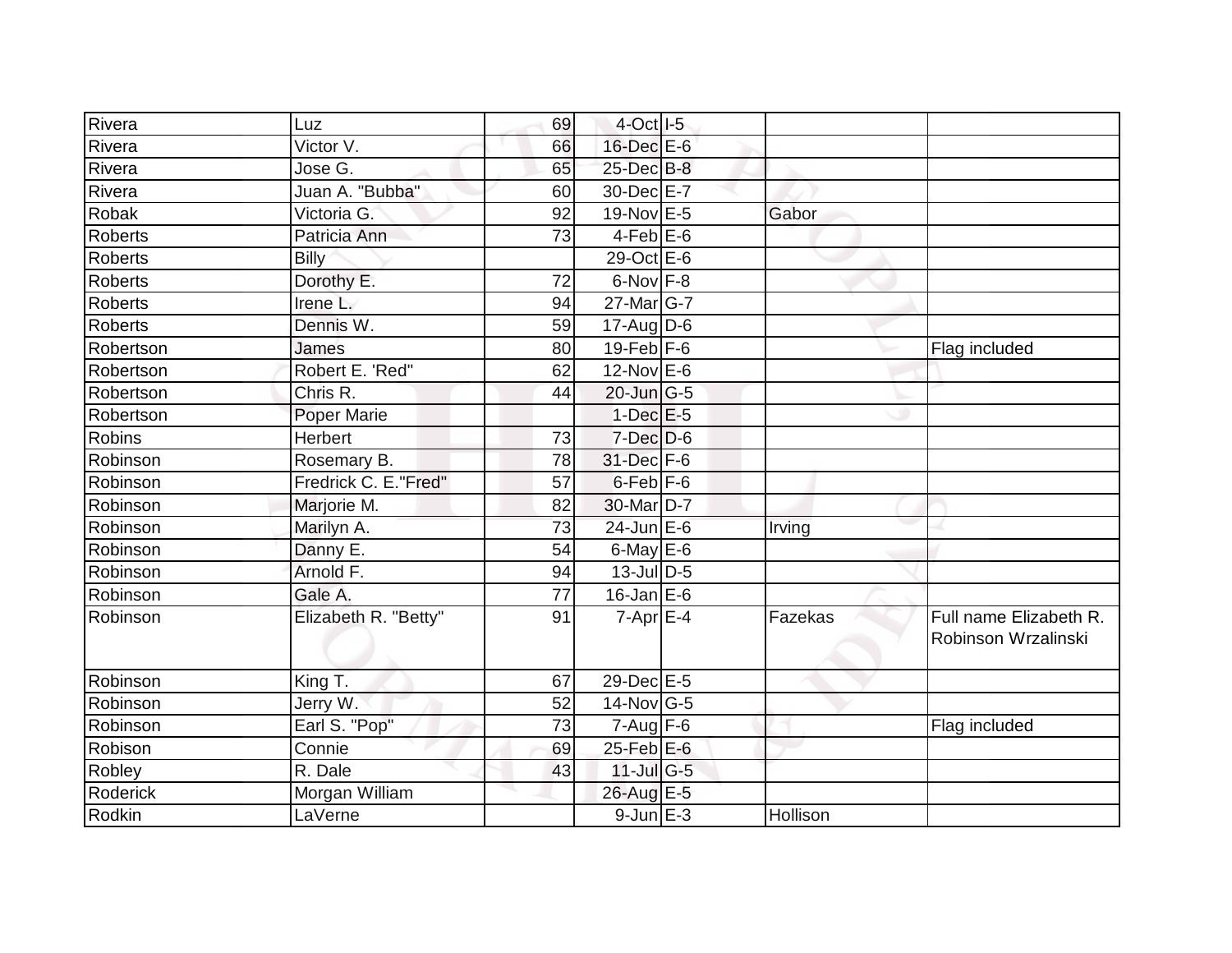| <b>Rodrick</b> | Jarred D.               | 31              | $7$ -Apr $E-4$    |       |                 |                                      |
|----------------|-------------------------|-----------------|-------------------|-------|-----------------|--------------------------------------|
| Rodriguez      | Clara                   | 23              | 18-Mar E-7        |       |                 | Cross included                       |
| Rodriguez      | Eloisa $\overline{S}$ . | 77              | 18-Jan G-6        |       |                 |                                      |
| Rodriguez      | Richard M.              | 63              | $24$ -Jun $E$ -6  |       |                 |                                      |
| Rodriguez      | John                    | 56              | $26$ -Feb $F-5$   |       |                 | Flag included                        |
| Roffmann       | Richard A.              | 65              | $10$ -Jan F-6     |       |                 |                                      |
| Rogalski       | Rose S. "Rose           | 81              | $15$ -Nov $ I-6$  |       | <b>Miklusak</b> |                                      |
| Rogalski       | Raymond L. Sr.          | 77              | $11$ -Dec $ G-8 $ |       |                 | Flag included                        |
| Rogalski       | Frank                   | 77              | 13-May E-4        |       |                 |                                      |
| Rogers         | Arthur J.               | 65              | 27-Mar G-7        |       |                 | Flag included                        |
| Rogers         | <b>Charles Richard</b>  | 93              | $5$ -May $E-3$    |       |                 |                                      |
| Rogers         | Trey W.                 | 31/2            | $14$ -Feb $G-5$   |       |                 |                                      |
| Rogers         | Don M.                  | 5f <sub>5</sub> | 26-Feb F-5        |       |                 |                                      |
| Rogers         | Lois M.                 | 87              | 30-Sep E-6        |       |                 |                                      |
| Rogers         | Estelle B.              | 81              | $1-Oct$ F-6       |       | Zack            |                                      |
| Rogers         | Dora                    | 97              | Janaury<br>20     | $E-5$ |                 |                                      |
| Rogla          | Stanley Jr.             | 84              | $6$ -Oct $E$ -5   |       |                 | Flag included                        |
| Rokos          | Jean                    | 92              | $14$ -Jun $ I-5 $ |       |                 |                                      |
| Rolston        | Stanley (Rev)           | 95              | $15$ -Jan F-6     |       |                 |                                      |
| Roman          | Florence C.             | 91              | $17$ -Jan F-6     |       |                 |                                      |
| Roman Collazo  | Eustaquia               | 75              | $5-Nov$ E-5       |       |                 |                                      |
| Romandine      | Jeanette                | 56              | $15$ -Jan F-6     |       |                 |                                      |
| Romanenko      | William F. "Chuck"      | 84              | 28-Feb $F-8$      |       |                 |                                      |
| Romano         | Marie D.                | 93              | $20$ -JulD-6      |       |                 |                                      |
| Romanov        | Josephine               | 87              | $4-SepE-6$        |       | Pareigis        |                                      |
| Romanowski     | Eugene C.               | 79              | $24$ -Jul $F-6$   |       |                 | Flag included                        |
| Romanowski     | Rose                    | 82              | $21$ -Aug F-5     |       |                 |                                      |
| Romanowski     | Walter J. "Willie"      | 88              | 18-Feb $E-4$      |       |                 | Flag included                        |
| Romanski       | <b>Terrence Edward</b>  |                 | 28-Aug F-5        |       |                 | <b>Cross and Picture</b><br>included |
| Ronchi         | Sandra Ellen            | 61              | $8$ -Jul $E$ -6   |       | Irwin           |                                      |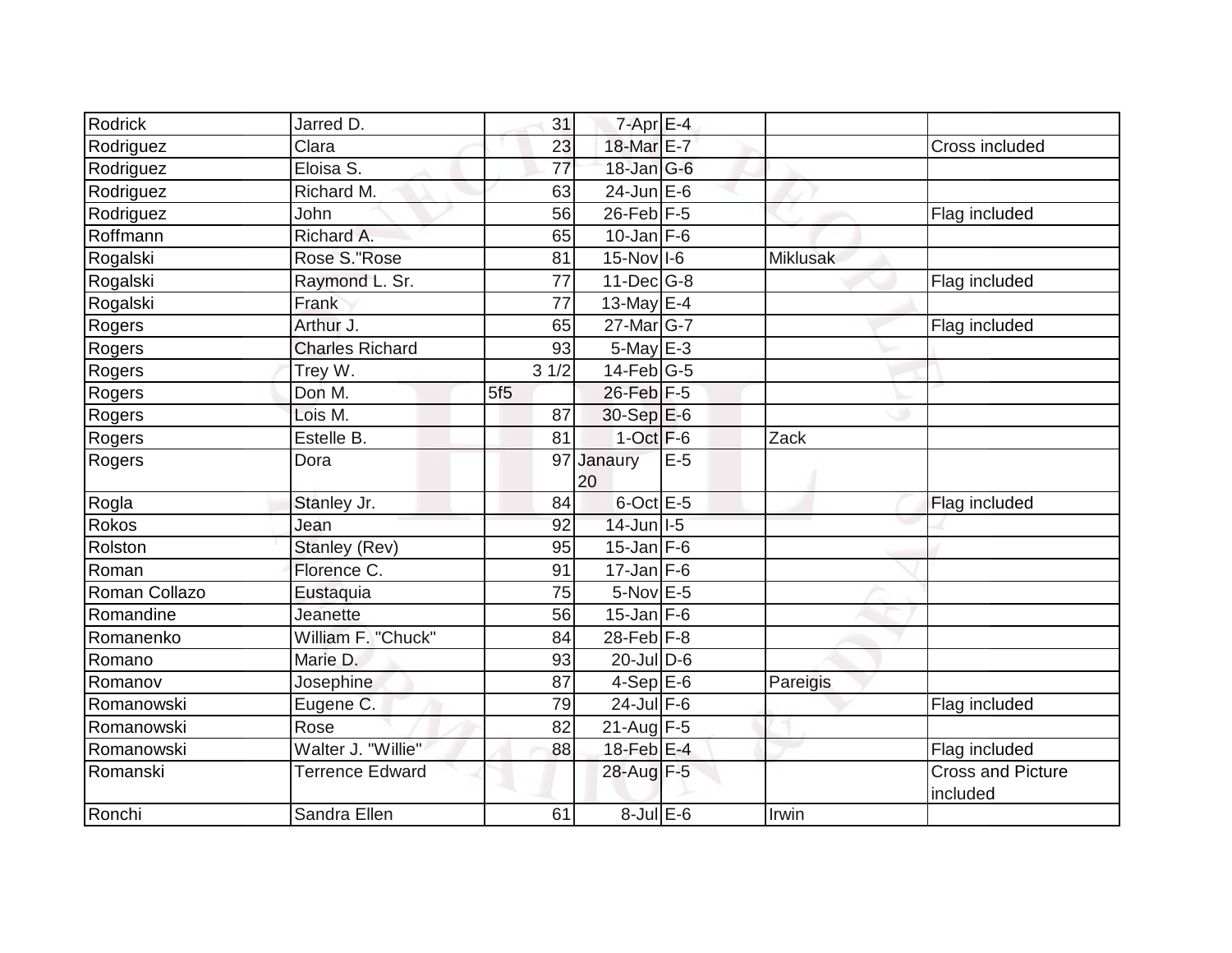| Ronco       | Robert M.                      | 53       | 28-May F-6                        |                |                                        |
|-------------|--------------------------------|----------|-----------------------------------|----------------|----------------------------------------|
| Ronning     | Virginia M.                    | 64       | 26-Jan D-5                        | <b>Bartel</b>  |                                        |
| Rootes      | Frank                          | 49       | $25$ -Feb $E$ -6                  |                |                                        |
| <b>Rork</b> | <b>Nell Mae</b>                | 77       | $8$ -Mar $ G$ -6                  |                |                                        |
| Rosandich   | John J. "Rosy"                 | 86       | 17-Mar E-4                        |                | Flag included                          |
| Rosaschi    | Mary Anne aka: The Tax<br>Lady | 86       | 20-Apr D-5                        | Kubiscko       | Full name Bryerton-<br>Rosaschi        |
| Rosca       | John J.                        | 84       | 30-Mar D-7                        |                | Cross included                         |
| Roscoe      | <b>Merlin Max</b>              | 81       | $20$ -Jan $E-5$                   |                | Flag and Picture<br>included           |
| Rosdil      | Mary Ann                       | 91       | $6$ -Feb $ F-7 $                  |                |                                        |
| Rose        | Melvin G.                      | 79       | 11-Mar $E-6$                      |                | Flag included                          |
| Rose        | Mary                           | 89       | $1$ -Jun $D-6$                    | Slobodnik      | Full name Mary Smirga<br>Rose          |
| Rose        | Lucille                        |          | 16-Feb D-6                        | <b>Boyle</b>   |                                        |
| Rosellini   | Marijo                         | 50       | 20-Mar F-8                        | <b>Breclaw</b> |                                        |
| Rosenbaum   | <b>Bradly Andru</b>            | 2 months | $1$ -Jul $E-7$                    |                | Baby Boy Bradly Andru<br>Rosenbaum     |
| Rosenbaum   | William A. Sr. "Butch"         | 84       | $21$ -Oct $E-6$                   |                | Flag included                          |
| Rosenberg   | Ruth E.                        | 77       | 30-Jul F-6                        |                |                                        |
| Rosenberger | Eugene L. "Dink"               | 84       | $27$ -Jun $\overline{\text{G-7}}$ |                |                                        |
| Rosendaul   | Alma Jean                      | 73       | $14$ -Mar $ G-6$                  | <b>Brunker</b> |                                        |
| Rosenski    | Debra Ann                      | 51       | $13-Sep$  -6                      |                | Angel included                         |
| Rosenthal   | June D.                        | 84       | 26-Aug E-5                        |                |                                        |
| Rosenthal   | Evelyn G.                      | 93       | $19$ -Jull-6                      |                |                                        |
| Rosiles     | Guillermo B.                   | 74       | 28-May F-6                        |                |                                        |
| Ross        | Helen D.                       | 94       | 20-Sep   I-5                      |                |                                        |
| Ross        | Ruby                           | 69       | $21$ -Jul E-4                     |                |                                        |
| Ross        | Rebecca A.                     |          | 26-Aug E-5                        |                | Full name Rebecca A.<br>Ross (Everett) |
| Ross        | <b>Harold Dean</b>             | 40       | 30-Apr F-6                        |                |                                        |
| Ross        | Thomas M.                      | 82       | $11$ -Jul G-5                     |                |                                        |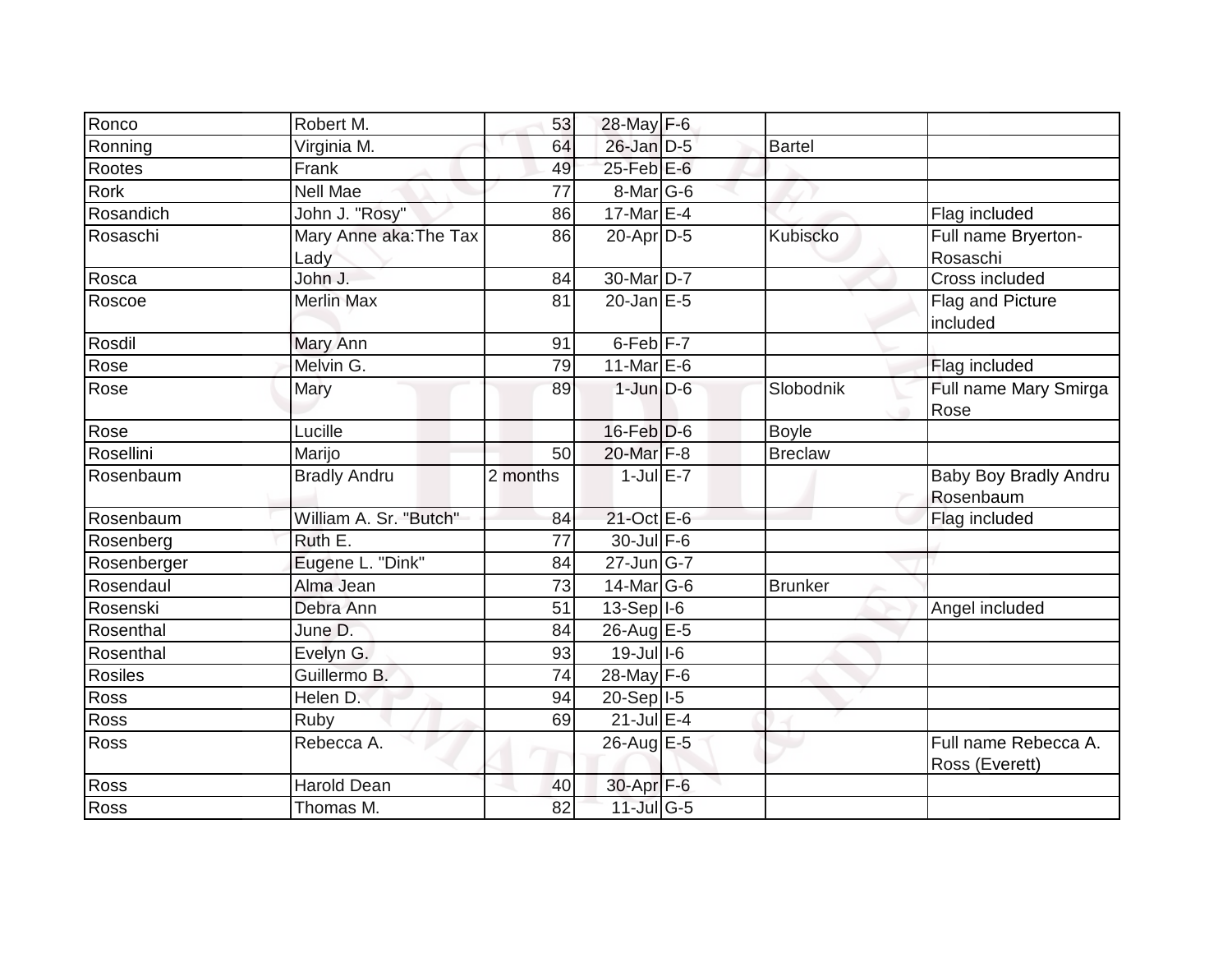| Rosselli         | Margaret              |    | $28$ -Aug F-6     | Valenti   |                                                       |
|------------------|-----------------------|----|-------------------|-----------|-------------------------------------------------------|
| Rosser           | <b>Elmer Thomas</b>   | 82 | $9$ -Jun $E - 3$  |           | Flag included                                         |
| Rossi            | Richard S.            | 65 | $9-SepE-6$        |           | Flag included                                         |
| Roszkowski       | Tillie T.             | 84 | $9$ -Aug $1$ -5   | Yenkevich |                                                       |
| Rotas            | Nicholas G.           | 71 | $6$ -Aug $F-7$    |           |                                                       |
| Rothstein        | Sarah Carvin          | 96 | $6$ -Mar $G$ -5   |           | Star of David included                                |
| Rotz             | Emil                  | 59 | $4$ -Jul G-5      |           |                                                       |
| Rouhselange      | Anne Theresa          | 91 | $14$ -Mar $ G-6$  |           | Full name Anne<br><b>Theresa Franz</b><br>Rouhselange |
| Rouhselange      | <b>Toni Elizabeth</b> | 57 | 11-Mar $E-6$      |           |                                                       |
| Rouse            | Lewis S.              | 74 | $6$ -Dec $ I-5 $  |           |                                                       |
| Roush            | Allan E.              | 68 | 23-Feb D-5        |           |                                                       |
| Routh            | <b>Michael David</b>  | 61 | $2$ -Aug G-5      |           |                                                       |
| Rovai            | Phyllis P.            | 69 | $25$ -Aug E-4     |           |                                                       |
| Roviaro          | Albert "Chic"         |    | $15$ -Aug G-6     |           |                                                       |
| Roviaro          | Albert "Chic"         |    | $25$ -Aug E-4     |           |                                                       |
| Rowe             | Richard C.            | 83 | $24$ -Jan F-5     |           |                                                       |
| Rowe             | Olga F.               | 87 | $26$ -Jan $D-6$   | Robertson |                                                       |
| Rowe             | Robert G. Sr.         | 82 | $21$ -Oct $E$ -6  |           | Flag included                                         |
| Rowe             | <b>Rosalind Irene</b> | 77 | 10-Aug $D-5$      |           |                                                       |
| Rowland          | Debbra D.             | 53 | $14$ -Jun $ I-5 $ |           |                                                       |
| Roy              | Elaine R.             | 72 | 26-May E-4        |           |                                                       |
| Royse            | Martha A. "Nana"      | 90 | $2$ -Feb $D-6$    |           |                                                       |
| Rozek            | Edward R. "Dick"      | 68 | $7$ -Jun $ I-5 $  |           | Flag included                                         |
| <b>Rozin</b>     | Mary                  | 84 | $20$ -Aug F-5     |           |                                                       |
| <b>Ruckinski</b> | Edward S.             | 78 | $6$ -Mar $ G$ -6  |           | Flag included                                         |
| Rudat            | Mary "Peggy"          | 88 | $17-Nov$ E-5      |           |                                                       |
| <b>Rudick</b>    | Calvin C.             | 76 | $8$ -Jul $E$ -6   |           | Flag included                                         |
| Rudzinski        | Richard D. "Dick"     |    | 26-Feb F-6        |           | Picture included                                      |
| Rueckert         | Elizabeth             | 97 | $13$ -Apr $D-6$   |           |                                                       |
| Ruedi            | Alma M.               | 85 | $2$ -Nov $D-8$    | Zugel     |                                                       |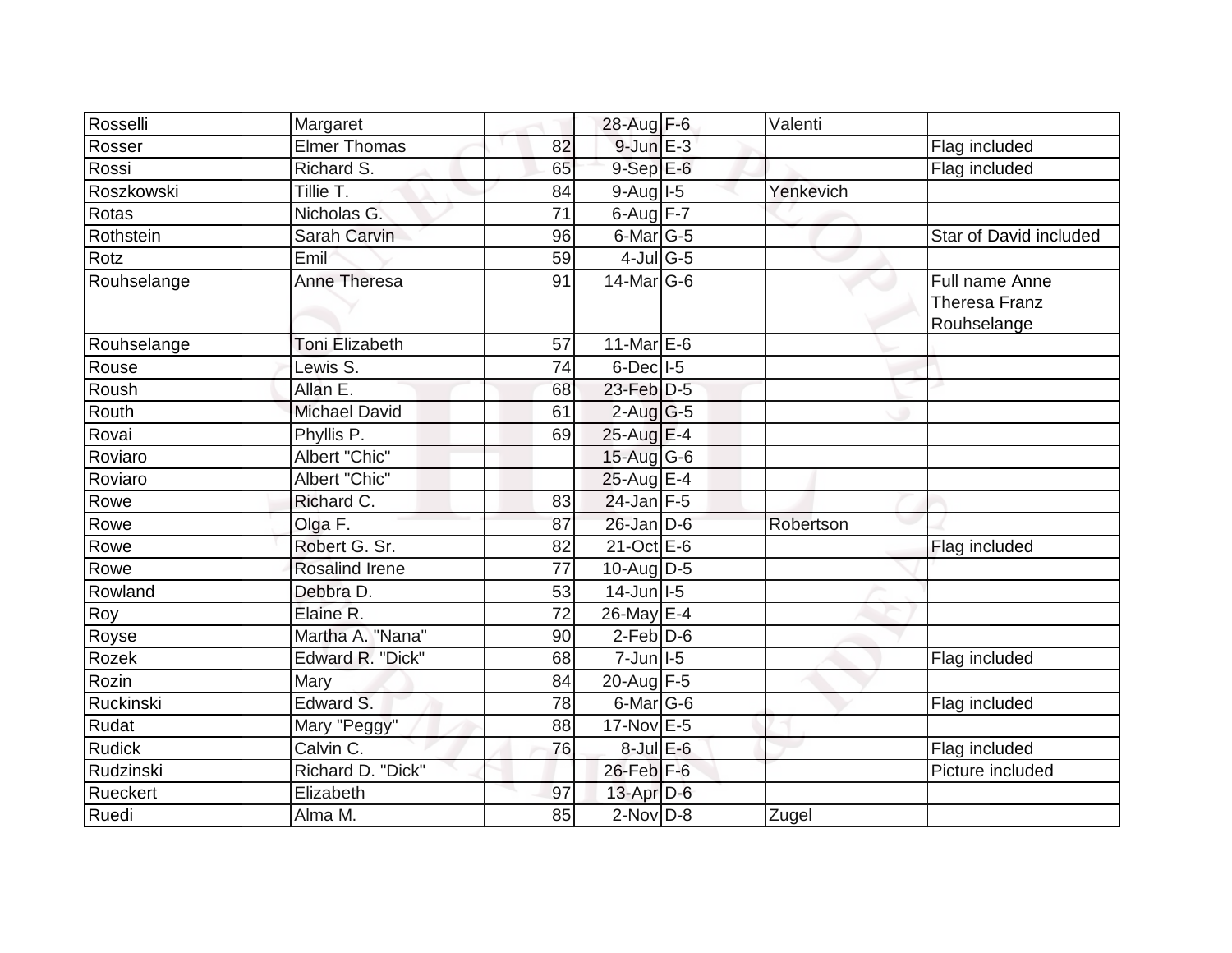| Ruesken               | Louis J. Sr. "Chainfall" |      | 75 Decmeber E-6<br>23 |           | Flag included                        |
|-----------------------|--------------------------|------|-----------------------|-----------|--------------------------------------|
| Rueth                 | Frank                    | 95   | $11$ -Jun $F - 7$     |           |                                      |
| <b>Ruffin-Edwards</b> | Margaret                 | 80   | $30$ -Jan F-5         |           |                                      |
| <b>Ruich</b>          | Luby J.                  | 78   | $6$ -Jun $ G$ -6      |           |                                      |
| Ruiter                | Cornelius "Corky"        | 78   | 28-Mar F-6            |           | Flag included                        |
| Ruiz                  | Louis H. Sr.             | 73   | 22-Sep $E-4$          |           | Flag included                        |
| Ruiz                  | Jose III                 | 31   | $2-Sep$ E-5           |           |                                      |
| Ruiz                  | Juaquin                  | 28   | $11$ -Jun F-7         |           |                                      |
| Ruke                  | Felix A.                 | 79   | $12$ -Jull-6          |           |                                      |
| Ruling                | <b>Bonnie</b>            | 57   | $14-Sep D-5$          |           |                                      |
| Rullo                 | Debra J.                 | 47   | 18-Mar E-7            |           |                                      |
| Rundquist             | Thelma "Daisy"           | 101  | $3$ -Jan $F-7$        |           |                                      |
| Runyan                | Nancy A.                 | 56   | 14-Aug $F-6$          |           |                                      |
| Rush                  | Patrick                  | 60   | $7-Sep D-6$           |           |                                      |
| Rush                  | Karl A.                  | 69   | $7$ -Jun $ $ I-6      |           |                                      |
| Rushing               | James M.                 | 83   | $26$ -Aug $E$ -6      |           | Flag included                        |
| Rusinski              | <b>Bruce Andrew</b>      | 46   | 15-May G-6            |           |                                      |
| Rusnak                | John Jr.                 | 83   | $7$ -Dec $D$ -6       |           |                                      |
| Rusnak                | George M.                | 78   | $9$ -Oct $F - 7$      |           |                                      |
| Rusnak                | Scott                    | 52   | 18-Aug E-4            |           | Flag included                        |
| Russel                | Hilda L.                 | 95   | $30$ -Jan F-7         | Hitzemann |                                      |
| Russell               | June Ellen               | 75   | 30-Sep E-6            |           |                                      |
| Russell               | Vernard O.               | 88   | $19$ -Feb $ F-6$      |           |                                      |
| Russell               | Jessica Lee Ann          | 21/2 | $27$ -Aug E-6         |           | <b>Cross and Picture</b><br>included |
| Russo                 | Olindo G. "Lin"          | 66   | $11-Nov$ E-6          |           |                                      |
| Russo                 | Doreen F.                | 54   | $21$ -Mar $ G-5 $     | Inman     |                                      |
| Rustin                | Guy Jr.                  | 75   | $8$ -Jan $F-7$        |           | Flag included                        |
| Rusyn                 | Doris Ann                | 78   | $3$ -Jan $F-7$        |           |                                      |
| Ruszkowski            | Florence                 | 77   | $1$ -Jul E-7          |           |                                      |
| Rutherford            | Robert E.                | 79   | 15-Mar G-6            |           | Flag included                        |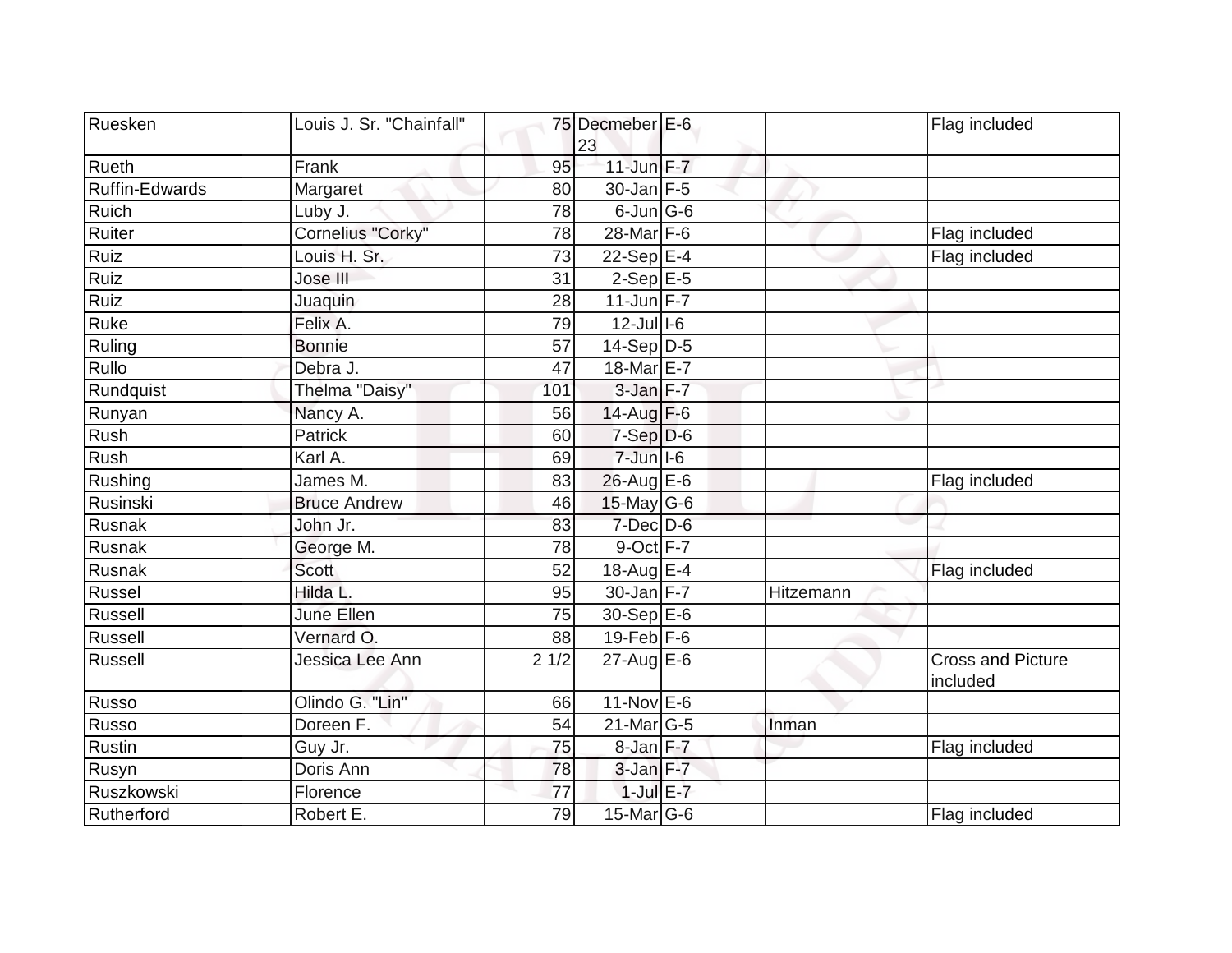| Rutkowski      | Janet M.             | 87              | $28$ -Feb F-8     |               |                                            |
|----------------|----------------------|-----------------|-------------------|---------------|--------------------------------------------|
| Rutledge       | Martha Ann           | $\overline{77}$ | $24$ -Jan $F-5$   | Killion       |                                            |
| Ruwaldt        | Margaret E.          | 81              | $11$ -Jan $ G-6 $ |               |                                            |
| Ryan           | Lillian M.           | 80              | $15$ -Aug G-6     | Javorcic      | Flag included                              |
| Ryan           | Kimiko A.            | 91              | $4$ -Mar E-6      |               |                                            |
| Rybicki        | Edward R.            | 81              | $2-Sep$ E-5       |               | Flag included                              |
| Ryden          | Evelyn               | 99              | $13$ -Mar $ G-7 $ |               |                                            |
| Rydzewski      | Agnes                | 93              | $24-Apr$ F-6      |               |                                            |
| Ryfa           | Leonard E.           | 69              | 11-Sep $F-6$      |               | Flag included                              |
| Rygiel         | Helen                | 85              | $12$ -Dec $ G-6$  |               |                                            |
| <b>Rykiel</b>  | Paulette S.          | 58              | $1$ -Jul $E - 7$  | <b>Bregin</b> |                                            |
| Rykovich       | Steve G.             | 84              | 27-Dec F-5        |               | Flag included                              |
| Rzepka         | <b>Stanley</b>       | 73              | 13-Mar G-7        |               |                                            |
| Rzepka         | Carol Ann            | 64              | $14$ -Jun $1-5$   | Pittman       |                                            |
| Rzonca         | Robert R. "Bob"      | 72              | $9-Nov$ $D-8$     |               | Flag included                              |
| Saap           | Goldie Cecilia       | 81              | $10$ -Apr $F-8$   | Finch         | Full name Goldie<br>Cecilia Sapp (Haluska) |
| Saar           | Samuel G.            | 88              | $11-Sep$ F-7      |               |                                            |
| <b>Sabados</b> | John A.              | 83              | $21$ -May F-7     |               |                                            |
| Sabato         | Joseph C. D.O.       | 78              | $17$ -Jun $E$ -6  |               |                                            |
| Sabin          | John B.              | 81              | $12$ -Jul $1-6$   |               | Flag included                              |
| Sabinske       | George               | 57              | $18$ -Feb $E-4$   |               |                                            |
| Sabinskie      | Mae                  | 90              | $5-Sep G-5$       |               |                                            |
| Sabo           | Margaret J. "Margie" | 66              | $19$ -Dec $F-6$   |               |                                            |
| Sabo           | Franklin D.          | 68              | $20$ -May $E-6$   |               |                                            |
| Sabotka        | Edwin                | 79              | $23$ -Jun $E-5$   |               |                                            |
| Saddler        | Patricia Joan "Pat"  | 63              | $31$ -Jul F-6     |               |                                            |
| Sadowski       | John                 | 68              | 17-May G-6        |               |                                            |
| Saffa          | John L.              | 73              | $6$ -Oct $E$ -5   |               |                                            |
| Safro          | Mary Elizabeth       | 92              | 16-Apr F-6        |               |                                            |
| Sahagun        | Jaime M.             | 42              | $12$ -Nov $E$ -6  |               |                                            |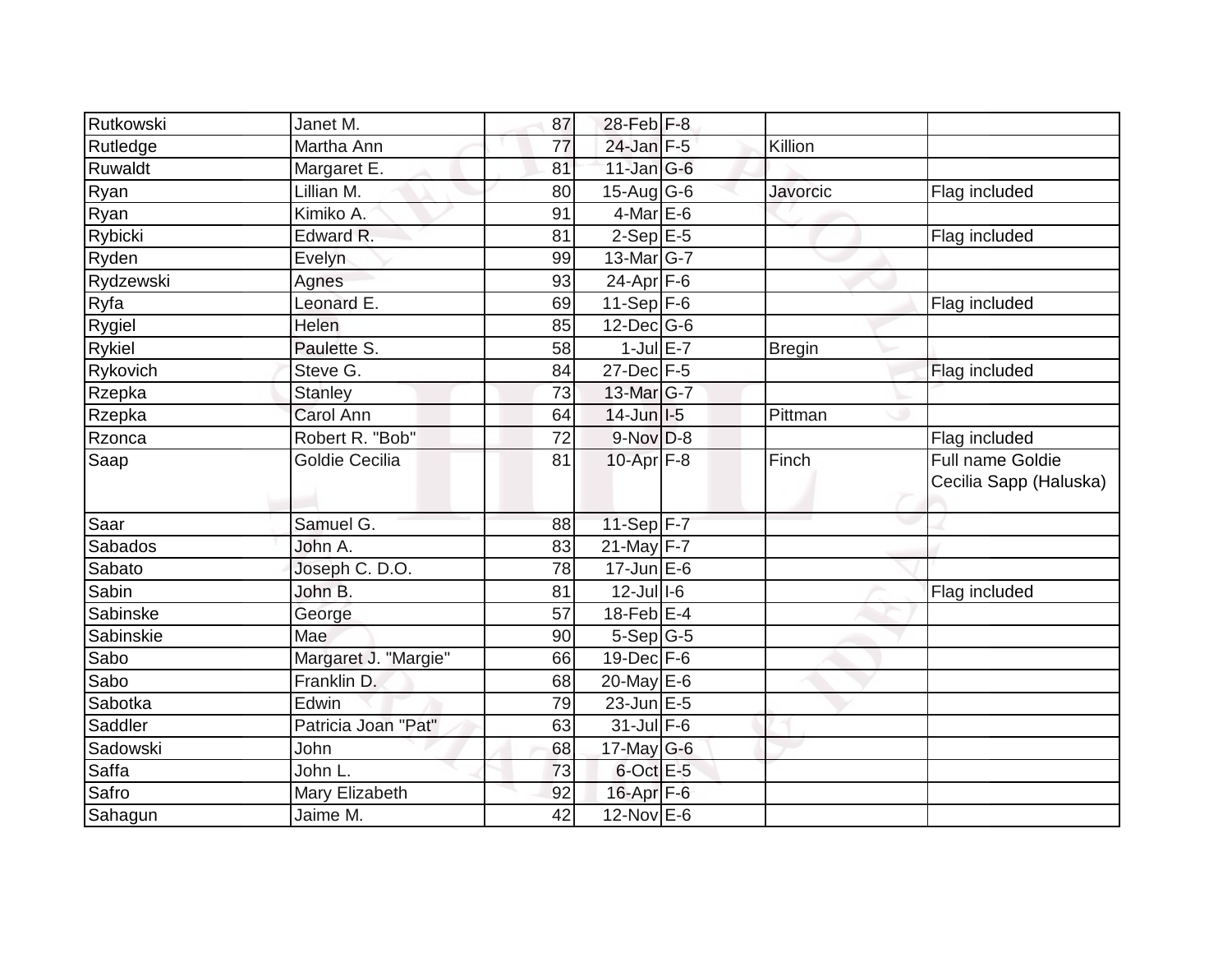| Sajdera        | John F.            | 53              | $21$ -Feb $ F-6 $ |       |                  |                  |
|----------------|--------------------|-----------------|-------------------|-------|------------------|------------------|
| Saksa          | Michael L. "Red"   | 82              | 8-Jan E-7         |       |                  | Flag included    |
| Salach         | Robert Lee Sr.     | 79              | 23-Mar D-8        |       |                  | Flag included    |
| Salas          | Santiago           | 45              | $12$ -Nov $E$ -6  |       |                  |                  |
| Salat          | Irene E.           | 83              | $16$ -Oct $F-6$   |       |                  |                  |
| Salazar        | Francisco Sr.      | 73              | $8-Apr$ $E-7$     |       |                  |                  |
| Salin          | Michelle           | 20              | 16-Nov D-7        |       |                  |                  |
| Salinas        | Rosella E.         | 74              | $21$ -Mar $ G-6$  |       |                  |                  |
| <b>Salinas</b> | Marie              | $\overline{71}$ | $11$ -Jun $F - 7$ |       |                  |                  |
| Sallade        | Marian E.          | 89              | $20$ -Feb $F-6$   |       | Adelsperger      |                  |
| Salomo         | Pat                |                 | $7$ -Jun $ I-6$   |       | Romanski         |                  |
| Salyi          | Anglyn M."BeBe"    | 72              | 10-Sep $E-7$      |       | DeMartino        |                  |
| Samardzich     | Mirko              | 90              | $30$ -Jan $F-7$   |       |                  | Cross included   |
| Samardzija     | Mildred            | 81              | $3$ -May G-6      |       |                  | Cross included   |
| Samborski      | Helen              | 86              | $3$ -Feb $E-4$    |       |                  |                  |
| Samborski      | Leonard "Sammy"    | 84              | $25$ -Jun $F-6$   |       |                  | Flag included    |
| <b>Samick</b>  | Anna R.            | 65              | $13$ -Jan $E$ -5  |       |                  |                  |
| Samide         | Sue A.             | 58              | $18-Sep$ F-6      |       |                  |                  |
| Samis          | <b>Bessie</b>      | 87              | $27$ -Jan E-4     |       |                  |                  |
| Samos          | <b>Maria</b>       | 82              | $30$ -Jan F-7     |       |                  | Cross included   |
| Samplawski     | Florence E.        |                 | 79 Februray<br>8  | $G-6$ |                  |                  |
| Sampson II     | Dwain Eugene       | 28              | $22$ -May $ I-6 $ |       |                  | Picture included |
| Samter         | Alfred J.          |                 | $14$ -Jan E-7     |       |                  | Flag included    |
| Samuels        | <b>Bellgard</b>    | 79              | $6$ -Apr $D$ -5   |       |                  |                  |
| Sanchez        | Monica I.          | 37              | $4$ -Jun $F-6$    |       | Villarreal       |                  |
| Sanchez        | Esperanza          | 80              | 16-Sep $E-7$      |       |                  |                  |
| Sanchez        | Alfred V. Sr.      | 79              | $11$ -Jan $ G-6$  |       |                  | Flag included    |
| Sandberg       | Harold L. "Whitey" | 97              | 6-Nov F-9         |       |                  | Flag included    |
| Sandelski      | Andrew G. "Chip"   | 44              | 27-Nov B-10       |       | Picture included |                  |
| Sanders        | John Allen "WOP"   | 42              | $7 - Aug$ $F-6$   |       |                  |                  |
| Sanders        | Agnes Josephine    | 77              | $25$ -Feb $E$ -6  |       |                  |                  |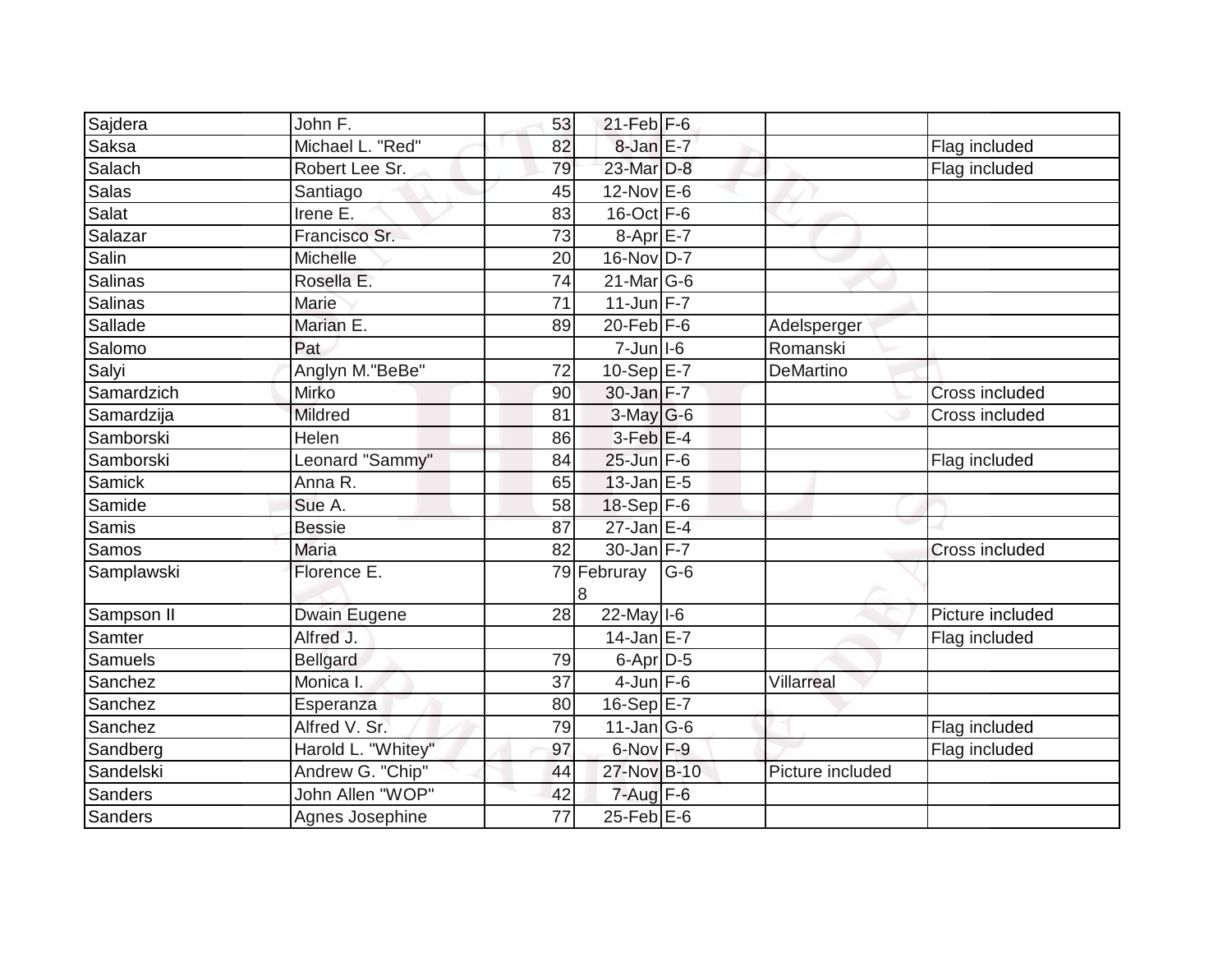| Sanders        | Elizabeth 'Liz"                                    | 80              | $27$ -Apr $D-5$   |       |           |                                                        |
|----------------|----------------------------------------------------|-----------------|-------------------|-------|-----------|--------------------------------------------------------|
| Sanders        | Gregory P. Cpl.                                    | 19              | 27-Mar G-7        |       |           | Flag included                                          |
| <b>Sanders</b> | Darryl Lamont "Chops"                              | 20              | $25$ -Jun $F-6$   |       |           |                                                        |
| Sanders        | Jimmie Lee (Jimma<br>Lee)                          | 75              | $15$ -Oct $F-6$   |       |           |                                                        |
| Sanders        | Gregory P. (Corporal)                              | 19              | 6-Apr D-6         |       |           | Flag and Pictue<br>included                            |
| Sanders        | Patricia R.                                        | 71              | $23$ -Aug   I-5   |       | Mattingly |                                                        |
| Sanders        | William "Bill"                                     |                 | 63 January<br>114 | $E-7$ |           | Full name William<br>Winston Sanders/ Flag<br>included |
| Sandler        | Rita                                               | 70              | $12$ -Jun $F-6$   |       |           |                                                        |
| Sandonato      | Anthony "Tony"                                     | 83              | $4-Apr$ F-6       |       |           |                                                        |
| Sands          | Lawrence Howard "Old<br>Man Sands" "Uncle<br>Mick" | 77              | 14-Mar G-6        |       |           | Flag included                                          |
| Sanecki        | Irene M.                                           | 73              | $9-NovD-8$        |       | Jasica    |                                                        |
| Sanger         | Orpha D."Granny"                                   | 96              | 20-Mar F-8        |       |           |                                                        |
| Santa          | Alex                                               | 85              | 29-Jun D-7        |       |           |                                                        |
| Santay         | Mary E.                                            | 80              | $2$ -Jan $E$ -5   |       | Germek    |                                                        |
| Santell        | William R.                                         | $\overline{72}$ | 27-Jun G-7        |       |           |                                                        |
| Santer         | Alfred J.                                          | 80              | $16$ -Jan E-6     |       |           | Flag included                                          |
| Santiago       | Jose A.                                            | 51              | 28-May F-6        |       |           |                                                        |
| Santos         | America Irizarry                                   | 79              | $15$ -Dec $E-4$   |       |           |                                                        |
| Santos         | Jesse A.                                           | 30              | 13-Sep I-6        |       |           |                                                        |
| <b>Santos</b>  | Felicita                                           | 68              | $5$ -Jul G-4      |       |           |                                                        |
| Sapper         | Christy L.                                         | 28              | 25-Mar E-7        |       |           |                                                        |
| Sarantis       | Asimo J.                                           | 95              | $4$ -Feb $E$ -6   |       |           |                                                        |
| Sarber         | Alice T.                                           | 91              | 29-Sep E-4        |       | Tapper    |                                                        |
| Sarbescu       | Anna H.                                            | 95              | 27-Apr D-5        |       |           | Cross included                                         |
| Sargent        | Alexander "Jim"                                    | 91              | 7-Mar G-6         |       |           |                                                        |
| Sargent        | W. Carolyn                                         | 84              | $5$ -Mar $F$ -6   |       |           |                                                        |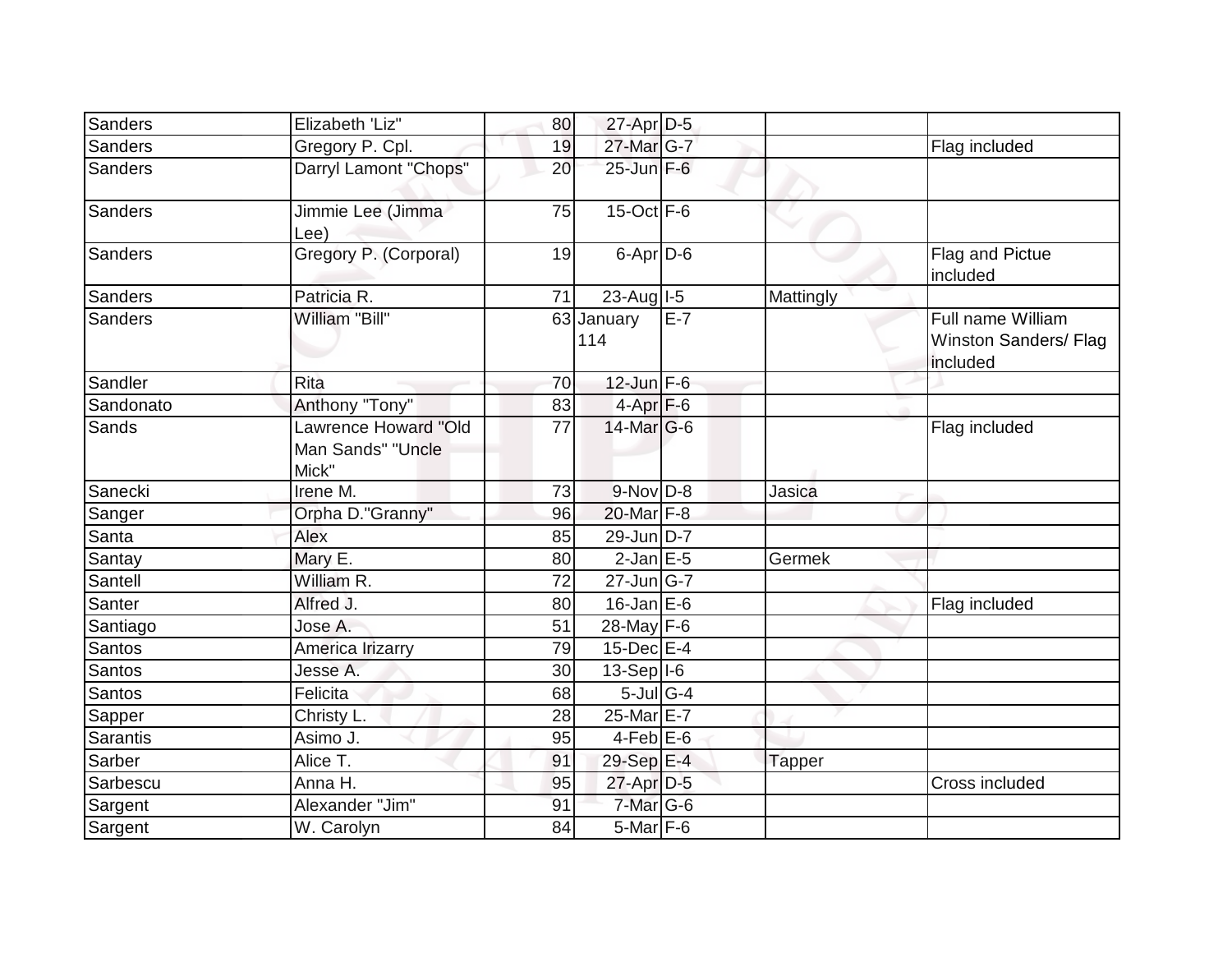| Sargent     | Rosemary                       | 86 | $9-Sep \overline{E-6}$ |          |                                    |
|-------------|--------------------------------|----|------------------------|----------|------------------------------------|
| Sargent     | Charley G.                     | 82 | 30-Mar D-7             |          | Flag included                      |
| Sargis      | Clara                          | 93 | $2$ -Jun $F-4$         |          | Full name Clara<br>(Previs) Sargis |
| Sargis      | Fred                           | 89 | $23$ -Dec $E$ -6       |          | Flag inlcuded                      |
| Saroff      | Alice                          | 72 | $7-Feb$ G-6            | Crowley  |                                    |
| Sartini     | Lawrence L.                    | 70 | $21$ -Mar $ G-6$       |          |                                    |
| Sarto       | Charlene                       | 42 | $19$ -Jul $1$ -5       |          |                                    |
| Sarwasinski | John                           | 86 | $15$ -May G-6          |          |                                    |
| Sasak       | Frances B.                     |    | 86 Decmeber F-6<br>18  | Kalamir  |                                    |
| Sasse       | Betty L.                       | 72 | $5$ -May $E-4$         |          |                                    |
| Sauer       | Leslie C.                      | 86 | $3$ -Feb $E-4$         |          | Flag included                      |
| Saulys      | Anne J.                        | 55 | $2$ -Oct $E - 5$       | Cassidy  |                                    |
| Savage      | Charles H.                     | 80 | 29-Sep E-4             |          | Flag included                      |
| Savage      | Carrie Etta                    | 86 | 14-Oct E-6             |          |                                    |
| Savage      | Richard                        | 79 | $3$ -Dec $E$ -6        |          |                                    |
| Sawa        | Henry E. "Hank"                | 76 | 23-Nov D-7             |          | Flag included                      |
| Sawicki     | John J.                        | 73 | $6$ -Oct $E$ -5        |          | Flag included                      |
| Sawochka    | <b>Robert Andrew</b>           | 65 | $14-Oct$ E-6           |          |                                    |
| Sawyer      | Adrianne M.                    | 59 | $4$ -May $D-8$         |          |                                    |
| Saxon       | Catherine                      | 92 | 26-Oct D-6             |          |                                    |
| Sayre       | Pamela F. "Pam"                | 51 | 12-Mar $F-7$           |          | Picture included                   |
| Scanlon     | Charlie M. Jr. "Angel<br>Face" | 22 | 31-Dec F-6             |          |                                    |
| Scecina     | Frank                          | 88 | 30-Apr F-6             |          |                                    |
| Scepkowski  | Albert Sr.                     | 81 | 26-Jun F-5             |          | Flag included                      |
| Schaap      | John P.                        | 77 | 11-May $D-5$           |          |                                    |
| Schab       | August T.                      | 83 | 23-Aug I-5             |          |                                    |
| Schaberg    | Kathleen Mary                  | 81 | 26-Oct D-6             |          |                                    |
| Schaefer    | Johanna                        | 80 | 27-Dec F-6             | Weidhass | Picture included                   |
| Schaefer    | Mary Margaret                  | 45 | 26-Feb F-6             | Sartini  |                                    |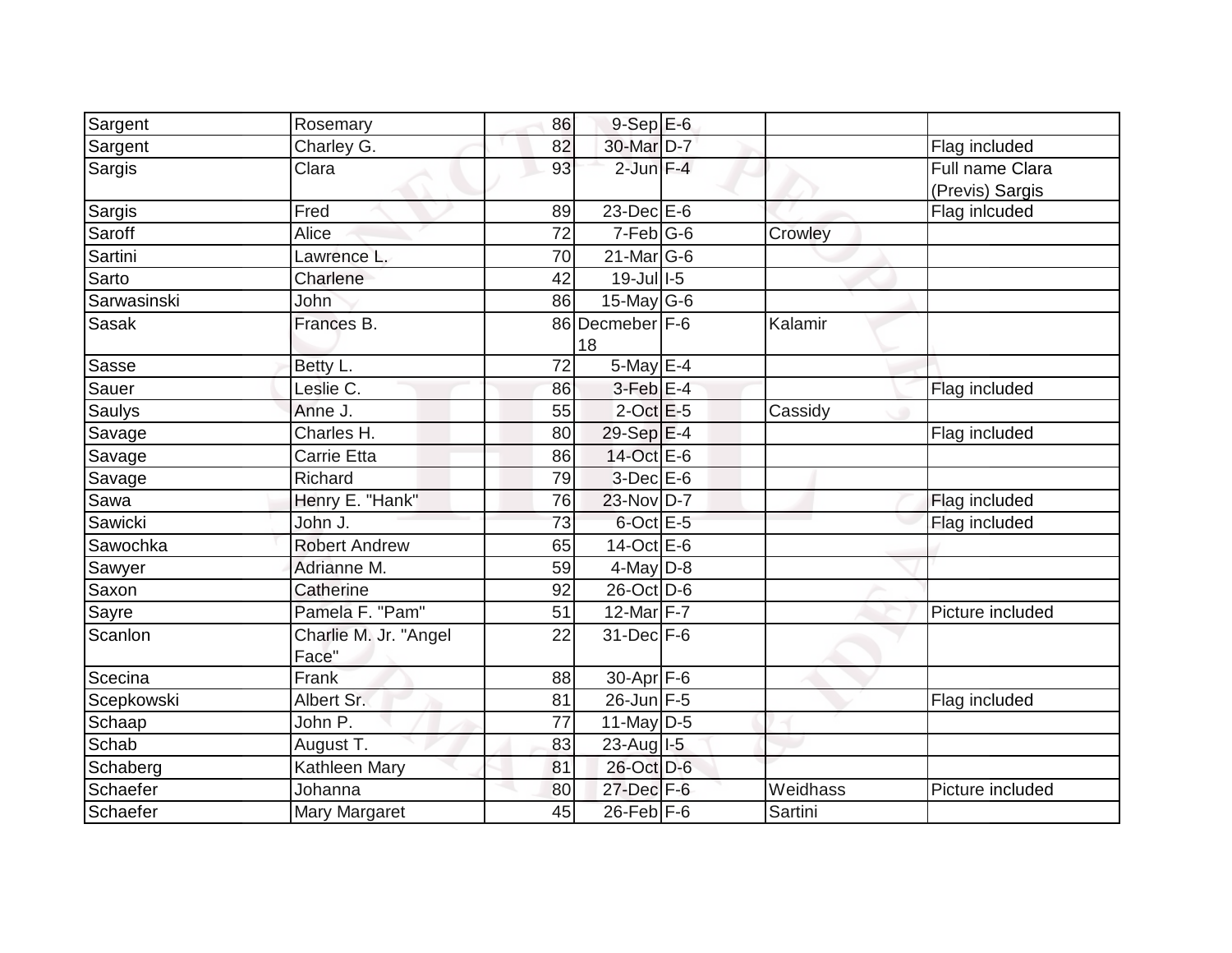| Schaefer      | Gladys                        | 101                | 14-Apr $E-4$                      |               |                                             |
|---------------|-------------------------------|--------------------|-----------------------------------|---------------|---------------------------------------------|
| Schafer       | Walter D. Sr.<br>"Walt.Wally" | 80                 | 23-Dec E-6                        |               | Flag included                               |
| Schalet       | Jeanette                      | 96                 | 19-Feb $F-6$                      |               |                                             |
| Schammert     | Fredrick C. Sr.               | 84                 | $4$ -Jun F-6                      |               |                                             |
| Schapp        | Arthur G.                     | 88                 | $4$ -May $D-9$                    |               |                                             |
| Schau         | Marguerite E.                 | 84                 | $13-Sep$  -6                      |               |                                             |
| Schaub        | Ronald J.                     | 50                 | $11$ -Jul $\overline{\text{G-5}}$ |               |                                             |
| Schavey       | Josephine I.                  | 78                 | 28-Dec D-5                        |               |                                             |
| <b>Scheck</b> | Loveada E.                    | 79                 | $9$ -Dec $E - 5$                  |               |                                             |
| Scheeringa    | Jeffrey T.                    | 49                 | $15$ -Jun D-7                     |               |                                             |
| Scheeringa    | <b>Edward "Bud"</b>           | 79                 | $25$ -Nov $E-5$                   |               |                                             |
| Scheidt       | MaryAnn                       |                    | $24-Sep$ F-6                      |               |                                             |
| Scheidt       | Margaret M.                   | 80                 | 23-Mar D-8                        | Adler         |                                             |
| Scheidt       | Agnes M.                      | 81                 | $21$ -Aug F-5                     | Halfman       |                                             |
| Scherer       | Josephine                     | 81                 | $9$ -Feb $D$ -6                   |               |                                             |
| Scherwin      | <b>Estelle</b>                | 95                 | $9-Apr$ F-7                       | Wojciechowski | Full name Estelle<br>Scherwin (Szczawinski) |
| <b>Schick</b> | Kenneth J.                    |                    | $21-Apr \fbox{E-4}$               |               | Flag included                               |
| Schiltz       | Nicholas Leo                  | $\overline{1}$ day | 30-Nov D-8                        |               |                                             |
| Schipper      | William T. Sr.                | 90                 | $18$ -Dec $\overline{F}$ -7       |               | Flag included                               |
| Schlemmer     | Margaret V.                   | 89                 | $22$ -May $ I-6 $                 | Ross          |                                             |
| Schlyer       | Troy A.                       | 32                 | 13-May $E$ -5                     |               |                                             |
| Schmelter     | Dean J.                       | 45                 | $13-Sep$  -6                      |               |                                             |
| Schmidt       | Clarence E. "Smitty"          | 75                 | 23-Oct F-5                        |               |                                             |
| Schmidt       | James F.                      | 57                 | 24-Dec F-5                        |               |                                             |
| Schmidt       | Eleanora Dorthea Anna         | 92                 | 16-Mar D-6                        |               |                                             |
| Schmidt       | Walter K.                     | 77                 | $17$ -Jun $E-6$                   |               |                                             |
| Schmidt       | Jeanne C.                     | 81                 | 16-Dec E-6                        | <b>Balio</b>  |                                             |
| Schmidt       | Arthur C. Jr.                 | 81                 | 28-Dec D-6                        |               |                                             |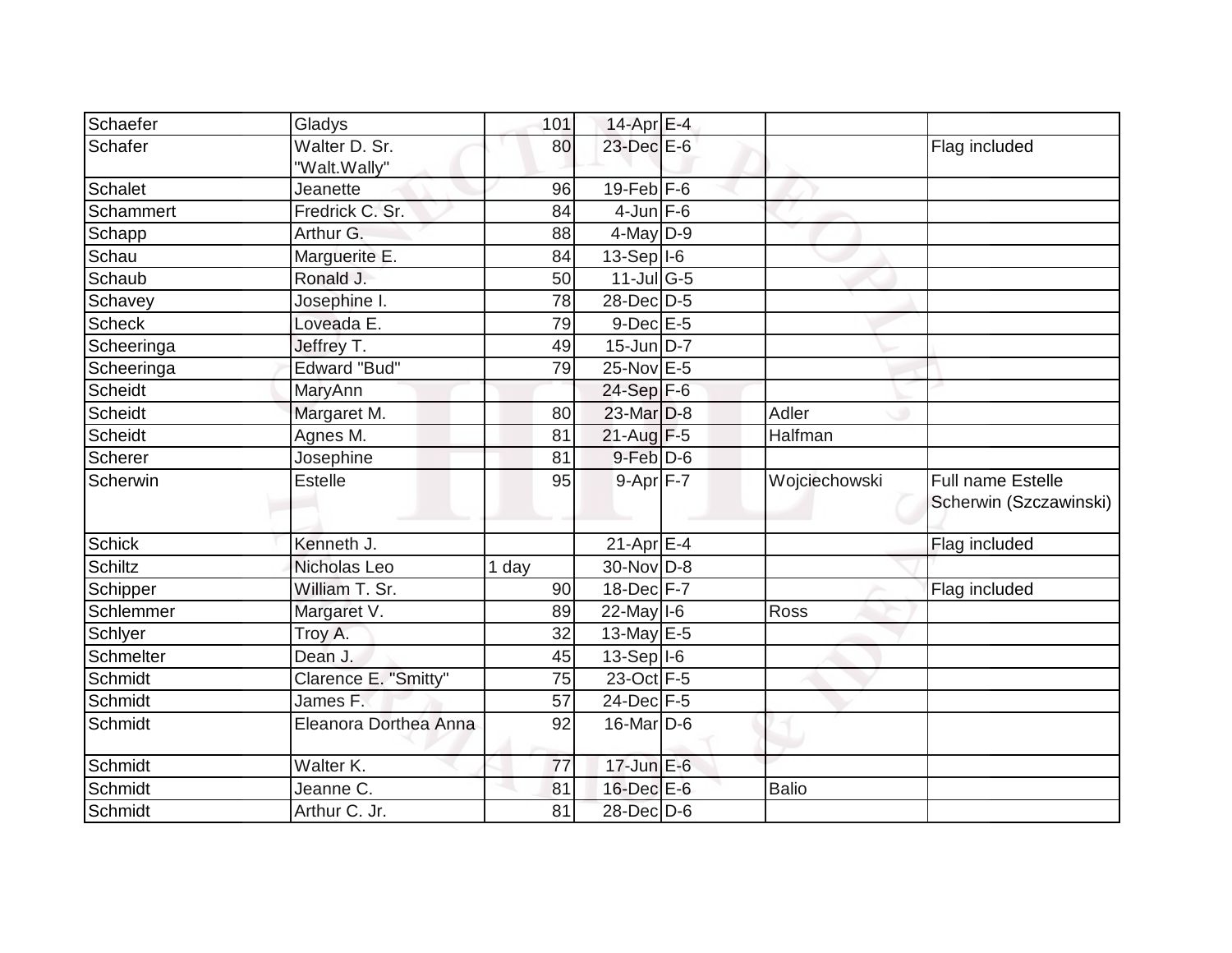| <b>Schmit</b>   | Paul Vincent Jr.       | 45 | $7$ -Oct $E$ -6   |            |                                                              |
|-----------------|------------------------|----|-------------------|------------|--------------------------------------------------------------|
| <b>Schmitz</b>  | Harold J.              | 84 | $2$ -Feb $D-6$    |            | Flag included                                                |
| Schmueser       | <b>Grace Lorraine</b>  | 77 | 13-Aug $E-6$      |            |                                                              |
| <b>Schneck</b>  | <b>Gertrude Mary</b>   | 92 | $26$ -Jan D-6     |            |                                                              |
| Schneider       | <b>Roger Charles</b>   | 43 | $1-Nov$ G-6       |            |                                                              |
| Schneider       | Eleanor Fern           |    | $23$ -Feb $ D-5$  | Erkman     |                                                              |
| Schneider       | Walter J.              | 76 | $2$ -Jan $E$ -5   |            |                                                              |
| Scholebo        | James W.               | 84 | $17$ -Aug D-6     |            | Flag included                                                |
| Scholl          | Meryl                  | 89 | 20-Aug $F-6$      |            |                                                              |
| Schoon          | John A.                | 95 | $18$ -Jun $F-6$   |            |                                                              |
| Schoon          | Jon Mark (Rev.)        | 62 | 20-May $E-6$      |            |                                                              |
| Schoon          | Laurel R.              | 84 | 6-Apr D-5         |            |                                                              |
| Schoonover      | Rosemary               | 81 | $9$ -Jul $F$ -6   | Wertman    | Flag included                                                |
| Schroder        | Ruth E.                |    | $15-Apr$ $E-5$    |            |                                                              |
| Schroeder       | Orlend F. Sr.          | 86 | $11$ -Mar $E$ -6  |            | Flag included                                                |
| Schroeder       | Harold A.              | 77 | $8$ -Jul $E$ -6   |            |                                                              |
| Schroeder       | Leslie "Jack"          | 71 | $21$ -Jan E-4     |            |                                                              |
| Schroeder       | Joyce E.               | 47 | $29-Nov$ I-4      |            |                                                              |
| Schroeter       | Kenneth                | 74 | 30-Mar D-7        |            |                                                              |
| Schrum          | Lucille C.             | 89 | $21$ -Aug F-6     | Bodenhofer |                                                              |
| <b>Schubick</b> | Virginia               | 86 | $4$ -Jan $ G-6 $  |            | Full name Virginia<br><b>Brennnan Schubert</b><br>(Schubick) |
| <b>Schukers</b> | William G. Jr. "Butch" | 48 | $27$ -Mar $ G-7 $ |            |                                                              |
| <b>Schulien</b> | Thomas J.              | 68 | 6-May $E-6$       |            |                                                              |
| <b>Schulte</b>  | Genenne D.             | 57 | $5-Apr$ G-5       |            |                                                              |
| <b>Schulte</b>  | Susan E.               | 90 | $3$ -Jan $F-7$    |            | Cross included                                               |
| <b>Schultz</b>  | Doris M.               | 67 | $17$ -Feb $ E-4$  | Olinger    |                                                              |
| <b>Schultz</b>  | James A.               | 59 | $5 - Jun$ $F - 6$ |            | Flag included                                                |
| <b>Schultz</b>  | Frances L.             | 57 | $2$ -Dec $E$ -6   |            |                                                              |
| <b>Schultz</b>  | Paul E.                | 62 | 19-Sep F-5        |            | Flag included                                                |
| Schumacker      | Robert "Bob"           | 78 | $8$ -Feb $ G$ -6  |            | Flag included                                                |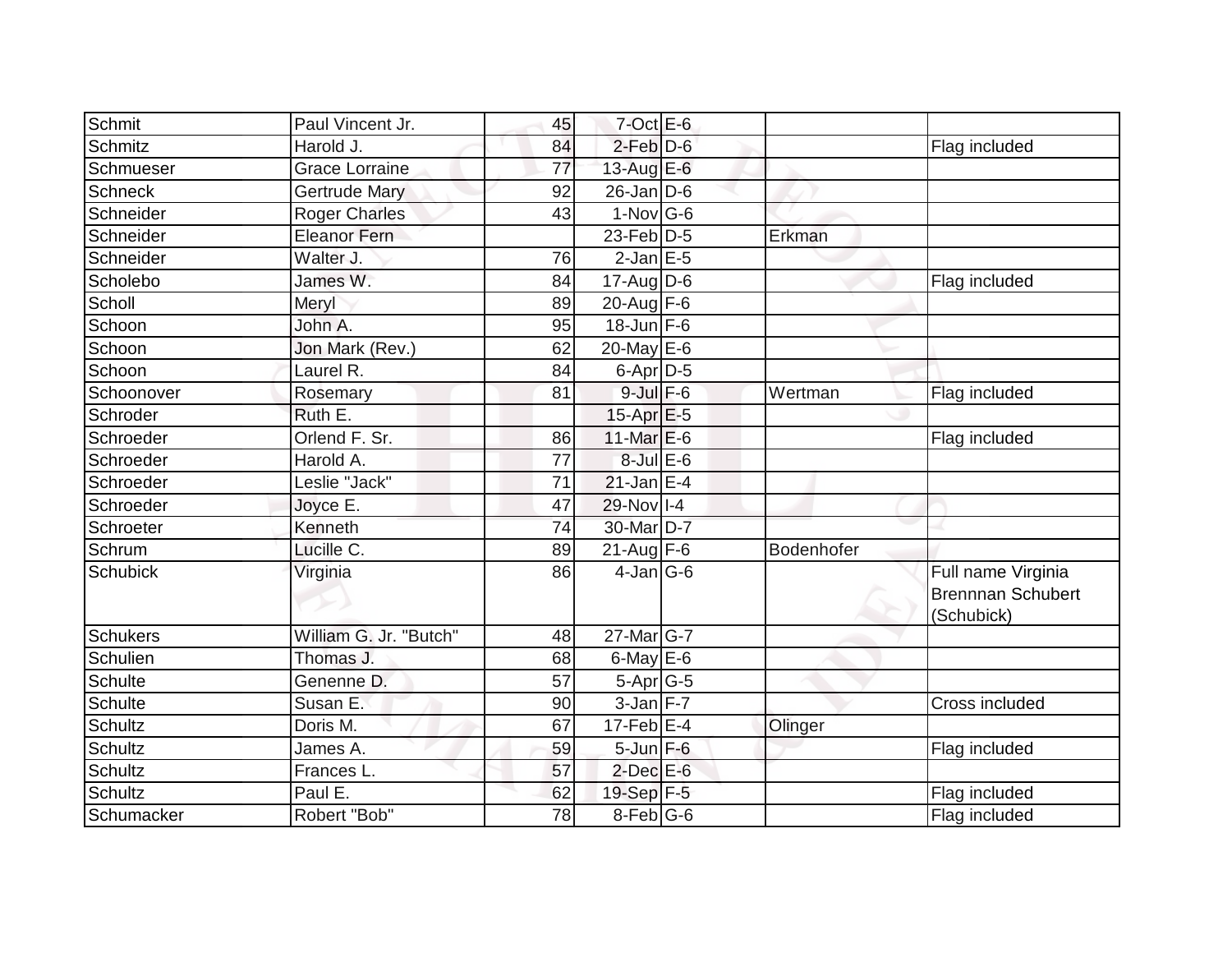| Schuman        | Florence L.          | 83              | 30-May G-5       |         |                                  |
|----------------|----------------------|-----------------|------------------|---------|----------------------------------|
| Schurr         | Jack                 | 77              | $1-SepE-3$       |         | Flag included                    |
| Schuster       | Linda Kay            | 57              | $7 - Aug$ F-6    |         |                                  |
| Schut          | George T.            | 75              | $18$ -Jan G-5    |         |                                  |
| Schutz         | Erin F. "Fudd"       | 26              | $6$ -Oct $E$ -5  |         |                                  |
| Schwabe        | <b>Susie Mae</b>     | 66              | $25$ -Nov $E$ -5 |         |                                  |
| Schwartz       | Robert W.            | 59              | $6$ -Apr $D$ -5  |         |                                  |
| Schweitzer     | Howard W.            | 67              | $16$ -Apr $F-6$  |         |                                  |
| <b>Schwick</b> | Martin F.            |                 | $14$ -Jan E-7    |         |                                  |
| Sciotto        | Kathyrn "Kate"       | 86              | $9$ -Jun $E - 3$ | Lonchar |                                  |
| Scivinsky      | Harry                |                 | 4-May D-9        |         | Flag included                    |
| Scott          | Ester F.             | 83              | $31$ -May $1-5$  |         |                                  |
| Scott          | Irene K. "Rusty"     | 92              | 23-May G-6       |         |                                  |
| Scott          | Isabelle C.          | 94              | 23-May G-6       | Metsch  |                                  |
| Scott          | Robert F.            | 80              | 10-Nov E-4       |         | Flag included                    |
| Scott          | Charlotte Jean       | 55              | $21$ -Jul $E-4$  |         | Flag included                    |
| Scott          | Alice "Jean"         | 79              | $14-Sep D-5$     |         | Full name Alice Clark-<br>Scott` |
| Scott          | Ricky G.             | 43              | 18-Apr G-6       |         | Cross included                   |
| Scott          | <b>Brenda Jane</b>   | 47              | $11$ -Dec $G-8$  |         |                                  |
| Scott          | Otto Paul Sr. "O.P." | 66              | 25-Mar E-7       |         |                                  |
| Scott          | Linda Jane           | 48              | 23-Apr $F-7$     | Fritze  |                                  |
| Scott          | Ronald L. "Fluffy"   | 54              | 14-Nov G-6       |         | Flag included                    |
| Scruggs        | Joseph J.            | 83              | 5-Nov E-7        |         |                                  |
| Scull          | Sandra J.            | 61              | $17-Sep$ F-6     |         |                                  |
| Scurlock       | James R.             | 65              | 12-Oct D-8       |         |                                  |
| Seaman         | Bernice L. "Bee"     |                 | 29-Jun D-7       | Wach    | Full name Bernice L.<br>Meinzer  |
| Sears          | Jeanette Mae         | 84              | $6-Sep$ $I-5$    |         |                                  |
| Sebastian      | Walter J. "Pete"     | 83              | $1-Sep$ E-3      |         | Flag included                    |
| Seberger       | Kathryn M.           | 92              | $3-SepE-6$       | Vlasic  |                                  |
| Seberger       | Pauline              | $\overline{74}$ | 14-Aug $F-6$     |         | Picture included                 |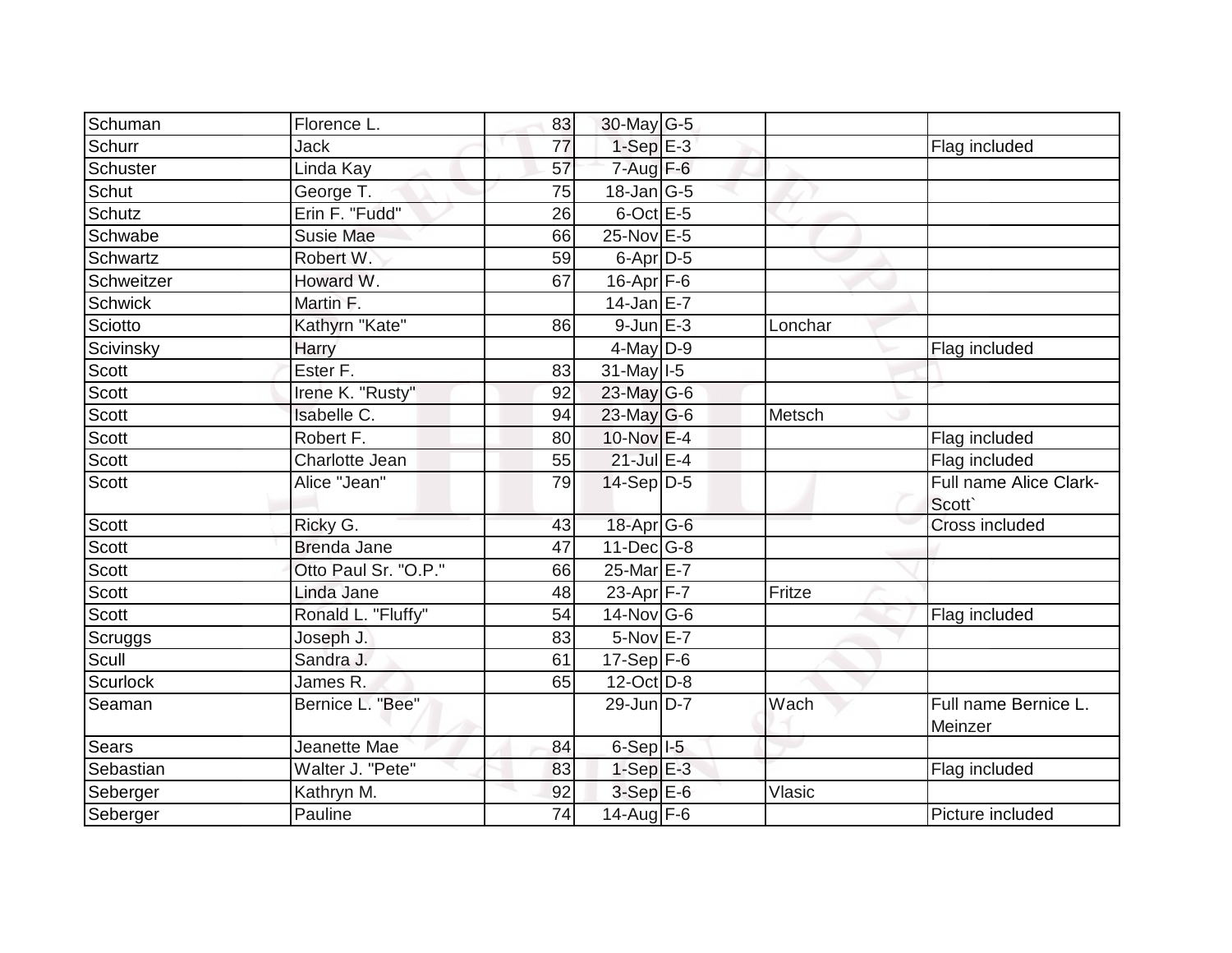| Sebert     | Paul John Jr.          | 65 | $3-Sep$ E-6             |            |                                     |
|------------|------------------------|----|-------------------------|------------|-------------------------------------|
| Sebo       | Jerome G. "Jerry"      | 85 | 27-Jan E-4              |            |                                     |
| Sebolt     | Joan Adrienne          | 66 | $8$ -Jul $E$ -6         | Benzenberg |                                     |
| Secerich   | Vira                   | 82 | $1$ -Jun $D-6$          | Hagler     | Full name Vira<br>Wilcoxon-Sacerich |
| Sederberg  | Ruby M.                | 96 | $4-Nov$ E-6             |            |                                     |
| Seebohar   | Ann G.                 | 88 | $24$ -Jan F-5           |            |                                     |
| Seger      | Carolyn                | 62 | $3$ -May G-6            |            |                                     |
| Segovia    | Robert F.              |    | $3-Aug$ $D-6$           |            |                                     |
| Seifert    | George William         | 84 | 23-Feb D-5              |            | Flag included                       |
| Seitzinger | Warren G. "Red"        | 83 | 22-Oct E-6              |            |                                     |
| Sejda      | Ann M.                 | 90 | 6-Feb <sup>F-7</sup>    | Wisowaty   |                                     |
| Sekulovich | Elizabeth "Betty"      | 82 | 27-Oct E-4              |            | Cross included                      |
| Sell       | Charles A. Jr. "Buddy" | 59 | $24-Sep$ F-6            |            |                                     |
| Sella      | Zuma L.                | 92 | $22$ -Aug G-5           |            |                                     |
| Sellhorn   | George E. Sr.          | 86 | $21$ -Jul E-4           |            |                                     |
| Semanick   | James B.               | 78 | $29$ -Jan F-7           |            | Flag included                       |
| Semento    | Sherry Lynn            | 37 | 16-Oct F-6              |            |                                     |
| Senitza    | Julia A.               | 92 | 25-Mar E-6              |            |                                     |
| Senters    | Harry L.               | 51 | 21-Oct E-6              |            | Cross included                      |
| Sepesi     | Dorothy D.             | 81 | $8$ -Mar $ G-6$         |            |                                     |
| Serafin    | Edward S.              | 79 | $3-Apr$ F-7             |            |                                     |
| Serafin    | Emily                  | 93 | 10-Mar $E-3$            | Namrowicz  | Full name Emilly<br>Serafin Adank   |
| Serama     | Joseph "Eddie"         | 60 | 6-May $E-6$             |            |                                     |
| Seramur    | Donald D.              | 67 | $7 - Apr$ $E-4$         |            |                                     |
| Serberger  | Anne                   | 80 | $29-Apr \n\mathsf{E-6}$ |            |                                     |
| Serbin     | Helen N.               | 71 | 28-Mar G-7              |            |                                     |
| Serbon     | Walter                 | 88 | 26-Oct D-6              |            |                                     |
| Serenet    | John J.                | 80 | $23$ -Jul F-6           |            | Flag included                       |
| Server     | Nick "Nikola"          | 81 | 9-Nov D-8               |            | Cross included                      |
| Setty      | Sushila N.             | 75 | 28-Jul E-4              |            |                                     |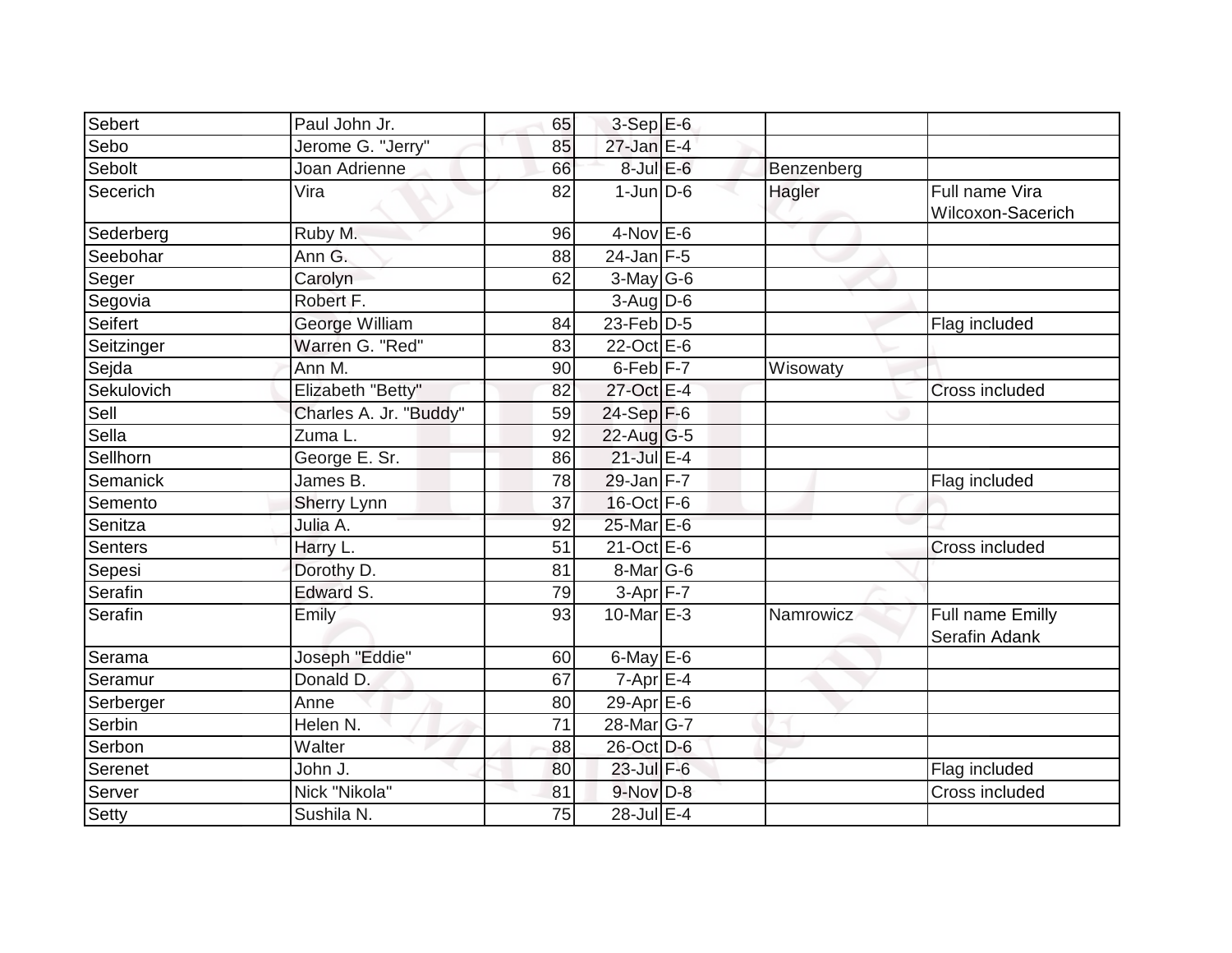| Severin         | Carl C.                | 83 | 14-Oct E-6        |                |                                            |
|-----------------|------------------------|----|-------------------|----------------|--------------------------------------------|
| Sewell          | Betty J.               | 75 | 19-Nov E-5        |                |                                            |
| Sexton          | <b>Edward Lee "Ed"</b> | 68 | 10-Nov E-4        |                |                                            |
| Sexton          | Jerry M.               | 36 | $12$ -Oct $D-8$   |                |                                            |
| Sexton          | Charles G. Jr.         | 67 | $8$ -Jul $E$ -6   |                |                                            |
| Sexton          | Eva Marie              | 76 | 30-Oct F-6        |                |                                            |
| Seymour         | <b>Maxine</b>          | 85 | 29-Dec E-3        | Kellenberger   | <b>Full name Maxine</b><br>Seymour Bessler |
| Shabi           | James A. "Harley"      | 56 | $3-Apr$ $F-7$     |                |                                            |
| Shaffer         | Robert A.              | 70 | 13-Feb $F-7$      |                | Flag included                              |
| Shalicky        | <b>Helen</b>           | 84 | 14-Dec D-7        | Kriston        |                                            |
| <b>Shandick</b> | Sharon                 | 50 | $12$ -Apr $ G-6 $ | Golembiewski   |                                            |
| <b>Shanks</b>   | James E.               | 71 | $28$ -Jul $E-4$   |                | Flag included                              |
| Shannon         | Alice M.               | 95 | $24$ -Dec $F-5$   |                |                                            |
| Shapley         | Bernice E.             | 83 | $3$ -May G-6      | Doty           |                                            |
| <b>Sharik</b>   | Martin Sr.             | 93 | 30-Mar D-7        |                |                                            |
| Sharkey         | JoAnn                  | 71 | $1$ -Jan $F$ -6   |                |                                            |
| Sharp           | <b>Darlene</b>         | 65 | $12$ -Jan D-6     |                |                                            |
| Shaw            | Dorothy S.             | 89 | $24$ -Feb $ E-4 $ | Meyer          |                                            |
| Shaw            | <b>Dolores</b>         | 72 | $7-Mar$ G-6       |                |                                            |
| Shaw            | Georgia M.             | 85 | $2$ -Oct $E - 5$  |                |                                            |
| Shearer         | Betty J.               | 76 | $1$ -Jun $D-6$    |                |                                            |
| Shebesh         | Virginia A. "Gi Gi"    | 86 | 27-Nov B-11       | Matuszak       |                                            |
| <b>Sheets</b>   | Larry D.               | 61 | 29-Sep $E-4$      |                |                                            |
| <b>Sheets</b>   | Richard E.             | 79 | 22-Nov 1-5        |                | Flag included                              |
| Sheidt          | Margaret M.            | 80 | 24-Mar E-4        | <b>Scheidt</b> |                                            |
| Shelton         | Helen                  | 95 | $19$ -Feb $ F-6$  |                | Full name Helen Buist<br>Shelton           |
| Shelton         | Jerry                  | 61 | $15$ -Mar $ G-6 $ |                |                                            |
| Shepard         | Elizabeth G. "Jet"     | 84 | $3$ -Feb $E$ -5   |                |                                            |
| Sherby          | James Eugene           | 79 | $12$ -Feb $F-6$   |                |                                            |
| <b>Sherer</b>   | V. Donald              | 58 | $1-Dec$ $E-5$     |                |                                            |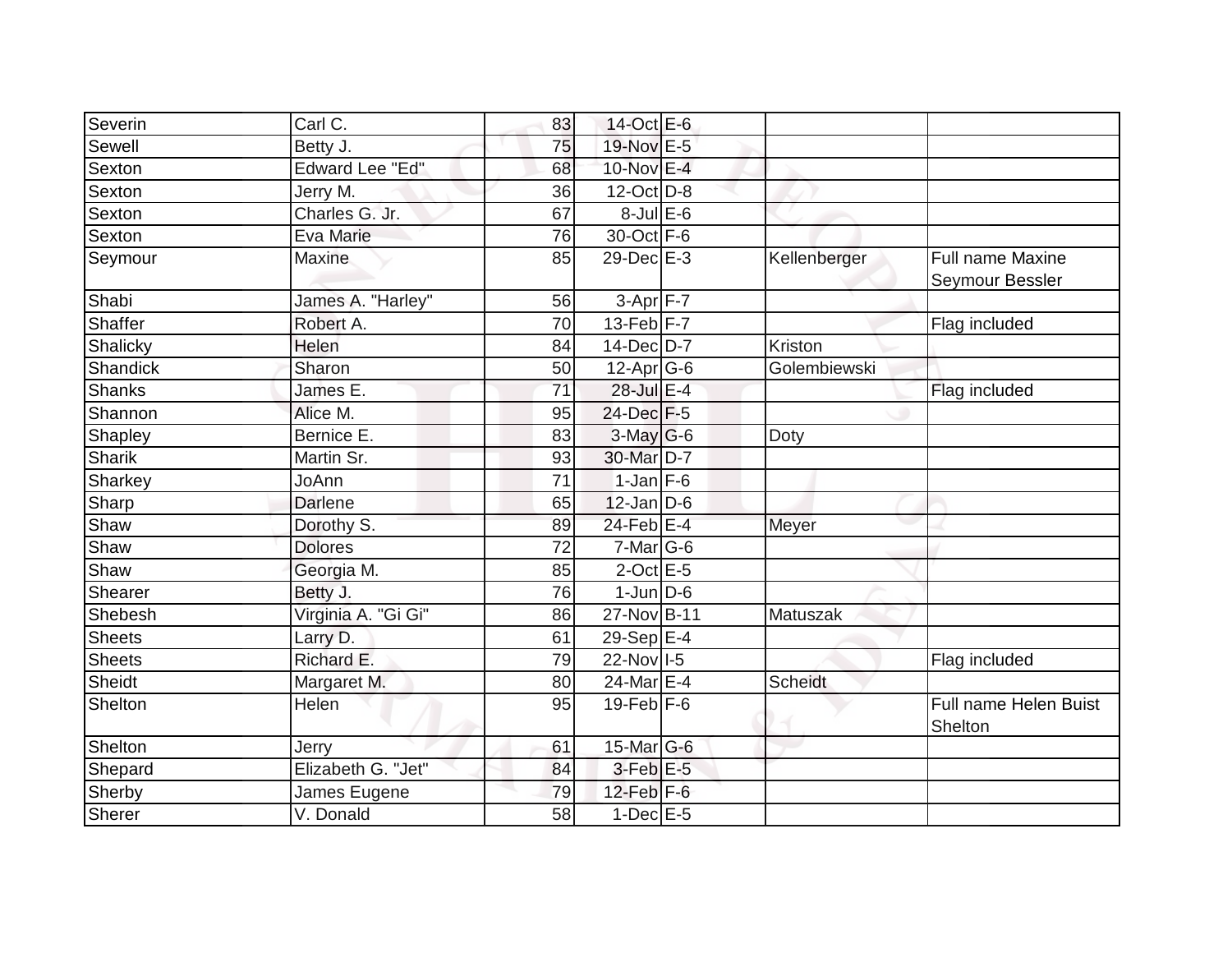| Sherer              |                            |    |                |            | Picture included      |
|---------------------|----------------------------|----|----------------|------------|-----------------------|
|                     | Kay Arlene<br>Catherine E. | 64 | 13-May E-6     |            |                       |
| Sherlock<br>Shields |                            | 19 | 11-May $D-5$   |            |                       |
|                     | Marie Elizabeth            | 79 | 10-Apr $F-8$   | Oliver     |                       |
| Shimer              | Margie                     | 72 | $2$ -Nov $D-8$ |            |                       |
| Shimko              | Ellen                      | 92 | $12$ -Jan D-6  | Foley      |                       |
| Shinkle             | Nora                       | 91 | 24-Mar E-5     |            |                       |
| Shipman             | Louise A.                  | 79 | $5-Apr$ G-6    |            |                       |
| Shipman             | Everett                    | 78 | 24-Oct G-6     |            |                       |
| Shipwreck           | Dorothy V.                 | 86 | $11-Apr \nE-6$ | Zajakowski |                       |
| Shirley             | Lillian                    | 87 | 20-Dec G-6     | Kazmierski |                       |
| Shmagranoff         | Vera                       | 96 | 24-Oct G-7     |            |                       |
| Shocaroff           | Eli                        | 80 | $2$ -Jan E-5   |            | <b>Cross included</b> |
| Shoemaker (Erskine) | <b>Ivy Kathleen</b>        | 95 | 11-Feb $E-6$   |            |                       |
| Shook               | Neil E.                    | 54 | $2$ -Jul $F-6$ |            |                       |
| Short               | Norma Ruth                 | 76 | $8$ -Jan $E-7$ |            |                       |
| Shoue               | Katie                      | 80 | 15-Jun D-9     | Kobak      |                       |
| Shragal             | Margaret                   | 90 | $7-Feb$ G-6    |            |                       |
| <b>Shults</b>       | Thomas L.                  | 60 | $11$ -Jul G-5  |            | Flag included         |
| Shumar              | <b>Bernice</b>             | 81 | $7-Nov$ G-6    |            |                       |
| Shupe               | <b>James William</b>       | 56 | 14-Oct E-7     |            |                       |
| Shupert             | Eleanor M.                 | 81 | $1-Nov$ G-6    | Miotke     |                       |
| Shurr               | Kenneth B.                 | 91 | $23$ -Jan G-6  |            |                       |
| Shustock            | Henry J.                   | 78 | $4$ -Jun $F-6$ |            | Flag included         |
| Shutko              | Alex S.                    | 80 | $25$ -Jun F-6  |            | Flag included         |
| Shutoski            | James J.                   | 75 | $17 - Dec$ F-6 |            | Flag included         |
| Siacanin            | Steve John "Pop"           | 90 | 29-Jul E-6     |            |                       |
| <b>Sickles</b>      | Raymond B. "Ray'           | 79 | 26-Oct D-6     |            |                       |
| Siemering           | Robert A.                  | 82 | 30-May G-5     |            |                       |
| <b>Sievers</b>      | Virginia Ann               | 83 | 14-Aug F-6     |            |                       |
| Signars             | Lonie B.                   | 86 | 11-Nov E-6     |            |                       |
| Sikich              | Margaret H.                | 77 | 28-Feb F-8     |            |                       |
| Silich              | Rudy                       | 68 | 11-Aug $E-5$   |            | Flag included         |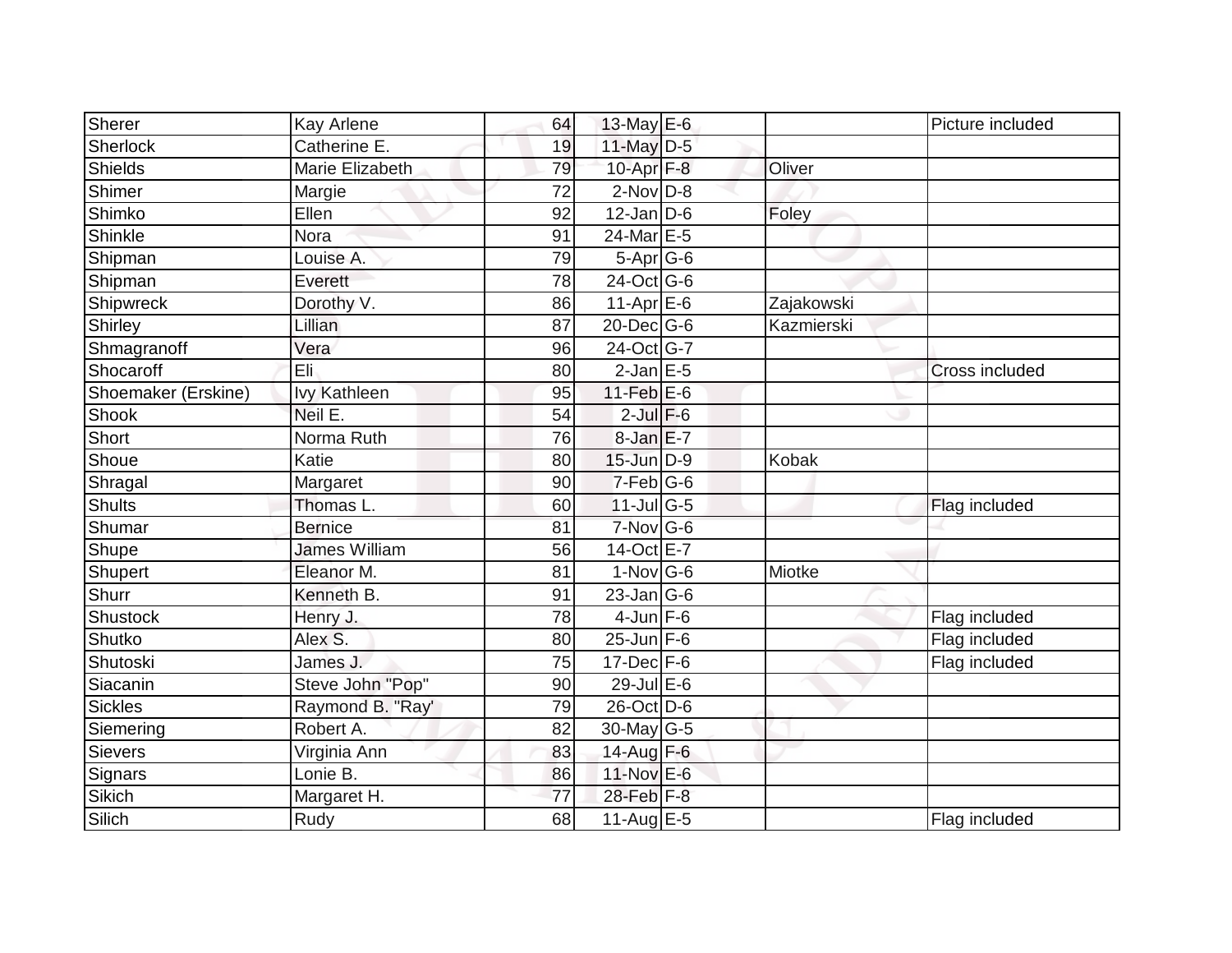| Silvasi     | Mary                 | 92              | 5-Nov E-7         | Gyurcsan  |                                           |
|-------------|----------------------|-----------------|-------------------|-----------|-------------------------------------------|
| Silver      | James G. Sr.         | 81              | 27-Mar G-7        |           | Flag included                             |
| Silverman   | Angie                | 87              | 3-Mar E-4         |           |                                           |
| Simatovich  | Gertrude             | 95              | 13-May $E-5$      |           |                                           |
| Simatovich  | Marjorie R.          | $\overline{77}$ | $22$ -Feb $G-6$   | Maihofer  |                                           |
| Simatovich  | Mary M.              | 79              | $11$ -May D-5     |           |                                           |
| Simich      | Emily                | 77              | 27-Nov B-10       | Gora      |                                           |
| Simich      | John W.              | 73              | $11$ -Feb $E$ -6  |           | Flag included                             |
| Simich      | David Anthony        | 42              | $15$ -Dec $E-4$   |           | Flag included                             |
| Siminski    | Joseph J.            | 84              | $22$ -May $1-6$   |           |                                           |
| Simkins     | Carl H. Sr.          | 93              | $24$ -May $1-5$   |           |                                           |
| Simmick     | Augusta              | 94              | $23$ -Dec $E-6$   |           | Full name Augusta<br><b>Stone-Simmick</b> |
| Simmons III | Frank N.             | 79              | $16$ -May G-6     |           | Flag included                             |
| Simon       | Stephen T.           | 95              | $15$ -Feb $ G-5$  |           |                                           |
| Simon       | Agnes M.             |                 | 12-May E-5        |           |                                           |
| Simonovski  | <b>Riste</b>         | 73              | 20-Sep I-5        |           | Cross included                            |
| Simons      | Elsie C.             | 91              | $8-Aug$ G-6       |           |                                           |
| Simpson     | Ruth                 |                 | $15$ -Feb $ G-5 $ |           |                                           |
| Simpson     | Harold               | 84              | $13$ -Dec $ I-6$  |           | Flag included                             |
| Sims        | William Sr. "Bill"   | 87              | 15-May $G-6$      |           |                                           |
| Simunic     | Rosemary A.          | 73              | $26$ -Feb $F-6$   |           |                                           |
| Simunic     | Ellen H.             | 81              | $4$ -Feb $E$ -6   |           | Picture included                          |
| Sinar       | Freda L.             | 59              | $11$ -May $D-5$   | Kuchinsky |                                           |
| Sinar       | Mary "Baba"          | 82              | 10-Mar E-4        | Krajnak   |                                           |
| Sinde       | Victoria L.          | 90              | 5-May E-4         | Swider    |                                           |
| Singer      | Richard M. Sr."Dick" | 69              | 19-May E-3        |           |                                           |
| Singleton   | David George         | 80              | 23-Nov D-7        |           |                                           |
| Singleton   | <b>Buddie</b>        | 91              | $4$ -Aug E-5      |           |                                           |
| Sinise      | Ruth J.              | 82              | $15$ -Jan $F-6$   |           |                                           |
| Sinks       | Theresa M.           | 80              | 20-Apr D-5        | Doctor    |                                           |
| Sinnott     | James F.             |                 | 30-Dec E-7        |           |                                           |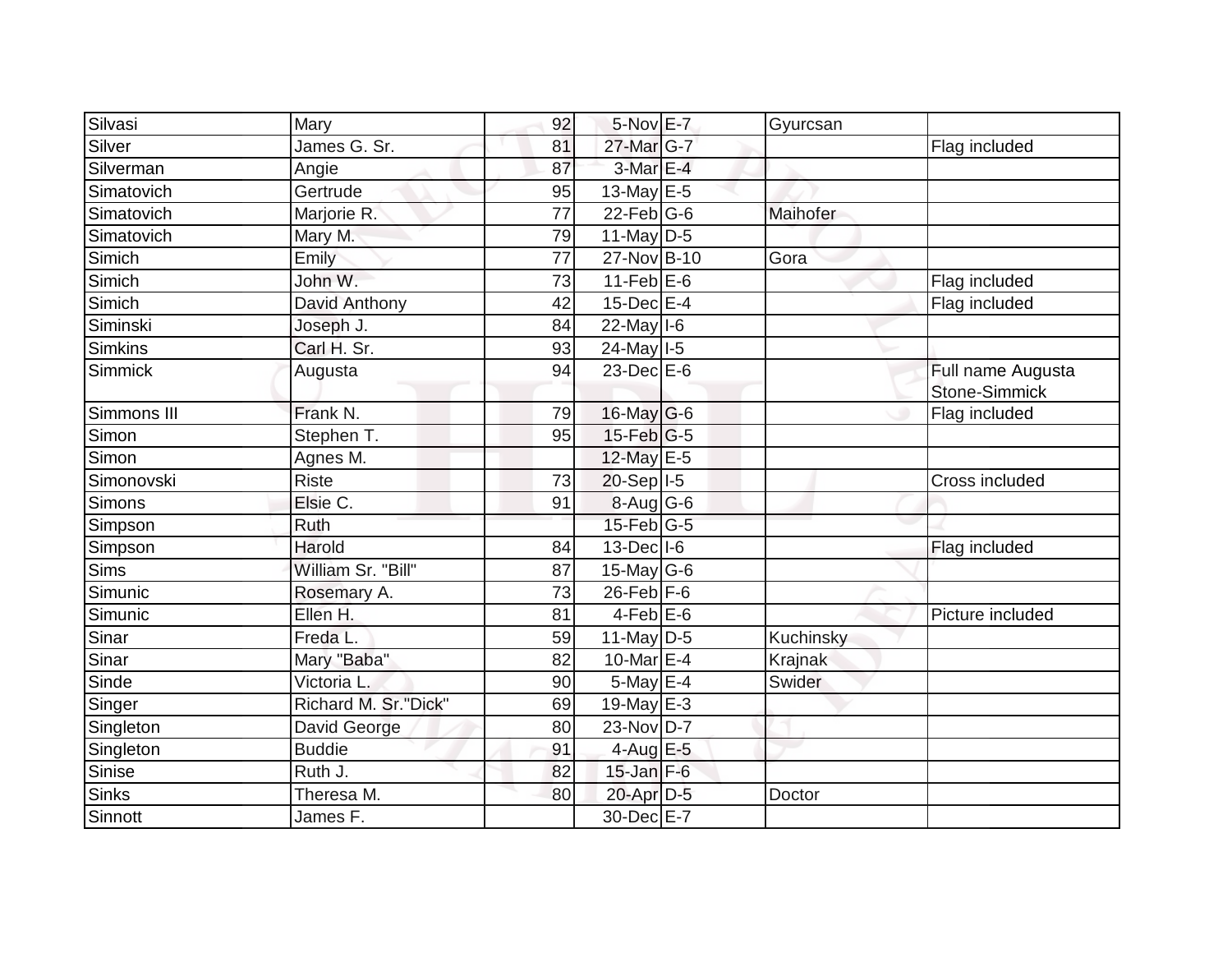| Siorek         | Leon A.                     | 84              | 22-Apr E-6        |          | Flag included    |
|----------------|-----------------------------|-----------------|-------------------|----------|------------------|
| Siple          | Leonard $\overline{\vee}$ . | $\overline{71}$ | 27-Apr D-5        |          |                  |
| Siroky         | Emma M.                     | 102             | 10-May $G-5$      |          |                  |
| Sitler         | Ruth Emma Anna              | 95              | 31-Mar E-5        | Grosse   |                  |
| Sitzenstock    | Joy A.                      | 61              | $11-Apr \nE-6$    |          |                  |
| Siuba          | <b>Esther</b>               | 79              | $17$ -Aug D-6     |          |                  |
| Skaar          | David A.                    | 48              | $20$ -Jun $ G-5$  |          |                  |
| Skalba         | Frank A.                    |                 | $16-Sep$ E-7      |          | Flag included    |
| Skeen          | Isabelle C.                 | 94              | 22-May I-6        | Metsch   |                  |
| Skeffington    | Rita A.                     | 63              | $27$ -Dec $F-6$   |          |                  |
| Skelton        | Richard J.                  | 81              | $13$ -Jun $ G-5$  |          | Flag included    |
| Skertich       | Mike                        | 85              | 20-May E-6        |          | Picture included |
| Skiba          | Leon L.                     | 74              | $1-Apr$ E-6       |          | Flag included    |
| Skibinski      | Paula M.                    | 79              | 31-Dec F-6        |          |                  |
| <b>Skok</b>    | Frank                       | 82              | 23-Jul F-6        |          |                  |
| Skonicki       | Daniel James II             | 23              | 20-Oct E-4        |          |                  |
| Skoniecki      | Betty M.                    | 83              | $21$ -Jan E-5     |          |                  |
| Skoog          | Ralph E. "R.E."             | 69              | $12$ -Apr $ G-6$  |          |                  |
|                | (W90CH)                     |                 |                   |          |                  |
| Skora          | Lucille A.                  | 79              | $27$ -Mar $ G-7 $ |          |                  |
| Skorch         | <b>Steven Walter</b>        | 38              | 24-Oct G-7        |          |                  |
| <b>Skorich</b> | Katherine                   | 87              | $2$ -Nov $D-8$    | Choncoff |                  |
| Skov           | <b>Howard Walter</b>        | 87              | $10$ -Feb $E-4$   |          |                  |
| <b>Skurka</b>  | Leonard J. P. Sr.           | 76              | 11-May $D-5$      |          |                  |
| Slacanin       | Steve John                  | 90              | 28-Jul E-4        |          |                  |
| Slachta        | Baby Daniel Patrick Jr.     | 10 days         | 20-Jun G-5        |          |                  |
| Slack          | Dennis Lynn                 | 47              | $14$ -Jun   I-4   |          |                  |
| Slager         | Lois                        | 85              | $31$ -Jan F-8     | Hook     |                  |
| Slamkowski     | Harry                       | 86              | 13-Nov F-6        |          | Picture included |
| Slifko         | George M.                   | 92              | 9-Jul F-5         |          |                  |
| Sliga          | Lorraine D.                 | 76              | 19-May E-3        |          |                  |
| Sloan          | Dorothy A.                  | 86              | $11$ -Feb $E$ -6  |          |                  |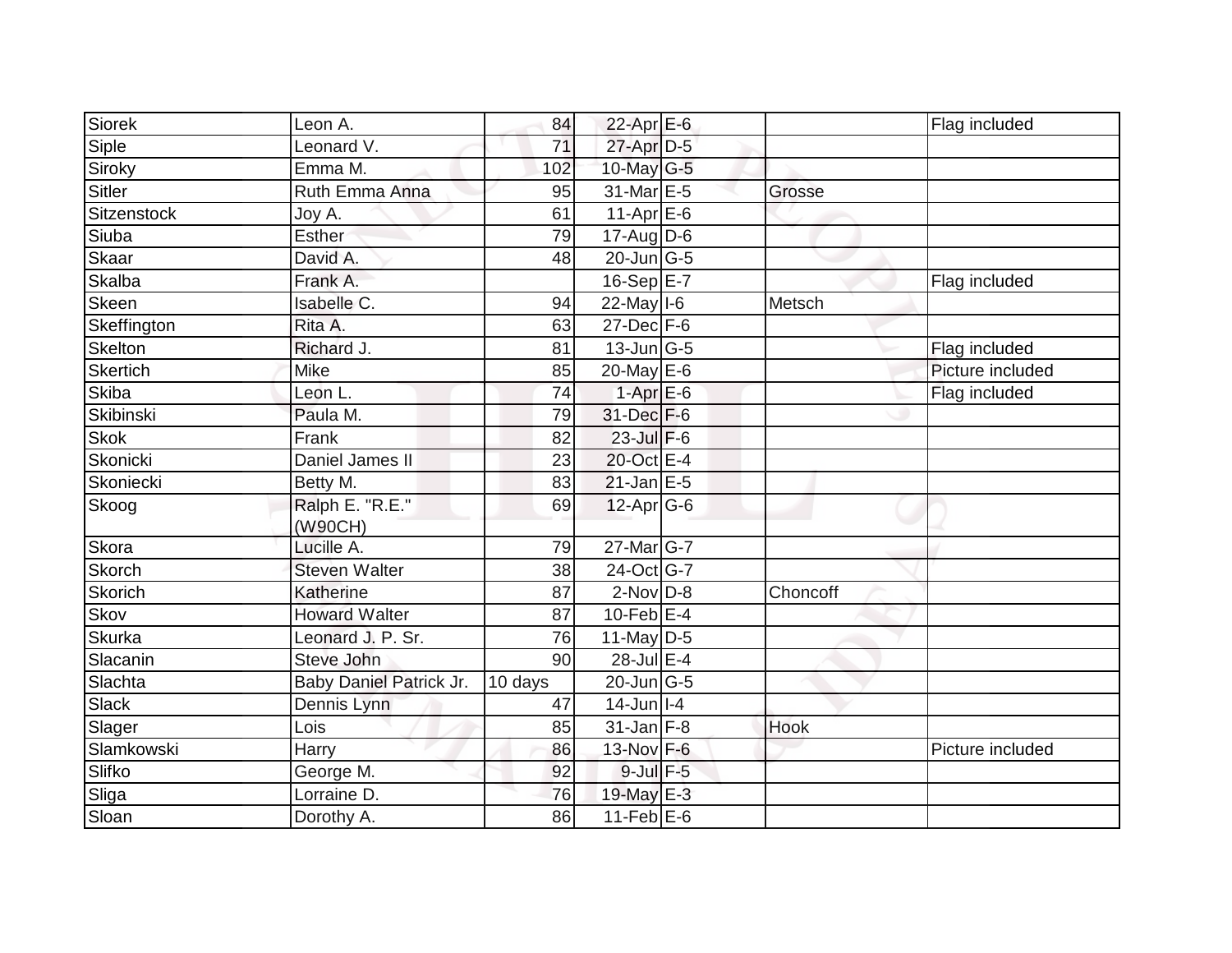| Slosser-Haley  | Celia M.               | 88  | 11-Nov E-6       | Stempf       |                                          |
|----------------|------------------------|-----|------------------|--------------|------------------------------------------|
| Slouf          | <b>John Martin</b>     | 54  | 16-May G-6       |              | Flag included                            |
| Slugocki       | Kurt                   | 43  | $5-Mar$ F-6      |              |                                          |
| Slusher        | Jerry C.               | 28  | 29-May $F-6$     |              | Picture included                         |
|                | Don J.                 | 60  | 26-May E-5       |              |                                          |
| Slys<br>Small  | Carol Jean             | 60  | $5-Aug$ E-6      |              |                                          |
| Small          | <b>Emma Marie</b>      | 93  | $14$ -Feb $ G-5$ | Janicina     |                                          |
| Smallman       | Dorothy Mae            | 75  | 11-Mar E-6       | Horan        |                                          |
| Smar           | <b>John</b>            | 85  | 24-Mar E-5       |              |                                          |
| Smar           | <b>Charles</b>         | 78  | $4-Sep$ E-6      |              | Flag included                            |
| Smart          | Edmere A.              | 88  | 26-May E-5       |              |                                          |
| Smelko         | Joseph A. Sr.          | 81  | $9-Nov$ $D-8$    |              | Flag included                            |
| <b>Smiejek</b> | David A. Sr.           | 65  | 20-Mar F-8       |              |                                          |
| Smirga         | Mary                   | 89  | $1$ -Jun $D-6$   | Slobodnik    | Full name Mary Smirga<br>ی<br>Rose       |
| Smith          | John L. "Sport"        | 78  | $15$ -Jul $E-7$  |              | Flag included                            |
| <b>Smith</b>   | Vincent                | 73  | $1-Sep$ E-3      |              |                                          |
| Smith          | William C.             | 91  | 23-Nov D-7       |              |                                          |
| Smith          | Juanita                | 52  | 27-Apr D-5       |              |                                          |
| Smith          | Anna                   | 90  | $2$ -Jan $E$ -5  | Jabaay       |                                          |
| Smith          | Page H.                | 90  | $7$ -Jan $E - 5$ |              |                                          |
| Smith          | <b>Erica Sanee</b>     | 29  | $14$ -Feb $ G-5$ |              |                                          |
| <b>Smith</b>   | Julia H.               | 104 | $4$ -Mar E-6     | Hester       | Full name Julia H.<br>Helpingstine-Smith |
| Smith          | Robert "Bob"           | 83  | $1$ -May G-7     |              |                                          |
| <b>Smith</b>   | Ruth Ann               | 73  | 30-Aug I-5       |              |                                          |
| <b>Smith</b>   | Mark T "Marko"         | 47  | $24-Sep$ F-6     |              |                                          |
| Smith          | <b>Marian Lorraine</b> | 81  | $1$ -Jun $D$ -6  |              |                                          |
| Smith          | Mary Jane              | 56  | $5$ -Mar $F$ -6  | Godawski     |                                          |
| Smith          | Mary A.                | 56  | $4-SepE-6$       | <b>Rhods</b> |                                          |
| Smith          | Arlie L.               | 96  | 20-Sep I-5       |              |                                          |
| Smith          | <b>Mattiel</b>         | 73  | $1-May$ G-7      |              |                                          |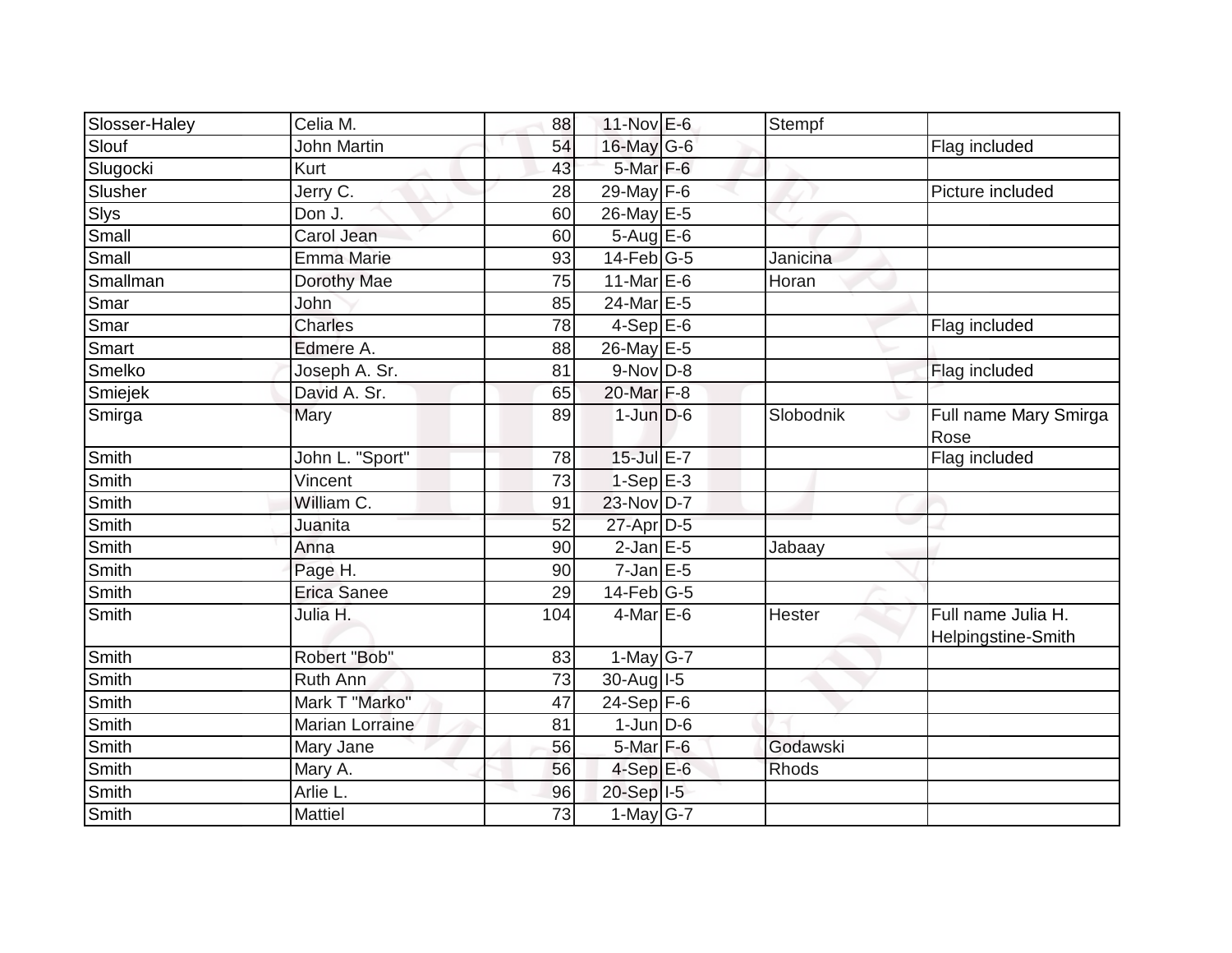| Smith        | Richard B.                    | 66 | $2$ -Oct G-6         |              |                                                             |
|--------------|-------------------------------|----|----------------------|--------------|-------------------------------------------------------------|
| Smith        | Darlyne Ann                   | 60 | 31-Mar E-5           |              | Full name Darlyne Ann<br>Smith Szmuc                        |
| Smith        | Richard                       | 81 | $8-Nov$ I-6          |              | Flag included                                               |
| <b>Smith</b> | Lois M.                       | 70 | $13-Nov$ F-5         |              |                                                             |
| Smith        | Robert R.                     | 82 | $1-Mar$ G-6          |              |                                                             |
| Smith        | Avalene                       | 81 | 17-Mar E-4           |              |                                                             |
| Smith        | Herbert R.                    | 67 | 10-Sep E-7           |              | Flag included                                               |
| Smith        | <b>Shirley Marie "Elaine"</b> |    | 14-Oct E-7           | Straessley   | Full name Shirley Marie<br><b>Gardner Smith</b>             |
| Smith        | Ada L.                        | 76 | $5-Nov$ E-7          |              |                                                             |
| Smith        | Della G.                      | 89 | $4$ -Oct $  $ -6     |              | Full name Della G.<br>(Smith) Tetzloff/ Picture<br>included |
| Smith        | <b>Betty</b>                  | 80 | 23-Aug I-5           |              |                                                             |
| Smith        | Clara V.                      |    | $13$ -Apr $D-6$      | Szafasz      |                                                             |
| Smith        | William V. "Bill"             | 66 | 5-Sep G-5            |              | Flag included                                               |
| Smith        | Kevin D.                      | 44 | $13$ -Apr $D-7$      |              |                                                             |
| Smith        | <b>Beatrice</b>               | 92 | $7$ -Dec $D$ -6      | Kooistra     |                                                             |
| Smith        | Joyce                         | 84 | 6-May E-6            | <b>Sides</b> |                                                             |
| Smith        | Malcom H. "Pete"              | 70 | $10$ -Jun $E-5$      |              | Flag included                                               |
| Smith        | James R.                      | 79 | $21$ -Feb $F-6$      |              | Flag included                                               |
| <b>Smith</b> | <b>Kenneth Robert</b>         | 44 | 27-Oct E-4           |              |                                                             |
| Smith        | Patricia L.                   |    | $17$ -Feb $E-4$      | Grimmer      |                                                             |
| Smith        | Mary A.                       | 82 | 28-Mar F-7           |              |                                                             |
| Smith        | <b>Beulah</b>                 | 89 | $24$ -Jan F-5        | Eldridge     | Full name Beulah<br>(Smith) Kimberlin                       |
| Smith        | Penny                         |    | $5 - Jun$ $F-6$      | Rodgers      |                                                             |
| Smith        | Frances M.                    | 78 | $18$ -Jun $F-6$      |              |                                                             |
| Smith        | Viola M.                      | 79 | 21-Mar G-6           |              |                                                             |
| Smith        | William J.                    | 55 | 19-May E-3           |              |                                                             |
| Smith        | <b>Richard Earl</b>           | 55 | 6-Feb <sup>F-7</sup> |              |                                                             |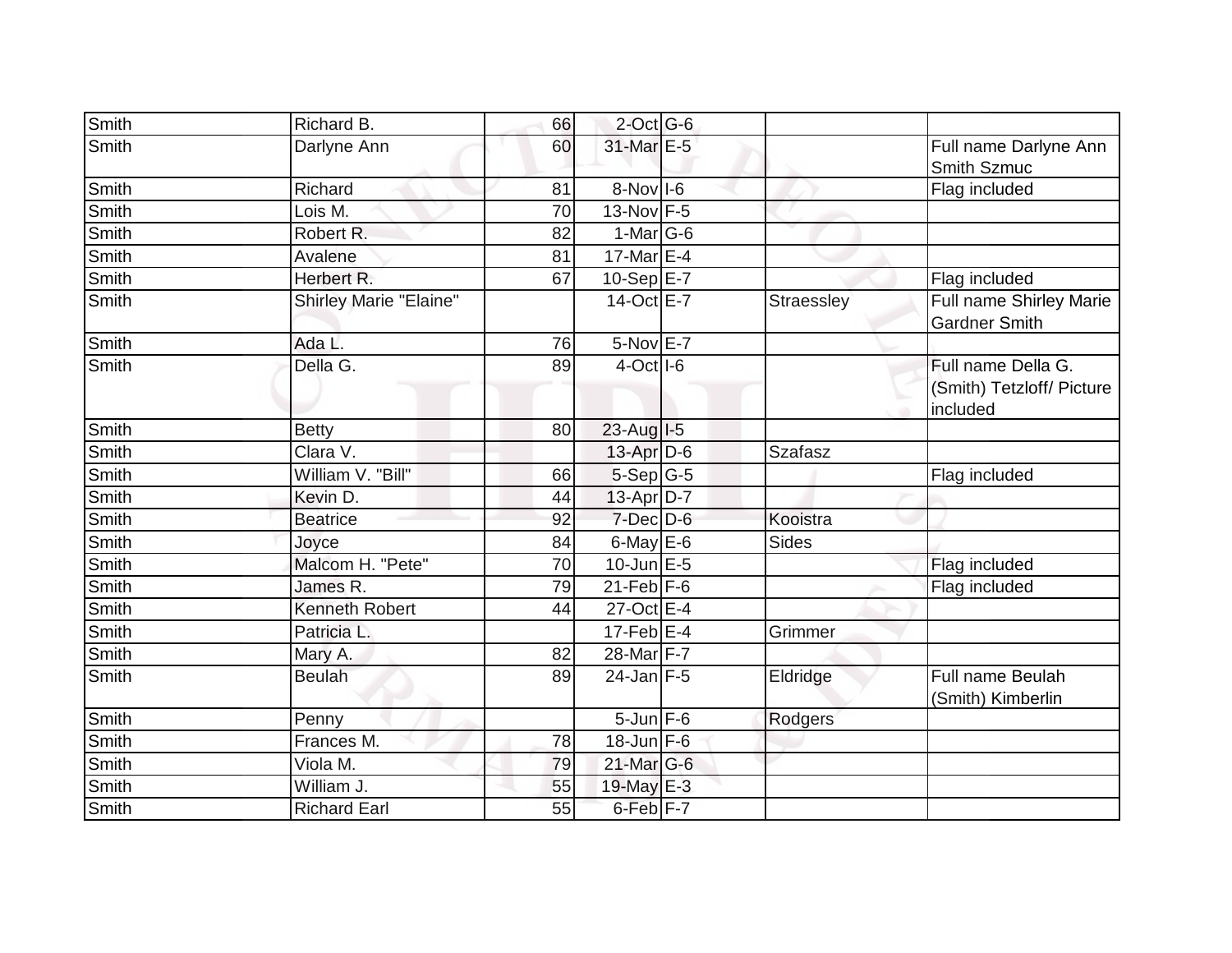| Smith        | Joshua L.            | 21 | $6-Sep$ $I-5$    |            |                  |
|--------------|----------------------|----|------------------|------------|------------------|
| <b>Smith</b> | Daisy                | 53 | $4$ -Feb $E$ -6  |            |                  |
| Smith        | Mary Lou             | 47 | 9-Jul F-6        |            |                  |
| Smith        | <b>Bryan</b>         | 73 | $27$ -Aug E-6    |            |                  |
| <b>Smith</b> | Denise A.            | 51 | $9$ -Jul $F$ -6  |            |                  |
| Smith        | William A. Jr.       | 60 | $1$ -Jan $F-6$   |            |                  |
| Smith        | Edgar G.             | 77 | $21$ -Jan $E-5$  |            |                  |
| Smokvina     | Ambrosia A. "Brose"  | 89 | $12$ -Jan D-6    | Hutchinson |                  |
| Smolar       | Miriam F.            | 76 | $5-Sep G-5$      |            |                  |
| Smolen       | <b>Stanley</b>       | 96 | $2$ -Dec $E$ -6  |            |                  |
| Snedden      | David G. "Dave"      | 83 | $11$ -Dec $G-8$  |            |                  |
| Snell        | Jimmy                | 73 | $16-SepE-7$      |            |                  |
| Snodgrass    | Joshua Quinn         | 24 | 27-Jul D-7       |            |                  |
| Snow         | <b>Nancy Elaine</b>  | 60 | $8$ -Feb $ G$ -6 |            |                  |
| Snowdin      | Merle Edward         | 52 | 13-Oct E-5       |            | Flag included    |
| Snyder       | Elsie "Juanita"      | 82 | 15-Mar G-6       |            |                  |
| Snyder       | Richard H.           | 76 | $12$ -Jan D-6    |            |                  |
| Snyder       | Aaron                | 25 | $10$ -Jul $F-6$  |            |                  |
| Snyder       | Bruce L.             | 66 | $4$ -Jan $G-5$   |            |                  |
| Snyder       | Evelyn G.            | 84 | 20-Oct E-4       |            |                  |
| Snyder       | Howard E.            | 77 | 22-Oct E-5       |            | Flag included    |
| Snyder       | John L.              | 56 | $2$ -Oct $E$ -6  |            |                  |
| Sobczak      | Wanda M.             | 95 | $26$ -Jan D-6    |            |                  |
| Sobkowicz    | Jennie D.            | 85 | $1-Feb G-6$      | Zaborowski |                  |
| Sokolowski   | Cecilia "Rosie"      | 81 | 21-Oct E-6       | Wawrzyniak |                  |
| Solan        | Anthony "Uncle Tony" | 84 | $19$ -Feb $F-6$  |            | Picture included |
| Solan        | Antoinette           | 87 | $11-AprEE-6$     |            |                  |
| Solenberger  | <b>Harriett</b>      | 96 | 22-Nov I-5       | Shepherd   |                  |
| Soley        | Doris A.             | 90 | $8$ -Jun $E$ -6  |            |                  |
| Solina       | Mary T.              | 95 | 16-Dec E-6       | Euriga     |                  |
| Solis        | Maria Josefina       | 79 | 19-Jan D-6       | Gonzalez   |                  |
| Solman       | Lucille              |    | $2$ -Oct $E$ -6  |            |                  |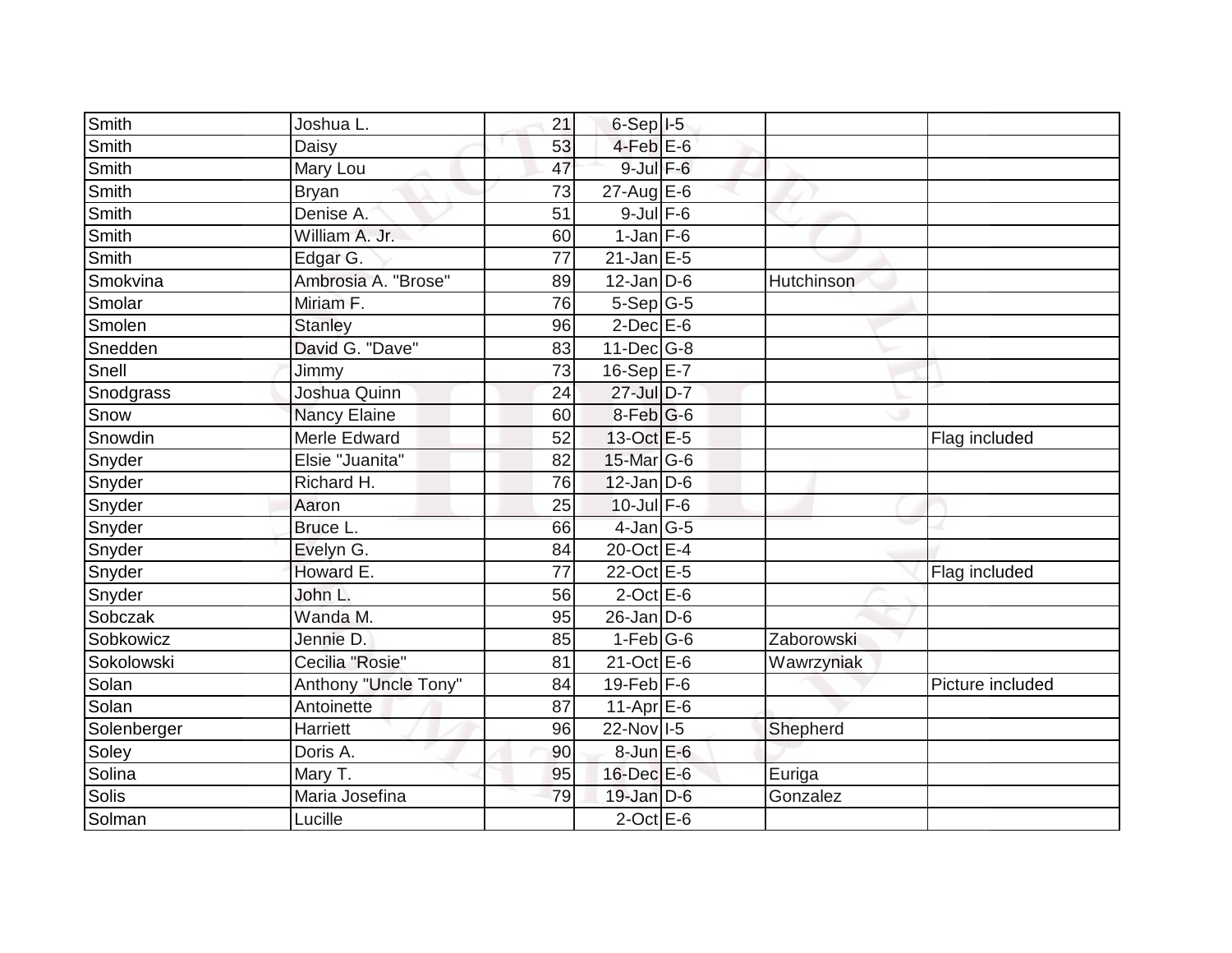| Soloman       | John J.Jr.            | 30  | $4$ -Jul G-5          |          |                                                |
|---------------|-----------------------|-----|-----------------------|----------|------------------------------------------------|
| <b>Soltys</b> | Lucille L.            | 76  | $1$ -Jul $E-7$        |          |                                                |
| Somerville    | Ray S.                | 65  | 18-Dec F-7            |          |                                                |
| Sons          | Robert                | 92  | $13-Nov$ F-6          |          |                                                |
| Soontag       | Herbert A:            | 80  | $28 - May$ F-6        |          |                                                |
| Sopko         | <b>Mike</b>           | 83  | 28-Mar <sub>G-7</sub> |          |                                                |
| Sopkowski     | <b>Thadeus "Ted"</b>  | 68  | 24-Apr F-7            |          | Flag included                                  |
| Sorg          | Luetta M.             | 76  | $12$ -Aug E-6         |          |                                                |
| Sorrell       | Robert C. "Paw Paw"   | 54  | $2$ -May G-6          |          |                                                |
| Sosa          | Herlinda              | 81  | $2$ -Jul $F-6$        |          |                                                |
| Sosh          | <b>John Charles</b>   | 102 | $4$ -Mar E-6          |          |                                                |
| Sosnowski     | Jozef                 | 88  | $18-Sep$ F-6          |          |                                                |
| Sotak         | Olga                  | 88  | 27-Nov B-11           |          |                                                |
| Sotelo        | Mary                  | 72  | $7-Sep D-5$           | Marquez  | Full name Mary Pena<br>ی<br>(Dora Sotelo)      |
| Soto          | Margaret C.           | 70  | $12$ -Jul $1-6$       | Castillo |                                                |
| South         | Barbara J."Chee-Girl" | 66  | $3$ -Jan $F-7$        |          |                                                |
| Sovich        | <b>Mike</b>           | 91  | $17$ -May G-6         |          |                                                |
| Sowa          | John J.               | 92  | 28-Jan E-6            |          |                                                |
| Soyring       | Anne                  | 93  | $12$ -Nov $E - 5$     |          | Full name Anne<br>O'Toole (Makinen)<br>Soyring |
| Spain         | Esther D.             | 88  | 12-Sep B-11           |          |                                                |
| Spak          | <b>Helen Pat</b>      | 74  | 23-Nov D-8            |          |                                                |
| Spakowski     | Irene "Spak"          | 80  | $17 - Dec$ F-6        |          |                                                |
| Spanburg      | Charles M.            | 84  | 18-Dec F-7            |          | Flag included                                  |
| Spangle       | Louise M.             | 78  | $8$ -May $F-8$        |          |                                                |
| Spanich       | Randolph J. "Randy"   | 68  | $14$ -Jan E-7         |          |                                                |
| Spanko        | Theresa A.            | 85  | 16-Sep E-7            | Cigler   |                                                |
| Sparber       | Martin                | 86  | $11-Apr \n  E-6$      |          | Star of David includedd                        |
| Spargo        | Margaret L.           | 87  | $7 - Aug$ $F-6$       |          |                                                |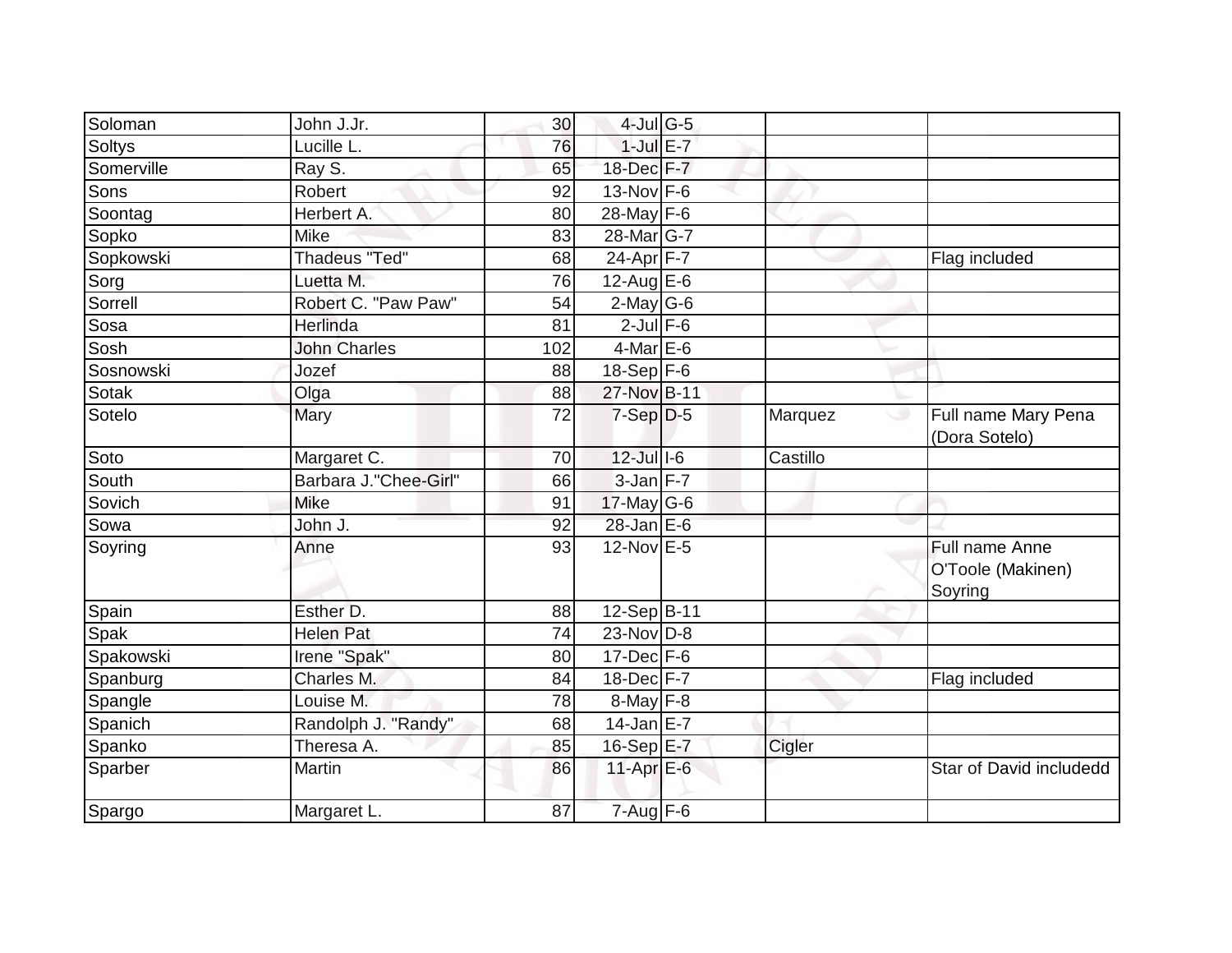| Sparks        | Martha Helen         | 63 | 30-May G-5        |                 |                                                   |
|---------------|----------------------|----|-------------------|-----------------|---------------------------------------------------|
| <b>Speaks</b> | Keith Doman          | 78 | $2$ -Oct G-6      |                 | "Charlie the Ice Cream<br>Man" / Picture included |
| <b>Spears</b> | Harry W.             | 88 | $1$ -Jul $E-7$    |                 | Flag included                                     |
| Spejewski     | Edward S. Sr.        | 78 | $4$ -Dec $F-6$    |                 | Flag included                                     |
| Spencer       | <b>Betty</b>         | 72 | $7$ -Jul $E$ -6   | <b>Davidson</b> | Full name Betty<br>Spencer Marquart               |
| Spencer       | Helen                | 62 | $8-Apr$ E-7       | Klemm           | Full name Helen<br>(Meyers) Spencer               |
| Spencer       | <b>Russell</b>       | 78 | 29-Nov I-4        |                 |                                                   |
| Speski        | Walter "Wally"       | 89 | 30-Jun E-5        |                 |                                                   |
| Spickard      | Margaret L.          | 87 | 20-Sep   I-5      |                 | Full name Margaret L.<br><b>Spickard Harrier</b>  |
| Spiher        | <b>Edward "Ned"</b>  | 86 | $18$ -May $D-9$   |                 |                                                   |
| Spires        | Dewey D.             | 79 | 26-Jul 1-6        |                 |                                                   |
| Spitler       | Phyllis              | 77 | $4$ -May $D-9$    |                 |                                                   |
| Spivak        | Frances              |    | $3$ -Jan $F-7$    | <b>Bartulis</b> |                                                   |
| Splittgerber  | Alvin W. Jr.         | 68 | 24-Aug D-5        |                 | Picture included                                  |
| Spohnholtz    | Mercedes R.          | 92 | $1$ -Jan $F-6$    | Rabey           |                                                   |
| Spoolstra     | Peter J.             | 85 | $18$ -Jul G-6     |                 | Flag included                                     |
| Spoor         | Florence B.          |    | 13-May $E-5$      |                 |                                                   |
| Spoor         | Floyd E.             | 74 | $11$ -Dec $ G-8$  |                 |                                                   |
| Spork         | Eva                  | 87 | $8-Apr$ $E-7$     |                 |                                                   |
| Sprauge       | Wayne                | 63 | 30-Jan F-7        |                 |                                                   |
| Springer      | Betty L.             | 84 | $16$ -Jul $F-6$   |                 |                                                   |
| Springer      | BillR.               |    | $23$ -Jan $ G-7 $ |                 |                                                   |
| Springet      | Alfred Eugene 'Gene" | 76 | $7-Sep D-6$       |                 |                                                   |
| Spry          | Jessica "Jessi"      | 24 | 23-Oct F-6        |                 |                                                   |
| Spudic        | Peter <sub>N.</sub>  | 86 | 30-Mar D-7        |                 |                                                   |
| Spudich       | John                 | 86 | $18$ -Jan $ G-6 $ |                 |                                                   |
| Spyksma       | Marcella E.          | 77 | 23-Feb D-5        | Van Rosendale   |                                                   |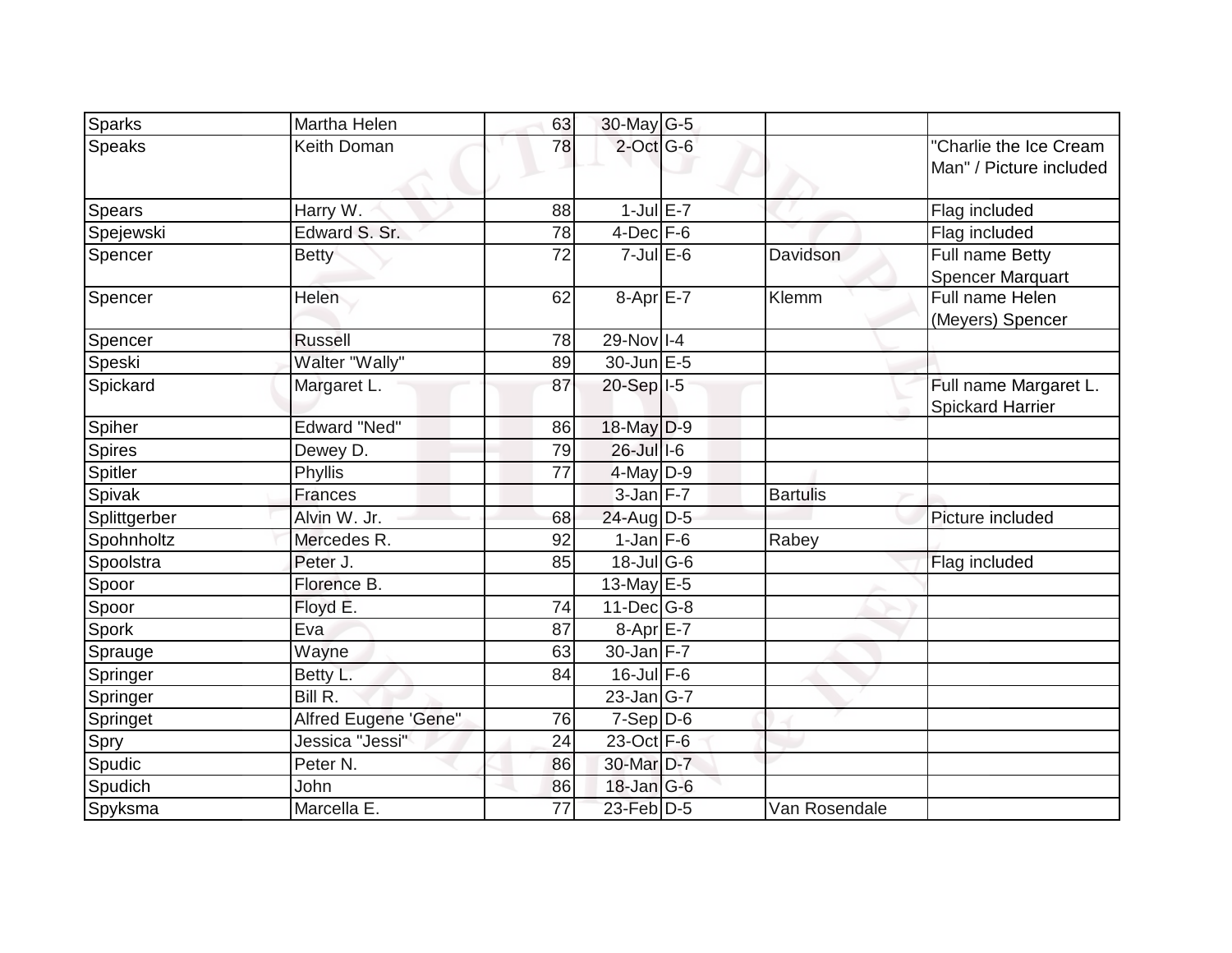| Sroczynski      | Bessie L.              | 78       | $6$ -May $E$ -6      | Roberts       |                                    |
|-----------------|------------------------|----------|----------------------|---------------|------------------------------------|
| St. Aubin       | Betty R.               | 69       | 3-Apr <sub>F-7</sub> |               |                                    |
| St. Clair       | Lorraine M. "Lorry"    | 89       | 11-Oct I-6           |               |                                    |
| St. Germain     | Donald R.              | 74       | 25-Apr G-7           |               | Flag included                      |
| St. Germain     | Kathy M.               | 53       | $29$ -Jan F-7        |               | Picture included                   |
| Stabler         | Margaret R. "Peg"      | 89       | 20-Mar F-8           |               |                                    |
| <b>Stack</b>    | Alan                   | 56       | $30$ -Aug I-5        |               |                                    |
| <b>Stacy</b>    | <b>Katie Michael</b>   | 4 months | $19$ -Dec $F-6$      |               |                                    |
| <b>Stadt</b>    | <b>Kathy Marie</b>     | 44       | $14$ -May $F-6$      | Green         |                                    |
| <b>Stadurs</b>  | Joseph L.              | 76       | $13-Nov$ F-6         |               |                                    |
| Stagg           | <b>Theresa</b>         | 88       | $6$ -Jan $E$ -5      |               |                                    |
| Stahl           | Helen "Nan"            |          | $31 - Jan$ $F-8$     | <b>Bishop</b> | Full name Helen Wilson<br>(Stahl)  |
| Stahl           | Robert E. Jr.          | 51       | $25-Sep$ F-8         |               |                                    |
| <b>Stahl</b>    | Gary A.                | 66       | 15-Dec E-4           |               | Flag included                      |
| <b>Stahlhut</b> | Terry M.               | 62       | $9-Nov$ $D-8$        |               |                                    |
| Stalbaum        | Owen R. "Pee Wee"      | 63       | $9$ -Jun $E - 3$     |               |                                    |
| <b>Stam</b>     | Neil                   | 93       | $13-Apr D-7$         |               |                                    |
| Stamenkovich    | Dragoljub "Dan"        | 83       | 18-Aug $E-4$         |               | Cross included                     |
| Stamper         | Anne                   |          | $8-Sep$ $E-5$        | Kacer         | Full name Anne<br>(Stamper) Surber |
| <b>Stanczak</b> | Josephine J.           | 74       | 23-Nov D-8           | Jasek         |                                    |
| <b>Stanek</b>   | <b>Helen Frances</b>   |          | $9-Nov$ D-8          | O'Keefe       |                                    |
| <b>Stanek</b>   | <b>Helen Frances</b>   |          | $14$ -Nov $G$ -6     | O'Keefe       |                                    |
| <b>Stanfa</b>   | <b>Nell</b>            | 99       | $13-Nov$ F-6         |               |                                    |
| Stangebye       | Marjorie A.            | 80       | $5$ -Dec $G$ -6      |               |                                    |
| <b>Stanik</b>   | Edward J.              | 75       | $6-Sep$  -5          |               | Flag included                      |
| Stanisavljevic  | Mile "Mike"            | 84       | $26$ -Feb $F-6$      |               | Cross included                     |
| Stanislaw       | Dorothy Louise "Honey" | 81       | 30-May $G-5$         |               |                                    |
| Stanislawski    | Steve "Rusty"          | 83       | 31-Jul F-6           |               | Flag included                      |
| Staniszewski    | Sandra                 |          | $25$ -May D-6        | Bognar        |                                    |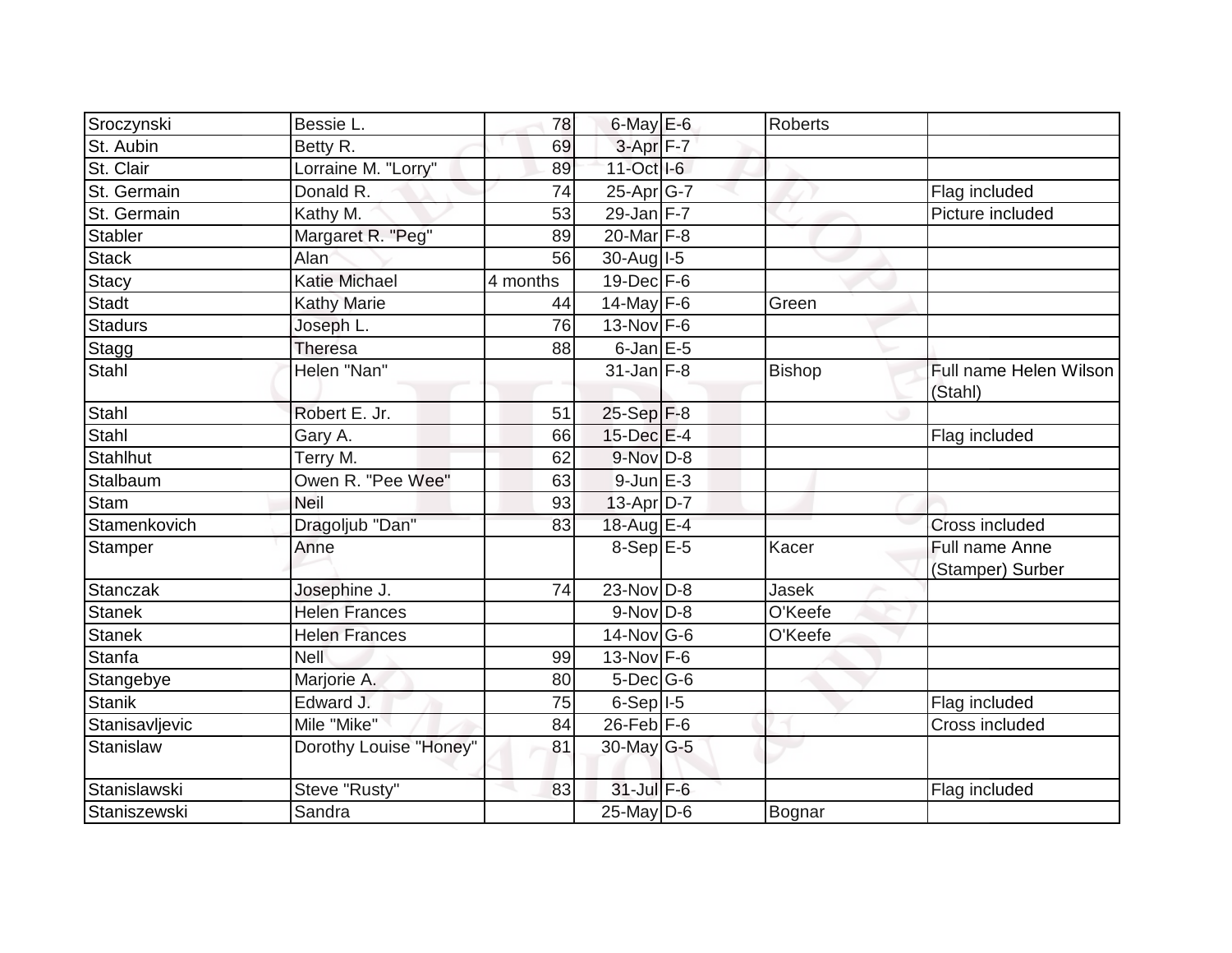| Stanivuk       | Stana                   | 79 | $20$ -Jan $E-5$       |                | Cross included   |
|----------------|-------------------------|----|-----------------------|----------------|------------------|
| Stankovich     | Helen                   | 93 | $7$ -Aug $F-6$        |                |                  |
| Stanley        | <b>Bruce Allen</b>      | 36 | $10$ -Aug D-6         |                |                  |
| Stanley        | John W.                 | 50 | $6$ -Aug $F-7$        |                | Flag included    |
| Stanley        | Kelly T.                |    | $11$ -Jan $ G-6 $     |                |                  |
| Stano          | <b>Mary Agnes</b>       | 88 | $17$ -Feb $E-4$       | Dudash         |                  |
| Stanton        | Madeline F.             | 77 | $5-Apr$ G-6           |                |                  |
| Starastu       | Joseph F.               | 94 | 6-Mar G-6             |                |                  |
| Starcevich     | Mildred F.              | 84 | $11$ -Jan $ G-7 $     |                |                  |
| <b>Stark</b>   | Stella Carolyn          |    | $13$ -Apr $ D-7$      |                | Picture included |
| <b>Stark</b>   | Carolyn                 | 79 | 28-Mar <sub>G-7</sub> |                |                  |
| Starkey        | Roland R.               | 63 | $6$ -Jul $D$ -6       |                |                  |
| Starkovich     | Mary D.                 | 86 | 23-Feb D-5            |                |                  |
| <b>Starks</b>  | Charles Edgar Jr.       | 79 | $15$ -Jul $E$ -7      |                |                  |
| Starr          | Dorothy A.              | 83 | $31$ -Aug D-5         | Schuster       |                  |
| Startup        | James F. Jr. "The       | 76 | 25-Jan G-5            |                | Flag included    |
|                | Legend"                 |    |                       |                |                  |
| Stasak         | Grace B.                | 84 | $25$ -Feb $E$ -6      | Corbeille      |                  |
| Stasko         | David G.                | 54 | 30-Aug I-5            |                |                  |
| Stassen        | Ella                    | 84 | $14-Sep$ D-5          |                |                  |
| Stauff         | Lois L.                 | 84 | $23$ -Feb $ D-6$      |                |                  |
| Stawicki       | Lela C. "Lee"           | 81 | $12$ -Jun F-6         |                |                  |
| Stayrook       | <b>Christian Ernest</b> | 28 | $18$ -Feb $E$ -5      |                |                  |
| <b>Stearms</b> | June                    | 76 | $22$ -May $1-6$       |                |                  |
| <b>Stech</b>   | Martha E.               |    | $25-Sep$ F-8          |                |                  |
| Stech          | Virginia "Sue"          | 53 | 30-Mar D-7            |                |                  |
| Steege         | Jack L.                 | 74 | $10$ -Dec $E$ -6      |                |                  |
| Stefanich      | Eleanor "Jovanna"       | 96 | $13$ -Feb $ F-7 $     |                |                  |
| <b>Steffus</b> | Josephine J.            | 83 | $22$ -May $I$ -6      |                |                  |
| Stegner        | Sandra T.               | 52 | $7$ -Mar $ G-6$       | <b>Brancyk</b> |                  |
| Stein          | Claire E.               | 89 | 28-May F-6            |                |                  |
| Steiniger      | Frieda E.               | 85 | $9-Apr$ F-7           | Ebersberger    |                  |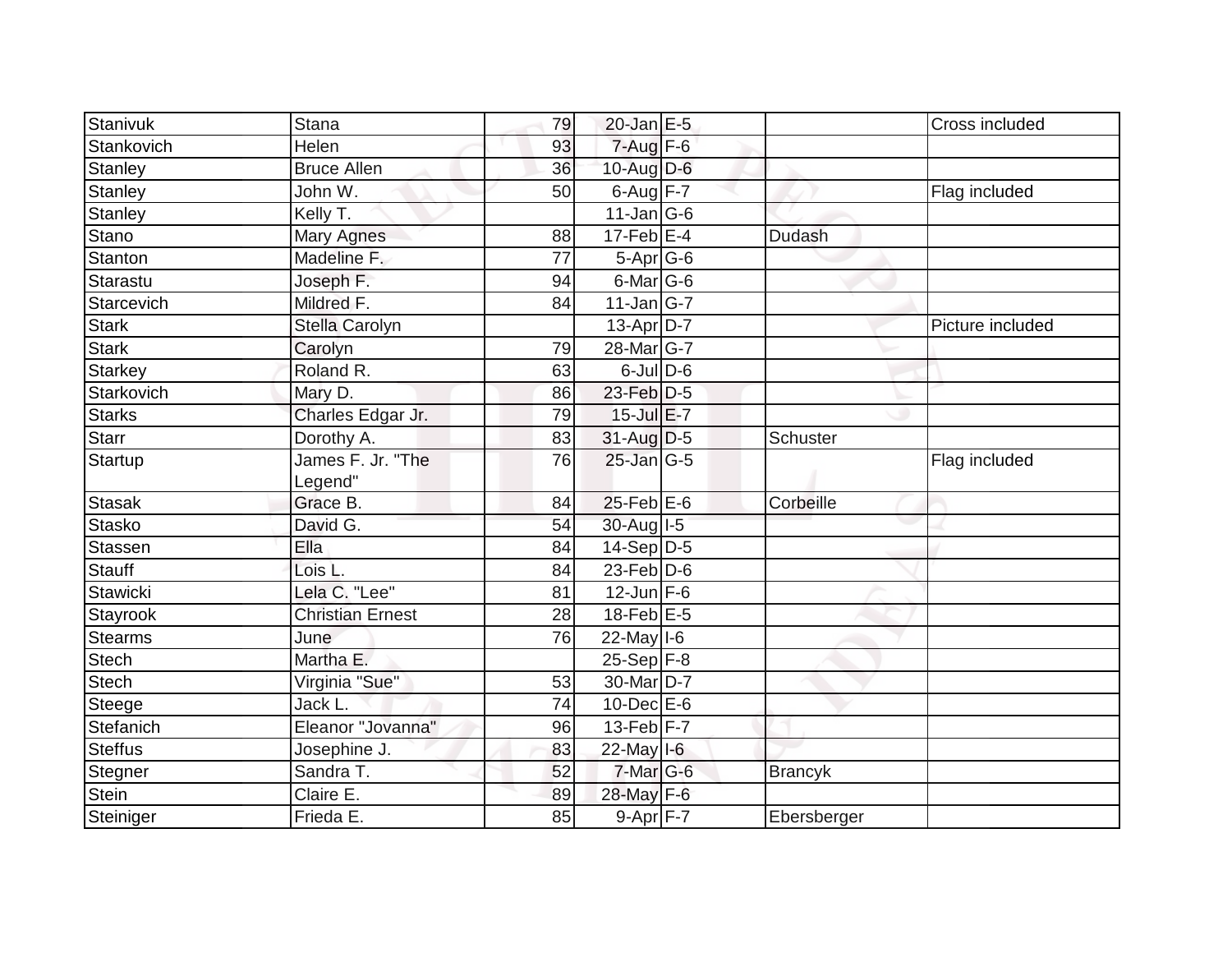| Stemage         | Eddie Jr.               | 61 | $1$ -May G-7                  |           |                                                          |
|-----------------|-------------------------|----|-------------------------------|-----------|----------------------------------------------------------|
| <b>Stembel</b>  | <b>Albert Allen</b>     | 66 | $2-Apr$ F-6                   |           |                                                          |
| Stempf          | Mary A.                 | 79 | 28-Mar G-8                    |           |                                                          |
| Stenholm        | Bernadette C.           | 86 | $8-Sep$ E-5                   | Hoare     |                                                          |
| Stepanovic      | Dobrosav                | 90 | $4$ -May $D-9$                |           |                                                          |
| Stephan         | Henry                   | 93 | 15-Jun D-7                    |           |                                                          |
| Stephenson      | Elizabeth J,            | 83 | $4$ -Nov $E$ -6               |           |                                                          |
| Stephenson      | Mary E.                 | 78 | $27$ -Aug $E$ -6              | Mikula    |                                                          |
| Stepnoski       | Chester B.              | 81 | 8-Jun E-6                     |           | Flag included                                            |
| <b>Stepp</b>    | Emma Josephine "Jo"     | 85 | 12-Nov E-6                    |           |                                                          |
| Sterbavy        | <b>Jeanette Francis</b> | 96 | $2$ -Mar $D-5$                |           |                                                          |
| <b>Stern</b>    | Philip                  |    | $4$ -Oct $ I$ -6              |           | Flag included                                            |
| Sternberg       | Thomas A.               |    | 13-Dec I-6                    |           | Picture included                                         |
| <b>Steuer</b>   | Irvin John              | 80 | 18-Aug E-4                    |           | Flag included                                            |
| <b>Stevens</b>  | Floyd M.                | 79 | $11$ -Jun $F-7$               |           |                                                          |
| <b>Stevens</b>  | Walter "Wallie"         | 85 | 16-Nov D-8                    |           |                                                          |
| Stevens         | Ann                     |    | $17$ -Apr $ F-6$              | Pink      | Full name Ann Stevens<br>(Breault) / Picture<br>included |
| Stevens         | Margaret J.             | 71 | Decmeber <sup>E-6</sup><br>23 |           |                                                          |
| <b>Stevens</b>  | Angeline M.             | 84 | $6$ -Oct $E - 5$              | Gaskey    |                                                          |
| <b>Stewart</b>  | Rita M.                 |    | $16$ -Apr $F$ -6              |           |                                                          |
| <b>Stewart</b>  | <b>Thomas Lee</b>       | 63 | $29$ -Aug G-5                 |           |                                                          |
| <b>Stewart</b>  | Ruth S.                 | 75 | $18$ -Jun $F-6$               | Schmidt   |                                                          |
| <b>Stewart</b>  | <b>Walter "Red"</b>     | 82 | 17-Sep $F-6$                  |           |                                                          |
| <b>Stewart</b>  | Frank A.                | 90 | 26-Oct D-6                    |           | Flag included                                            |
| Steyer          | Carmmelita              | 61 | $19$ -Jan D-6                 |           |                                                          |
| <b>Stieneke</b> | Rena E.                 | 80 | $27$ -Apr $D-5$               | Swiderski |                                                          |
| <b>Stiglitz</b> | Matthew M.              | 83 | 24-Feb E-4                    |           | Flag included                                            |
| <b>Stiller</b>  | James A.                | 60 | 16-Mar $D-6$                  |           |                                                          |
| Stilwell        | Laura E.                | 18 | 31-Aug D-5                    |           |                                                          |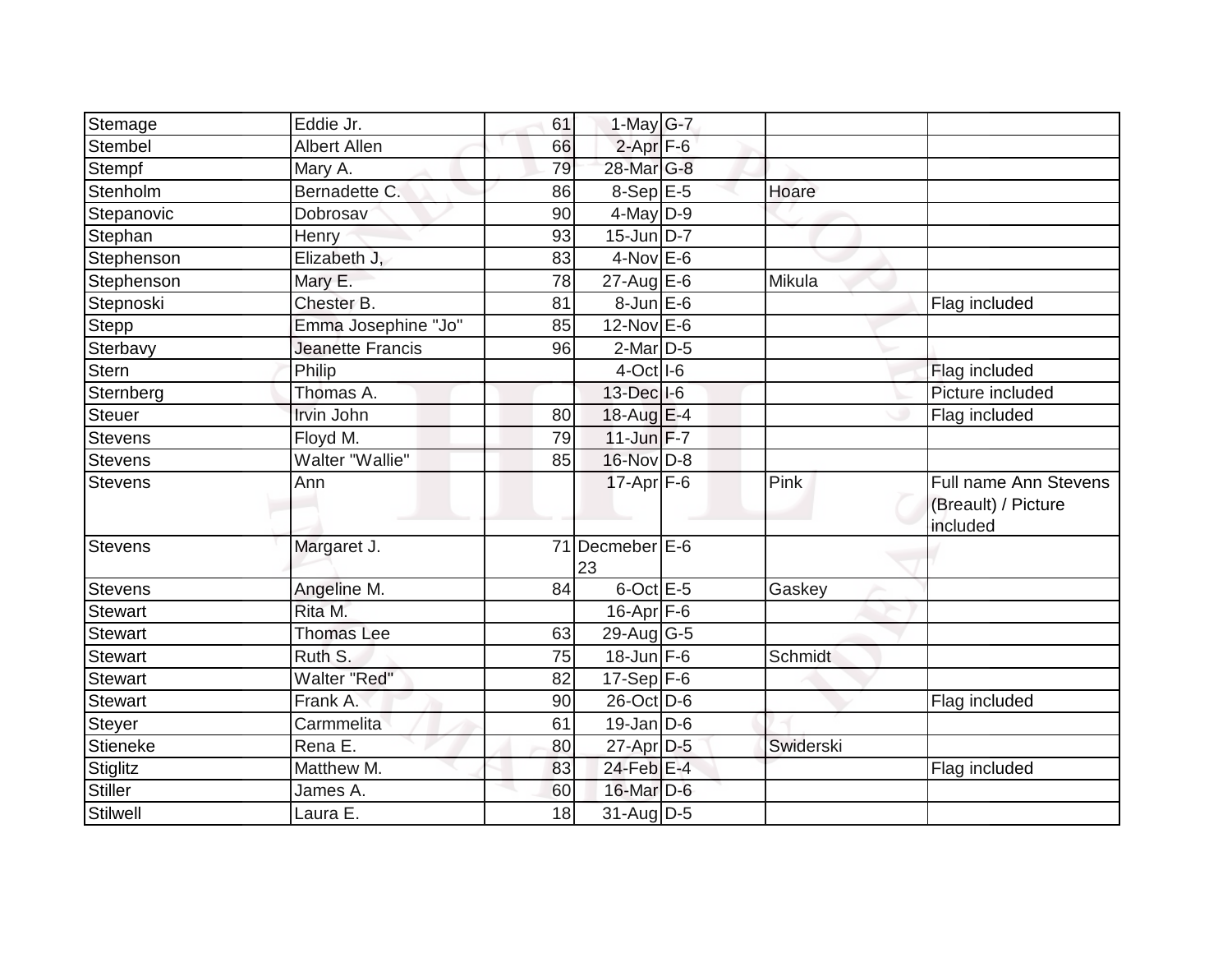| Stimler         | <b>Richard Wheeler</b> | 81              | 19-Oct D-8         |                 |                                       |
|-----------------|------------------------|-----------------|--------------------|-----------------|---------------------------------------|
| Stimson         | Alma D.                | 86              | $4$ -May $D-9$     |                 |                                       |
| Stineburg       | Marie Helen            | 85              | $2$ -Oct $E$ -6    |                 |                                       |
| <b>Stines</b>   | Derl J.                | 71              | $1-Mar$ G-4        |                 |                                       |
| Stinnett        | Louis Irene            | $\overline{74}$ | $24$ -Jul G-6      | Cooper          |                                       |
| Stipanovich     | <b>Betty</b>           | 82              | $16$ -Dec $E$ -6   | Jadron          |                                       |
| Stirling        | <b>Jack</b>            | 79              | $30 -$ Jul $F - 6$ |                 |                                       |
| <b>Stitt</b>    | Sarah Kathleen         | 7 months        | $16$ -Feb $ D-6$   |                 |                                       |
| <b>Stivers</b>  | Harold D.              | 76              | $17$ -Aug $D-6$    |                 |                                       |
| Stockman        | <b>Bernice</b>         | 91              | 23-Feb $D-5$       | Skonieczny      |                                       |
| Stockwell       | Phyllis J.             | 67              | $14$ -Jun $ I-5 $  | Griffin         |                                       |
| Stoehr          | John C. "Jack"         | 58              | 28-Oct E-7         |                 |                                       |
| Stoehr          | Eugene E.              | 75              | 16-Apr F-6         |                 | Flag included                         |
| Stoelb          | Marie B.               | 100             | $11$ -May D-5      | <b>Brandi</b>   |                                       |
| Stoica          | John A.                | 77              | $8$ -Mar $ G-6 $   |                 |                                       |
| Stojisavljevich | Rosa                   | 71              | $11$ -Jul G-5      |                 |                                       |
| Stolarz         | Josephine              | 92              | 26-Oct D-6         | Lynn            |                                       |
| Stoltenberg     | Cathy J.               | 51              | $13$ -Dec $ I-6 $  |                 |                                       |
| Stombaugh       | Ronald E.              | 54              | 8-Oct E-7          |                 | Flag and Picture<br>included          |
| Stone           | <b>Thurman Lafe</b>    | 79              | 11-Sep $F-7$       |                 |                                       |
| Stone           | Larry D.               | 62              | 11-May $D-5$       |                 |                                       |
| Stone           | Raymond P. "Dutch"     | 67              | $14-Sep D-6$       |                 | Flag included                         |
| Stonebraker     | Mary L.                | 82              | 29-Apr $E-6$       | Jones           |                                       |
| Stoner          | Edna I.                | 88              | $6$ -Mar $ G-6$    |                 |                                       |
| Stone-Simmick   | Augusta                | 94              | 23-Dec E-6         |                 |                                       |
| <b>Storbeck</b> | Robert C.              |                 | 21-May $F-7$       |                 |                                       |
| <b>Storey</b>   | Charles H.             | 85              | $20$ -Jul $D$ -6   |                 |                                       |
| Stott           | LaMae                  | 92              | 24-Dec F-5         | <b>Blackman</b> | Full name LaMae Lipke<br><b>Stott</b> |
| Stout           | Cuppuner               | 86              | 25-Sep F-8         |                 |                                       |
| Stout           | George H. Jr.          | 33              | $5-Aug$ $E-6$      |                 |                                       |
|                 |                        |                 |                    |                 |                                       |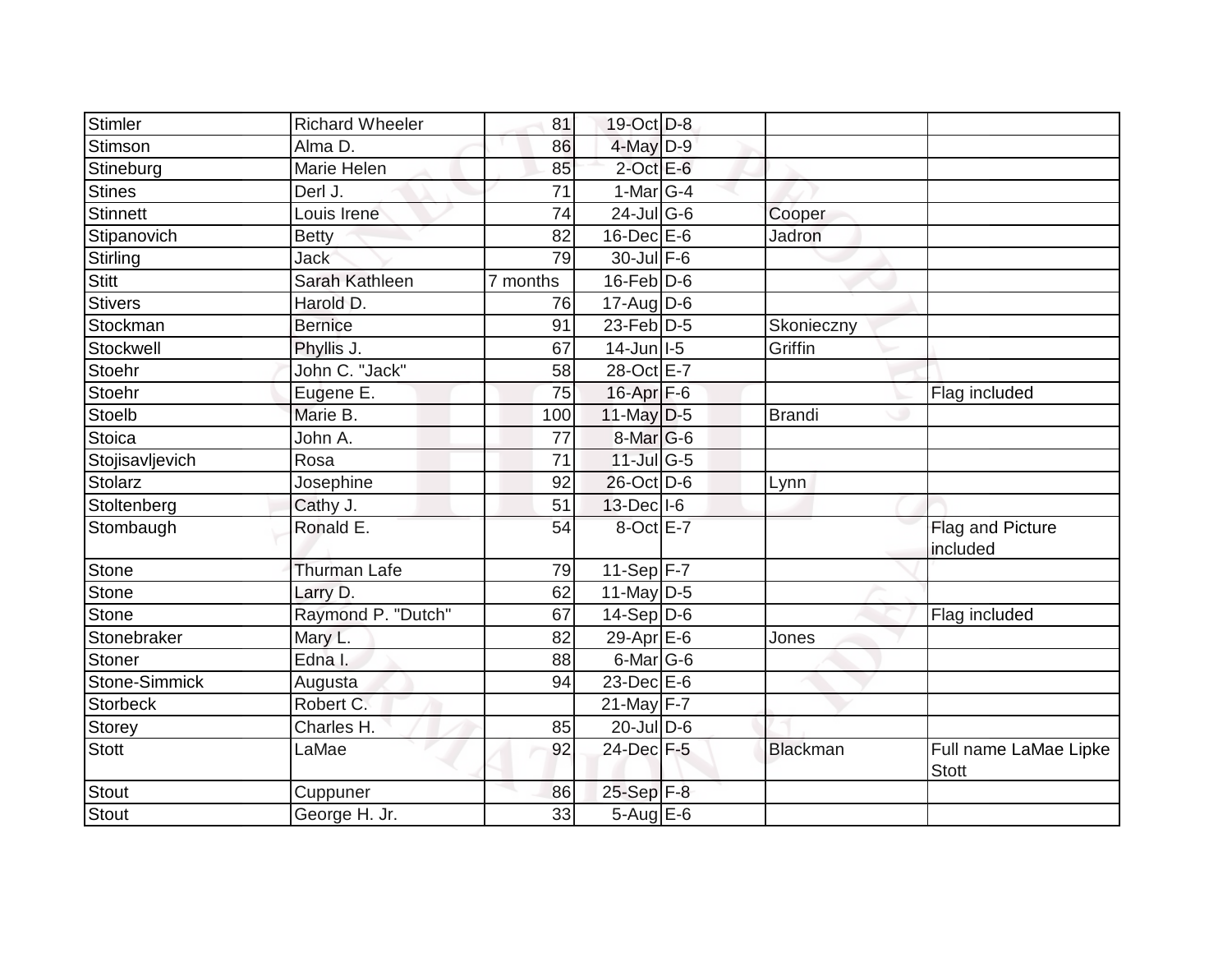| <b>Stout</b>      | Donnie Lee Sr.        | 54 | 21-May F-7               |                | Flag included                        |
|-------------------|-----------------------|----|--------------------------|----------------|--------------------------------------|
| <b>Stowik</b>     | Celena Lynne          | 21 | 8-May F-7                |                |                                      |
| <b>Strain</b>     | Ralph Edward          | 83 | 28-Jan E-7               |                |                                      |
| <b>Strasser</b>   | Ethel M.              | 88 | $12$ -Oct $D-8$          |                |                                      |
| <b>Stratton</b>   | Peggie                | 53 | $2$ -Jul $F-6$           |                |                                      |
| <b>Strauch</b>    | Raymond G.            | 80 | $7-Aug$ $F-6$            |                | Flag included                        |
| <b>Strbiak</b>    | Cyril R. "Cy"         | 69 | 11-Dec G-8               |                | Flag included                        |
| <b>Strbjak</b>    | Joseph J. "Koke"      | 91 | $27 - Dec$ $\boxed{F-6}$ |                |                                      |
| <b>Streeter</b>   | Willard D.            | 64 | $25$ -Jan $ G-5 $        |                | Flag included                        |
| <b>Strehlis</b>   | <b>Ruth Elizabeth</b> | 91 | $22$ -Jan F-6            |                |                                      |
| Strickland        | <b>Helene Ann</b>     | 78 | $11$ -May D-5            |                |                                      |
| <b>Strode</b>     | Leonard E.            | 77 | 28-Sep D-5               |                | Flag included                        |
| Strohmeyer        | Norma A.              | 80 | $1-Mar$ G-6              | <b>Stewart</b> |                                      |
| Strong            | Curtis R.             | 88 | 19-Sep F-6               |                | <b>Cross and Picture</b><br>included |
| Strong            | Curtis R.             | 88 | $17-Sep$ F-6             |                | Flag and Picture<br>included         |
| Strong            | Florence L.           | 83 | $7-Feb$ G-6              |                |                                      |
| <b>Struble</b>    | Daniel T.             | 84 | $25$ -Feb $E$ -6         |                |                                      |
| <b>Stryczek</b>   | Julian J. "Strike"    | 79 | $25$ -Jun F-6            |                | Flag included                        |
| <b>Strzelecki</b> | John                  | 40 | $7$ -Jun $ I$ -6         |                |                                      |
| <b>Stuback</b>    | <b>Jewel Dorothy</b>  | 86 | 25-Mar E-7               | Soloski        |                                      |
| <b>Stuckert</b>   | Helen R.              | 70 | $4-Jan G-6$              | <b>Barabas</b> |                                      |
| <b>Stuebe</b>     | Vernon A.             | 40 | 24-Nov E-5               |                |                                      |
| Stuhlmacher       | Josephine J.          | 84 | $4$ -Aug $E$ -5          | <b>Hedrick</b> |                                      |
| Stulgin           | Pauline C.            | 97 | 30-Apr F-6               |                |                                      |
| <b>Stultz</b>     | Ronald M.             | 65 | $7$ -Dec $D$ -6          |                |                                      |
| Stump             | Rose J.               | 81 | $22$ -Oct $E-6$          |                |                                      |
| Stumpf            | Lillian O.            | 82 | 15-Sep E-6               |                | Flag included                        |
| <b>Stur</b>       | Helen                 | 81 | 12-Oct D-8               | Krupinski      |                                      |
| Styck             | Elsie L.              | 88 | 19-Mar F-6               |                |                                      |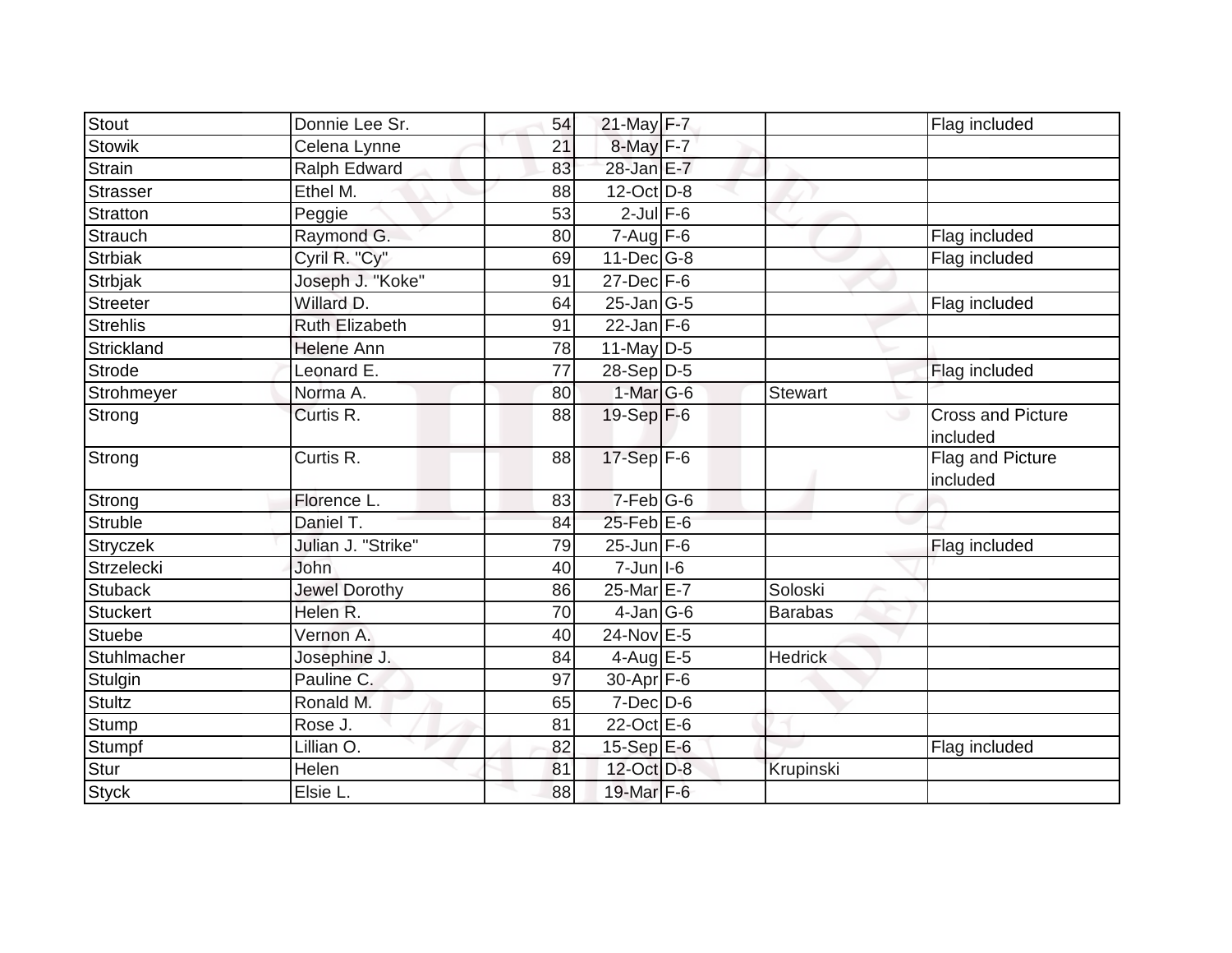| <b>Styka</b>   | Genevieve Mindock<br><b>SFO</b> |    | 20-Nov F-6                  | Kurpela       |                                             |
|----------------|---------------------------------|----|-----------------------------|---------------|---------------------------------------------|
| Suba           | Mary A.                         | 89 | 24-Nov E-5                  | Pleschzenetz  |                                             |
| Suda           | Wiltraude "Trudy"               | 76 | 19-Nov E-5                  |               |                                             |
| Sudbury        | William G.                      | 54 | 15-Oct F-7                  |               | Flag and Picture<br>included                |
| Suddath        | Julian <sub>R.</sub>            | 66 | $19$ -Dec $F-6$             |               |                                             |
| Sujecki        | Chester A.                      | 84 | 29-Jul E-7                  |               |                                             |
| Suk            | Kenneth J.                      | 74 | 29-Jun D-7                  |               | Flag included                               |
| <b>Sukta</b>   | Dorothy                         | 73 | $15$ -Dec $E-4$             |               |                                             |
| Sullivan       | Pauline                         | 86 | $17-Sep$ F-6                |               |                                             |
| Sullivan       | James F.                        | 77 | $23$ -Feb $\overline{D}$ -6 |               |                                             |
| Sullivan       | <b>Betty</b>                    | 64 | $4$ -Mar $E$ -6             |               |                                             |
| Sullivan       | Tracy A.                        | 46 | 12-Aug $E-6$                | <b>Burks</b>  |                                             |
| Sumara         | Frank                           | 76 | $4$ -May $D-9$              |               | Flag included                               |
| <b>Summers</b> | Lucille M.                      |    | 14-May F-7                  |               |                                             |
| <b>Summers</b> | Leon                            | 87 | $15$ -Mar $ G-6$            |               |                                             |
| Sundin         | Ralph S.                        | 79 | $3-Dec$ $E-6$               |               |                                             |
| Supergan       | Florence                        | 83 | 23-Oct F-6                  | Szymanski     |                                             |
| Supple         | Mary V.                         | 82 | 14-May $F-6$                | <b>Brown</b>  | Full name Mary V.<br><b>Hennessy Supple</b> |
| Surber         | Anne                            |    | $8-Sep \overline{E-5}$      | Kacer         | Full name Anne<br>(Stamper) Surber          |
| Surdell        | Charlotte "Edna"                | 94 | $11-Nov$ E-6                | Podgorny      |                                             |
| Surdukowski    | Martha                          | 89 | 22-Oct E-6                  |               |                                             |
| Surdzial       | Margaret                        | 90 | $22$ -Apr $E$ -6            |               |                                             |
| Surman         | Stephanie "Betty"               | 83 | $2$ -Dec $E$ -6             | <b>Betley</b> |                                             |
| Surmurdy       | Irina (Irene)                   | 98 | $10$ -Jan $F-6$             |               |                                             |
| Sut            | Mazie                           | 74 | $13-Apr D-7$                |               |                                             |
| Sutherland     | Robert S.                       | 81 | 30-Apr F-6                  |               | Flag included                               |
| Sutherland     | Joan D.                         | 44 | 12-Apr G-6                  |               | Sheffer                                     |
| Sutton         | Jerry F.                        | 68 | $24-Sep$ F-6                |               | Flag included                               |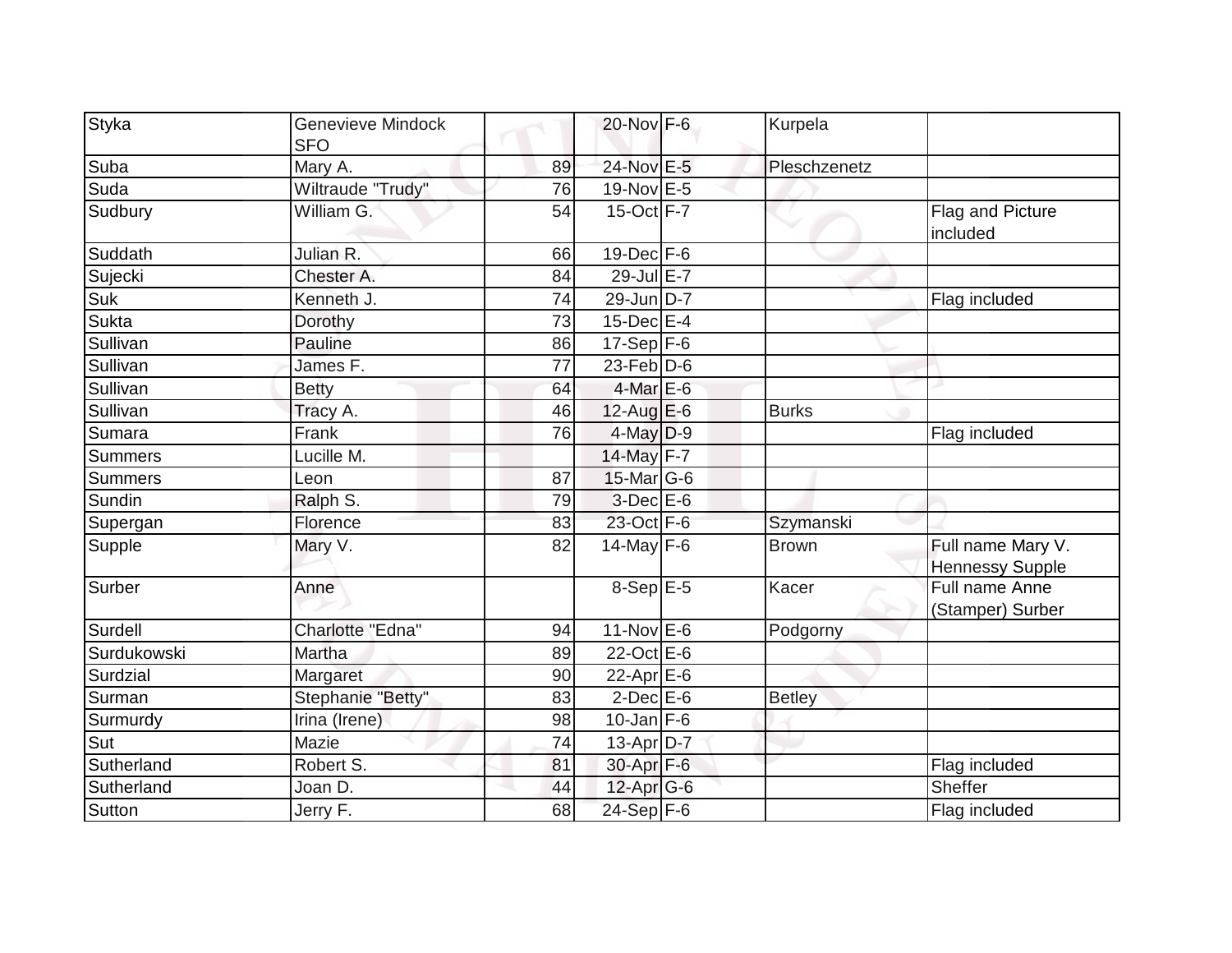| Sutton         | <b>Ronald Lee</b>        | 61 | $12$ -Jan D-6     |       |               |                                            |
|----------------|--------------------------|----|-------------------|-------|---------------|--------------------------------------------|
| Svetic         | Joseph J.                | 77 | 30-Mar D-7        |       |               | Flag included                              |
| Svitko         | Anthony G.               | 77 | 19-Mar F-6        |       |               | Flag included                              |
| Svitko         | Bernard L.               | 75 | $4$ -Apr $F$ -6   |       |               | Flag included                              |
| Swango         | Ernest                   | 57 | $10-SepE-7$       |       |               |                                            |
| Swanson        | Anna Marie               | 76 | $17$ -Jul F-6     |       |               |                                            |
| Swanson        | <b>Charlotte Rose</b>    | 85 | $28$ -Dec $D$ -6  |       |               |                                            |
| Swanson        | Margaret H.              | 80 | 12-Sep B-12       |       |               | Full name Margaret H.<br>(Neu) Swanson     |
| Swanson        | Carl "Roy"               | 86 | $10$ -Dec $E$ -6  |       |               | Flag included                              |
| Swanson        | Judith A.                | 58 | $4$ -JulG-6       |       |               |                                            |
| Swanson        | John A.                  | 83 | $12$ -Feb F-6     |       |               |                                            |
| Swanter        | John Joseph              | 78 | $17 - Dec$ F-6    |       |               |                                            |
| Swarens        | Doris M.                 | 78 | $16$ -Feb $D-6$   |       |               |                                            |
| Swartz         | Katharine                | 93 | 29-Jun D-7        |       |               |                                            |
| Swartzlander   | Clara Jean               | 85 | 21-Nov G-5        |       |               |                                            |
| <b>Swatts</b>  | Helen B.                 |    | 88 Februray<br>23 | $D-6$ | Wielgosz      | Full name Helen B.<br>Swatts (Geske)       |
| <b>Sweatt</b>  | Jack E.                  | 78 | 23-Apr F-7        |       |               | Flag included                              |
| Sweeney        | <b>Margaret Frances</b>  | 76 | $16$ -Oct $F - 6$ |       |               |                                            |
| Sweeny-Gilland | <b>Elizabeth Natalie</b> | 82 | $30$ -Mar $ D-6$  |       | Jean          |                                            |
| Sweet          | Lillian M.               | 87 | $2$ -May G-6      |       |               |                                            |
| Sweet          | Arthur E. "Art"          | 81 | $20$ -Feb $F-7$   |       |               | Flag included                              |
| Swentko        | Valentine "Val"          | 88 | $4$ -Mar $E$ -6   |       |               |                                            |
| Swewczykowski  | Anne M.                  | 80 | $17-Sep$ F-6      |       | <b>Skurka</b> | Full name Anne M.<br>Szewczykowski (Marco) |
| <b>Swick</b>   | Lawrence A.              | 54 | $15$ -Nov $1-5$   |       |               |                                            |
| Swiderski      | Angeline                 | 84 | $8$ -Jul $E$ -6   |       | Osewski       |                                            |
| Swieboda       | Eugene J.                | 85 | 21-Apr E-4        |       |               | Flag included                              |
| Swieringa      | Virginia R. "Blondie"    | 77 | $21$ -Jul E-4     |       | DeYoung       |                                            |
| Swigon         | Thomas                   | 59 | 12-Oct D-8        |       |               |                                            |
|                |                          |    |                   |       |               |                                            |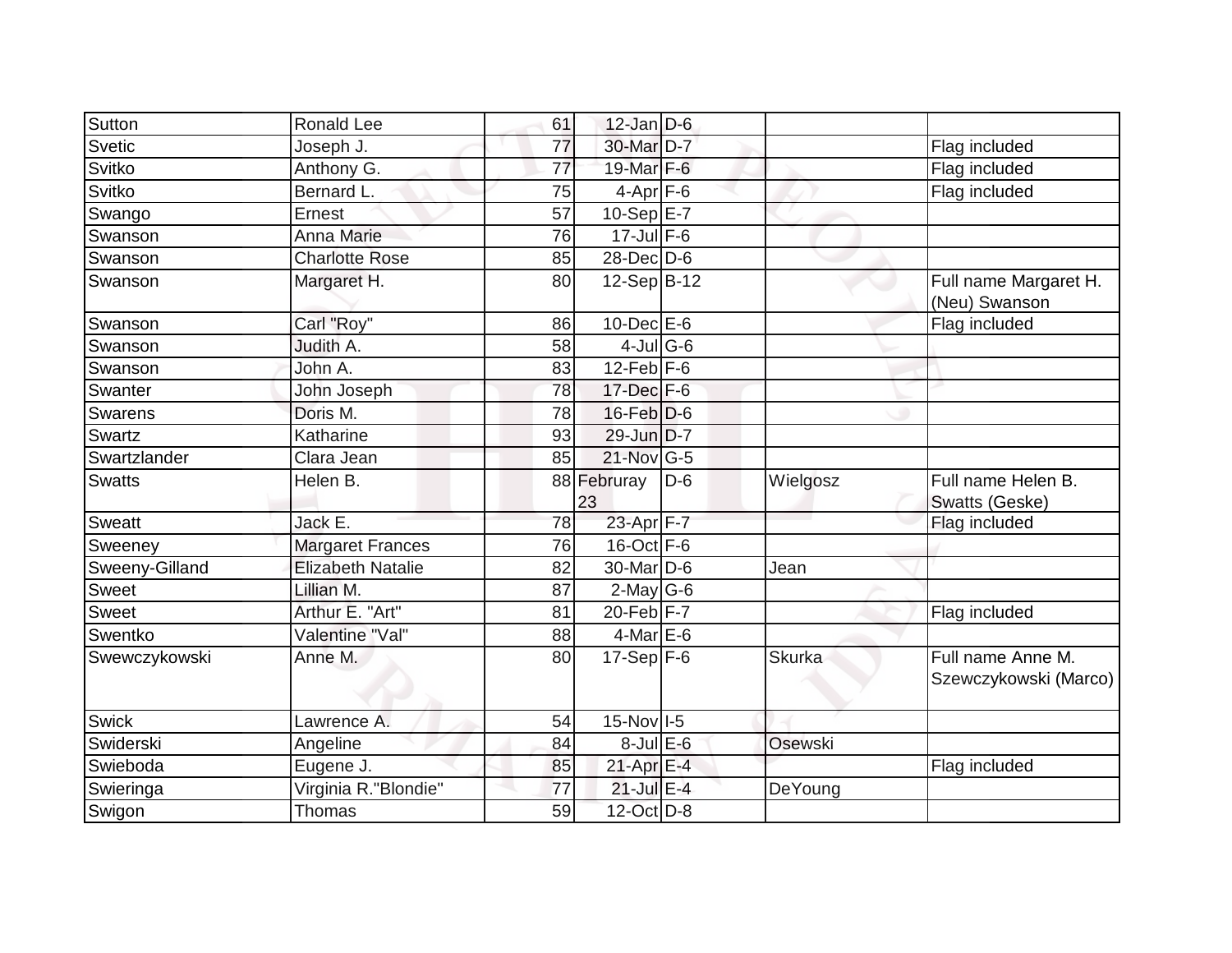| Swim             | Lowell (Pete)        | 91 | 15-Oct F-6                          |                |                                                   |
|------------------|----------------------|----|-------------------------------------|----------------|---------------------------------------------------|
| Swiontek         | Marie L.             | 88 | 23-Jan G-7                          | Chrustowski    |                                                   |
| Swircz           | Richard              | 42 | $16$ -Jul $F-6$                     |                |                                                   |
| Swisher          | Marvin V.            | 80 | $10$ -Nov $E-4$                     |                |                                                   |
| Swisshelm        | Mary Jane            | 55 | $15$ -May G-6                       | <b>Barrett</b> |                                                   |
| Swiszcz          | David A.             | 49 | $24$ -JulG-6                        |                |                                                   |
| Sykes            | Jasper C.            | 83 | $9$ -May G-6                        |                | <b>Cross and Picture</b><br>included              |
| Syler            | Jerry B. Jr. "J.R."  | 34 | $2$ -Mar $D-6$                      |                |                                                   |
| Sylvestrzak      | Sophia L.            | 88 | $2$ -May G-6                        | Kloskowski     |                                                   |
| Synder           | Robert E.            | 75 | $9$ -Dec $E$ -5                     |                |                                                   |
| Synko            | Anne                 | 85 | $5-Feb$ $F-7$                       |                |                                                   |
| Syrdell          | Charlotte "Edna"     | 94 | 10-Nov E-4                          | Podgorny       |                                                   |
| Szabo            | Darlene M.           | 65 | $6-Sep$ $I-6$                       | Goeb           |                                                   |
| Szanyi           | Todd M.              | 18 | $10$ -Jun $E$ -6                    |                |                                                   |
| Szczawinski      | <b>Estelle</b>       | 95 | $9 - Apr$ $F - 7$                   | Wojciechowski  | <b>Full name Estelle</b><br>Scherwin (Szczawinski |
| Szczepanski      | Edward A.            | 83 | $9-Auq$ <sup><math>1-5</math></sup> |                | Flag and Picture<br>included                      |
| Szczesny         | Michael S. (Father)  | 94 | 26-Nov E-5                          |                |                                                   |
| <b>Szczudlak</b> | <b>Kenneth James</b> | 56 | 12-Oct D-8                          |                |                                                   |
| <b>Szerlak</b>   | <b>Frances</b>       | 88 | $22$ -May $I$ -6                    | Roznawski      |                                                   |
| <b>Szkarski</b>  | Ronald               | 55 | 25-Nov E-5                          |                |                                                   |
| Szmuc            | Darlyne Ann          | 60 | 31-Mar E-5                          |                | Full name Darlyne Ann<br>Smith Szmuc              |
| Szmutko          | Joseph S.            | 74 | $14$ -Dec $D-7$                     |                | Flag included                                     |
| Szopa            | Joseph               | 84 | $22$ -Feb $G-6$                     |                |                                                   |
| Szparaga         | Stephen A. "Steve"   | 79 | $13$ -Mar $ G-7 $                   |                |                                                   |
| Szura            | Anthony              | 66 | $8$ -Jan $E-7$                      |                |                                                   |
| <b>Szwed</b>     | Clara J.             | 87 | 16-Oct F-6                          | Gurczewski     |                                                   |
| Szydlowski       | Marilyn Elsie "Lynn" | 74 | $30$ -Jan $F-7$                     | Nemec          |                                                   |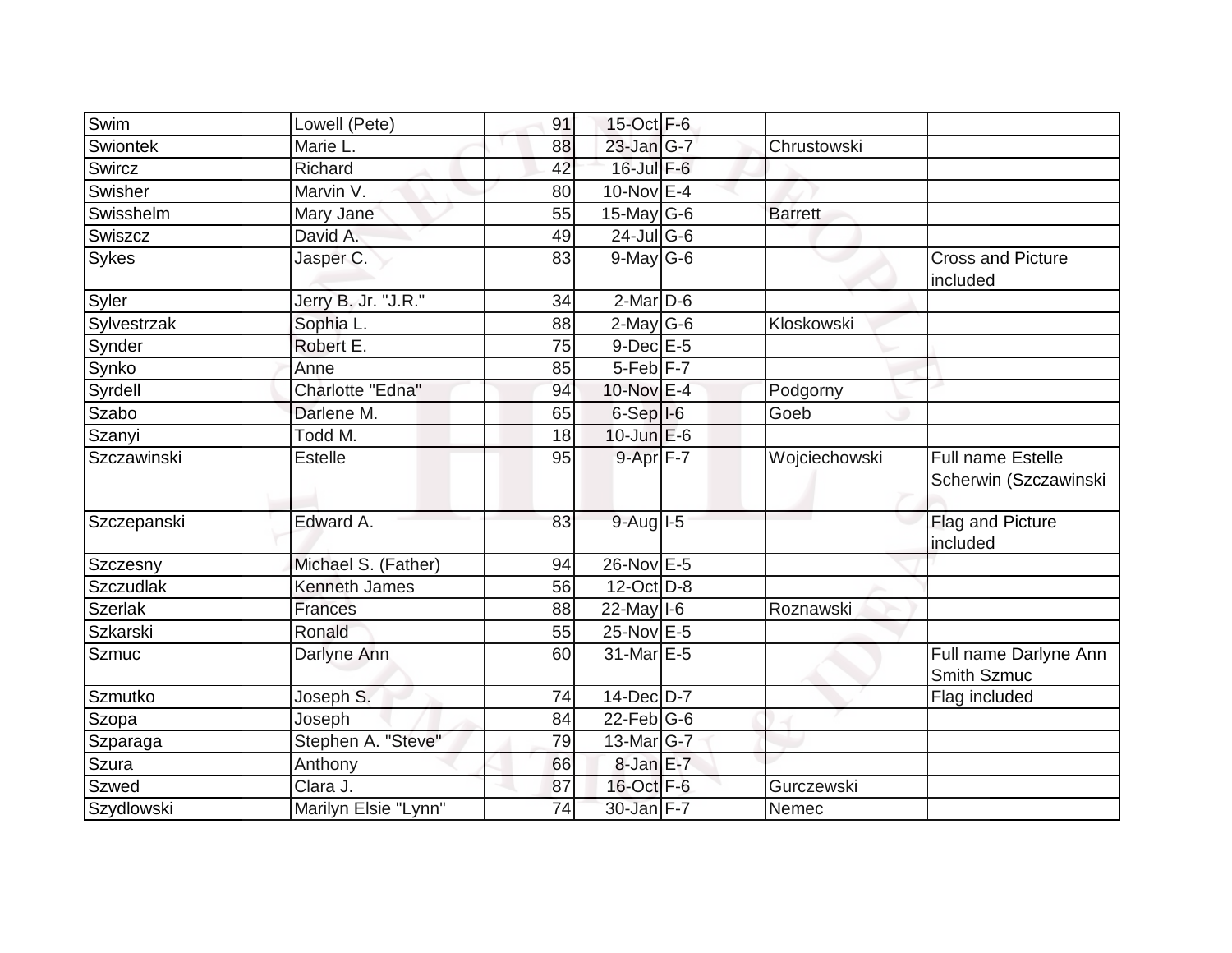| Szymanski      | Chester J. Jr.        | 55              | 29-Nov I-4              |           |                  |
|----------------|-----------------------|-----------------|-------------------------|-----------|------------------|
| Szymczak       | Eugene S.             | 73              | 24-Jun E-6              |           |                  |
| Szymoniak      | John                  | 85              | 27-May E-5              |           |                  |
| Szymoniak      | Virginia              | 86              | $23$ -Jun $E-5$         |           |                  |
| Tabernacki     | Marsha M.             | 83              | $11-Sep$ F-7            | Karpinski |                  |
| Tabor          | <b>William Andrew</b> | 24              | $27-Sep$ <sup>1-6</sup> |           | "Rock" "Froggie" |
| <b>Tackas</b>  | Louis                 | 73              | $19-Oct$ D-8            |           |                  |
| Talenco        | Jacob                 | $\overline{77}$ | $17$ -Apr $F$ -6        |           | Flag included    |
| Talesky        | Frank                 |                 | $29$ -May $F-6$         |           |                  |
| Tall           | Eleanor D.            | 78              | $6$ -Aug $F - 7$        | Halgas    | Rose included    |
| Tall           | <b>Steven Patrick</b> | 39              | $10$ -Jan F-6           |           | Flag included    |
| Tall           | Helen K.              | 96              | $8-$ Sep $E-6$          |           |                  |
| <b>Tallent</b> | Quentin Lee           | 24              | $1-Jan$ F-6             |           |                  |
| Tangalos       | Barbara A.            | 77              | $30$ -May G-5           |           |                  |
| Tangerman      | Elsie L.              | 82              | $6$ -Aug $F-7$          |           |                  |
| Tanis          | Henry F.              | 76              | $19$ -Jan $D$ -6        |           | Flag included    |
| Tanner         | Gene F.               | 82              | $14-Sep D-6$            |           | Flag included    |
| Tarchala       | <b>Barney</b>         | 75              | 12-Nov E-6              |           |                  |
| Tarpe          | John G.               | 92              | 16-Dec E-6              |           |                  |
| Tarver         | Turner Jr. "Slim"     | 62              | $26$ -Jan D-6           |           | Flag included    |
| Tasher         | Edgar A.              | 84              | $21-Apr$ $E-4$          |           | Flag included    |
| <b>Tasker</b>  | Arlene                | 52              | $22$ -Jul E-6           | Koziarz   |                  |
| Tassone        | Norma J.              | 73              | $15$ -Oct $F - 7$       | Horvath   |                  |
| Tataren        | Michael               | 89              | $12-Sep\overline{B-12}$ |           |                  |
| Tataren        | John                  | 86              | 29-Jan $F-7$            |           |                  |
| <b>Tataren</b> | John Jr.              | 63              | $21$ -Nov $G-5$         |           | Flag included    |
| Taylo          | Robert F.Sr.          | 85              | $5$ -Jul G-4            |           |                  |
| Taylor         | Robert R.             | 84              | $13$ -Apr $ D-7$        |           |                  |
| Taylor         | Otha J. "OT"          | 72              | 26-Aug E-6              |           |                  |
| Taylor         | Donald E.             | 70              | 20-Feb F-7              |           |                  |
| Taylor         | Jimmie                | 81              | 14-Jan E-7              |           |                  |
| Taylor         | Wallace L             | 81              | 30-Jul F-6              |           |                  |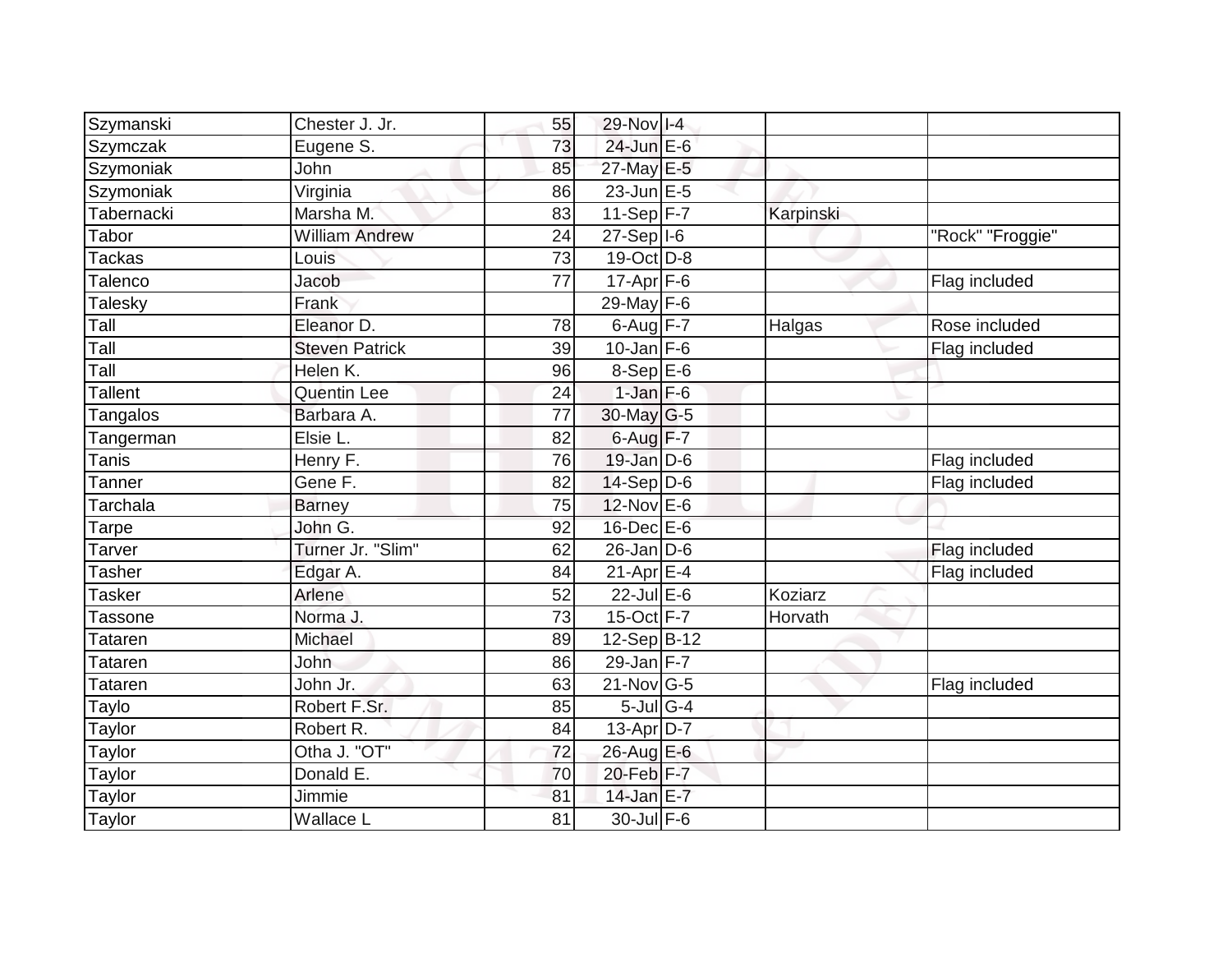| Taylor          | Julia V.          | 77              | 19-May E-3              |       | Gawor    |                                                             |
|-----------------|-------------------|-----------------|-------------------------|-------|----------|-------------------------------------------------------------|
| Taylor          | Patricia J.       | 70              | 16-Apr F-6              |       |          |                                                             |
| Taylor          | Jack E.           | 78              | 18-Sep F-6              |       |          |                                                             |
| Taylor          | Imogene "Jean"    | 76              | 30-Mar D-8              |       |          |                                                             |
| Taylor          | Jack N.           | 39              | $8$ -Jul $E$ -6         |       |          |                                                             |
| Taylor          | Eugene F.         | 81              | $15$ -Jul $E-7$         |       |          | Flag included                                               |
| Taylor          | Brett J.          | 51              | $1$ -Jul $E - 7$        |       |          | Flag included                                               |
| Taylor          | Clemmie           | 82              | 28-Mar <sub>G-8</sub>   |       |          | Full name Clemmie<br>Evans Taylor                           |
| Tebo            | Glenn E.          | 78              | $16$ -Oct $F-6$         |       |          |                                                             |
| Tebo            | Richard A.        | 84              | $19$ -Dec $F-6$         |       |          |                                                             |
| Tedeschi        | Eugene M.         | 65              | $11$ -Jul G-6           |       |          |                                                             |
| Tempco          | George            | 75              | 25-Mar E-7              |       |          |                                                             |
| Temple          | Joseph R.         | 44              | 22-Jul E-6              |       |          |                                                             |
| <b>TenHoven</b> | Geneva E.         | 80              | 24-Apr F-7              |       | Schreurs |                                                             |
| Terborg         | John C.           | 50              | 15-Sep E-6              |       |          |                                                             |
| Teresko         | Josephine M.      | 92              | 20-Apr D-5              |       | Smagacz  |                                                             |
| Teringer        | Frank L.          |                 | 92 Jully 6              | $D-6$ |          |                                                             |
| Terriquez       | Phillip           | $\overline{24}$ | $2-Sep$ E-5             |       |          |                                                             |
| Terry           | Emmett L.         | 66              | $27$ -Aug $E$ -6        |       |          |                                                             |
| Terstenyak      | Jessica L.        | 20              | 29-Oct E-6              |       |          |                                                             |
| Terstenyak      | Mary Ann          | 76              | $21$ -Mar $G-6$         |       |          |                                                             |
| Tesch           | Helen M.          | 85              | 27-Oct E-5              |       |          |                                                             |
| Tesmer          | Alvin             | 85              | $11-Oct$ <sub>1-6</sub> |       |          |                                                             |
| Teso            | Joseph            | 51              | $7 - Jun$ $1 - 6$       |       |          |                                                             |
| Tessman         | Marcia L.         | 73              | $9$ -May $G$ -6         |       |          |                                                             |
| <b>Tetzloff</b> | Della G.          | 89              | $4-Oct$ <sup>1-6</sup>  |       |          | Full name Della G.<br>(Smith) Tetzloff/ Picture<br>included |
| Teutemacher     | Gertrude          | 95              | $11$ -May D-6           |       |          |                                                             |
| Theboult        | Mary Ann "Nettie" | 94              | $5$ -Mar $F$ -6         |       |          |                                                             |
| Theisen         | Lois              | 81              | $19-Sep$ F-6            |       |          |                                                             |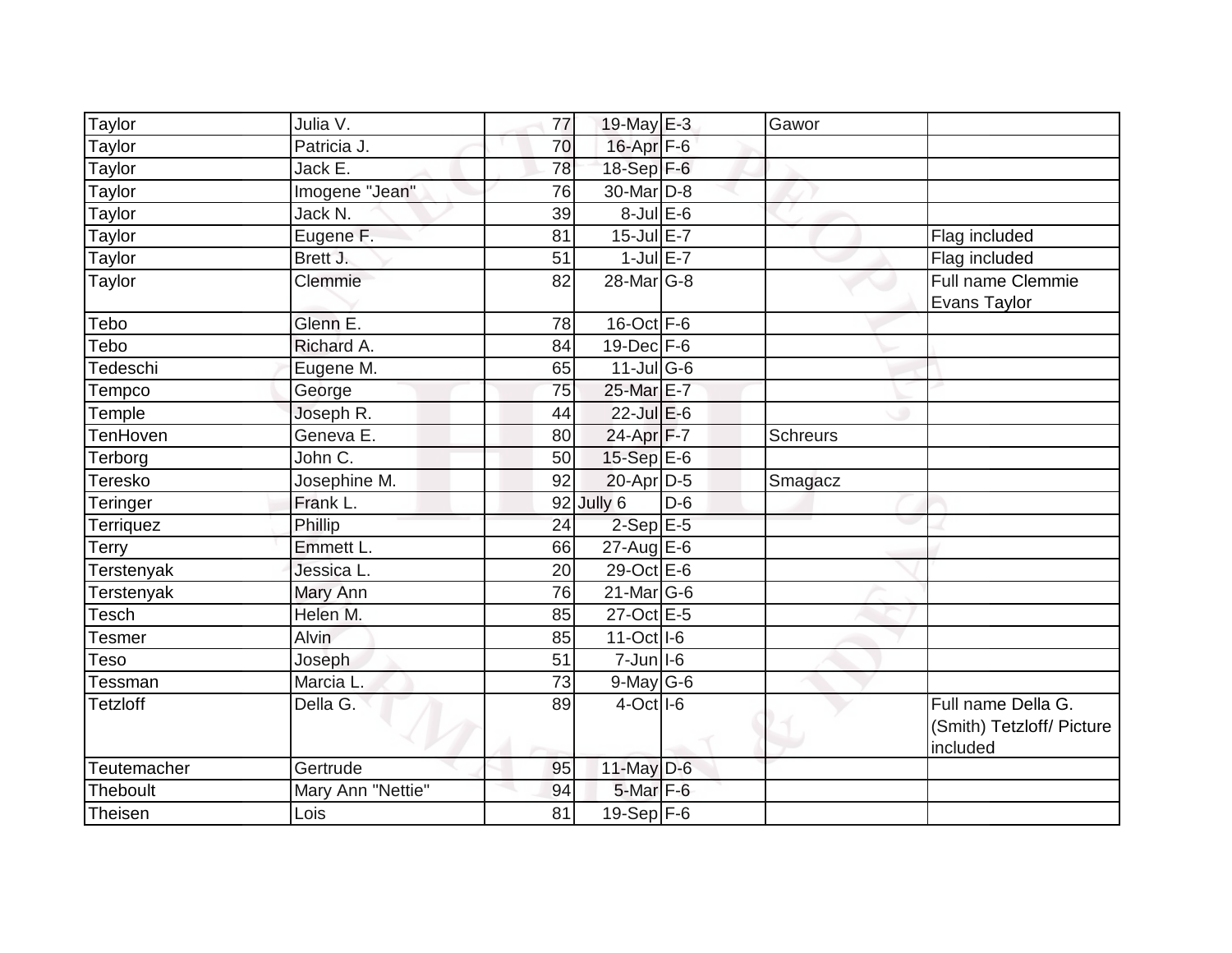| Theiss      | Grace M.             | 76  | 25-Mar E-5       |             |                                               |
|-------------|----------------------|-----|------------------|-------------|-----------------------------------------------|
|             |                      |     |                  |             | Grace M. (Dickens)<br>Theiss / Cross included |
|             |                      |     |                  |             |                                               |
| Thellmann   | Elsie                | 86  | $22$ -Aug G-5    |             |                                               |
| Therrien    | Minnie Louise        | 94  | 30-Mar D-8       | Thorsson    |                                               |
| Thevenin    | Louis K.             | 89  | $31$ -Jul G-6    |             |                                               |
| Thiezenberg | <b>Judith Ann</b>    | 61  | $25$ -Nov $E$ -6 | Harshbarger |                                               |
| Thomas      | John A.              | 89  | $23-Sep$ E-6     |             |                                               |
| Thomas      | <b>Bernadine</b>     | 71  | 23-Oct F-6       |             |                                               |
| Thomas      | Jeffery C.           | 53  | 5-Nov E-7        |             | Flag and Masonic                              |
|             |                      |     |                  |             | emblem included                               |
| Thomas      | Opal M.              | 70  | $1$ -Jul $D$ -5  | Grief       | Full name Opal M.                             |
|             |                      |     |                  |             | Hahn (Thomas)                                 |
| Thomas      | Hugh E. "Bunny"      | 67  | 5-May E-5        |             |                                               |
| Thomas      | Mary Jo              | 61  | 26-May E-5       |             |                                               |
| Thomas      | Ronald W. "Ronnie"   | 61  | $7$ -Feb $ G-5 $ |             | Flag included                                 |
| Thomas      | Lucille              |     | 29-Oct E-6       |             |                                               |
| Thomas      | Mark A.              | 51  | 22-Apr E-6       |             |                                               |
| Thomas      | Irene B.             | 101 | $21$ -Jan E-5    |             |                                               |
| Thompson    | Roger M.             | 78  | $8-AprE-7$       |             | Flag included                                 |
| Thompson    | Lee Roy              | 77  | 13-May E-6       |             | Flag included                                 |
| Thompson    | Harold E. "Tommy"    | 82  | 31-Oct G-6       |             |                                               |
| Thompson    | <b>Annette Susan</b> | 84  | 19-Nov E-5       | Baginski    |                                               |
| Thompson    | <b>April Susan</b>   | 50  | 29-Jan $F-7$     |             |                                               |
| Thompson    | Ernestine J.         | 105 | $4$ -Dec $F-6$   |             |                                               |
| Thompson    | Delma F.             | 84  | $31$ -Aug D-5    | Hammonds    |                                               |
| Thone       | Elizabeth            | 85  | $2$ -Mar $D-6$   |             |                                               |
| Thornberry  | Irvan F.             | 81  | $12$ -Feb F-6    |             |                                               |
| Thorne      | Ralph E.             | 75  | 27-Oct E-5       |             | Flag included                                 |
| Thorsky     | Joseph               | 87  | 31-Oct G-6       |             |                                               |
| Thorton     | Robert P.            | 71  | 23-Jul F-6       |             |                                               |
| Thorton     | Glen W.              | 74  | 16-Sep E-7       |             |                                               |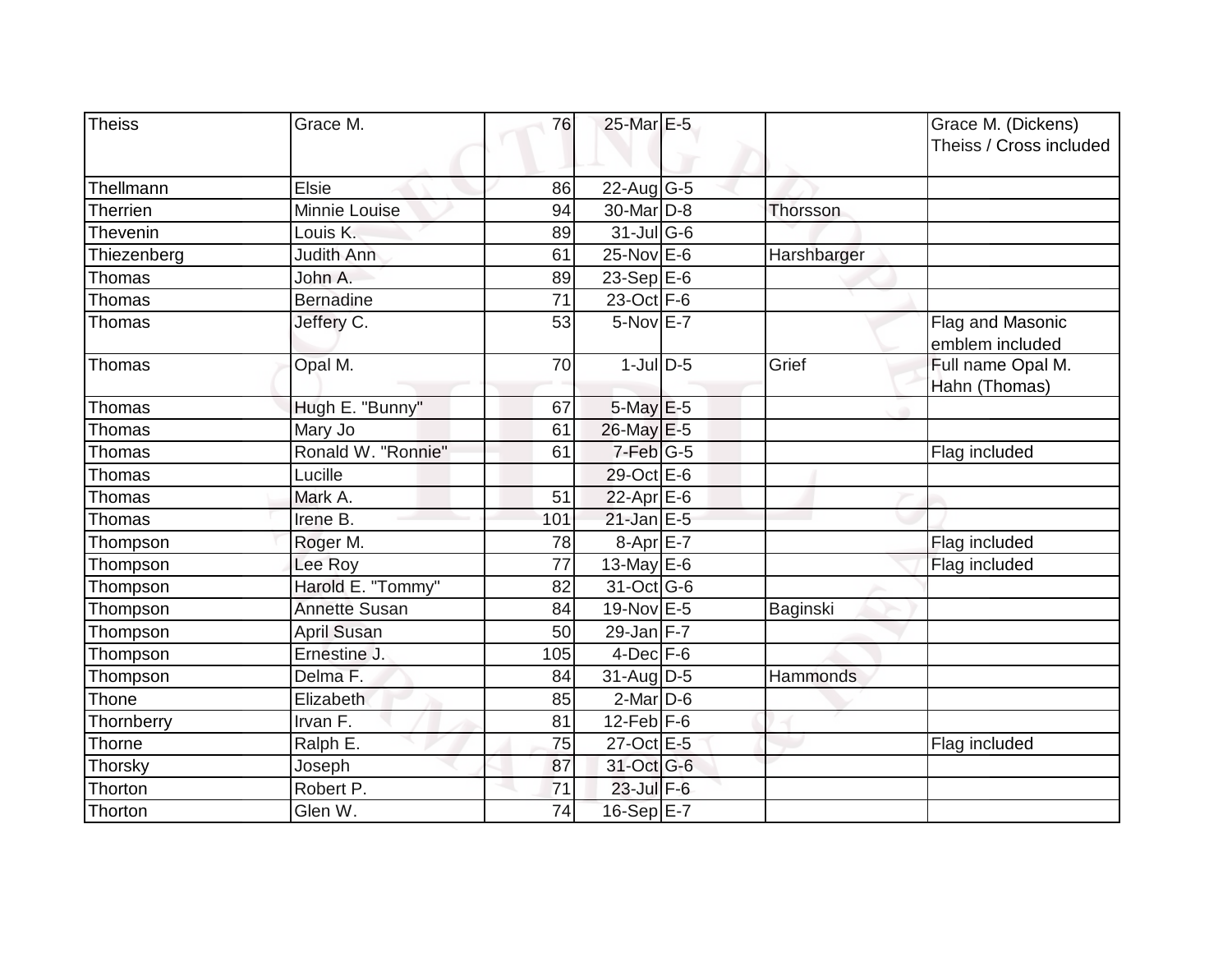| Thurman         | Helen M.              | 92 | $12$ -Feb $F-6$  |             |                          |
|-----------------|-----------------------|----|------------------|-------------|--------------------------|
| Thyen           | Eva Angela            | 95 | 28-Oct E-7       |             |                          |
| Tidholm         | <b>Howard Charles</b> | 87 | 24-Nov E-5       |             |                          |
| <b>Tidwell</b>  | <b>Richard "Dick"</b> | 71 | $9-Nov D-8$      |             | Flag included            |
| Tierney         | Josephine             | 83 | $24-Sep$ F-5     | Castellarin |                          |
| Tillema         | <b>Nickolas</b>       | 81 | $23$ -May G-6    |             |                          |
| <b>Tillema</b>  | John                  | 67 | $3-Dec$ $E-6$    |             |                          |
| Tillema         | John                  | 67 | $4$ -Dec $F-6$   |             |                          |
| Tillotson       | Austin W.             | 87 | $2$ -Feb $D$ -6  |             |                          |
| Tillotson       | Dorothy L.            | 74 | $9$ -Oct $F-7$   |             | Full name Dorothy L.     |
|                 |                       |    |                  |             | <b>Tillotson Winbush</b> |
| Tilton          | Karl M.               | 89 | $24-Sep$ F-6     |             |                          |
| Timkovich       | Erma                  | 91 | 29-Nov I-4       | Sekela      |                          |
| Timm            | John A.               | 48 | $7$ -Mar $ G-6$  |             |                          |
| Timmer          | Irene                 | 80 | $1-Oct$ F-6      |             |                          |
| Ting            | Shoa-Chin Yeh         | 92 | 26-Jun F-6       |             |                          |
| Tinkham         | Charles B. (Dr.)      | 73 | $26$ -Jan D-6    |             | Cross included           |
| Tipton          | Charles W.            | 73 | $8$ -Mar $ G-4 $ |             |                          |
| Tkachik         | <b>Barry Lane</b>     | 42 | $20$ -Feb $F-7$  |             |                          |
| <b>Tkachik</b>  | <b>Michele</b>        | 39 | $22$ -Feb $ G-6$ | Hill        |                          |
| Tkacz           | Marie Josephine       | 65 | $1$ -Jul $E$ -7  |             | Picture included         |
| Tkatch          | <b>Robert Stephan</b> |    | $7$ -Dec $D$ -6  |             |                          |
| Toczyi          | William "Bill"        | 79 | $20$ -Apr $D-5$  |             | Flag included            |
| Toczyl          | <b>Elsie</b>          | 74 | $1-Feb$ G-6      | Semenzin    |                          |
| Toering         | <b>Donald Richard</b> | 55 | $11$ -Jun F-7    |             | Flag included            |
| <b>Tokarz</b>   | Casmir                | 75 | $5$ -Mar $F$ -6  |             | Flag included            |
| <b>Tokarz</b>   | Joseph J.             | 62 | $17 - Dec$ F-6   |             | Flag included            |
| <b>Tolliver</b> | Evelyn I.             | 92 | $26-Sep G-6$     |             |                          |
| Tolman          | Clara Bell "Pat"      | 93 | $1$ -Jul $E-7$   |             |                          |
| Toman           | Stella E.             | 84 | $16$ -Jan $E$ -6 |             |                          |
| Tomasich        | Mary                  | 96 | 11-Jan G-7       | Lukacek     |                          |
| Tomaszewski     | <b>Evelyn Marie</b>   | 83 | $18$ -Feb $E$ -5 | Niksich     |                          |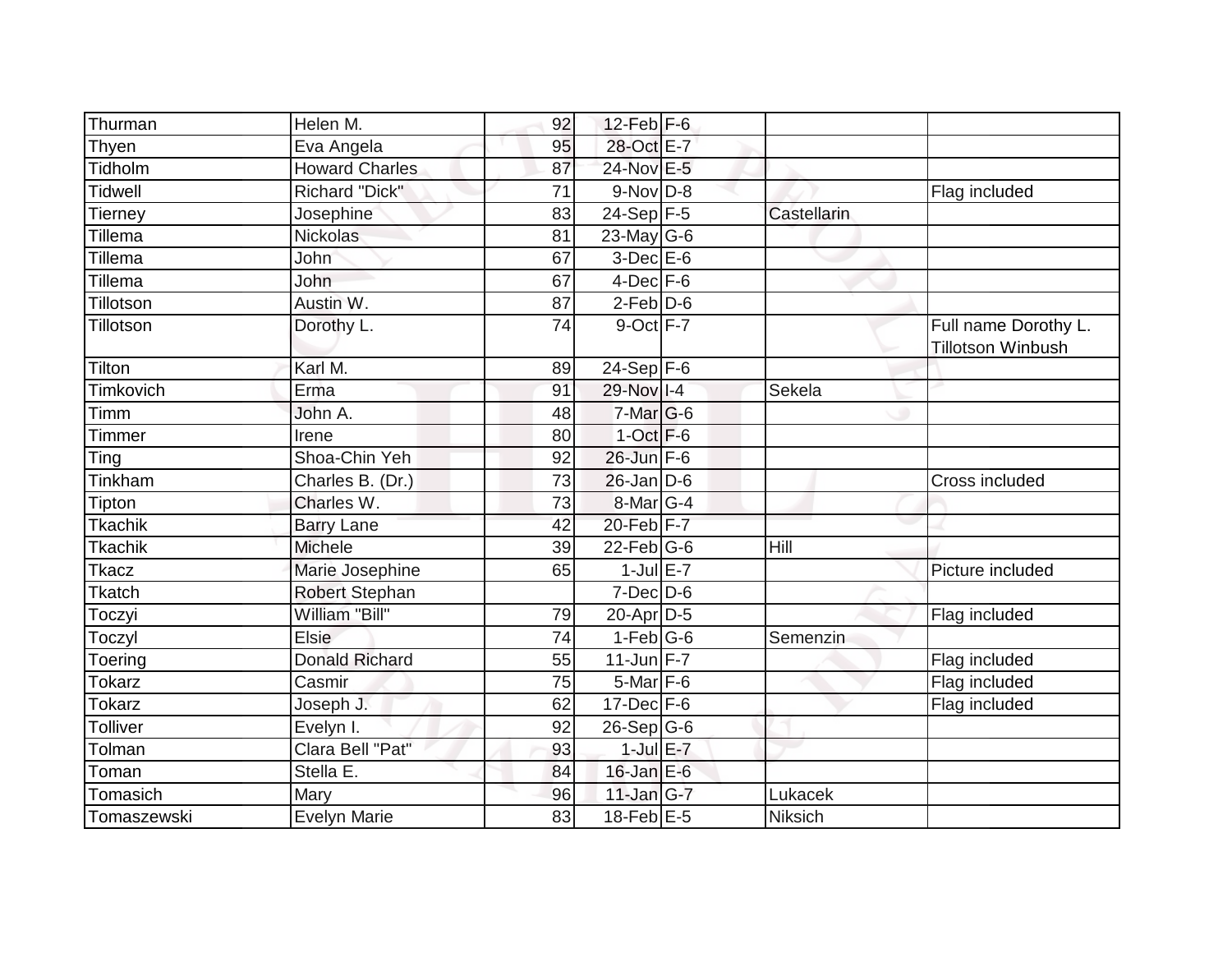| Tometczak              | Marjorie A.            | 73              | 4-Aug E-5         | <b>Bell</b>      |                                          |
|------------------------|------------------------|-----------------|-------------------|------------------|------------------------------------------|
| Tomich                 | Alma Eleanor           | 82              | $7 - Aug$ $F-6$   | Redar            |                                          |
| Tomko                  | Anthony                | 87              | 25-Jun F-7        |                  |                                          |
| Tomlinson              | Everett L.             | 85              | $19-Sep$ F-6      |                  | Flag included                            |
| Toney                  | Loretta M.             | $\overline{71}$ | $23$ -Dec $E-6$   | <b>Breger</b>    |                                          |
| Tonkovich              | Isabel                 | 82              | $13-Feb$ F-7      | Baranyai         |                                          |
| <b>Tonkovich</b>       | Anthony J. (Tony)      |                 | 1-Mar $ G-6 $     |                  | Flag included                            |
| Tonrose                | <b>Susan Marie</b>     | 41              | 14-Aug $F-6$      |                  |                                          |
| Toomey                 | <b>Daniel Lawrence</b> | 59              | $5-Feb$ $F-7$     |                  |                                          |
| Torbett                | Harry E.               | 51              | 8-Jan E-7         |                  | Flag included                            |
| <del>T</del> ornincasa | Janet                  |                 | 18-Oct H-7        | Tichac           |                                          |
| Torreson               | Virginia L.            | 81              | $5-Sep$ G-5       |                  |                                          |
| Toso                   | Ernest F.              | 81              | 25-Apr G-7        |                  |                                          |
| Toth                   | Rick L.                | 55              | $8$ -Jul $E$ -6   |                  | Flag included                            |
| Toth                   | Dolores A.             | 76              | 14-Aug F-6        | Grenchik         |                                          |
| Toth                   | Patricia               | 58              | 23-Jun E-5        | DeCarlo          | Full name Patricia Toth<br>Progar Nelson |
| Toth                   | Steve J.               | 75              | 18-Dec F-7        |                  | Flag included                            |
| Toth                   | Rosemary               | 85              | $1-Feb G-6$       |                  |                                          |
| Toth                   | Agatha                 | 79              | $2-Apr$ F-6       | Stojkovich       |                                          |
| Towers                 | <b>Stanley</b>         | 95              | 22-Nov 1-5        |                  |                                          |
| Townsend               | Ermina H.              | 91              | $16$ -Nov D-8     | <b>Blank</b>     |                                          |
| Townsend               | Suzanne                |                 | $31$ -May $ I-6 $ | <b>Drux</b>      |                                          |
| Townsley               | Irene M.               | 82              | $25$ -May D-6     |                  |                                          |
| Traczyk                | Ann                    | 85              | $3-Aug$ $D-6$     | <b>Berkowicz</b> |                                          |
| Traczyk                | Ann                    | 85              | $11$ -May D-6     | <b>Berkowicz</b> |                                          |
| <b>Travis</b>          | Lucas Thomas           | 16              | $15$ -Jan F-6     |                  |                                          |
| Trawczynski            | <b>Stanley</b>         | 76              | $17 - Dec$ F-6    |                  |                                          |
| Trella                 | Mary C.                | 87              | 11-Nov E-6        |                  | Cross included                           |
| Trembicki              | Rae L.                 | 71              | $24-Sep$ F-6      |                  |                                          |
| Trembley               | Laura J.               | 85              | 12-Dec G-6        |                  |                                          |
| Trent                  | George Leroy           |                 | $13$ -Apr $ D-7 $ |                  | Flag included                            |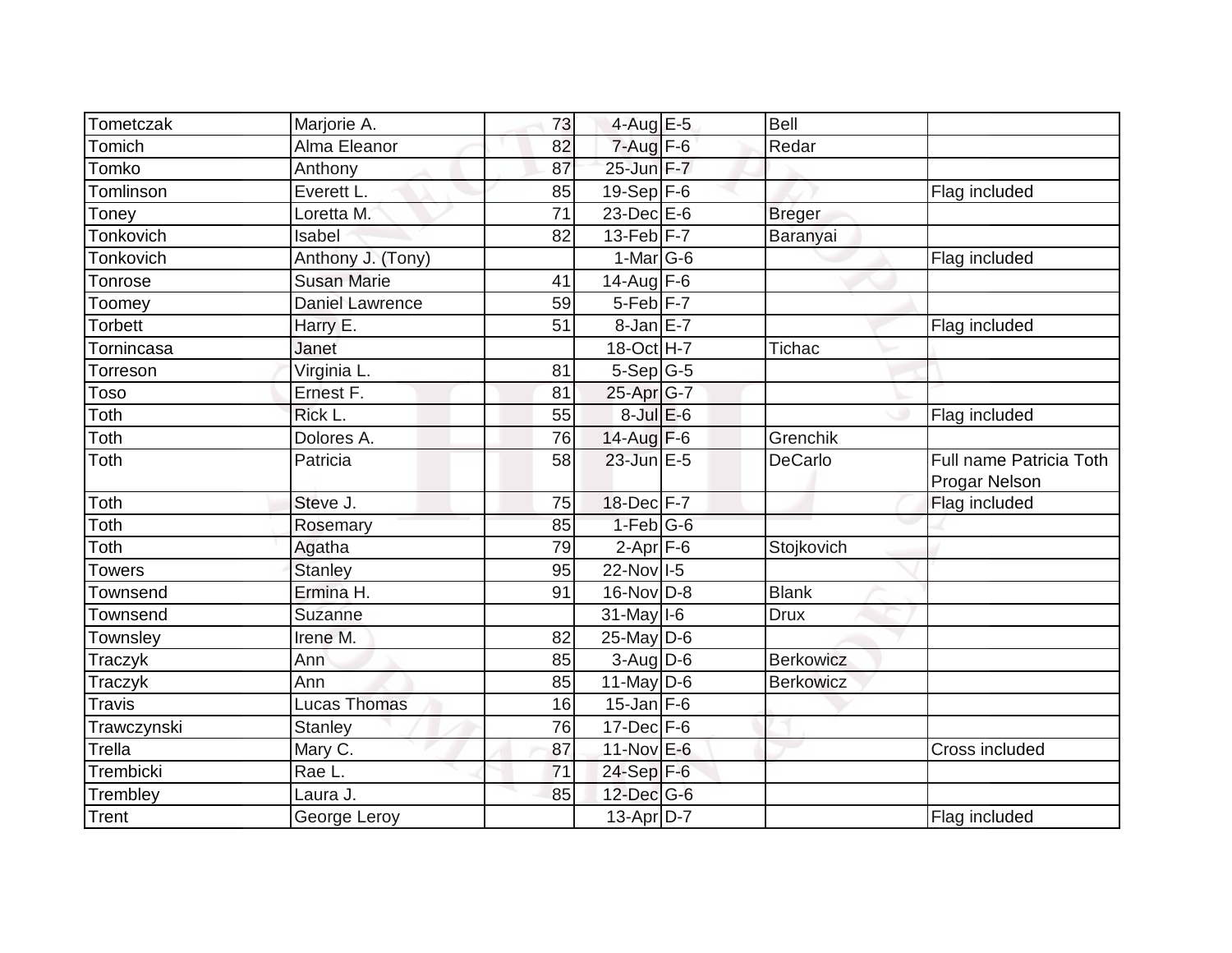| Trepus             | Phyllis              |    | 18-May D-9             | Wood   | Full name Phyllis Lovell                                   |
|--------------------|----------------------|----|------------------------|--------|------------------------------------------------------------|
|                    |                      |    |                        |        | <b>Trepus</b>                                              |
| <b>Trezak</b>      | Casmer S. "Kaiser"   | 90 | 20-Feb F-7             |        |                                                            |
| Trimble            | <b>Gerald Eugene</b> | 65 | 1-May $G-7$            |        |                                                            |
| Trivunovich        | Justina              | 80 | $20$ -Feb $F-7$        |        |                                                            |
| <b>Trocheck</b>    | Louis                | 80 | $9-Apr$ F-7            |        | Flag included                                              |
| Tropsic            | John T.              | 88 | $7$ -Oct $E$ -6        |        |                                                            |
| Troup              | Verna Mae            | 73 | 18-Aug E-5             |        |                                                            |
| Troup              | Rodney Jay           | 53 | $4-Oct$ <sup>1-6</sup> |        |                                                            |
| Trowbridge         | Christopher N.       | 15 | 10-Nov E-4             |        |                                                            |
| Truett             | <b>Orpha Louise</b>  | 93 | $21$ -Jan E-5          |        |                                                            |
| Trumbich           | Angeline             | 84 | $19$ -Jan D-6          |        |                                                            |
| <b>Trussa</b>      | Irene                | 87 | 28-Aug F-6             |        | Full name Irene<br>Turkington (Trussa)<br>w<br>(Polomchak) |
| Trzcinski          | Ann                  | 93 | 18-Oct H-7             | Wasiak | Full name Ann<br>Elinkowski Trzcinski                      |
| Trzepacz           | John Louis           | 66 | $21-Aug$ F-5           |        | Flag included                                              |
| <b>Trzupek</b>     | Stanley W.           | 85 | $3$ -May G-6           |        |                                                            |
| <b>Tubbs</b>       | Jeanette H.          | 87 | 20-Nov F-6             |        |                                                            |
| Tucker             | Robert J.            | 75 | $8$ -Jan $F-7$         |        | Flag included                                              |
| <b>Tucker</b>      | Dorothy L.           | 66 | $23$ -Feb $D-6$        |        |                                                            |
| <b>Tucker</b>      | Wilma                | 79 | 19-Aug $E-6$           |        |                                                            |
| <b>Tucker</b>      | Granville W. "Ben"   | 88 | $22$ -Jun D-6          |        |                                                            |
| <b>Tucker</b>      | Joseph M. Jr         | 87 | $10$ -Jan F-6          |        |                                                            |
| <b>Tucker</b>      | Betty J.             | 77 | 22-Jun D-7             |        |                                                            |
| <b>Tucker</b>      | Alvina M."Cookie"    | 84 | $25-Sep$ F-8           |        |                                                            |
| Tuinstra           | Harry A.             | 82 | $9$ -Mar $D$ -6        |        | Flag included                                              |
| Tully              | James F. Sr. "Jim"   | 64 | 27-Sep I-6             |        |                                                            |
| <b>Turkevicius</b> | <b>Balys</b>         | 83 | $27$ -Jul D-7          |        | <b>Balys Turkevicius</b><br>(Turkevich)                    |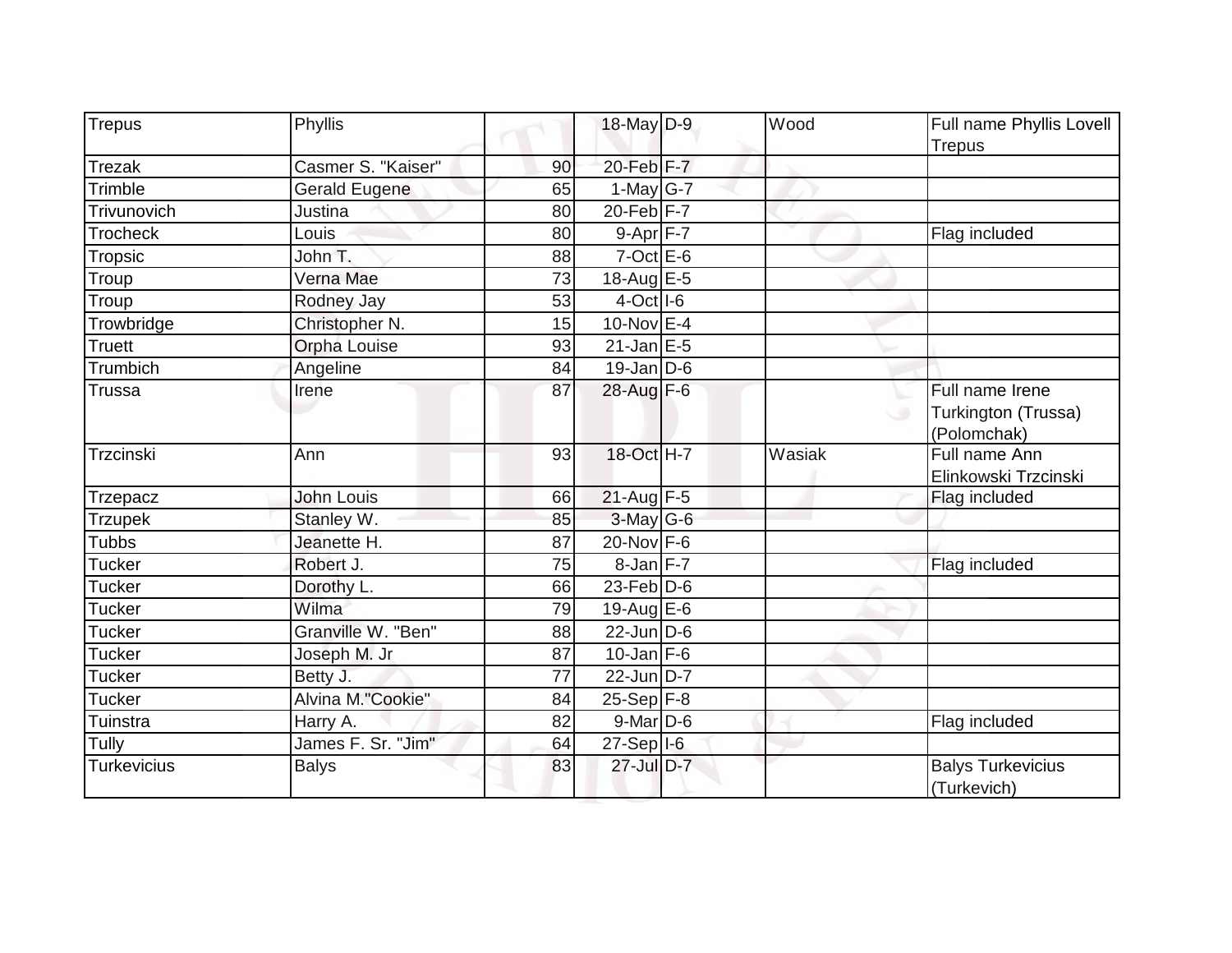| Turkington    | Irene                     | 87  | 28-Aug F-6              |            | Full name Irene                 |
|---------------|---------------------------|-----|-------------------------|------------|---------------------------------|
|               |                           |     |                         |            | Turkington (Trussa)             |
|               |                           |     |                         |            | (Polomchak)                     |
| Turner        | <b>Harriet Doyle</b>      |     | $13-Nov$ F-6            |            | <b>Full name Harriet Fuller</b> |
|               |                           |     |                         |            | Doyle Turner                    |
| Turner        | Verna Louise              | 88  | $7-Oct \tE-6$           | Grigsby    |                                 |
| <b>Turner</b> | Richard E.                | 90  | $3$ -Dec $E$ -6         |            | Flag included                   |
| Turner        | Helen E.                  | 90  | $18$ -Feb $E$ -5        | Bolanowski |                                 |
| <b>Turnes</b> | Randal A.                 |     | $5$ -Dec $ G$ -6        |            |                                 |
| Turngren      | Alice C.                  | 93  | $3-Jun$ F-7             |            |                                 |
| Turon         | Igantius J. Jr. Col.(Ret) | 83  | $23$ -Feb $ D-6$        |            | Flag included                   |
| Turturillo    | Anthony P.                | 79  | $26$ -Jan D-6           |            | Flag included                   |
| Tykra         | Stella S.                 | 85  | 19-Aug $E-6$            |            |                                 |
| <b>Tylek</b>  | John D.                   | 52  | $5$ -Jul G-4            |            | Picture included                |
| Tyler         | Erenestine L.             | 75  | $5$ -May $E$ -5         |            |                                 |
| Tyner         | Tommy Lee                 | 48  | $2$ -Jul $F-6$          |            |                                 |
| Tyson         | Anne P.                   | 73  | $21$ -Aug F-6           |            |                                 |
| Uher          | Richard J.                | 74  | $10$ -Jan $F-6$         |            |                                 |
| Uhles         | Margaret                  | 90  | $30-Auq$ <sup>1-5</sup> |            |                                 |
| Ullrich       | Virginia M.               | 90  | 20-Dec G-6              |            |                                 |
| Ulm           | Reign                     | 86  | $8$ -Dec $E-4$          |            |                                 |
| Ulrich        | <b>James Charles</b>      | 77  | $9$ -Feb $ D$ -6        |            |                                 |
| Underiner     | Hazel J.                  | 101 | $6$ -JulD-6             |            |                                 |
| Underwood     | Charles L.                | 67  | $22$ -May $I$ -6        |            | Flag included                   |
| Unholtz       | Isabelle                  | 91  | $21$ -Mar $ G-6$        |            |                                 |
| Unrue         | Mary T.                   | 92  | $27$ -Mar $ G-7 $       |            |                                 |
| Upchurch      | Edna "Sandy"              | 59  | $17$ -Jun $E-6$         |            |                                 |
| Upshaw        | Obie                      | 71  | 27-Nov B-12             |            |                                 |
| Upshaw        | Joseph                    |     | 30-Apr F-6              |            |                                 |
| Upshaw        | Mary Virginia             | 71  | 14-Aug F-6              |            |                                 |
| Upshaw        | Rosie Mae                 | 97  | 24-Nov E-5              |            | "Sis" "Granny" "Ice             |
|               |                           |     |                         |            | Cream Lady"                     |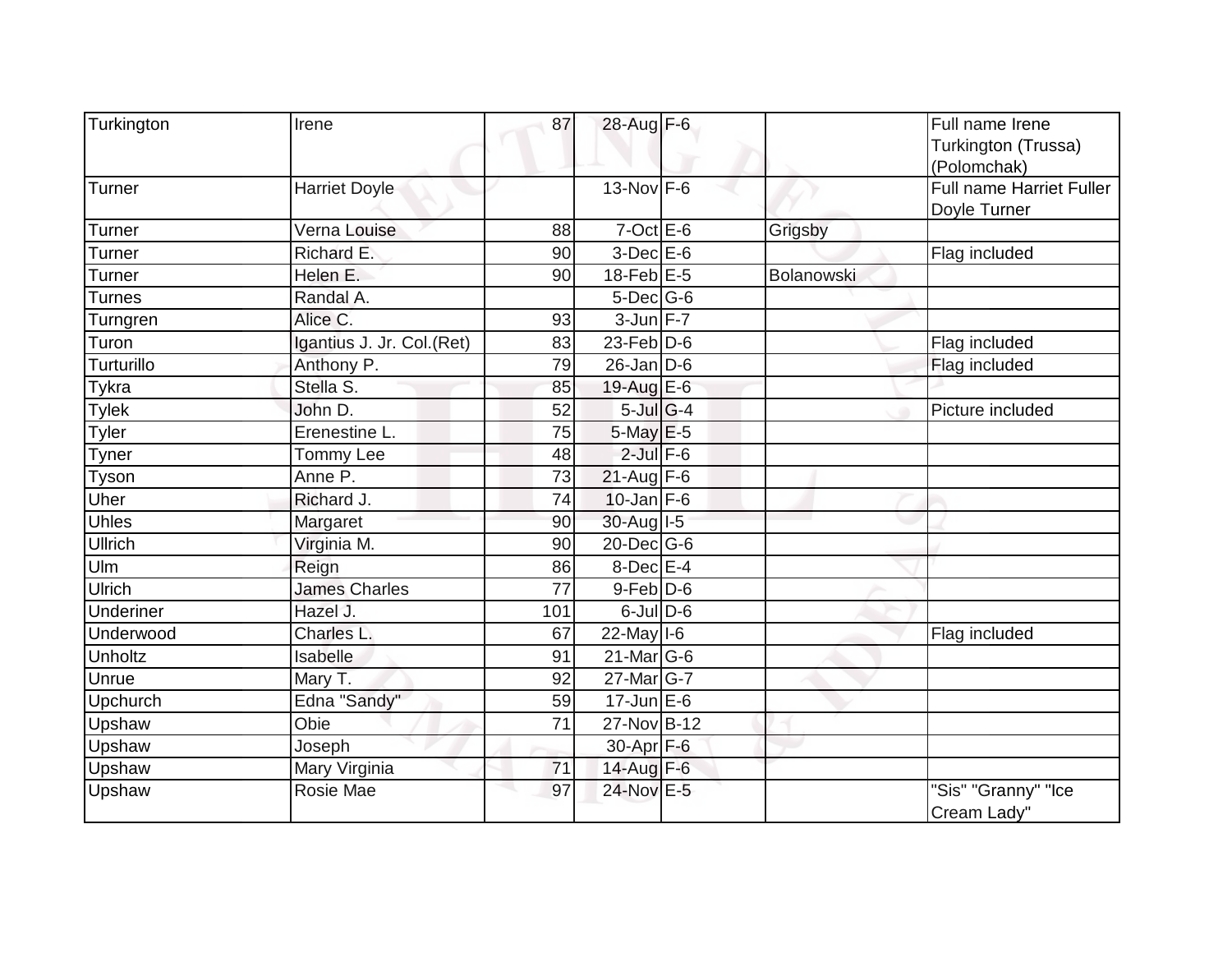| <b>Upshaw III</b> | James                | 54 | 29-May F-6            |             |                                                |
|-------------------|----------------------|----|-----------------------|-------------|------------------------------------------------|
| Urbanczyk         | Joseph A.            | 66 | 18-Sep F-6            |             | Flag included                                  |
| <b>Urbanik</b>    | Eugene R.            | 71 | $6$ -Oct $E$ -5       |             |                                                |
| Urbanowicz        | Robert C.            | 58 | $16-Sep$ E-7          |             |                                                |
| Urbanski          | Jean                 | 80 | $1$ -Dec $E$ -5       |             | Full name Jean                                 |
|                   |                      |    |                       |             | Urbanski (Kovachic)                            |
| Ure               | <b>Olive Grace</b>   | 85 | $6$ -Jun $ G$ -6      |             |                                                |
| Ursta             | Mary                 | 86 | 5-Nov E-7             |             |                                                |
| <b>Usewicz</b>    | Daniel               | 48 | 22-Apr $E$ -6         |             |                                                |
| Vadas             | Mary E.              | 93 | $3$ -Jun $F-7$        |             |                                                |
| Vagnone           | Santina              | 92 | 26-Oct D-5            | Caravana    | <b>Full name Santina</b><br>Lehmkuhl (Vagnone) |
| Valadez           | Martha L.            | 62 | 9-Oct F-7             | Anglin      |                                                |
| Valdez            | Rosa                 | 78 | 29-Jul E-7            |             |                                                |
| Valdez            | Catalina             |    | 31-Oct G-6            |             | Picture included                               |
| Valentin          | Gilbert              | 49 | $12$ -Aug E-6         |             |                                                |
| Valenzuela        | Miguel C.            | 72 | $26$ -Apr $F$ -6      |             |                                                |
| Valenzuela        | Miguel               | 76 | 22-Jun D-7            |             | Flag included                                  |
| Valenzuela        | Mary M.              | 91 | 27-Dec F-5            | Maranto     |                                                |
| Valich            | John F.              | 44 | $4$ -Feb $E$ -6       |             |                                                |
| Valovcin          | Jerome F.            | 55 | $25$ -Feb $ E$ -6     |             |                                                |
| Valsi             | Angeline             | 81 | 30-Mar <sub>D-8</sub> |             |                                                |
| Valuckis          | Paul F.              | 58 | $15$ -Aug G-6         |             | Flag included                                  |
| Valz              | Rita G.              | 89 | $4$ -Jul G-6          |             |                                                |
| Vamos             | <b>Joseph Andrew</b> | 90 | $7$ -May $F-6$        |             |                                                |
| Van Baren         | <b>Gerrit</b>        | 86 | 14-Mar G-6            |             |                                                |
| Van Dommelen      | Henry N.             | 81 | 23-Feb $D-6$          |             | Flag included                                  |
| Van Holm          | Roy W.               | 81 | $3-Aug$ $D-6$         |             |                                                |
| Van Horn          | Phyllis Ann          | 81 | $26$ -Feb $F-6$       | <b>Bell</b> |                                                |
| Van Kley          | John A. Sr.          | 79 | $3-SepE-6$            |             |                                                |
| Van Noort         | Peter Jr.            | 85 | 13-May E-5            |             |                                                |
| Van Pelt          | Patricia "Patsy"     | 58 | $1$ -Jun $D$ -6       |             | Full name Patricia                             |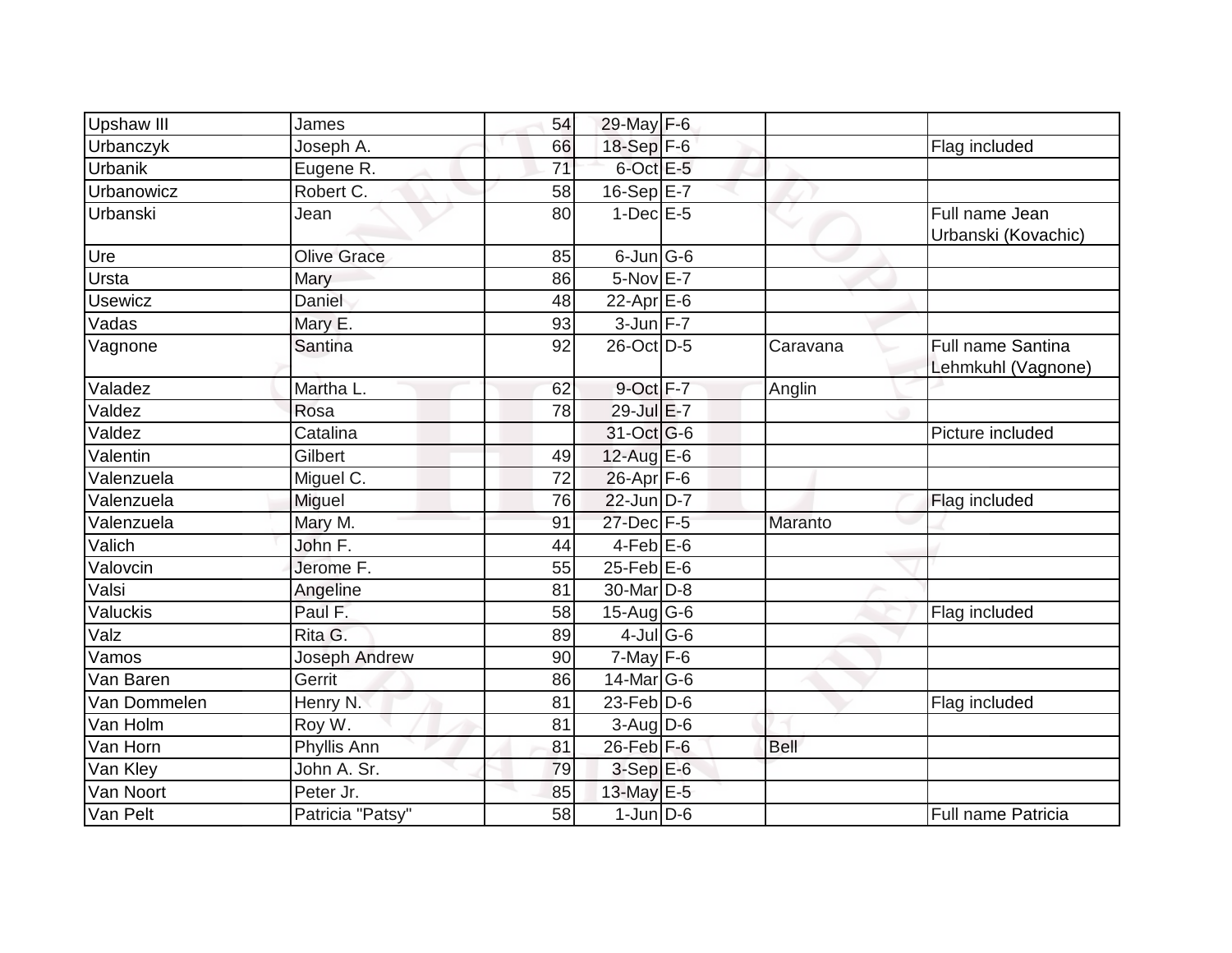| Van Sensus   | John F.                 | 66 | $1-Apr$ E-6      |               |                  |
|--------------|-------------------------|----|------------------|---------------|------------------|
| Van Tricht   | Betty L.                | 68 | 10-Sep E-7       | Lavender      |                  |
| Van Villet   | William                 | 56 | $10$ -Aug $D-6$  |               |                  |
| Van Vossen   | Audrey E.               | 73 | 13-Mar G-7       |               |                  |
| Van Vossen   | LeRoy John              | 51 | $26-Sep$ G-6     |               |                  |
| VanDenburgh  | Peg (Dr.)               | 43 | 13-Nov F-5       |               | Picture included |
| Vander Kooy  | <b>Martina</b>          | 98 | $3$ -May G-6     |               |                  |
| Vanderbilt   | Andrew "Andy"           | 85 | $3-Dec$ $E-6$    |               |                  |
| VanDerHayden | Phillip C. Jr.          |    | $4$ -Dec $F-6$   |               | Picture included |
| Vandersee    | <b>Charles Andrew</b>   | 64 | $22$ -Mar $ G-6$ |               |                  |
| Vandersteen  | Alfred Raymond Jr. "Al" | 76 | $17$ -Jun $E$ -6 |               | Flag included    |
| Vanscoyk     | <b>Chester Harold</b>   | 80 | 24-Oct G-7       |               | Flag included    |
| Vanselow     | Edith L.                | 98 | 22-Jun D-7       | Varner        |                  |
| Vanzo        | Cheryl J.               | 57 | 26-Sep G-6       |               |                  |
| Vara         | Federico H.             | 70 | 5-Apr G-6        |               |                  |
| Varela       | Ronald J.               | 52 | $8$ -Jan $F-7$   |               |                  |
| Varg         | Ellen T. "Nell"         | 77 | 14-Oct E-7       | O' Neill      |                  |
| Varga        | William                 | 92 | 30-Mar D-8       |               | Flag included    |
| Vargo        | <b>Thomas</b>           | 64 | $7$ -May $F-6$   |               |                  |
| Varlan       | Clifford F. "Cliff"     | 49 | $16$ -Dec $E$ -6 |               |                  |
| Varney       | <b>Maxine</b>           | 84 | 18-Aug E-5       |               |                  |
| Varro        | Arlene "Archie"         | 69 | 20-Nov F-6       |               |                  |
| Vasich       | Nikola                  | 63 | $20$ -Nov F-6    |               |                  |
| Vasilas      | Bessie A.               | 88 | $7-Nov$ G-6      |               | Cross included   |
| Vasquez      | Anna                    | 85 | $11$ -May D-6    | <b>Torres</b> | Picture included |
| Vater        | Lynne E.                | 64 | 29-Dec E-5       |               |                  |
| Vaughan      | Willowdean "Cookie"     | 62 | $5-Aug$ $E-6$    | Carroll       |                  |
| Vaughn       | Louis $E$ .             | 83 | $13$ -Apr $D-7$  |               | Flag included    |
| Vaughn       | Warren C.               | 49 | $8-SepE-6$       |               |                  |
| Vaughn       | Lola M.                 | 74 | $24$ -Jan F-5    |               |                  |
| Vavercan     | Edward W. "EDO"         | 74 | 31-Dec F-5       |               |                  |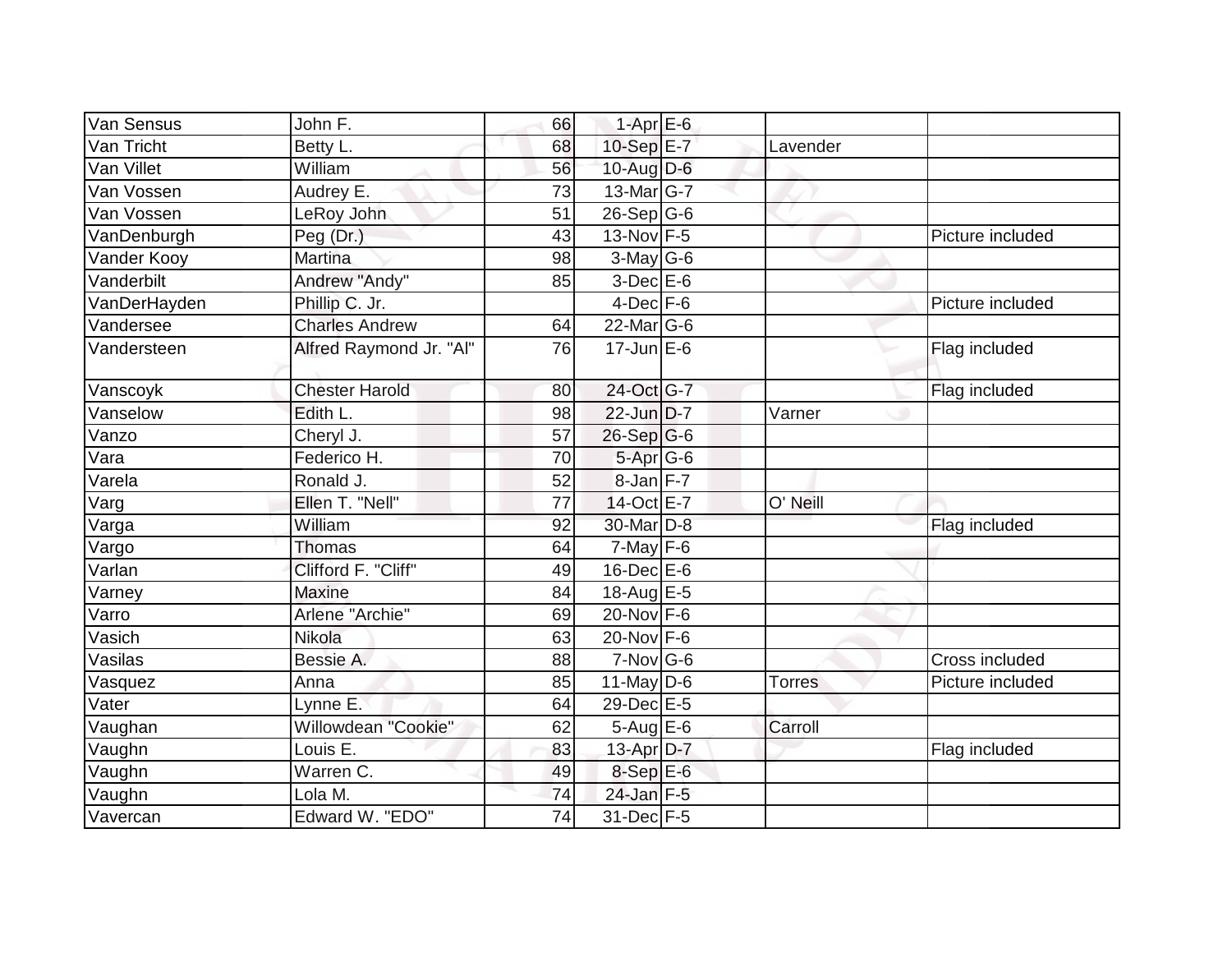| Vazquez        | Josephine "Josie"       | 74 | 29-Nov I-5            |         | Picture included                    |
|----------------|-------------------------|----|-----------------------|---------|-------------------------------------|
| Vechey         | Yolan "Ann"             | 93 | 23-Sep E-6            |         |                                     |
| Veenstra       | Wilma "Mimi"            | 68 | 30-Apr F-6            |         |                                     |
| Veenstra       | <b>Albert "Beans II</b> | 90 | $18$ -May D-9         |         |                                     |
| Vela           | Lupe                    | 64 | 31-Jul F-7            |         |                                     |
| Velasquez      | Robert O. "Roe"         | 71 | $24-Sep$ F-6          |         | Flag included                       |
| Veltrop        | Faith                   |    | 68 Decmeber E-6<br>23 |         |                                     |
| Ver Way        | Peter                   | 66 | 22-Jun D-7            |         | Flag includecd                      |
| Veray          | Albert "Papa"           | 72 | $5-Sep G-5$           |         | Flag included                       |
| Verble         | Katheren E.             | 76 | $4$ -May D-9          |         |                                     |
| Veres          | Ethel A.                | 87 | $6$ -Mar $ G-5 $      | Fizel   | Full name Ethel A.<br>(Veres) Lowel |
| Vest           | Lorrayne T. "Lorrie"    | 56 | $1-Mar$ G-6           | Ryba    |                                     |
| Vestal         | <b>Timothy John</b>     | 37 | $1-Sep$ $E-3$         |         |                                     |
| Vevers         | <b>Mariane</b>          | 61 | 22-Apr E-6            | Avery   |                                     |
| Vianello       | Thomas S.               | 37 | 29-Aug G-5            |         |                                     |
| Viars          | Darris Gray             | 68 | 25-Mar E-7            |         |                                     |
| Vice           | <b>Ronald Alan</b>      | 61 | $7-Feb G-6$           |         | Picture included                    |
| <b>Vickers</b> | Oscar G.                | 69 | 11-Mar E-6            |         |                                     |
| <b>Vickers</b> | Dorothie                | 80 | $1-Oct$ F-6           | Rydholm |                                     |
| Vido           | Lena                    | 96 | $2$ -Feb $D-6$        |         |                                     |
| Vigna          | Anthony Rev.            | 92 | $7$ -Jul $E$ -6       |         |                                     |
| Villadsen      | Lucille I.              | 93 | 20-May E-7            |         |                                     |
| Villarruel     | Francisco               | 78 | 18-Nov E-6            |         |                                     |
| Villesca       | Gertrude "Tules"        | 81 | $27$ -Aug E-6         |         |                                     |
| Vince          | William D. (Dr.)        | 75 | $15$ -Jan F-6         |         | Flag included                       |
| Vincent        | Ray Junior              | 74 | $17$ -Feb $ E-3$      |         |                                     |
| Vincent        | Julius                  | 79 | 15-Nov I-5            |         | Flag included                       |
| Vinson         | Francis L.              | 87 | 23-Dec E-6            |         |                                     |
| Vinyard        | Isophine M.             | 99 | 30-May G-5            |         |                                     |
| Viramontes     | Manuel S. Sr.           | 98 | 19-Aug $E-6$          |         |                                     |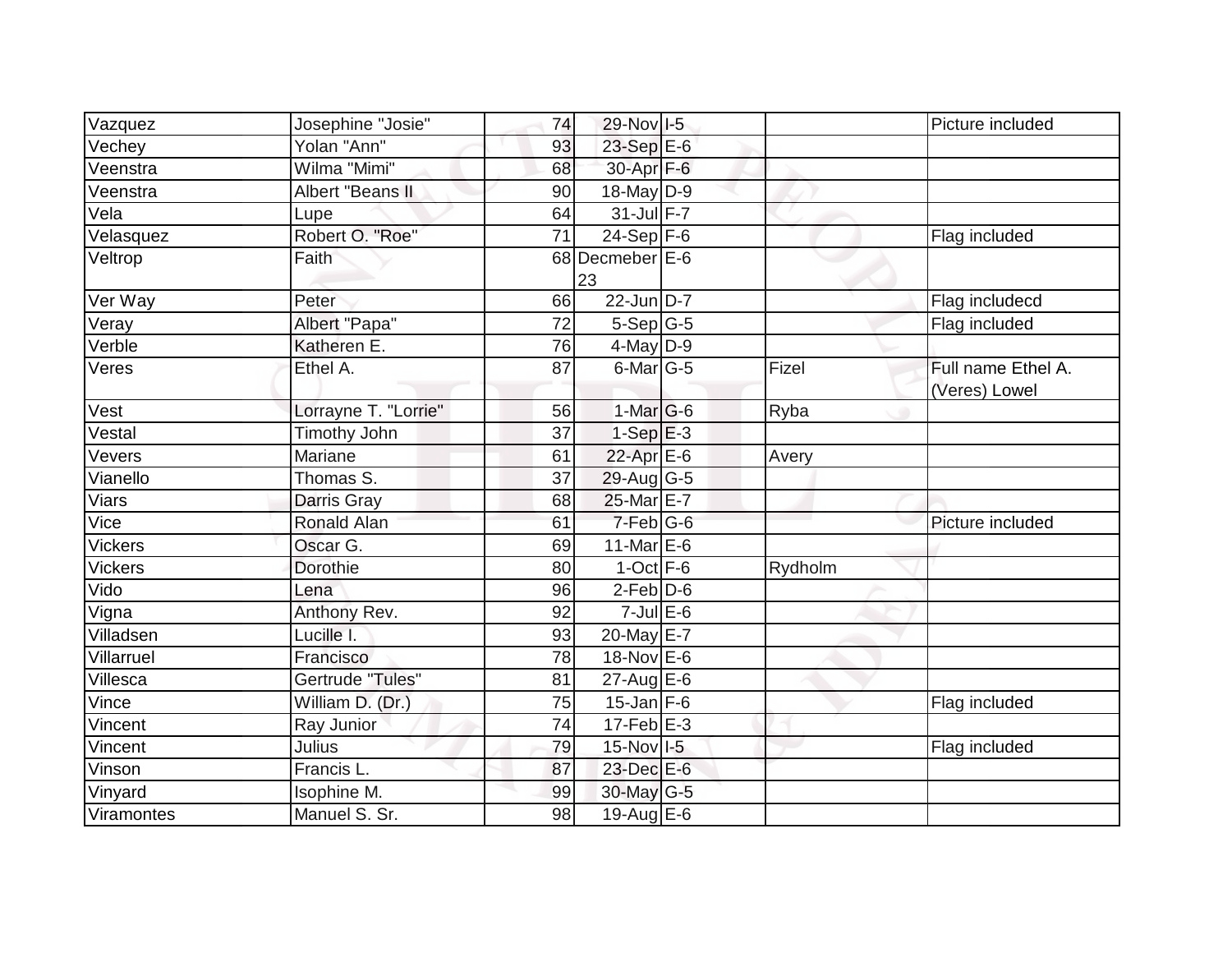| Visinaiz   | Vincent M.         | 40              | 14-Apr E-5       |                   |                                                         |
|------------|--------------------|-----------------|------------------|-------------------|---------------------------------------------------------|
| Vitkovich  | Lucille            | 87              | 25-Aug E-4       | Plesha            |                                                         |
| Vizena     | Daniel H.          | 82              | 24-Nov E-5       |                   |                                                         |
| Vlad       | Sylvia             | 75              | $26$ -Jul $1-6$  |                   |                                                         |
| Vladika    | Michael            | 82              | $11$ -Dec $G-8$  |                   |                                                         |
| Voges      | <b>Shirley Mae</b> | 80              | 8-Oct E-7        |                   |                                                         |
| Vojvoda    | Joseph             | 94              | $28$ -Dec $D$ -6 |                   |                                                         |
| Vojvoda    | Carol S.           |                 | $15$ -Jul E-7    |                   |                                                         |
| Voke       | Lillian            | 89              | $25$ -Jun $F-7$  |                   |                                                         |
| Volk       | <b>Fannie Opal</b> | 103             | $2$ -Jun $F-4$   |                   |                                                         |
| Vollmer    | Carol              | 50              | $8$ -May $F-8$   |                   |                                                         |
| Vomish     | Mary M.            | $\overline{87}$ | $21$ -Aug F-6    | Wanio             |                                                         |
| Von Almen  | Sue                | 58              | $21$ -Feb $F-6$  | <b>Davies</b>     | Full name Sue Von<br>Almen (Daly) / Picture<br>included |
| Von Berner | Ralph              | 73              | 29-Jun D-7       |                   |                                                         |
| Von Bronk  | Felix E. "Phil"    | 86              | 16-Sep E-7       |                   |                                                         |
| Von Vossen | LeRoy John         | 51              | $24-Sep$ F-6     |                   |                                                         |
| Vonderheid | Florence M.        | 86              | $2$ -Jan $E$ -5  | <b>Bisselberg</b> |                                                         |
| Vos        | Randy J.           | 50              | 28-Aug $F-6$     |                   |                                                         |
| Voss       | Adriana            | 90              | 31-Jul F-7       | Schaap            |                                                         |
| Voyak      | Anna L.            | 83              | $14$ -Jul E-5    |                   |                                                         |
| Voyak      | Marie V.           | 86              | $6-Sep$   $1-6$  | Domsic            |                                                         |
| Vrabel     | Eugenia G.         | 77              | 18-Feb $E-5$     |                   |                                                         |
| Vrahoretis | Leila M.           | 68              | 30-Dec E-7       |                   |                                                         |
| Vranka     | Mary A.            | 90              | $9$ -Jul $F$ -6  | Polomcak          |                                                         |
| Vrbancic   | George E.          | 85              | $31$ -Aug D-5    |                   | Flag included                                           |
| Vrbancic   | George E.          | 85              | $1-Sep$ E-3      |                   | Flag included                                           |
| Vree       | Louise H.          | 82              | $20$ -Jan $E-5$  |                   |                                                         |
| Vreeman    | Harlen G.          | 72              | 10-Dec E-6       |                   | Flag included                                           |
| Vrlich     | Karl M.            | 84              | 11-Oct I-6       |                   | Flag included                                           |
| Vrlik      | Steven Ray Jr.     | 63              | $4$ -Jul G-6     |                   |                                                         |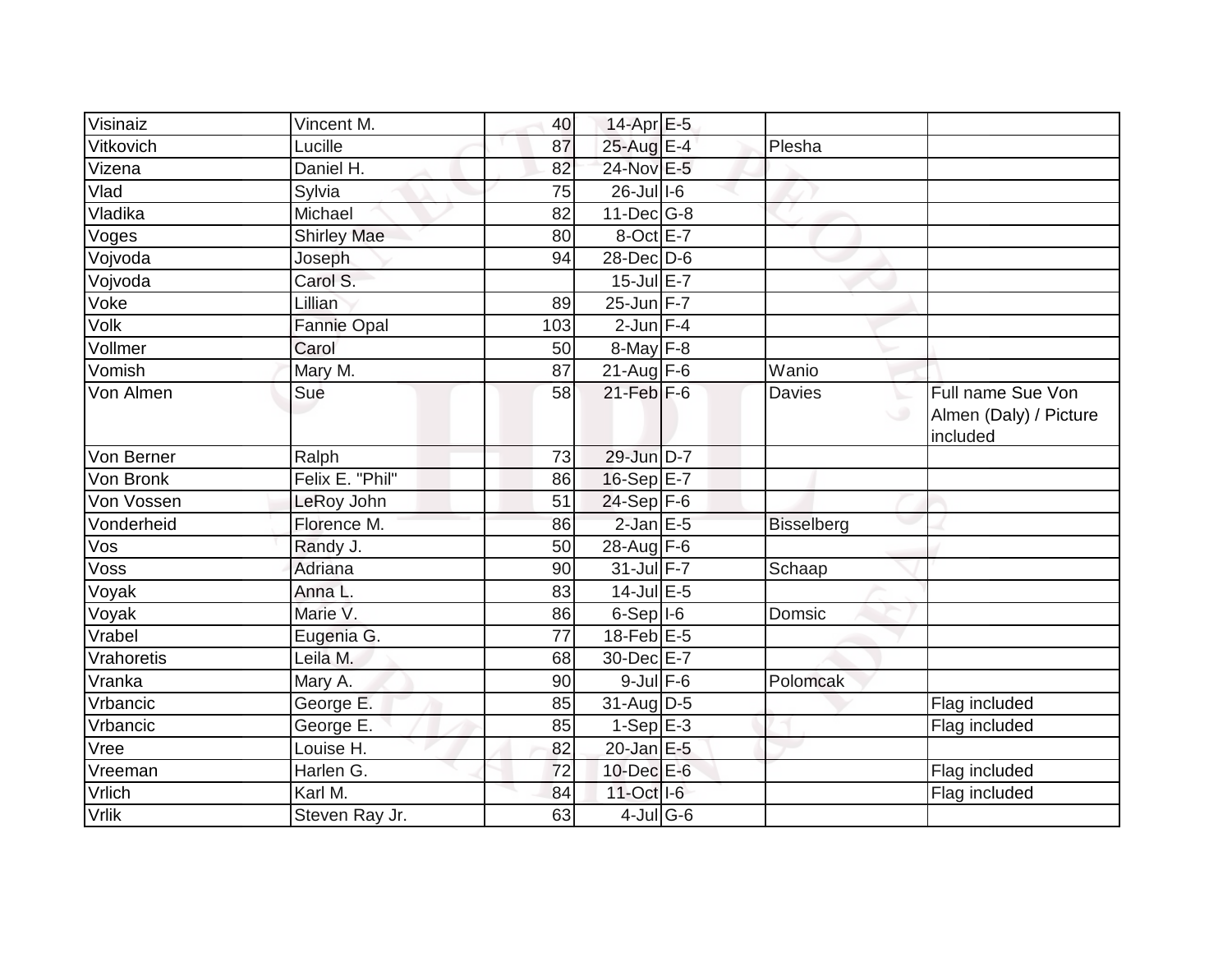| Vrtikapa    | Gordon "Goik"                   | 69 | 27-Nov B-12      |                | Cross included                                 |
|-------------|---------------------------------|----|------------------|----------------|------------------------------------------------|
| Vucich      | George L.                       |    | $5$ -Oct $D$ -6  |                | Flag included                                  |
| Vuckovich   | Peggy A.                        | 55 | $1$ -Dec $E$ -5  |                |                                                |
| Vukas       | Dragomir "Drago"                | 88 | $27$ -Aug $E$ -6 |                |                                                |
| Vuko        | Mary                            | 87 | $6$ -Nov $F-9$   |                |                                                |
| Vukovic     | Vukosava "Boja"                 | 87 | 5-Mar F-6        |                |                                                |
| Vukovich    | Frances D.                      | 83 | 22-Nov I-5       | Susterich      |                                                |
| Wach        | Gladys P.                       | 90 | $5-Oct$ D-6      | Poss           |                                                |
| Wach        | Bernice L. "Bee"                |    | $13$ -Jul $D-5$  |                | Picture/Bernice L.<br>(Wach) Meinzer<br>Seaman |
| Wachowicz   | Katherine                       | 82 | 23-Aug I-5       |                |                                                |
| Wachowski   | Raymond F.                      | 77 | $26$ -Feb $F-6$  |                |                                                |
| Wada        | Harry N.                        | 83 | 29-May F-6       |                |                                                |
| Wadas       | Emily C.                        | 86 | $28-Sep D-6$     | <b>Stasiak</b> |                                                |
| Waddell     | Mabel                           | 86 | $12$ -Feb $F-5$  |                | Full name Mabel<br>Waddell Hayman              |
| Wade        | Robert Timothy "Bob"            | 80 | $19$ -Aug E-6    |                | Picture included                               |
| Wagenhauser | Frances L.                      | 56 | 24-Oct G-7       | Hernandez      |                                                |
| Waggle      | William F. "Bill"               | 81 | $1-Mar$ G-6      |                |                                                |
| Wagner      | Margaret O. "Grandma<br>Wagner" | 79 | $11$ -Jan G-7    | jr.            |                                                |
| Wagner      | Glen C.                         | 78 | $5-Sep G-6$      |                |                                                |
| Wagner      | Iva Jewell                      | 75 | 28-Sep D-5       |                |                                                |
| Wagner      | Ada W.                          | 76 | $3-Apr$ F-6      |                |                                                |
| Wagner      | James R.                        | 77 | 14-May $F-7$     |                | Flag included                                  |
| Wahl III    | Howard B.                       | 63 | 26-May E-5       |                |                                                |
| Wahlberg    | Theodore W. "Ted"               | 60 | $21$ -Feb $F-6$  |                | Flag included                                  |
| Walborn     | Jennie                          | 94 | $26$ -Jun $F-6$  | Kader          |                                                |
| Walczak     | Stanley John                    | 80 | $24$ -Jan F-5    |                |                                                |
| Walczak     | Aileen T.                       | 84 | 27-Nov B-12      | Kubacki        |                                                |
| Walerowicz  | Dorothy E.                      | 88 | $12$ -Jan D-6    | Kozlowski      |                                                |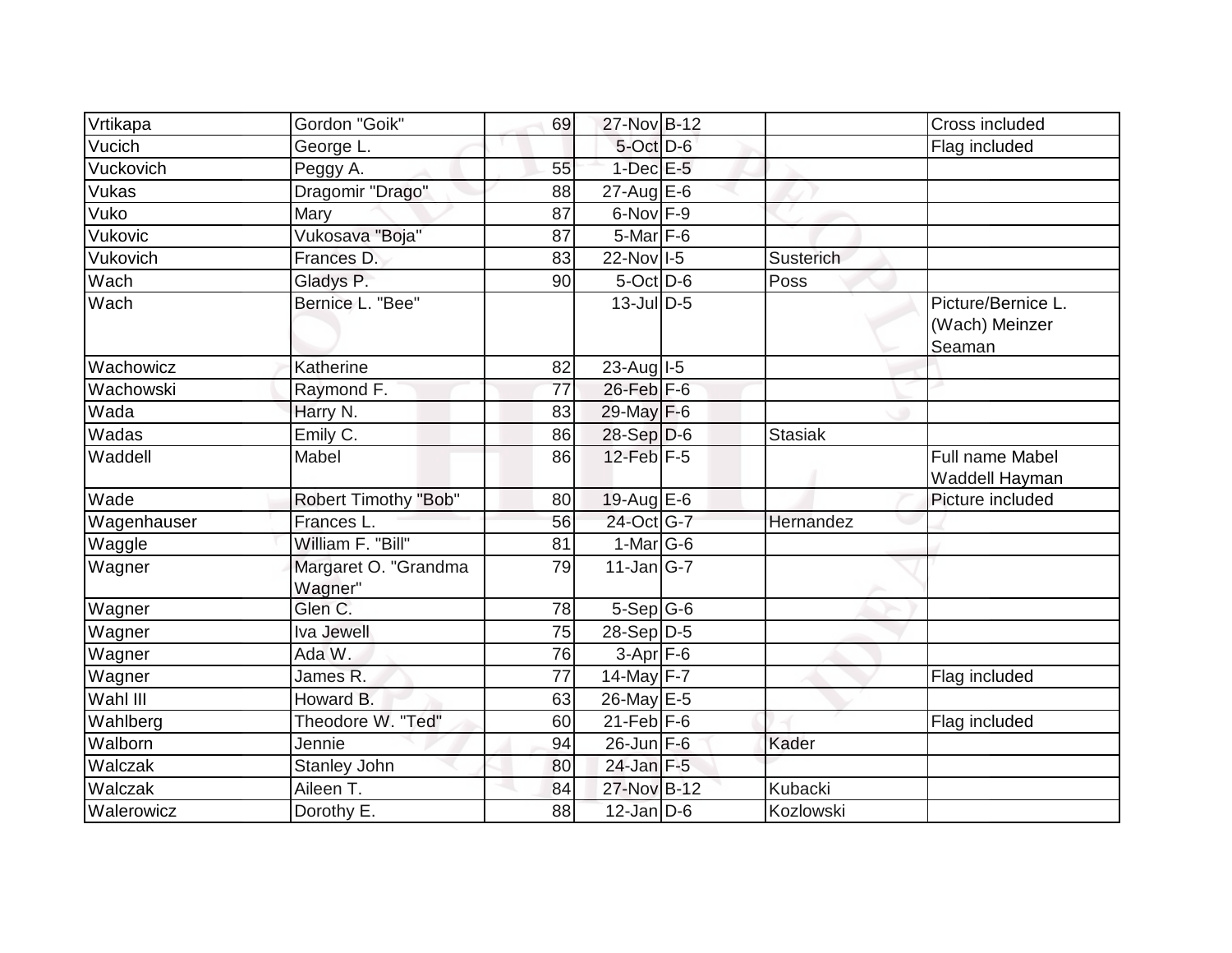| Walerowicz     | John C. Jr. "Juno"           | 82        | 25-Aug E-4               |               | Flag included |
|----------------|------------------------------|-----------|--------------------------|---------------|---------------|
| Walker         | Pauline Ann                  | 81        | 26-Apr F-6               | Korsh         |               |
| Walker         | <b>Elosie Constance</b>      |           | 24-Jul F-6               |               |               |
| Walker         | Vivian M.                    | 67        | $\overline{27}$ -Jul D-7 |               |               |
| Walker         | Cathy Jo                     | 44        | 9-Mar D-6                |               |               |
| Walker         | Robert L.                    | 74        | 8-Jan F-7                |               | Flag included |
| Walker         | Anthony "Big Unc"            | 36        | 17-Oct G-6               |               |               |
| Walker         | Johnnie W.                   | 81        | 8-Oct E-7                |               |               |
| Wallace        | Donald S. (Rev.)             | 78        | $27$ -Jan $E$ -5         |               |               |
| Wallace        | Walter Lee Sr. "Baby<br>Boy" | Infant    | $4$ -Jan $ G-6 $         |               |               |
| Wallace        | Kenneth D.                   | 36        | $25$ -Mar $E-7$          |               |               |
| Wallenberg     | Sharon                       |           | $19$ -Jul $1-6$          | Mason         | Picture       |
| Walley         | Anna J.                      | 92        | $13$ -Mar $ G-7 $        |               |               |
| Walsh          | Richard J.                   | 83        | $4$ -Jul G-6             |               | Flag included |
| Walski         | Lucille                      | 87        | $17$ -Jul F-6            | Ziolkowski    |               |
| Walsko         | Michael                      | 78        | $20$ -Apr $D-5$          |               |               |
| Walter         | Helen M.                     | 81        | $11$ -Jan $ G-7 $        | <b>McCool</b> |               |
| <b>Walters</b> | <b>Oscar William</b>         | 67        | $5$ -Mar $F$ -6          |               |               |
| Walters        | Charles Joseph               | 73        | $26$ -Jun $F-6$          |               |               |
| Walton         | Richard M. D.                |           | 29-Jun D-7               |               |               |
| Walz           | Barbara A.                   | 44        | $15$ -Jul $E$ -7         |               |               |
| Wambsganss     | Larry C.                     | 60        | 16-Nov D-8               |               |               |
| Wampler        | <b>Wilma Grace</b>           | 71        | 23-Apr F-7               |               |               |
| Wang           | Marian E.                    | 87        | $1$ -Jun $D$ -6          |               |               |
| Ward           | James J.                     | 66        | $1-Mar$ G-6              |               |               |
| Ward           | David R.E. Jr. "Bubbie"      | 14 months | $15$ -Mar $ G-6$         |               |               |
| Ward           | Darlene A.                   | 57        | $13$ -Jan E-5            |               |               |
| Ward           | John E.                      | 101       | 22-Mar G-6               |               |               |
| Wargo          | Edna M.                      | 84        | 23-Mar D-8               |               |               |
| Warieka        | John M.                      | 82        | $2-Jan$ E-5              |               | Flag included |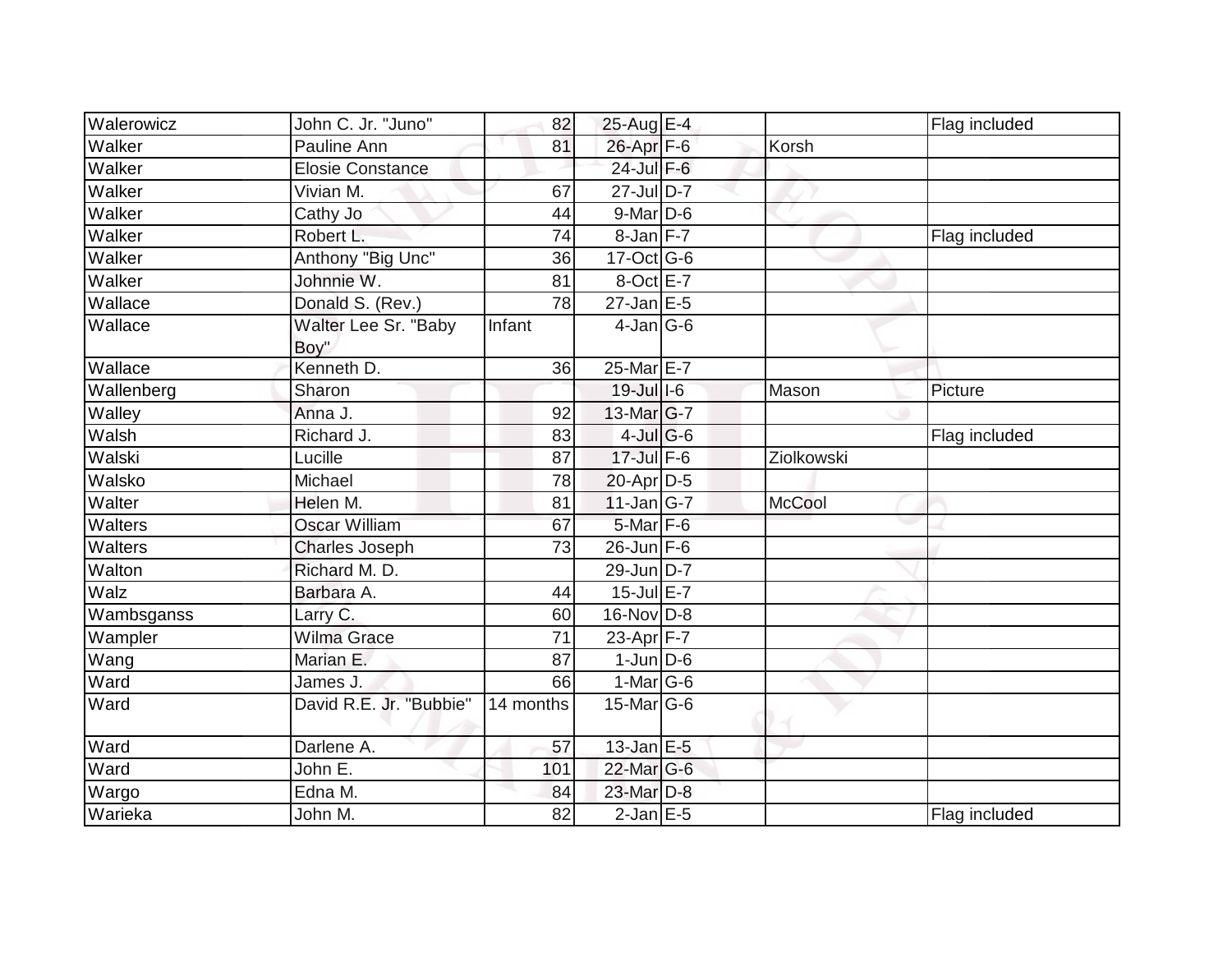| Warmus               | Angeline            | 85              | $21$ -Nov G-6    |             |                                           |
|----------------------|---------------------|-----------------|------------------|-------------|-------------------------------------------|
| Warneke              | Joan Marie          | 73              | $3-Dec$ E-7      |             |                                           |
| Warner               | Donald E.           | 82              | $17$ -Dec $F-6$  |             | Flag included                             |
| Warner               | Norma <sub>L</sub>  | 71              | $14$ -Mar $ G-6$ |             | Cross included                            |
| $\overline{W}$ arner | Justin C.           | 74              | 27-Oct E-5       |             | Flag included                             |
| Warren               | Virginia L.         | 52              | $4$ -Oct $ I$ -6 |             |                                           |
| Warren               | Olan Earl           | 84              | $3-Aug$ $D-6$    |             |                                           |
| Wartsbaugh           | <b>Betty Hall</b>   | 84              | 29-May F-5       | Flesher     | Full name Betty Hall<br>Wartsbaugh Hesley |
| Wartsbaugh           | Earl F.             | 81              | $17$ -Jul $F-6$  |             | Flag included                             |
| Washburn             | Frances             | 85              | $27$ -Dec $F-6$  |             |                                           |
| Washington           | Bennie J. Jr.       | 57              | $21$ -Nov G-6    |             | Flag included                             |
| Wasilewicz           | Frances             | 85              | 30-Oct F-6       |             |                                           |
| Wasko                | Walter J. "Wally"   | 76              | 16-Sep E-7       |             | Flag included                             |
| Wasylewich           | Freeda              | 85              | 28-Jan E-7       |             |                                           |
| Watcher              | Clarence J. (Butch) | 88              | 30-Dec E-7       |             |                                           |
| Watcher              | Clarence J. (Butch) | 88              | 25-Dec B-8       |             |                                           |
| Watcher              | Alice V.            | 85              | $16$ -Aug $I$ -6 |             |                                           |
| Watkins              | Robert "Tank"       | 64              | $7-Sep D-6$      |             |                                           |
| Watkins              | Gertrude            |                 | 19-May $E-3$     |             |                                           |
| Watkins              | Carrie              | 109             | $10$ -Jul $F-6$  |             |                                           |
| Watkins              | Charles             | 85              | $21$ -Nov $ G-6$ |             |                                           |
| Watson               | Roy D.              | 78              | 30-Dec E-7       |             |                                           |
| Wawrzyniak           | Frances             | 92              | $9$ -Feb $D$ -6  | Macielewicz |                                           |
| Wayco                | Ronald A.           | 68              | $23$ -Nov D-8    |             | Flag included                             |
| Wayne                | Estelle             | 86              | 8-Jan F-7        |             |                                           |
| Weathers             | Barbara A.          | 74              | 28-Aug $F-6$     |             |                                           |
| Weaver               | Gary                | 63              | $8-Sep$ E-6      |             |                                           |
| Weaver               | James F. Jr.        | $\overline{73}$ | 17-Mar E-5       |             |                                           |
| Webb                 | Helen Maude         | 87              | $6$ -Jun $G$ -6  | Ruthenberg  |                                           |
| Webb                 | June                | 68              | $1-Sep$ $E-3$    |             |                                           |
| Weber                | Florian "Earl"      | 74              | $26$ -Feb F-6    |             | Flag included                             |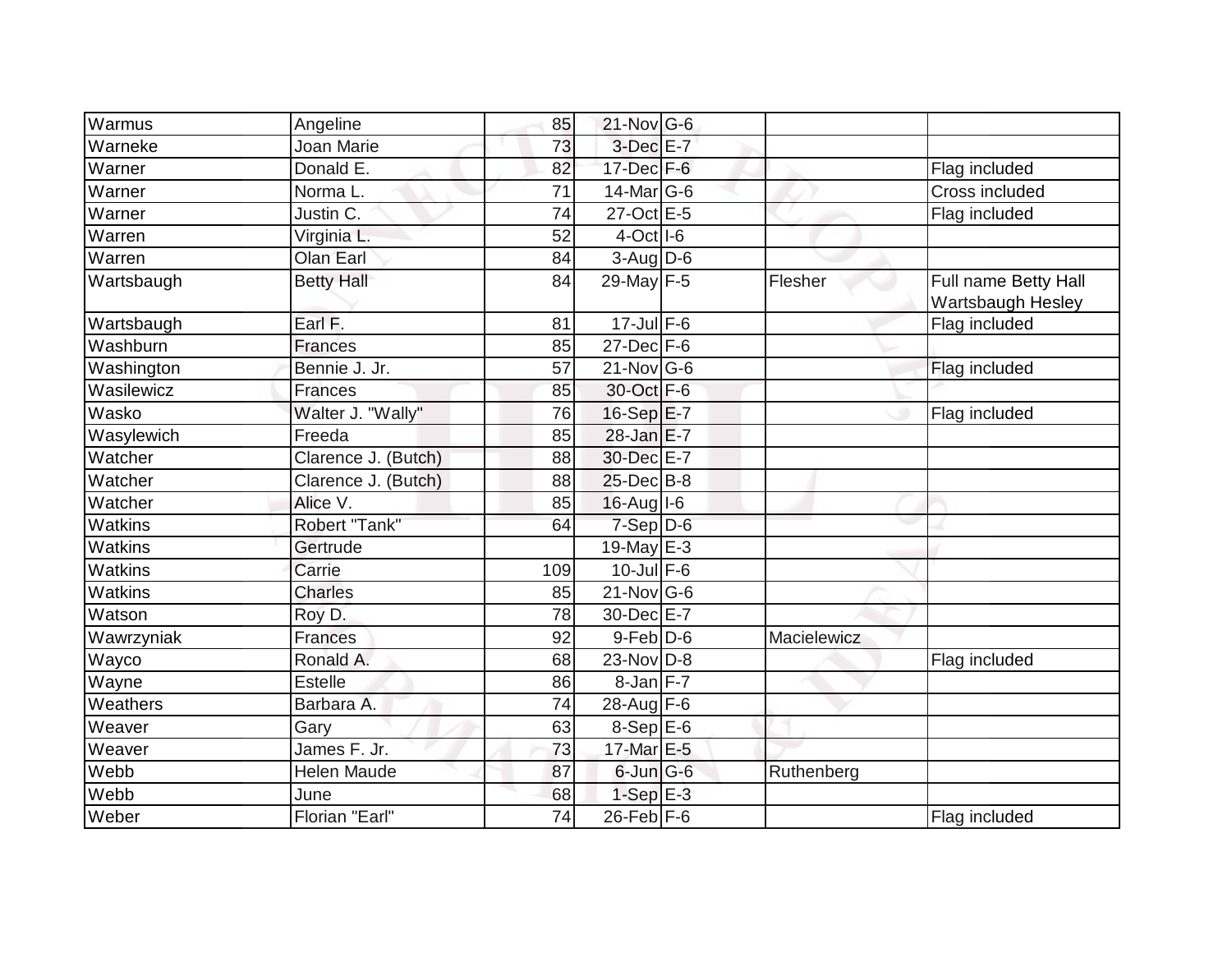| Weber        | Wade M.                | 61     | 18-Apr G-6        |            |                                     |
|--------------|------------------------|--------|-------------------|------------|-------------------------------------|
| Weber        | Charles D. "Charlie"   | 56     | $1$ -Mar $G-6$    |            |                                     |
| Weems        | Alice                  |        | 27-Apr D-6        |            |                                     |
| Weger        | Connett E. "The Satch" | 69     | $10$ -Jul F-6     |            | Flag included                       |
| Weglewski    | Robert A.              | 71     | 18-Dec F-7        |            |                                     |
| Wegrzyn      | Clara                  | 80     | $7$ -Dec $D$ -6   | Sypniewski |                                     |
| Weidenaar    | Kirk D. "Kirk Roberts" | 48     | $19$ -Feb $F-6$   |            |                                     |
| Weiderman    | <b>Marian Ellen</b>    | 88     | $11$ -Dec $ G-8$  |            |                                     |
| Weidner      | Robin Krystine         | Infant | $9-Nov D-8$       |            |                                     |
| Weigl        | Rosa                   | 75     | $27$ -Dec $F-6$   |            |                                     |
| Wein         | Rudolph J.             | 75     | $8$ -May F-8      |            |                                     |
| Weinacker    | Martin J. "Marty"      | 72     | 19-Dec F-7        |            | Flag included                       |
| Weinberg     | Ruth D.                | 94     | $17$ -Aug D-6     |            |                                     |
| Weingart     | Dale E.                | 75     | $5$ -May $E$ -5   |            | Flag included                       |
| Weinmann     | Teddy Jene             | 56     | $1$ -Jun $D-6$    |            |                                     |
| Weis         | Josephine E.           | 91     | 6-Jan E-5         |            |                                     |
| Weiss        | <b>Agnes Marie</b>     | 79     | 30-Oct F-6        | Dombrowski | Full name Agnes Marie<br>(Korup)    |
| Welch        | Verlie                 | 63     | $13$ -Mar $ G-7 $ |            | Full name Verlie<br>Gillespie Welch |
| Welch        | Michael "Big Mike"     | 56     | 27-Apr D-6        |            |                                     |
| Weliczko     | Stan W.                | 51     | $5-Aug$ $E-6$     |            |                                     |
| Weller       | Don R.                 | 73     | $1$ -Jan $ F-6 $  |            |                                     |
| Wells        | Donald R.              | 70     | $5-Apr$ G-6       |            |                                     |
| <b>Wells</b> | Charles W.             | 79     | 28-May F-7        |            |                                     |
| Welsby       | <b>Roy Ralston</b>     | 60     | $12$ -Apr $G$ -6  |            |                                     |
| Welter       | Richard J.             | 96     | 25-Oct I-5        |            |                                     |
| Wendhausen   | Dorothy M.             | 88     | $3$ -Feb $E$ -5   |            |                                     |
| Wendler      | Lillian S.             | 89     | $13$ -Jan E-4     |            |                                     |
| Wenrich      | Margaret Joyce         | 75     | 20-May E-7        |            |                                     |
| Wentworth    | Erin C.                | 14     | 17-May G-6        |            |                                     |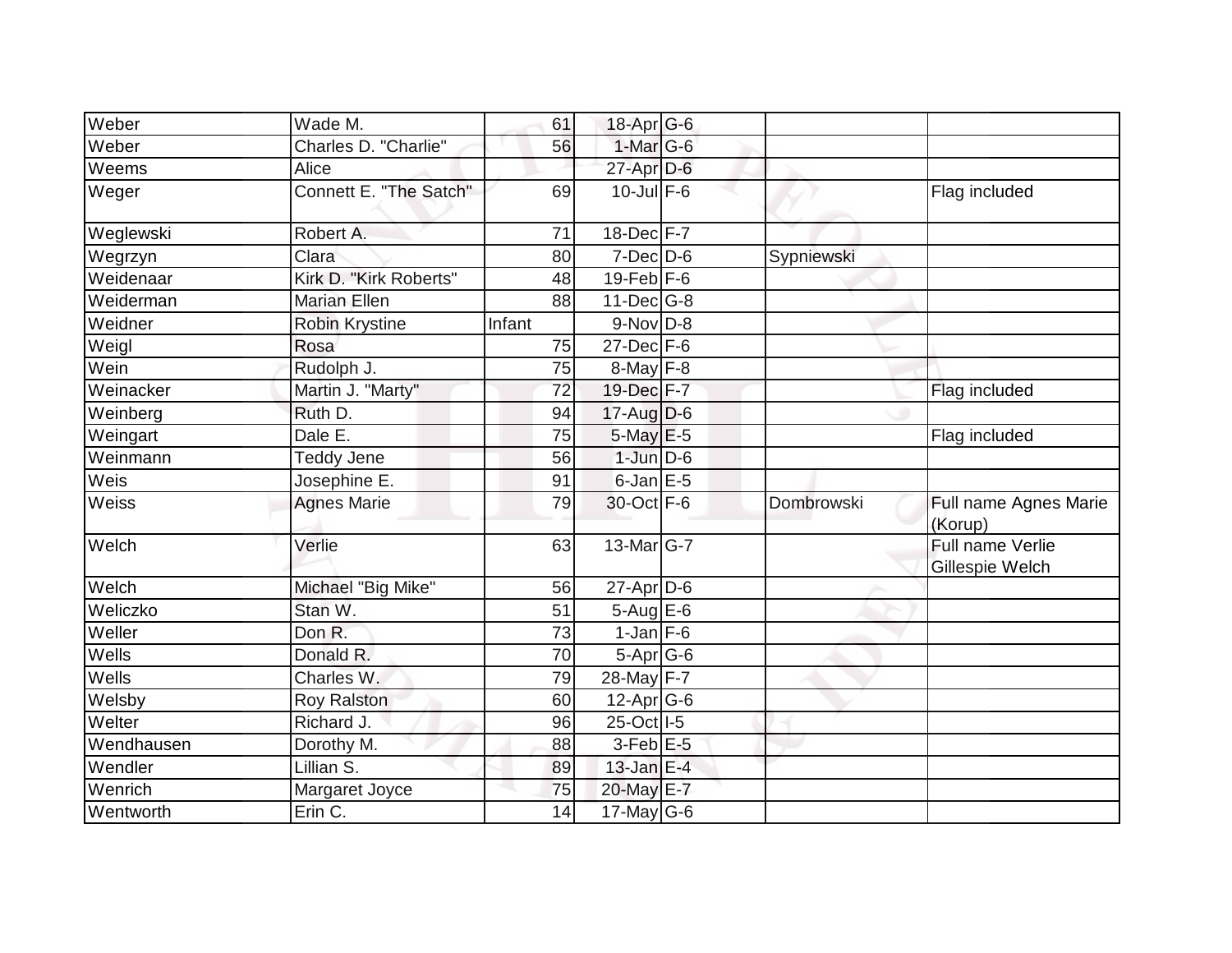| Werblo     | Larry Eugene         | 57 | 18-Oct H-7                 |          |               |
|------------|----------------------|----|----------------------------|----------|---------------|
| Werner     | Marjorie             | 77 | $8$ -Dec $E$ -5            |          |               |
| Werner     | Daisy Jane           | 77 | 17-Jan $F-6$               |          |               |
| Wesley     | Marian J.            | 76 | 15-Oct F-7                 | Halfman  |               |
| Wesolowski | Susan C.             | 91 | $14-Apr \nightharpoonup 5$ |          |               |
| Westberg   | Toni M.              | 28 | $25$ -May D-6              | Nowicki  |               |
| Westbrook  | Daniel L.            | 39 | $6$ -Jul $D$ -6            |          |               |
| Westerhoff | <b>Jane Alice</b>    | 83 | $6$ -Mar $ G$ -6           | Shilling |               |
| Wezor      | Edward F.            | 69 | $7-Feb G-5$                |          |               |
| Wheele     | Daniel John          | 22 | $18-Sep$ F-6               |          |               |
| Wheeler    | Charles R. (Rev.)    | 73 | $21-Apr \mathsf{E-4}$      |          |               |
| Wheeler    | Charles L. "Chuck"   | 60 | $28$ -Feb $F-8$            |          | Flag included |
| Wheeler    | Marguerite F.        | 84 | $4$ -Jan $G$ -6            | Flitter  |               |
| Whelan     | John T.              | 48 | 16-Nov D-8                 |          |               |
| Whelan     | Odette B.            | 76 | 10-Feb $E-4$               |          | Flag included |
| Whiddon    | George C.            | 60 | $6$ -Mar $ G-6$            |          |               |
| White      | Margie A.            | 81 | 15-Mar G-6                 |          |               |
| White      | Larese M.            | 40 | $11-Sep$ F-7               |          |               |
| White      | Edith E.             | 84 | 15-Jun D-9                 |          |               |
| White      | Murv L.              |    | $25$ -May D-6              |          |               |
| White      | Henry P.             | 81 | 20-Aug $F-4$               |          | Flag included |
| White      | Daisy                | 88 | 26-May E-5                 |          |               |
| White      | Virginia             | 62 | $13$ -Feb $F-7$            | Hyatte   |               |
| White      | Vivian J.            | 78 | 17-Mar $E-4$               |          |               |
| White      | Ella L.              | 85 | $19$ -Jan D-6              |          |               |
| White      | Marian E.            | 84 | 22-Nov 1-6                 |          |               |
| White      | Willie D. Sr.        | 73 | $26$ -Jun F-6              |          |               |
| Whitehouse | <b>Charles David</b> | 58 | $9$ -Oct $F-7$             |          |               |
| Whitehouse | Charles T.           | 84 | 11-Mar E-6                 |          |               |
| Whitener   | Kenneth "Jack"       | 79 | 29-Sep E-4                 |          | Flag included |
| Whiting    | Arlene A.            | 62 | 31-May I-6                 | Pumnea   |               |
| Whitmire   | Arlene V.            | 65 | $6$ -Mar $ G$ -6           |          |               |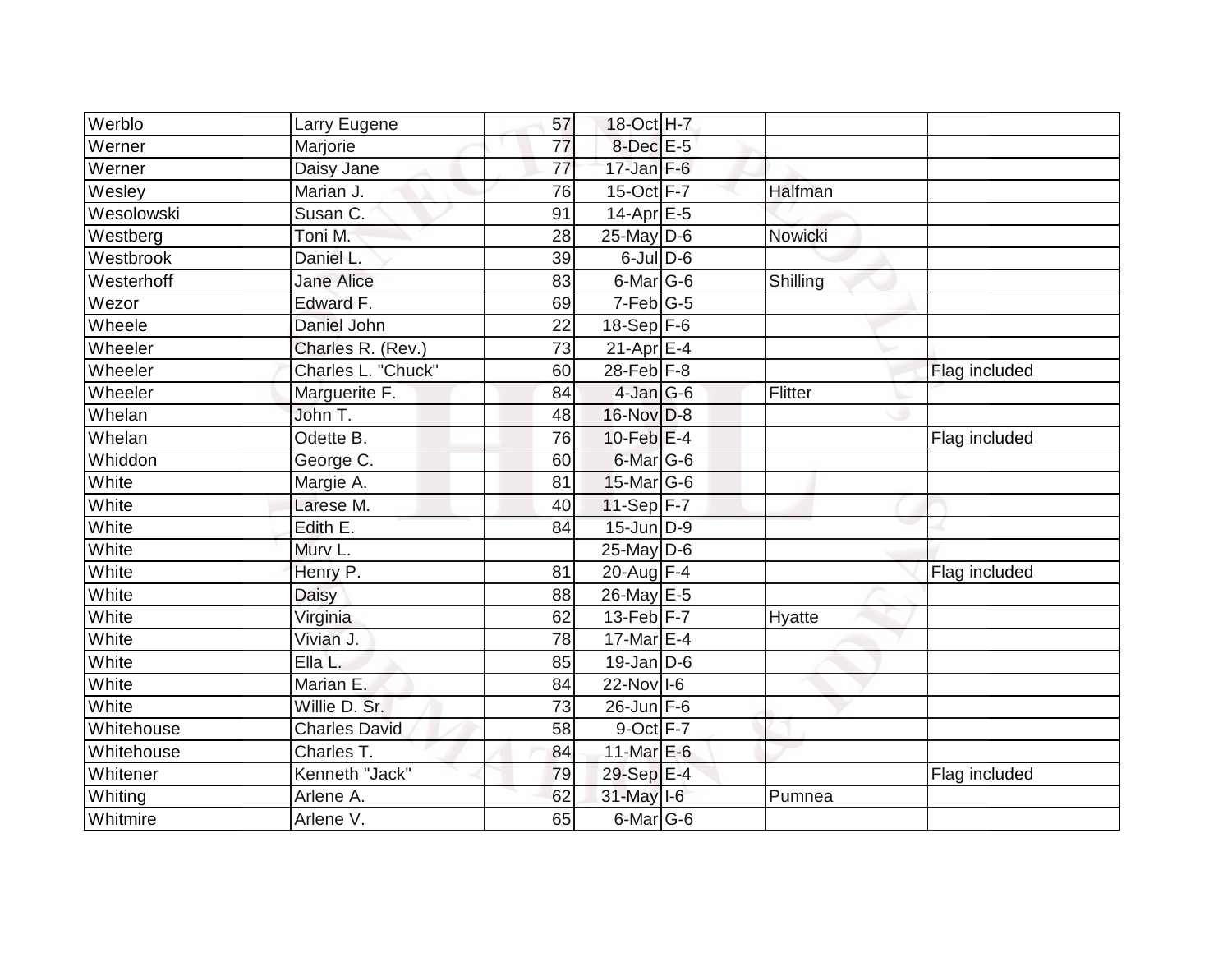| Whitney           | Celia Mae             | 91 | 11-May $D-6$     |           |               |
|-------------------|-----------------------|----|------------------|-----------|---------------|
| Whitney           | Robert E.             | 76 | 30-Mar D-8       |           | Flag included |
| Whittemore        | Marvin N.             | 78 | $27$ -Aug E-6    |           |               |
| Whitten           | Willis L. "Willy"     | 71 | 30-Mar D-8       |           |               |
| Whittler          | Carl                  |    | $18 -$ Jul G-6   |           |               |
| Whyle             | Lance Joseph          | 80 | 30-Apr F-6       |           |               |
| Wicienciak        | Arlene                | 77 | $2$ -Oct $G-6$   |           |               |
| Wicinski          | Ronald S.             | 67 | 30-Dec E-7       |           | Flag included |
| Wickberg          | <b>Martha Clarice</b> | 53 | 15-Apr $E$ -6    | Campbell  |               |
| Widmoyer          | Sarah Ann             | 85 | $9$ -Mar $D$ -6  |           |               |
| Widule            | Henry J.              | 60 | $5-Feb$ $F-7$    |           |               |
| Wiech             | Ann                   | 90 | 29-Oct E-6       |           |               |
| Wiechnik          | Helen "Aunt Honey"    | 75 | 13-Aug $E-6$     |           |               |
| Wiedder           | David J. "Dave"       | 31 | 14-May F-7       |           |               |
| Wieggel           | Myrna Lee             | 55 | $22$ -Feb $ G-6$ |           |               |
| Wielgat           | Alfred                | 74 | 23-Jan G-7       |           |               |
| Wielogorski       | Joseph H. Jr.         | 57 | 17-Oct G-7       |           |               |
| Wiening           | Nicole R. "Niki"      | 18 | $25$ -Apr $G$ -7 |           |               |
| Wiening           | Clarence G.           | 73 | 27-Nov B-12      |           | Flag included |
| Wienke            | Alice M.              | 76 | $18$ -Apr $G$ -6 |           |               |
| Wieringa          | Gertrude J.           | 75 | 8-Apr E-7        |           |               |
| Wiers             | Hilda                 | 93 | $3-Dec$ $E-7$    |           |               |
| Wiersma           | Marvin                | 73 | $6$ -Dec $ I-5 $ |           | Flag included |
| Wiersma           | <b>Marlene Lois</b>   | 67 | 16-Sep E-7       |           | <b>Stam</b>   |
| Wietecha          | Adeline E.            | 81 | $22$ -Apr $E-6$  |           |               |
| Wikel             | Rae Phyllis           | 78 | $26$ -Feb $F-6$  | Laughlin  |               |
| Wilbeck           | Maire E.              | 82 | 20-Nov F-6       |           |               |
| Wilbeck           | Maire E.              | 82 | $9$ -Dec $E - 5$ | Kuosmanen |               |
| Wilcox            | Christina Ann         | 26 | $9-Nov$ D-8      |           |               |
| Wilcoxon-Secerich | Vira                  | 82 | $1$ -Jun $D-6$   | Hagler    |               |
| Wilczynski        | Peter J.              | 82 | 14-Oct E-7       |           | Flag included |
| Wild              | Bernadine J. "Bernie" | 76 | $31$ -Aug D-5    |           |               |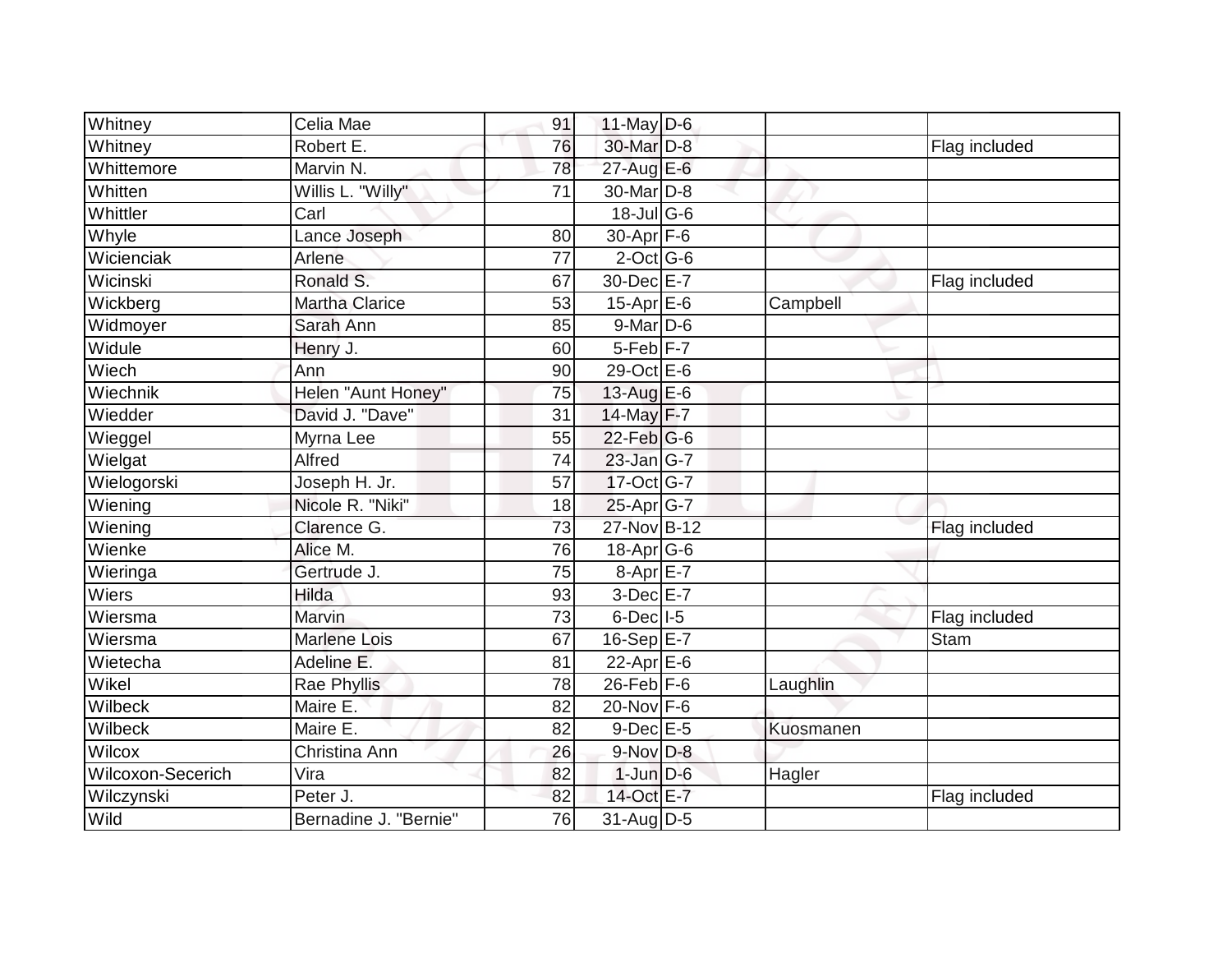| Wild       | Susan Lynn                  | 38 | 28-May F-7              |           |                                          |
|------------|-----------------------------|----|-------------------------|-----------|------------------------------------------|
| Wildermuth | Margaret M.                 | 92 | 24-Aug D-6              | Mohr      |                                          |
| Wiles      | Janet                       | 57 | 5-Jan D-6               |           |                                          |
| Wiles      | <b>Keith Patrick</b>        | 26 | $24$ -Jun $E$ -6        |           |                                          |
| Wilhelm    | Vernon T. "Buck"            | 88 | $27 - Jun$ G-7          |           | Flag included                            |
| Wilhelm    | Mary E.                     | 83 | 19-Nov E-6              |           |                                          |
| Wilken     | William R. "Bill"           | 70 | $10$ -Jun $E$ -6        |           |                                          |
| Wilks      | Iris                        |    | $16$ -Nov $ D-8$        |           |                                          |
| Will       | Ruth                        |    | 29-Jun D-7              |           |                                          |
| Willard    | Eugenia                     | 92 | $11-AprEE-6$            |           | Full name Eugenia<br>Bongiovanni-Willard |
| Willett    | Lyle C.                     | 57 | $3$ -Jun $F-7$          |           |                                          |
| Williams   | Shirley I.                  | 87 | 13-Nov F-6              |           |                                          |
| Williams   | Dolores <sub>P.</sub>       | 80 | $30$ -Jan $F-7$         |           | Picture included                         |
| Williams   | Gregory C.                  | 39 | 27-Mar G-7              |           | Cross included                           |
| Williams   | Michael Louis Jr.<br>"Mane" |    | 24-Apr F-7              |           |                                          |
| Williams   | Joseph C."Jake"             | 75 | $3-Sep$ E-6             |           |                                          |
| Williams   | Ruth M.                     | 95 | 17-Nov E-5              |           |                                          |
| Williams   | <b>Florence Ann</b>         | 54 | 18-Oct H-7              |           |                                          |
| Williams   | Eugene D. "Gene"            | 67 | 31-Mar E-5              |           |                                          |
| Williams   | Douglas                     | 70 | $1-Sep$ E-3             |           |                                          |
| Williams   | <b>Karen Sue</b>            | 44 | $7 - Aug$ $\boxed{F-6}$ | Whitehead | <b>Cross and Picture</b><br>included     |
| Williams   | Mary D.                     |    | $12$ -Jull-6            |           |                                          |
| Williams   | Jerry R.                    | 74 | 23-Mar D-7              |           |                                          |
| Williams   | Helen T.                    | 87 | 29-Nov 1-5              | Wohadlo   |                                          |
| Williams   | <b>Robert Scott</b>         | 31 | $4$ -May D-9            |           |                                          |
| Williams   | Kim                         | 40 | $10-Apr$ F-8            | Caldwell  |                                          |
| Williams   | <b>Marion Bilby</b>         | 89 | 5-Mar F-6               |           |                                          |
| Williams   | Stephanie                   | 50 | 28-Sep D-6              |           |                                          |
| Williams   | Naomi                       | 51 | 9-Nov D-8               |           |                                          |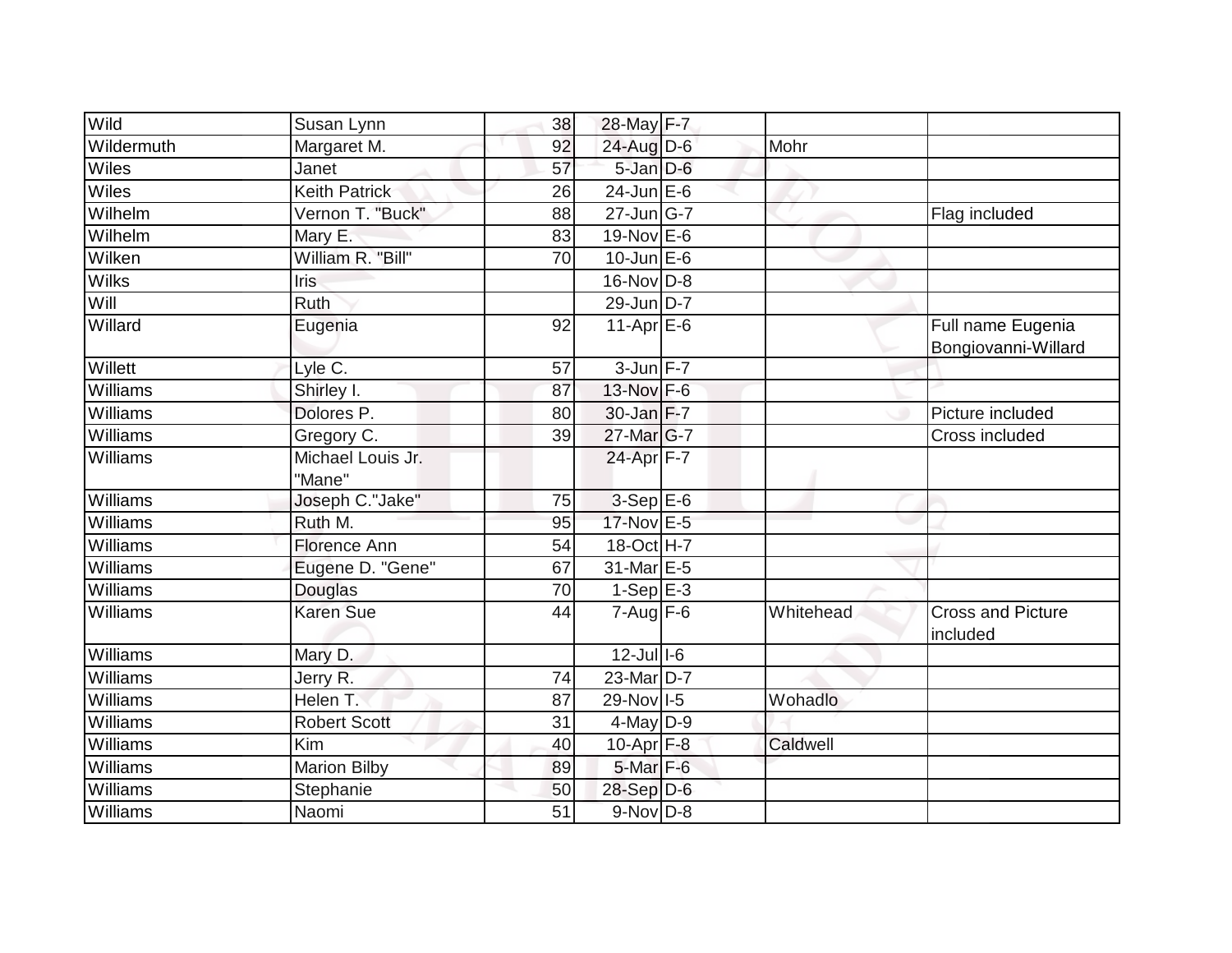| Williams-Jackson | <b>Doris</b>                        |                 | $17$ -Dec $F-5$         |     |                | Picture included                                 |
|------------------|-------------------------------------|-----------------|-------------------------|-----|----------------|--------------------------------------------------|
| Williamson       | <b>Bernard Charles Sr.</b><br>"Ben" | 91              | $4-SepE-6$              |     |                |                                                  |
| Williamson       | Kimberly A.                         | 41              | $23$ -Feb $D-6$         |     | Reese          |                                                  |
| Williamson       | Leona R.                            | 79              | $18$ -Jan $ G-6$        |     |                |                                                  |
| Willis           | Anne                                | 88              | 30-Apr F-5              |     | <b>Martich</b> | Full name Anne (Willis)<br>Kopton                |
| Willoughby       | Jeffery W.                          | 44              | $7 - Aug$ $\boxed{F-6}$ |     |                |                                                  |
| Wilowski         | Theresa F.                          | $\overline{78}$ | 27-Nov B-12             |     | Sadowski       |                                                  |
| Wilson           | <b>John Paul</b>                    |                 | 22-Apr E-6              |     |                | Picture included                                 |
| Wilson           | John Hugh                           | 83              | 24-Mar E-5              |     |                | Flag included                                    |
| Wilson           | Myra Colleen                        | 77              | 25-Dec B-8              |     |                |                                                  |
| Wilson           | Judith A.                           | 60              | $12$ -Jun $F-6$         |     | <b>Stuhr</b>   |                                                  |
| Wilson           | Frank                               | 82              | $12$ -Jun F-6           |     |                | Flag included                                    |
| Wilson           | Chester L.                          | 71              | 26-Jun F-6              |     |                |                                                  |
| Wilson           | Norma J.                            | 74              | 25-Feb E-6              |     |                |                                                  |
| Wilson           | Carol A.                            | 58              | 28-Mar F-7              |     |                |                                                  |
| Wilson           | Terrence Z. "Mouse"                 | 50              | $4-Sep E-6$             |     |                |                                                  |
| Wilson           | Kenneth J.                          | 64              | 19-Jun F-5              |     |                | Masonic emblem<br>included                       |
| Wilson           | Louis G.                            | 82              | $9$ -Jun $E-3$          |     |                |                                                  |
| Wilson           | Margaret                            | 85              | $7-Sep D-6$             |     |                |                                                  |
| Wilson           | Gary L.                             | 62              | $14$ -Apr $E-5$         |     |                |                                                  |
| Wilson           | William N.                          | 77              | $16$ -Jan E-6           |     |                |                                                  |
| Wilson           | Helen "Nan"                         |                 | $31$ -Jan F-8           |     | <b>Bishop</b>  | Full name Helen Wilson<br>(Stahl)                |
| Wiltjer          | Pearl J.                            | 66              | $12$ -Aug E-6           |     | Dejong         |                                                  |
| Winbush          | Dorothy L.                          | 74              | 9-Oct F-7               |     |                | Full name Dorothy L.<br><b>Tillotson Winbush</b> |
| Wincenciak       | John                                | 83              | 28-Apr E-4              |     |                |                                                  |
| Winchip          | Mary E.                             | 85              | $2$ -Dec $E$ -6         |     |                | Picture included                                 |
| Wind             | Richard H.                          |                 | 89 Noember<br>11        | E-6 |                | Flag included                                    |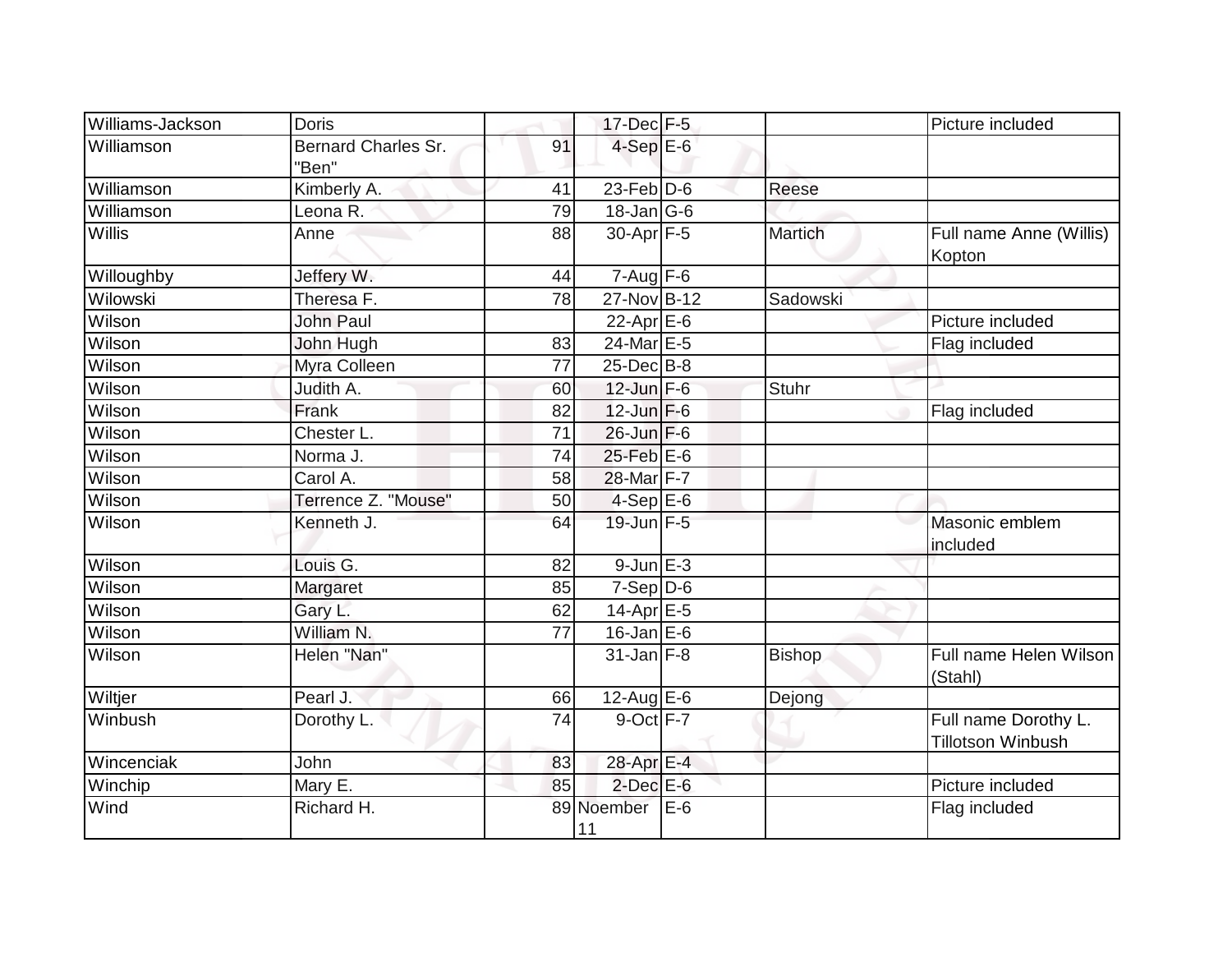| Winders     | <b>Bertie Faye</b>             | 63 | 13-Sep I-7                  |                  |                                            |
|-------------|--------------------------------|----|-----------------------------|------------------|--------------------------------------------|
| Winders     | Gena M.                        | 84 | 28-Feb F-8                  | Sempsrote        |                                            |
| Windom      | Elder Alfred Sr.               | 69 | $9$ -May G-6                |                  |                                            |
| Winebrenner | Virginia G.                    | 91 | 17-Nov E-5                  | <b>Dankert</b>   |                                            |
| Winebrenner | Olga                           | 85 | $7 - Aug$ $F-6$             | Jugin            |                                            |
| Winfield    | Clarence Sr.                   |    | 25-Mar E-7                  |                  |                                            |
| Winn        | Tom "Tommy"                    | 52 | $11$ -Jun $F-7$             |                  |                                            |
| Winstead    | Susan                          |    | 30-Oct F-6                  | Fraser           |                                            |
| Winston     | Virginia Rose                  | 85 | 19-Aug $E-7$                | <b>Stys</b>      |                                            |
| Winters     | Bill                           | 73 | 5-Nov E-7                   |                  |                                            |
| Winters     | James R.                       | 67 | 13-Mar G-7                  |                  |                                            |
| Wireman     | <b>Grover Clevland</b>         | 72 | $19$ -Feb $F-6$             |                  |                                            |
| Wirick      | Betty Jo                       | 73 | 24-Dec F-5                  |                  |                                            |
| Wirth       | Eugene B. "Sam"                | 81 | $18$ -Jun $F-6$             |                  | Flag included                              |
| Wirth       | $\overline{\text{William}}$ B. | 38 | 13-Mar G-7                  |                  | Flag included                              |
| Wirtz       | Robert A.                      | 56 | 28-Jan E-7                  |                  |                                            |
| Wise        | Florence P. "Pat"              | 66 | $15$ -Nov $ I-5 $           | Bagull           |                                            |
| Wise        | Shirley A.                     | 68 | 18-Jul G-6                  | Hall             |                                            |
| Wise        | Eva Marie                      | 90 | $2$ -Mar $D$ -6             |                  |                                            |
| Wiseman     | Howard L. Sr.                  | 62 | 19-Mar $F-6$                |                  |                                            |
| Wiseman     | <b>Howard Wayne</b>            | 63 | 4-Aug $E-5$                 |                  |                                            |
| Wisneski    | Joseph W.                      | 45 | 15-May G-6                  |                  |                                            |
| Wisniewski  | <b>Estelle</b>                 | 93 | $3$ -Feb $E-4$              | Hojnacki         | Full name Estelle<br>(Wissiewski) Piwonski |
| Wisniewski  | Stanley "Clarkie"              |    | 20-Nov F-5                  |                  | Flag included                              |
| Wisniewski  | Rose Mary                      | 76 | $13$ -Jun $\overline{G}$ -5 | Zmuda            |                                            |
| Wisniewski  | Benjamin D.                    | 73 | $9-Nov$ $D-8$               |                  | Flag included                              |
| Wisniewski  | Maryann                        | 87 | $15$ -Aug G-6               | <b>Stawasz</b>   |                                            |
| Wisz        | Jewel D.                       | 80 | 28-May F-7                  |                  |                                            |
| Withers     | Mary                           | 83 | 29-Dec E-5                  | <b>McGaffney</b> |                                            |
| Witkowski   | Alfred                         | 78 | 14-Sep D-6                  |                  |                                            |
| Witt        | Nettie A.                      | 81 | 30-Dec E-7                  | Cheek            |                                            |
|             |                                |    |                             |                  |                                            |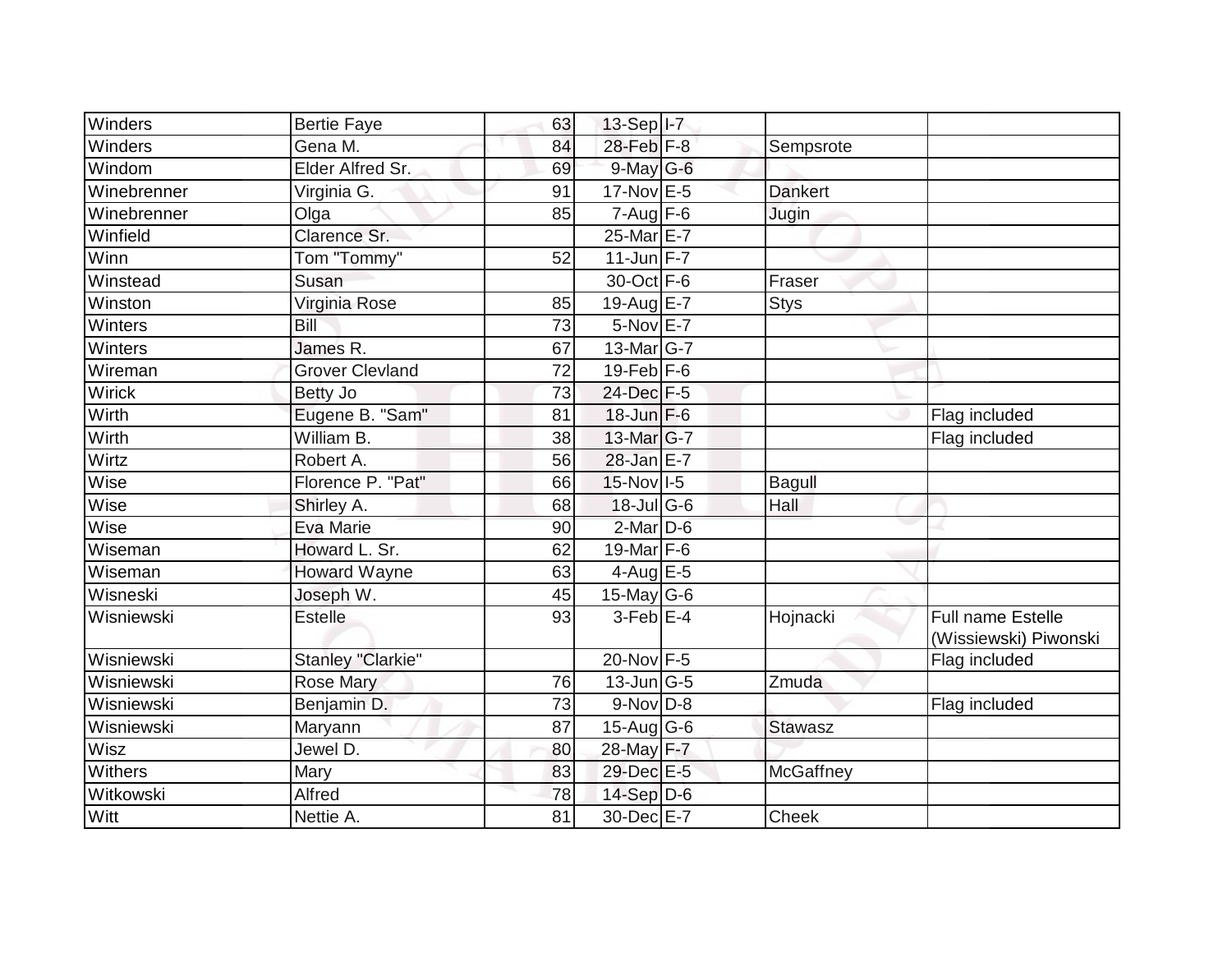| Wittman       | Violet J.                               | 81              | $7$ -Mar $ G-6$        |       | Knezevich   |                                               |
|---------------|-----------------------------------------|-----------------|------------------------|-------|-------------|-----------------------------------------------|
| Witulski      | Cecilia D.                              | 87              | 30-Jul F-6             |       | Zackwieja   |                                               |
| Witwer        | Ralph A. "Cookie Man"                   | 84              | 26-Oct D-6             |       |             |                                               |
| Wizorek       | Jean M.                                 | 86              | 11-Aug $E-4$           |       | Trojan      |                                               |
| Wlazik        | Eugene "Gene"                           | 74              | $13-Apr\overline{D-7}$ |       |             | Flag included                                 |
| Wognum        | Erwin C.                                |                 | $10$ -May G-5          |       |             | Flag included                                 |
| Wohler        | Margaret M. "Maggie"                    | 48              | 6-Nov F-6              |       |             |                                               |
| Wojciechowski | Helen                                   | 85              | $9$ -Oct $F - 7$       |       | Kottke      |                                               |
| Wojciechowski | Alexandra V.                            | 85              | 3-Dec E-7              |       |             |                                               |
| Wojcieszak    | Margaret V.                             | 94              | 28-Sep D-6             |       |             |                                               |
| Wojewoda      | Amelia Rose                             |                 | 12-Apr G-6             |       |             |                                               |
| Wojnar        | Florence C.                             | 78              | $17-Oct$ G-7           |       | Wisinski    |                                               |
| Wojtkowiak    | Walter Joseph                           | 67              | Juen 24                | $E-7$ |             |                                               |
| Wolak         | Leonard J.                              | 78              | 29-Oct E-7             |       |             | Flag included                                 |
| Wolak         | Dorothy                                 | 85              | $14$ -Feb $ G-5$       |       | Jagodzinski |                                               |
| Wolfe         | Edith E.                                | 74              | 30-Jun E-5             |       |             |                                               |
| Wolfe         | Edith E.                                | $\overline{74}$ | $1$ -Jul $E$ -7        |       |             |                                               |
| Wolff         | Elizabeth "Liz"                         | 37              | $14$ -Feb $ G-6$       |       |             |                                               |
| Wolff         | Thomas Jr.                              | 80              | $1$ -Jan $F-6$         |       |             | Flag included                                 |
| Wollenhaupt   | Hunter E.                               | Infant          | $13$ -Mar $ G-7 $      |       |             |                                               |
| Woloszyn      | <b>Belle "Billie"</b>                   |                 | $28$ -Jan $E$ -7       |       |             | Full name Belle Rhymer<br>Woloszyn            |
| Woltcheck     | Jessica Marie                           | 11              | 25-Dec B-8             |       |             | Cross included                                |
| Wondaal       | Grace                                   | 84              | 19-Nov E-5             |       | Oostema     |                                               |
| Wontor        | Charlotte H.                            | 72              | 20-Mar F-8             |       |             |                                               |
| Wood          | Kenneth L. Jr. Col.<br><b>USAFR Ret</b> | 68              | $5$ -Jan $D$ -6        |       |             | Flag included                                 |
| Wood          | Nancy Farley "Nan"                      |                 | $27$ -Apr $D$ -6       |       |             | Picture included                              |
| Wood          | Georgia                                 | 85              | 22-Jun D-7             |       |             |                                               |
| Wood          | <b>Hallie Evadine</b>                   |                 | 27-Mar G-7             |       | Hoover      | Full name Hallie<br><b>Evadine Furry Wood</b> |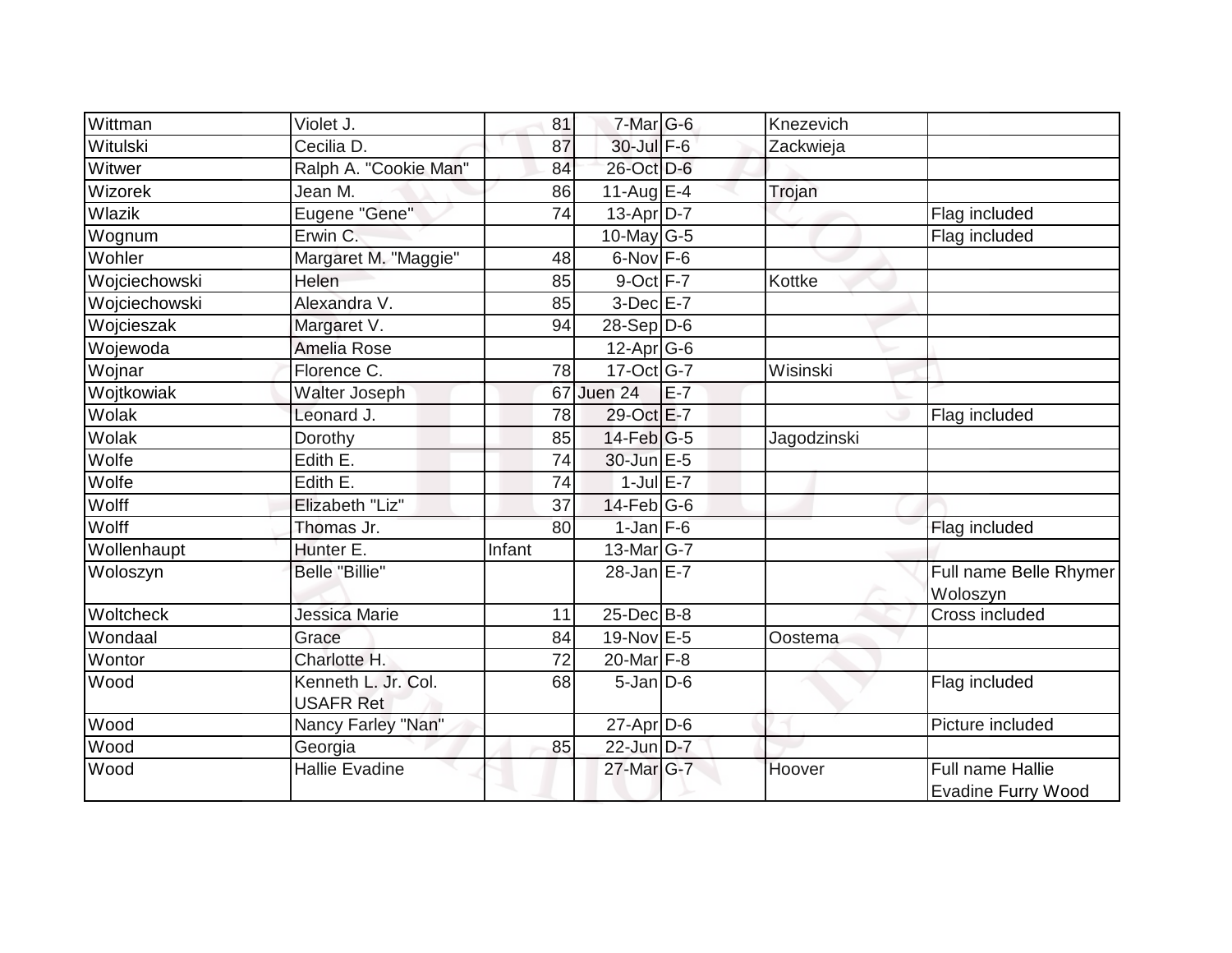| Woodburn    | Dorothy E.            | 83 | 4-Jun F-5                   |               | Full name Dorothy E.      |
|-------------|-----------------------|----|-----------------------------|---------------|---------------------------|
|             |                       |    |                             |               | Doran (Woodburn)          |
| Woodnorth   | Grace                 | 74 | $2$ -Jul $F-6$              | Leo           | Full name Grace           |
|             |                       |    |                             |               | <b>Bandstra Woodnorth</b> |
| Woodruff    | Betty A.              | 84 | $9$ -Jul $F$ -6             |               |                           |
| Woods       | Roy B. "Woody"        | 84 | 13-Mar G-7                  |               | Flag included             |
| Woods       | <b>James Barry</b>    | 62 | $13-Nov$ F-6                |               |                           |
| Woods       | Geraldine A. "Geri"   | 58 | 12-Mar F-7                  |               |                           |
| Woods       | Amos "Doc"            | 52 | $3-Sep$ $E-6$               |               |                           |
| Woodward    | Dorothy               | 83 | $15$ -Oct $\overline{F}$ -7 | Mohnssen      |                           |
| Woodward    | Cora Lee              | 95 | $1$ -Jan $ F-6 $            |               | Full name Cora Lee        |
|             |                       |    |                             |               | Fox Woodward              |
| Woodworth   | Lotta Mae             | 74 | $2$ -Jan E-5                |               |                           |
| Workman     | George Arnold         | 84 | 26-Oct D-6                  |               |                           |
| Worosz      | Stanley F.            | 83 | $26$ -Jun F-6               |               | Flag included             |
| Woynarowski | Augusta M. "Grace"    | 83 | $22$ -Aug $G-5$             |               |                           |
| Wozniak     | Deanna                | 37 | $10$ -Apr $F-8$             |               |                           |
| Wozniak     | Stella G.             |    | $3-Apr$ F-7                 | <b>Kubicz</b> |                           |
| Wozniak     | Anne M. "Grandma Len" | 80 | 1-May $G-7$                 | <b>Tuskan</b> |                           |
| Wray        | Rosely "Pat"          | 61 | $23$ -Jul F-6               |               |                           |
| Wray        | Donald R.             | 84 | $27$ -Jan E-5               |               | Flag included             |
| Wren        | Destiny               |    | $15$ -Feb $ G-5$            |               |                           |
| Wren III    | Robert                |    | 15-Feb G-5                  |               |                           |
| Wright      | Norma J.              | 76 | 23-May G-6                  |               |                           |
| Wright      | Corine                | 76 | $30$ -Jul F-6               |               |                           |
| Wright      | Albert "Bill"         | 68 | $23$ -Dec $E$ -6            |               | Flag included             |
| Wright      | Donald D. "Don"       | 77 | $14$ -Jul $E$ -5            |               |                           |
| Wright      | Ida B.                | 60 | 10-Apr $F-8$                |               |                           |
| Wright      | Bert J.               | 67 | $2$ -Jan $E$ -5             |               |                           |
| Wright      | Norman E. "Skeeter"   | 68 | $1$ -Jan $F-6$              |               |                           |
| Wright      | Marie V.              | 87 | $18$ -Jul G-6               | Hemphill      |                           |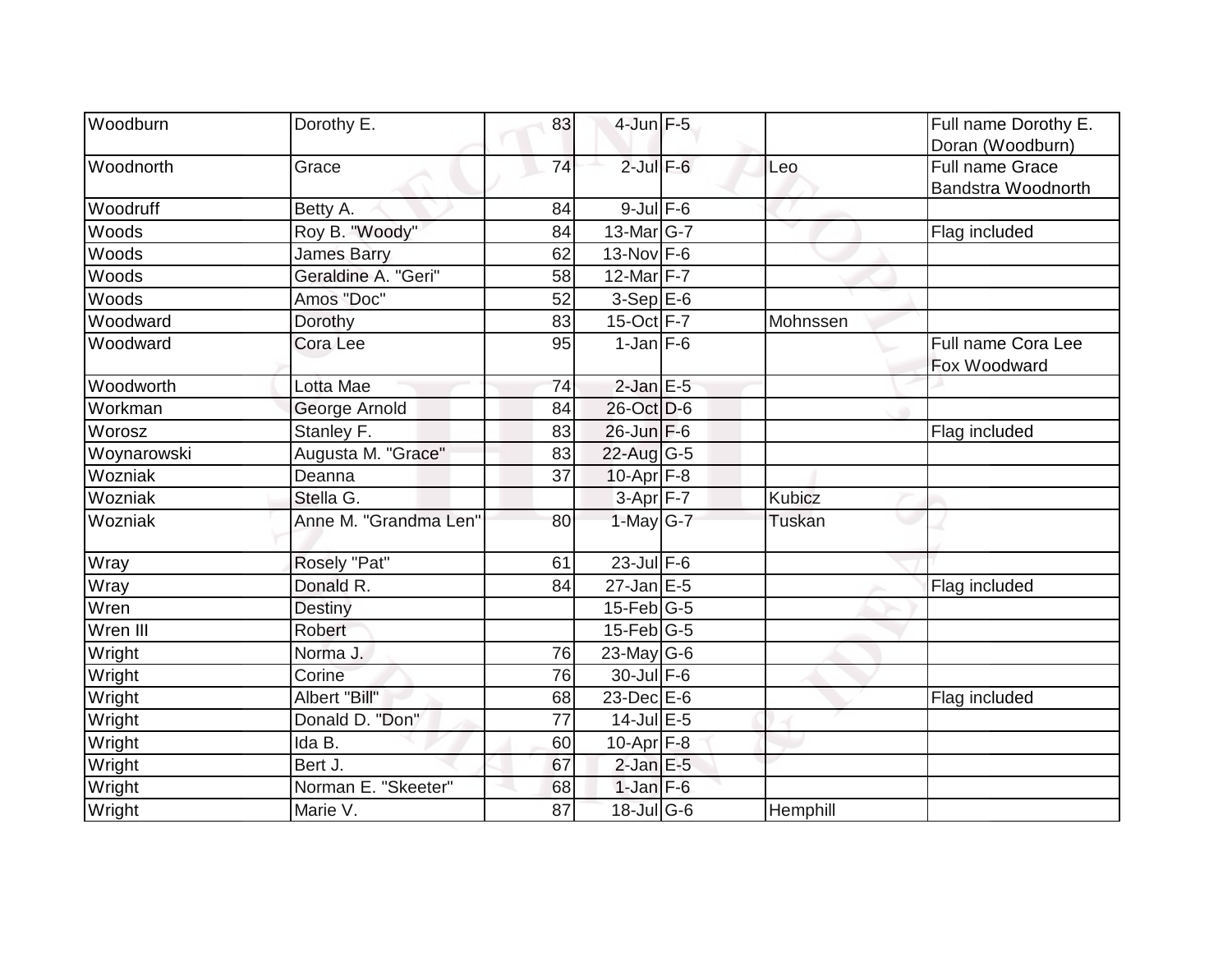| Wrobel     | Stephan A.             | 37 | 13-Feb $F-7$       |               |                                               |
|------------|------------------------|----|--------------------|---------------|-----------------------------------------------|
| Wrobel     | Sophie A.              | 82 | $6$ -Jan $E$ -5    |               |                                               |
| Wrobel     | Margaret               | 85 | $17$ -Jun $E-6$    | <b>Stupek</b> |                                               |
| Wroblewski | Mark Anthony "Mookie"  | 24 | $4$ -JulG-6        |               |                                               |
| Wroblewski | Suzanne                | 87 | $27$ -May E-5      |               |                                               |
| Wrzalinski | Elizabeth R. "Betty"   | 91 | $7-Apr$ $E-4$      | Fazekas       | Full name Elizabeth R.<br>Robinson Wrzalinski |
| Wuellner   | Mary S.                | 77 | 29-Jul E-7         | Striegel      |                                               |
| Wulf       | Ronald R.              | 63 | 12-Oct D-8         |               |                                               |
| Wulff      | Shirley M.             | 78 | $23-Sep$ E-6       |               |                                               |
| Wurzer     | Carolyn Elizabeth      | 63 | $20$ -Jun $ G-6$   |               |                                               |
| Wyckoff    | Robert J.              | 69 | $17 -$ Jul $F - 6$ |               |                                               |
| Wysocki    | Edward C.              | 92 | 7-Feb G-6          |               |                                               |
| Wyszynski  | Pelagia                | 80 | 29-Jul E-7         | Wystraszewska |                                               |
| Yadon      | Jennie M.              | 90 | $14$ -Apr $E-5$    |               | Full name Jennie M.<br>(Fabian) Yadon         |
| Yagelski   | Robert J.              | 84 | $4$ -Jul G-6       |               | Flag included                                 |
| Yaksich    | Daniel Sr.             | 89 | 15-May G-6         |               |                                               |
| Yanez      | Rene                   | 75 | 25-Apr G-7         |               |                                               |
| Yanez      | Armando A. Sr.         | 84 | $20 - Apr$ D-5     |               |                                               |
| Yannelli   | David C. "Tattoo Dave" | 39 | 10-Mar $E-4$       |               |                                               |
| Yarsh      | Edith Eleanor          | 83 | $17$ -Aug D-6      |               |                                               |
| Yast       | Charles J. M. D.       | 79 | $23$ -Aug $I - 5$  |               | Flag included                                 |
| Yatsko     | Anne "Tootsie"         |    | $18$ -Jun F-6      | Kochis        |                                               |
| Ybarra     | Phillip J.             | 48 | $8$ -Mar $ G$ -6   |               | Cross included                                |
| Yeager     | Paul E.                | 76 | $17$ -Apr $F-6$    |               |                                               |
| Yeager     | Kurt L.                | 43 | 17-Oct G-7         |               |                                               |
| Yeagley    | Melba M. "Peggy"       | 64 | 27-Dec F-6         |               |                                               |
| Yedinak    | <b>Charles</b>         | 83 | $7$ -Jun $ I$ -6   |               |                                               |
| Yee        | Rose C.                | 87 | $5$ -Jul G-3       | Majcherek     |                                               |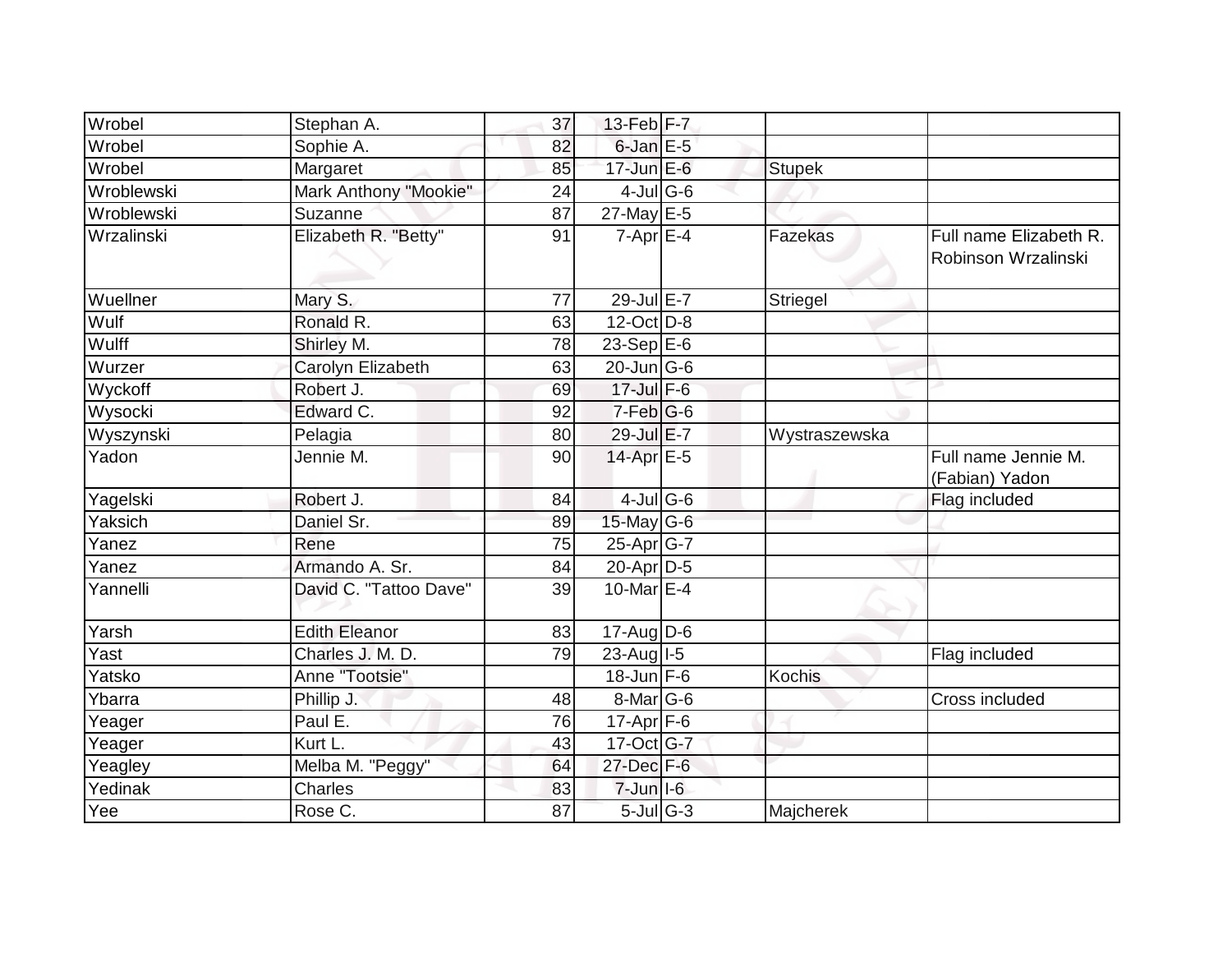| Yencho    | <b>Mildred Audrey</b> | 83              | 22-Jun D-7           | Kangas        |                                      |
|-----------|-----------------------|-----------------|----------------------|---------------|--------------------------------------|
| Yester    | Charles R.            | 63              | 10-Apr F-8           |               |                                      |
| Ylitalo   | Rauha "Betty"         | 83              | $7$ -May $F-5$       |               |                                      |
| Yniguez   | Gregorio              | 94              | $27$ -Dec $F-6$      |               |                                      |
| Yobbka    | Margaret G            | 94              | $26$ -Jun F-6        |               |                                      |
| Yockey    | Virgil "Wayne"        | 80              | $1-Oct$ F-6          |               |                                      |
| Yockey    | Betty L.              | 77              | $19 -$ Jull-6        |               |                                      |
| Yocum     | Myrtle P. "Wirick"    | $\overline{78}$ | $2$ -May G-6         |               |                                      |
| Yocum     | Wayne G.              | 62              | $16$ -Apr $F$ -6     |               |                                      |
| Yoko      | <b>Esther</b>         |                 | $11$ -Feb $E$ -5     |               |                                      |
| Yoldash   |                       | 81              | 25-May D-5           | Anderson      |                                      |
|           | Jengis Bey            | 73              |                      |               |                                      |
| Yonke     | Ann                   | 93              | 30-May G-6           | Umlauf        |                                      |
| Yonko     | Jacqueline R.         | 78              | 7-Mar G-6            |               |                                      |
| York      | Irene                 | 94              | $13$ -Mar $ G-7 $    |               |                                      |
| Young     | Harold R. "Rick"      | 59              | $11$ -May D-6        |               |                                      |
| Young     | Mildred               |                 | $22$ -Apr $E$ -6     |               | Full name Mildred Reed<br>Lake Young |
| Young     | Amelia "Bette"        | 76              | $4$ -Feb $E$ -5      |               |                                      |
| Young     | <b>Celena Mathews</b> | 91              | 17-Oct G-7           |               |                                      |
| Young     | William M. Jr.        | 79              | $10$ -Jun $E$ -6     |               |                                      |
| Young     | Harlan M. "Michael"   | 42              | 25-Aug $E-4$         |               |                                      |
| Youngberg | Harrietta Amelia      | 92              | 8-Dec E-5            |               |                                      |
| Youngfelt | <b>Robert Owen</b>    | 74              | 28-Jul E-4           |               | Flag included                        |
| Yuknevich | August "Augie"        | 80              | $21-Apr$ $E-4$       |               |                                      |
| Yundt     | Donna Kay             | 58              | $16$ -Oct $F - 6$    |               | Picture included                     |
| Zabek     | Leonarda (Sister)     |                 | 13-Mar G-7           |               |                                      |
| Zabrecky  | Rita "Angie"          | 80              | 12-Nov E-6           | <b>Ufheil</b> |                                      |
| Zach      | Anne                  | 92              | $27$ -Feb $ F-6$     |               |                                      |
| Zahorsky  | John J.               | 76              | 6-Feb <sup>F-7</sup> |               | Flag included                        |
| Zaidman   | LaVonne M.            | 68              | 13-Oct E-5           |               |                                      |
| Zajac     | Anastasia "Nettie"    | 85              | $2$ -Dec $E$ -6      |               |                                      |
| Zajac     | Marie L.              | 89              | 23-Apr F-7           |               |                                      |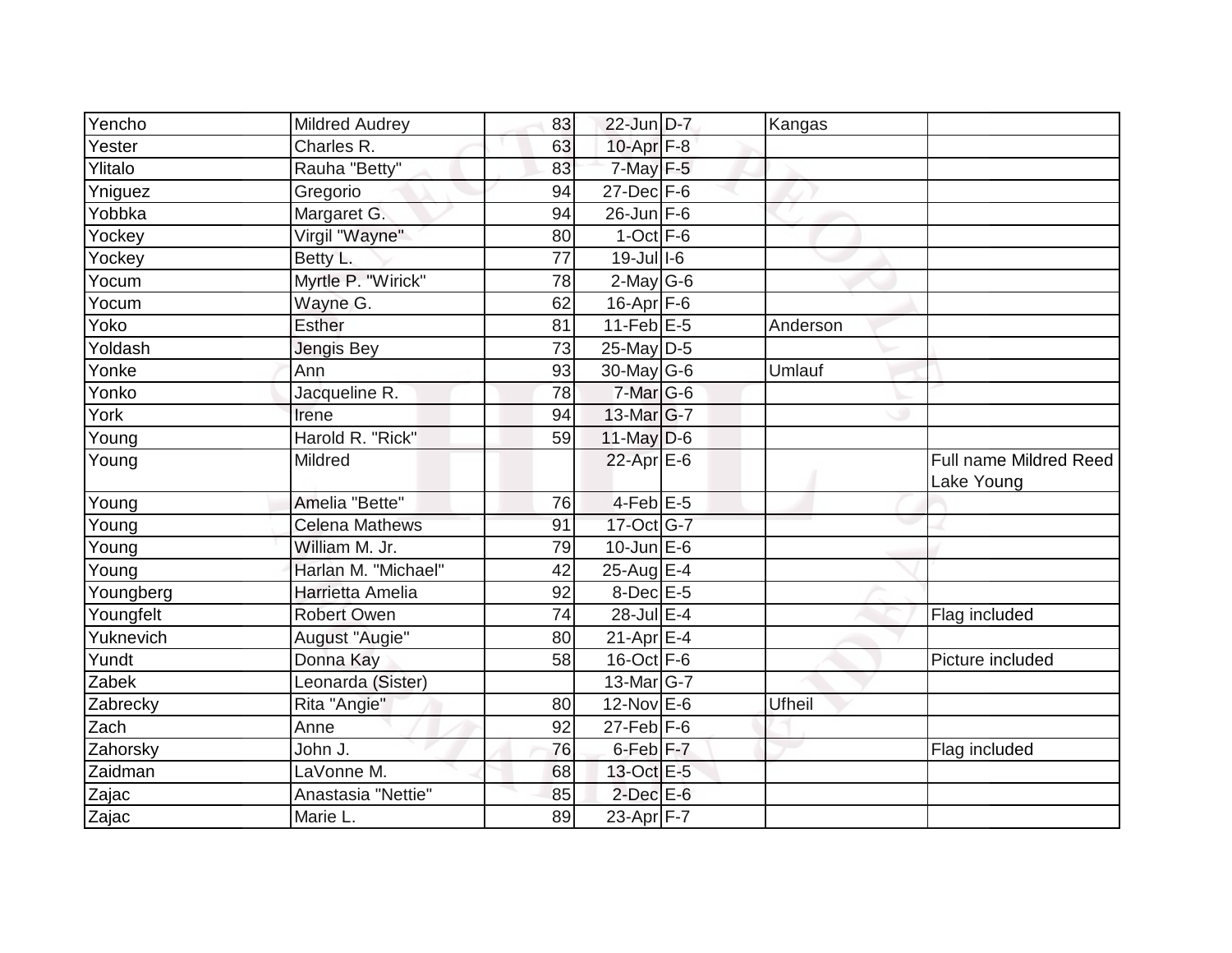| Zajac     | Millicent "Dorothy"             | 83 | 24-Aug D-6        | Lenick          |                                              |
|-----------|---------------------------------|----|-------------------|-----------------|----------------------------------------------|
| Zajac     | Andrew J.                       | 82 | 1-May G-7         |                 | Flag included                                |
| Zajdel    | Phyllis L.                      |    | $16$ -Mar $D-6$   |                 | Full name Phyllis L.                         |
|           |                                 |    |                   |                 | (Press) Zajdel                               |
| Zalik     | Anna                            | 91 | $4-Sep$ E-6       | Lukac           |                                              |
| Zamudio   | Valentin                        | 79 | $30$ -Jan F-7     |                 |                                              |
| Zandstra  | Sadie                           |    | 27-Jul D-7        | <b>Folkerts</b> |                                              |
| Zaragoza  | Lawrence C.P.D.                 | 51 | $31$ -Jan F-8     |                 |                                              |
| Zarowny   | Mike R.                         |    | 27-Mar G-7        |                 | Flag included                                |
| Zastrow   | Irene M.                        | 72 | $14$ -Jun $ I-5 $ | Svecko          |                                              |
| Zato      | Anthony                         | 89 | 29-Dec E-5        |                 |                                              |
| Zbell     | Suzan H.                        | 65 | $5$ -Dec $G$ -6   |                 |                                              |
| Zbenk     | Mary B.                         | 45 | 18-Jul G-6        |                 |                                              |
| Zbikowski | Greogory S.                     | 53 | 14-Oct E-7        |                 |                                              |
| Zehme     | Charles J. Jr.                  | 79 | 19-May $E-4$      |                 | Flag included                                |
| Zeilenga  | James H.                        | 93 | 26-Feb F-6        |                 |                                              |
| Zela      | <b>Francis Edward</b>           |    | 22-Oct E-6        |                 | "Frank" "Butch" (Boris<br>Volkoff) / Picture |
|           |                                 |    |                   |                 | included                                     |
| Zelencik  | Frank M. "Benda"                | 90 | 10-Mar $E-4$      |                 |                                              |
| Zelenke   | Ladd F.                         | 92 | $23$ -Jun $E - 5$ |                 |                                              |
| Zelesky   | Hubert J.                       | 81 | $22$ -Oct $E-6$   |                 | Flag included                                |
| Zeleznik  | Rose M.                         | 95 | $5$ -Oct $D$ -6   |                 |                                              |
| Zelinka   | Michael                         | 66 | $2$ -May G-6      |                 |                                              |
| Zemel     | <b>Marcy Ellen</b>              | 56 | $28$ -Jan $E-7$   |                 | Star of David included                       |
| Zemelko   | Edward Anthony Rev.<br>C. S. B. |    | $7 - Aug$ $F-6$   |                 |                                              |
| Zemelko   | <b>Father Edward</b>            |    | 13-Aug $E-6$      |                 |                                              |
| Zick      | William F."Doc"                 | 78 | 19-Oct D-8        |                 |                                              |
| Zickuhr   | Evelyn R.                       | 88 | 24-Jun E-7        |                 |                                              |
| Zidich    | Robert                          | 73 | $9$ -Aug I-5      |                 | Flag included                                |
| Zieba     | Sophie                          | 87 | 5-Nov E-7         |                 |                                              |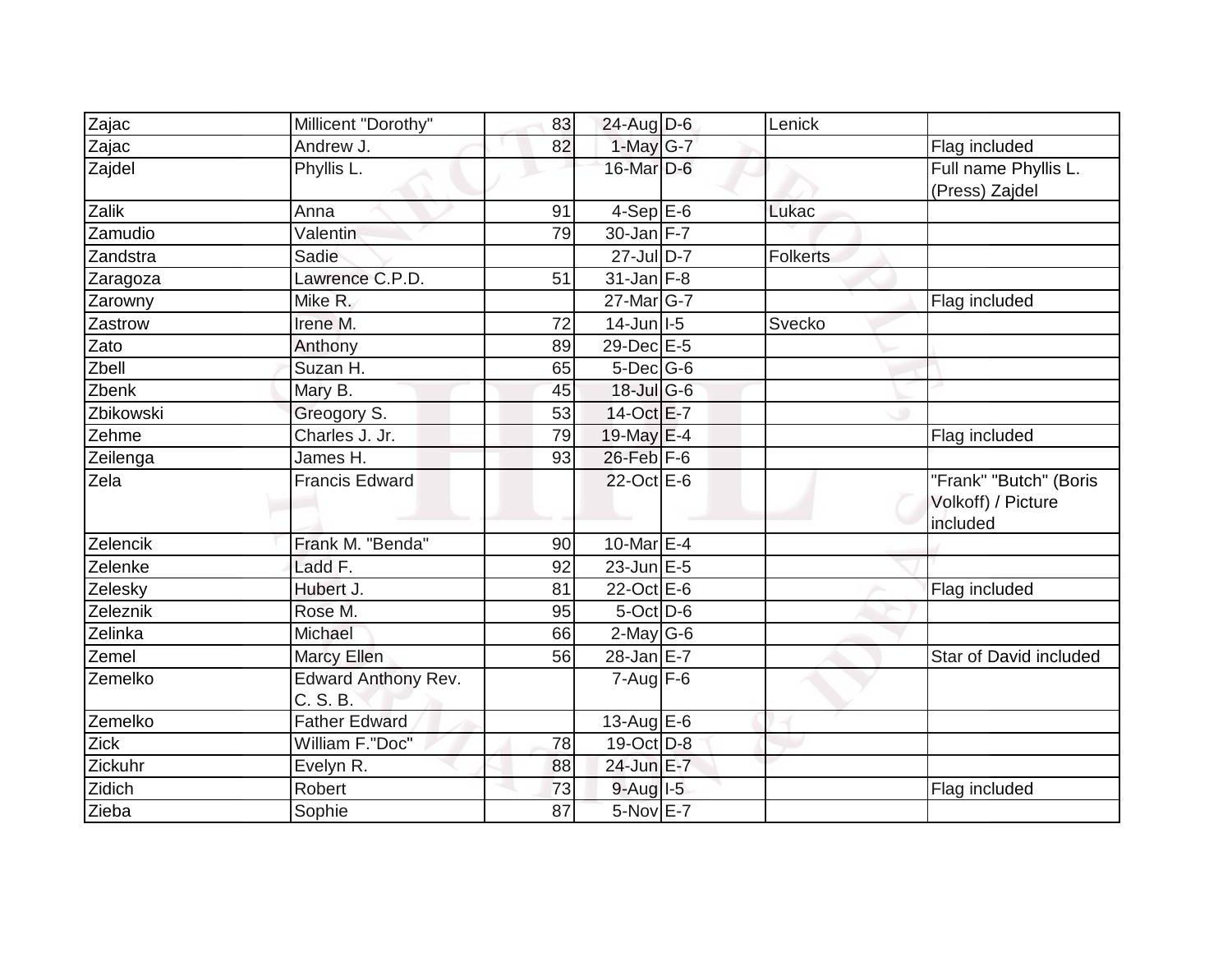| Zieba         | Stefan                 | 81 | 19-Oct D-8        |       |                 |                                                   |
|---------------|------------------------|----|-------------------|-------|-----------------|---------------------------------------------------|
| Zielinski     | Ann H.                 | 84 | 23-Jul F-6        |       | Paruszkiewicz   |                                                   |
| Zieminski     | <b>Estelle</b>         | 88 | 27-Jul D-7        |       |                 |                                                   |
| Ziemkiewicz   | <b>Charlotte Marie</b> | 85 | 21-May $F-7$      |       | <b>Bielasko</b> |                                                   |
| Ziemkowski    | Bernard J. "BJ"        | 80 | $15-Apr$ $E-6$    |       |                 | Flag included                                     |
| Ziemniak      | <b>Cindee Marie</b>    | 45 | $12$ -Jan D-6     |       | Schwenn         |                                                   |
| Zieseniss     | Doris J.               | 76 | $2$ -May G-6      |       |                 |                                                   |
| Zigich        | Mildred "Millie"       |    | $21$ -May $F-7$   |       | Krainovich      |                                                   |
| Ziller        | Marvin                 | 84 | $18$ -May D-9     |       |                 |                                                   |
| Ziller        | Robert E.              | 68 | 12-Mar $F-7$      |       |                 | Flag included                                     |
| <b>Ziller</b> | Paul J.                | 77 | $11$ -Jan $ G-7 $ |       |                 | Flag included                                     |
| <b>Zills</b>  | James Phillip "Phil"   | 60 | $14$ -Jun   I-5   |       |                 | Flag included                                     |
| Zimmer        | Dorothy                | 79 | $9$ -Jan $E-7$    |       |                 | Full name Dorothy<br>(Bosanac-Phillips)<br>Zimmer |
| Zimmerman     | Ann M.                 | 91 | $16$ -Jul $F-6$   |       | Ramage          |                                                   |
| Zimmerman     | Alan J.                | 69 | 10-Aug $D-6$      |       |                 |                                                   |
| Zimmerman     | Alfred                 | 89 | 20-Sep I-5        |       |                 |                                                   |
| Zimmerman     | Irene B.               | 78 | $12$ -Jun F-6     |       | <b>Tybik</b>    |                                                   |
| Zink          | Edna                   | 97 | 28-Dec D-6        |       | <b>Browning</b> | Full name Edna<br>Huebner Zink                    |
| Zink          | Boyd D.                | 86 | 28-Dec D-6        |       |                 |                                                   |
| Zivanovic     | Sinisa "Sam"           | 88 | $15-Apr$ $E-6$    |       |                 |                                                   |
| Zivich        | George J. (Col.)       |    | 16-Nov D-8        |       |                 | Flag and Picture<br>included                      |
| Zivich        | Matthew Joseph II      |    | 87 Februray<br>18 | $E-5$ |                 |                                                   |
| Zivkovich     | Virginia               | 76 | $23$ -Dec $E-5$   |       |                 |                                                   |
| <b>Zlatic</b> | Jelka                  | 93 | $6$ -May $E$ -6   |       |                 | Cross included                                    |
| Zlotnik       | Maurey                 | 88 | 30-Aug I-5        |       |                 | Picture included                                  |
| Zmierski      | Arthur J.              | 85 | $9$ -Jul $F-6$    |       |                 | Flag included                                     |
| Zmigrodzki    | Richard J.             | 38 | 24-Jul F-6        |       |                 |                                                   |